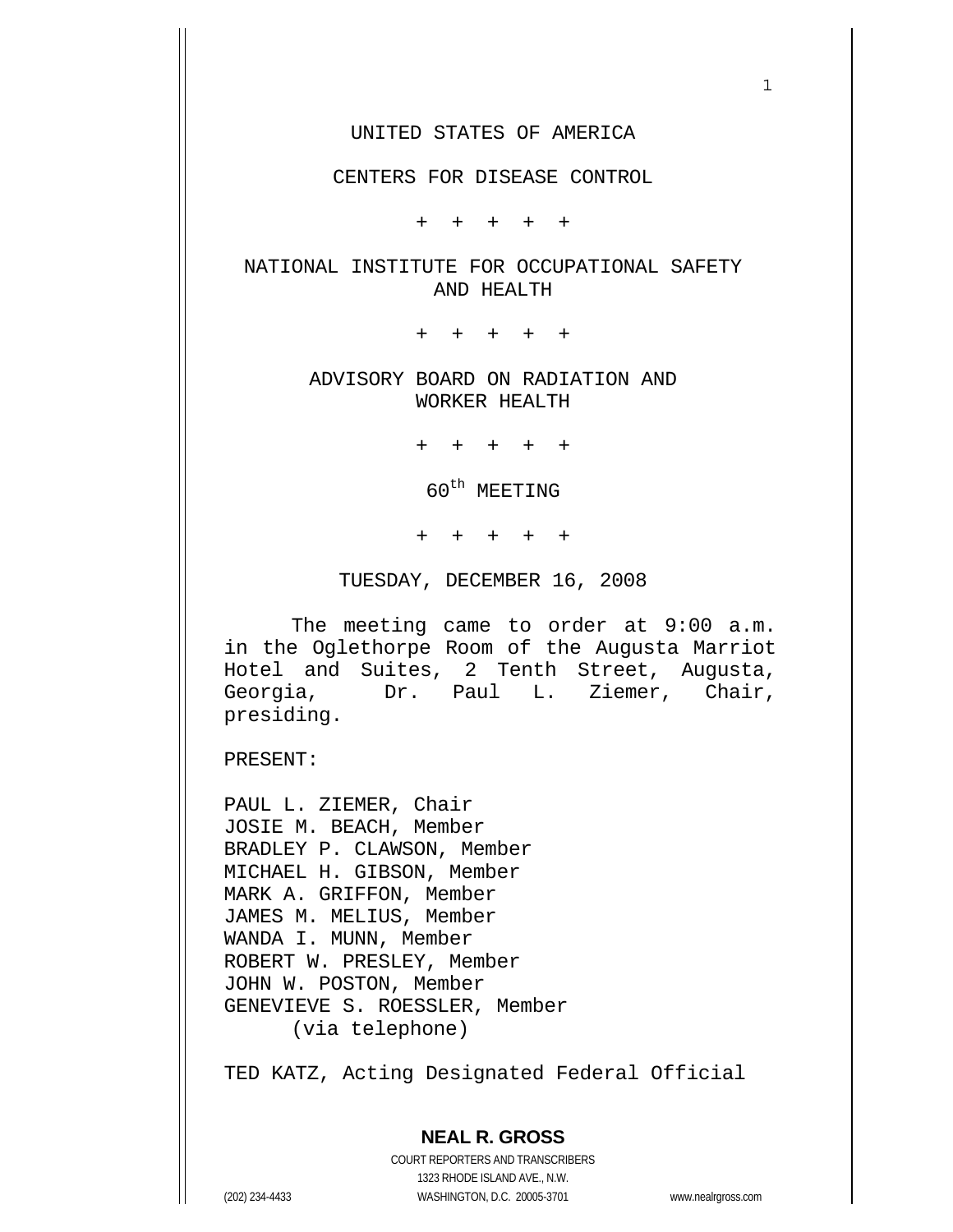REGISTERED AND/OR PUBLIC COMMENT PARTICIPANTS

ADAMS, NANCY, NIOSH CONTRACTOR AL-NABULSI, ISAF, DOE ANDERSON, VIRGINIA W. WSRC BAILEY, ROBERT BARTNETT, LOUISE BOATWRIGHT, D.B., SRS BOYCE, WAYNE BRADFORD, SHANNON, NIOSH BREYER, LAURIE, OCAS BROEHM, JASON, CDC BROCK, DENISE, NIOSH BROWN, KAREN, SRNS BURNETTE, ROSA, SRS BUSH, JIM, SRP BUSH, ROX ANN, SRP CAMERON, BUCK, ATL CANO, GINA, DOE CARVER, HARRY, SRNS CRASE, KEN, SRNS COOKE, SCOTT DAILEY, AMBER, SRNS DAVIS, PAMELA DAVIS, RUTH DEGARMO, DENISE, SIUE/DOW ELISBURG, DONALD, BCTD FARVER, DOUG, SC&A FINDLAY, MITCH, SRNS FRAME, ALICE FREDERICK, JEAN FUNK, JOHN, NTS GLEATON, DONALD, BSRI GREEN, STEVEN, SRG HALL, JOHN HAND, DONNA, NUCLEAR WORKER P/A

## **NEAL R. GROSS**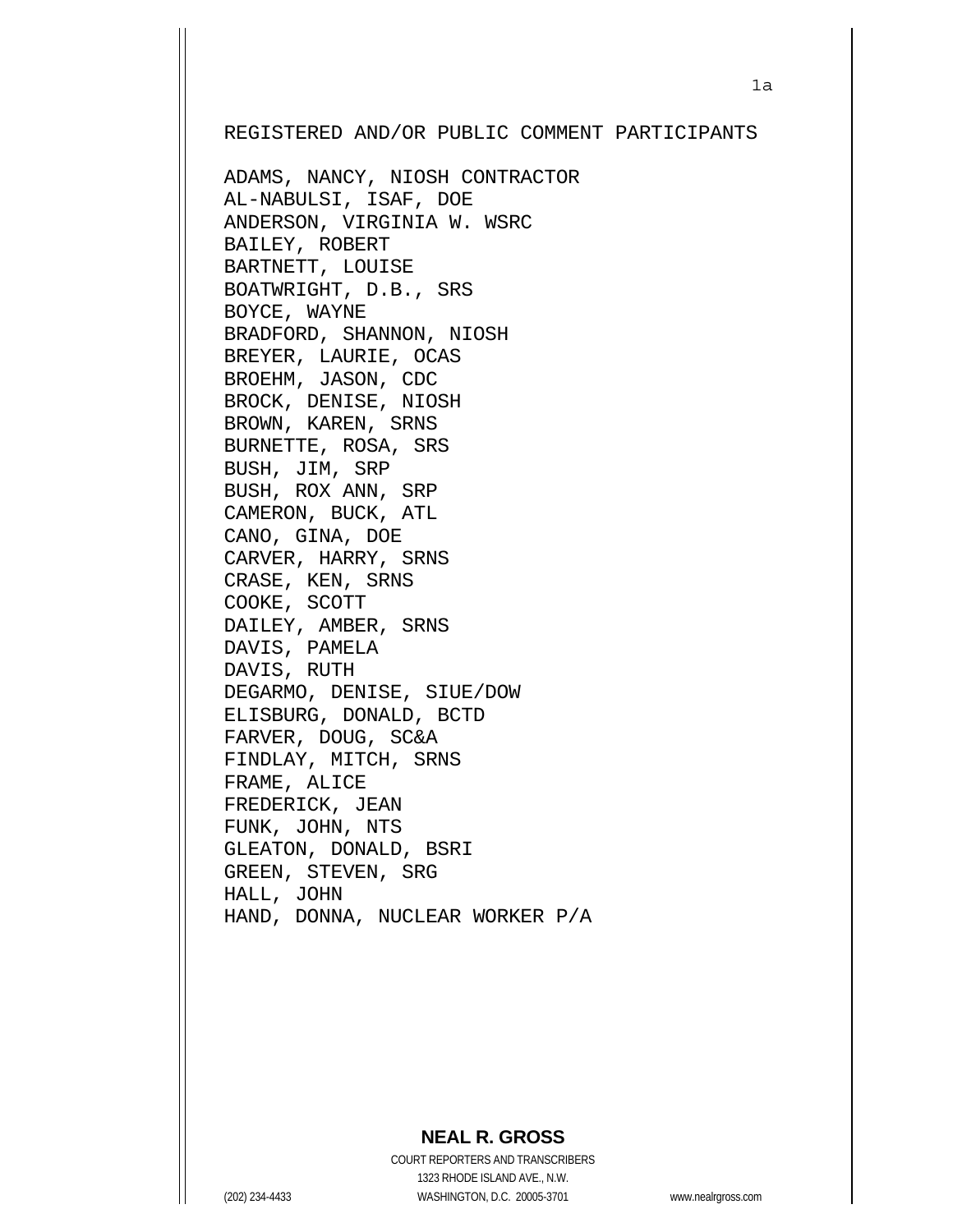HANSON, JOHN, SIUE HARMON, YVONNE, SRP HARTNETT, LOUISE G. HASKELL, JUDY HASKELL, SAM HINNEFELD, STU, NIOSH HOMOKI-TITUS, LIZ, HHS HOWELL, EMILY, HHS HOOKER, N.D., GA BOW HUNTER JELNIGAN, CHARLES JOHNS, DALE JOHNS, GORDON JONES, RICHARD, WSI JONES, SIDNEY, ADORNES KELLY, DON KENNERLY, KATHRYN KENNERLY, PAM KIMPAN, KATE, ORAU KIRBY, ROBERT KNOX, WAYNE, SRS KOTSCH, JEFF, US DOL LAWSON, TALMADGE LABONE, TOM, ORAU LEGG, ROBERT, SRS LEWIS, GREG, DOE MAHATHY, MIKE, ORAU MAKHIJANI, ARJUN, SC&A MARSCHKE, STEVE, SC&A MAURO, JOHN, SC&A MILLER, RELADA, OCAS MCDONALD, FLETCHER, BSRI MCDOUGALL, VERNON, ATL MCFEE, MATT, ORAU MOCK, LAVERNE, SRP MORGAN, RUSS, SRNS MULLIGAN, JAMES NEWTON, LAURA, SRS NOIR, GENE NOIR, THELMA OLEIUYA, CHARLIE, DOE OVERCASH, KARL, SRP

## **NEAL R. GROSS**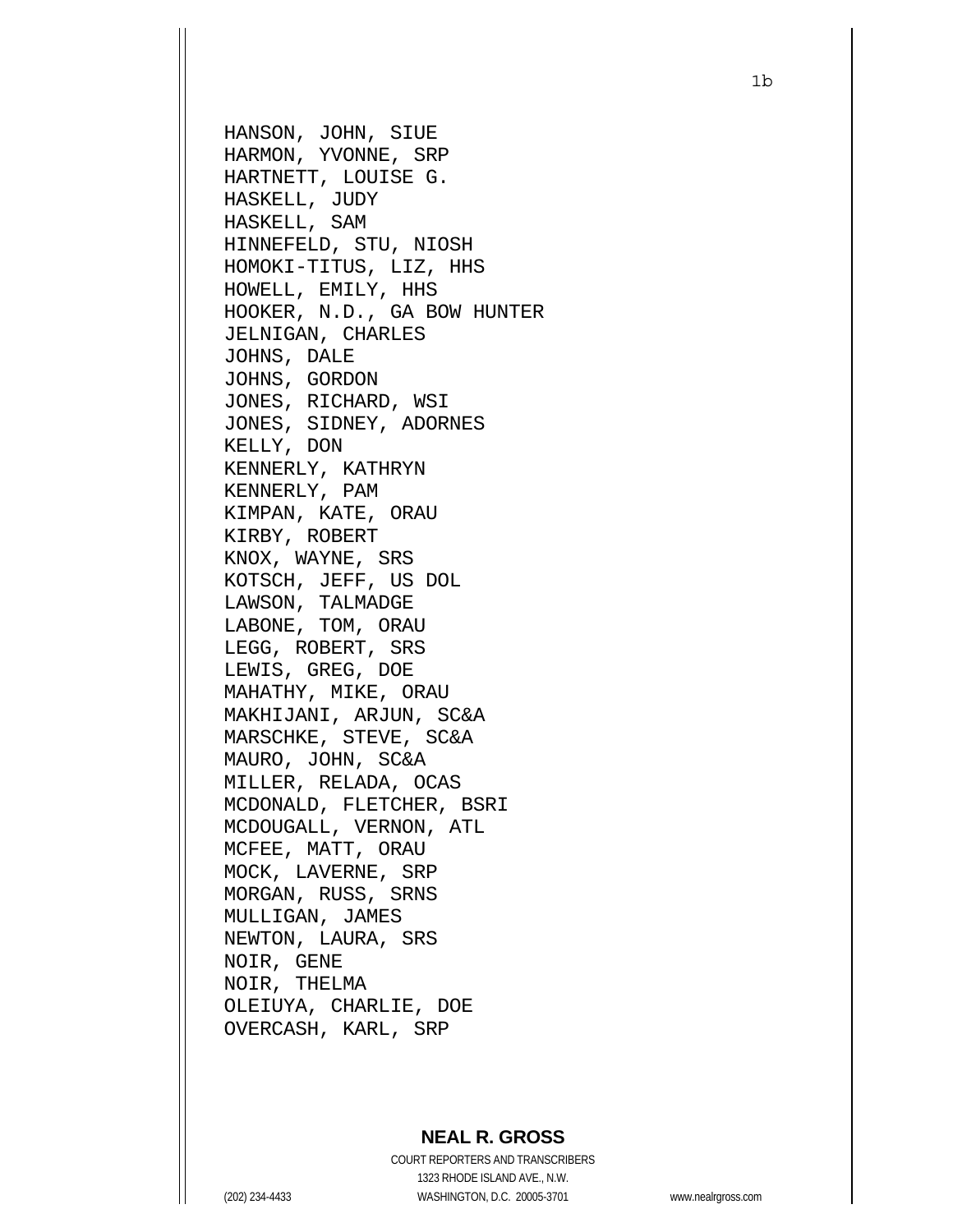PENNIEU, J.J. PITTMAN, LOURECETTA PRESLEY, LOUISE PRICE, REGINE, DOE QUINN, TRISH, CPLOR ROBERTS, KIM, SAIC ROTON, JOHN, IBEW SAM, BARBARA SAM, THOMAS SAPP, MARK STILL, MIKE TAULBEE, TIM, NIOSH TICHENOR, DUDLEY, NUCLEAR WORKER VAN BRACKLE, DANIEL E, SRS VANDERSYDE, JANET, NUCLEAR WORKER VAUGHN, DAVID, NUCLEAR WORKER VOLSCH, JOE, SIUE WADE, BETTY, SRS WADE, LEWIS WESTBURY, KIM WHITLEY, HENRY, SRS WHITLOCK, R. VERNON, SRS WILLIAMS, MIKE WORTHINGTON, PAT, DOE YOUNG, ROBERT, WSI ZACCHERO, MARY JO, ORAU ZEIGLER, JOE, BSRI ZIEMER, MARILYN

## **NEAL R. GROSS**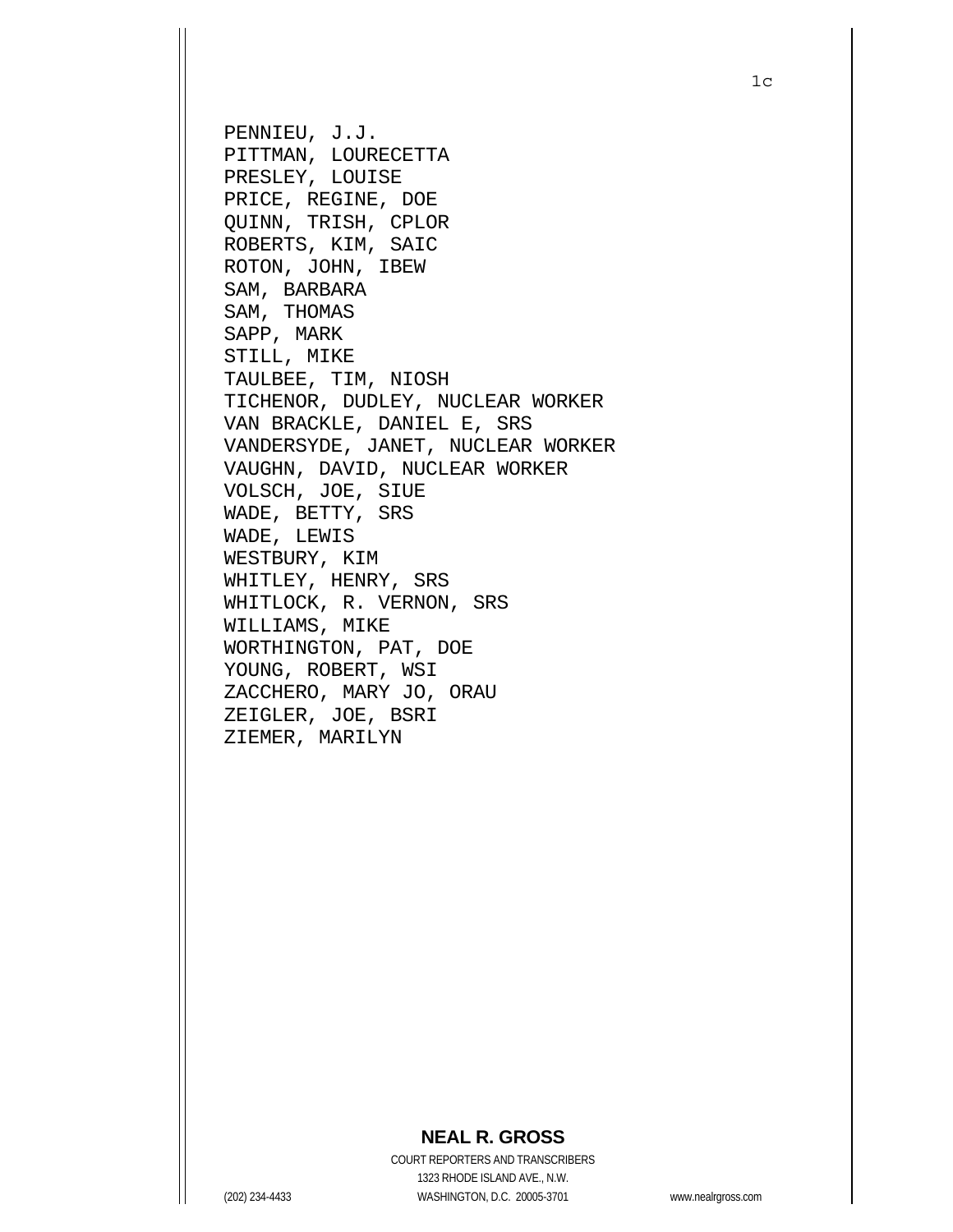#### A-G-E-N-D-A

2

| 3<br>Welcome<br>Dr. Paul Ziemer, Chair                                                                                                                                                                                                                                                                                                                                                                                |
|-----------------------------------------------------------------------------------------------------------------------------------------------------------------------------------------------------------------------------------------------------------------------------------------------------------------------------------------------------------------------------------------------------------------------|
| 7<br>NIOSH Program Update<br>Mr. Larry Elliott, NIOSH                                                                                                                                                                                                                                                                                                                                                                 |
| 44<br>Department of Labor Update<br>Mr. Jeffrey L. Kotsch, DOL                                                                                                                                                                                                                                                                                                                                                        |
| Metallurgical Laboratory SEC Petition<br>Mr. Stu Hinnefeld, NIOSH 61<br>Ms. Lafern Kuntz, Petitioner<br>91                                                                                                                                                                                                                                                                                                            |
| 108<br>Board Contractor Presentation<br>Mr. John Mauro, SC&A                                                                                                                                                                                                                                                                                                                                                          |
| Savannah River SEC Petition<br>Mr. Ted Katz, DFO<br>127<br>Mr. Timothy Taulbee, NIOSH 143<br>Mr. Henry Gordon Rowe, Petitioners<br>199<br>Mr. Don Elisburg, Petitioners. 215<br>Mr. Bob Warren, Petitioners 232<br>243<br>Mr. Steve Marschke, SC&A<br>Public Comment                                                                                                                                                  |
| .273<br>Ms. Donna Hand<br>. 276<br>Mr. Harry Carver<br>Mr. Mitch Still 280<br>Mr. Jim Bush 290<br>Ms. Alice Frame 293<br>298<br>Mr. Wayne Knox .<br>311<br>John Hall. .<br>Mr.<br>314<br>Mr. Wayne Boyce<br>317<br>Mr. Sidney Jones .<br>$\ddot{\phantom{a}}$<br>.323<br>Mr. Dan Lee Davis<br>$\sim$ $\sim$<br>328<br>Mr. Robert Young<br>$\sim 100$ km s $^{-1}$<br>$\ddot{\phantom{0}}$<br>330<br>Mr. Karl Overcash |

## Adjourn

## **NEAL R. GROSS**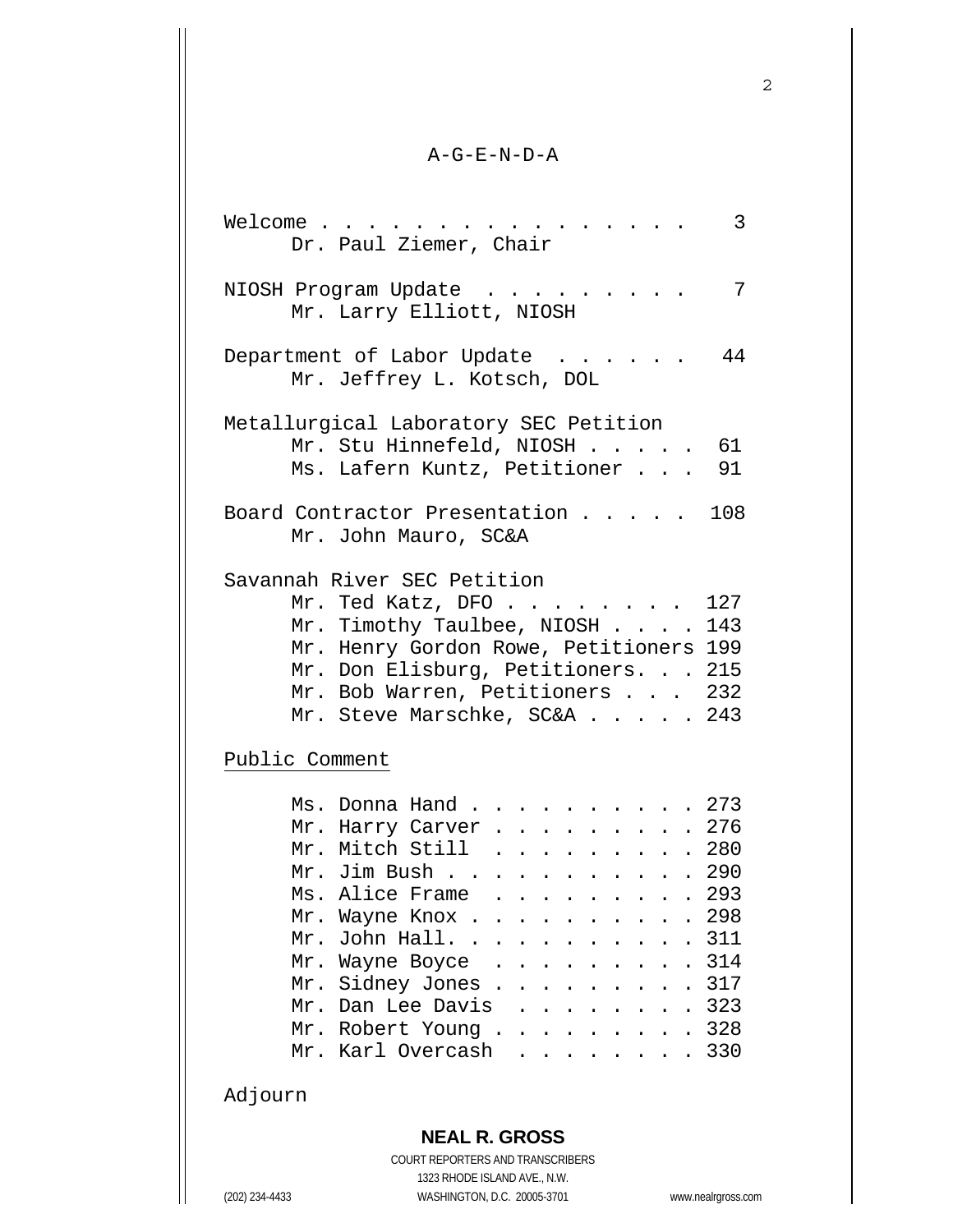P-R-O-C-E-E-D-I-N-G-S

3

9:10 a.m.

3 4 5 6 7 8 9 10 11 12 13 14 15 16 17 18 19 20 21 22 CHAIR ZIEMER: Good morning, everyone. I'd like to officially call the meeting to order. This is the Advisory Board on Radiation and Worker Health as you know and we're pleased to be meeting here in beautiful Augusta. It's a pleasant time of year to be here, at least for some of us who've come from the more northern parts of the country. But in any event, welcome to all. I have a couple of housekeeping reminders for you. There is a registration booklet out in the foyer and we'd like everyone to register, board members, members of the federal agencies, members of the public, register your attendance so that we have a record of that. Also, there is a sign-up booklet out there that is available for those who would like to participate in the public comment period today. The public comment period is scheduled for 5:00 p.m. and if you wish to make public comment you can

> **NEAL R. GROSS** COURT REPORTERS AND TRANSCRIBERS

> > 1323 RHODE ISLAND AVE., N.W.

1

2

(202) 234-4433 WASHINGTON, D.C. 20005-3701 www.nealrgross.com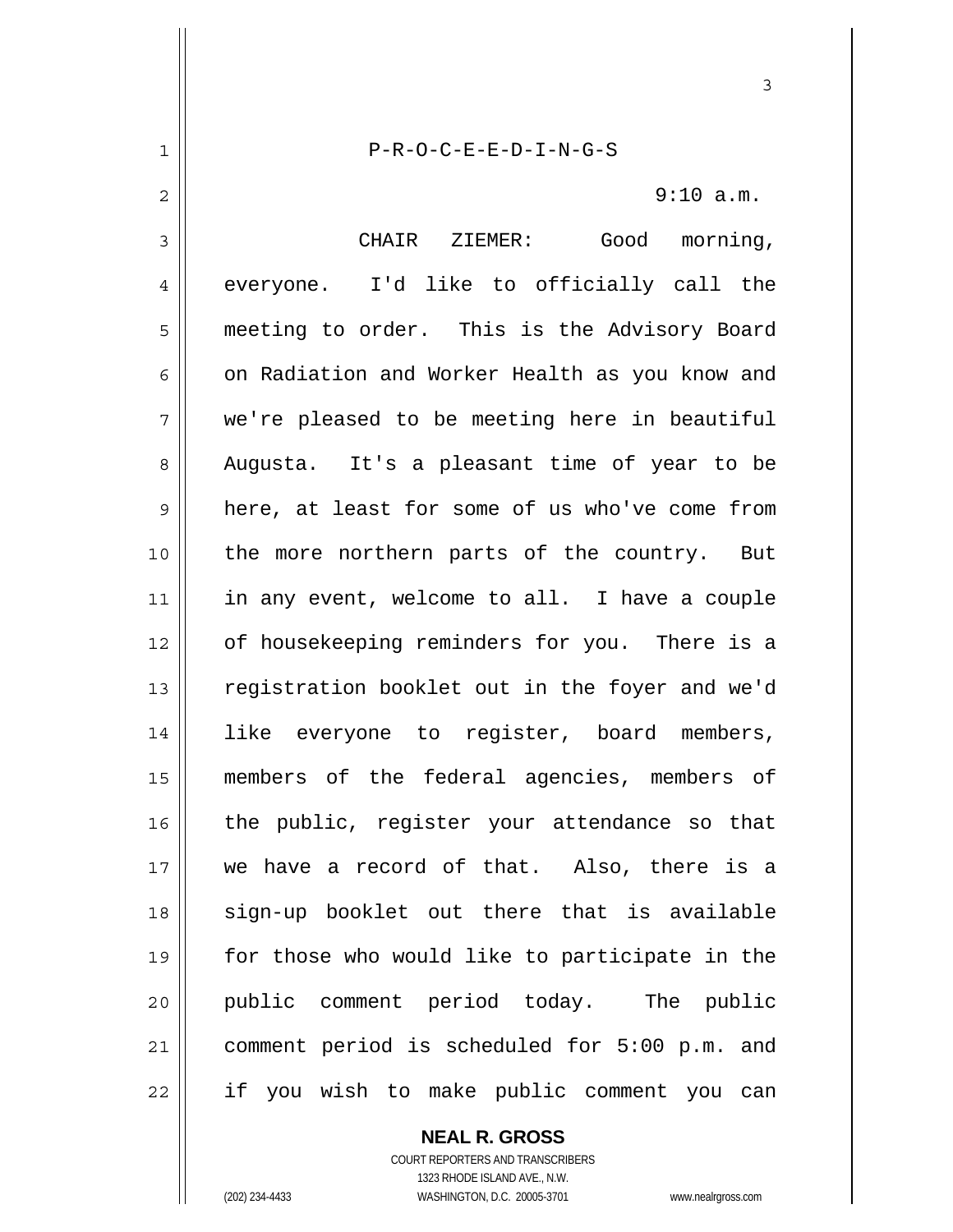register in that booklet again in the foyer. Also, on the table in the back there are a variety of documents, including today's agenda, so please avail yourself of those as needed.

4

6 7 8 9 10 11 12 13 In general, we will follow the agenda as given. The times on the agenda are in general approximate times. They are not time certain, so we may get ahead or behind depending on the issue and the nature of the discussion. But in any event, unless otherwise announced we will follow the order of the agenda as designated in that document.

14 15 16 17 18 19 20 21 22 I will take a moment to welcome one individual who is with us and that is Dr. Lewis Wade who was our Designated Federal Official. Lew, we're glad to have you here. He missed us so much, the deliberations, he couldn't stay away, but Lew, welcome. For the record, the record will show that Board Member Phil Schofield is not here this morning. Phil had some difficulty in traveling and will

> **NEAL R. GROSS** COURT REPORTERS AND TRANSCRIBERS 1323 RHODE ISLAND AVE., N.W. (202) 234-4433 WASHINGTON, D.C. 20005-3701 www.nealrgross.com

1

2

3

4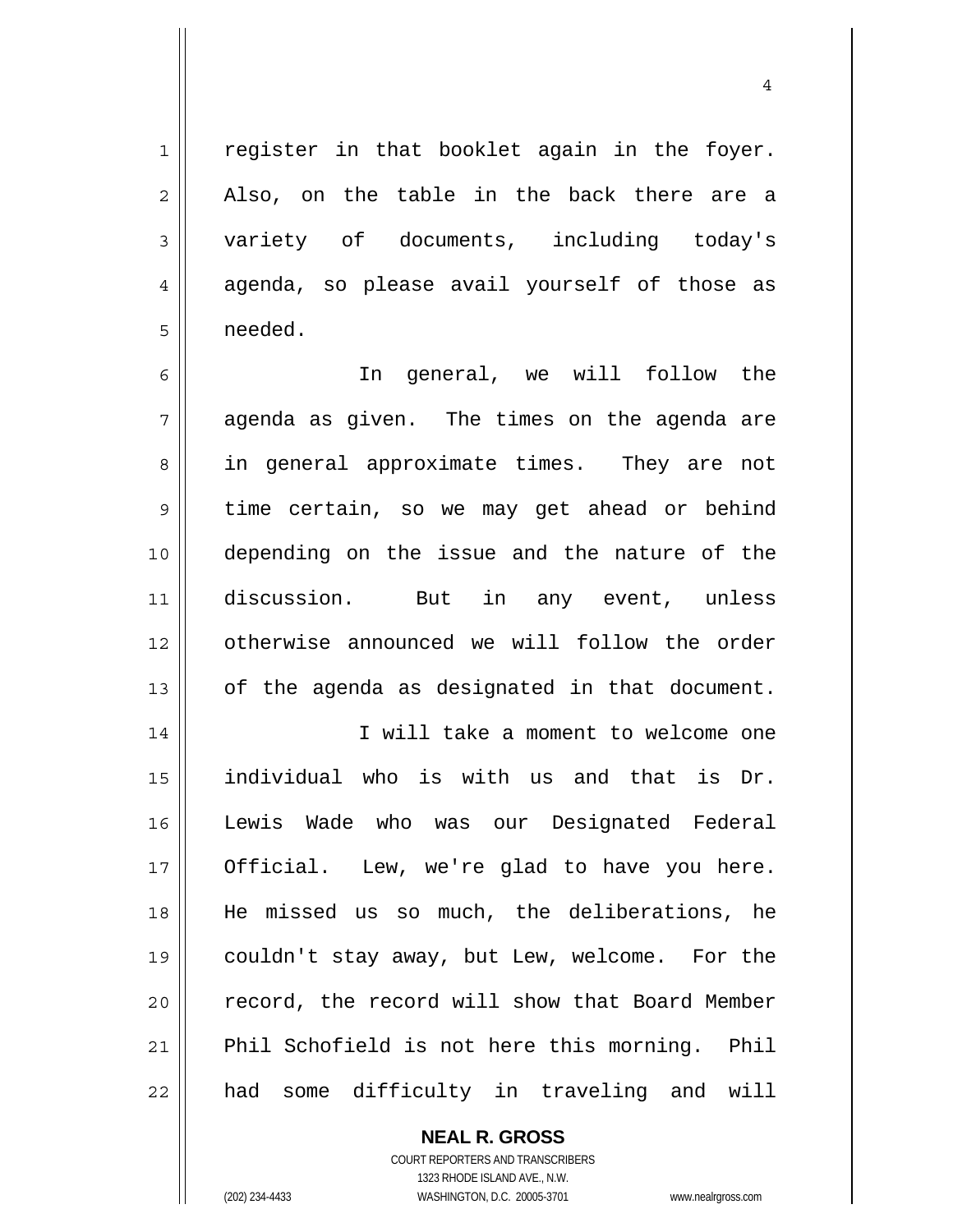| 1                          | arrive tomorrow. Board Member Dr. James        |
|----------------------------|------------------------------------------------|
| 2                          | Lockey will not be able to be with us today.   |
| 3                          | And Board Member Dr. Gen Roessler will be with |
| 4                          | us by phone, and I think we do need to         |
| 5                          | determine whether Dr. Roessler's on the line.  |
| 6                          | Gen, are you with us this morning?             |
| 7                          | MEMBER ROESSLER: I am on the line.             |
| 8                          | CHAIR ZIEMER: Great, that sounds               |
| 9                          | like we have a good connection.                |
| 10                         | MEMBER ROESSLER: I can hear well,              |
| 11                         | thank you.                                     |
|                            |                                                |
| 12                         | CHAIR ZIEMER: Thank you. So other              |
|                            | than that, the rest of the Board members are   |
| 13<br>14                   | here assembled. Our Designated Federal         |
|                            | Official is Ted Katz. Ted, if you have some    |
|                            | additional remarks please proceed.             |
|                            | MR. KATZ: Yes, thank you.<br>I am              |
|                            | the acting Designated Federal Official and I   |
| 15<br>16<br>17<br>18<br>19 | want to welcome you, everyone here in the      |
| 20                         | room, and from Savannah River site, and also   |
| 21                         | everyone who's attending by telephone. And I   |

 $\sim$  5  $\sim$  5  $\sim$  5  $\sim$  5  $\sim$  5  $\sim$  5  $\sim$  5  $\sim$  5  $\sim$  5  $\sim$  5  $\sim$  5  $\sim$  5  $\sim$  5  $\sim$  5  $\sim$  5  $\sim$  5  $\sim$  5  $\sim$  5  $\sim$  5  $\sim$  5  $\sim$  5  $\sim$  5  $\sim$  5  $\sim$  5  $\sim$  5  $\sim$  5  $\sim$  5  $\sim$  5  $\sim$  5  $\sim$  5  $\sim$  5  $\sim$ 

**NEAL R. GROSS** COURT REPORTERS AND TRANSCRIBERS

 $\mathsf{I}$ 

1323 RHODE ISLAND AVE., N.W. (202) 234-4433 WASHINGTON, D.C. 20005-3701 www.nealrgross.com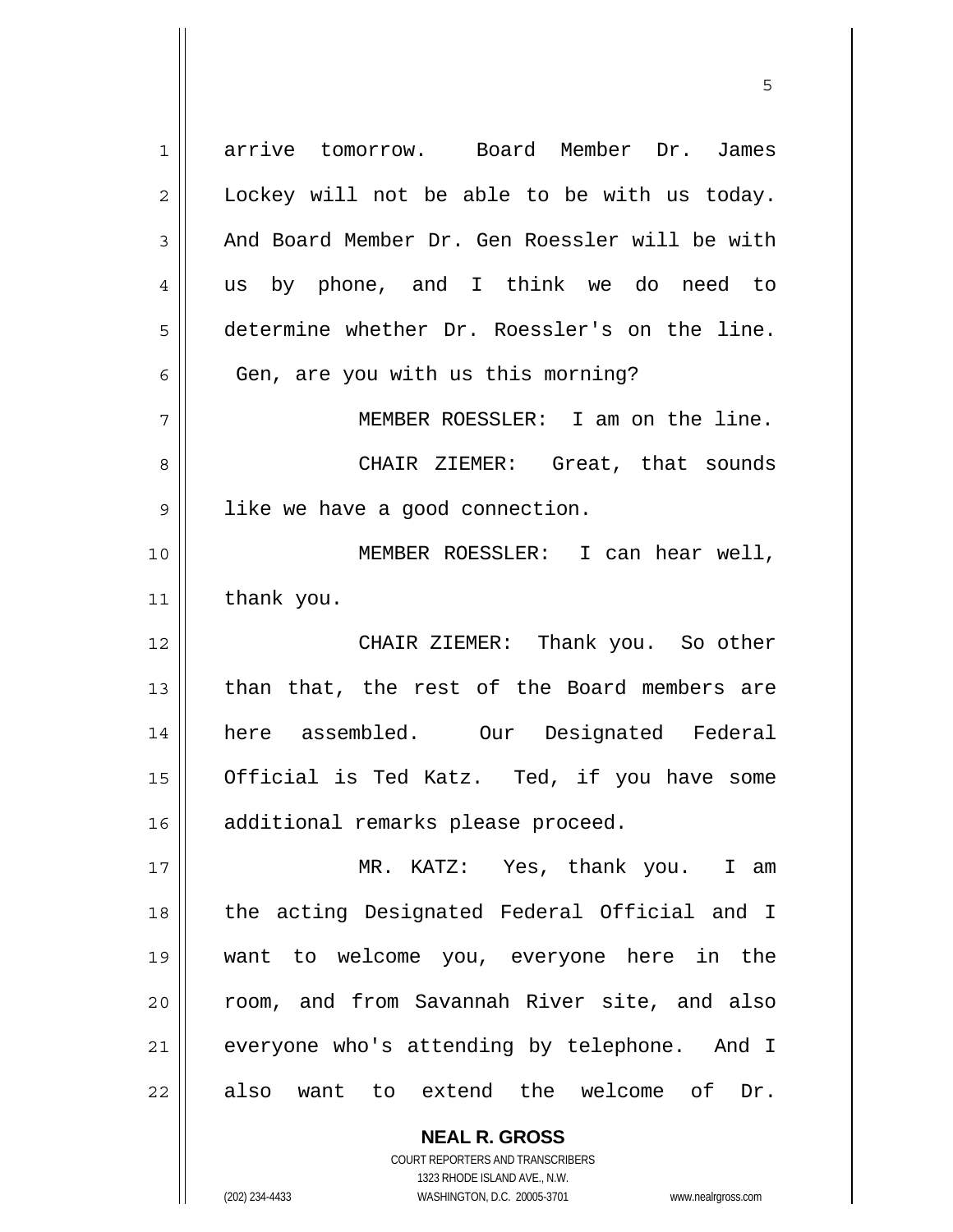Christine Branch who is the acting director of NIOSH, but ordinarily serves as the Designated Federal Official currently for this board, and Secretary Levitt of the Department of Health and Human Services who is advised by this board. So welcome everybody.

 $\sim$  6

7 8 9 10 11 12 13 14 15 16 17 18 19 20 21 22 And then just a functional matter for the people attending by telephone. Please realize - you don't, but your phones are hooked into our sound system here so if there is talk on your phones, if there's any background noise we all hear it. Dogs barking, dishes being washed, wherever you might be in your office, phones ringing, all of that is amplified here and it'll disrupt the Board while we hear that noise, so please mute your phones and keep them muted except when you're addressing the Board, and if you don't have a mute button \*6 will work on your phone to mute the phone. And the other thing I just ask is if you want to disconnect please don't hit Hold, but disconnect completely and

> **NEAL R. GROSS** COURT REPORTERS AND TRANSCRIBERS 1323 RHODE ISLAND AVE., N.W. (202) 234-4433 WASHINGTON, D.C. 20005-3701 www.nealrgross.com

1

2

3

4

5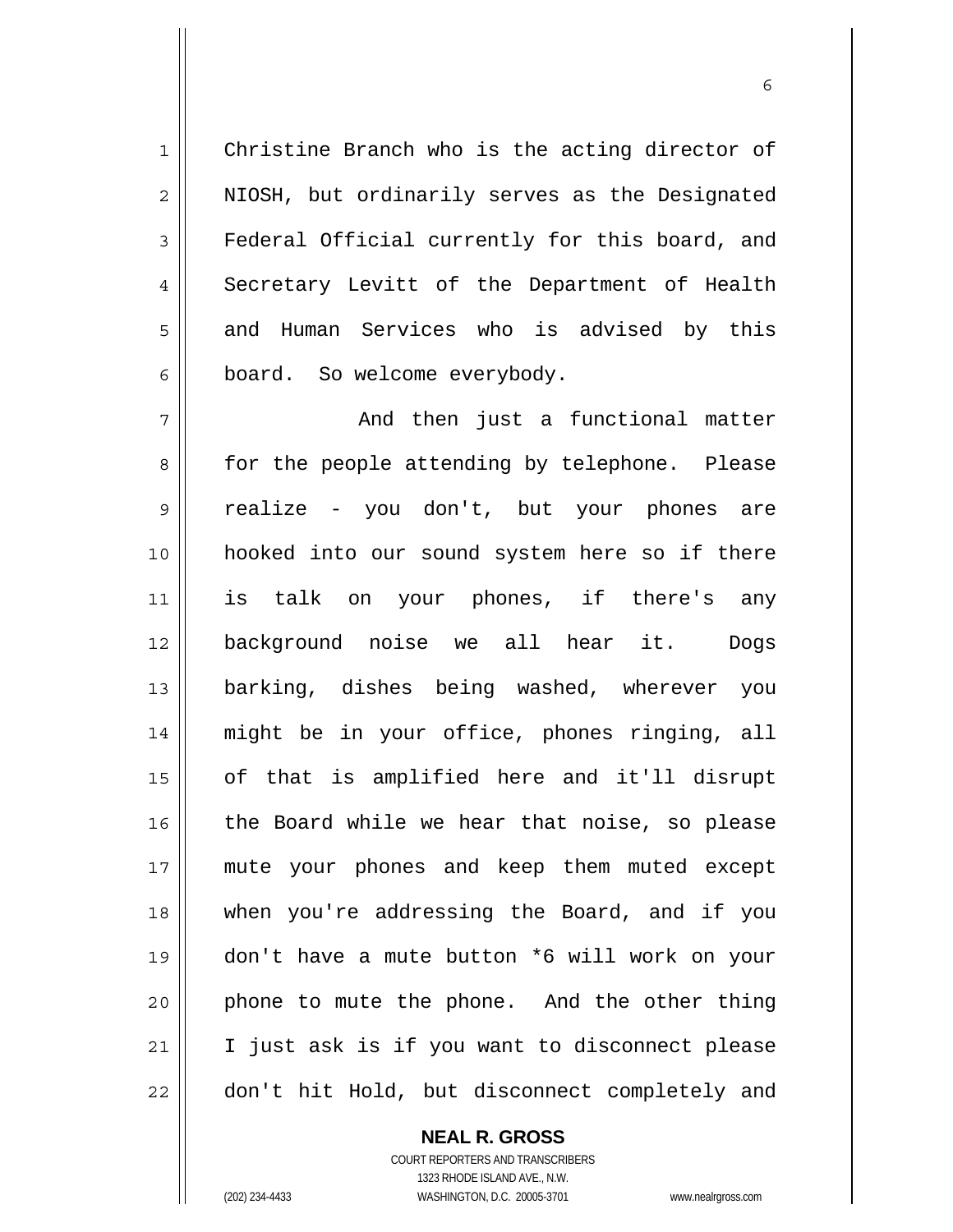call back in because if you press Hold, you don't realize that but there is - we'll either get a beep, or we'll get Muzak or something and that'll disrupt the Board as well. So please disconnect and call back in if you need to. Much thanks.

7

7 8 9 10 11 12 13 14 15 16 17 18 19 CHAIR ZIEMER: Okay, thank you very much. We will proceed then, and for the benefit of those of you who may be visitors for the first time to this board, we typically have an update from the federal agencies that are involved in this program, more specifically from NIOSH and Department of Labor. And so we're going to begin our agenda with those two reports this morning. We'll begin first with the program update from NIOSH and this will be given by the Director of OCAS, Office of Compensation Analysis, Larry Elliott.

20 21 22 MR. ELLIOTT: Good morning. Thank you Dr. Ziemer, and I too add my appreciation for the Board meeting here in lovely Augusta.

> **NEAL R. GROSS** COURT REPORTERS AND TRANSCRIBERS 1323 RHODE ISLAND AVE., N.W. (202) 234-4433 WASHINGTON, D.C. 20005-3701 www.nealrgross.com

1

2

3

4

5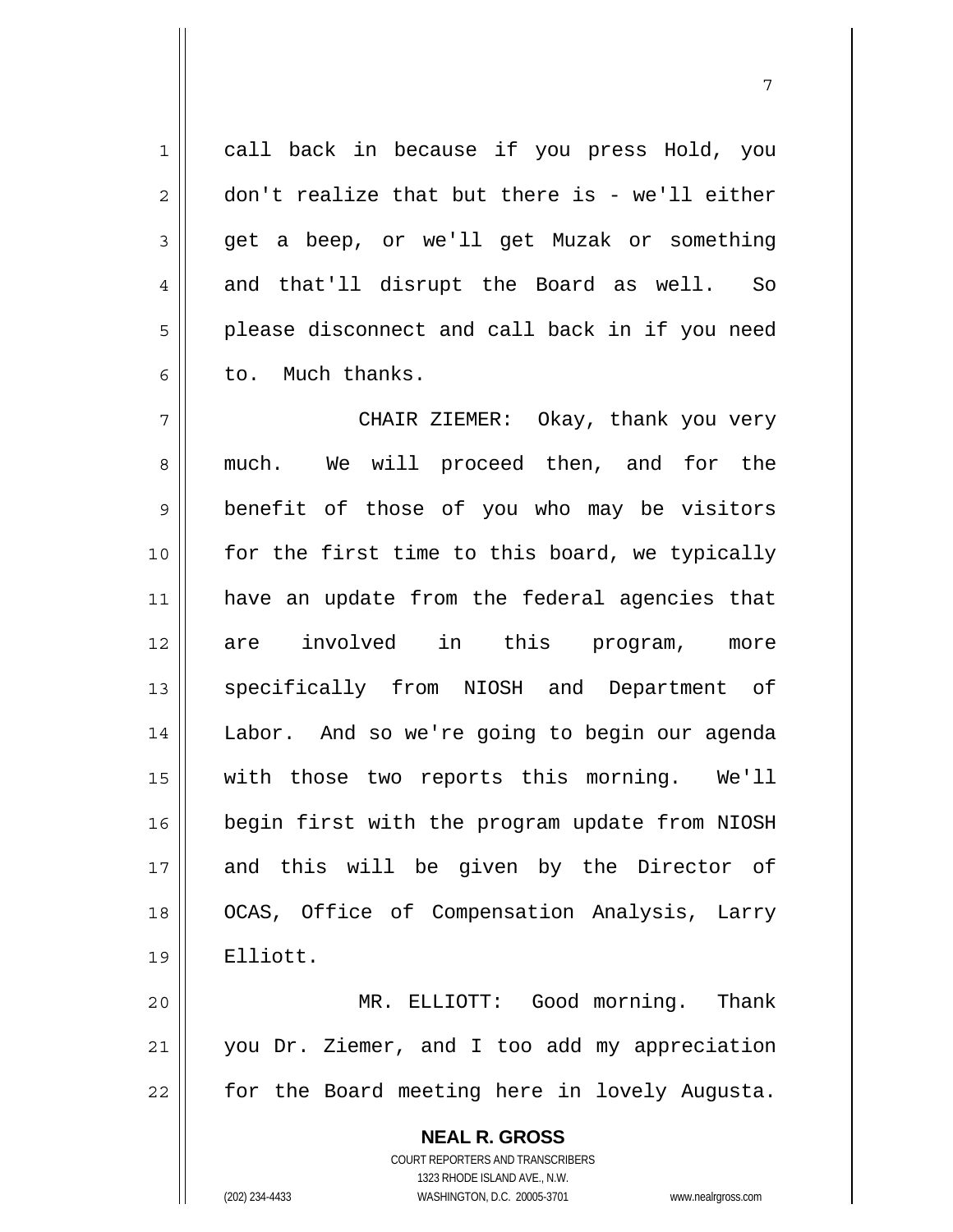It's much warmer here than it is back in Cincinnati where we're experiencing snowstorms today. So thanks for meeting here.

4 5 6 7 8 9 10 11 12 13 14 15 16 17 18 19 20 21 22 I've got a couple or three news briefs that I'd like to share with the Board before I get into the regular set of slides that I use. First of all, just to let the Board know and members of the audience, we have entered into another review by the Government Accountability Office. This review on the program concerns the implementation of this law. The review includes not only NIOSH, but also the activities of the Department of Labor and the Department of Energy in the program. Can't hear? Is that better? Okay, now we're up and running. As I was saying, we have entered into a review with the Government Accountability Office looking at the implementation of this program. It addresses the activities of the Department of Labor as well as NIOSH and the Department of Energy. That review has just started and we're not -

**NEAL R. GROSS**

COURT REPORTERS AND TRANSCRIBERS 1323 RHODE ISLAND AVE., N.W. (202) 234-4433 WASHINGTON, D.C. 20005-3701 www.nealrgross.com

1

2

3

<u>83 - Santa Carlos de Santa Carlos de Santa Carlos de Santa Carlos de Santa Carlos de Santa Carlos de Santa Ca</u>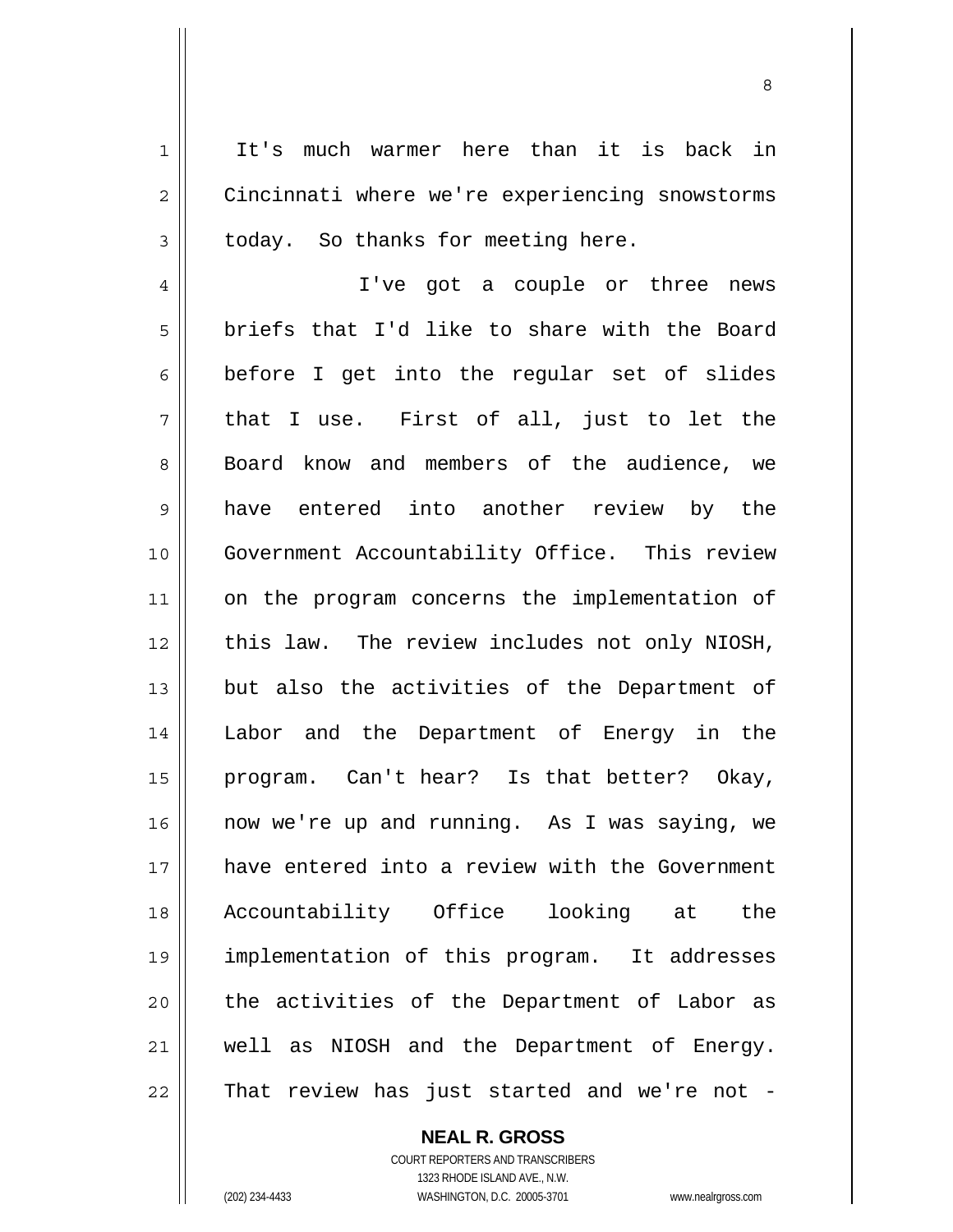we don't know at this point in time when it will be completed or how soon they will deliver their report. They have just started their fact-finding phase, and so that's off and running.

6 7 8 9 10 11 12 13 14 15 16 17 18 19 20 21 The second news brief I have to make sure the Board is aware of is that the Department of Labor's Inspector General, Office of Inspector General filed a report and you can find this on the DOL website; you can use OCAS's website and go to Related Links and that will take you to the Department of Labor website. You can find this report there. Accompanying the report is a memorandum of response from the Assistant Secretary of Department of Labor providing remarks about the report, and I'll have a few slides to address some issues that we have with the report later on in my presentation. There's also been some - I'd like

22 to take the opportunity at this point to also mention that in the media there's been some

> **NEAL R. GROSS** COURT REPORTERS AND TRANSCRIBERS 1323 RHODE ISLAND AVE., N.W. (202) 234-4433 WASHINGTON, D.C. 20005-3701 www.nealrgross.com

1

2

3

4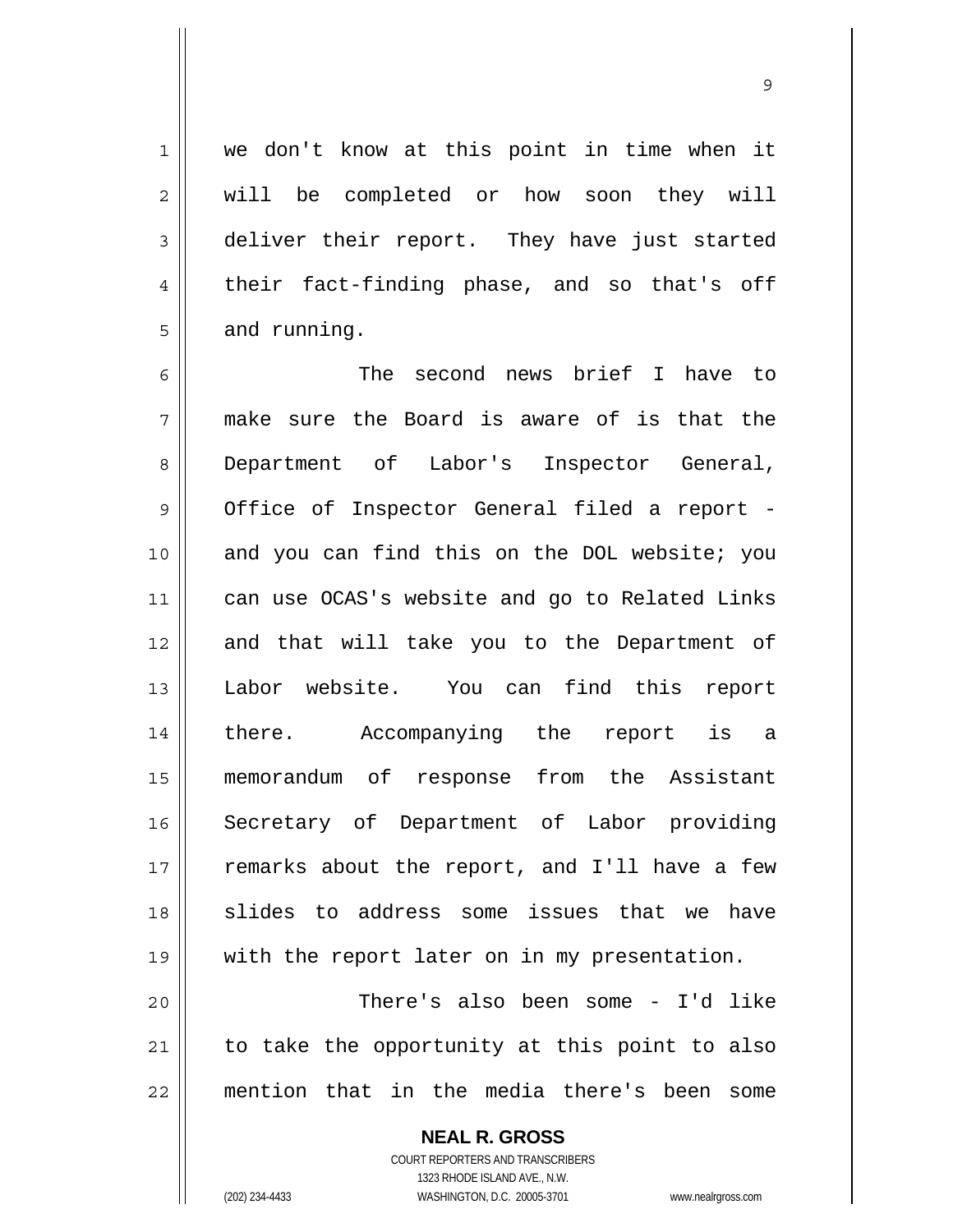1 2 3 4 5 6 7 8 9 10 11 12 13 14 15 16 17 18 19 20 21 22 recent information that has been provided that perhaps has given misunderstanding or misconception to things that are going on around the Dr. Ruttenberg data for the Rocky Flats site. NIOSH has been working hard with Dr. Ruttenberg's wife, Margaret Ruttenberg, to get a copy of this data set. We've been doing that since April of 2006 when a NIOSH scientist met with Dr. Ruttenberg before his death to discuss Dr. Ruttenberg's study. And based on that meeting we concluded, with the information Dr. Ruttenberg had given us that the dosimetry data that was used in Dr. Ruttenberg's study is the same set of data that NIOSH has used in our efforts to reconstruct dose in the neutron dose reconstruction project, which is the data that's used by NIOSH as well as the data used by Dr. Ruttenberg. Our efforts to work with Ms. Ruttenberg to get a copy of the data has been to verify that we have the same set of data and that the data is being used to the

> **NEAL R. GROSS** COURT REPORTERS AND TRANSCRIBERS

> > 1323 RHODE ISLAND AVE., N.W.

(202) 234-4433 WASHINGTON, D.C. 20005-3701 www.nealrgross.com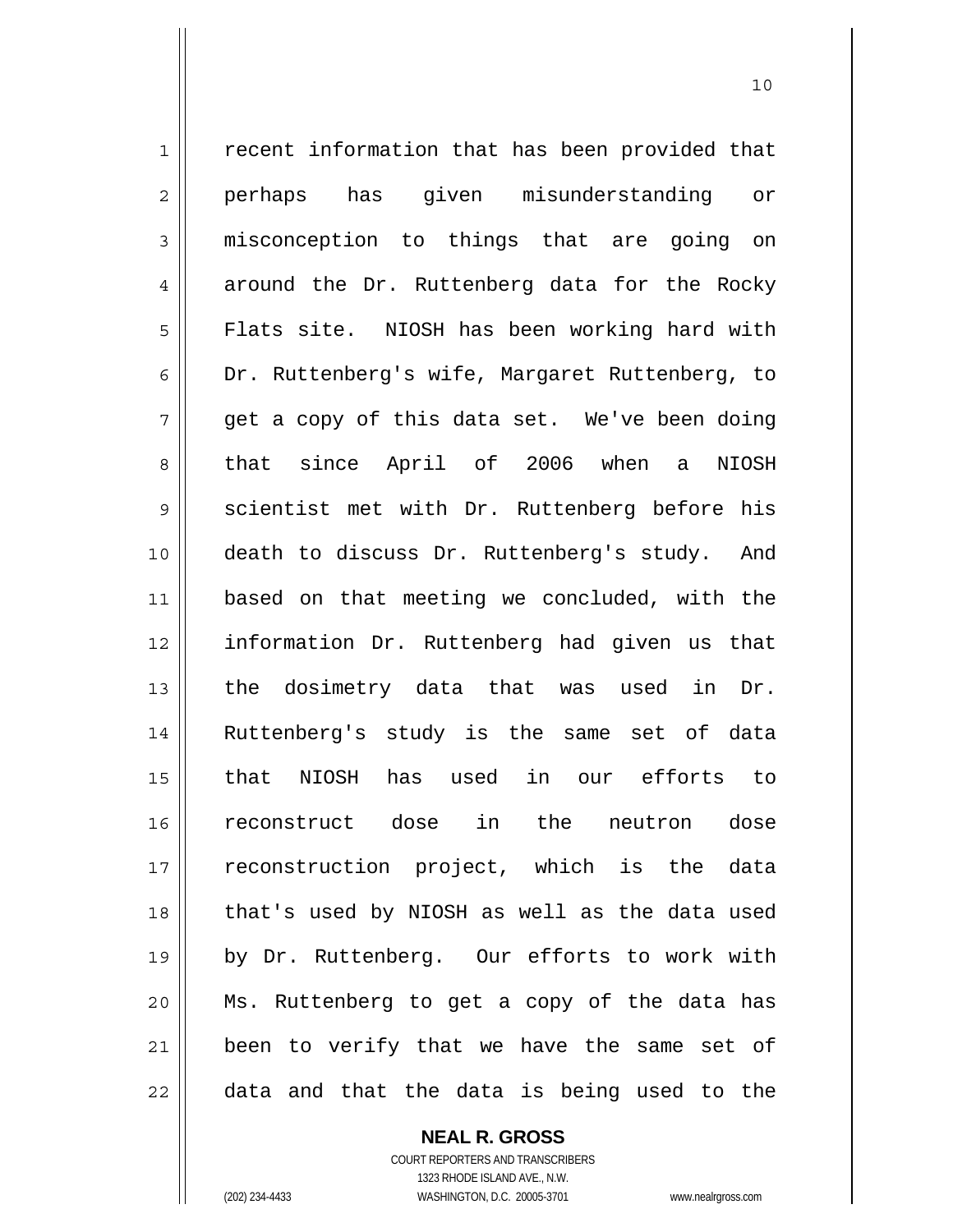1 2 3 4 5 6 7 8 9 10 11 12 13 14 15 16 17 18 19 20 21 22 fullest extent and vantage of the claimants. However, there's a few key pieces of information, misinformation, that I'd like to clarify. NIOSH has not had the opportunity to fully examine the data set that the Ruttenbergs hold. We've discussed its source and its structure and we've seen samples of the data, but we've not had the opportunity to review the dosimetry data and to confirm our belief that it is the same set of neutron dose reconstruction project data that we're both using. Two, both Dr. Ruttenberg and Ms. Ruttenberg have confirmed that the source of the study's data was the neutron dose reconstruction project data, data which is also used in our efforts to reconstruct the doses. Three, we think it's an oversimplification to say that if Rocky Flats worker had proof that they were monitored for neutron exposure that they would qualify for compensation. Many people had neutron exposure outside of the class, period. And so

#### **NEAL R. GROSS**

COURT REPORTERS AND TRANSCRIBERS 1323 RHODE ISLAND AVE., N.W. (202) 234-4433 WASHINGTON, D.C. 20005-3701 www.nealrgross.com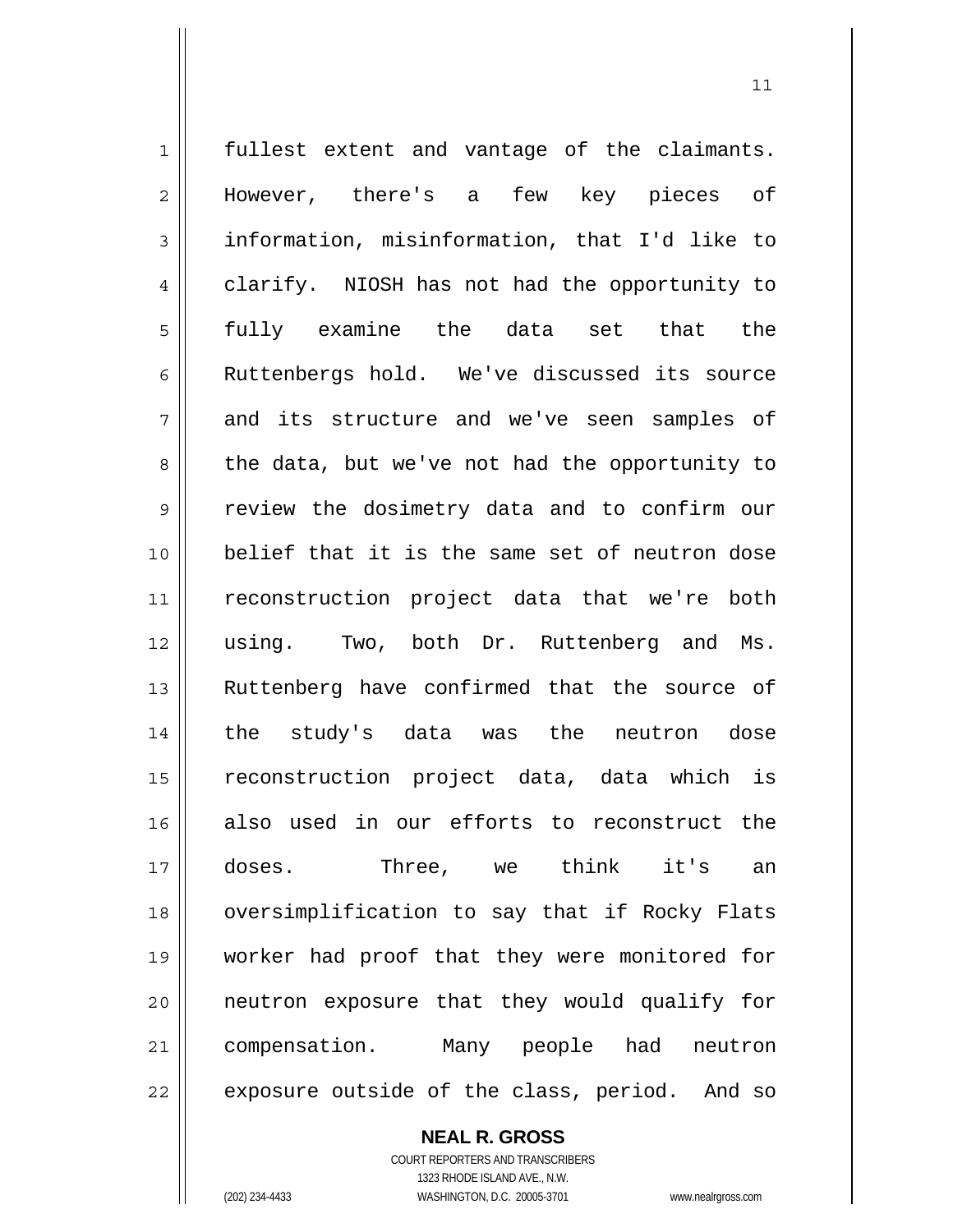1 2 3 4 5 6 7 8 9 10 11 12 13 14 that could be part of what is being contested here. Four, we cannot comment on any particular claimant's data and so we encourage claimants to contact NIOSH if they think that we have missed the mark on doing their dose reconstruction, or if they think that they've had neutron exposure in their work history that the Department of Labor may not be able to identify. We are continuing to pursue the Ruttenberg data and I'm hopeful that later this week if not early next week we will be able to reach agreement with Ms. Ruttenberg for the transfer of the full data set to NIOSH for use in the program.

15 16 17 18 19 20 21 22 Lastly as a news brief, I sent an email to you all yesterday, all the Board members, with a Federal Register notice about the opportunity to comment on the computerassisted telephone interview questionnaires that are used. This is a requirement by the Office of Management and Budget that we get a renewal of this survey instrument every so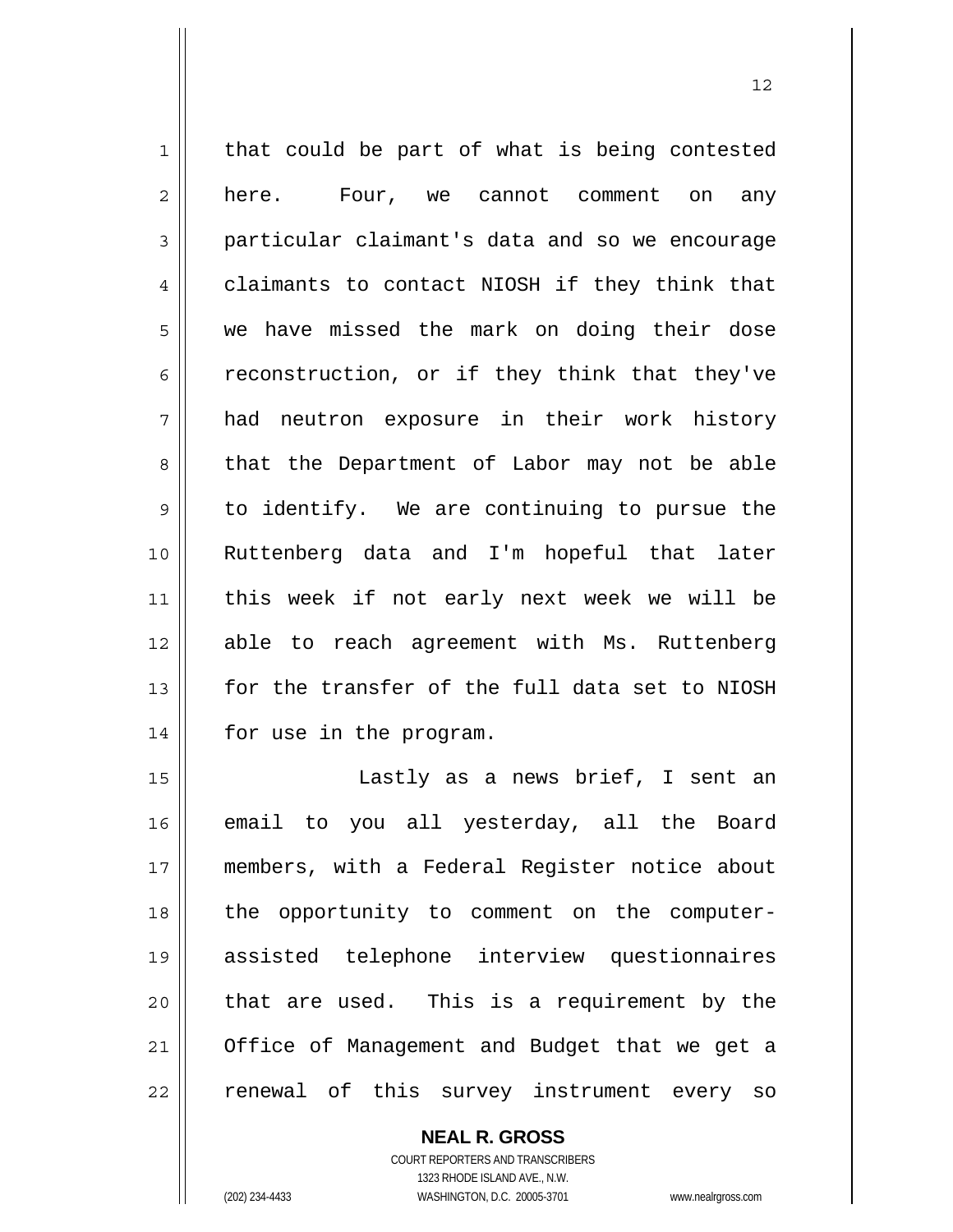1 2 3 4 5 6 7 8 9 10 11 12 13 14 15 16 17 18 19 20 21 22 often. This'll be the second time we've asked for that renewal. There's been some concern among board members that you will not have the opportunity to comment on this set of questions or the questionnaires that are used, and I just want to confirm for you that you have plenty of opportunity, both as individual citizens. You can make comments through the public comment period and get your comments in within 60 days. Go into the docket and we will take those into consideration as we revise and finalize these survey instruments. I've also spoken with the working group on procedures and informed them that if, as they come forward to the Board with recommendations or comments about these questionnaires that and if the Board does not have enough time to meet the 60-day public comment period we will still accept the Board's consensus comments and they will be considered in the revision of these questionnaires. So just wanted to make sure that everyone on the Board understood

13

COURT REPORTERS AND TRANSCRIBERS 1323 RHODE ISLAND AVE., N.W. (202) 234-4433 WASHINGTON, D.C. 20005-3701 www.nealrgross.com

**NEAL R. GROSS**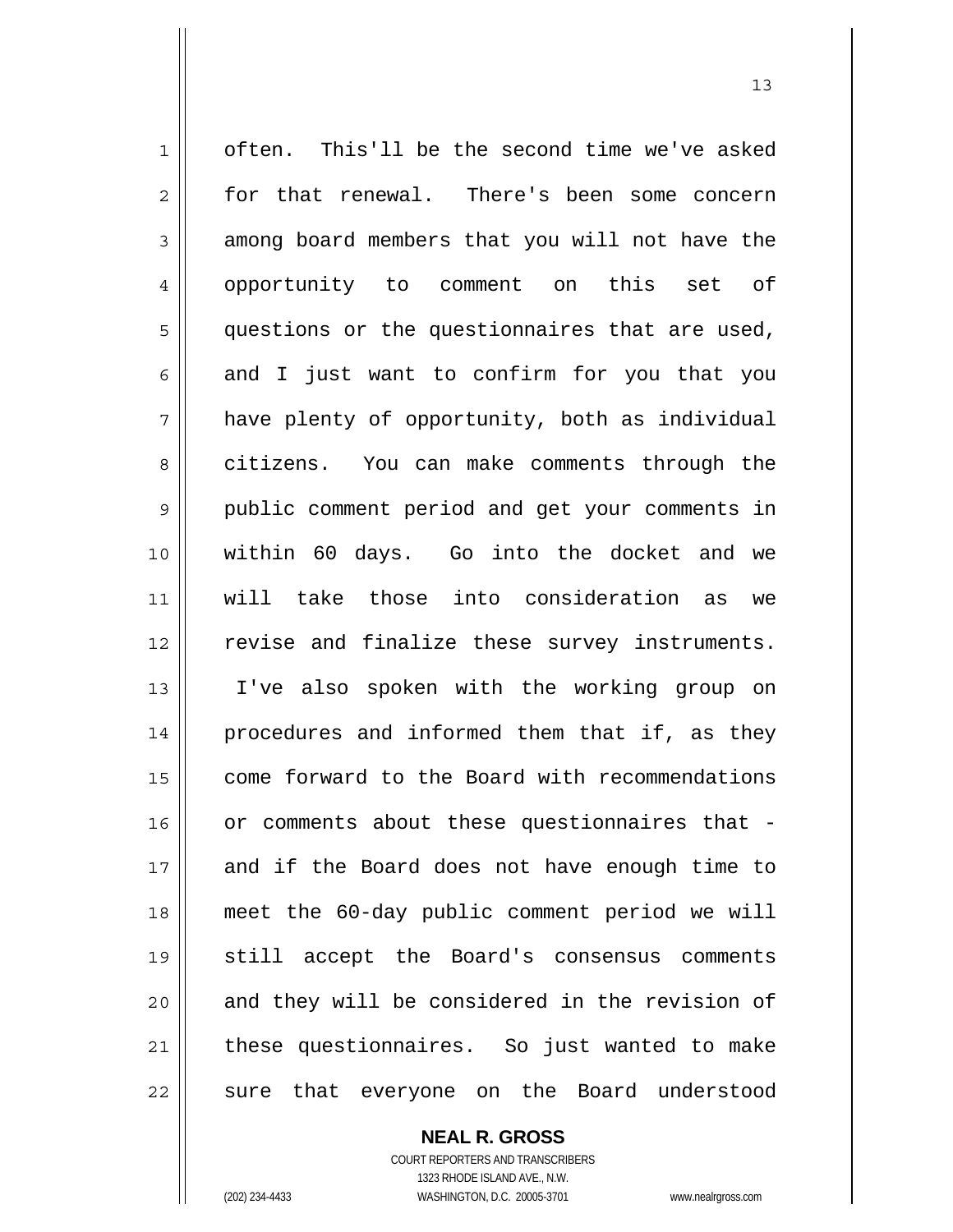what was happening with these CATI questionnaire documents. And with that I'll stop with the news briefs and get into the slides that you typically see every time I make this presentation.

14

6 7 8 9 10 11 12 13 14 15 16 17 18 19 20 21 22 As of November 30, 2008, the Department of Labor has referred 28,405 cases to NIOSH for dose reconstruction. We have completed 79 percent of those, or 22,396 cases have been returned to DOL. And if we break that number down into finer segments, 19,333 were returned to Department of Labor with a dose reconstruction report, 793 were pulled from NIOSH's claim population by the Department of Labor for various reasons, but essentially a claim was not any longer eligible so they were removed from our claim population. There have been 2,270 claims pulled from our claim population so that the Department of Labor can determine the SEC class eligibility for those. That leaves 20 percent of the 28,405 claims, or 5,562 claims

# **NEAL R. GROSS**

1

2

3

4

5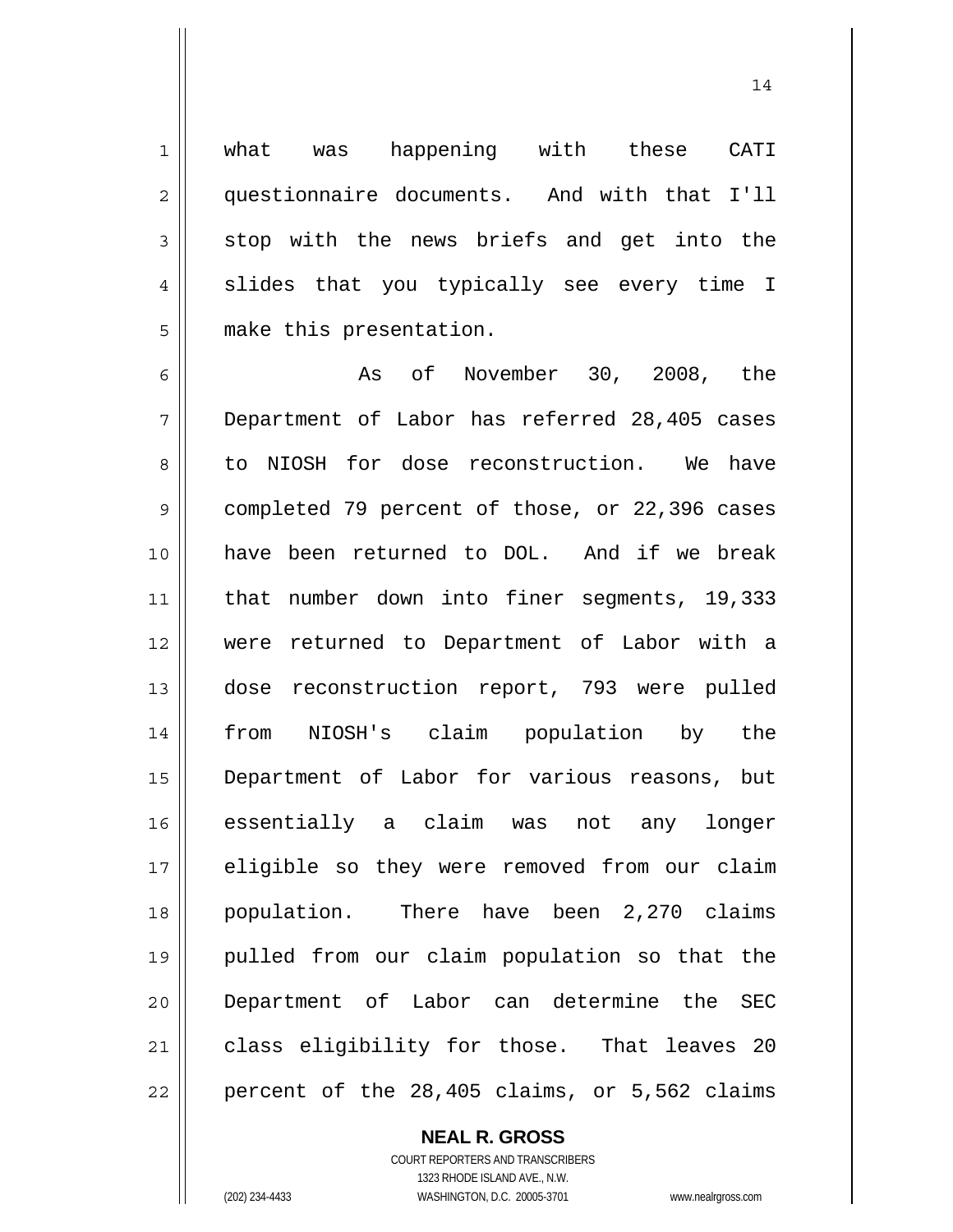1 2 3 4 5 6 7 8 9 10 11 12 13 14 15 16 17 18 19 20 21 or cases still at NIOSH for dose reconstruction. We've had 447 claims, or 1 percent, that are in a state of administrative closure on dose reconstruction. And I remind the Board and the audience that this means that we have completed our work and we're awaiting, by preparing a dose reconstruction report and providing that to the claimant, and we're waiting for the claimant to sign the OCAS 1 form and return the claim, the dose reconstruction to us with the OCAS 1 so that we can then transmit that all to the Department of Labor for decision. Claimants are given 60 days to sign the OCAS 1 indicating that they have no further information to provide and they are given another 14 days grace at any point thereafter. If they choose to submit the OCAS 1 or submit additional information we would reopen that dose reconstruction for the claim. This is your pie chart which shows

22 you the current case status in the NIOSH case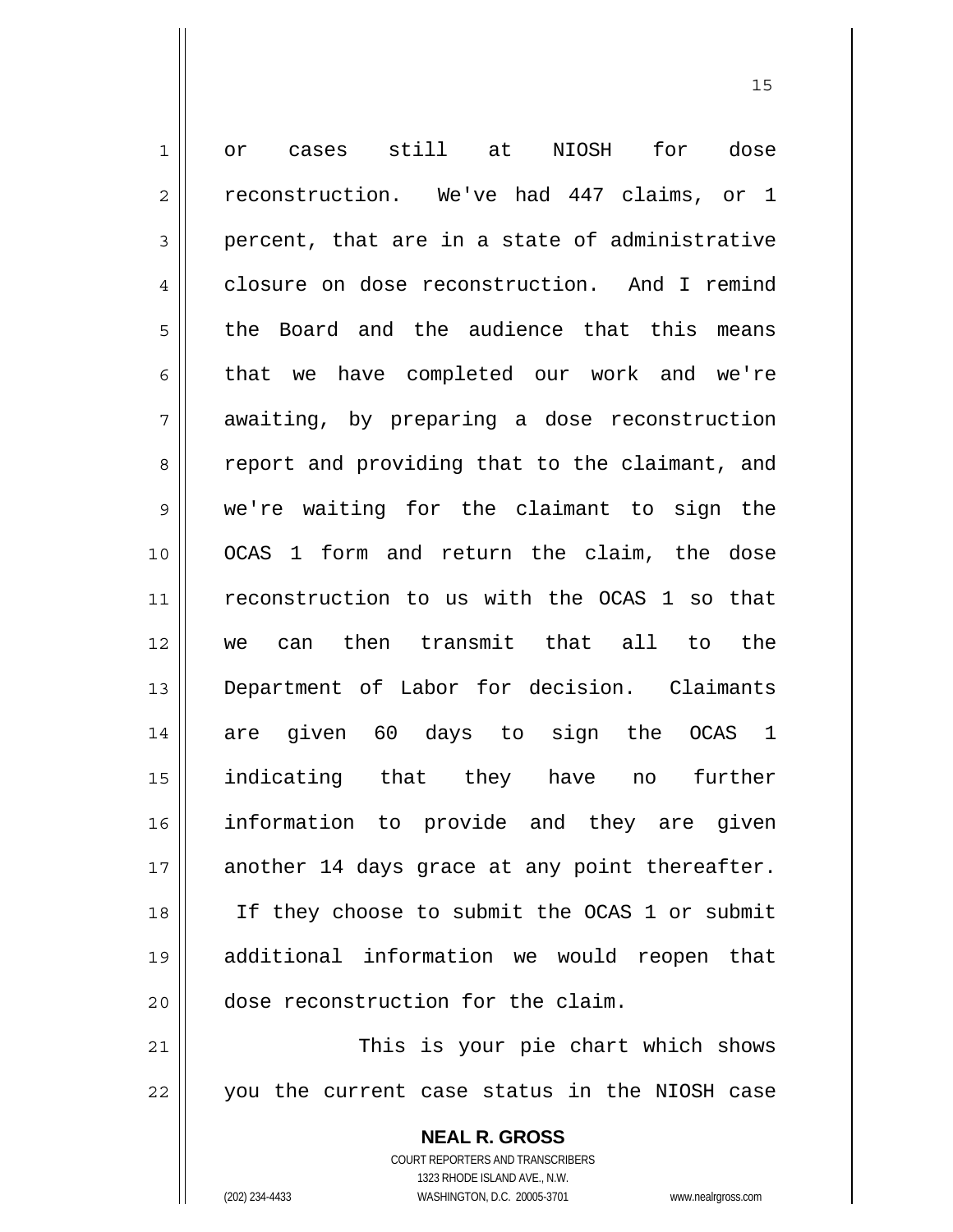1 2 3 4 5 6 7 8 9 10 11 12 13 14 15 16 17 18 19 20 21 22 population. I won't go through all of this, but I would highlight your attention to those portions of the pie chart that we are still working on. Those would be the yellow, the active claims, 4,399, and the pended claims, 1,163. And I'll speak a little more about those in a moment. Of the 1,163 pended claims that NIOSH holds, we provided here for you the top six categories which represent 91 percent of those claims. And these categories for pending include technical basis documentation, changes that are occurring so the claim is awaiting those changes. Four hundred and seventy-nine claims await those kinds of changes. Three hundred and twenty-seven claims are pended because of a special exposure cohort issue, either there's - it's a claim that doesn't fit into the class and we're developing the partial dose reconstruction approach that will be used for that claim, or the claim has been pended awaiting the designation of an SEC class. In

16

**NEAL R. GROSS** COURT REPORTERS AND TRANSCRIBERS

1323 RHODE ISLAND AVE., N.W.

(202) 234-4433 WASHINGTON, D.C. 20005-3701 www.nealrgross.com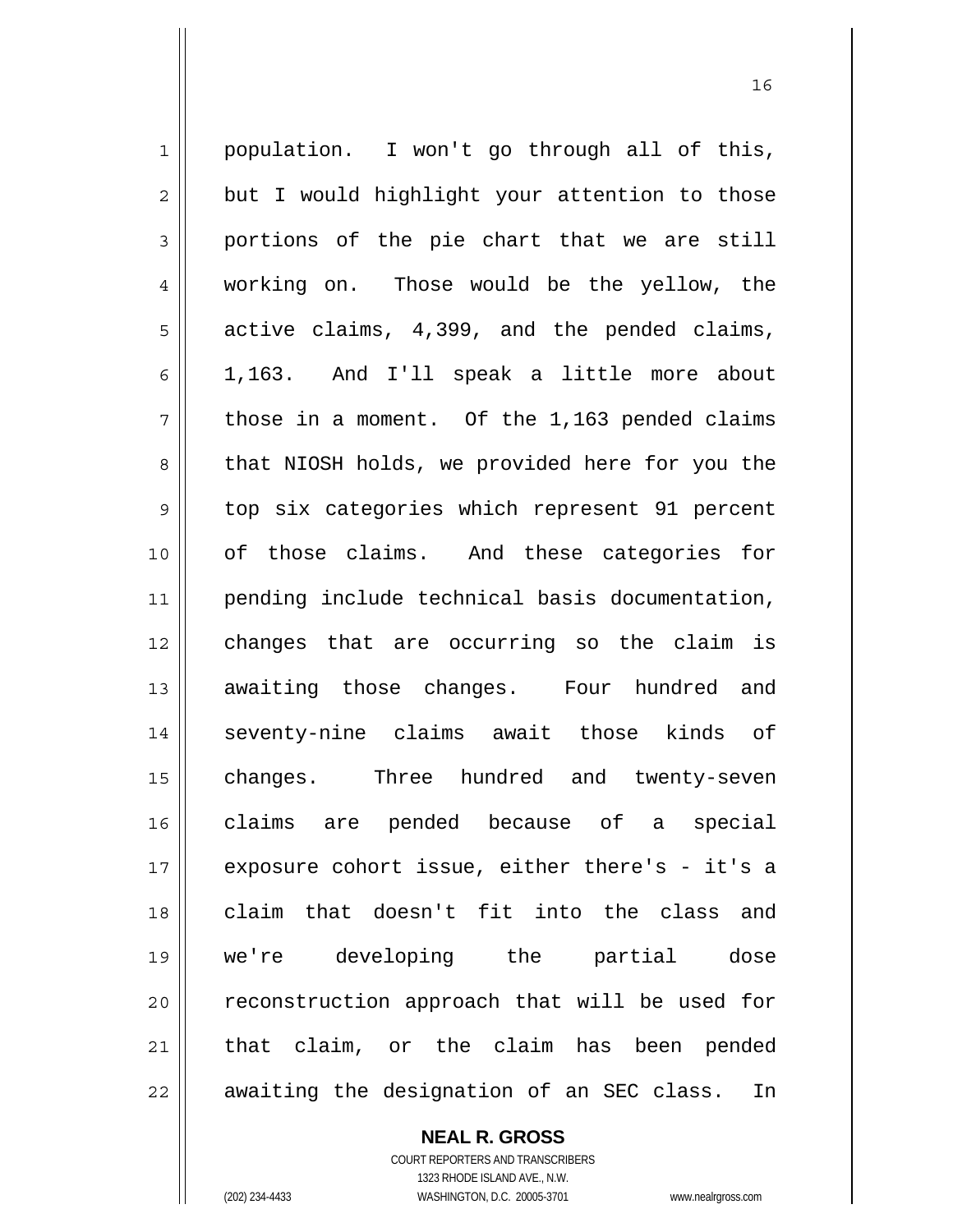1 2 3 4 5 6 7 8 9 10 11 12 13 14 15 16 17 18 19 20 21 22 other words, we know that the class is going to go forward and we're not performing any work until that class is established so the claim can move under that mechanism. There are 82 claims that are pended because of incorrect employment information and so we're awaiting the Department of Labor. Time is ticking on them in that regard for us to hear from them about the correct employment information. Seventy-four claims have an incorrect cancer ICD-9 code, and again we're waiting for Department of Labor to correct that situation to allow us to move forward with the dose reconstruction. Fifty-four claims are pended because they're awaiting additional information from the Department of Energy or atomic weapons employer facility, and we can't complete a dose reconstruction until we have that information. There are 41 claims that have a situation where a missing survivor or claimant is the cause for the pending status. Again, these six categories

> **NEAL R. GROSS** COURT REPORTERS AND TRANSCRIBERS 1323 RHODE ISLAND AVE., N.W.

(202) 234-4433 WASHINGTON, D.C. 20005-3701 www.nealrgross.com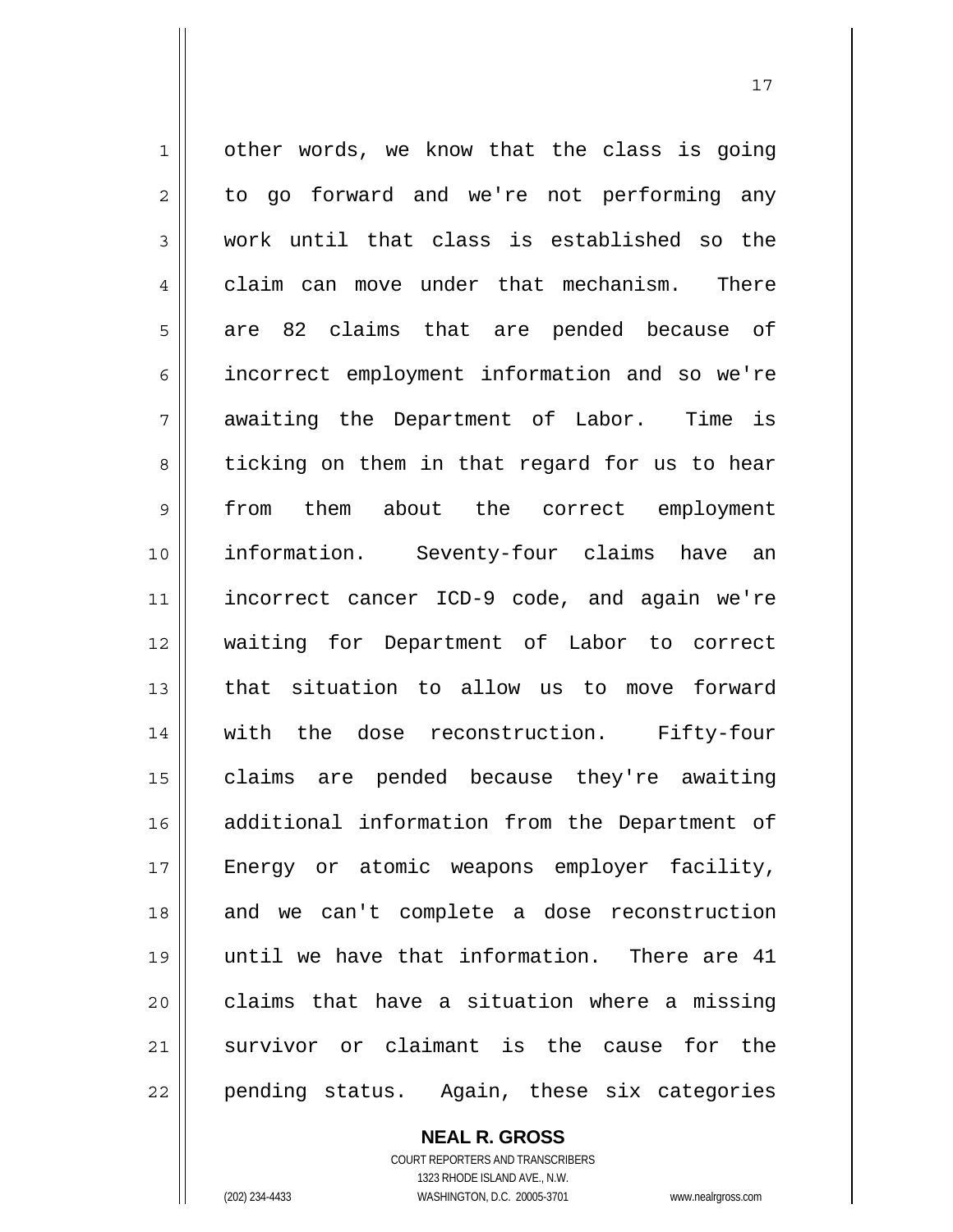1 2 comprise 91 percent of the pended claims. Whoa.

MEMBER CLAWSON: Way to go.

4 5 6 7 8 9 10 11 12 13 14 15 16 MR. ELLIOTT: Well, I hope you liked that. Sorry for that. Of the 19,333 dose reconstructions that were returned to the Department of Labor, we show in this slide that 33 percent of those had a Probability of Causation greater than 50 percent, leaving 67 percent with a PoC of less than 50 percent. If we look at the distributions of probability for causation of all claims dose reconstructed and returned to Department of Labor, you'll see here in this slide the breakout of those distributions in 10 percent tile increments, up to the 50 percent and greater.

17 18 19 20 21 22 To look at our active caseload, of the 5,562 cases that are remaining at NIOSH for dose reconstruction, we have 2,417 that are in the process dose reconstruction. A dose reconstructor has an assignment, they're working on a piece of that claim or they're in

> **NEAL R. GROSS** COURT REPORTERS AND TRANSCRIBERS 1323 RHODE ISLAND AVE., N.W. (202) 234-4433 WASHINGTON, D.C. 20005-3701 www.nealrgross.com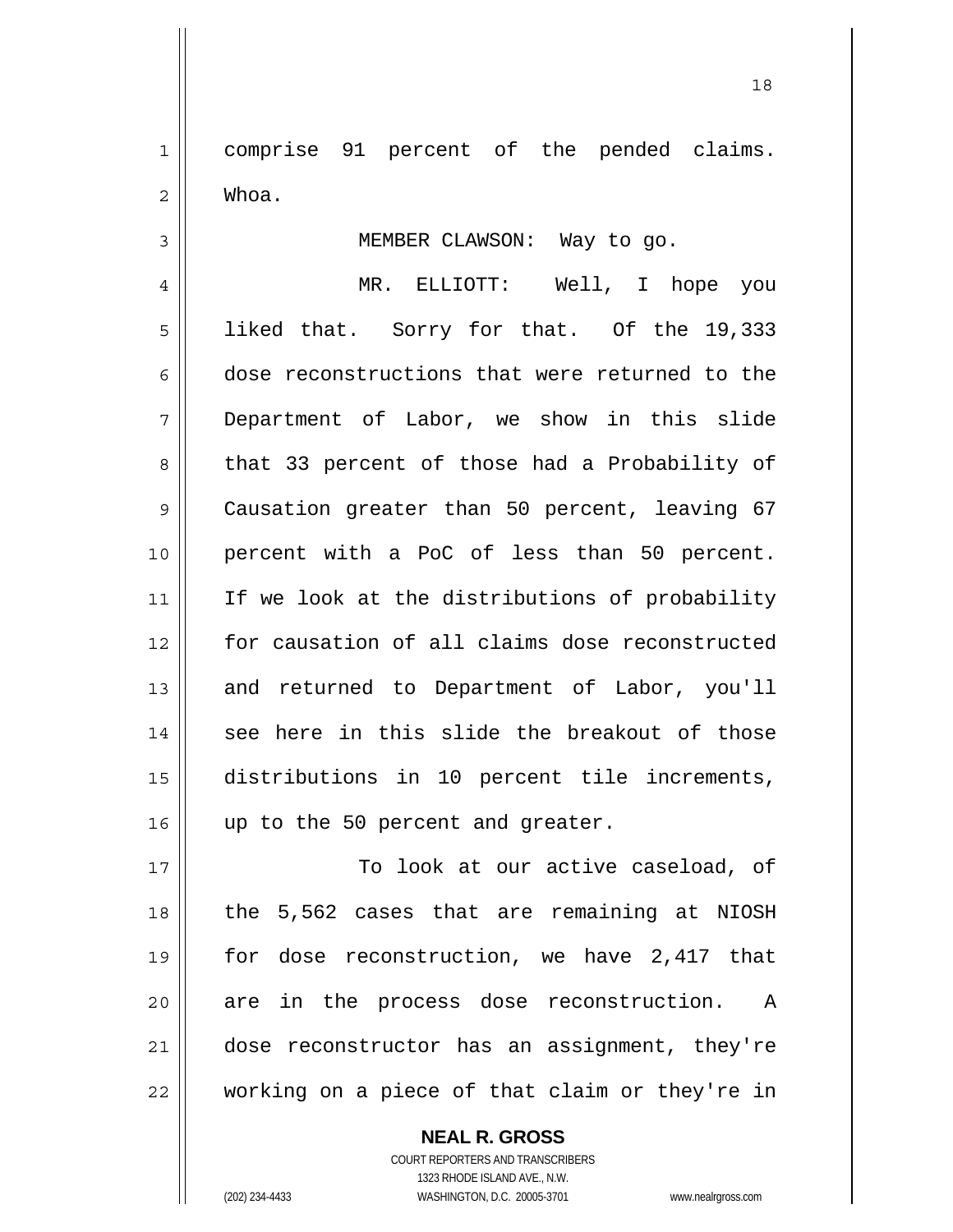1 2 3 4 5 6 7 8 9 10 11 12 13 14 15 16 a review stage. So there are 682 initial draft dose reconstruction reports in the hands of the claimants, where we're awaiting the OCAS 1 form to be returned, and 2,463 cases have not yet been assigned to a health physicist for dose reconstruction. It's important to note, and we monitor this closely, that 61 percent of these, or 3,406 claims are older than one year. We have these since September's meeting we've seen a dramatic decrease in this number of old cases, older than a year. We've been working hard on those, and just to remind you at your September board meeting that number was 3,849 and so we've removed and acted upon 433 of those old claims.

19

17 18 19 20 21 22 If we look at the first 5,000 claims that were sent to us which represent our oldest portion of the caseload, there have been 3,722 returned to Department of Labor with a dose reconstruction. Eighty-five of the first 5,000 currently are in an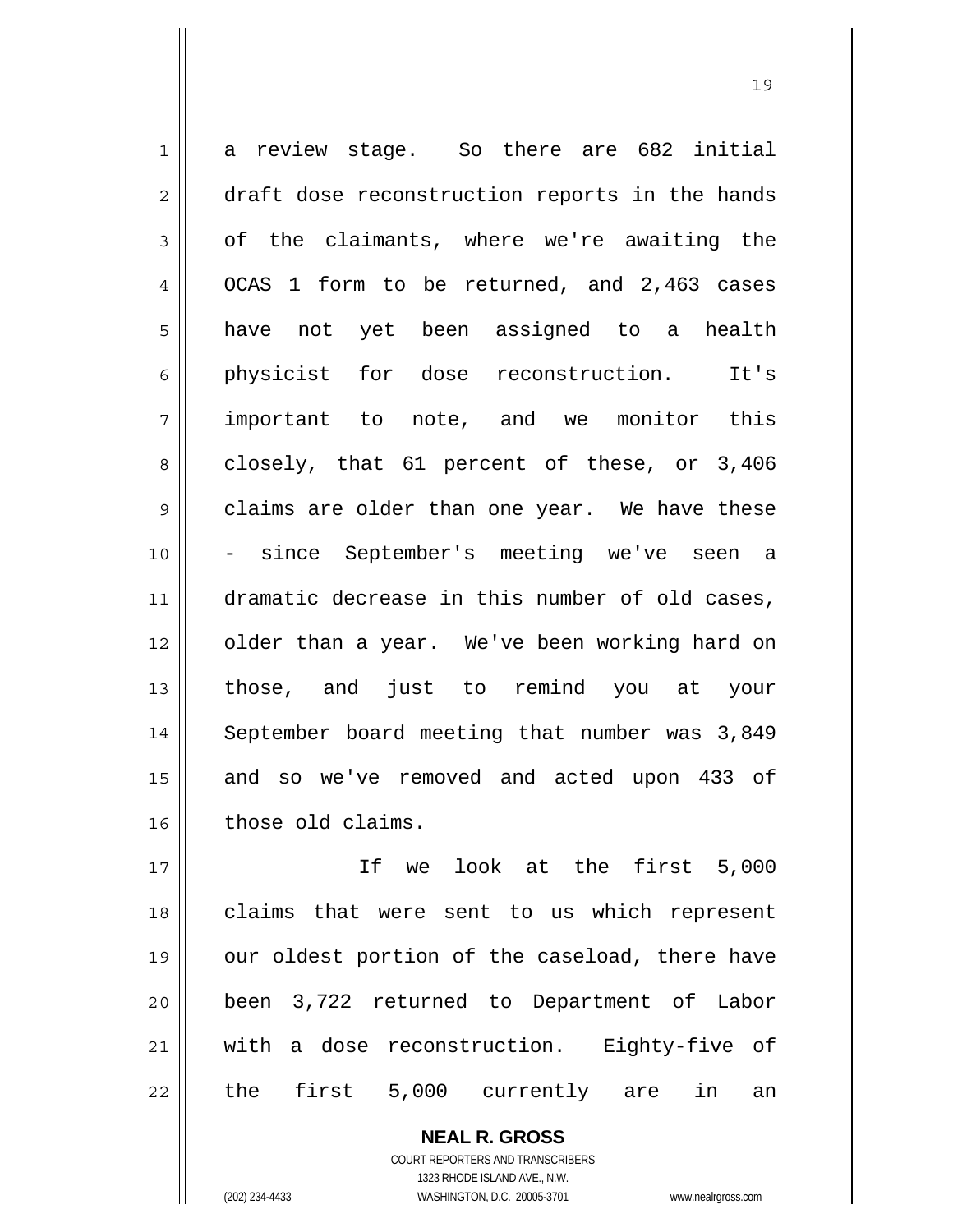1 2 3 4 5 6 7 8 9 10 11 12 13 14 15 16 17 18 19 20 21 22 administratively closed situation, 254 represent cases that had been pulled from our caseload by the Department of Labor, 331 cases are representative of eligibility for a special exposure cohort class, four cases have a situation where the dose reconstruction is with the claimant and we're awaiting the OCAS 1. That leaves - the big thing here is 579 cases which we've completed once and they've been returned to us for some rework issues and there are 25 cases that have not yet had one dose reconstruction, or initial dose reconstruction out of the first 5,000 claims. We're working hard on those 25 and you can see that those 25 represent 20 distinct sites. Seventeen of these 25 are in a pending status for these reasons. There's either a claimant survivor information is missing. The employment is questionable for two cases. There are 13 that are pended for various reasons as you see here in this slide, either awaiting a dose reconstruction methodology or

20

**NEAL R. GROSS** COURT REPORTERS AND TRANSCRIBERS

1323 RHODE ISLAND AVE., N.W. (202) 234-4433 WASHINGTON, D.C. 20005-3701 www.nealrgross.com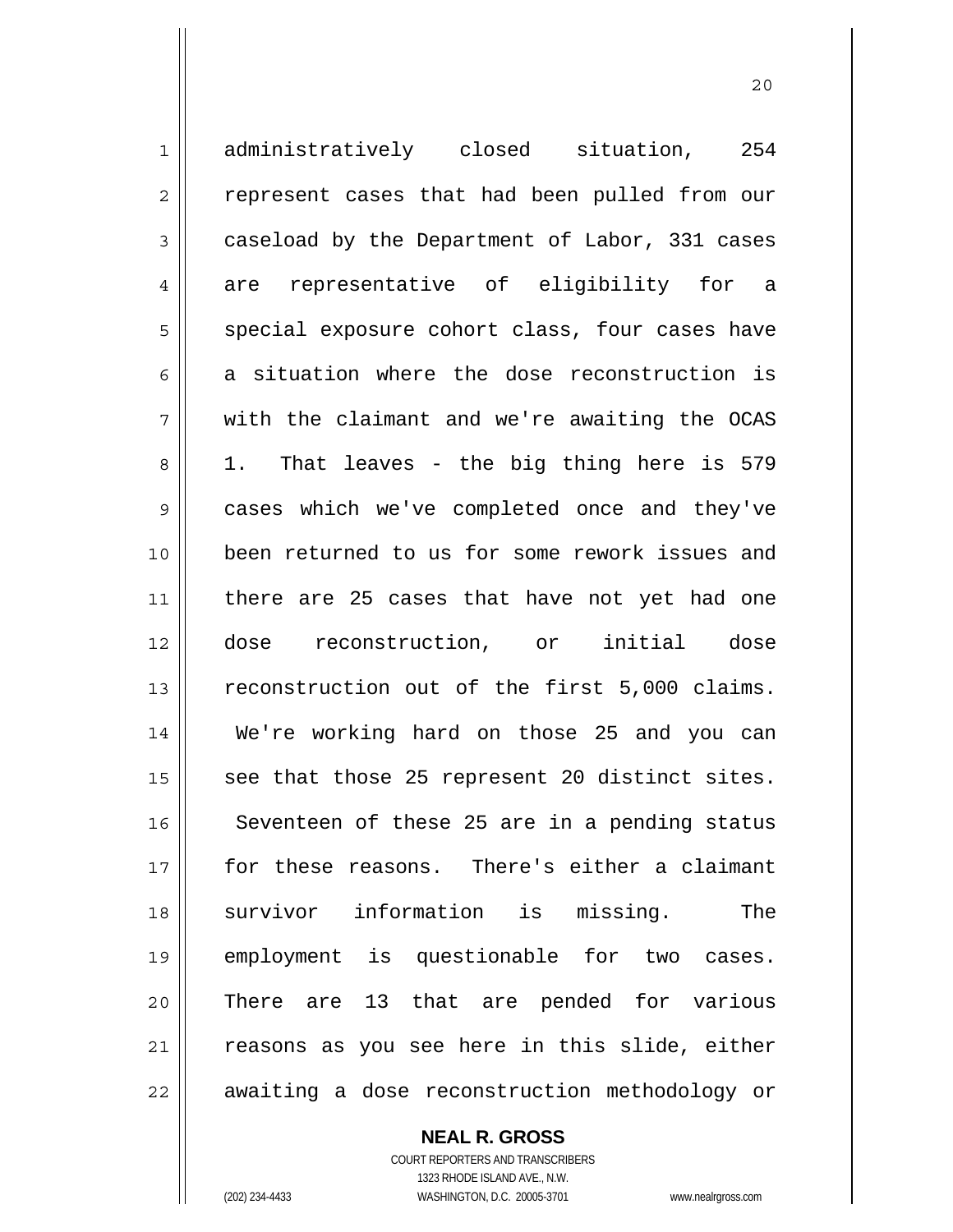1 2 3 4 5 6 7 8 9 10 11 12 13 14 15 16 17 18 19 20 21 22 they're SEC class cases pended before the designation of the class, or there's modifications to the TBD that - technical basis document - that needs to be done. And in one case it is a petitioner that is awaiting the outcome of their petition. Eight of the 25 are in an active status, and these are broken down here. Two employees which do not meet the 250-day criteria for a special exposure cohort class, NUMEC and Y-12, and so we are working on partial dose reconstructions for those claims. Four NUMEC claims are pended for non-SEC cancers and we are awaiting a non-SEC dose reconstruction methodology, and two claims have been accepted for special exposure cohort at NUMEC for SEC cancers, but a dose reconstruction is needed for those claims for medical benefits for non-SEC cancers. So you can see that as we work hard to try to work off the oldest claims, they still can come back to us for various reasons, some due to changes that we have made and some

**NEAL R. GROSS**

 <sup>21</sup>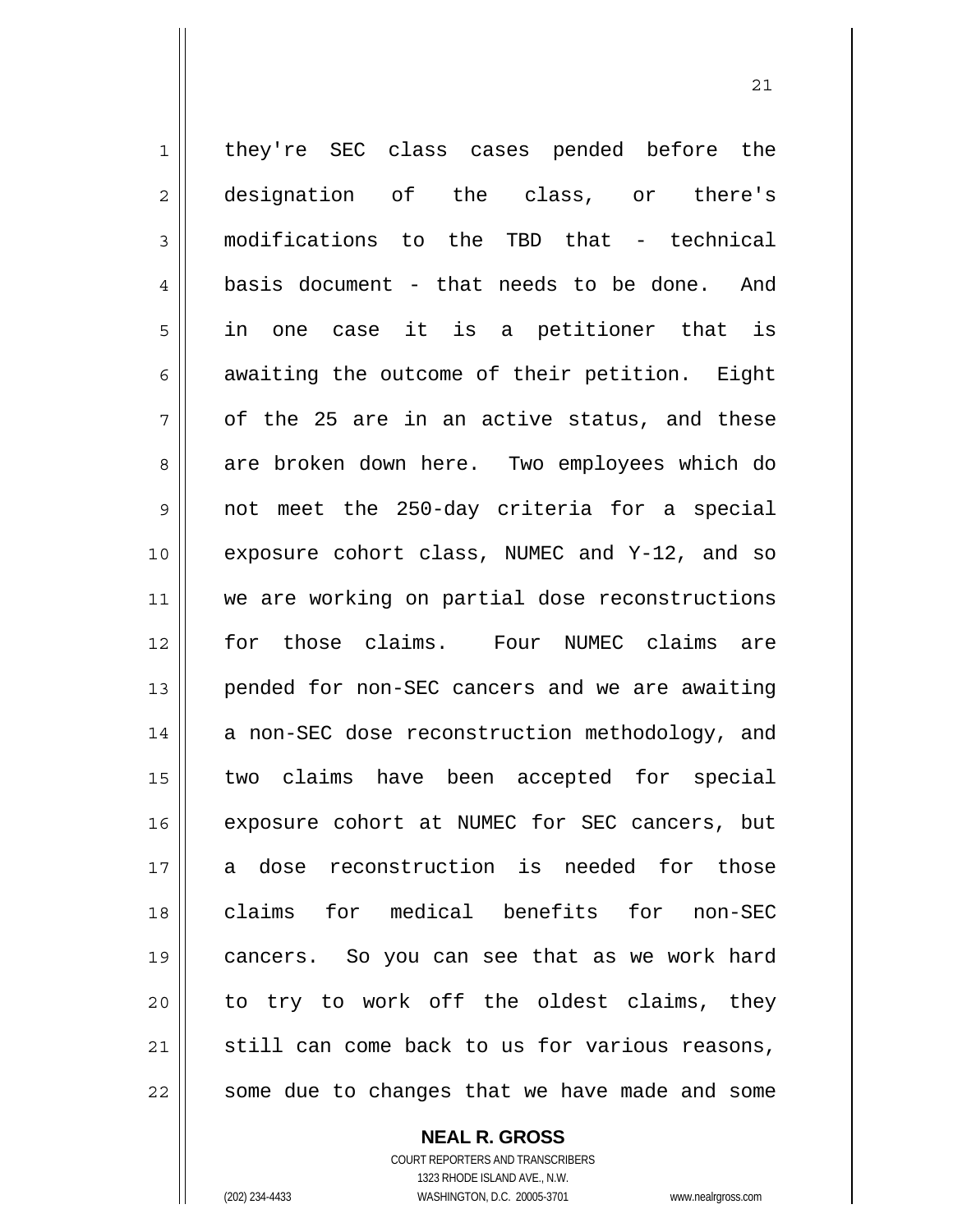due to changes within the claim, and in some instances like that last example where dose reconstruction is needed for other purposes within the claim adjudication process.

5 6 7 8 9 10 11 12 13 14 15 16 17 18 19 20 21 22 The graphic here shows you the trend of receipt of cases from the Department of Labor shown in the blue line. The dose reconstruction reports as draft reports to the claimants is shown in the green, lime green or yellow line. And then the final reports that are provided to the Department of Labor is shown in the red line. Since the third quarter of 2008 we've been working again above the receipt of DOL so we're working off the backlog. Before that you see that little area there. That's where we were receiving more than we were working off so we were building a backlog. So this is the chart that we monitor weekly to determine where we're at in our production effort. If we break down - I'm sorry this doesn't come out very well in the purple at the top, but looking at our full

> **NEAL R. GROSS** COURT REPORTERS AND TRANSCRIBERS 1323 RHODE ISLAND AVE., N.W. (202) 234-4433 WASHINGTON, D.C. 20005-3701 www.nealrgross.com

1

2

3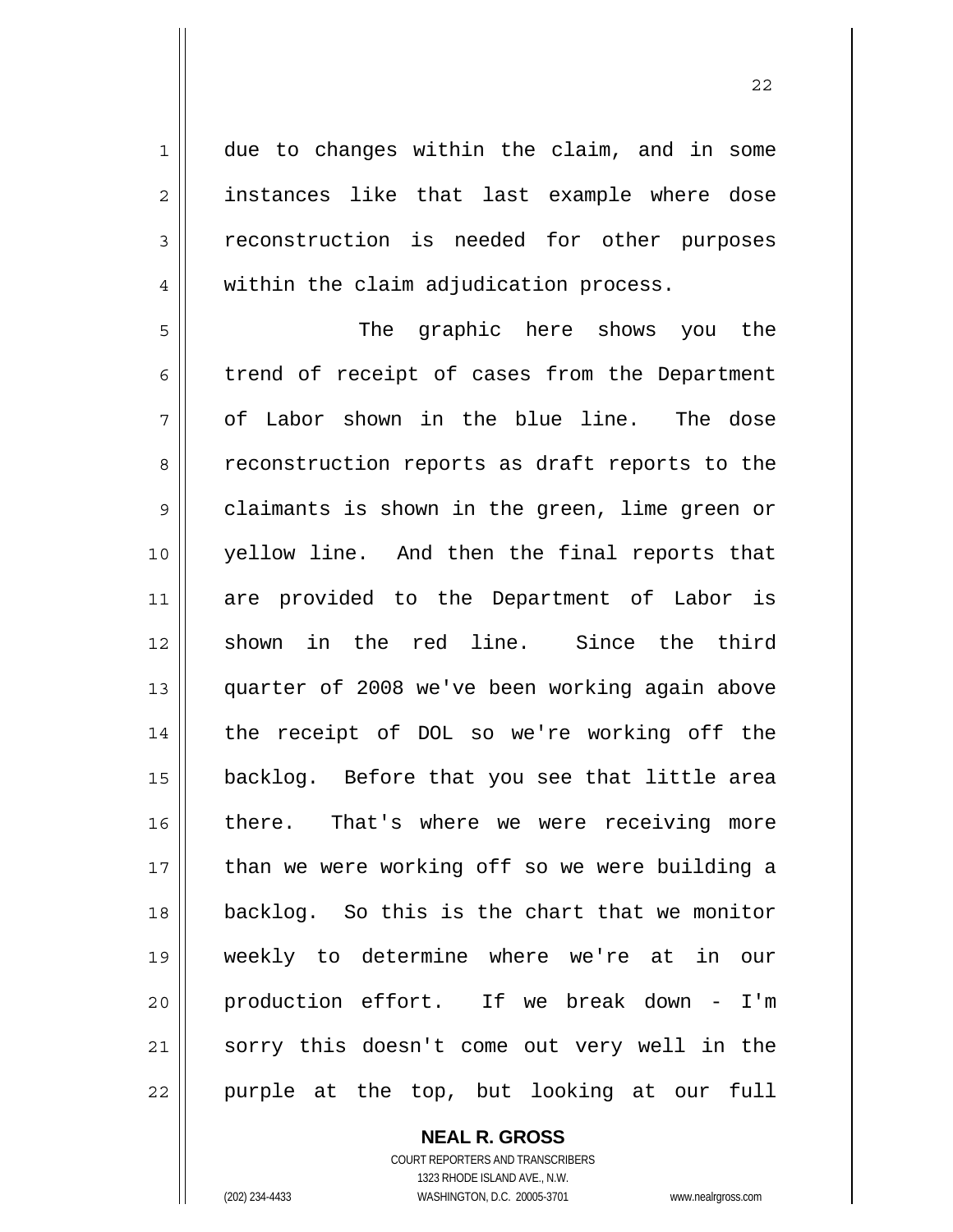1 2 3 4 5 6 7 8 9 10 11 12 caseload and we break these down, these 1,000 increments of cases received, we show in this blue that these are the completed, the red is the case that has been pulled from us for Department of Labor purposes. The active case is this mustard color here. The SEC cases are in green. You can see how those are distributed across claim populations. Cases that have been administratively closed are up here in yellow and then this case pending in the purple status at the very top. A new chart that we've added to this presentation which also is of interest to

13 14 15 16 17 18 19 20 21 22 the government accountability review that is underway is how much time is it taking us to process dose reconstructions. And this chart, and there are several other ways of reporting out on this, but this is one example. In the early days we certainly acknowledged the fact that we didn't have all of our tools and infrastructure together and it was taking quite a long time, years in fact to do a dose

> COURT REPORTERS AND TRANSCRIBERS 1323 RHODE ISLAND AVE., N.W. (202) 234-4433 WASHINGTON, D.C. 20005-3701 www.nealrgross.com

**NEAL R. GROSS**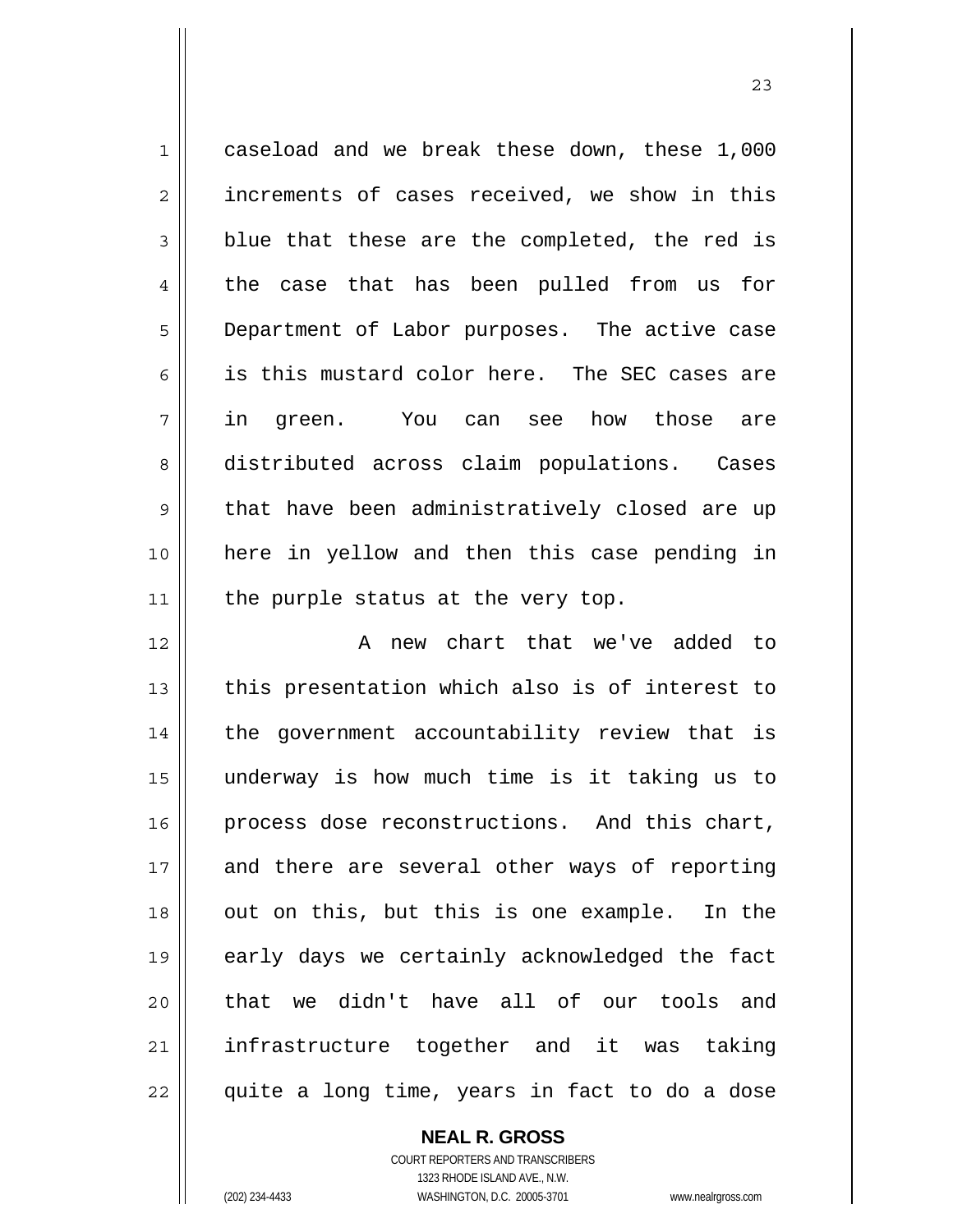1 2 3 4 5 6 7 8 9 10 11 12 13 14 15 16 17 18 19 20 reconstruction. And you can see how over time this has improved with more recent cases getting quicker treatment. In fact, that now we are dealing with a case where we have all of our dose reconstruction tools at our available to us and at our disposal we're turning dose reconstruction claims around in 30 days or less in some instances. Depends upon the claim. Some claims are, as you know, very complex because of the amount of work history the claimant may have had, the number of jobs, the number of sites they worked at and a variety of circumstances that they may have encountered which require us to do as good a job as we can. So at any rate we're trying very hard to improve our timeliness and this is one example of how we have done in that regard. If we look at the number of claims that have been returned to us for rework. A

changed with the claim, the employment

rework is a situation where something has

**NEAL R. GROSS** COURT REPORTERS AND TRANSCRIBERS 1323 RHODE ISLAND AVE., N.W. (202) 234-4433 WASHINGTON, D.C. 20005-3701 www.nealrgross.com

21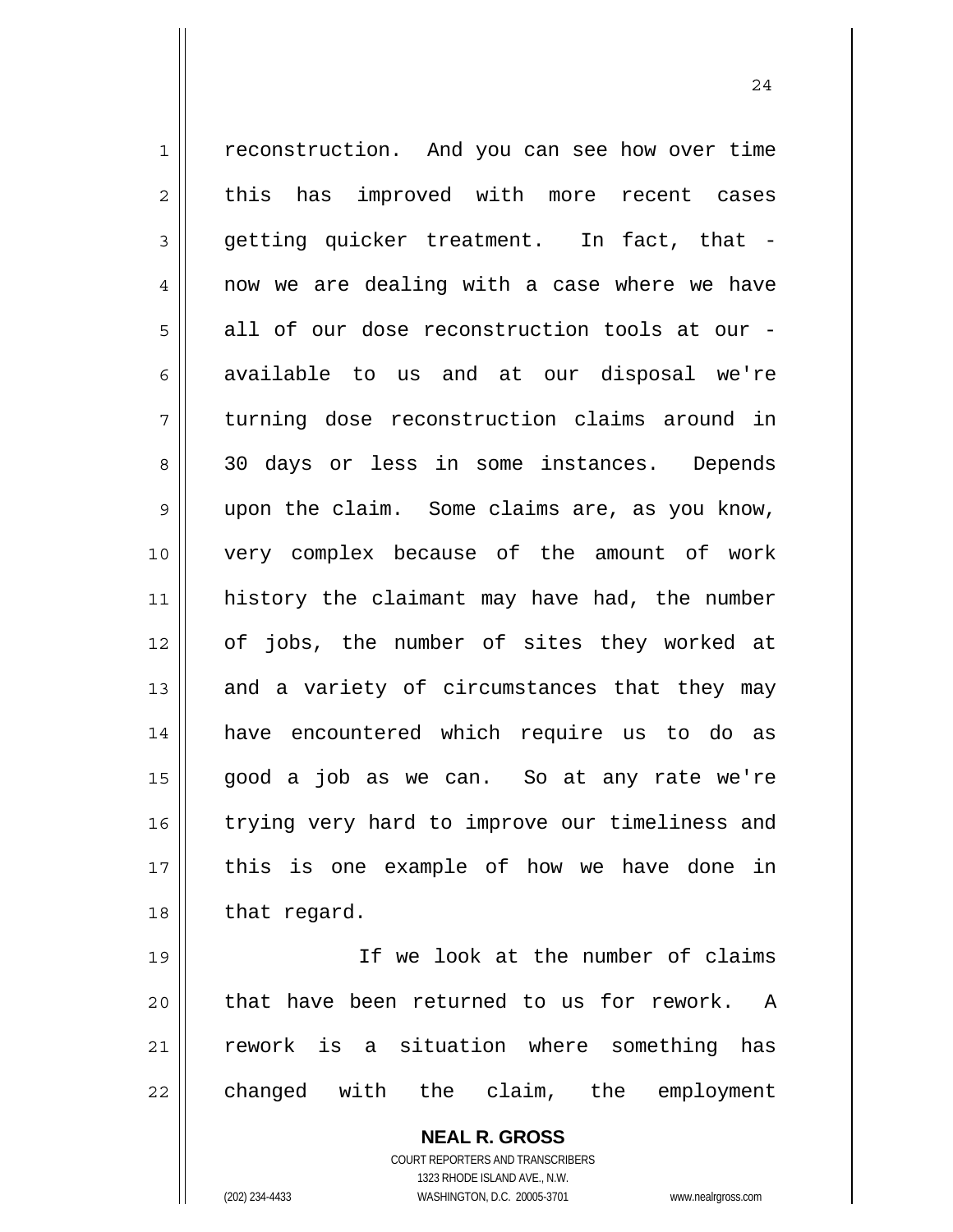1 2 3 4 5 6 7 8 9 10 11 12 13 14 15 16 17 18 19 history, the cancer information, the number of survivors may have changed, Department of Labor will return the claim to us for a rework. Also, if we make a change in our technical basis approach to reconstructing dose we claim that as a rework. And as you know, we provide in those instances a program evaluation review which identifies the affected claims. And here you see in this chart in red the 8,503 cases have been returned to us over the course of time since fourth quarter of 2003 till the present, and we have returned 5,433 of those. The spikes that you see here late in 2007 and up until the second quarter of 2008 represent Super S and a couple of other large program evaluation reviews that were issued and are still underway. As you know, we turn to the

20 21 22 Department of Energy for requests for dose information in order to complete our dose reconstruction effort, and I report out to you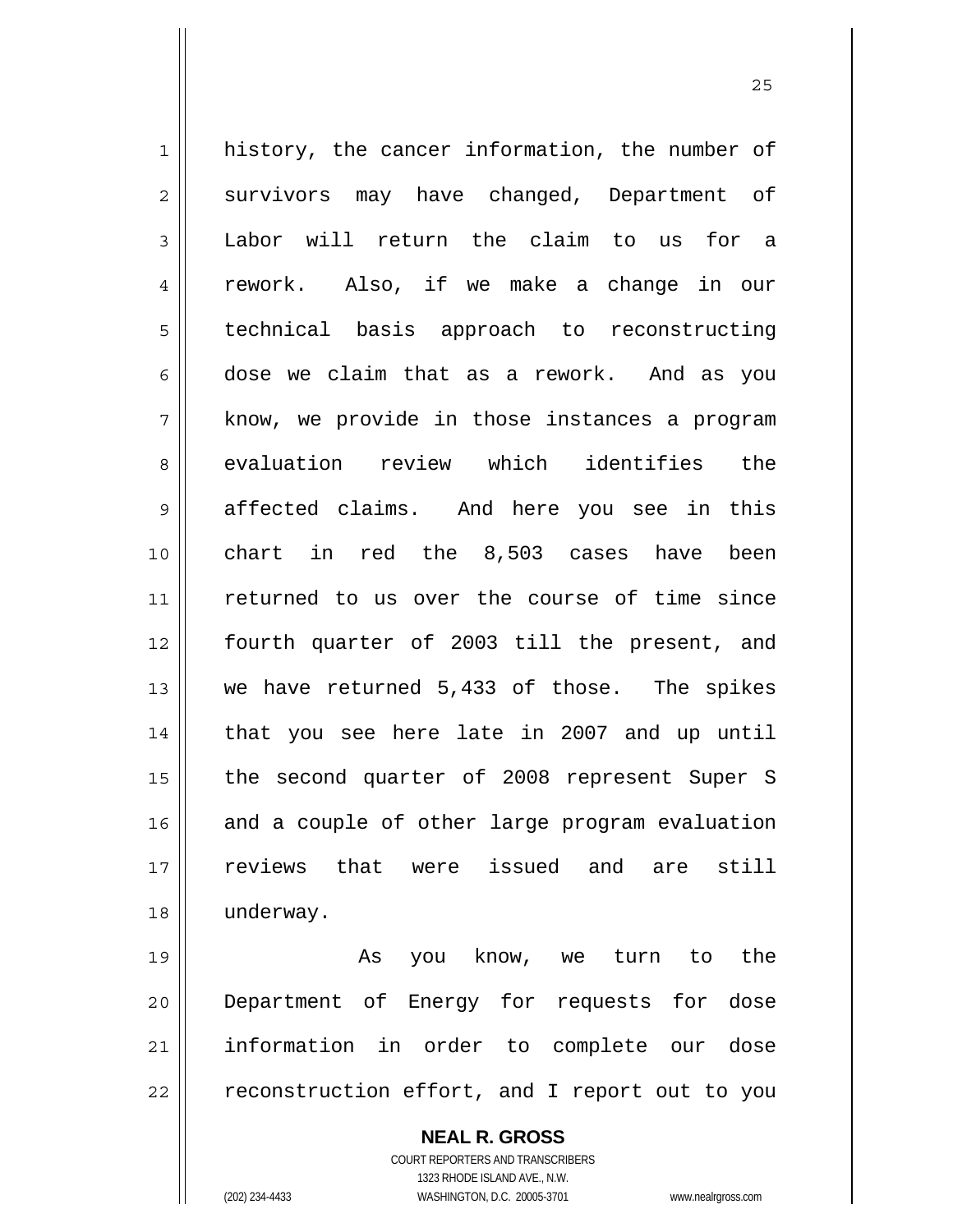1 2 3 4 5 6 7 8 9 10 11 12 13 14 15 16 every meeting on the DOE response to those requests. Right now we have 255 outstanding requests. We follow up on those every 30 days. We monitor their progress. We track how long they take and we work with Department of Energy to make sure that if the information can be found we will get it. If not, then we take steps to move the claim into dose reconstruction without the information. At this point in time there are 158 requests that are outstanding longer than 60 days. Some, there are five that are longer than 120 days. Those are at the Oak Ridge facility's operations office and we are working with DOE on what to do with those five. The rest are less than 120 days but more than 60 days.

17 18 19 20 21 22 In the past few presentations I've made to you we have talked about the technical basis documents that are used for atomic weapons employers, especially those sites that work with uranium and thorium metals. And we reference that as Technical Basis Document

> COURT REPORTERS AND TRANSCRIBERS 1323 RHODE ISLAND AVE., N.W. (202) 234-4433 WASHINGTON, D.C. 20005-3701 www.nealrgross.com

**NEAL R. GROSS**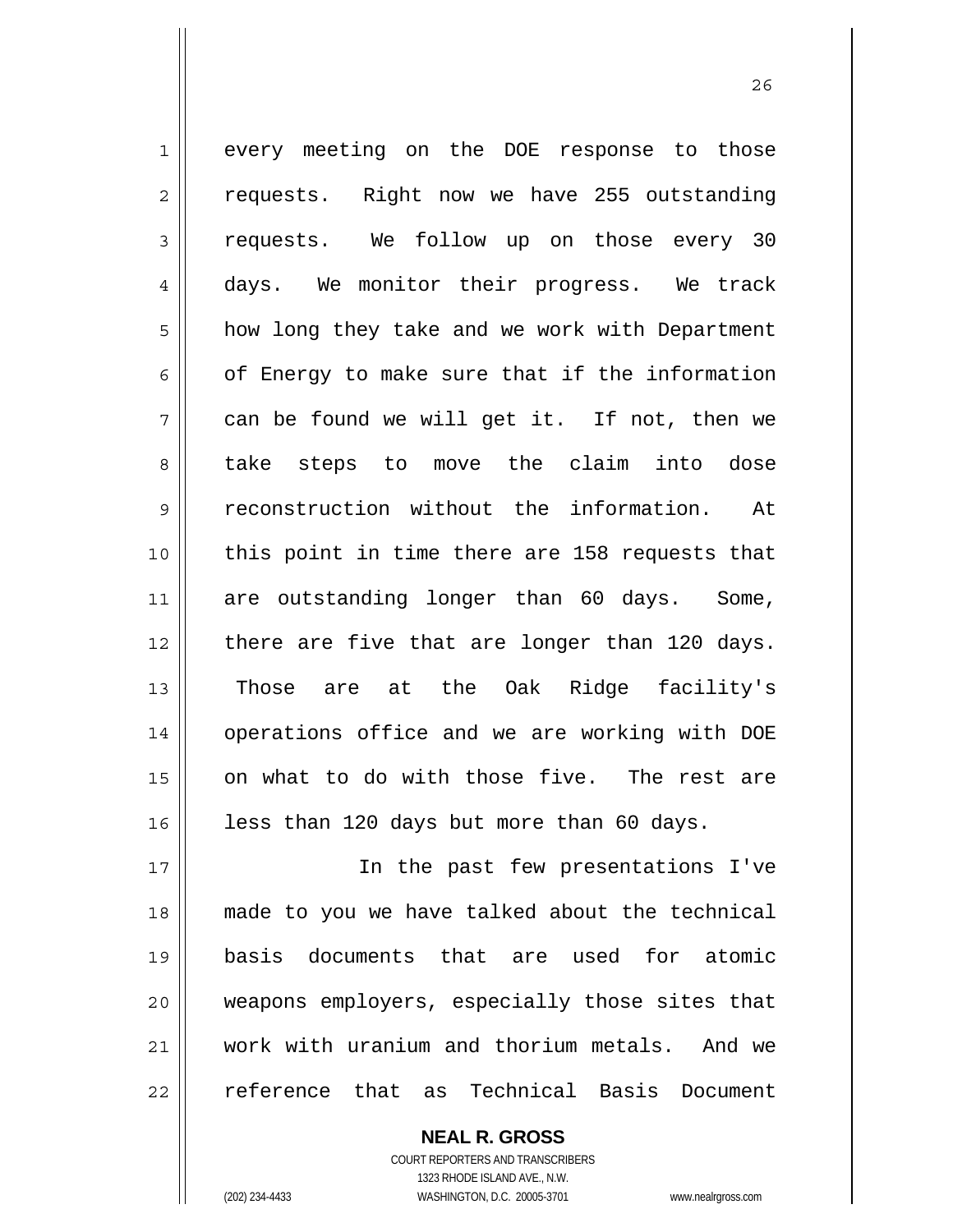1 7 6000. And there are a number of appendices that had to be created for special exposure circumstances at atomic weapons employer facilities. We've now completed all 16 of those appendices for those special exposures and you won't see this slide in the future in this presentation.

2

3

4

5

6

27

8 9 10 11 12 13 14 15 16 17 Where we looked at atomic weapon employer sites that refine uranium and thorium metal, we call that Technical Basis 6001, and there are five appendices that had to be created for special exposure circumstances relative to those atomic weapon employer sites. And those five have all now been completed and are in use. This slide will not be presented in future program staff presentations.

18 19 20 21 22 I mentioned the program evaluation reports. Thirty-two program evaluation reports have been issued to date. This represents 8,596 individual claims which have been reviewed against those program evaluation

**NEAL R. GROSS**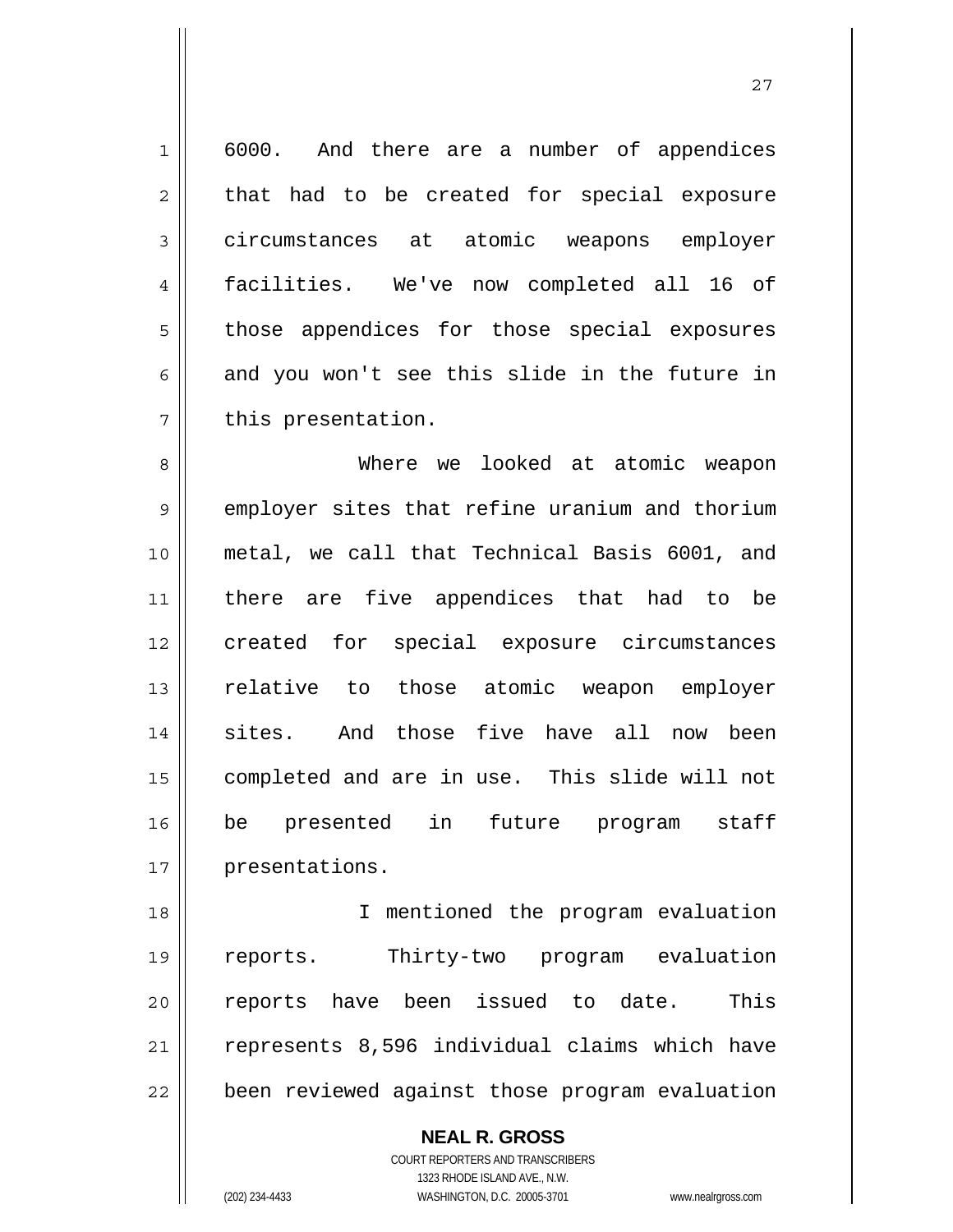1 2 3 4 5 6 7 8 9 10 11 12 13 14 15 16 reports to determine the need for a rework. Of those, 3,684 individual claims will be or have been reworked due to the PER changes, 1,810 have already been reworked to date and 262 claims have had a Probability of Causation increase greater than 50 percent. So we're very happy to report that for those claimants. If you're interested in the bulk of that, 262 claims that changed in compensation decision, 124 were from PER 9 which is the lymphoma program evaluation review. The next highest is the Super S program evaluation review at 123 claims, and then it drops considerably down to the next highest which is 30 for PER 20 on blocks chemical. In the government we're required to

17 18 19 20 21 22 establish what are called PART goals, Program Assessment Rating Tool goals, and in this fiscal year we - in last fiscal year, Fiscal Year 08 our goal as you see it was established to complete 80 percent of the new dose reconstructions within six months of receipt

> COURT REPORTERS AND TRANSCRIBERS 1323 RHODE ISLAND AVE., N.W. (202) 234-4433 WASHINGTON, D.C. 20005-3701 www.nealrgross.com

**NEAL R. GROSS**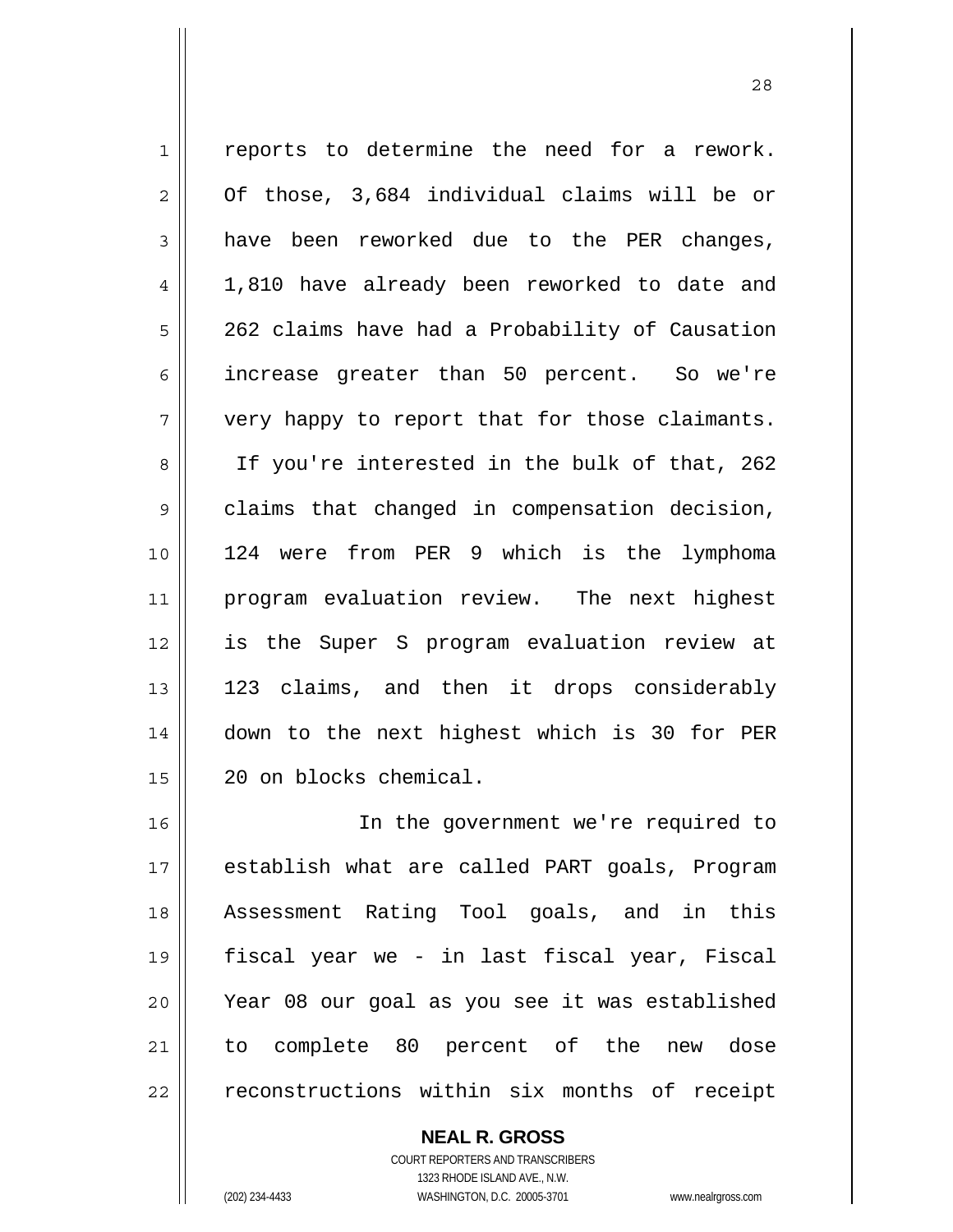1 2 3 4 5 6 7 8 9 10 11 12 13 14 15 16 17 18 19 20 21 22 from Department of Labor. This Fiscal Year 08 was to set our baseline for performance against this goal. And as you see here, we did not do very well. We only achieved 31 percent of our goal in that regard. The other goal that we have set in FY 08 was to complete 50 percent of the legacy dose reconstructions. Legacy is defined as any claim in our hands that is over two years old. And so this looks at the oldest claims that we have and in Fiscal Year 08 we completed 54 percent of those claims. So those were our baselines in 08 and now we are in Fiscal Year 09 and working to again try to complete 80 percent of the new dose reconstructions within six months from receipt of the Department of Labor. As it says here, in 08 our performance was 31 percent. How did we get that? Well, there were 2,322 initial dose reconstructions referred to NIOSH in that Fiscal Year 08. We returned 31 percent of those, or 713 to Department of Labor within six months' time.

<u>29</u>

**NEAL R. GROSS** COURT REPORTERS AND TRANSCRIBERS

1323 RHODE ISLAND AVE., N.W.

(202) 234-4433 WASHINGTON, D.C. 20005-3701 www.nealrgross.com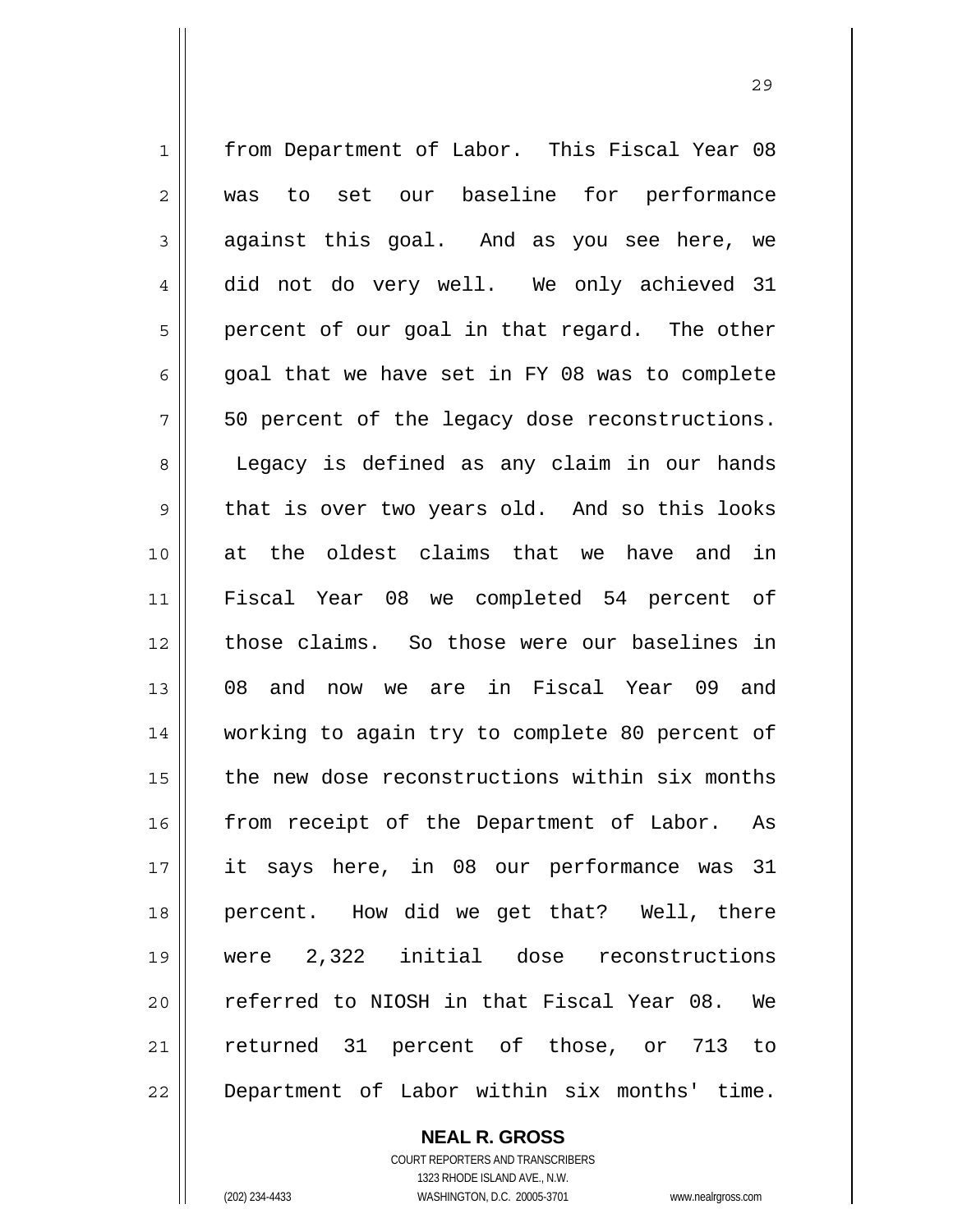1 2 3 4 5 6 7 8 9 10 11 12 13 14 15 16 17 18 19 20 21 22 Of those 713, 560, or 79 percent, were final dose reconstructions sent to DOL and 153 or 21 percent are cases that were returned to DOL because they fit into a new class. So we didn't have to do a dose reconstruction for those claims. We take credit for moving those on. Our legacy goal is to complete 50 percent of the claims that have been in NIOSH for two years or longer, and as you saw our performance in 08, our baseline performance is 54 percent. We arrived at that by completing 822 cases in FY 08. One thousand five hundred and thirty-six were initial legacy cases at the beginning of FY 08, 714 of those legacy cases at the end of FY 08. We will report out on our progress against these goals at your next meeting and we'll see where we stand at that point against the goals. Thirty-five classes have been added to the special exposure cohort since May of 2005 and 57 percent or 20 of those classes were processed through the 83.13 process and 15, or 43

30

**NEAL R. GROSS** COURT REPORTERS AND TRANSCRIBERS

1323 RHODE ISLAND AVE., N.W. (202) 234-4433 WASHINGTON, D.C. 20005-3701 www.nealrgross.com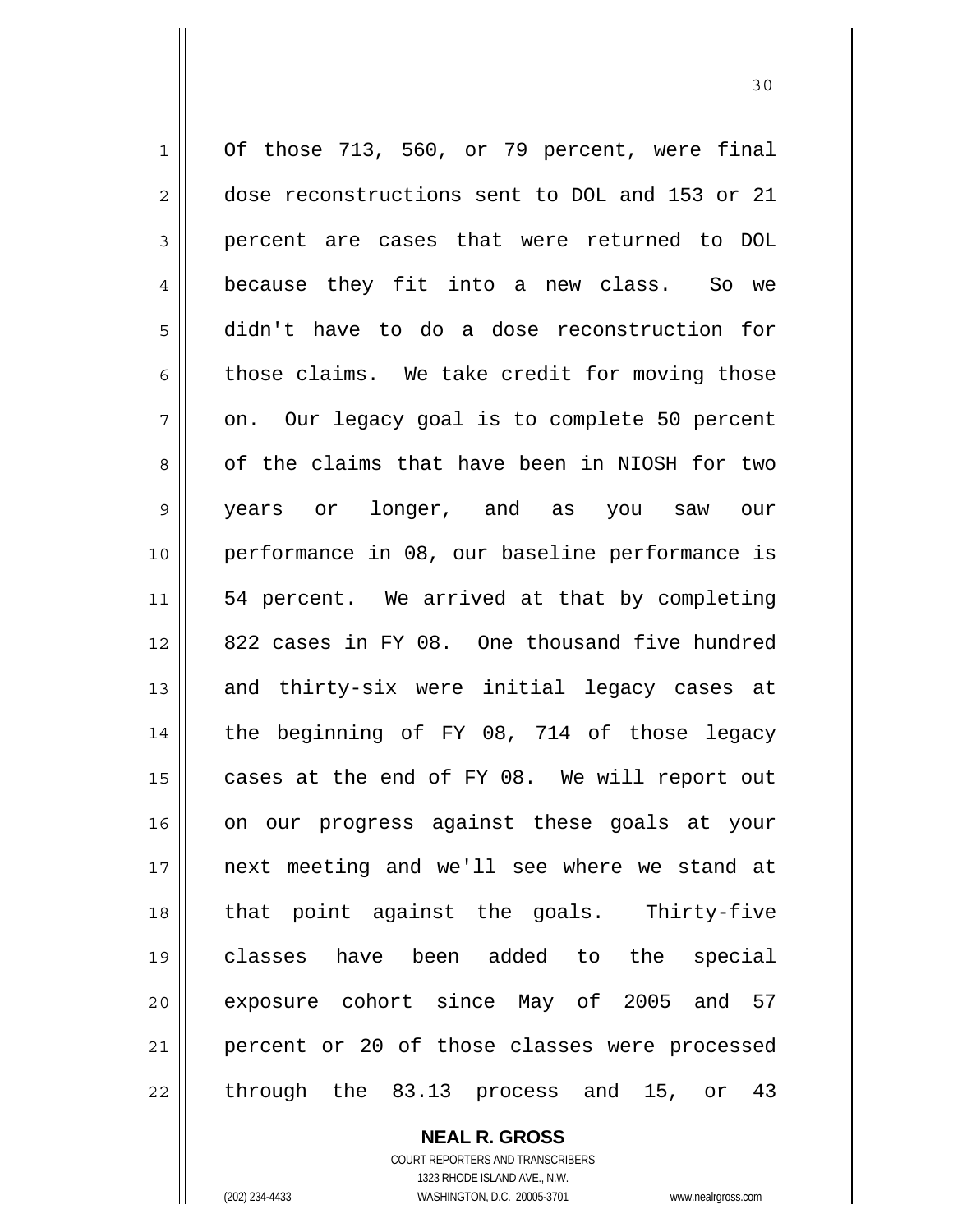1 4 percent were accomplished and designated through the 83.14 process. These classes represent workers from 29 sites and they also represent 2,270 potential claims.

5 6 7 8 9 10 11 12 13 14 15 16 17 18 19 20 21 22 I mentioned earlier in the news briefs to you that the Department of Labor's Office of Inspector General issued a report on November 12 that also included a response as an attached memo from the Department of Labor's Assistant Secretary for Employment Standards, and that was sent in on October 30 or dated October 30, 2008, and it was based upon the draft report. The Office of the Inspector General did visit NIOSH in Cincinnati and interviewed me, and we were told that we would be given an opportunity to comment on the draft report for clarity and accuracy, but that never happened. We have several concerns about the report, and I'll mention a couple of them in the next few slides. One of the recommendations that the OIG made was to consolidate all communication

#### **NEAL R. GROSS**

COURT REPORTERS AND TRANSCRIBERS 1323 RHODE ISLAND AVE., N.W. (202) 234-4433 WASHINGTON, D.C. 20005-3701 www.nealrgross.com

2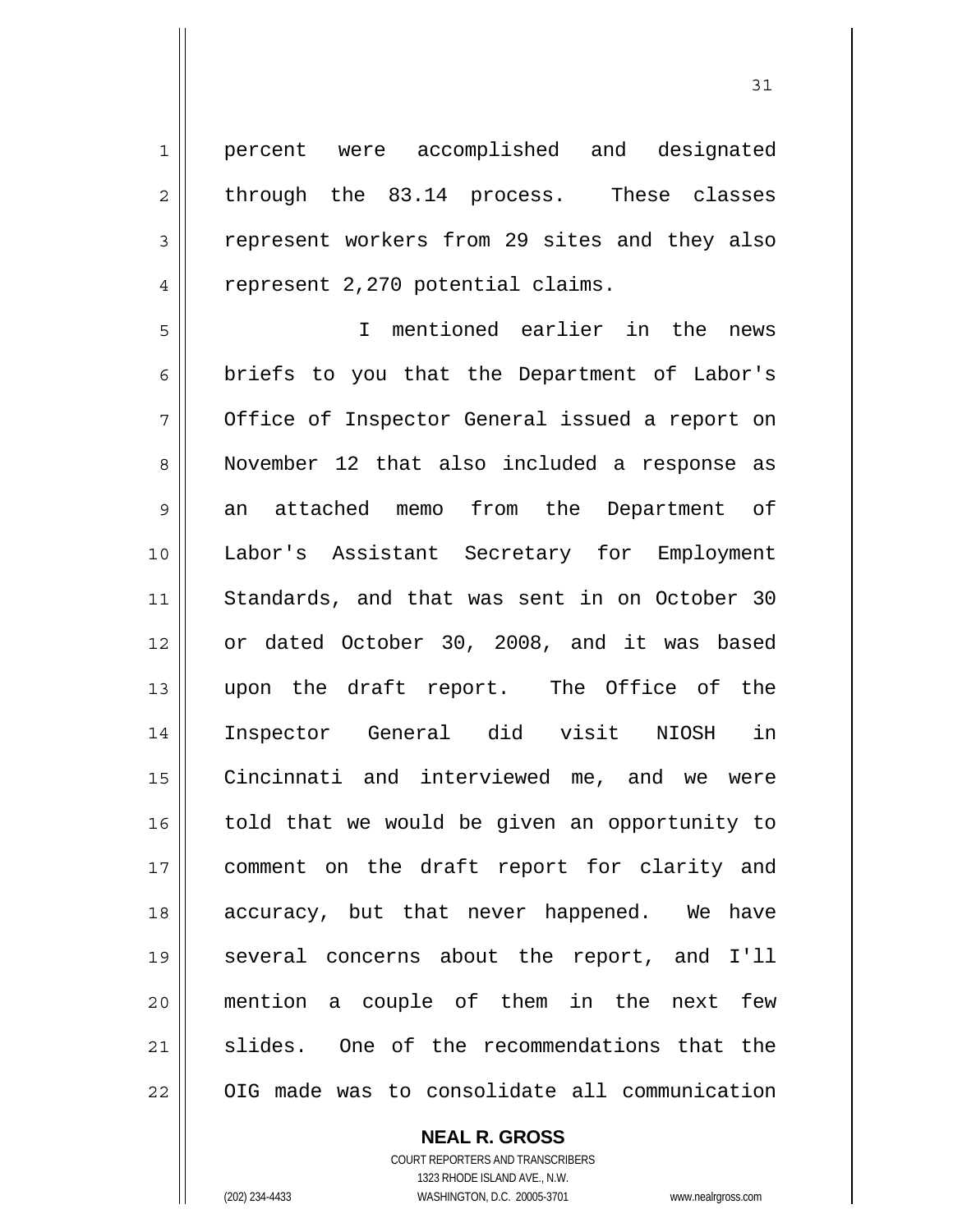| $\mathbf 1$    | with claimants at Department of Labor and the  |
|----------------|------------------------------------------------|
| 2              | response memo from the Assistant Secretary     |
| 3              | disagreed with this recommendation as do we at |
| $\overline{4}$ | NIOSH. We think that we have a<br>robust       |
| 5              | communication process in dealing with          |
| 6              | claimants and petitioners and we think it's    |
| 7              | most appropriate that<br>NIOSH have<br>those   |
| 8              | communications with the claimants and<br>the   |
| 9              | petitioners. So we don't see the benefit of    |
| 10             | combining the communication effort and placing |
| 11             | it at the Department of Labor.                 |
| 12             | Also, there was a concern raised               |
| 13             | about the impact of NIOSH's guidance changes.  |
| 14             | These guidance changes refers to our program   |
| 15             | evaluation reports which reflect our           |
| 16             | commitment to use the best available science   |
| 17             | in dose reconstruction. The number 12,955 is   |
| 18             | a mystery to us. As you've already seen in     |
|                |                                                |
| 19             | some of my earlier slides the total number of  |
| 20             | dose reconstruction reworks for the entire     |
| 21             | program is only 8,503 cases, a number that     |

**NEAL R. GROSS**

COURT REPORTERS AND TRANSCRIBERS 1323 RHODE ISLAND AVE., N.W.

(202) 234-4433 WASHINGTON, D.C. 20005-3701 www.nealrgross.com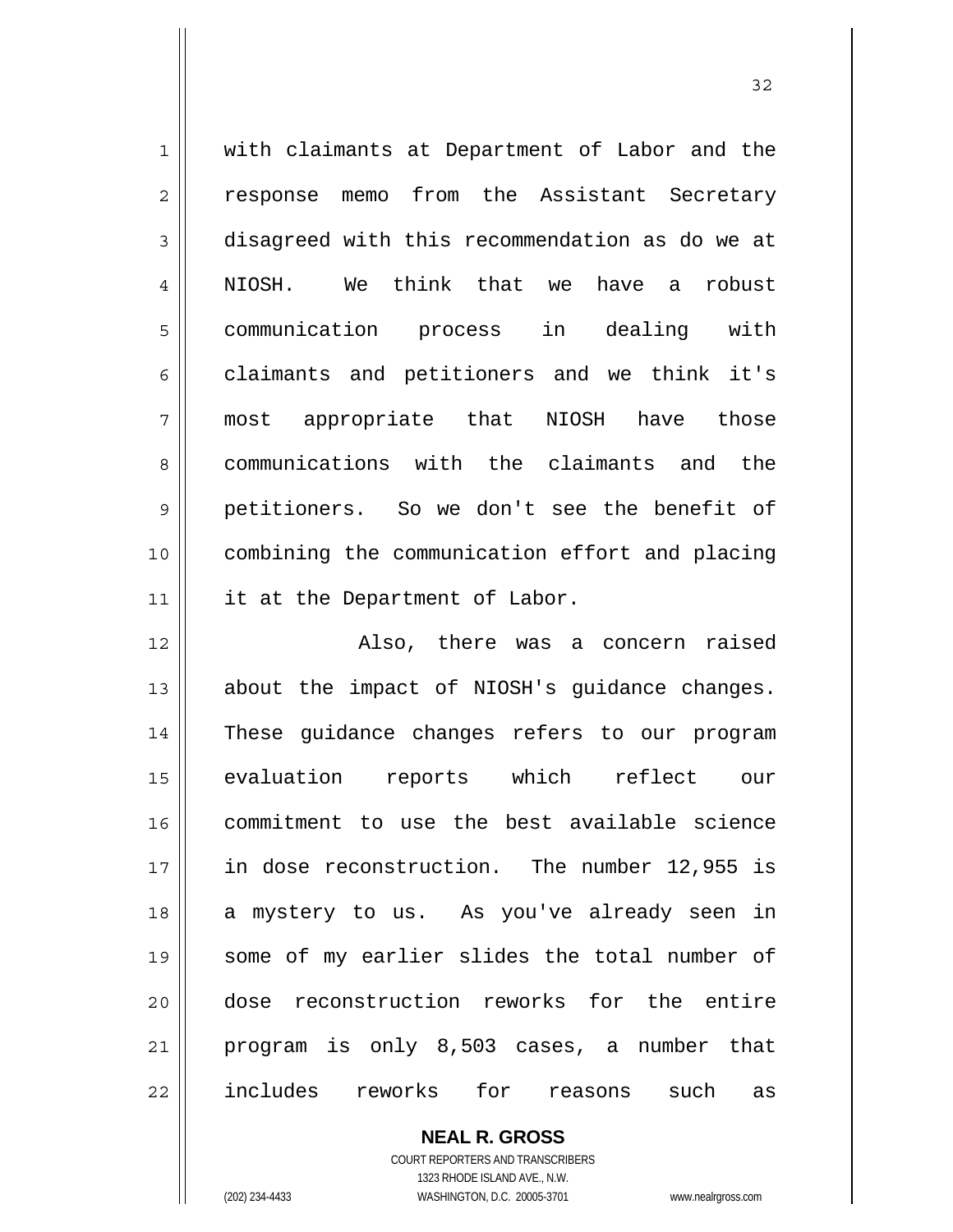employment change or cancer information, and out of that 8,503 as of right now only 3,684 claims have been determined to need rework due to the program evaluation reviews that they have issued. So we don't know where this 12,955 number comes from.

7 8 9 10 11 12 13 14 15 16 17 18 19 20 21 There is also mentioned in this Office of Inspector General report that cases which require NIOSH processing took an average of 1,200 days for DOL to adjudicate, including an average of 870 days for NIOSH dose reconstructions. While it is true that dose reconstruction is a lengthy process and is time-consuming and in many cases is very complex, in the early years of the program as I mentioned we didn't have the infrastructure available. This slide shows you that in 2008 our average time was 775 days, and it's improved over the next two years, 586 days in FY 2007 and 373 days in FY 2008. So we're a little baffled by the 870 days at NIOSH.

I'll move on now to present some

**NEAL R. GROSS** COURT REPORTERS AND TRANSCRIBERS 1323 RHODE ISLAND AVE., N.W.

22

1

2

3

4

5

6

(202) 234-4433 WASHINGTON, D.C. 20005-3701 www.nealrgross.com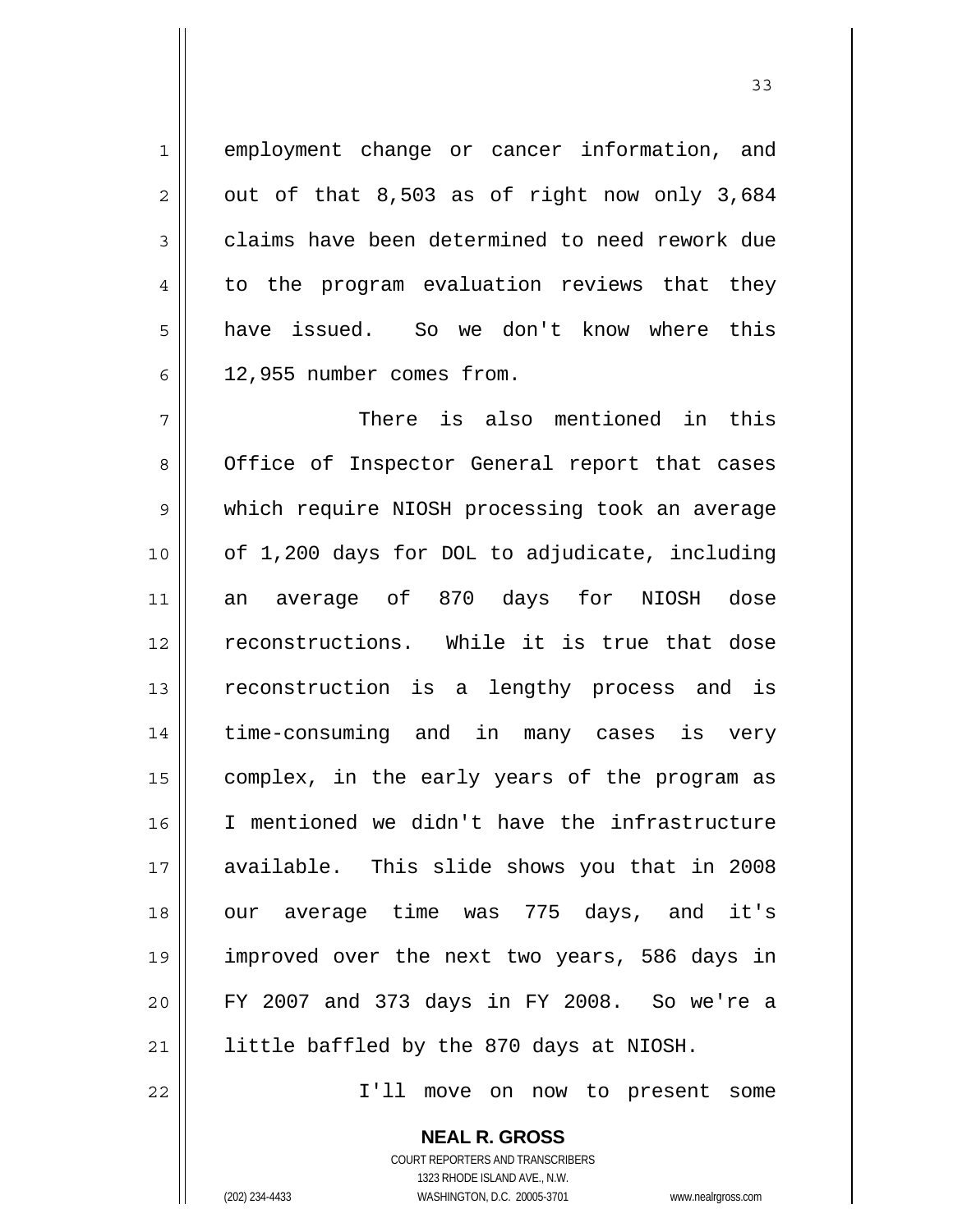1 2 3 4 5 6 7 8 9 10 11 12 13 14 15 16 17 18 19 site-specific statistics relative to the Savannah River site for those in the audience who are interested as well as board members who are interested. To date, as of November 30 there have been 3,318 Savannah River site cases referred to NIOSH and we have completed 80 percent of those as a dose reconstruction effort, or 2,647. If we look at the decisions on those claims, Department of Labor has found 972 or 37 percent had a PoC of greater than 50 percent, and 1,675 or 63 percent had a PoC of less than 50 percent Probability of Causation. Sixty-seven, or 2 percent have been pulled by the Department of Labor for various reasons, but essentially they are ineligible for dose reconstruction so they've been removed from our case file. Six hundred and four or 18 percent are active Savannah River site claims at NIOSH and we're working those.

20 21 22 If we look at the Probability of Causation distribution for only Savannah River site claims it mirrors somewhat what you saw

> **NEAL R. GROSS** COURT REPORTERS AND TRANSCRIBERS 1323 RHODE ISLAND AVE., N.W. (202) 234-4433 WASHINGTON, D.C. 20005-3701 www.nealrgross.com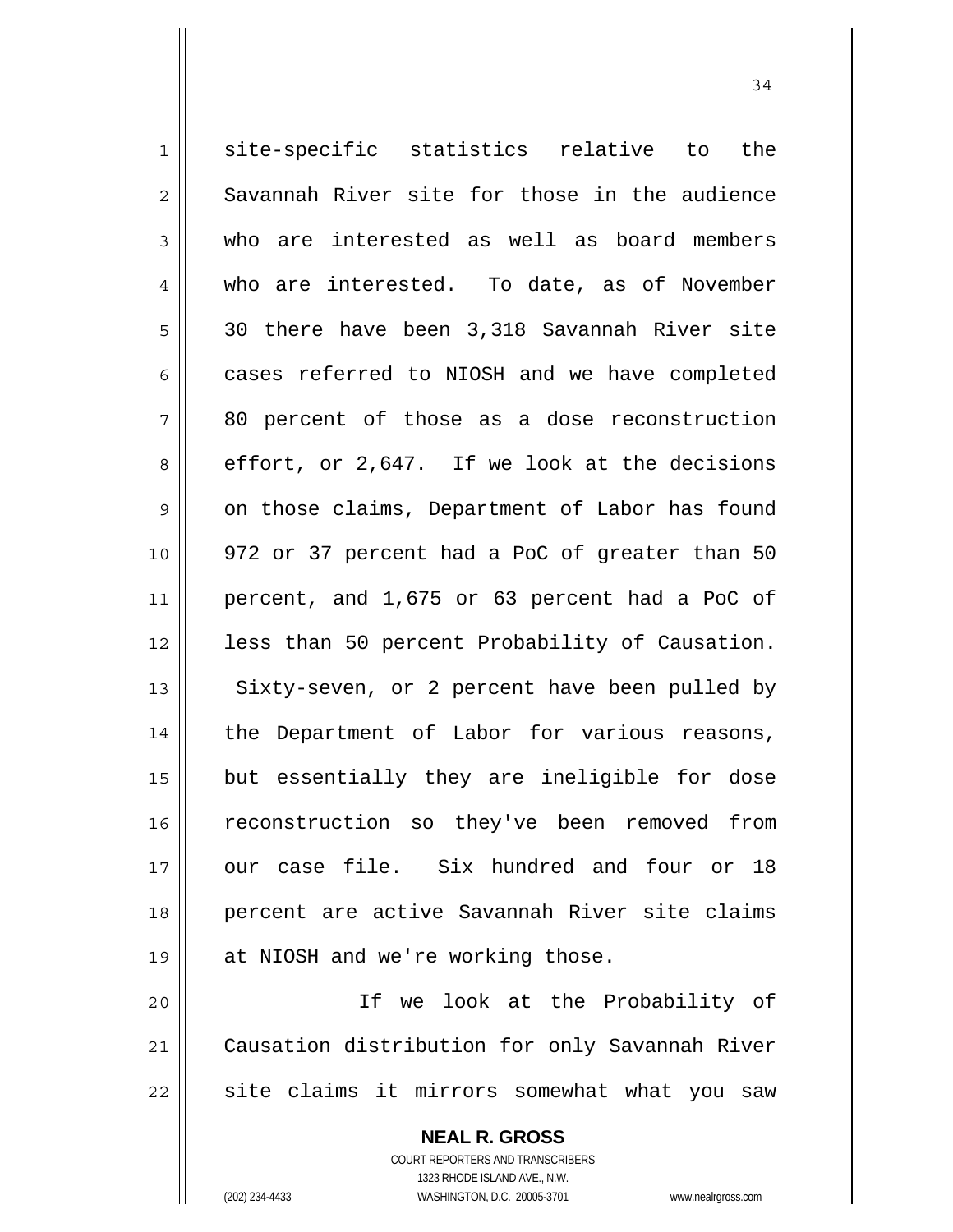1 2 3 4 5 6 7 8 9 10 11 12 13 14 15 16 17 18 19 20 21 22 in the earlier slide for the overall program. There are 964 as I mentioned that are greater than 50 percent, and the remainder are broken out as you see in those other bars on the chart. If we want to look at how long it's taking to do dose reconstructions for Savannah River site claimants, overall it's been 557 days on average for a Savannah River site claim to get through dose reconstruction. However, if we look at the year 2006, 216 days were required on average to complete a dose reconstruction. In 2007 that jumped up to 306 days, and in 2008 currently we are averaging 122 days to process a dose reconstruction for Savannah River site claims. And that is to this slide is to submit to Department of Labor a dose reconstruction report that the claimant has provided us an OCAS 1 on. This slide shows you just the days it's taken for NIOSH to do its work and turn a dose reconstruction over to the claimant. So the other slide is to DOL, this slide is just to the claimant and

> **NEAL R. GROSS** COURT REPORTERS AND TRANSCRIBERS 1323 RHODE ISLAND AVE., N.W.

(202) 234-4433 WASHINGTON, D.C. 20005-3701 www.nealrgross.com

<u>35</u>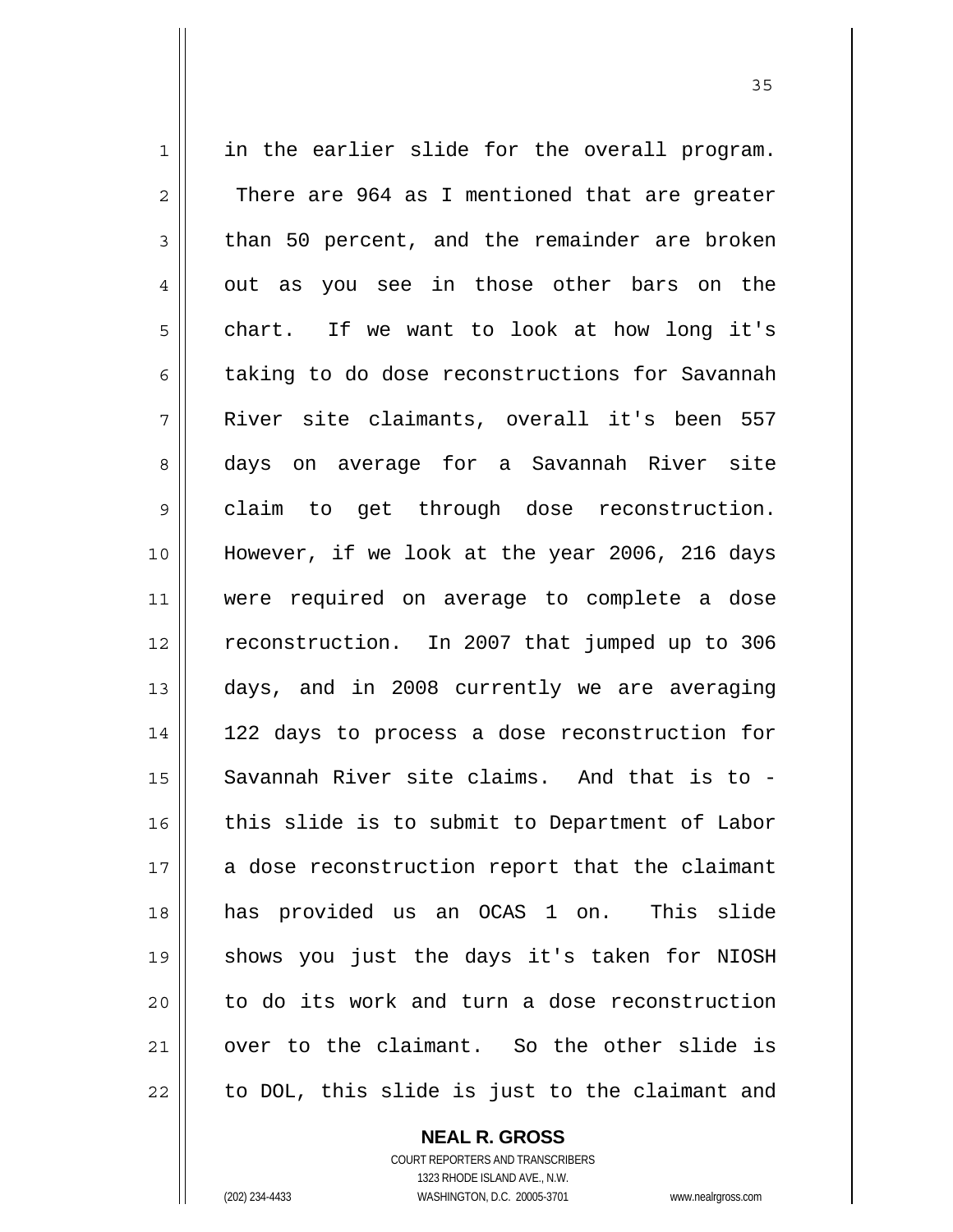| $\mathbf 1$    | you can see that the days here in 2006 are                                                    |
|----------------|-----------------------------------------------------------------------------------------------|
| $\overline{2}$ | 173, 2007 are 273 on average, and 2008 the                                                    |
| 3              | average is 107 days. Remind everybody that                                                    |
| $\overline{4}$ | there is again a 60-day period for a person to                                                |
| 5              | sign the OCAS 1, and I think the difference                                                   |
| 6              | between these two slides that you're seeing is                                                |
| 7              | the time difference it takes folks to process                                                 |
| 8              | what they have in the dose reconstruction                                                     |
| $\mathsf 9$    | report and provide the OCAS 1. And with that                                                  |
| 10             | I'll be happy to take any questions that might                                                |
| 11             | be out there.                                                                                 |
| 12             | CHAIR ZIEMER: All right, thank you                                                            |
| 13             | Larry. I wonder if you might comment a little                                                 |
| 14             | more on the Program Assessment Rating Tool.                                                   |
| 15             | You indicated that your objective for Fiscal                                                  |
| 16             | Year 08 was 80 percent of the new dose                                                        |
| 17             | reconstructions within six months of receipt,                                                 |
| 18             | and your performance was I think 31 percent.                                                  |
| 19             | MR. ELLIOTT: That's correct.                                                                  |
| 20             | CHAIR ZIEMER: And you indicated                                                               |
| 21             | your new goal for this new fiscal year again                                                  |
| 22             | is 80 percent. I guess my question is was the                                                 |
|                | <b>NEAL R. GROSS</b><br><b>COURT REPORTERS AND TRANSCRIBERS</b><br>1323 DHODE ISLAND AVE N.W. |

<u>36 and 36</u>

1323 RHODE ISLAND AVE., N.W.

 $\prod_{i=1}^{n}$ 

(202) 234-4433 WASHINGTON, D.C. 20005-3701 www.nealrgross.com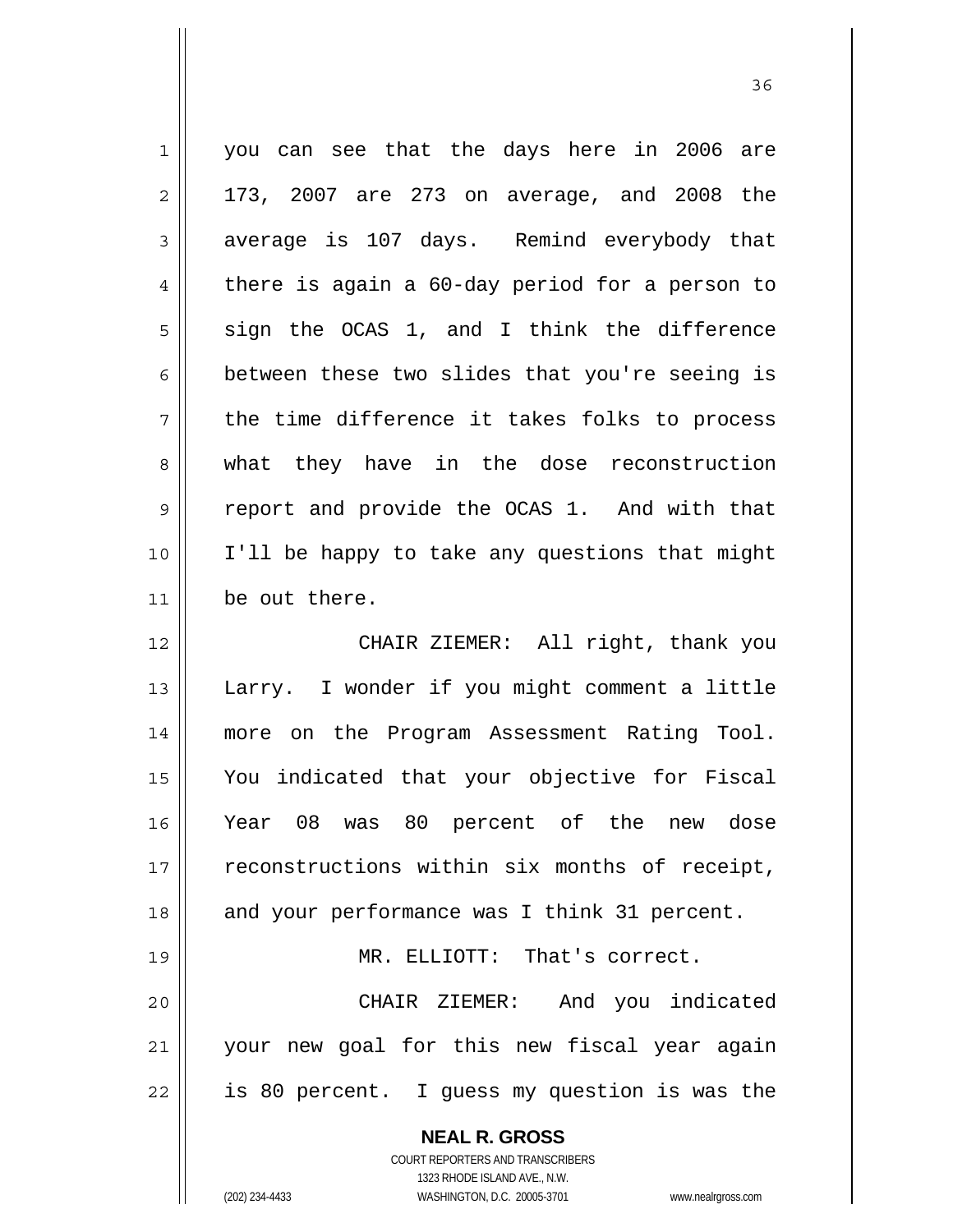**NEAL R. GROSS** COURT REPORTERS AND TRANSCRIBERS 1323 RHODE ISLAND AVE., N.W. 1 2 3 4 5 6 7 8 9 10 11 12 13 14 15 16 17 18 19 20 21 22 80 percent goal - you must consider it still to be realistic, so - you're going back for the same goal. This is the baseline, so you're sort of getting a feel - MR. ELLIOTT: We're tied to the same goal because we had to establish a baseline for PART. And so the goal has to remain the same and you work against not only the goal, but you work against your baseline. And yes, we felt that 80 percent was achievable and realistic if we were in a situation where we, like in 2005 and 2006 where we had full production capacity from our technical support contractor. We haven't had that - we have not had that - CHAIR ZIEMER: That was my question. How much did that impact - you were almost on a month to month basis on technical support, is that? MR. ELLIOTT: Yes, that is correct. What you see here, we believe, is the artifact of that. That low production rate,

(202) 234-4433 WASHINGTON, D.C. 20005-3701 www.nealrgross.com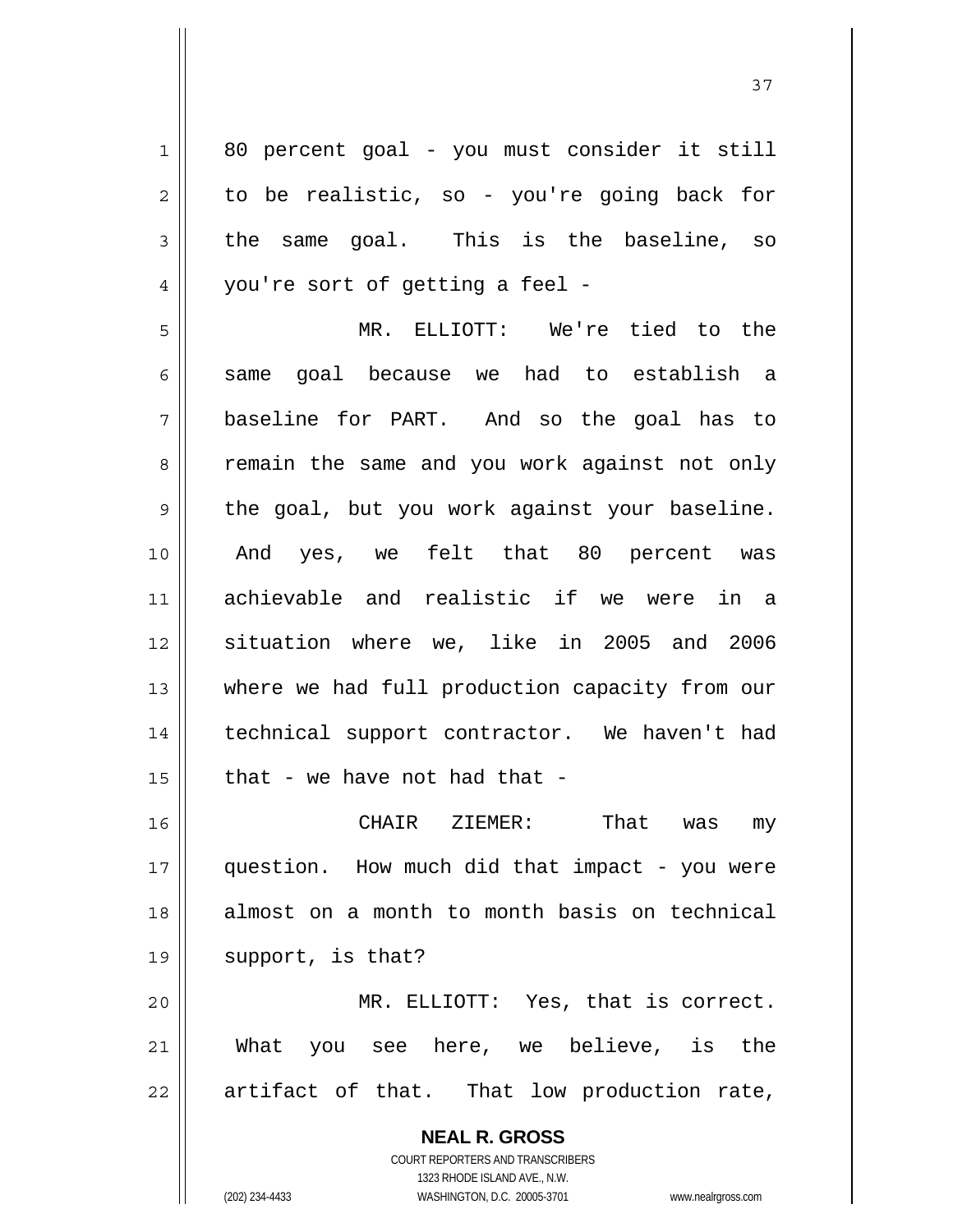**NEAL R. GROSS** 1 2 3 4 5 6 7 8 9 10 11 12 13 14 15 16 17 18 19 20 21 22 that 31 percent is an artifact of not being able to see our contractor operate at the fullest capacity. We've not had a regular appropriations cycle since 2006 so we've been operating under continuing resolutions which are problematic, but more problematic is the lack of a new technical support contract award which has pushed us into using contract extensions and we are only able to extend the contract for short periods of time, four to six weeks, eight weeks, and this last contract extension which carries us through the end of this month I think was the longest in a series of 12 now contract extensions that we've had. So we believe, we feel that we have the experience documented that we could achieve 80 percent if our contract support is up to par. CHAIR ZIEMER: Dr. Melius? MEMBER MELIUS: I have a question, but first a comment. I would note that if you - the other way of getting that number up, that percentage up is to do more SECs.

<u>38</u>

COURT REPORTERS AND TRANSCRIBERS 1323 RHODE ISLAND AVE., N.W.

(202) 234-4433 WASHINGTON, D.C. 20005-3701 www.nealrgross.com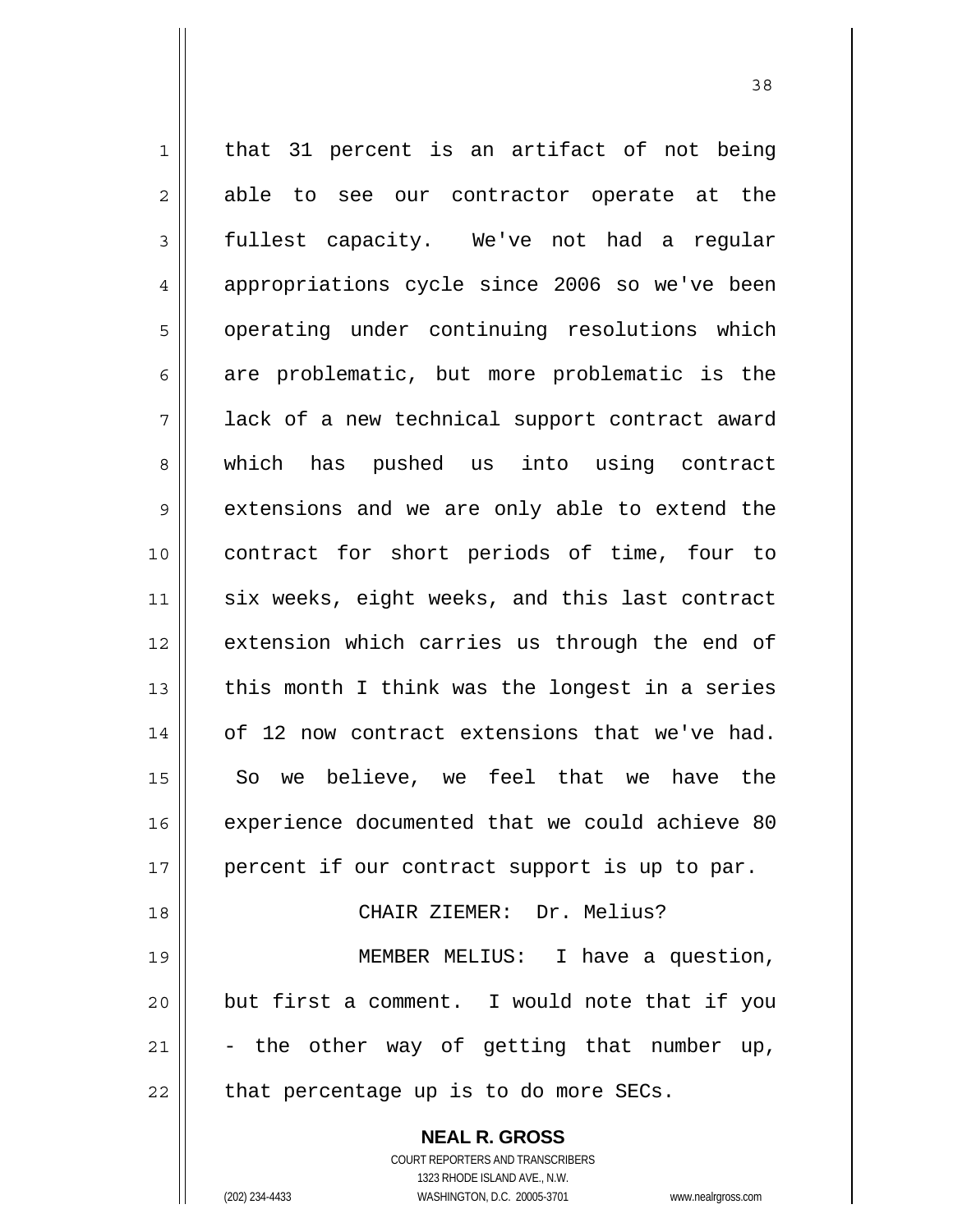| 1  | MR. ELLIOTT: That's true.                     |
|----|-----------------------------------------------|
| 2  | MEMBER MELIUS: Because it seemed              |
| 3  | to combine the two and it's - I know you have |
| 4  | to come up with a single statistic and it's   |
| 5  | hard, but it seems like a funny way of mixing |
| 6  | things also. My question goes back to the     |
| 7  | comments of the Board, or potential comments  |
| 8  | of the Board about the changes in the         |
| 9  | interview, and just actually a technical      |
| 10 | question, but if we - if the Board were to    |
| 11 | submit its comments after February 9, would   |
| 12 | they become part of the docket?               |
| 13 | MR. ELLIOTT: I believe I can add              |
| 14 | them to the docket post the closing period of |
| 15 | the docket, but at any rate, we will still    |
| 16 | consider them and you know, address them.     |
| 17 | MEMBER MELIUS: Would it<br>be                 |
| 18 | possible for the attorneys to give us an      |
| 19 | answer to that question? It would be helpful  |
| 20 | to know. I mean, not right now, but if they   |
| 21 | could check because I think it makes<br>some  |
| 22 | difference at least in terms of my thinking.  |
|    | <b>NEAL R. GROSS</b>                          |

COURT REPORTERS AND TRANSCRIBERS 1323 RHODE ISLAND AVE., N.W.

 $\mathsf{II}$ 

(202) 234-4433 WASHINGTON, D.C. 20005-3701 www.nealrgross.com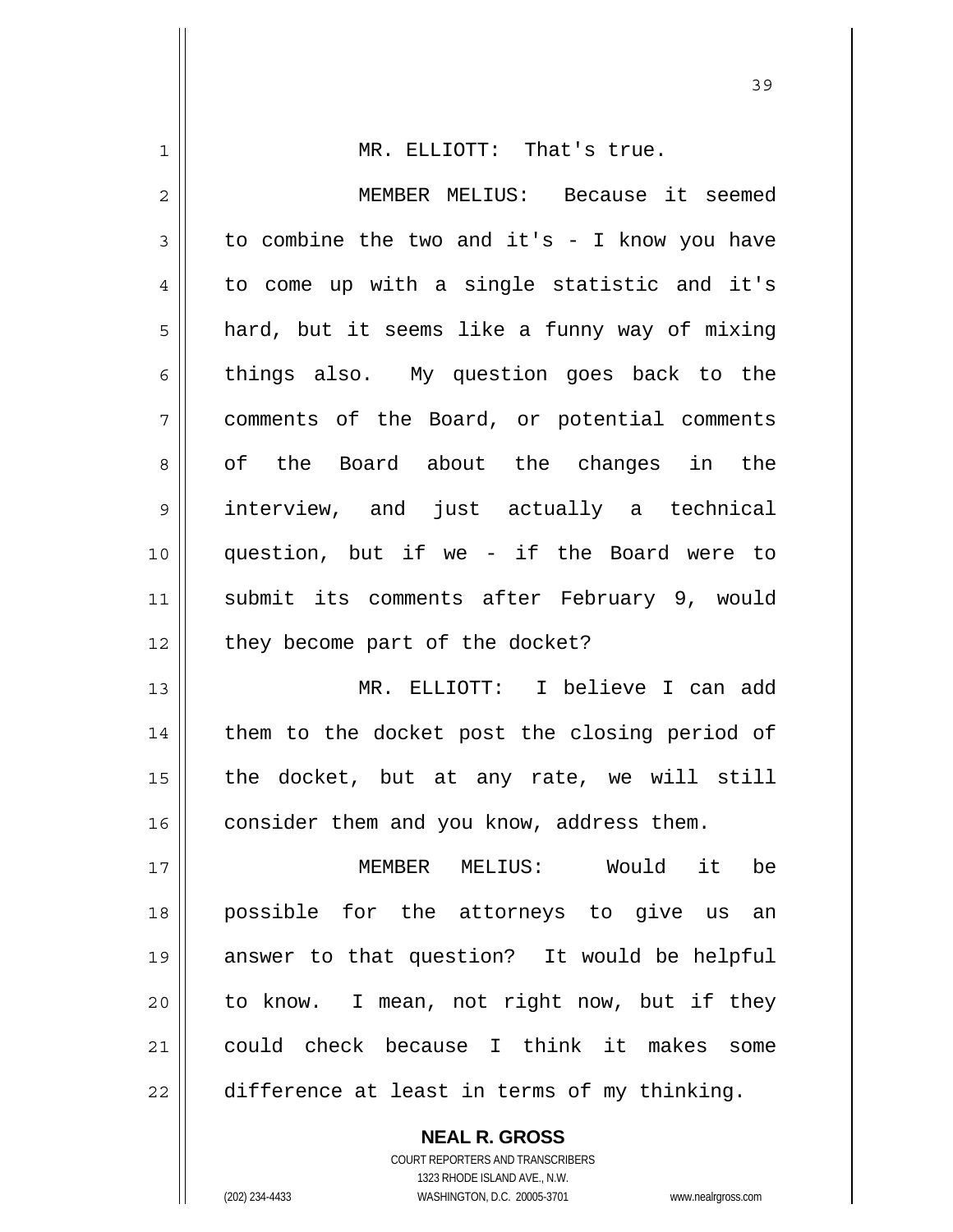|                | 40                                                                  |
|----------------|---------------------------------------------------------------------|
| $\mathbf{1}$   | CHAIR ZIEMER: Thank you.                                            |
| $\overline{2}$ | MEMBER MELIUS: One other comment.                                   |
| 3              | Your one - I don't know how you can do this                         |
| $\overline{4}$ | better, but your claims processing trends                           |
| 5              | slide which is - you don't number the slides,                       |
| 6              | so it's Number 13 of the group. I just -                            |
| 7              | MR. ELLIOTT: Yes, the new slide I                                   |
| 8              | introduced here?                                                    |
| 9              | MEMBER MELIUS: Yes.                                                 |
| 10             | MR. ELLIOTT: Average time?                                          |
| 11             | MEMBER MELIUS: Right. If I                                          |
| 12             | understand it correctly, that's for newly                           |
| 13             | received - from the time that you receive                           |
| 14             | them. So the numbering, like 24,000 would                           |
| 15             | represent those that were received, you know,                       |
| 16             | during some recent time period. But more                            |
| 17             | importantly, those, the 28,000 would be the                         |
| 18             | most recently received. So obviously if you                         |
| 19             | were able to complete them the short - you                          |
| 20             | know, the turnaround would be very short. And                       |
| 21             | so it doesn't really reflect all of the -                           |
| 22             | MR. ELLIOTT: It's not an overall                                    |
|                | <b>NEAL R. GROSS</b>                                                |
|                | COURT REPORTERS AND TRANSCRIBERS<br>1323 RHODE ISLAND AVE., N.W.    |
|                | (202) 234-4433<br>WASHINGTON, D.C. 20005-3701<br>www.nealrgross.com |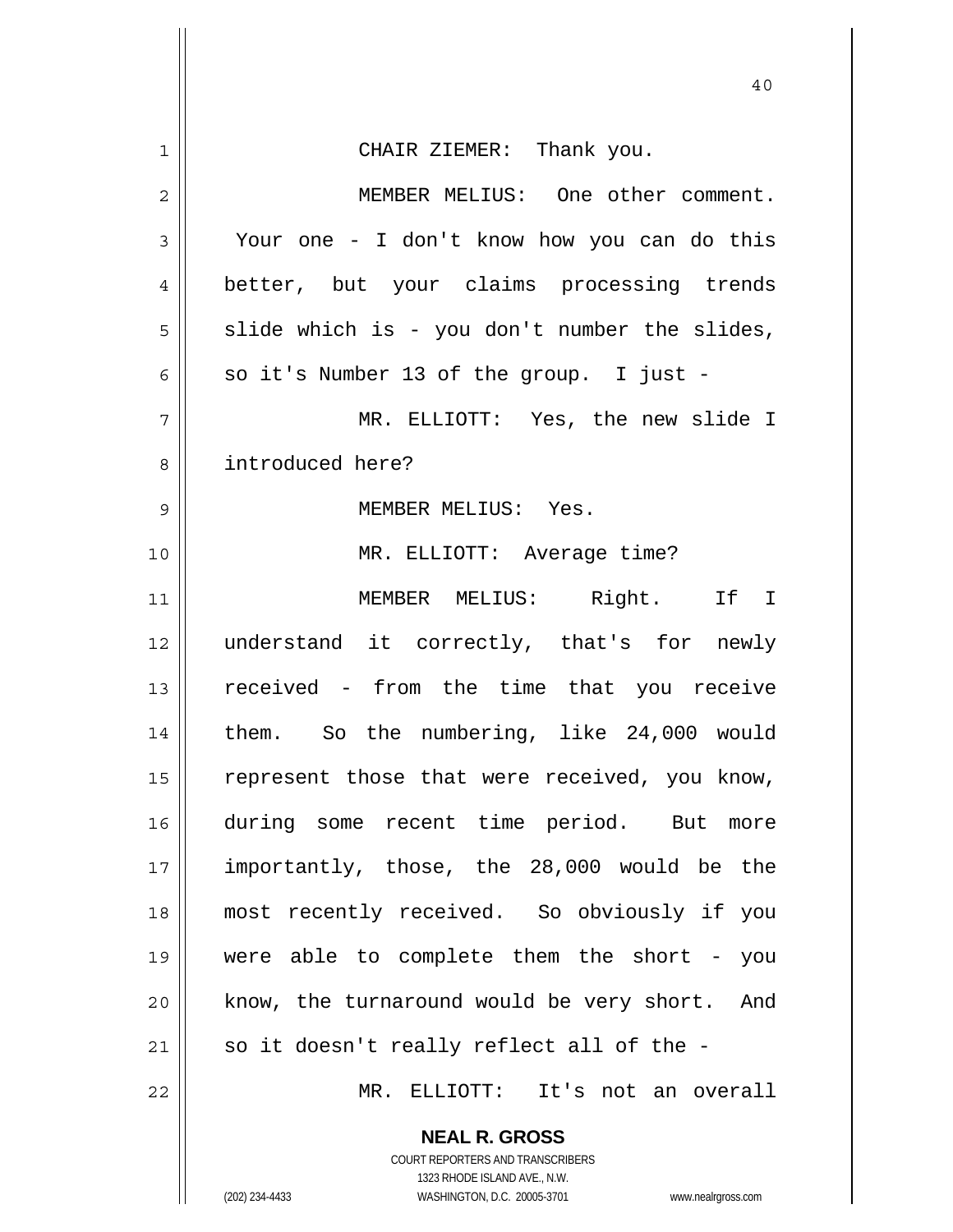$1$ average.

| 2  | MEMBER MELIUS: Right.                                                                    |
|----|------------------------------------------------------------------------------------------|
| 3  | MR. ELLIOTT: This slide - let me                                                         |
| 4  | see if I can go back to that.                                                            |
| 5  | MEMBER MELIUS: I think going back                                                        |
| 6  | in time, I would say it's towards the 20,000 -                                           |
| 7  | it probably is a reflection of significant                                               |
| 8  | improvement, but it's a little bit misleading                                            |
| 9  | at the end.                                                                              |
| 10 | MR. ELLIOTT: Well, if you look at                                                        |
| 11 | the X axis you're talking about those tracking                                           |
| 12 | numbers in that 1,000 or 2,000 or 3,000, 4,000                                           |
| 13 | category.                                                                                |
| 14 | MEMBER MELIUS: Right.                                                                    |
| 15 | MR. ELLIOTT: So it's the average                                                         |
| 16 | time within that category of claims.                                                     |
| 17 | MEMBER MELIUS: Yes.                                                                      |
| 18 | MR. ELLIOTT: So then yes. But the                                                        |
| 19 | early claims, the oldest claims took us the                                              |
| 20 | longest time.                                                                            |
| 21 | MEMBER MELIUS: Right, right.                                                             |
| 22 | MR. ELLIOTT: If you're a claimant                                                        |
|    | <b>NEAL R. GROSS</b><br>COURT REPORTERS AND TRANSCRIBERS<br>1323 RHODE ISLAND AVE., N.W. |
|    | (202) 234-4433<br>WASHINGTON, D.C. 20005-3701<br>www.nealrgross.com                      |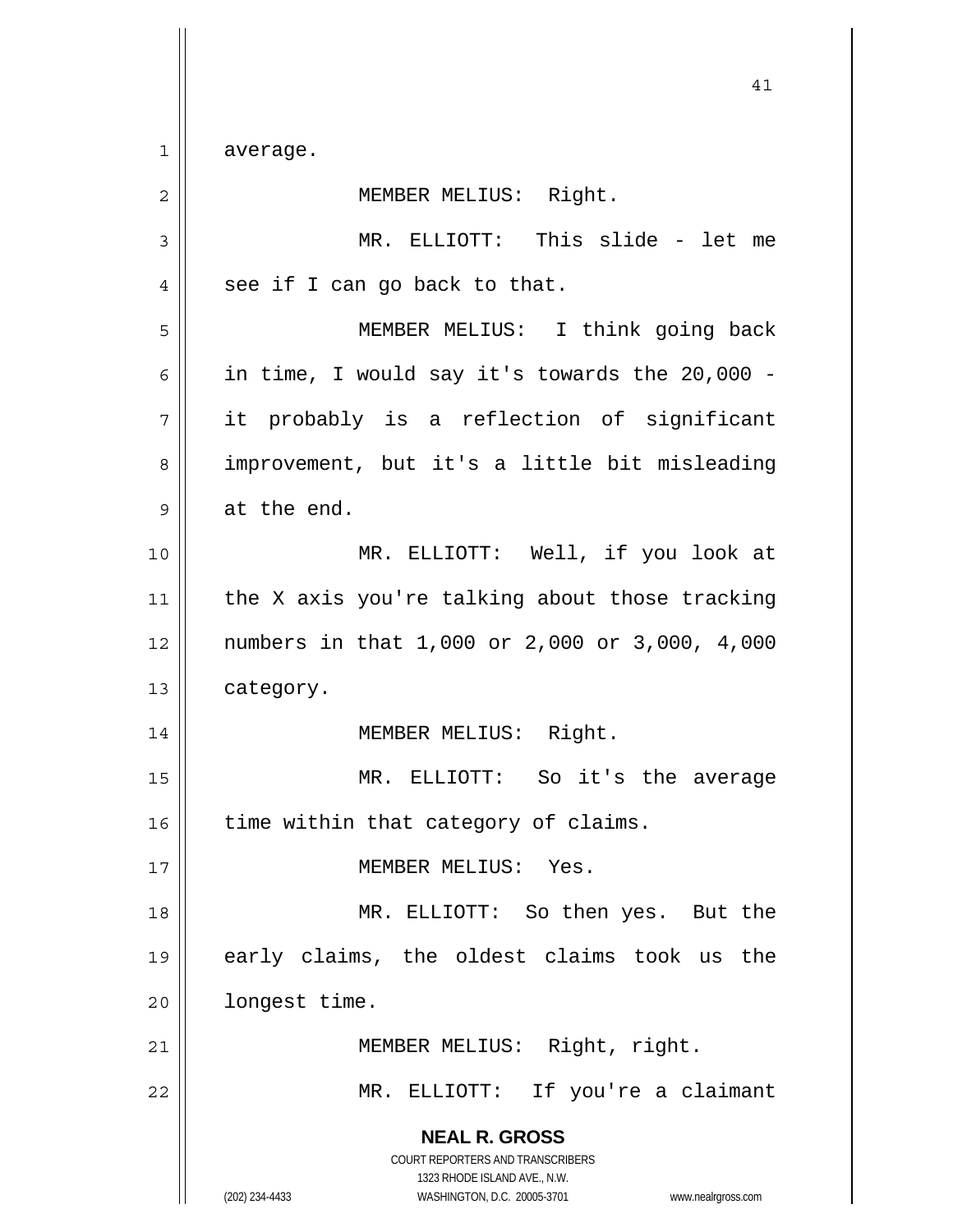**NEAL R. GROSS** COURT REPORTERS AND TRANSCRIBERS 1323 RHODE ISLAND AVE., N.W. (202) 234-4433 WASHINGTON, D.C. 20005-3701 www.nealrgross.com 1 2 3 4 5 6 7 8 9 10 11 12 13 14 15 16 17 18 19 20 21 22 who has a claim - NIOSH tracking number of 28,000 you can see that it's taking on average much less time today to do your claim than it was six years ago. CHAIR ZIEMER: Yes, and those numbers wouldn't get fixed, you see, if they didn't do any work on the old claims. That number, if you report it the next time, the other end of that would go up. MEMBER MELIUS: Yes, it's got to go up, yes. I mean, at some point - MR. ELLIOTT: So the information is in there. MEMBER MELIUS: Well, but it's just a confusing number. That's all. CHAIR ZIEMER: Josie Beach. MEMBER BEACH: Yes Larry, back on Slide Number 7 you said that there was 2,463 cases not assigned. Can you give me an idea of why, and are those new cases or older cases? MR. ELLIOTT: Well, there's a mix.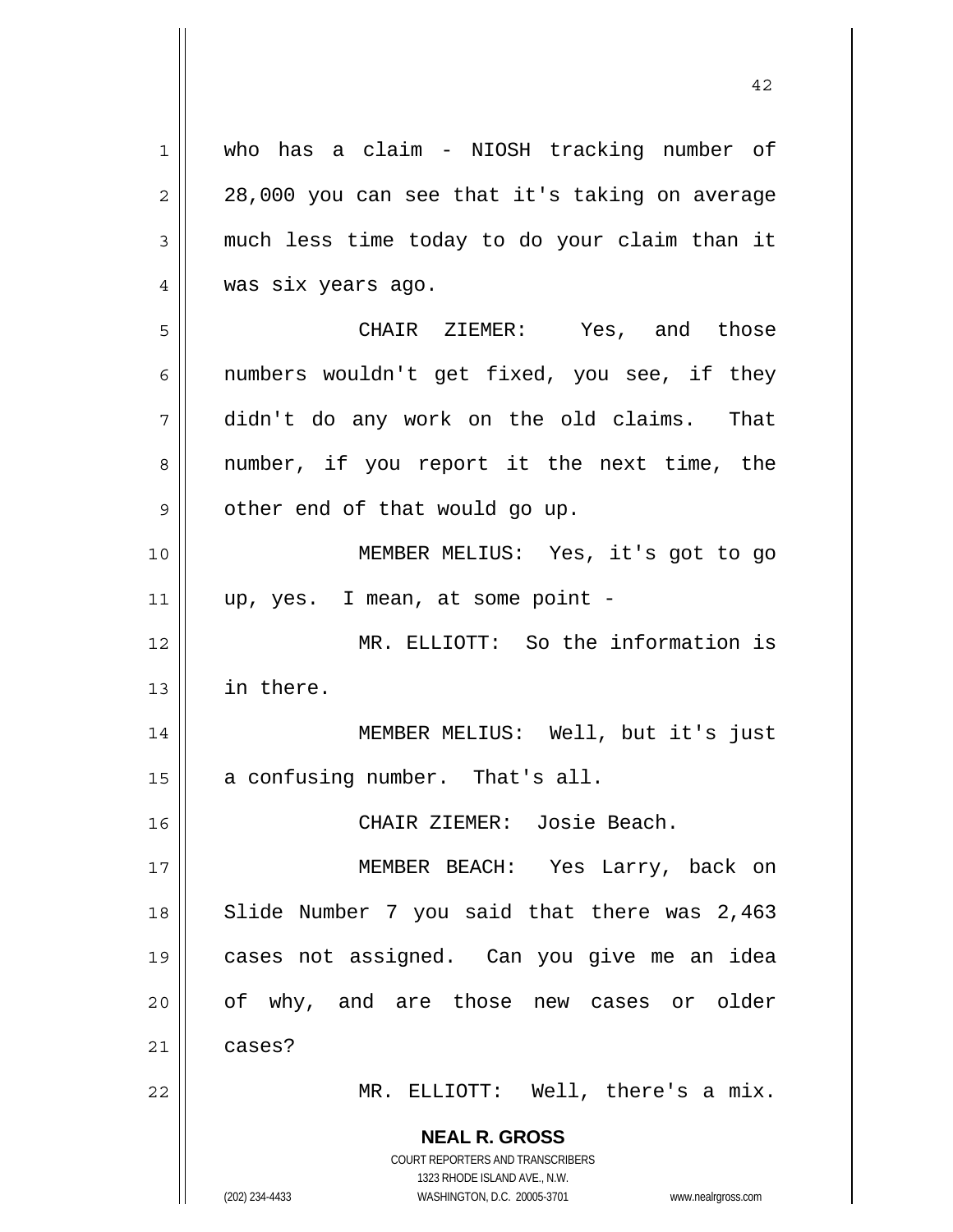**NEAL R. GROSS** 1 2 3 4 5 6 7 8 9 10 11 12 13 14 15 16 17 18 19 20 21 22 There can be old cases, there can be new cases. There's cases just coming in that haven't been assigned because the new case because we haven't got the computer-assisted telephone interview done, they haven't got the POE information or the AWE information on dose. That's one reason for that kind of claim in that category. MEMBER BEACH: So it's not one distinct reason, there's several? MR. ELLIOTT: No. The pending, you know, the active but they're pended, they're in that group there. There's a variety of reasons why a claim may not have been assigned to a dose reconstructor yet. MEMBER BEACH: Thank you. CHAIR ZIEMER: Any further comments or questions? Okay, Larry, thank you very much again for updating us. Next we'll hear from the Department of Labor and Jeff Kotsch is with us again today, and he will give us the Labor update. Welcome again Jeff.

43

1323 RHODE ISLAND AVE., N.W. (202) 234-4433 WASHINGTON, D.C. 20005-3701 www.nealrgross.com

COURT REPORTERS AND TRANSCRIBERS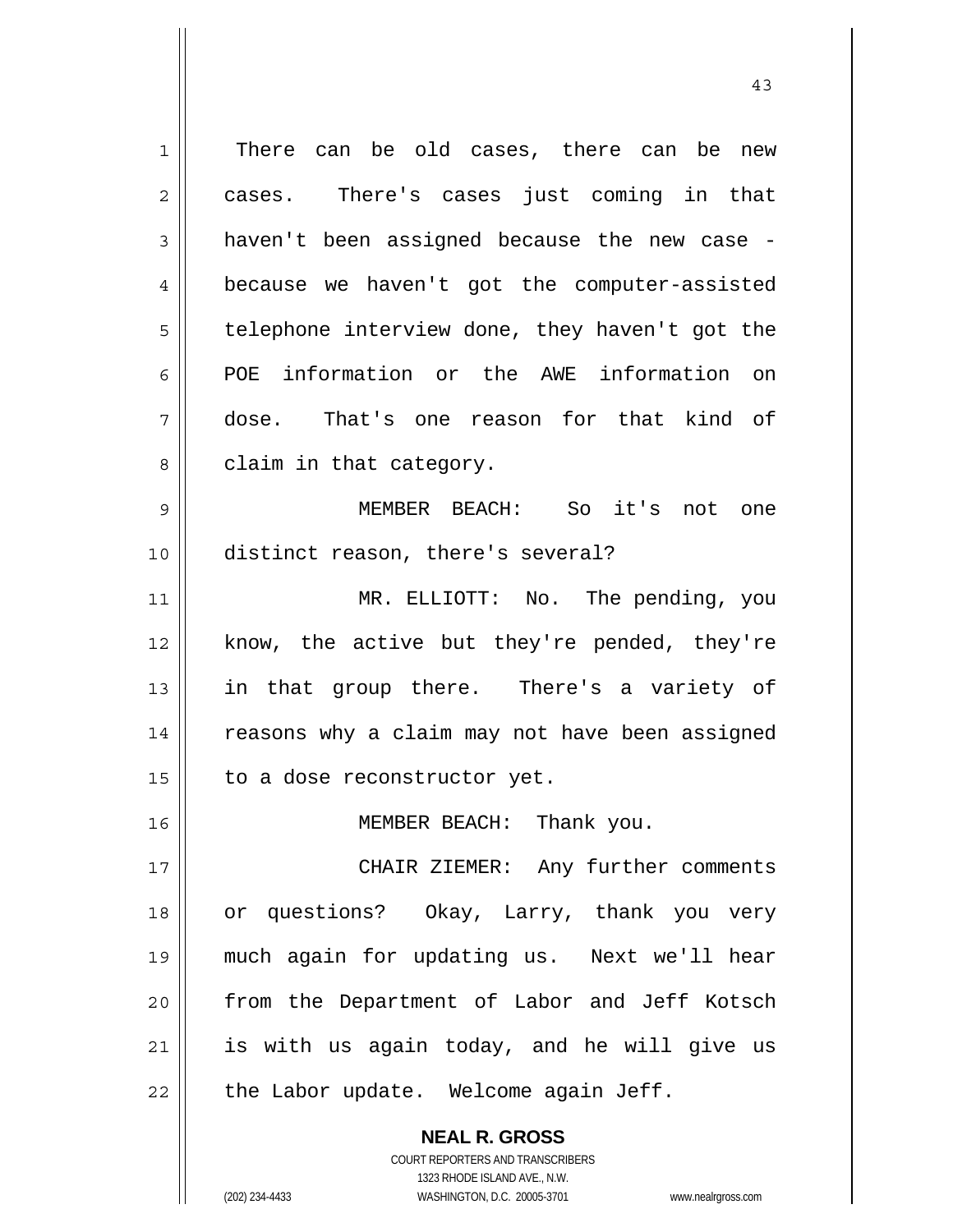| $\mathbf 1$    | MR. KOTSCH:<br>Thank you. Good                 |
|----------------|------------------------------------------------|
| $\overline{2}$ | morning and thanks for the opportunity to      |
| 3              | provide the Department of Labor's update.      |
| $\overline{4}$ | Often this is primarily the one that we always |
| 5              | give, other than changing the numbers. We are  |
| 6              | working on the slides. And the data for this   |
| 7              | set is December 4, the capture date for the    |
| 8              | information on these slides.                   |
| $\mathsf{S}$   | little background<br>Just a<br>for             |
| 10             | basically the people that haven't heard the    |
| 11             | presentation before. The program the           |
| 12             | Department of Labor administers has two parts. |
| 13             | There's a Part B which is really the part      |
| 14             | that the Board is more interested in. That's   |
| 15             | the part that has to do with cancer and        |
| 16             | silicosis and things like that we'll talk      |
| 17             | about a little bit later. Part B became        |
| 18             | effective on July 31 of 2001. Since that time  |
| 19             | 64,346 cases or 94,650 claims have been filed. |
| 20             | I always mention that the number of claims     |
| 21             | will always be higher than the number of cases |
| 22             | because when you're in a survivor claim        |

**NEAL R. GROSS** COURT REPORTERS AND TRANSCRIBERS

1323 RHODE ISLAND AVE., N.W.

(202) 234-4433 WASHINGTON, D.C. 20005-3701 www.nealrgross.com

 $\mathsf{II}$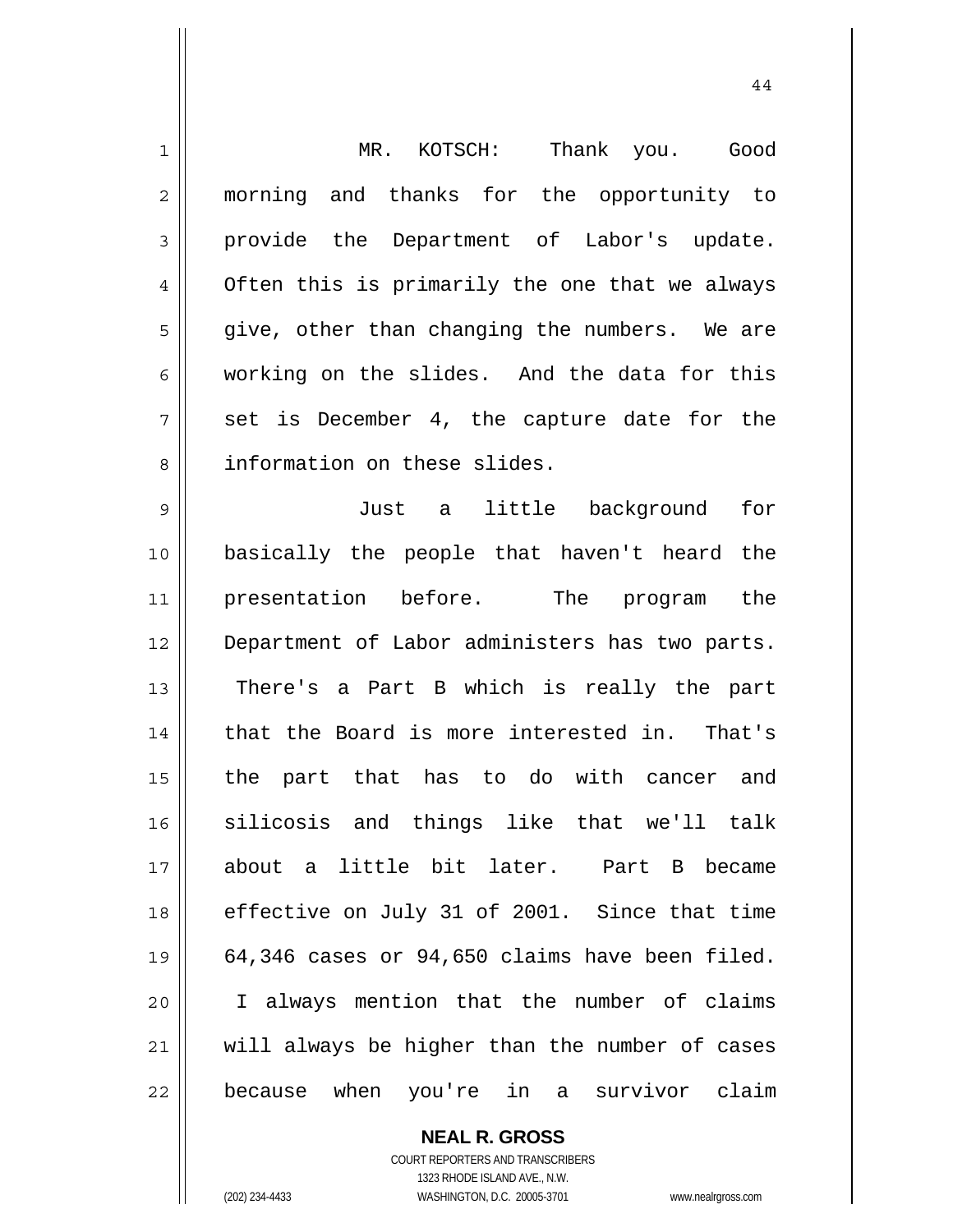1 2 3 4 5 6 7 8 9 10 11 12 13 14 15 16 17 18 19 20 21 22 situation you may have more than one survivor. Of those cases, 42,531 have been cancer cases, 28,316 cases have been referred to NIOSH. Now, on the other side of our program is Part E which became effective on October 28 of 2004. This program was formerly administered - was the former Part D program that the Department of Energy administered, and on this side which is primarily the toxic chemical exposure side, 54,909 cases or 76,866 claims have been filed. At the time that we or the time that Part B became effective, we received or 25,000 cases were transferred over from Department of Energy. This is the primary overview for the program. \$4.4 billion have been paid in total compensation since the initiation of the program. \$2.8 billion of that was Part B claims, \$2.5 billion for a non-RECA Part B conditions and \$300 million for the RECA which is the Radiation Exposure Control Act which is primarily administered by the Department of

**NEAL R. GROSS**

COURT REPORTERS AND TRANSCRIBERS 1323 RHODE ISLAND AVE., N.W. (202) 234-4433 WASHINGTON, D.C. 20005-3701 www.nealrgross.com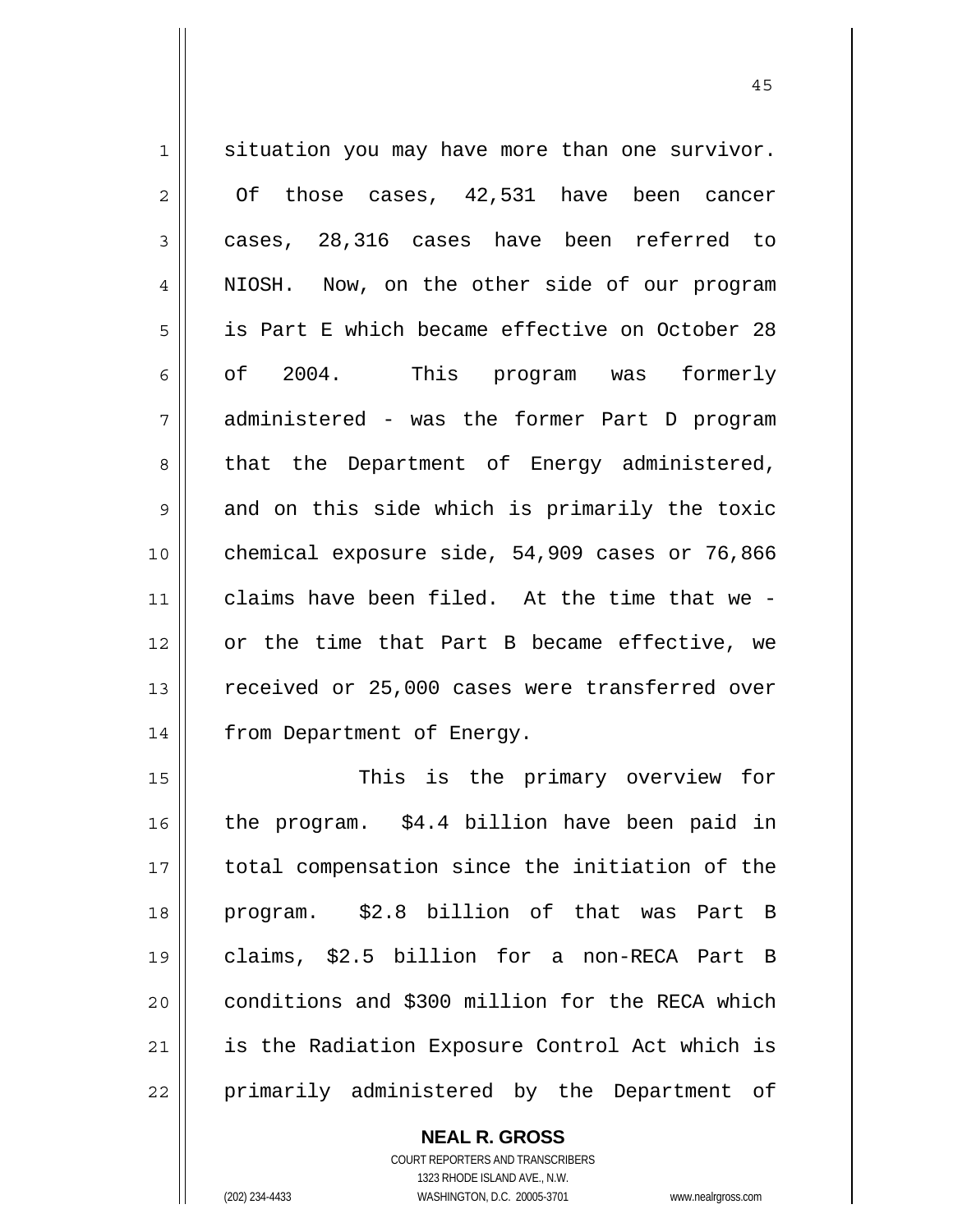1 2 3 4 5 6 7 8 9 10 11 12 13 14 15 16 17 18 19 20 21 22 Justice. \$1.4 billion has been Part E payments and \$271 million in medical payments actually for both parts. So Part B is about 63 percent of the payments. Just quickly, the claim categories under Part B are primarily cancer, but also include chronic beryllium disease, beryllium sensitivity, chronic silicosis and then the RECA Section 5 claims that again are basically coming from the Department of Justice. And just a quick overview of the benefits for Part B. Who's eligible? Current and former employees of DOE, its contractors and subcontractors, the atomic weapons employers (AWEs), beryllium vendors, uranium miners, millers and ore transporters who worked at facilities covered by Section 5 of the RECA and certain family members of deceased workers. This is a summary of the Part B cancer case status and I'll primarily just talk about it in terms of cases. Fortytwo thousand five hundred and thirty-one cases

**NEAL R. GROSS**

COURT REPORTERS AND TRANSCRIBERS 1323 RHODE ISLAND AVE., N.W. (202) 234-4433 WASHINGTON, D.C. 20005-3701 www.nealrgross.com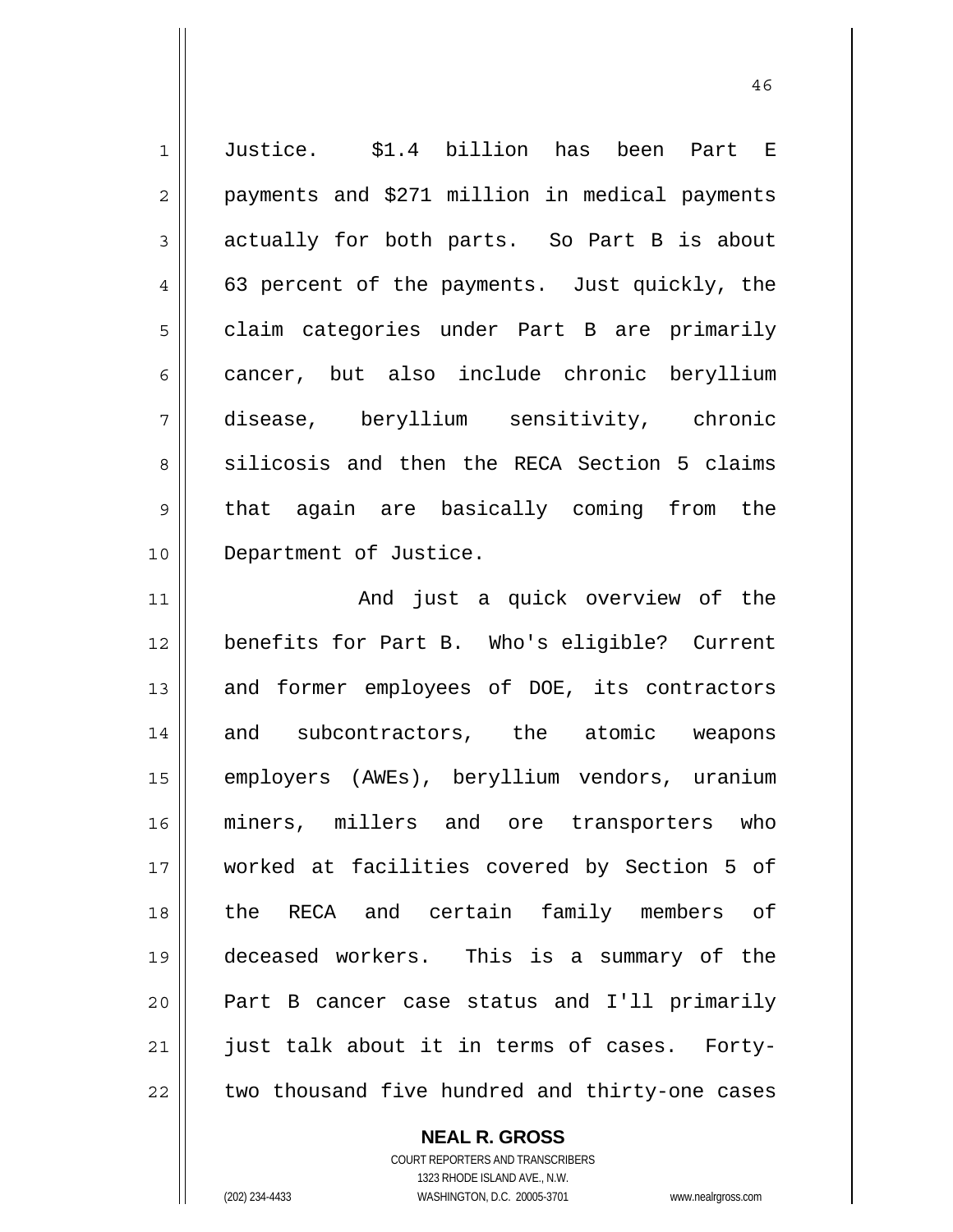| $\mathbf 1$    | had 65,990 claims. We've had 35,622 with       |
|----------------|------------------------------------------------|
| $\overline{2}$ | final decisions, 1,630 with recommended but no |
| $\mathfrak{Z}$ | final decision, 3,547 referred to NIOSH but no |
| $\overline{4}$ | recommended decision, and 1,732 cases with no  |
| 5              | DOL initial processing. Those are the          |
| 6              | incoming cases primarily. The way the process  |
| 7              | works is the case comes in, is developed for   |
| 8              | medical and - I'm sorry, developed for medical |
| 9              | and employment. If it needs a<br>dose          |
| 10             | reconstruction it's transmitted to NIOSH. We   |
| 11             | receive the final dose reconstruction back     |
| 12             | from them, back to the district office. They   |
| 13             | then render a recommended decision. At that    |
| 14             | point the claimant is allowed the opportunity  |
| 15             | to provide comments, objections, or basically  |
| 16             | contest the decision. That goes to our final   |
| 17             | adjudication branch which is the FAB which is  |
| 18             | separate from the district office.<br>They     |
| 19             | review that information. If they deem that it  |
| 20             | merits return to NIOSH it will go back to      |
| 21             | NIOSH. If it merits additional work of         |
| 22             | development it'll be done. After all that's    |

47

**NEAL R. GROSS** COURT REPORTERS AND TRANSCRIBERS 1323 RHODE ISLAND AVE., N.W.

 $\mathsf{I}$ 

(202) 234-4433 WASHINGTON, D.C. 20005-3701 www.nealrgross.com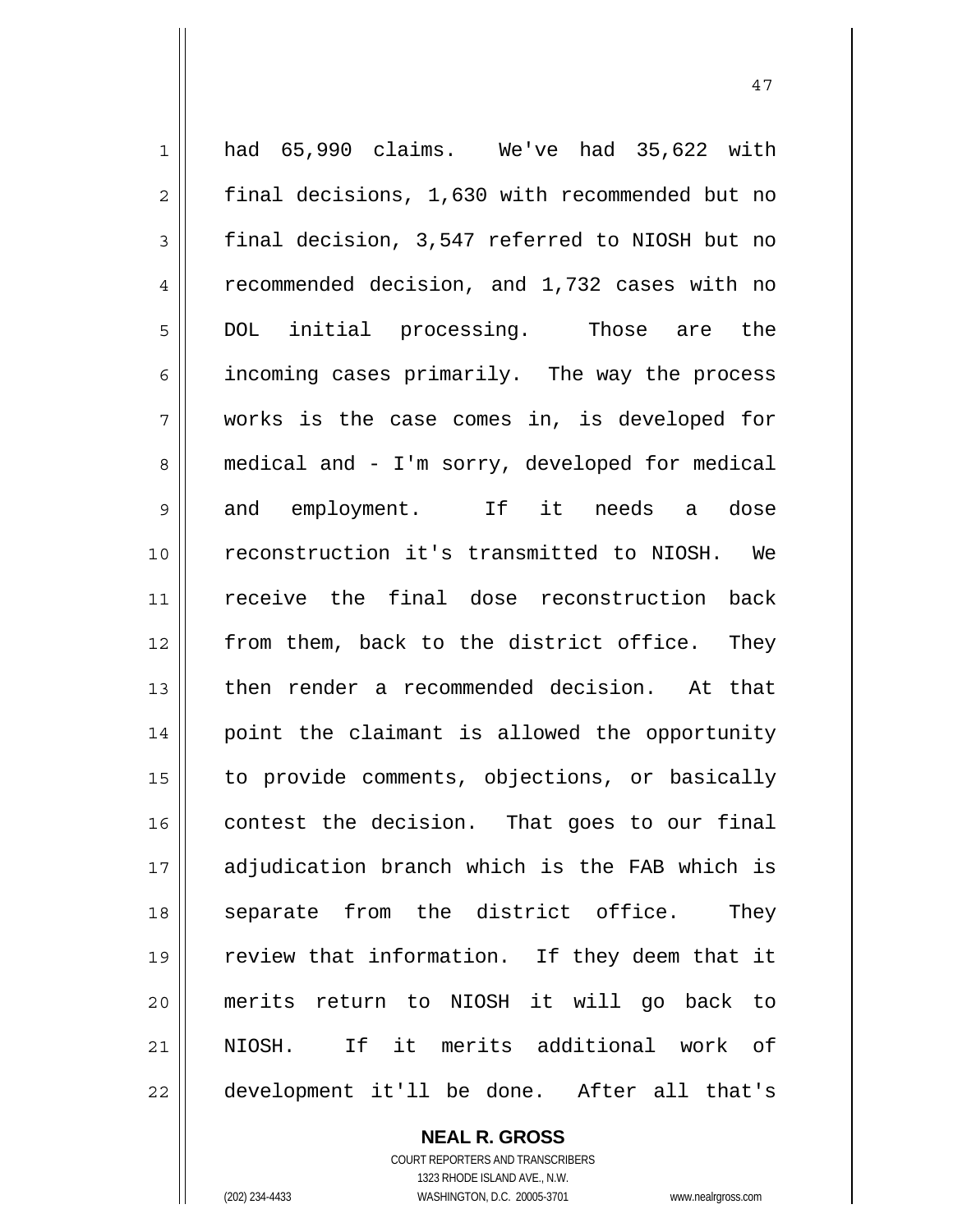1 2 3 done then render the final decision. So that's the distinction between a final and a recommended decision.

4 5 6 7 8 9 10 11 12 13 14 15 16 17 18 19 Claims filed for cancer under Part B. Potentially any cancer that's claimed under Part B of the program, if it is determined that the covered employee was a member of the SEC and was diagnosed with a specified cancer or it is determined from the dose reconstruction conducted by NIOSH that the employee's cancer was at least as likely as not, which is 50 percent or greater, caused by radiation exposure. And this is just the bar chart of the decisions, 14,948 final decisions for approval, 20,674 final decisions for denial. Of those, you can see the breakdowns. The primary one is the 12,441 for Probability of Causation of less than 50 percent.

20 21 22 The special exposure cohort, the SEC, the statutory one or the three diffusion plants, gaseous diffusion plants, K-25,

> **NEAL R. GROSS** COURT REPORTERS AND TRANSCRIBERS 1323 RHODE ISLAND AVE., N.W. (202) 234-4433 WASHINGTON, D.C. 20005-3701 www.nealrgross.com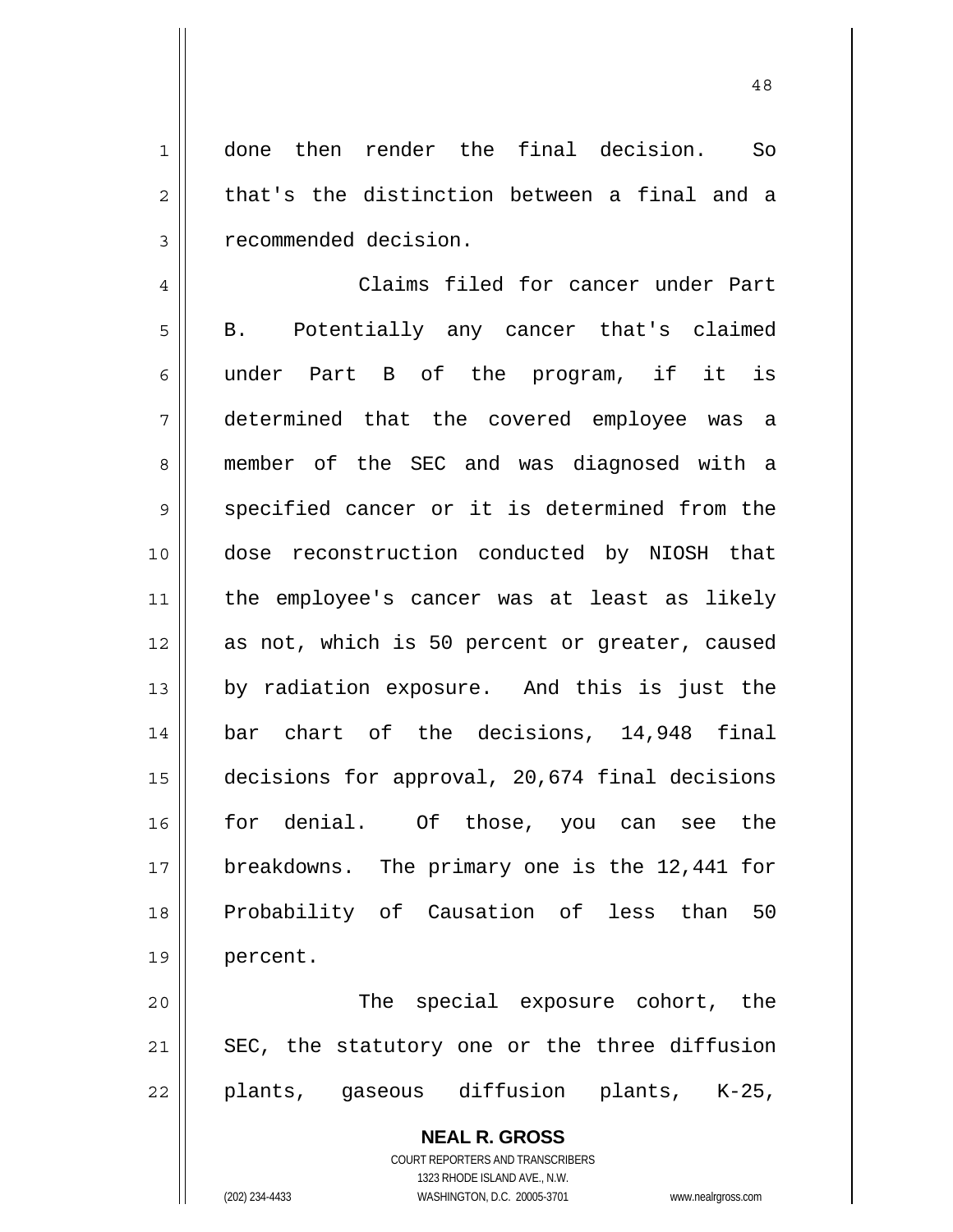1 2 3 4 5 6 7 8 9 10 11 12 13 14 15 16 17 18 19 20 21 22 Paducah and Portsmouth, and certain nuclear tests at the Amchitka site and then any other new designations where we add or classes are added to the SEC. Within that, or another requirement of that is you have to have specified cancers. Causation is presumed. There's no dose reconstruction except for the - obviously for the non-specified cancers or the ones required for medical benefits for an SEC case. And HHS recommends the SEC class designations and as the process goes, if Congress says - at the point that it goes to Congress, if it does not object within 30 days the facility becomes an SEC. The new SECrelated cancers, the numbers here are 2,275 cases have been withdrawn from NIOSH for review, 2,042 have final decisions issued, 84 of those have recommended but no final decisions, 66 cases are pending and 83 cases have been closed for a variety of reasons. So we've got 92 percent of the SEC-related cases have final decisions.

49

**NEAL R. GROSS** COURT REPORTERS AND TRANSCRIBERS 1323 RHODE ISLAND AVE., N.W. (202) 234-4433 WASHINGTON, D.C. 20005-3701 www.nealrgross.com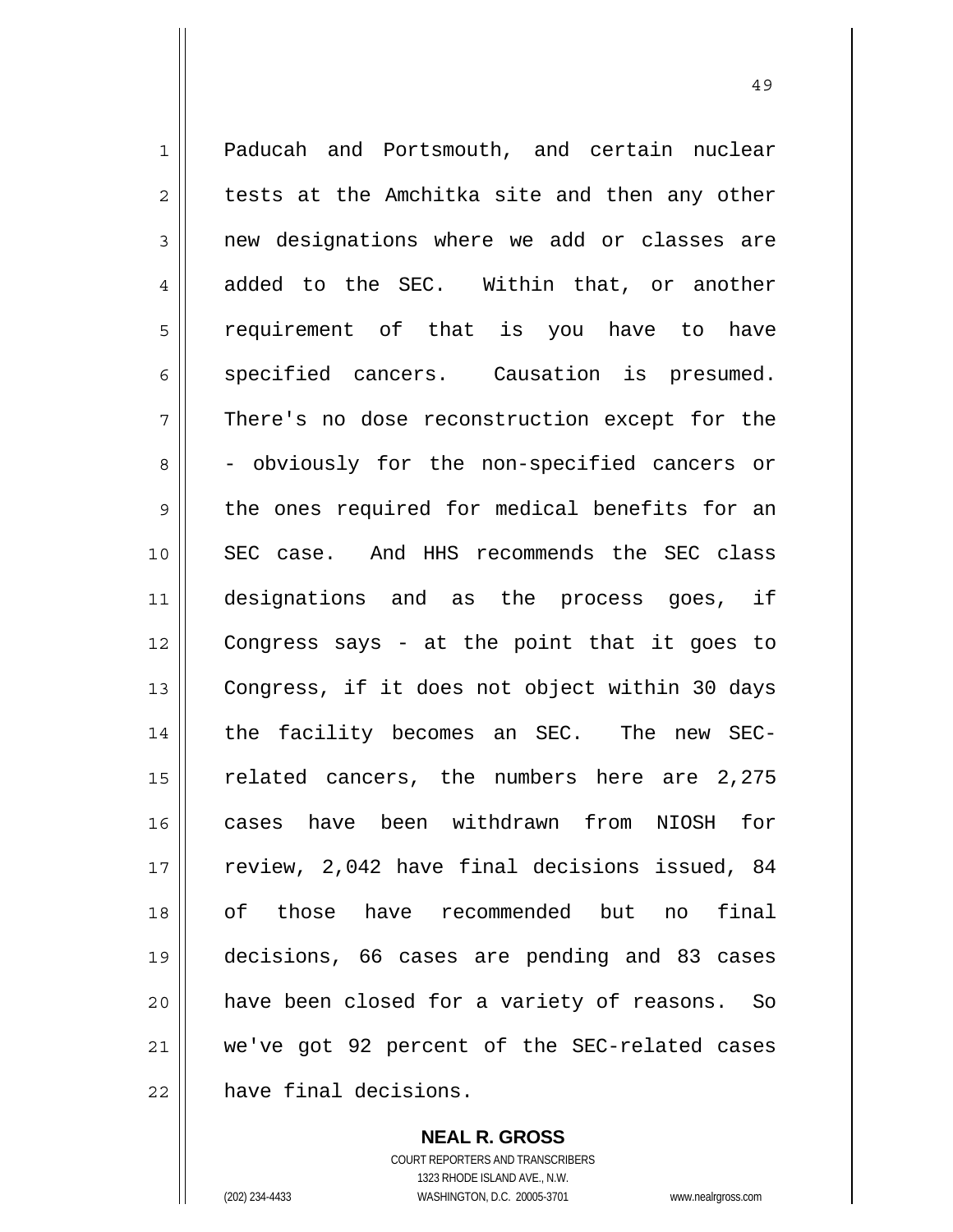1 2 3 4 5 6 7 8 9 10 11 12 13 14 15 16 17 18 19 20 21 22 This slide shows the status of referrals to NIOSH. Twenty-eight thousand three hundred and sixteen cases have been referred to NIOSH, 21,000 of those - I'm sorry, 21,757 have been returned from NIOSH. And the breakdown that we show from our database is 19,026 are at DOL with a dose reconstruction, 30 are being reworked for return to NIOSH - "rework" is probably not a good word here because it doesn't have the same connotation as the other rework, but they're within DOL being reviewed - 2,701 are withdrawn from NIOSH with no dose reconstruction. The other part of that is 6,559 cases are currently at NIOSH according to the information in our database. Of those, 3,597 are initial or original referrals and 2,962 are reworks or returns. This is the pie chart for the status for dose reconstructions. We're showing 19,026 cases at DOL with a dose reconstruction. Of those 16,390 have a final decision. That's 86 percent of the total.

> **NEAL R. GROSS** COURT REPORTERS AND TRANSCRIBERS 1323 RHODE ISLAND AVE., N.W. (202) 234-4433 WASHINGTON, D.C. 20005-3701 www.nealrgross.com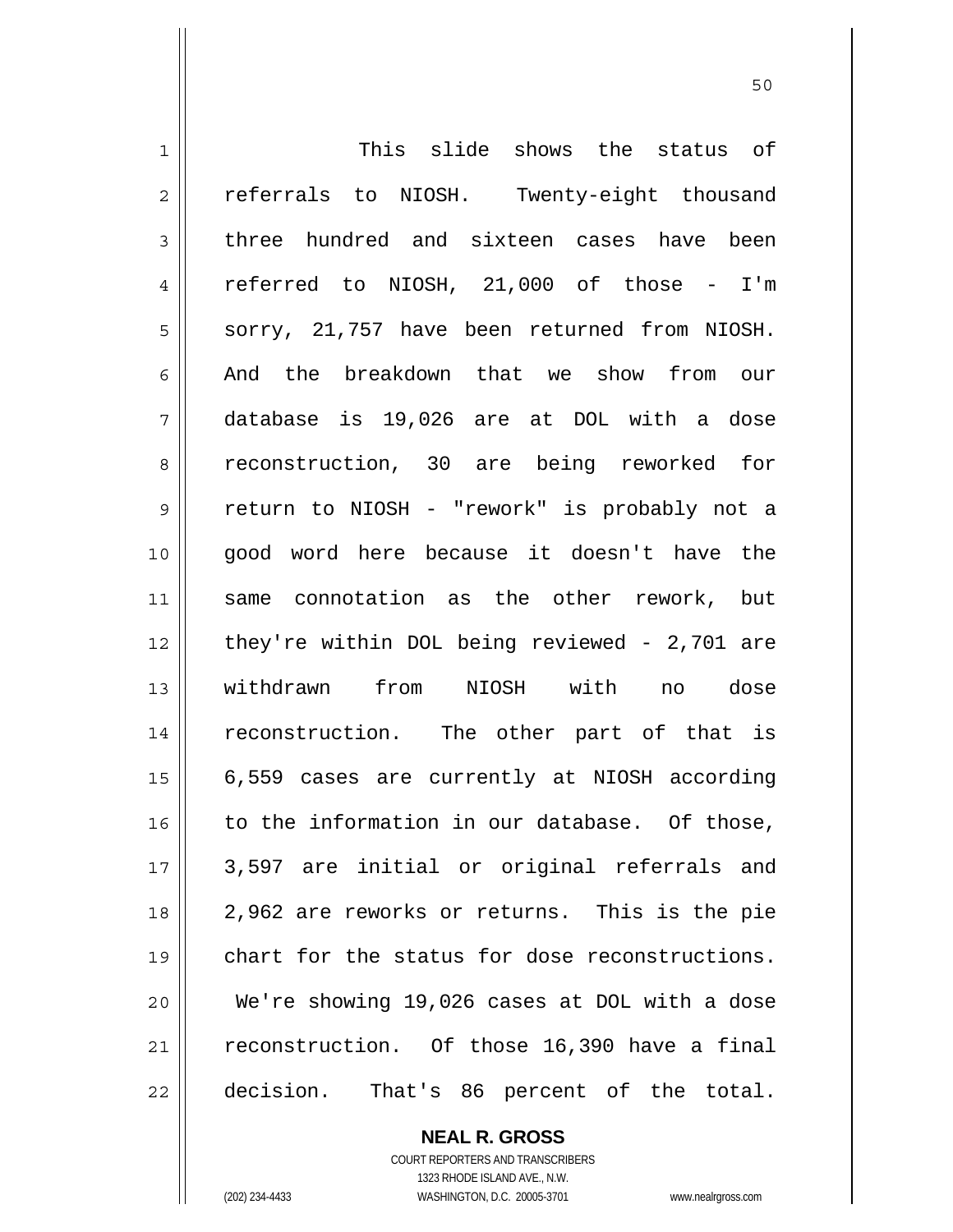1 2 3 4 5 6 7 8 9 10 11 12 13 14 15 16 17 18 19 20 21 22 Twenty-one hundred ninety-three cases have a recommended but no final decision. That's primarily that they're at the final adjudication branch in that portion of the process and 443 cases are pending a recommended decision by DOL. That is, they're at the district office pending a, you know, developing the recommended decision. The case-related compensation statistics or data are \$1.1 billion in compensation. This is for NIOSH cases. That's 11,356 payees in 7,432 cases. Of that, \$887 million on dose reconstructed cases with payments to 8,430 people in 5,934 cases, and \$222 million on added SEC cases. Those are the new classes. Payments to 2,926 people in 1,498 cases. And this is the pie chart for that, for the breakdown of paid cases under the program. This is both Part B and D and the total is 34,796 cases. That breaks down to 22,556 Part B cases and 12,240 Part E cases. And the Part B cases break down to

> **NEAL R. GROSS** COURT REPORTERS AND TRANSCRIBERS 1323 RHODE ISLAND AVE., N.W. (202) 234-4433 WASHINGTON, D.C. 20005-3701 www.nealrgross.com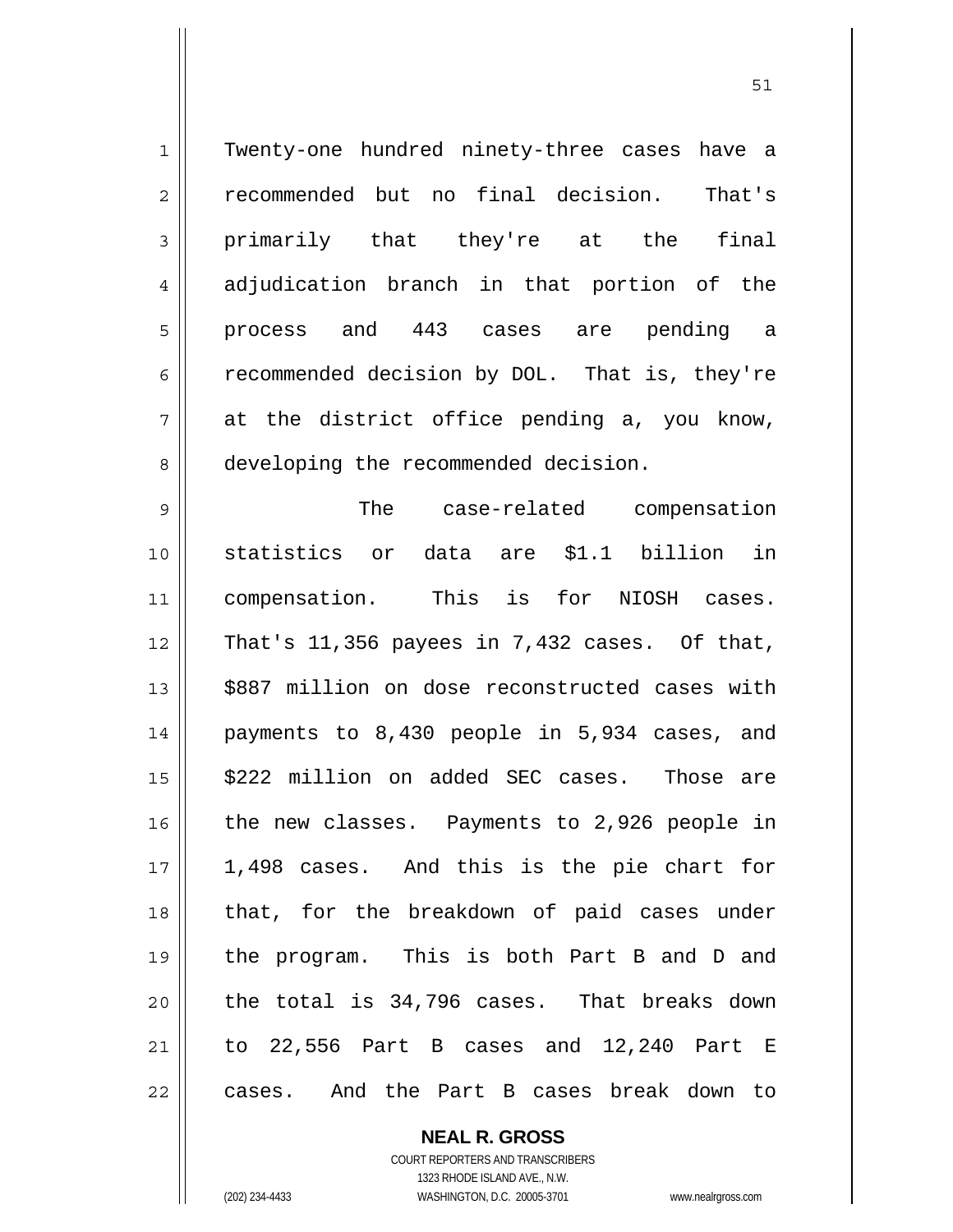14,700 cancer payees, a little over 6,000 RECA case payees and 1,848 other Part B case payees which would be silicosis and some of the other ones. So 43 percent of the payments under the program are cancer cases.

6 7 8 9 10 11 12 13 14 15 16 17 18 19 20 21 22 This is just a quick summary of the last four months of cases received and sent to NIOSH. New Part B cases received by the Department of Labor in August was 405, September 354, 398 in October and 285 cases in November of 2008. And then cases sent to NIOSH by Department of Labor, 424 in August, 377 in September, in October it was 378 and November it was 251. And I think these numbers - obviously, they must include some extent, and I don't know why they haven't teased it out. It must include rework statistics too there because obviously we're some of those numbers are bigger than the receipt ones for each month. But I think we'll try to tease that out next time, but I think it had been asked in the past basically

> **NEAL R. GROSS** COURT REPORTERS AND TRANSCRIBERS 1323 RHODE ISLAND AVE., N.W. (202) 234-4433 WASHINGTON, D.C. 20005-3701 www.nealrgross.com

1

2

3

4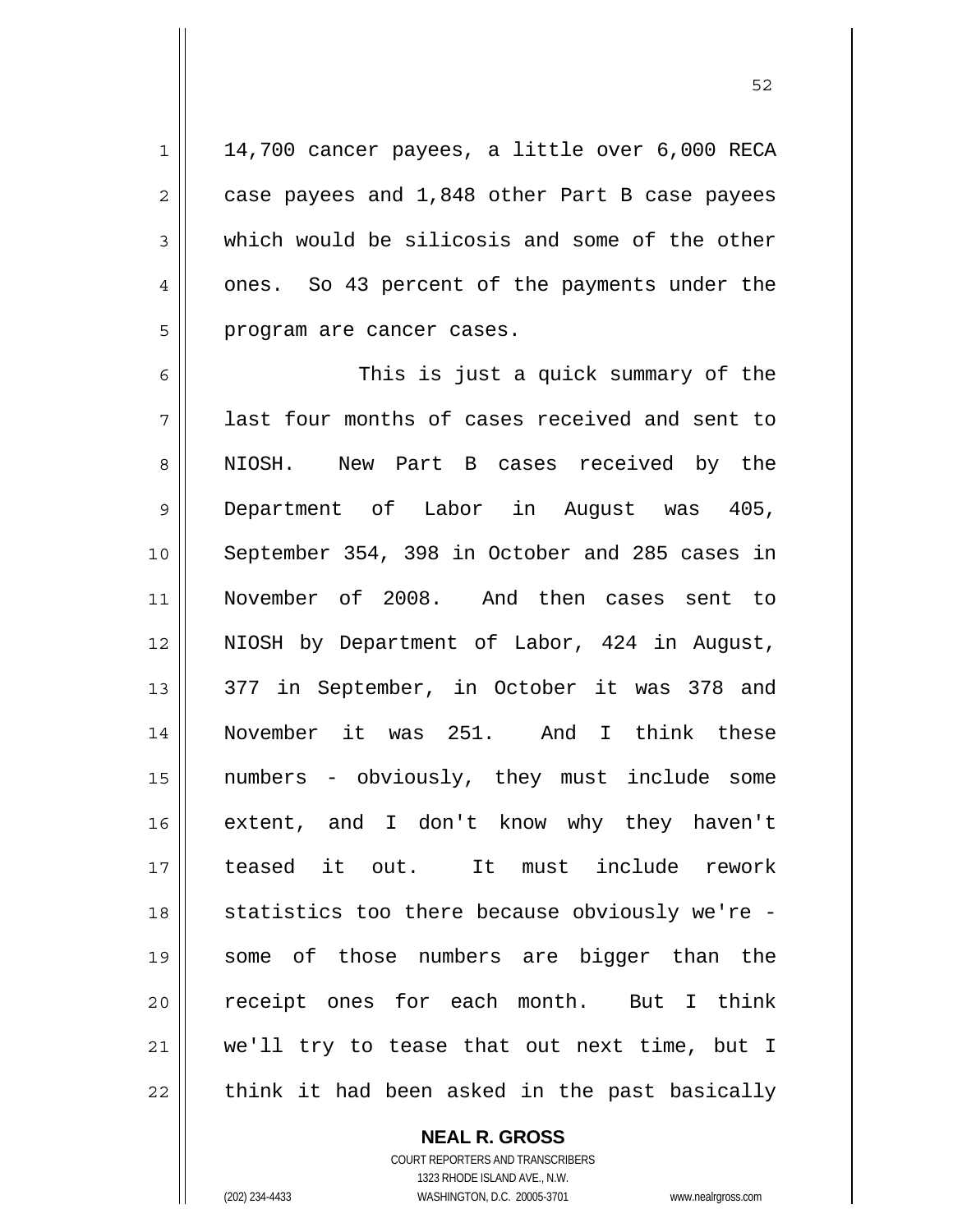1 2 3 4 5 6 7 8 9 10 11 12 13 14 15 16 17 18 19 20 21 22 what was our baseline, or what level did we seem to be moving towards as far as incoming cases. And it's - I've always said it's around 200, 250 kind of thing, and this is in the general ballpark I think, or at least cases being referred to NIOSH. So I think that surplus is probably some - a reflection of the rework number. At every meeting we try to give a little bit of information on what we perceive or at least listed as the classes - or the SEC classes that are going to be presented to the Board. For Savannah River site this is a summary to date as of, again, December 4. The number of cases for both Part B and E, and B and E are applied - I mean, E applies to DOE facilities - 10,483 cases or 13,824 claims for the Savannah River site, 2,529 NIOSH dose reconstructions. We have final decisions on the Part B side of 3,541 cases and on Part B we have 1,178 approvals. Part E approvals number 1,445 for total compensation for both

 $\sim$  53

COURT REPORTERS AND TRANSCRIBERS 1323 RHODE ISLAND AVE., N.W. (202) 234-4433 WASHINGTON, D.C. 20005-3701 www.nealrgross.com

**NEAL R. GROSS**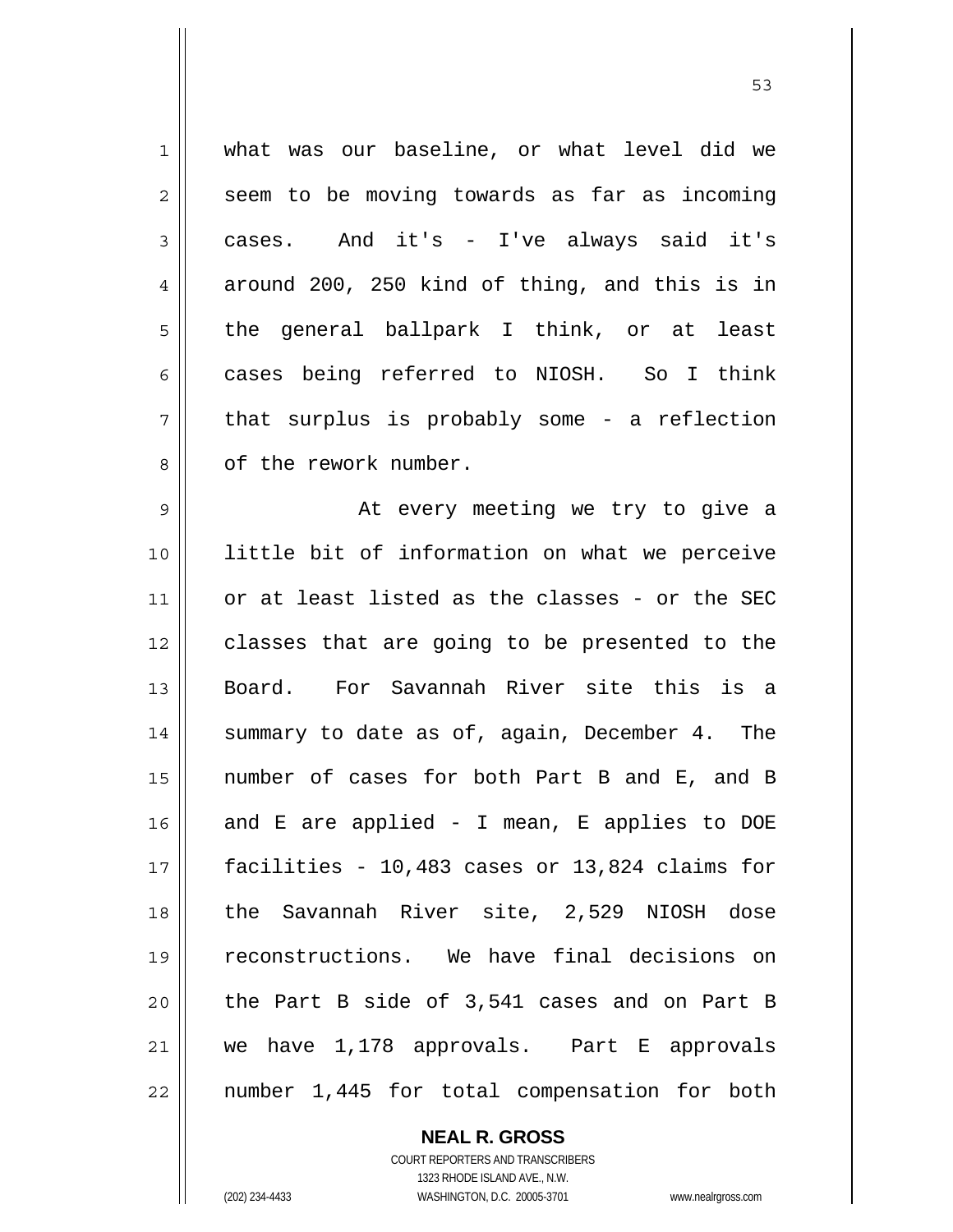Part B and D of \$264 million. For the Metallurgical Lab at the - in Chicago we're showing 65 cases or 106 claims, five dose reconstructions, 20 final positions under Part B, 17 Part B approvals, 10 Part E approvals and compensation of \$3.6 million.

7 8 9 10 11 12 13 14 15 16 17 18 19 20 21 22 For Mallinckrodt Destrehan Street we're showing 1,567 cases or 2,482 claims for both Part B and E, 182 NIOSH dose reconstructions, 520 Part B final decisions, 383 Part B approvals. The number of Part E approvals were 226 and total compensation for both Part B and D was \$77.6 million. For vitro manufacturing in Mechanicsburg, Pennsylvania we show 68 cases or 100 claims. This is only Part B sites. We've got 10 NIOSH dose reconstructions, 21 final Part B decisions, six Part B approvals, the Part E doesn't apply to this site and so total compensation is \$825,000. And any questions? CHAIR ZIEMER: Wanda Munn? MEMBER MUNN: Jeff, do you have any

**NEAL R. GROSS**

1

2

3

4

5

6

COURT REPORTERS AND TRANSCRIBERS 1323 RHODE ISLAND AVE., N.W. (202) 234-4433 WASHINGTON, D.C. 20005-3701 www.nealrgross.com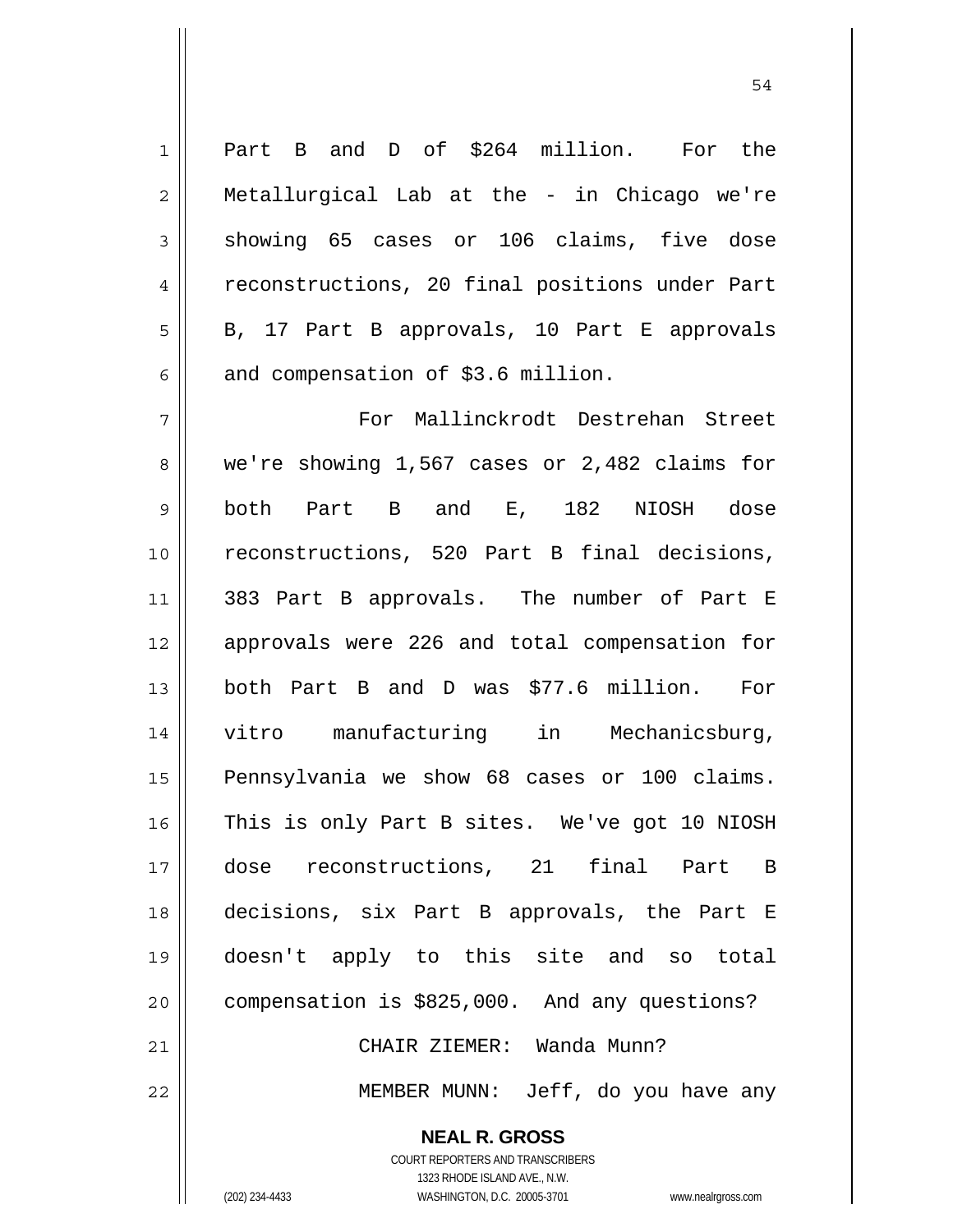**NEAL R. GROSS** COURT REPORTERS AND TRANSCRIBERS 1 2 3 4 5 6 7 8 9 10 11 12 13 14 15 16 17 18 19 20 21 22 information that would shed some light on the discrepancy between the OIG's figures for DOL and NIOSH? MR. KOTSCH: I actually wasn't involved very much or really at all in the review of those numbers so I'd have to get back to you. I have to admit I don't know the origin or the discrepancy for our numbers and NIOSH's numbers. MEMBER MUNN: Well, it's large enough to be a little disconcerting and any information that you might be able to provide would certainly be - MR. KOTSCH: Yes, I'll go back and check. I don't - I often blame our system because I know it looks at numbers, or we track things a little bit differently than NIOSH, but I admit a difference that large is - MEMBER MUNN: Well, we never, at least I personally never think too much about a few hundred cases. I can see how the system

1323 RHODE ISLAND AVE., N.W.

(202) 234-4433 WASHINGTON, D.C. 20005-3701 www.nealrgross.com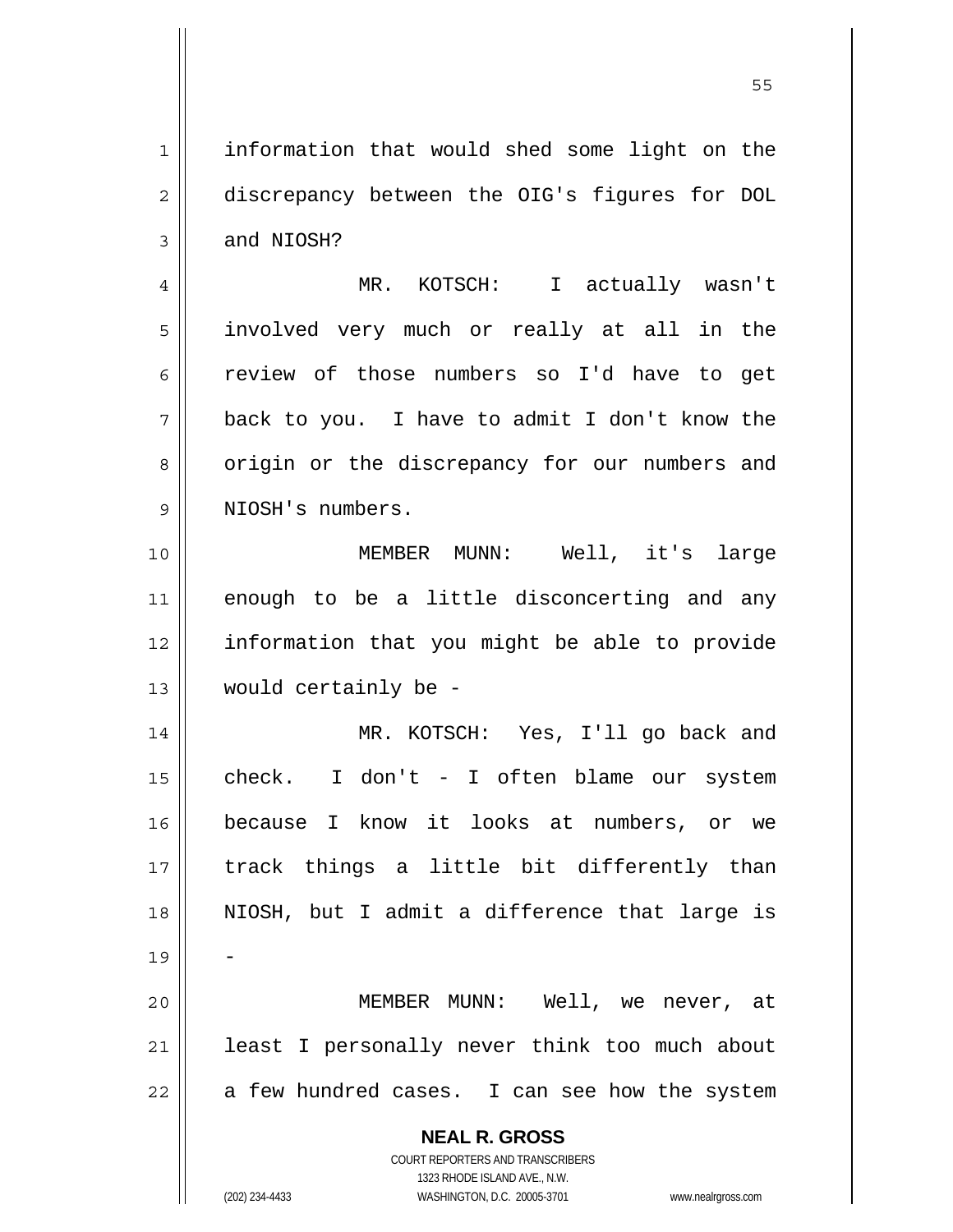**NEAL R. GROSS** COURT REPORTERS AND TRANSCRIBERS 1323 RHODE ISLAND AVE., N.W. (202) 234-4433 WASHINGTON, D.C. 20005-3701 www.nealrgross.com  $56$ 1 2 3 4 5 6 7 8 9 10 11 12 13 14 15 16 17 18 19 20 21 22 alone would do that, but that - those figures are significant in difference. MR. KOTSCH: Yes, I agree. MEMBER MUNN: And I was a little concerned. MR. KOTSCH: Let me look into that and get something. MEMBER MUNN: If the OIG is getting information that's not accurate then in either case it would certainly be beneficial for this board to know where the problem is with the reporting. MR. KOTSCH: Okay. Yes, let me report back. CHAIR ZIEMER: Jeff, during Larry's presentation it was mentioned that in the Inspector General - was it the Inspector General's report? MEMBER MUNN: Yes. CHAIR ZIEMER: Yes. That communication be the sole responsibility of the Department of Labor and Larry indicated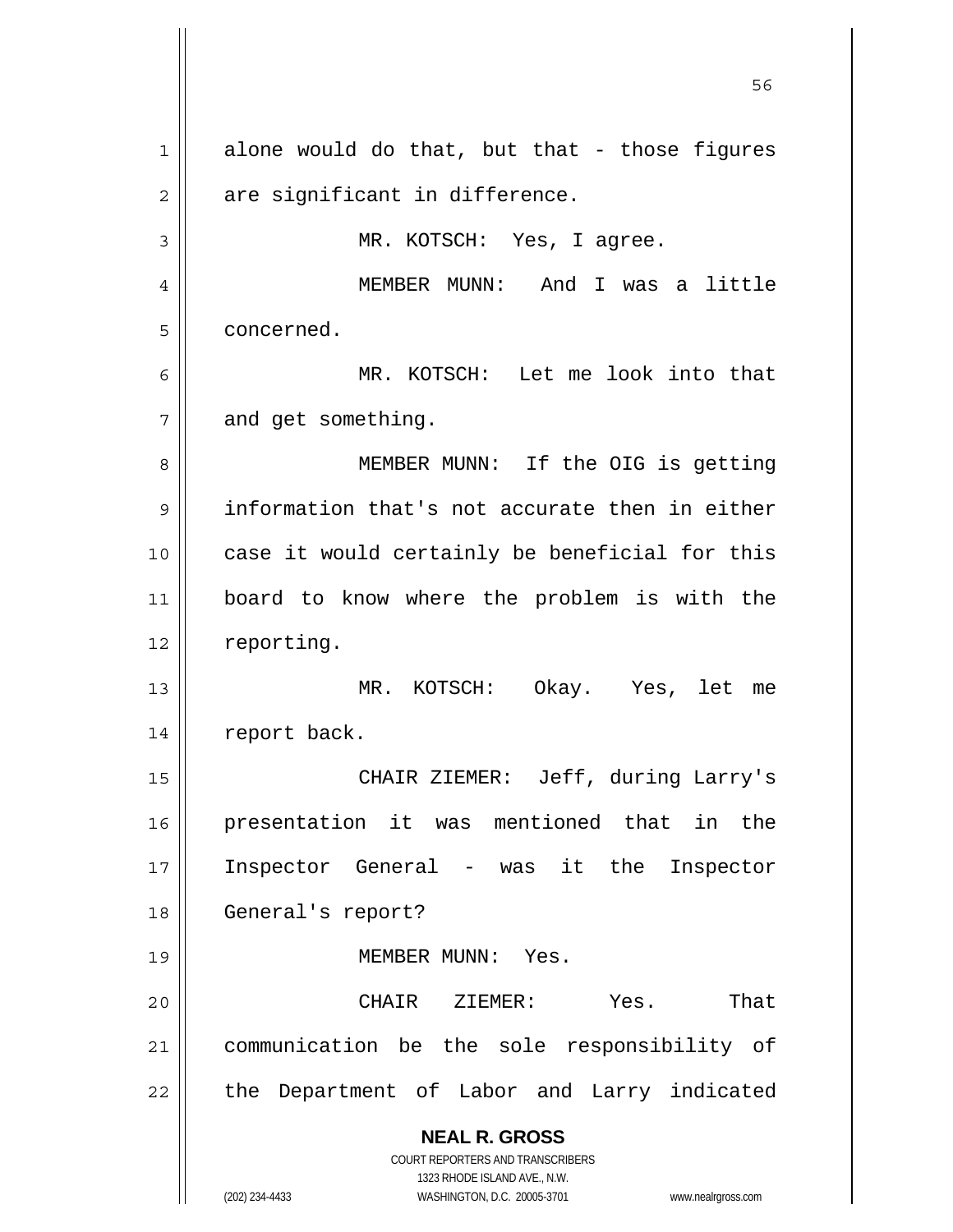**NEAL R. GROSS** COURT REPORTERS AND TRANSCRIBERS 1323 RHODE ISLAND AVE., N.W. (202) 234-4433 WASHINGTON, D.C. 20005-3701 www.nealrgross.com 1 2 3 4 5 6 7 8 9 10 11 12 13 14 15 16 17 18 19 20 21 22 that NIOSH certainly didn't agree with that. I'm wondering if the Department of Labor has any official position that you're aware of on that same issue. And I think here we're talking our - the NIOSH interactions with claimants deals specifically with dose reconstruction issues normally, but in any event, is there a Labor position on that or is it premature to ask? MR. KOTSCH: I think - I don't want to comment on that because I'm not sure what the position is yet. CHAIR ZIEMER: I was only asking you if there was one. MR. KOTSCH: Yes, I'm not aware of it. CHAIR ZIEMER: Okay, thank you. MR. ELLIOTT: Is this on? If you look at the Assistant Secretary for Labor's memo in response you'll find there that she disagrees with that. And I don't know if that's the Department's position or not, but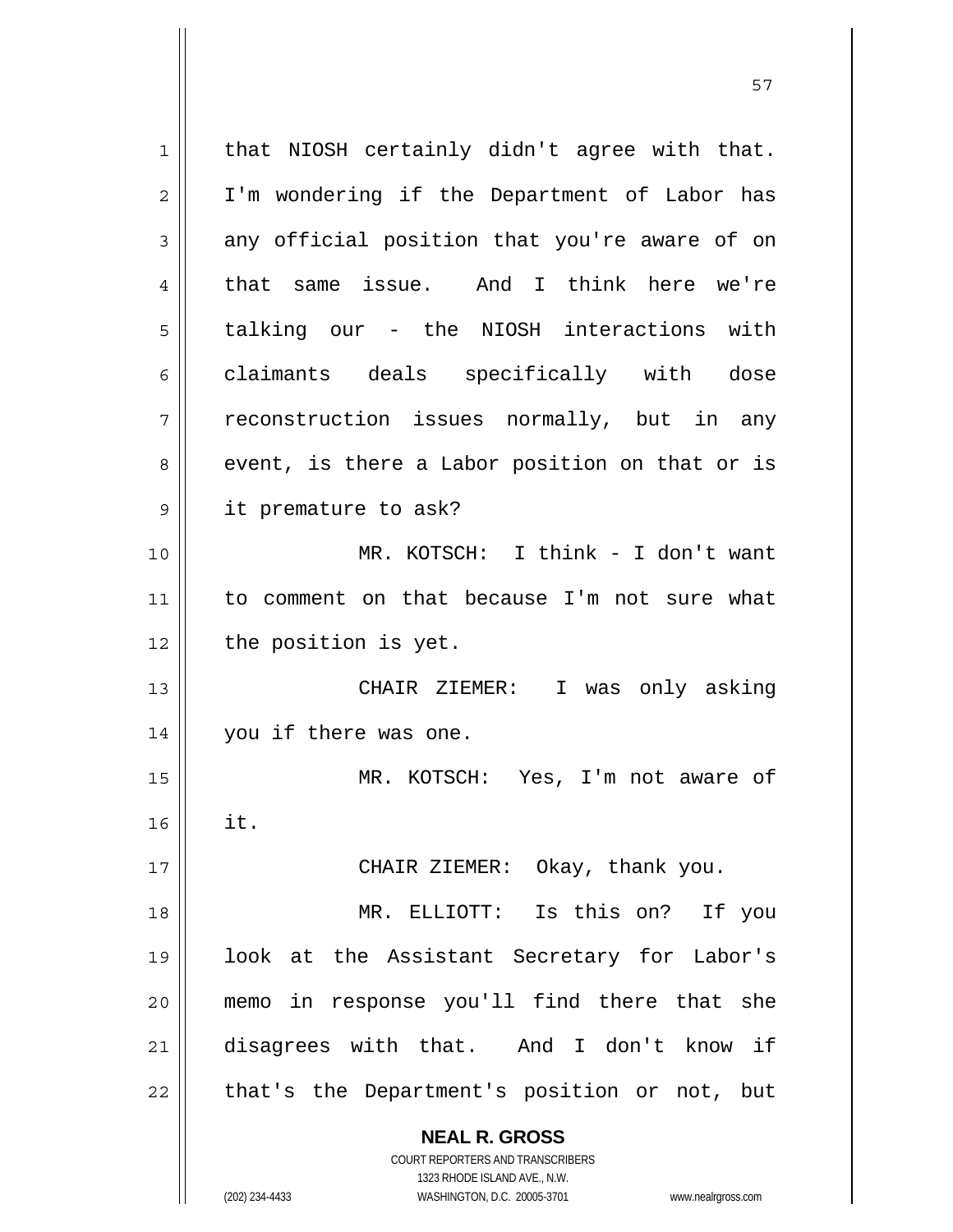1 she does make that statement.

| $\overline{2}$ | That is on the<br>CHAIR ZIEMER:                                                                 |
|----------------|-------------------------------------------------------------------------------------------------|
| 3              | record, yes. Okay, thank you, that's helpful.                                                   |
| 4              | Mark, did you have a question? Same as                                                          |
| 5              | Wanda's, okay. Other questions?<br>It seems                                                     |
| 6              | that Dr. Melius has a question even not being                                                   |
| 7              | here. He did have to step out for a little                                                      |
| 8              | bit, so. If there are no further questions                                                      |
| $\mathsf 9$    | then Jeff, thank you very much again for this                                                   |
| 10             | update. We want to make sure that the                                                           |
| 11             | discussion on the Metallurgical Lab occurs                                                      |
| 12             | very close to 11:00 because there may be                                                        |
| 13             | petitioners on the line, so I think we'll go                                                    |
| 14             | ahead and take our break at this point. We                                                      |
| 15             | can -- our breaks tend to take a little longer                                                  |
| 16             | than we plan on anyway, so let's all take a                                                     |
| 17             | break and then we'll resume shortly before                                                      |
| 18             | 11:00.                                                                                          |
| 19             | (Whereupon,<br>the<br>above-entitled                                                            |
| 20             | matter went off the record at 10:20 a.m.<br>and                                                 |
| 21             | resumed at $11:02$ a.m.)                                                                        |
| 22             | CHAIR<br>ZIEMER:<br>We<br>ready<br>are<br>to                                                    |
|                | <b>NEAL R. GROSS</b><br><b>COURT REPORTERS AND TRANSCRIBERS</b><br>1323 RHODE ISLAND AVE., N.W. |
|                | WASHINGTON, D.C. 20005-3701<br>(202) 234-4433<br>www.nealrgross.com                             |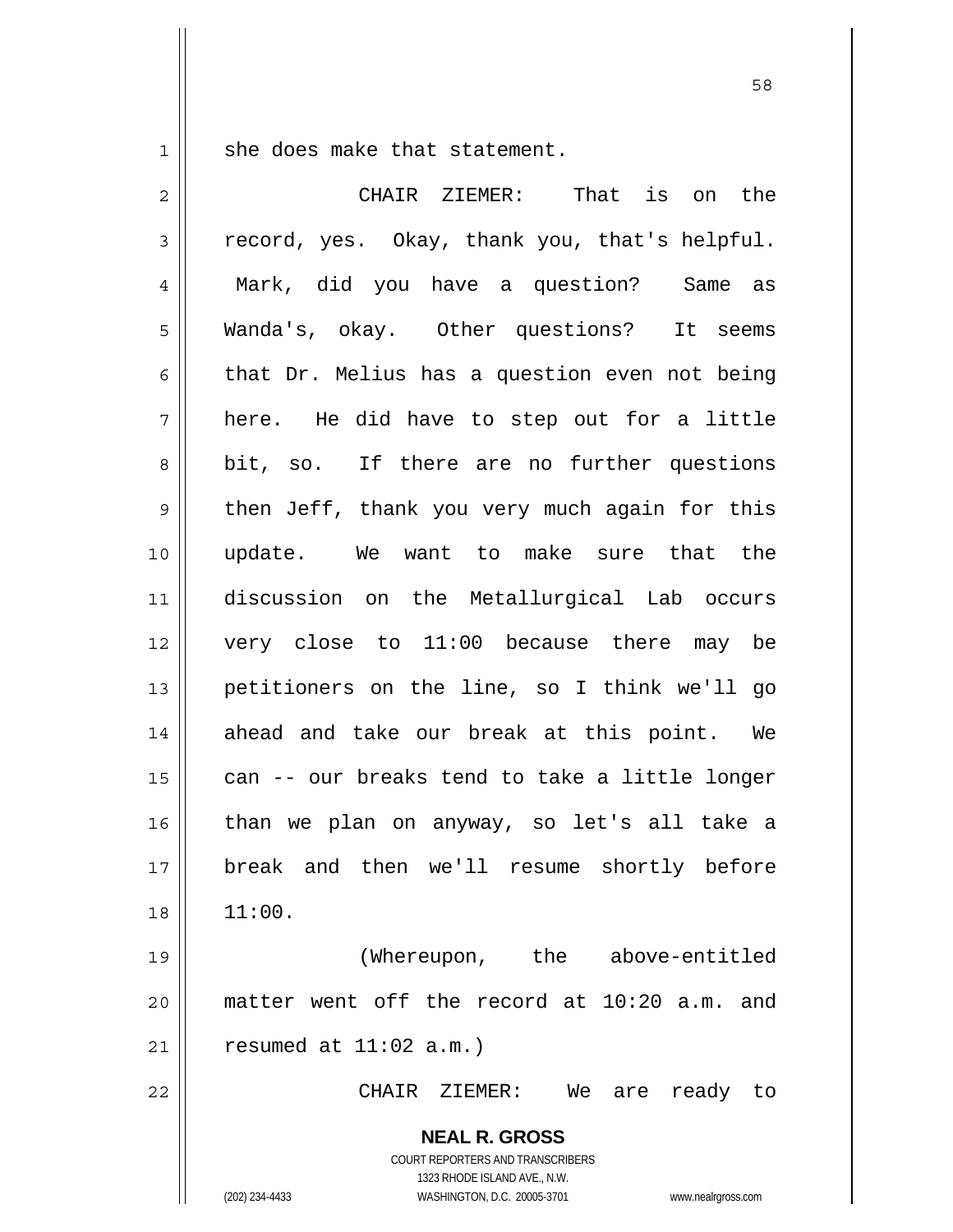| $\mathbf 1$    | reconvene. Let me check and make sure we have  |
|----------------|------------------------------------------------|
| $\overline{2}$ | a phone connection. Dr. Roessler, are you on   |
| 3              | the line? Dr. Roessler, are you still on the   |
| $\overline{4}$ | line?                                          |
| 5              | MEMBER ROESSLER: I am. I was                   |
| 6              | doing my un-mute. I'm here.                    |
| 7              | CHAIR ZIEMER: Thank you, thank you             |
| 8              | for being muted and un-muted. Okay, the next   |
| 9              | item on our agenda is the - oh yes. A          |
| 10             | reminder from our Designated Federal Official. |
| 11             | I'll let him do the reminder.                  |
| 12             | MR. KATZ: Just a reminder for the              |
| 13             | people that are on the telephone to please     |
| 14             | mute your phones, press *6 if you don't have a |
| 15             | mute button. Earlier in the day we could hear  |
| 16             | someone breathing along with the discussions,  |
| 17             | and I understand that some people on the line  |
| 18             | had difficulty hearing some of the speakers so |
| 19             | we hope we fix that. We're going to have a     |
| 20             | lavaliere mic for the speakers. That should    |
| 21             | take care of that. And I hope - let me know    |
| 22             | right now if you can't hear me or the members  |

**NEAL R. GROSS** COURT REPORTERS AND TRANSCRIBERS 1323 RHODE ISLAND AVE., N.W. (202) 234-4433 WASHINGTON, D.C. 20005-3701 www.nealrgross.com

 $\mathsf{I}$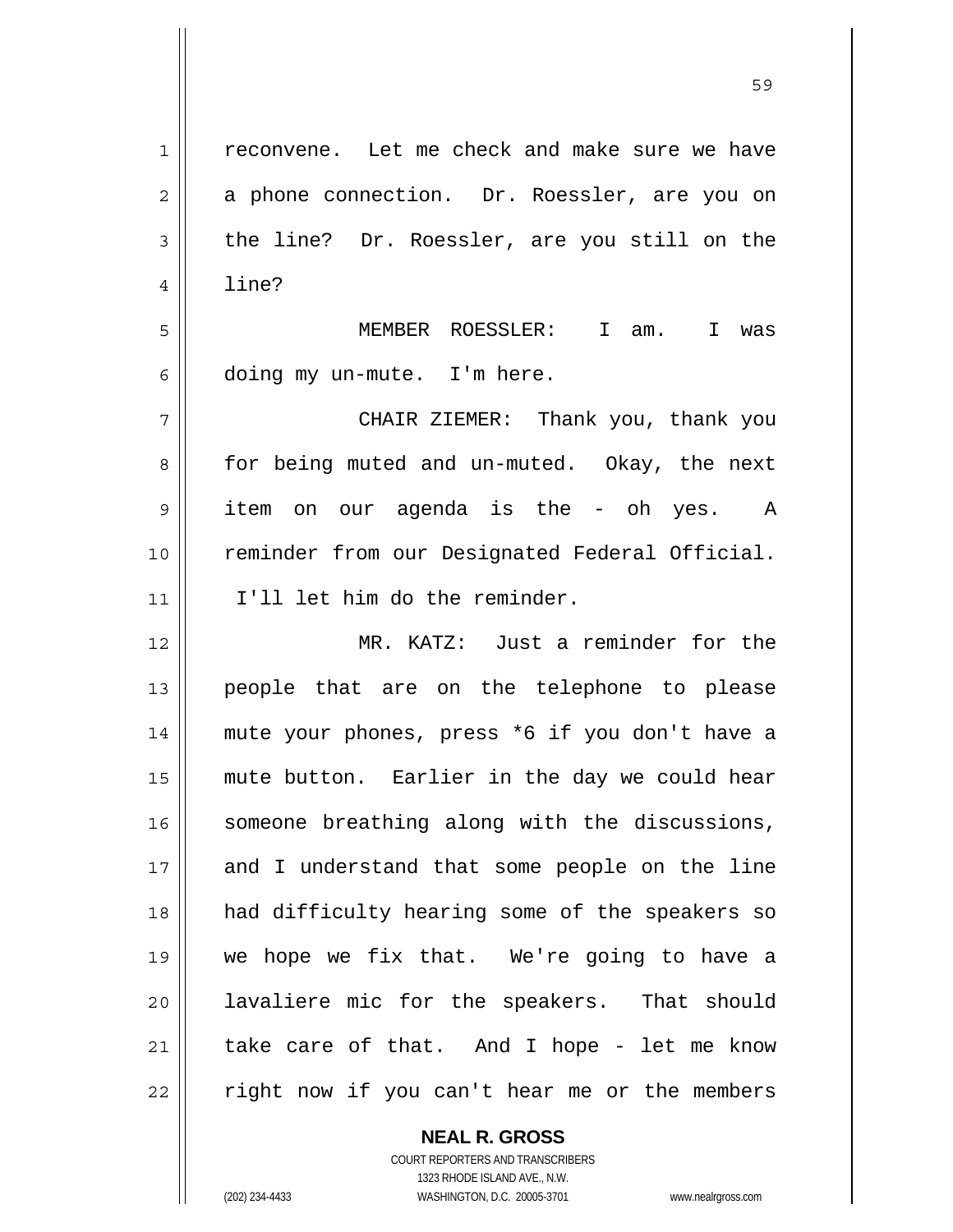**NEAL R. GROSS** COURT REPORTERS AND TRANSCRIBERS 1323 RHODE ISLAND AVE., N.W. (202) 234-4433 WASHINGTON, D.C. 20005-3701 www.nealrgross.com  $\sim$  60 1 2 3 4 5 6 7 8 9 10 11 12 13 14 15 16 17 18 19 20 21 22 of the Board well. MR. MCKEEL: It's very weak. MR. KATZ: It's very - I'm sorry, I had a hard time hearing you. MR. MCKEEL: This is Dan McKeel. Your voice is kind of medium to low. CHAIR ZIEMER: We're hearing you better now Dan also. Can you hear me well now, Dan? MR. MCKEEL: Yes, I'd say it's probably 80 percent of what normal should be. CHAIR ZIEMER: Okay. MS. KUNTZ: I hear Dan very well. This is Lafern Kuntz. CHAIR ZIEMER: Okay. MEMBER ROESSLER: This is Gen. I think the volume maybe could be a little higher. CHAIR ZIEMER: Maybe the local person here will be able to - he's jacking that up. Is that getting better now? MEMBER ROESSLER: You sound good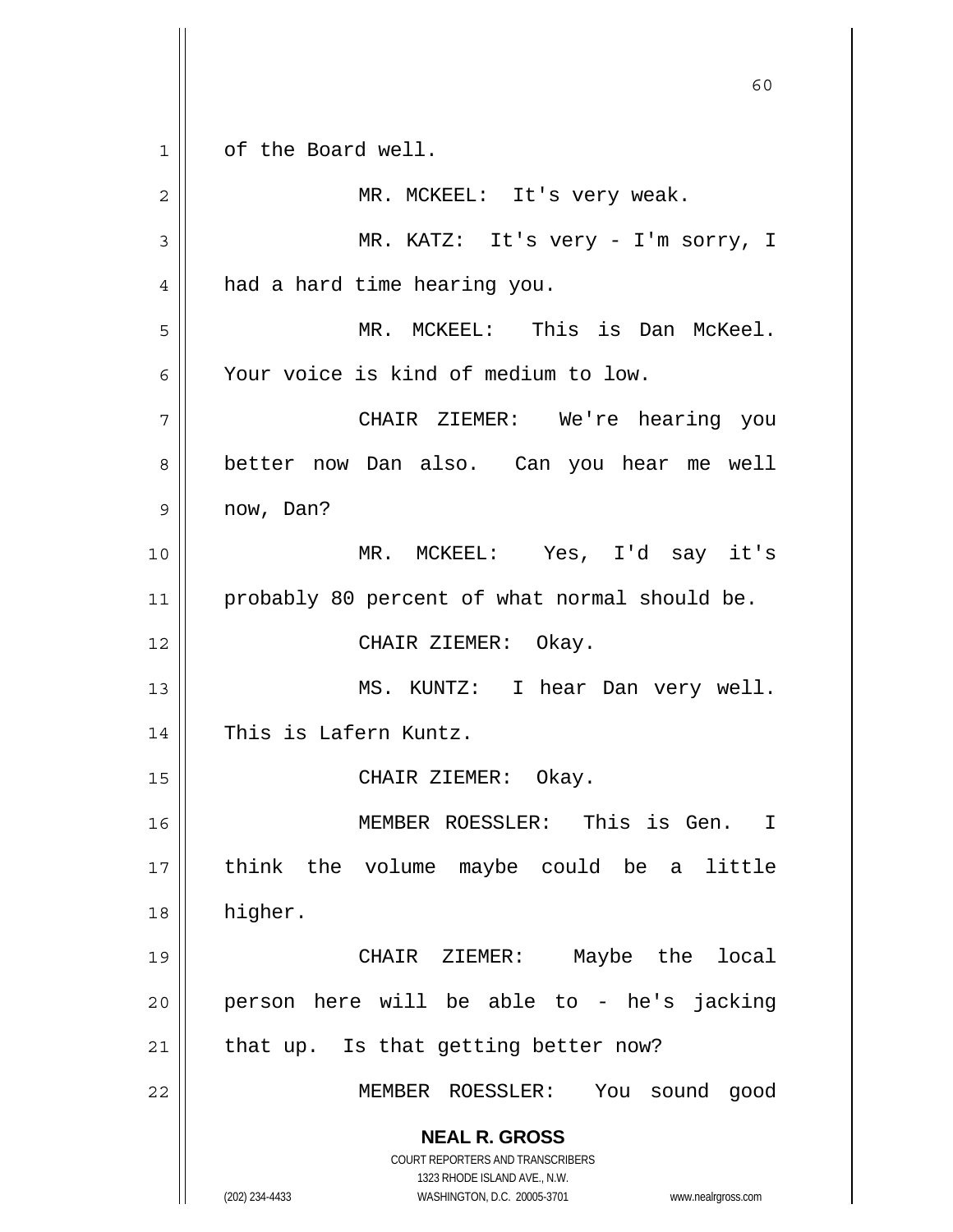$\overline{1}$ now.

| ┻              | ILOW.                                                    |
|----------------|----------------------------------------------------------|
| $\overline{2}$ | CHAIR ZIEMER: Okay, good.                                |
| 3              | MR. MCKEEL: Yes, good.                                   |
| 4              | CHAIR ZIEMER: I think we're there.                       |
| 5              | So then put your phones on mute so we don't              |
| 6              | get that heavy breathing. I know this is an              |
| 7              | exciting session, but no heavy breathing                 |
| 8              | allowed.                                                 |
| 9              | (Laughter.)                                              |
| 10             | CHAIR ZIEMER:<br>Let's proceed.                          |
| 11             | Metallurgy Lab which is an 83.14 petition.               |
| 12             | The evaluation report will be presented by               |
| 13             | LaVon Rutherford from NIOSH and then we will             |
| 14             | have an opportunity perhaps to hear from the             |
| 15             | petitioner by phone. Okay. Or no, Stu                    |
| 16             | Hinnefeld is playing the role of LaVon                   |
| 17             | Rutherford today.                                        |
| 18             | MR. HINNEFELD: Right. Whenever                           |
| 19             | I've been an acting boss, I tell people I've             |
| 20             | been acting my whole career so today I'll try            |
| 21             | to act like LaVon. LaVon is sick. He called              |
| 22             | me Saturday to let me know he was getting sick           |
|                | <b>NEAL R. GROSS</b><br>COURT REPORTERS AND TRANSCRIBERS |

1323 RHODE ISLAND AVE., N.W.

 $\prod$ 

(202) 234-4433 WASHINGTON, D.C. 20005-3701 www.nealrgross.com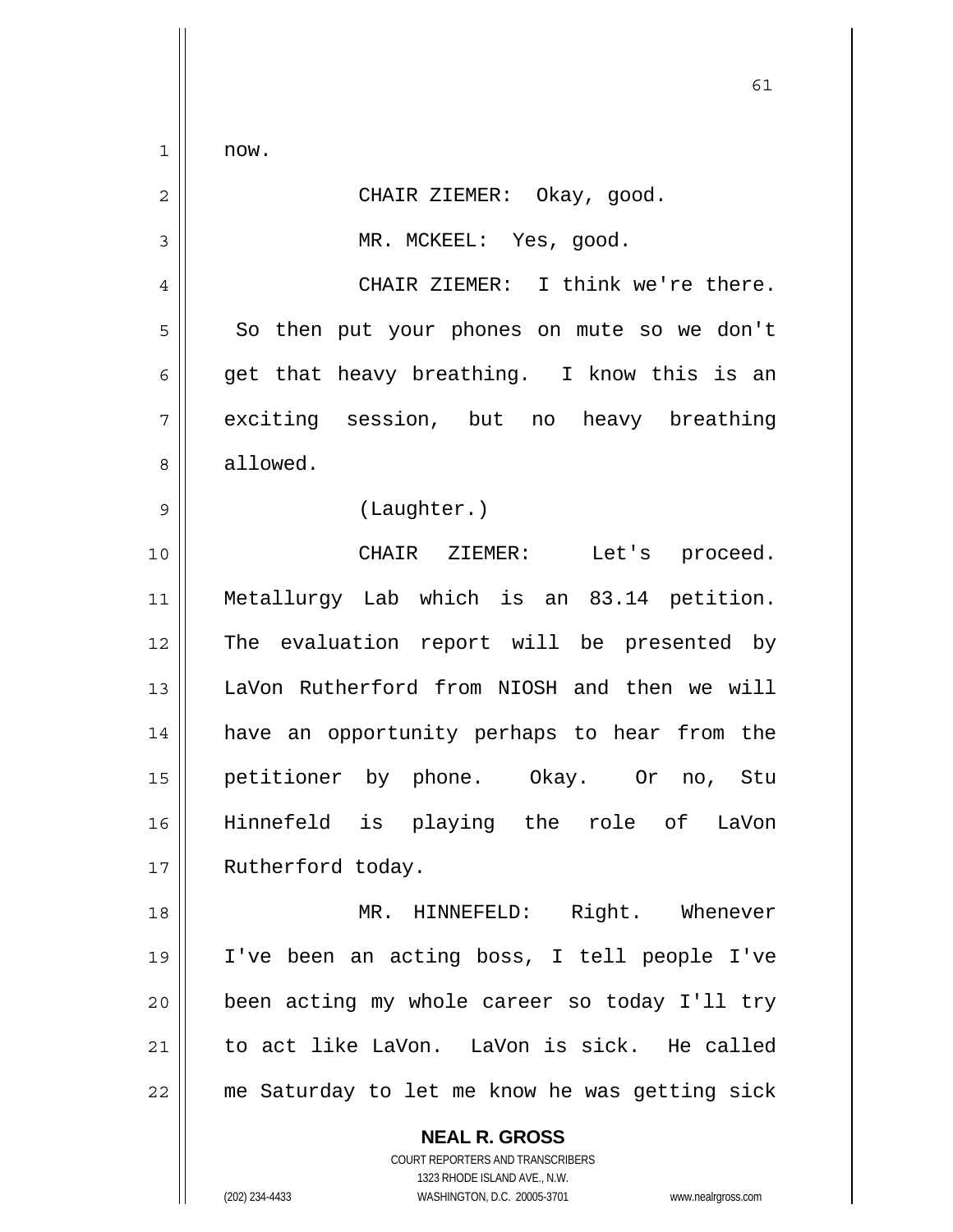1 2 3 4 5 6 7 8 9 10 11 12 13 14 15 16 17 18 19 20 21 22 and warned me that he might not be able to make the trip. So I said okay, being a good guy I said don't worry about it, I'll give the presentation, and didn't think another thing about it. And then later on I realized I'd just fallen for what he was leaving me, this line that he was giving me. So I figured that after learning that it worked so well I'm looking at future agendas so that I can plan my malady appropriately. (Laughter.) MR. HINNEFELD: Anyway, LaVon actually is sick and couldn't make the trip so I'll be presenting today the Metallurgical Laboratory. Metallurgical Laboratory was part of the University of Chicago and I think as we go along you'll - a lot of this work will sound familiar to you if you have some knowledge of the history of the program. Here's the petition overview. We evaluate the petition in accordance with Part 83.14, that's what we call it, a .14 petition. And this is

 $\sim$  62

**NEAL R. GROSS**

COURT REPORTERS AND TRANSCRIBERS 1323 RHODE ISLAND AVE., N.W. (202) 234-4433 WASHINGTON, D.C. 20005-3701 www.nealrgross.com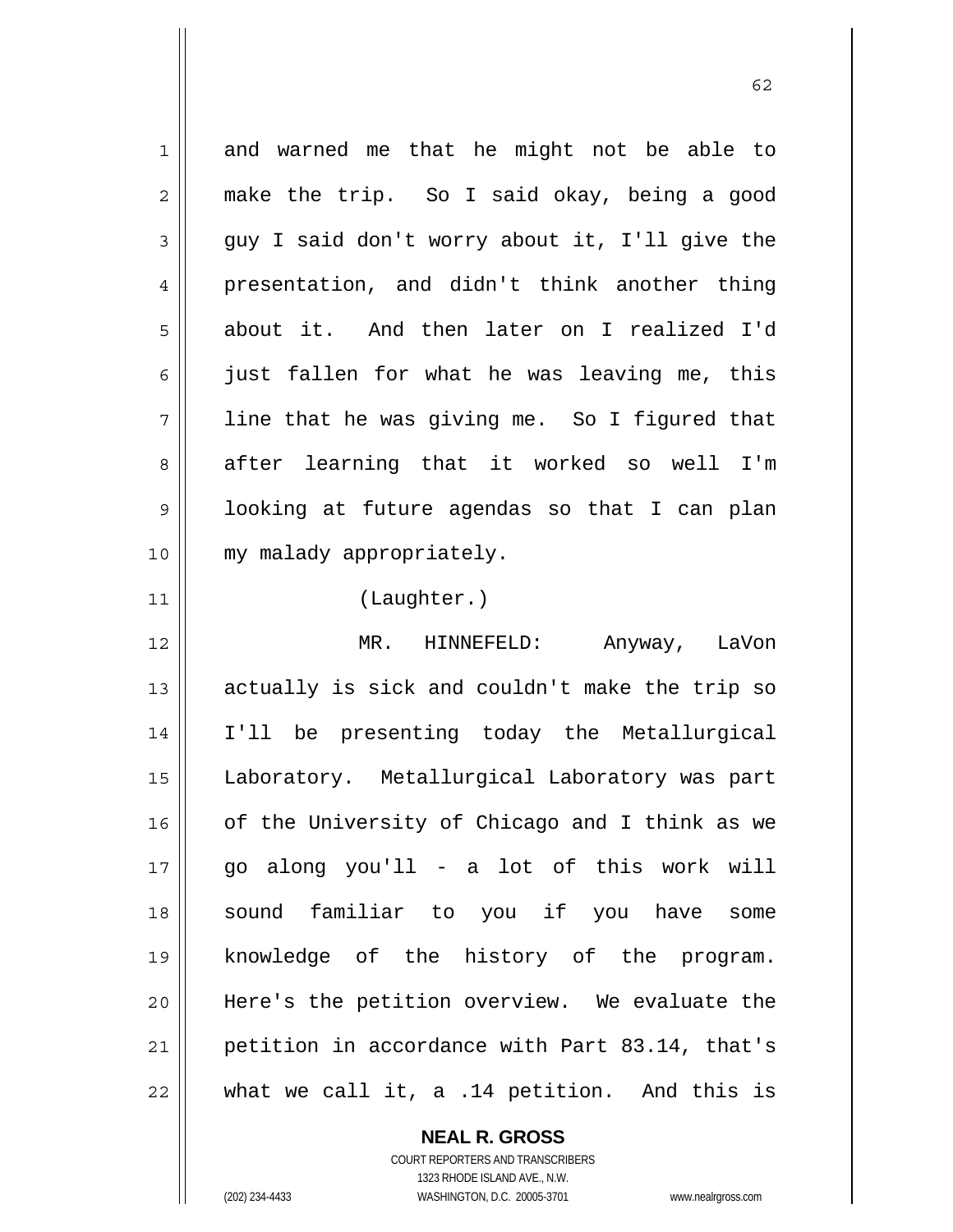1 2 3 4 5 6 7 8 9 10 11 12 13 14 15 16 17 18 19 20 21 22 the circumstance where the petition is submitted by a claimant whose dose reconstruction we could not complete. We determined that it was not feasible for us to do this person's dose reconstruction. We informed them of that, sent them I think it was a Type A petition or a Form A petition and suggested that they sign that and send it in to make the petition. The petitioner was employed at the Metallurgical Laboratory from 1943 through the end of - or through 1952, and I have to amend this slide. This slide's been kind of overtaken by events. The current covered period on the Metallurgical Lab actually ends in 1946 and that has a change that's been made very recently. That change is reflected on the DOE's facilities database. I looked this morning and the ending date of 1946 is reflected on that. And we encountered that information in our research as we were researching this petition. What happened was the Metallurgical Laboratory became part of

63

COURT REPORTERS AND TRANSCRIBERS 1323 RHODE ISLAND AVE., N.W. (202) 234-4433 WASHINGTON, D.C. 20005-3701 www.nealrgross.com

**NEAL R. GROSS**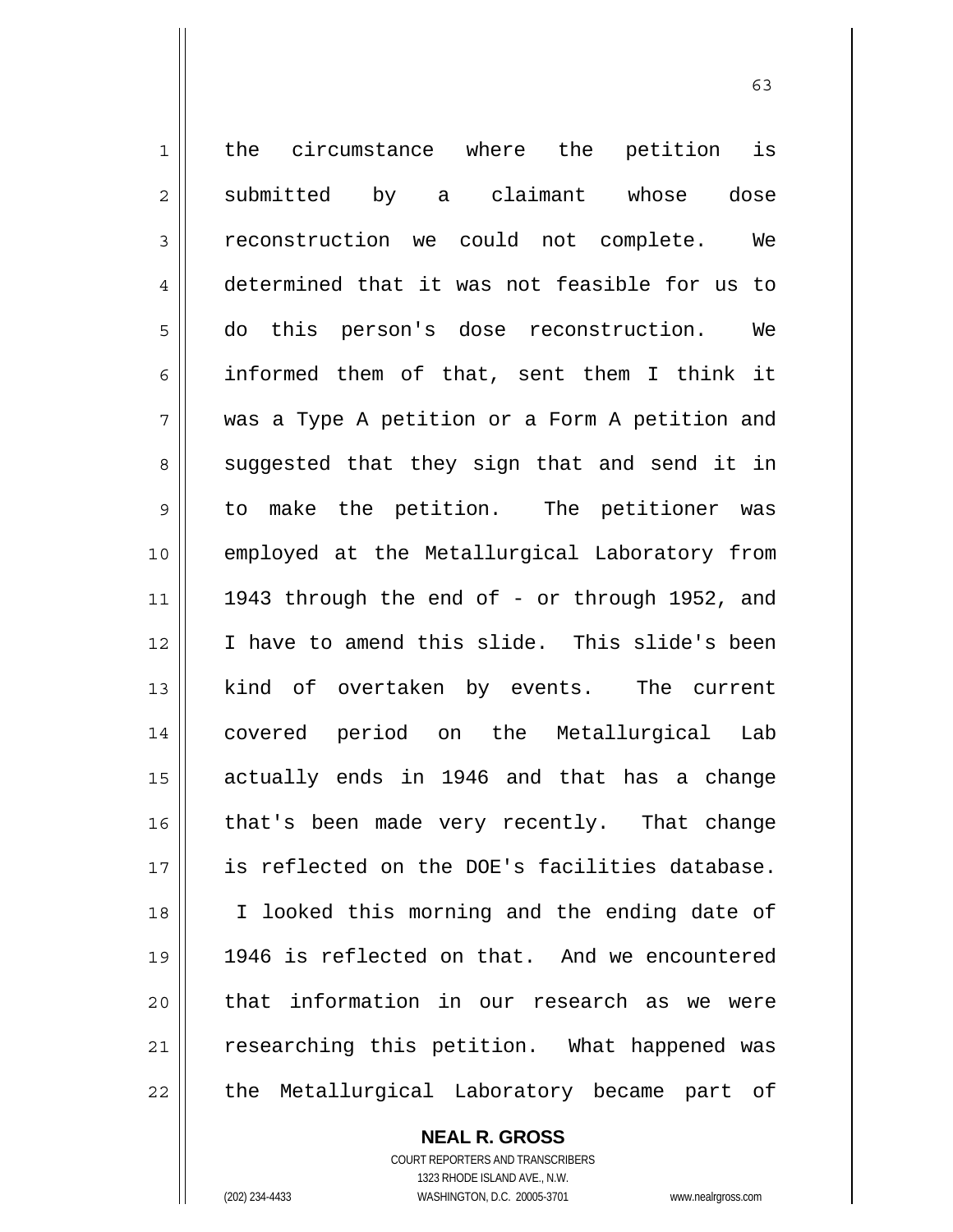Argonne National Laboratory in 1946 and so the work from 1946 on forward then would be considered Argonne National Laboratory work.

4 5 6 7 8 9 10 11 12 13 14 15 16 17 18 19 20 21 22 Our determination upon evaluating this class is that we're unable to complete dose reconstructions for the claimant. And as you can see, there are a handful of some 14 active claims in our hands who have employment at the Metallurgical Laboratory. The laboratory was located in Chicago, Illinois. It's the predecessor to Argonne National Laboratory. Its original classification as an atomic weapons employer was from 1942 through 1952. That's what the original dates were assigned to that. During our evaluation we found this documentation indicating that the Metallurgical Laboratory essentially ceased to be as an entity in 1946 and became Argonne National Laboratory. And the Department of Labor has concurred with this, Department of Energy has concurred with this and DOE has changed their facility database to reflect the

**NEAL R. GROSS**

COURT REPORTERS AND TRANSCRIBERS 1323 RHODE ISLAND AVE., N.W. (202) 234-4433 WASHINGTON, D.C. 20005-3701 www.nealrgross.com

1

2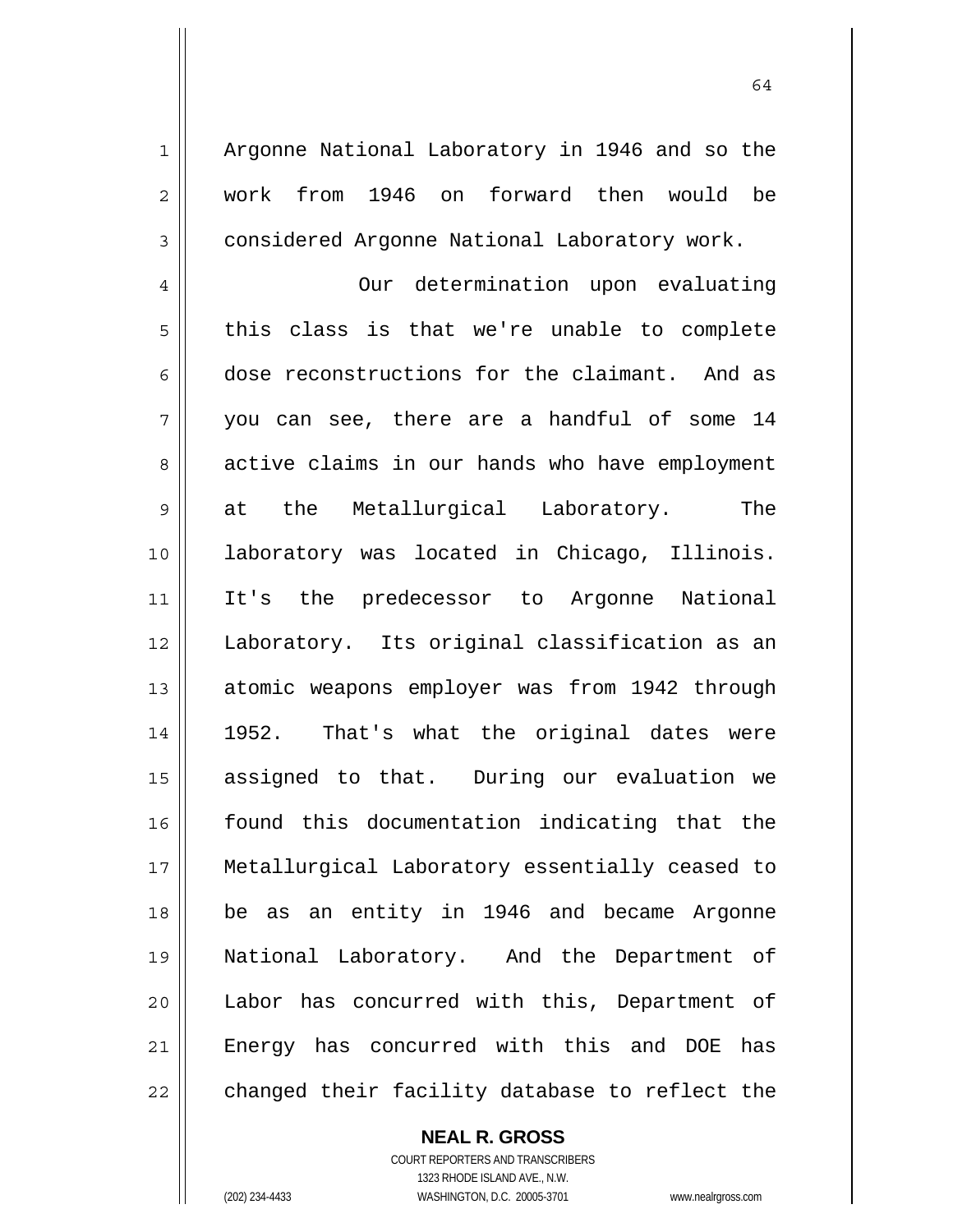**NEAL R. GROSS** COURT REPORTERS AND TRANSCRIBERS 1323 RHODE ISLAND AVE., N.W. (202) 234-4433 WASHINGTON, D.C. 20005-3701 www.nealrgross.com

1946 ending date. They do not wait for a Federal Register -- require a Federal Register notice to change the dates. They use Federal Register notices to add sites or to de-list sites, but they don't require a Federal Register notice to change the effective dates.

involved in early uranium metallurgical work

The University of Chicago was

1

2

3

4

5

6

7

8

 $\sim$  65

9 10 11 12 13 14 15 16 17 18 19 20 21 22 in the -- way back during World War II, 1942 to `43. Started actually even before the creation of the Manhattan Engineering District. The predecessor government agency to the Manhattan Engineering District who was pursuing nuclear research actually originally awarded the contract to the Metallurgical Laboratory and that contract then was conveyed over to the MED, the Manhattan Engineering District when it came into existence in 1942. The first self-sustaining nuclear chain reaction occurred at this facility. The University of Chicago, that was Enrico Fermi and his colleagues, the first demonstration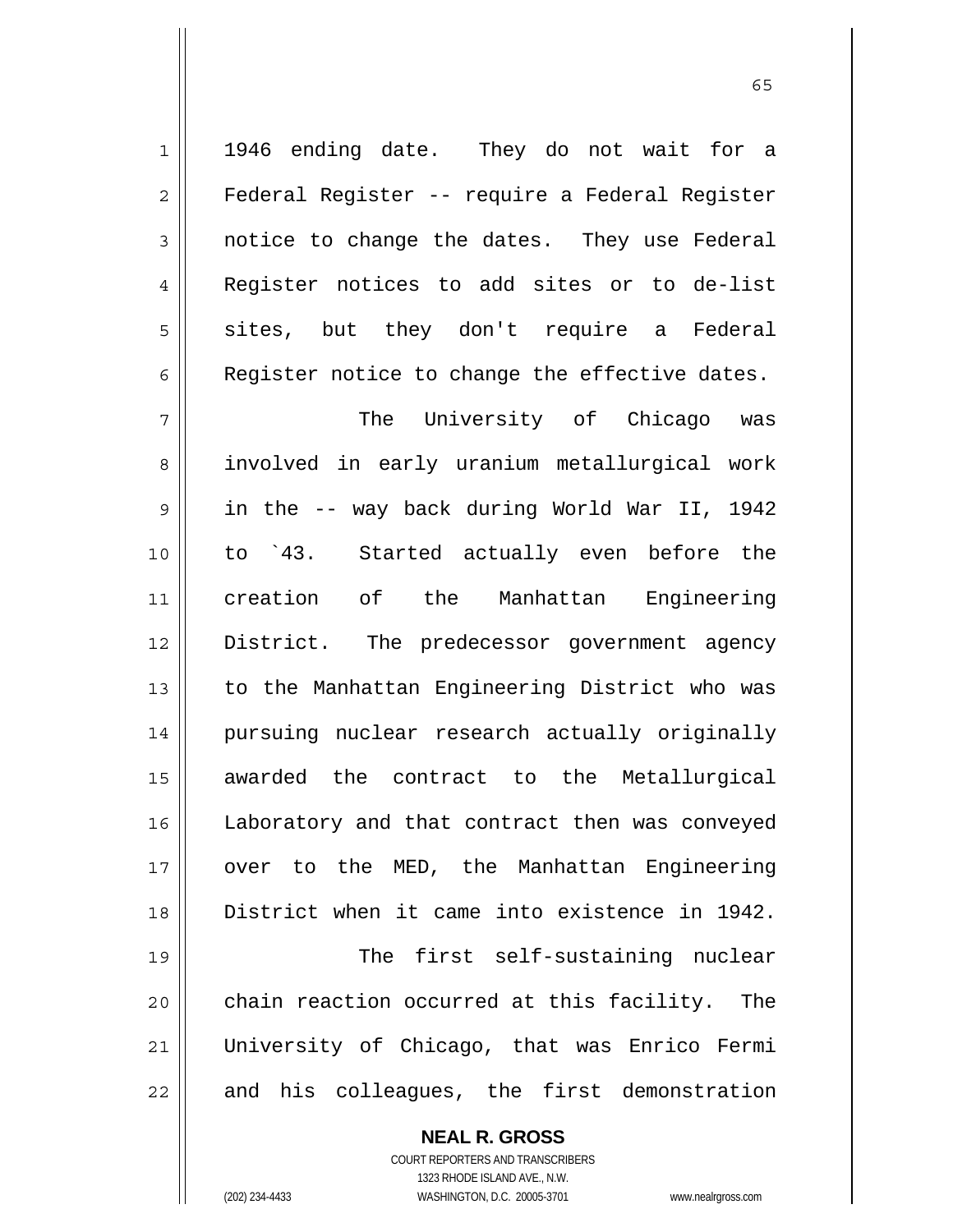1 2 3 4 5 6 7 8 9 10 11 12 13 14 15 16 17 that a nuclear reactor could actually be constructed, and the primary goal for the people at Chicago was to develop methods for the production and purification of plutonium. You probably know that plutonium is created by the neutron capture of uranium, uranium-238, in order to make -- this had been observed in laboratories where neutrons were generated in fairly small quantities and very small amounts of plutonium could be generated. And in order to generate an appreciable amount of plutonium they recognized that we're going to need a fairly constant source of neutrons and what if we can make one of these things just run and make plutonium for us. And they were successful in doing that. There are a number of facilities

18 19 20 21 22 that were associated or that performed the various kinds of work -- there were a number of different kinds of work done -- at the Metallurgical Laboratory for the MED. And these facilities include the new chemistry

> **NEAL R. GROSS** COURT REPORTERS AND TRANSCRIBERS 1323 RHODE ISLAND AVE., N.W. (202) 234-4433 WASHINGTON, D.C. 20005-3701 www.nealrgross.com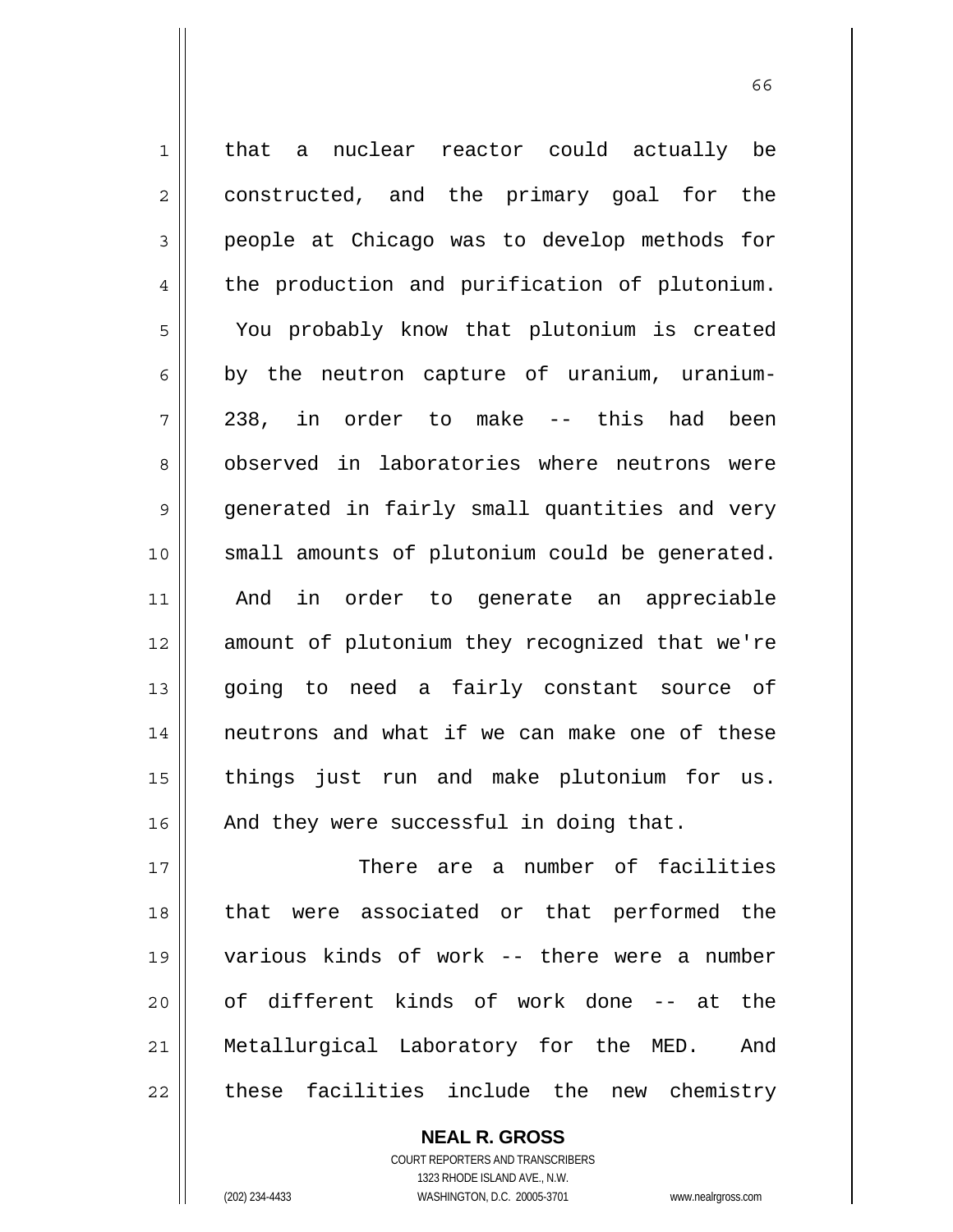1 2 3 4 5 6 7 8 9 10 11 12 13 14 15 16 17 18 19 20 21 22 laboratory in the Annex and the Ricketts Laboratory. These were used for plutoniumuranium research and these were demolished after Argonne National Lab was established. The West Stands which I believe are maybe the west stands of the football field. There's a squash court I think according to history is actually what was taken over to build the pile. CP-1 stands for I believe Chicago Pile 1, the first one, and that's where it was constructed, the first sustained chain reaction. It operated into 1943. It began operation in 1942. I think it was in December of 1942 when it actually achieved criticality. Operated into 1943 when it was disassembled and reconstructed with -- in a slightly different configuration and some additional material was added to it to make it slightly bigger. It was moved into the Argonne Forest -- this is the one outside of Chicago, not the one I guess in France or wherever it is -- and it was reconstructed and then called CP-2 or

67

**NEAL R. GROSS**

COURT REPORTERS AND TRANSCRIBERS 1323 RHODE ISLAND AVE., N.W. (202) 234-4433 WASHINGTON, D.C. 20005-3701 www.nealrgross.com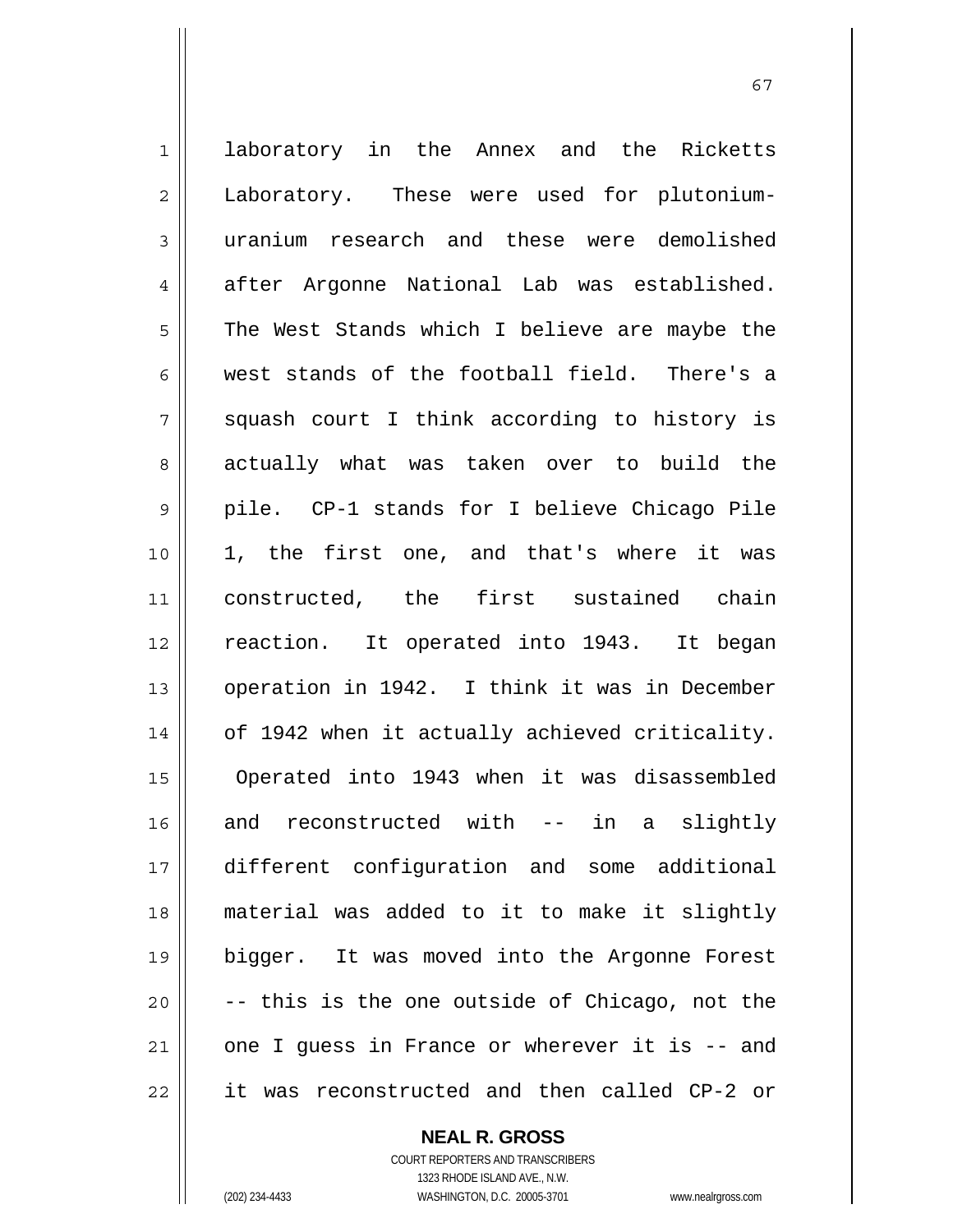1 Chicago Pile 2.

| $\overline{c}$ | Ryerson Physical Laboratory was                |
|----------------|------------------------------------------------|
| 3              | used. They did research with radium<br>also    |
| 4              | according to the information that we've        |
| 5              | obtained. This was by -- actually, this was    |
| 6              | not contemporary records that we saw, but      |
| 7              | these were records that were generated         |
| 8              | sometime later by the Argonne National         |
| 9              | Laboratory re-survey group. Eckhardt Hall has  |
| 10             | similarly performed a search with radium based |
| 11             | on those sources. Kent Chemical Laboratory,    |
| 12             | research with plutonium, radium and uranium    |
| 13             | again using the later source, and the Jones    |
| 14             | Chemical Laboratory which performed research   |
| 15             | with radium-226, again according to the later  |
| 16             | source.                                        |
| 17             | Our data capture efforts related to            |

 $\sim$  68

18 19 20 21 22 Our data capture efforts related to this site include of course Argonne National Laboratory, the DOE Legacy Management Office and Archives, the Illinois Emergency Management Agency, the National Nuclear Security Administration (NNSA), NRC Agency-

> **NEAL R. GROSS** COURT REPORTERS AND TRANSCRIBERS 1323 RHODE ISLAND AVE., N.W. (202) 234-4433 WASHINGTON, D.C. 20005-3701 www.nealrgross.com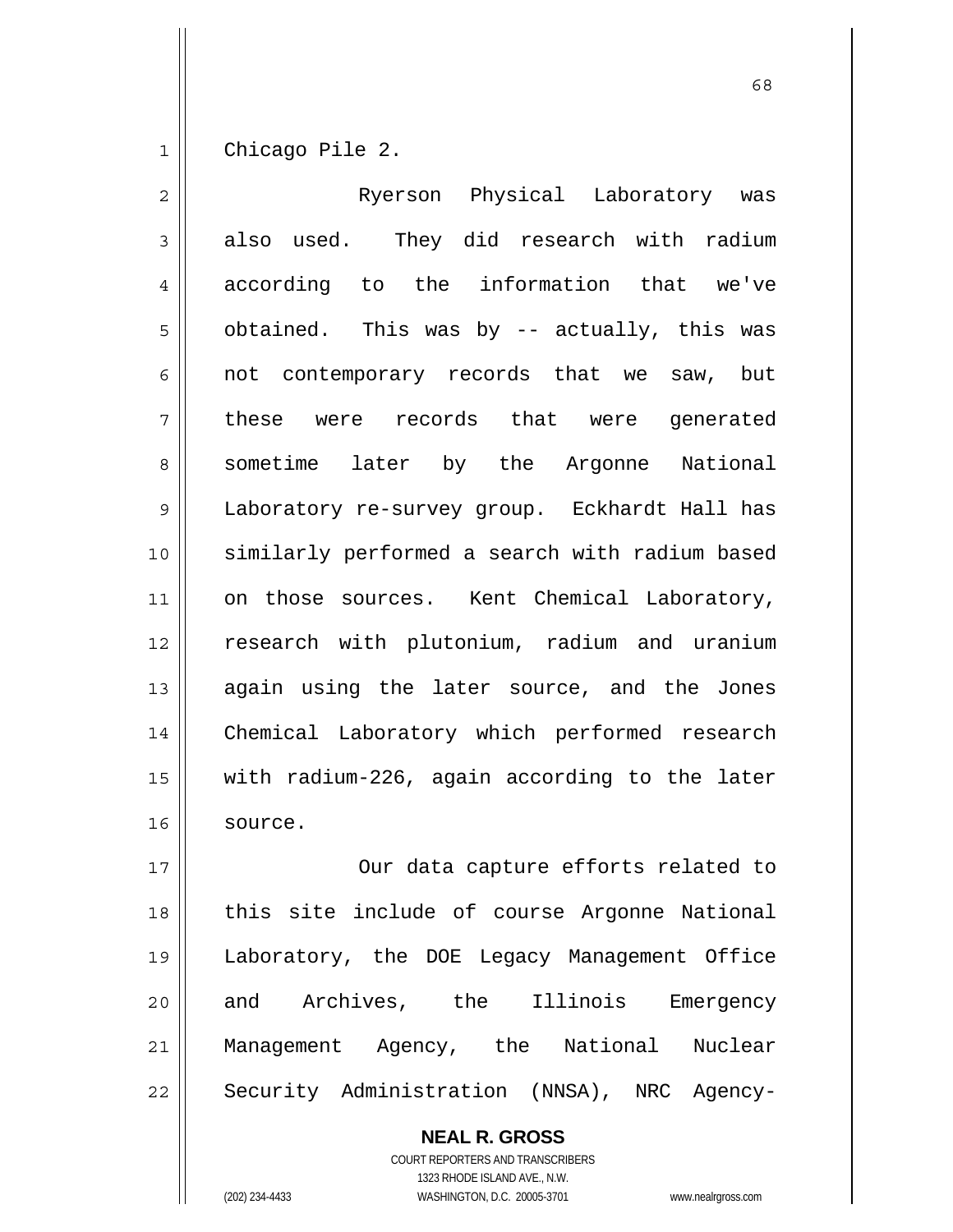1 2 3 4 5 6 7 8 9 10 11 12 13 14 15 16 17 18 19 20 21 wide Document Access and Management, what they call their ADAMS database, and other records at the NRC, Washington State University -- the part of Washington State University which is the U.S. Transuranium and Uranium Registries, Washington University Libraries in St. Louis. The DOE opened that which is an OSTI database. Internet searches, DOE's epidemiology database, CEDR. I think that's a comprehensive epidemiological data repository I believe is what CEDR stands for. Hanford DDRS which is some document record system, declassified maybe? National Academy Press. As you can see we tried quite a number of avenues to learn what we could, learn additional information about this work that occurred at the University of Chicago. We conducted interviews of the claimants who have filed claims and from that we can find information that would help us very much in doing dose reconstruction. It

22

**NEAL R. GROSS** COURT REPORTERS AND TRANSCRIBERS

wasn't sufficient to complete dose

1323 RHODE ISLAND AVE., N.W.

(202) 234-4433 WASHINGTON, D.C. 20005-3701 www.nealrgross.com

 $\sim$  69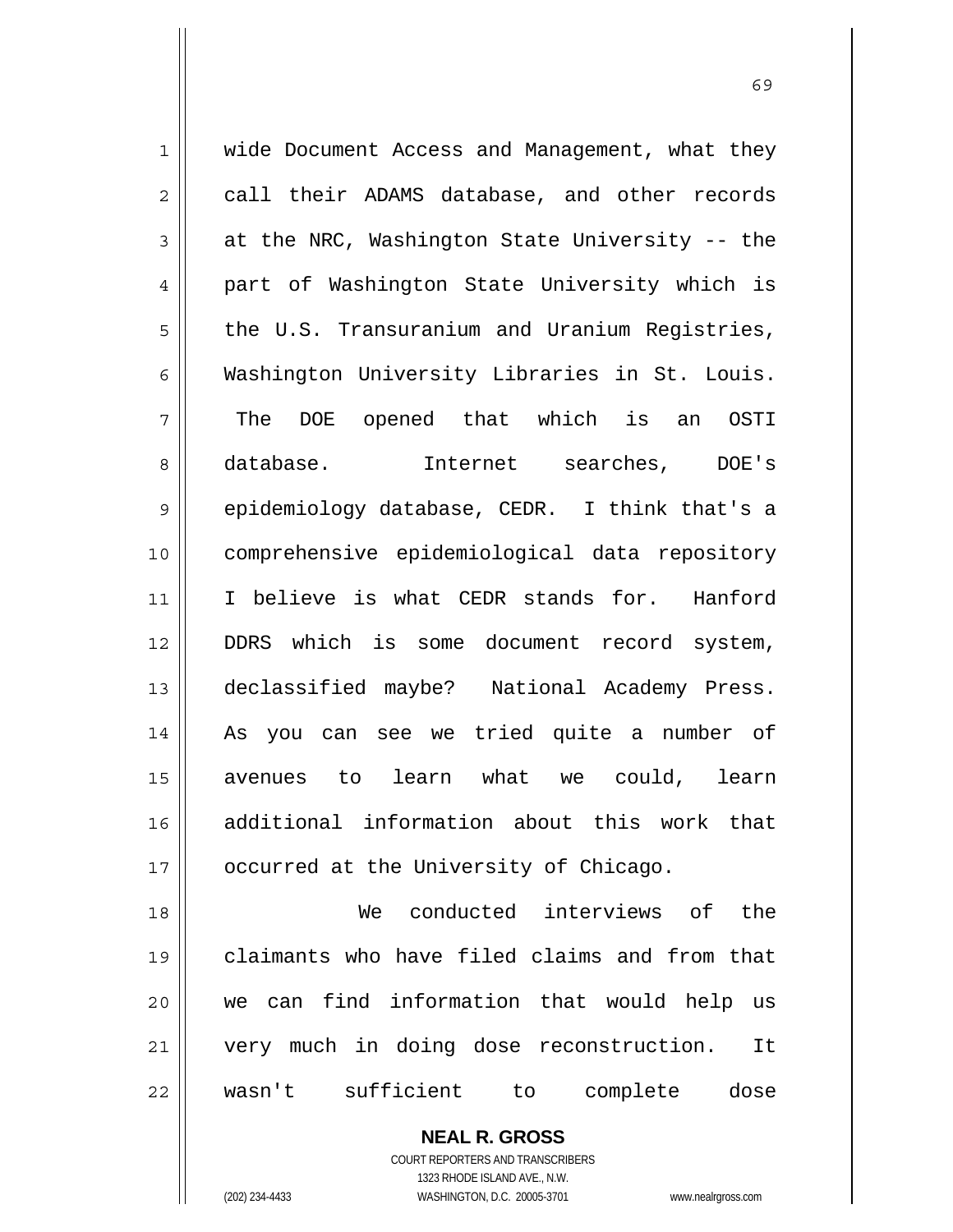1 2 3 4 5 6 7 8 9 10 11 reconstructions, the information we received. We have such a small amount of data available about personal exposures and radiological conditions that we really despaired of learning anything from additional interviews and pursuing interviews, so we did not try to go out and seek additional interviews to either change the determination of our feasibility determination or to limit the class in some fashion. The internal sources of exposure, the people who have been exposed to -- it

70

12 13 14 15 16 17 18 19 20 21 22 would have been the plutonium, uranium, fission-activation products and the radium from the research. There was plutonium research and separations were conducted at the site and there were experiments conducted on uranium ores and maybe other types of ores as well, leach liquors and raffinates from other sites. And so they had not only just refined uranium, they also had materials that would contain the uranium progeny in various -- and

## **NEAL R. GROSS**

COURT REPORTERS AND TRANSCRIBERS 1323 RHODE ISLAND AVE., N.W. (202) 234-4433 WASHINGTON, D.C. 20005-3701 www.nealrgross.com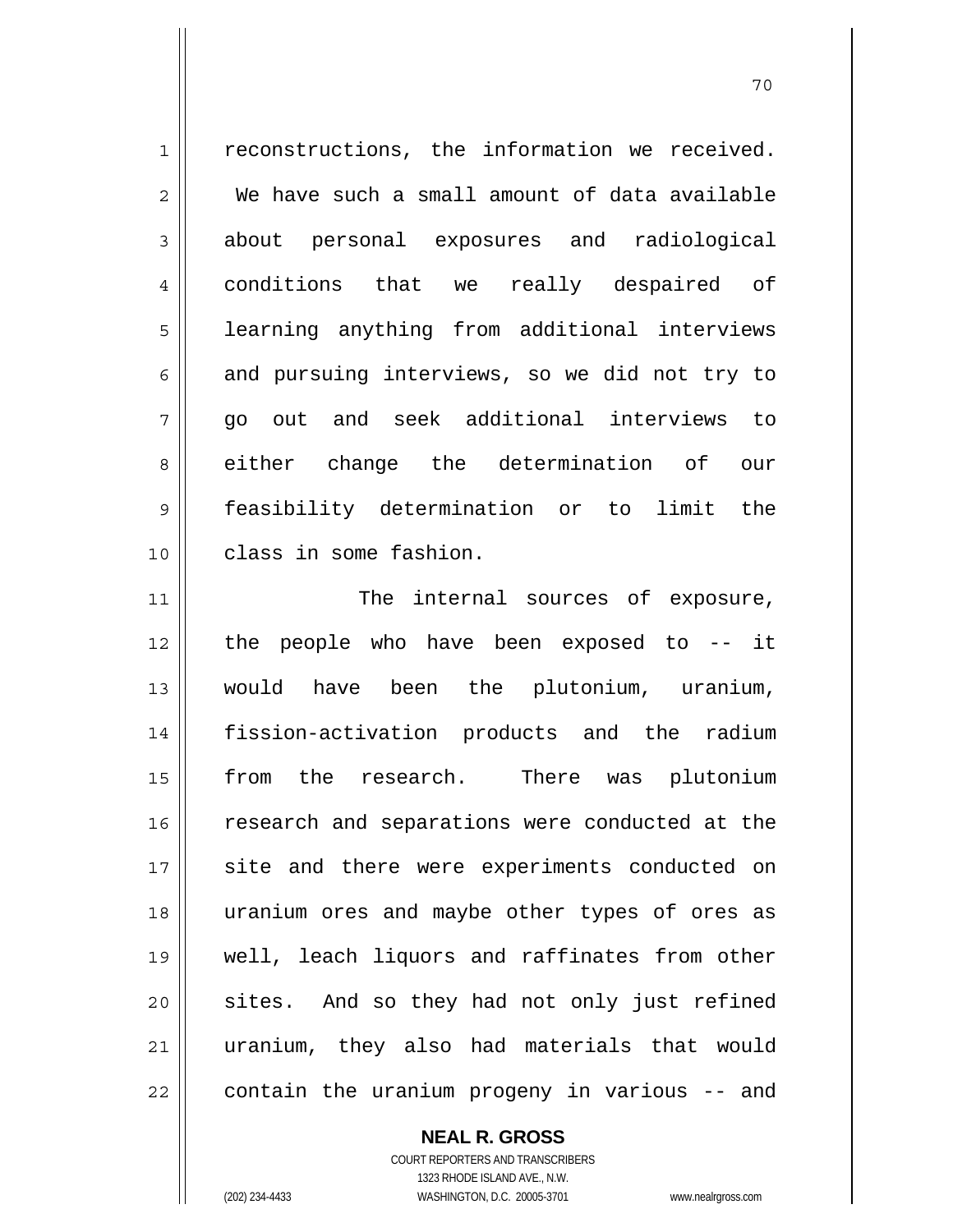2 3 4 5 6 7 8 9 10 11 12 13 14 15 16 17 18 19 20 21 disturbed by various operations that were done there. External sources of exposure would be photons, neutrons and beta from the operations involving the uranium, plutonium, the radium, fission-activation products and then some exposures from the reactor operations as well. For internal monitoring data, we have I think 15 radon breath samples from actually, we have samples from 15 workers in a couple periods of time, 15 workers in February of 1945 and three workers in May of 1945. This is a bioassay technique for radium body burden. We didn't really learn much about interpretation technique for these results so it's not entirely clear that we'll be able to use these in any fashion and they certainly would, given the small number they would probably only be relevant to the actual person that the sample was taken from. We've been unable to build any kind of a coworker estimate from that. There was some error

then the equilibrium among those things were

**NEAL R. GROSS** COURT REPORTERS AND TRANSCRIBERS

22

1

1323 RHODE ISLAND AVE., N.W. (202) 234-4433 WASHINGTON, D.C. 20005-3701 www.nealrgross.com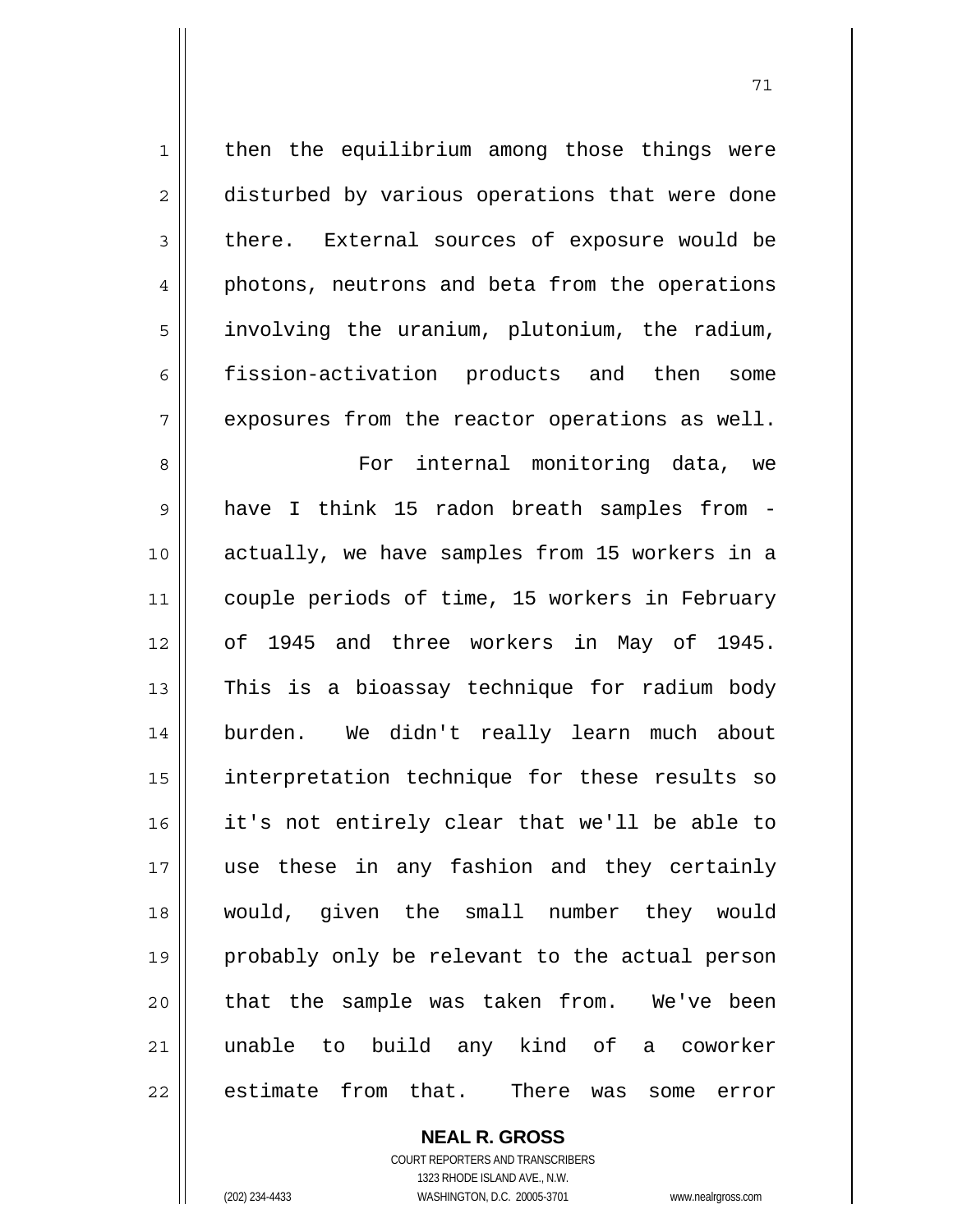1 2 3 4 5 6 7 8 9 10 11 sampling for one of the buildings, the New Chemistry Laboratory at one time, but it wasn't even comprehensive for that time period. Hard to relate. We don't know of any way we could relate those to actual breathing zones that people were exposed to. And there were some contamination surveys for brief periods in that building as well. Again, not so much we felt like that was characterized to the extent that it could be useful for determining individual exposures. External Monitoring Data. We saved

72

12 13 14 15 16 17 18 19 20 21 22 some external dose records. I think we might just have one. I think we have one of the claimants who has photon exposure data. So hardly a comprehensive lasting or a complete listing. There are a few isolated radiation surveys again from the New Chemistry Laboratory. We don't know very much about the medical X-rays. We think we can probably reconstruct that using standard documents that we use, complex-wide documents that we use.

**NEAL R. GROSS**

COURT REPORTERS AND TRANSCRIBERS 1323 RHODE ISLAND AVE., N.W. (202) 234-4433 WASHINGTON, D.C. 20005-3701 www.nealrgross.com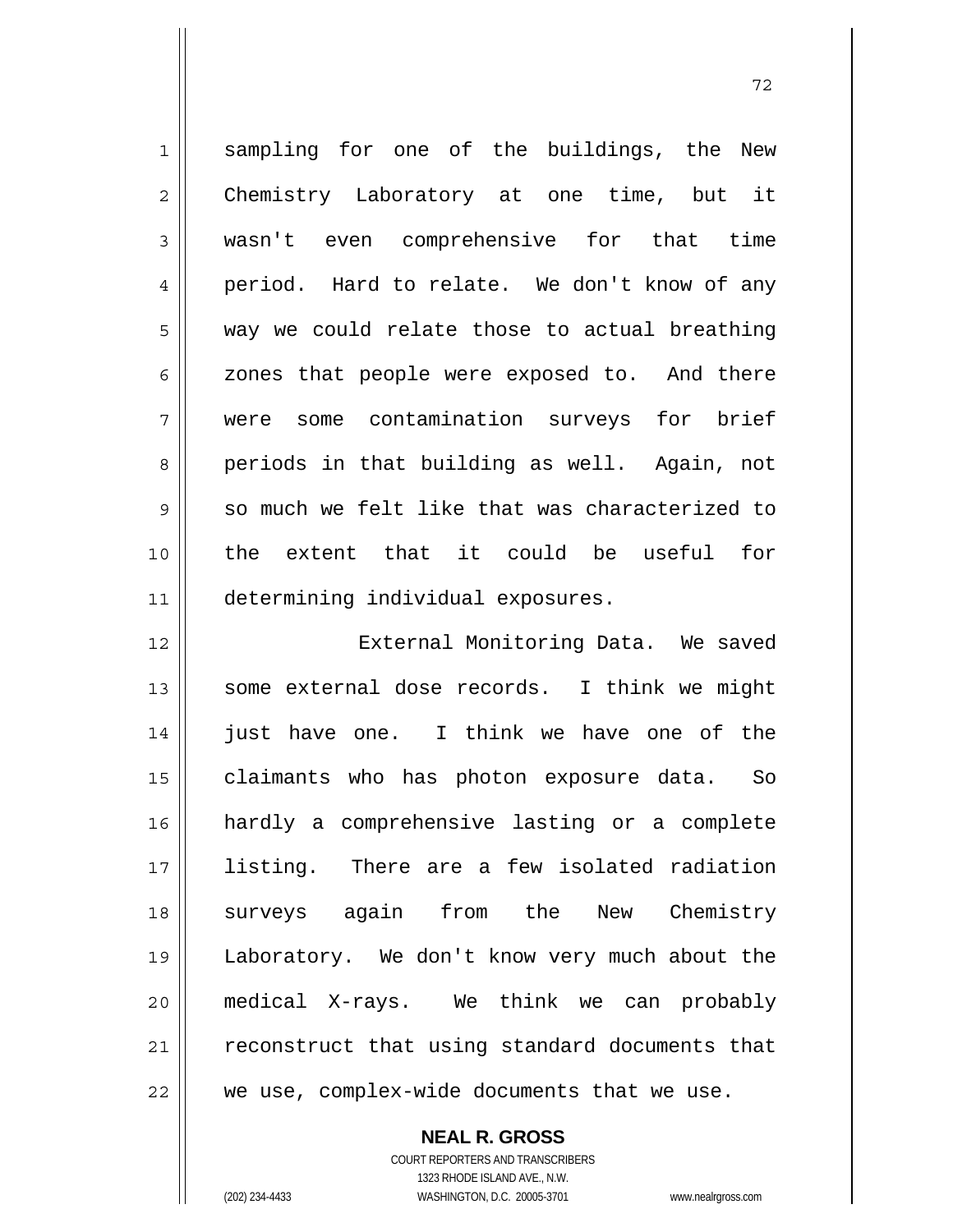| $\mathbf 1$    | have requested the dosimetry-<br>We                      |
|----------------|----------------------------------------------------------|
| $\overline{2}$ | related information from the DOE for the                 |
| 3              | claimants. And like I said, in one case there            |
| $\overline{4}$ | was a physicist who had some external gamma              |
| 5              | dosimetry results. No neutron monitoring data            |
| 6              | for anyone, no other external monitoring data            |
| 7              | so we really didn't receive anything else with           |
| 8              | respect to the claimants we have in terms of             |
| $\mathsf 9$    | their exposure, their external exposure.                 |
| 10             | Internal Exposures. We have the 18                       |
| 11             | radon breath samples, but as I said we don't             |
| 12             | really know much about how the samples were              |
| 13             | analyzed or the interpretation thereof. We               |
| 14             | have no other personal bioassay data, no urine           |
| 15             | all or fecal.<br>results at<br>There are                 |
| 16             | insufficient data from which to draw                     |
| 17             | conclusions regarding the potential magnitude            |
| 18             | of internal doses from exposures to uranium              |
| 19             | and progeny, plutonium, radium and any fission           |
| 20             | products or activation products.                         |
| 21             | External Exposures. We have limited external             |
| 22             | dose records exist. In other words, one                  |
|                | <b>NEAL R. GROSS</b><br>COURT REPORTERS AND TRANSCRIBERS |

1323 RHODE ISLAND AVE., N.W.

 $\prod$ 

(202) 234-4433 WASHINGTON, D.C. 20005-3701 www.nealrgross.com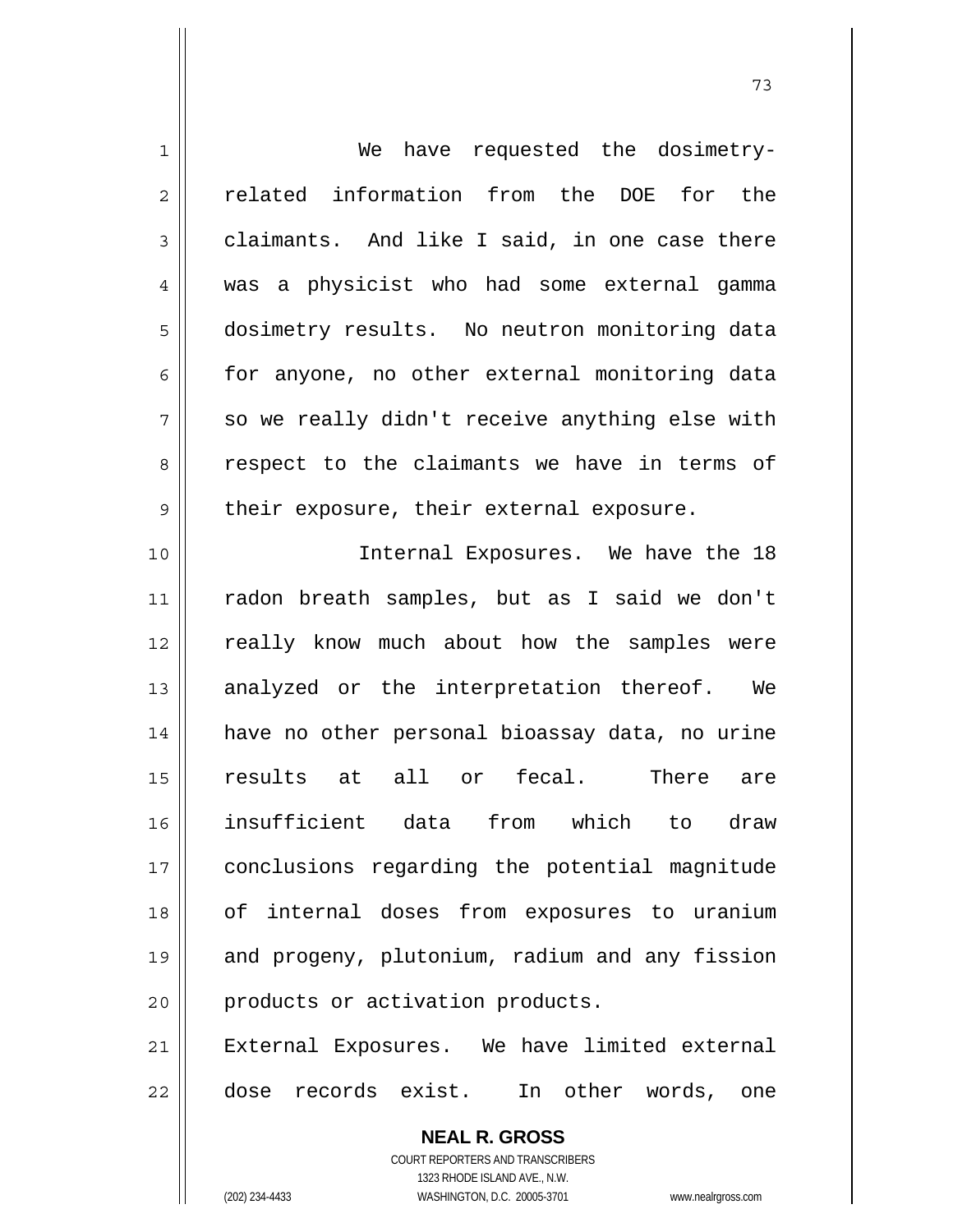**NEAL R. GROSS** COURT REPORTERS AND TRANSCRIBERS 1323 RHODE ISLAND AVE., N.W. 1 2 3 4 5 6 7 8 9 10 11 12 13 14 15 16 17 18 19 20 21 22 claimant, that's pretty limited. No neutron personal or area monitoring data. Insufficient data from which to draw conclusions regarding potential magnitude of external doses and we believe we can reconstruct medical doses using favorable assumptions and complex-wide documents that we've used in a number of cases. Now, if we in fact have any personal monitoring data that we do have or becomes available for employees if in fact we have to do a dose reconstruction for anyone, for instance if they were not included -- if a class is added they're not included in the class by reason of not having an SEC cancer. Then if we have data for an individual we will use it in that person's dose reconstruction to the extent we're able to. So, a summary then of our feasibility determination. We concluded we cannot reconstruct internal or external doses, well internal doses at all. Don't have

(202) 234-4433 WASHINGTON, D.C. 20005-3701 www.nealrgross.com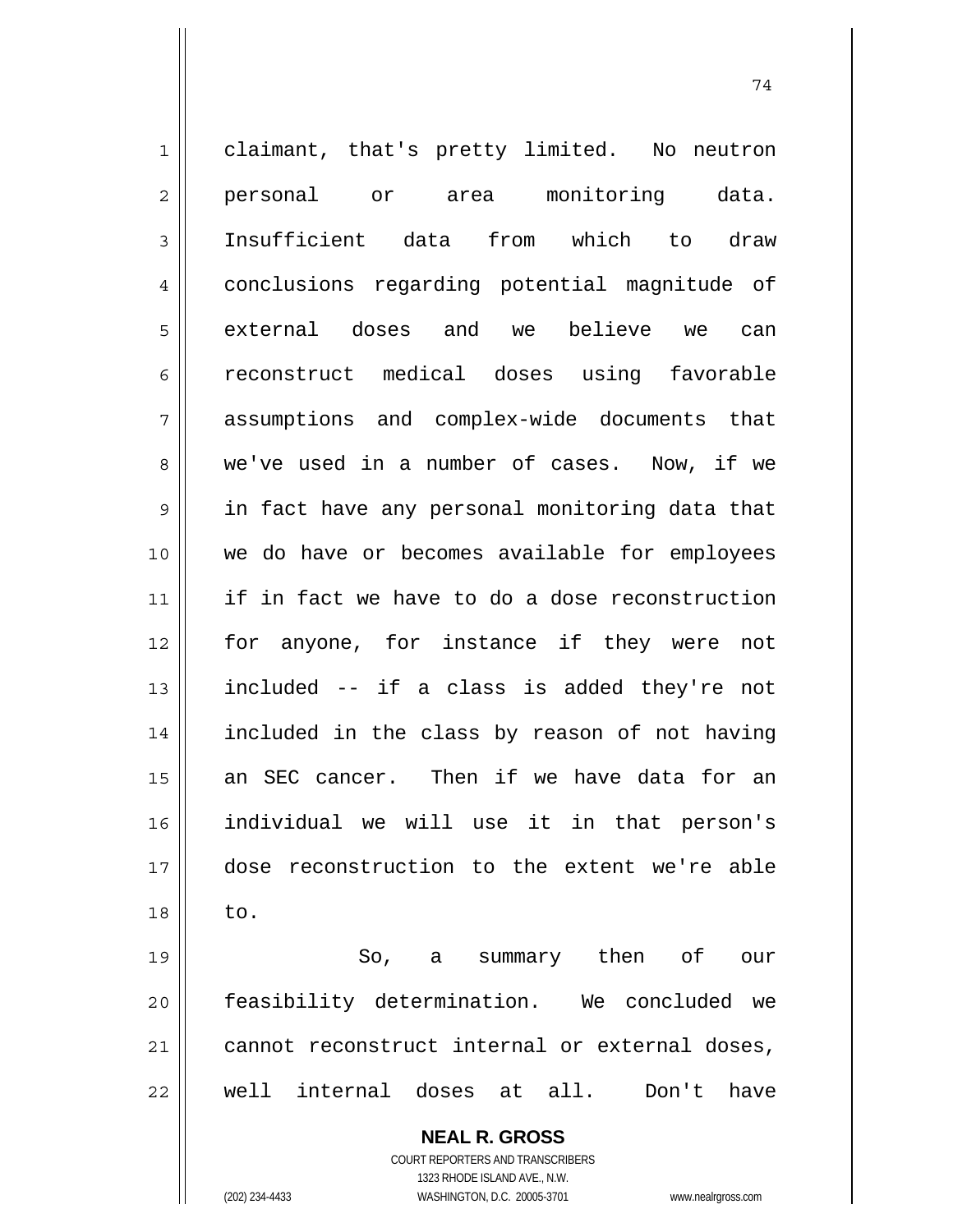sufficient data to reconstruct external gamma, beta or neutron doses except in the one case where we have the photon exposure for the one person which we will utilize, and we do intend to attempt to reconstruct medical X-ray doses.

6 7 8 9 10 11 12 13 14 15 16 17 18 Okay, if our health endangerment determination evidence reviewed in this evaluation indicates that some workers in the class may have accumulated chronic radiation exposures through intakes of radionuclides and direct exposure to radioactive materials, and consequently NIOSH is specifying that health may have been endangered for these workers, for the workers covered by this evaluation who are employed for a number of work days aggregating at least 250 work days within the parameters established for this class or in combination with other classes.

19 20 21 22 Our proposed class is all AWE employees who worked at the Metallurgical Laboratory in Chicago from August 13, 1942 that was the date of creation of the Manhattan

> **NEAL R. GROSS** COURT REPORTERS AND TRANSCRIBERS 1323 RHODE ISLAND AVE., N.W. (202) 234-4433 WASHINGTON, D.C. 20005-3701 www.nealrgross.com

1

2

3

4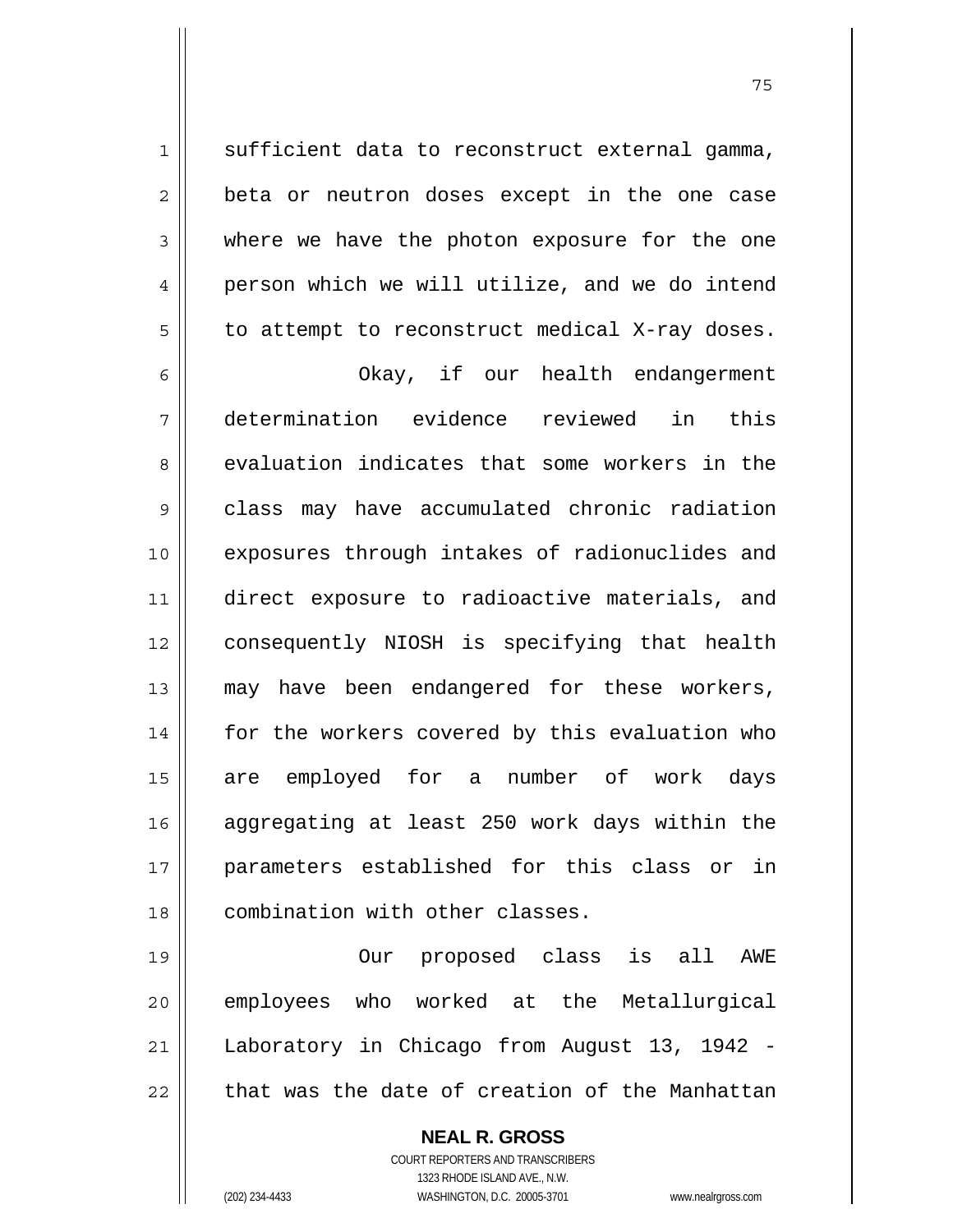1 2 3 4 5 6 7 8 9 10 11 12 13 14 15 16 17 18 19 20 21 Engineer District -- through June 30, 1946 for a number of work days aggregating at least 250 work days occurring either solely under this employment or in combination with work days within the parameters established for one or more other classes of employees in the SEC. So our recommendation to the Board and for consideration and our recommendation to the director is that for the period of August 13, 1942, through June 30, 1946 we find that radiation dose estimates cannot be reconstructed for compensation purposes. And our table indicates we do not believe the dose reconstruction is feasible and we do believe that health was potentially endangered for people who worked there. So, I intended to take longer at that. I apologize for speaking so swiftly. Are there any questions? CHAIR ZIEMER: Any questions for Stu? Stu, this is a question that's more a curiosity question. For the one individual

22

**NEAL R. GROSS**

for whom you have external dosimetry, what was

COURT REPORTERS AND TRANSCRIBERS 1323 RHODE ISLAND AVE., N.W. (202) 234-4433 WASHINGTON, D.C. 20005-3701 www.nealrgross.com

и процесс в политическиот представление в 176 године. В 176 године в 176 године. В 176 године в 176 године в 1<br>В 176 године в 176 године в 176 године в 176 године в 176 године в 176 године в 176 године в 176 године в 176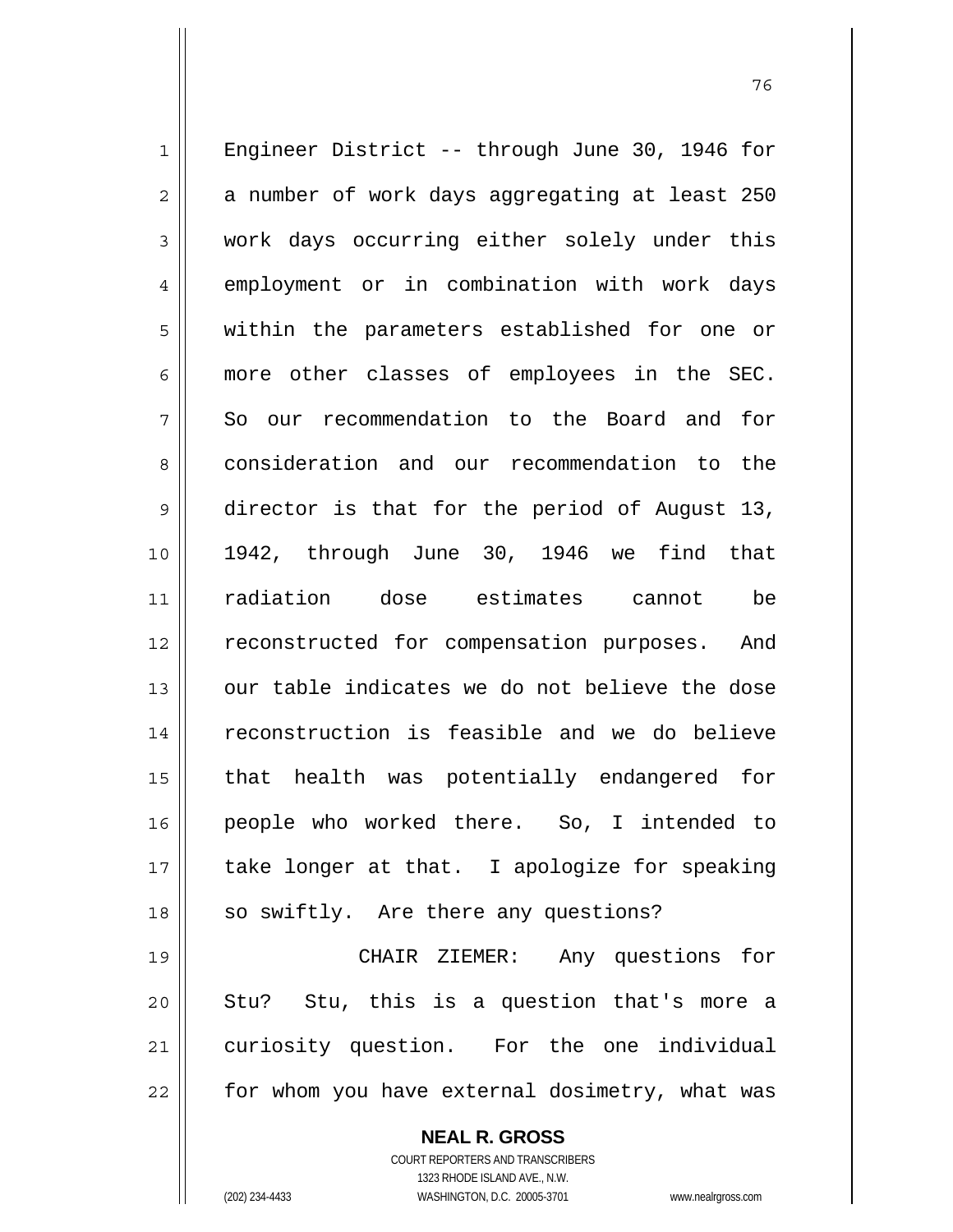1 2 3 4 5 6 the nature of the dosimetry? Were they using some sort of a film badge? Obviously this is before the time of commercial film badges and almost before the time of even badges that - in other words, had the Manhattan District developed their own device at that time? MR. HINNEFELD: Well, I didn't

7 8 9 10 11 12 13 14 foresee that question over the weekend, Paul, so I don't know. Now, I don't know if LaVon is on by phone or not. If he's on and he knows the answer he might want to speak up. If he's on and he doesn't know the answer he may want to say, you know, be quiet so we assume he's not on. Oh, he's on.

15 16 17 18 19 20 21 22 MR. RUTHERFORD: This is LaVon, I am on. And actually from the very beginning when they were looking at CP-1 they looked at using dentistry film, and they also had developed ion chambers, pocket ion chambers. So I do not know if it was pocket ion chamber results or film results for that individual, but they were using them at that early period.

> **NEAL R. GROSS** COURT REPORTERS AND TRANSCRIBERS 1323 RHODE ISLAND AVE., N.W. (202) 234-4433 WASHINGTON, D.C. 20005-3701 www.nealrgross.com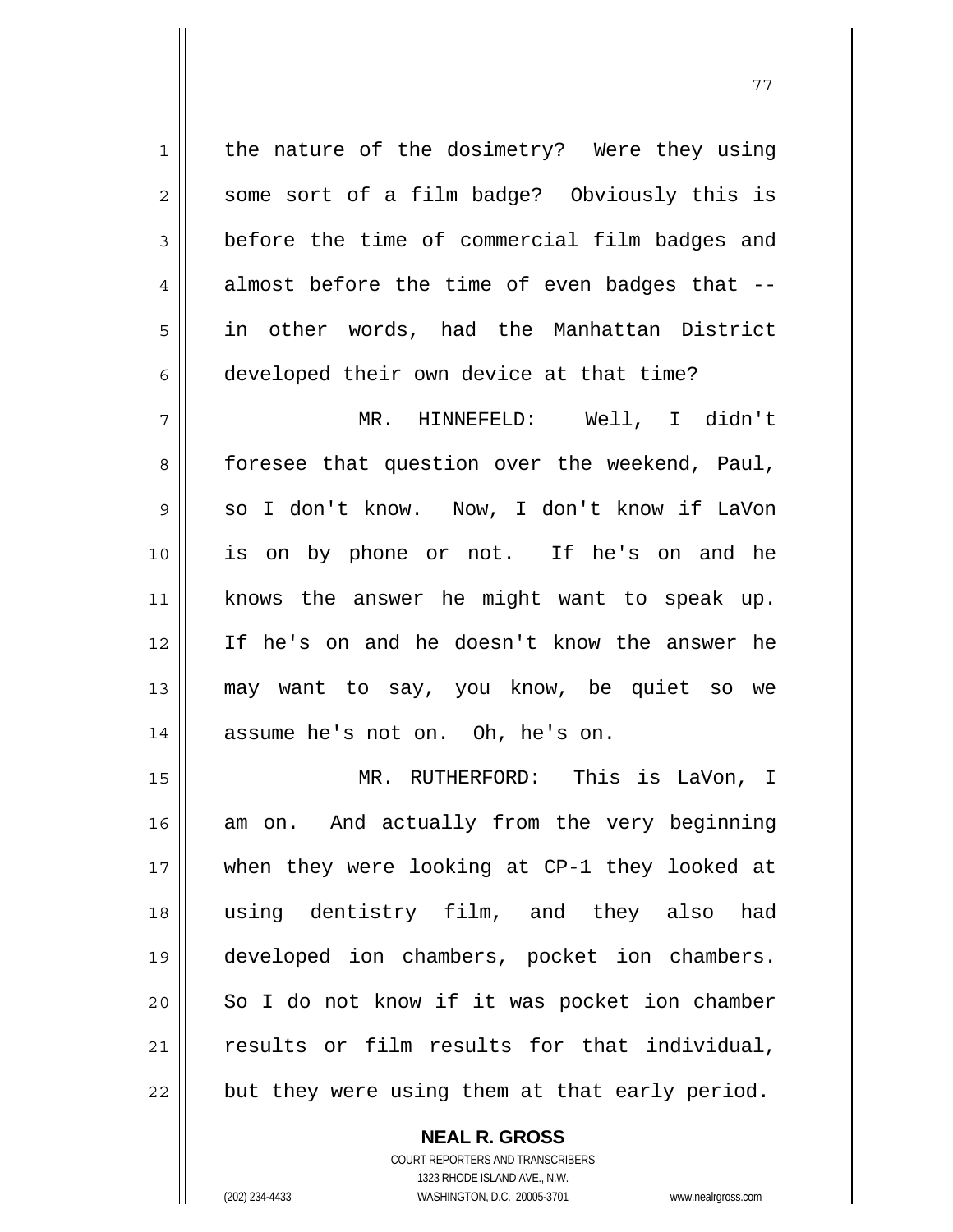**NEAL R. GROSS** 1 2 3 4 5 6 7 8 9 10 11 12 13 14 15 16 17 18 19 20 21 22 CHAIR ZIEMER: Thank you. And then the other thing, and again it's not sort of critical to this petition, but more out of curiosity. Is this start date, the August `42 start date which is the official start of the Manhattan District, is that before or after the actual CP-1 critical experiment? MR. RUTHERFORD: Again, this is LaVon Rutherford. CP-1 started - went operational on December 2 of 1942. CHAIR ZIEMER: So this date captures the actual Fermi experiment then, which was in December, the critical date, right? MR. RUTHERFORD: That's correct. CHAIR ZIEMER: Okay, thank you very much. Wanda Munn. MEMBER MUNN: I have one question with respect to the 14 claimants. Are any of those 14 claimants in a situation that you're aware of where their 250-day employment period would become an issue relative to their

78

1323 RHODE ISLAND AVE., N.W. (202) 234-4433 WASHINGTON, D.C. 20005-3701 www.nealrgross.com

COURT REPORTERS AND TRANSCRIBERS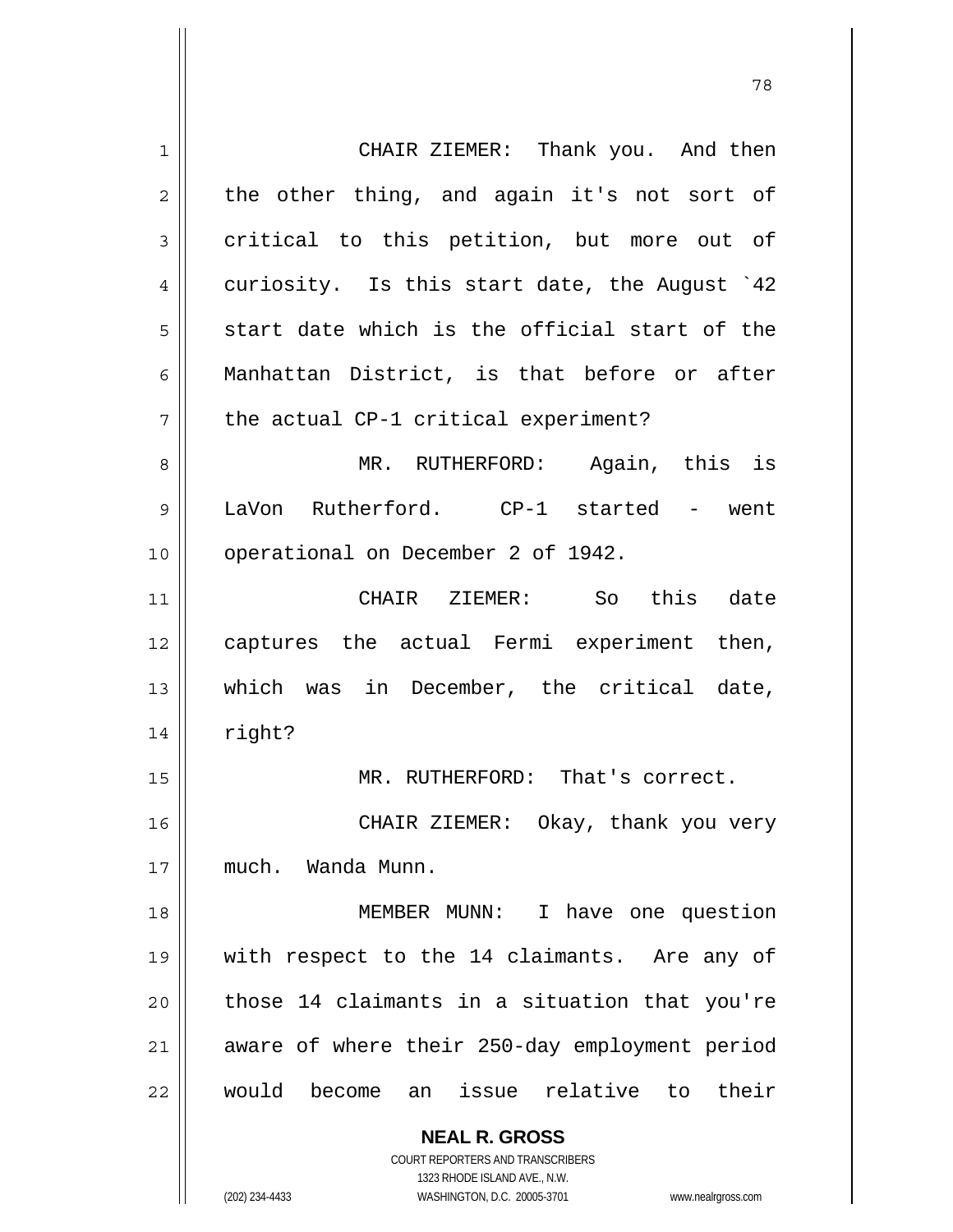| 1              | ability to be included in the claim?          |
|----------------|-----------------------------------------------|
| $\overline{c}$ | MR. HINNEFELD: I don't know.<br>T             |
| 3              | don't know if LaVon knows or not.             |
| 4              | MR. RUTHERFORD: No, I do not know.            |
| 5              | I could check that out.                       |
| 6              | MEMBER MUNN: The other is a                   |
| 7              | comment for those who have great interest in  |
| 8              | nuclear technology and any interest at all in |
| 9              | history. The people who constituted this      |
| 10             | portion of the Manhattan Project are the men  |
| 11             | and two women who constitute the shoulders on |
| 12             | which our entire basis is built in the United |
| 13             | States, and if there is any group anywhere    |
| 14             | that deserves inclusion it is certainly the   |
| 15             | individuals who worked in the Metallurgical   |
| 16             | Laboratory under Enrico Fermi during those    |
| 17             | very crucial years. The information that has  |
| 18             | come out of their efforts has been the basis  |
| 19             | for not only what transpired during World War |
| 20             | II and the following Cold War years, but also |
| 21             | for the entire science of health physics and  |
| 22             | nuclear technology overall. So if -- when     |

79

## **NEAL R. GROSS**

COURT REPORTERS AND TRANSCRIBERS 1323 RHODE ISLAND AVE., N.W. (202) 234-4433 WASHINGTON, D.C. 20005-3701 www.nealrgross.com

 $\mathbf{I}$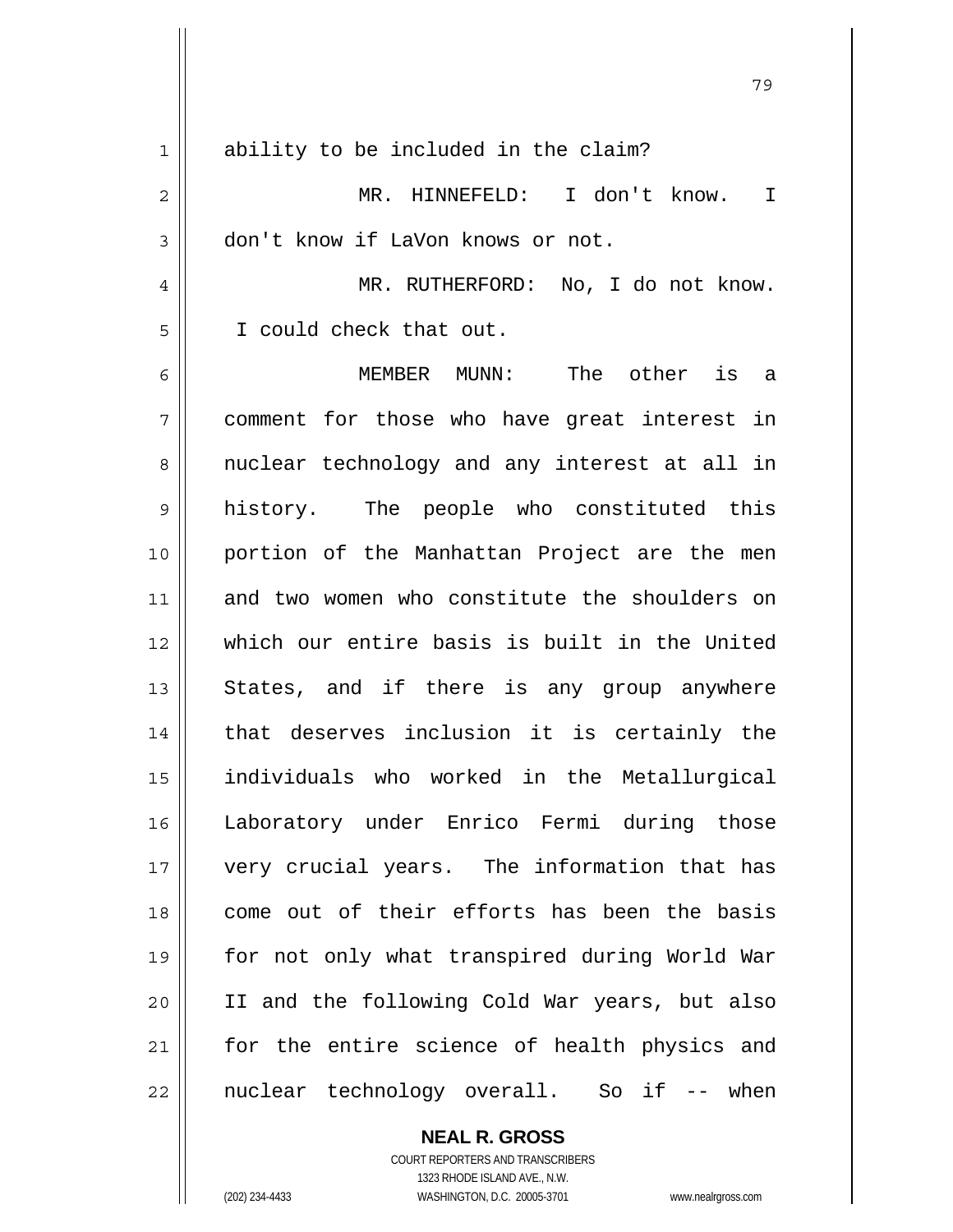80

1 2 3 4 we've finished with questions I'd certainly like to be the person who makes the motion with respect to this petition. CHAIR ZIEMER: Thank you. Dr.

Melius?

5

6 7 8 9 10 11 12 13 14 15 16 17 18 19 20 MEMBER MELIUS: Yes, I just have a question. It may be more for Department of Labor, but it's not clearly covered in the report. But do you anticipate any problems trying to identify who these workers were in terms of eligibility? It would seem to me, I mean one, you've got this long time period to go back to, but secondly, would, you know, how do you make a determination that people worked in that particular department, and how do you deal with other workers who might have also been exposed? Security guards for example, and in other -- I just have no idea how sort of the personnel system was set up going back that far to university.

21 22 MR. HINNEFELD: Well, I understand your question and can frankly say that is in

> **NEAL R. GROSS** COURT REPORTERS AND TRANSCRIBERS 1323 RHODE ISLAND AVE., N.W. (202) 234-4433 WASHINGTON, D.C. 20005-3701 www.nealrgross.com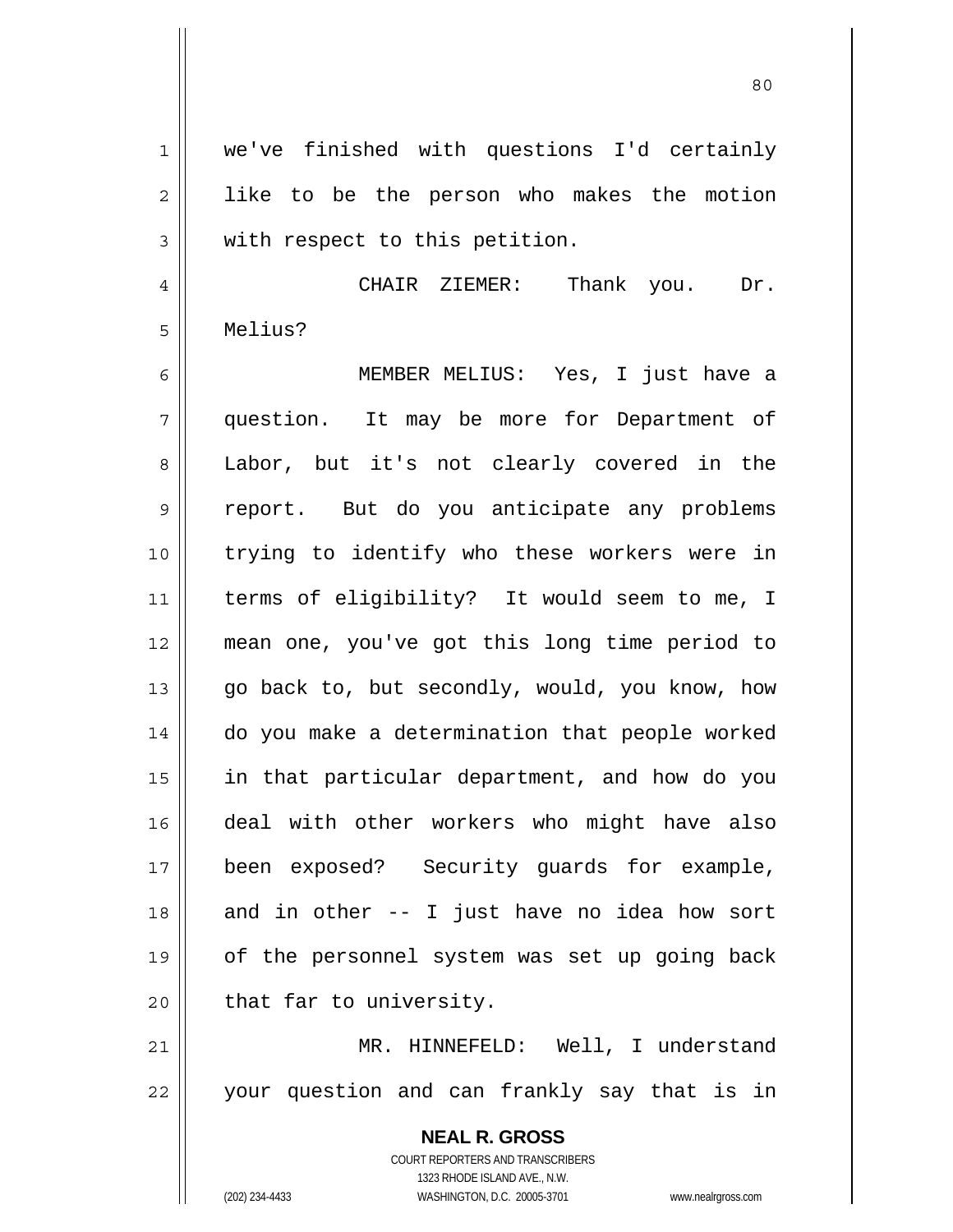1 2 3 4 5 6 7 8 9 10 11 12 13 14 15 16 17 18 19 20 21 22 fact a DOL question. From our standpoint, I mean, that determination is made before we're even aware of a case, and we have no involvement in a case until it is made known to us by the Department of Labor. And so a qualification of whether this employment was at the Metallurgical Laboratory or not, I have no particular knowledge of what's available to do that, but that decision is made before we have any involvement in the case. MEMBER MELIUS: I mean, I don't think you can deny responsibility for - MR. HINNEFELD: I'm not trying to do that. MEMBER MELIUS: -- for that because I mean our definition, class definition may impact on that. I just want to make sure that we, you know, that we have a sufficient class definition. It may be fine. I have not looked at the individual interviews and there's some discussion in this report that there's been discussions with DOL, but I'm

> **NEAL R. GROSS** COURT REPORTERS AND TRANSCRIBERS

> > 1323 RHODE ISLAND AVE., N.W.

(202) 234-4433 WASHINGTON, D.C. 20005-3701 www.nealrgross.com

<u>81</u>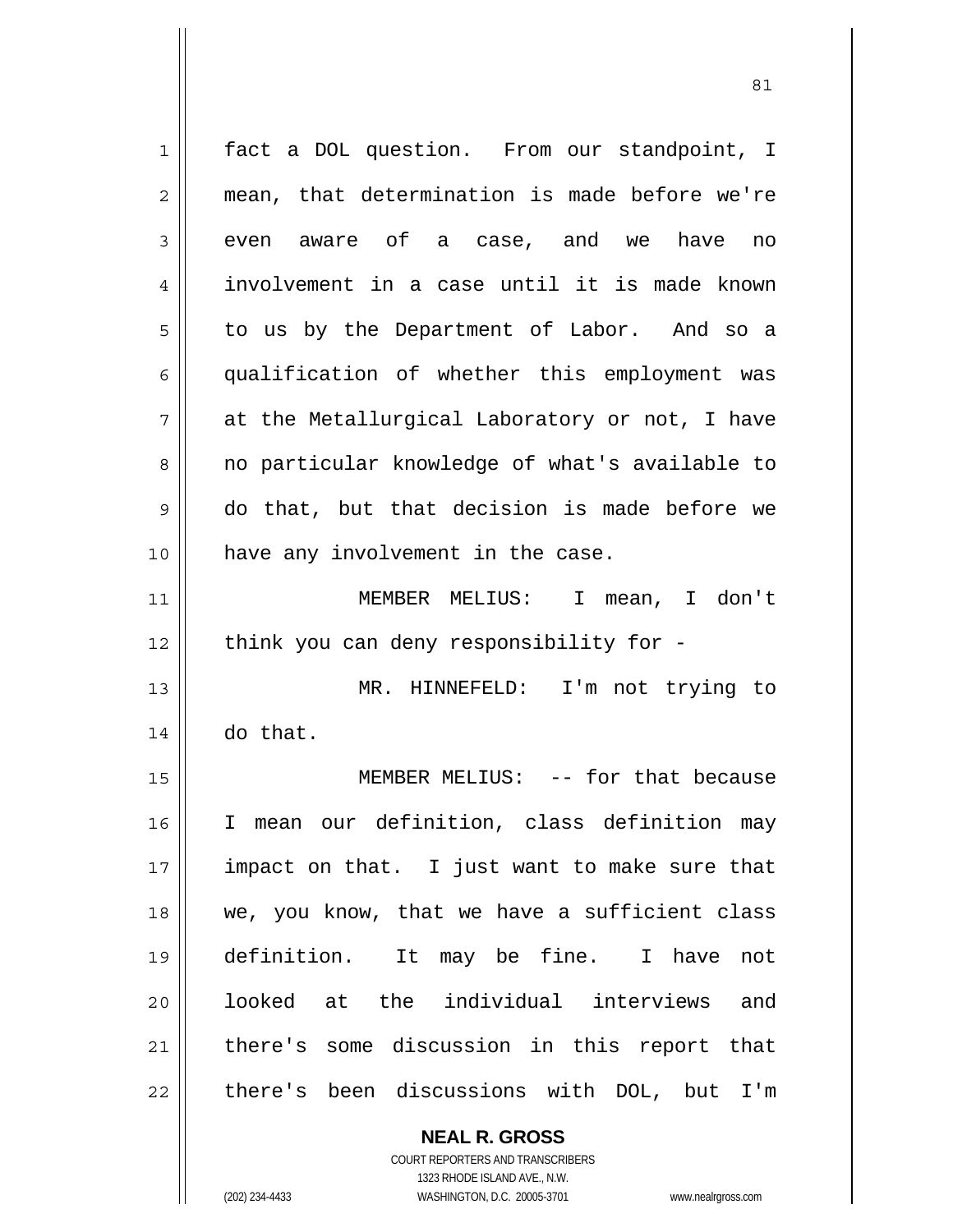1

just trying to get confirmation on that.

2 3 4 5 6 7 8 9 10 11 12 MR. HINNEFELD: Yes, our discussions with the Department of Labor, at least the ones conveyed in the report, had to do with the end date for the Metallurgical Laboratory. And that was based on our research. It was fairly clear from our research that the Metallurgical Laboratory simply ceased to exist, or at least ceased to exist as an AWE in 1946 and became Argonne National Laboratory. So that was the extent of our discussion with DOE. Certainly --

13 14 15 16 17 18 19 20 21 22 MR. RUTHERFORD: This is LaVon Rutherford. I'd like to point out that this is the -- under the DOE facility database, the Metallurgical Laboratory is its own designation by itself and so this covers the whole facility, the whole Metallurgical Laboratory. If there were individuals or a group outside of this under the University of Chicago that ultimately we determined were - should be included that would end up having to

> COURT REPORTERS AND TRANSCRIBERS 1323 RHODE ISLAND AVE., N.W. (202) 234-4433 WASHINGTON, D.C. 20005-3701 www.nealrgross.com

**NEAL R. GROSS**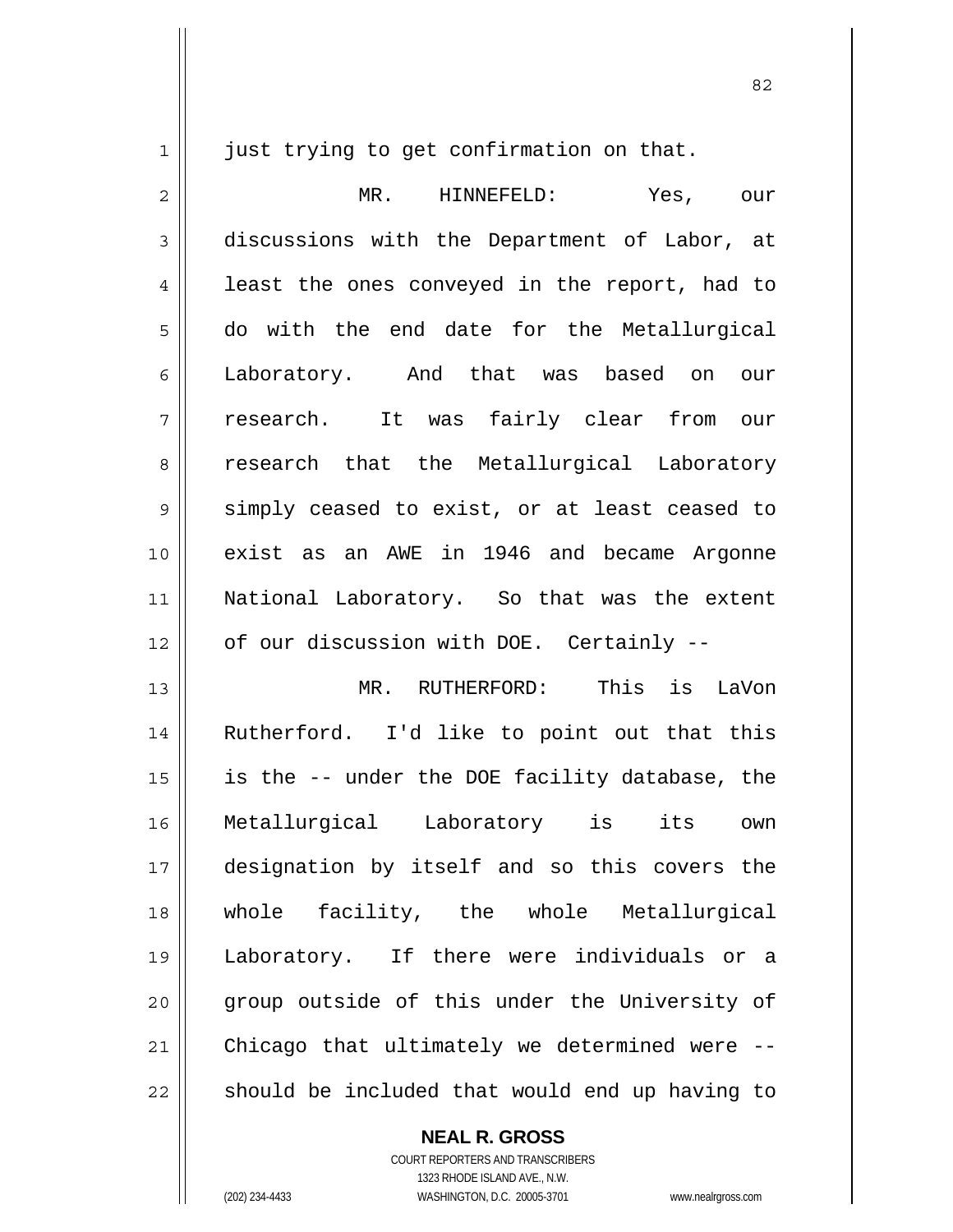1 2 3 4 5 6 7 8 9 10 11 12 13 14 15 16 17 18 19 20 21 22 be a separate designation, or a separate SEC class in itself because you cannot have an SEC class with more than one facility. MR. HINNEFELD: Yes, from the designation standpoint we can do one case at a time. I think your question then probably speaks to University of Chicago employees who are exposed to these conditions. MEMBER MELIUS: Right, yes. MR. HINNEFELD: And we can certainly talk to the Department of Labor about that. You know, I don't know that Jeff would be in a position to say anything about that. We can certainly talk about that going forward. I mean, it's clear to us that, you know, these are not dose reconstructions that are feasible for us to do, and we would -- I don't think we would take any position about excluding people because we've not found any way to exclude people who work there based on control of materials and the radiation exposures were only here with only those

<u>83</u>

**NEAL R. GROSS** COURT REPORTERS AND TRANSCRIBERS

1323 RHODE ISLAND AVE., N.W. (202) 234-4433 WASHINGTON, D.C. 20005-3701 www.nealrgross.com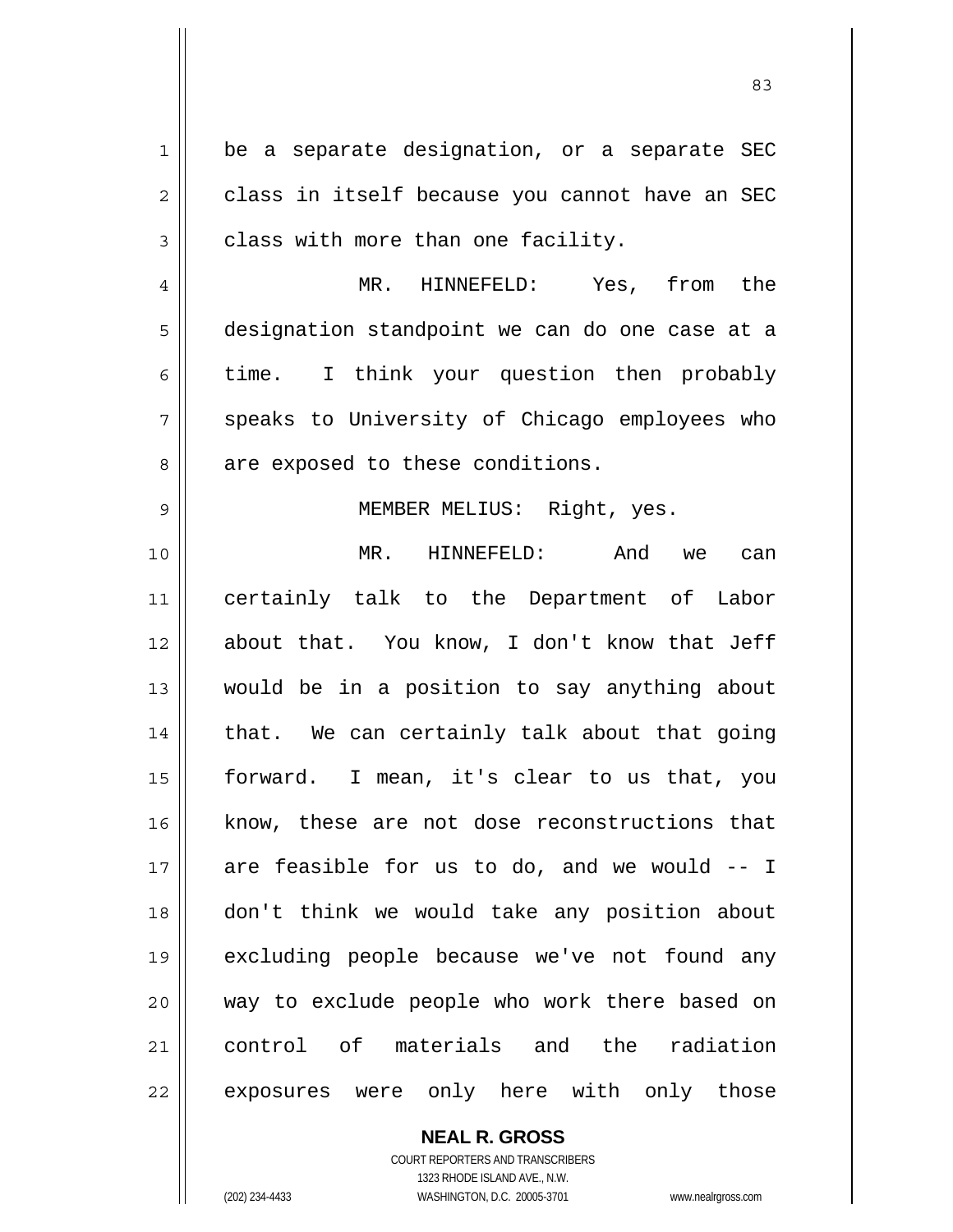1 2 3 4 5 6 7 8 9 people. We're not attempting to do any of that and be exclusive at all. So to the extent that it's within what is typically our authority to make a decision on or render a recommendation on, we make no distinction or separation at all. With respect to the question of who really is an employee of the Metallurgical Laboratory, we would have to approach the Department of Labor about that.

84

10 11 12 13 14 15 16 17 18 19 20 21 22 MEMBER MELIUS: Jeff, do you have comments? I would just add, it also I think makes a difference in terms of the outreach that's done. If you tell people only if you worked for a certain facility, you know, it's defined and even though it was sort of, there may have been other employees in those same buildings or whatever, it is potentially confusing. Now, I don't know enough about the history there and when Argonne took over what happened to employees and ancillary sort of employees or other people that may have been involved in that work.

> **NEAL R. GROSS** COURT REPORTERS AND TRANSCRIBERS 1323 RHODE ISLAND AVE., N.W. (202) 234-4433 WASHINGTON, D.C. 20005-3701 www.nealrgross.com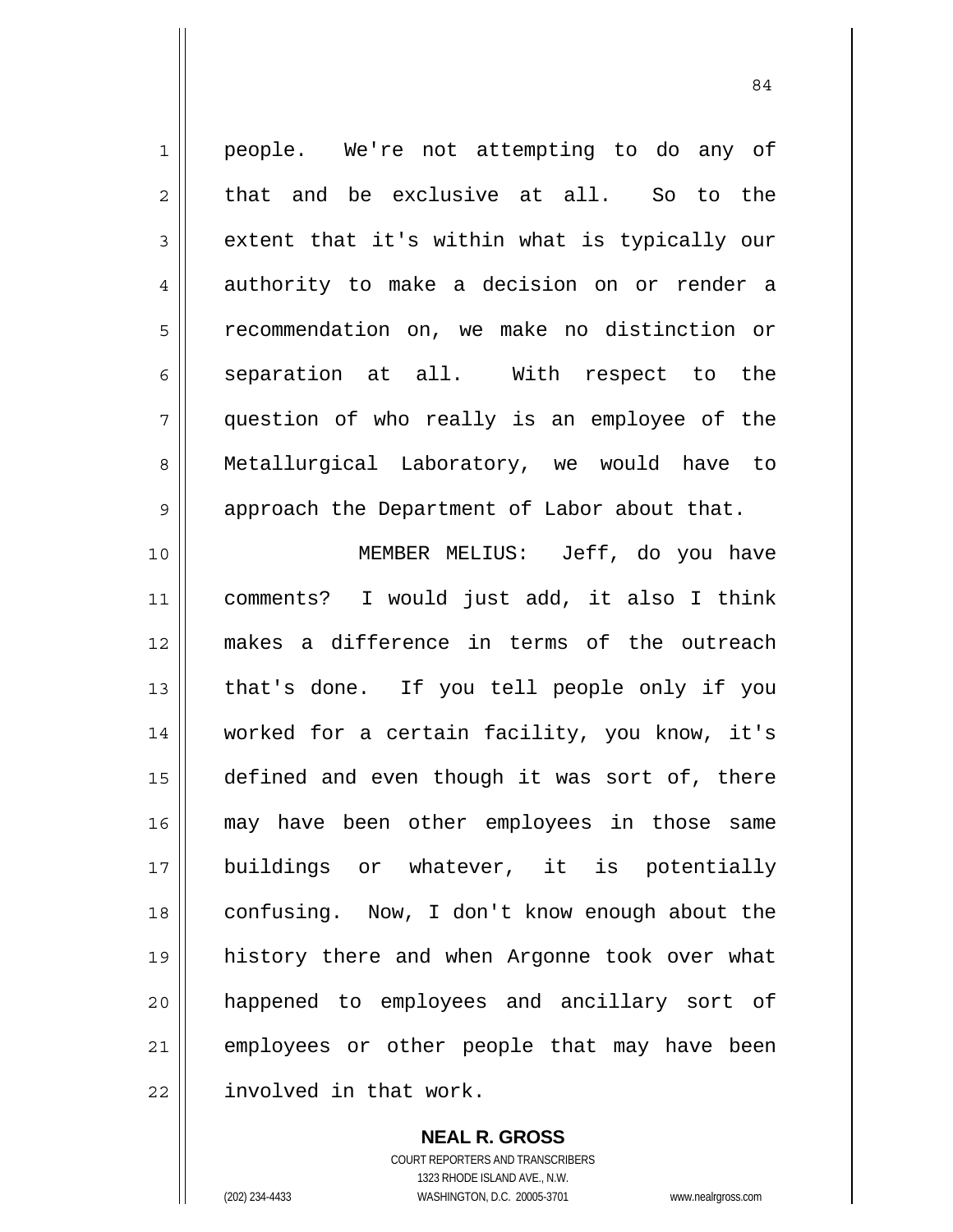| $\mathbf 1$    | MR. KOTSCH: I specifically have                |
|----------------|------------------------------------------------|
| $\overline{2}$ | not looked at any Met Lab cases. I mean, all   |
| $\mathsf 3$    | I can say is that each one would be looked at  |
| $\overline{4}$ | for the information that's provided, the       |
| 5              | evidence of employment that's provided for,    |
| 6              | you know, as being a Met Lab employee, or a    |
| 7              | University of Chicago person that was working  |
| 8              | at the Met Lab. And you know, the outreach     |
| $\mathsf 9$    | will be in that -- I don't know what form it   |
| 10             | will take. It'll certainly be in that area as  |
| 11             | well as -- I don't know where else they would  |
| 12             | target. But you know, it's always based on     |
| 13             | the evidence that's provided, or the           |
| 14             | affidavits, or whatever, you know, information |
| 15             | is provided as far as employment goes.         |
| 16             | MEMBER MELIUS: I just get worried              |
| 17             | that as it gets farther down into the          |
| 18             | bureaucracy, into your outreach centers that   |
| 19             | if they're just focused on, you know, a narrow |
| 20             | class definition that somehow we lose the      |
| 21             | potential to identify other groups which are,  |
| 22             | idea what the potential<br>again, I have no    |

COURT REPORTERS AND TRANSCRIBERS 1323 RHODE ISLAND AVE., N.W. (202) 234-4433 WASHINGTON, D.C. 20005-3701 www.nealrgross.com

**NEAL R. GROSS**

 $\mathsf{II}$ 

<u>85 and 2001 and 2001 and 2001 and 2001 and 2001 and 2001 and 2001 and 2001 and 2001 and 2001 and 2001 and 200</u>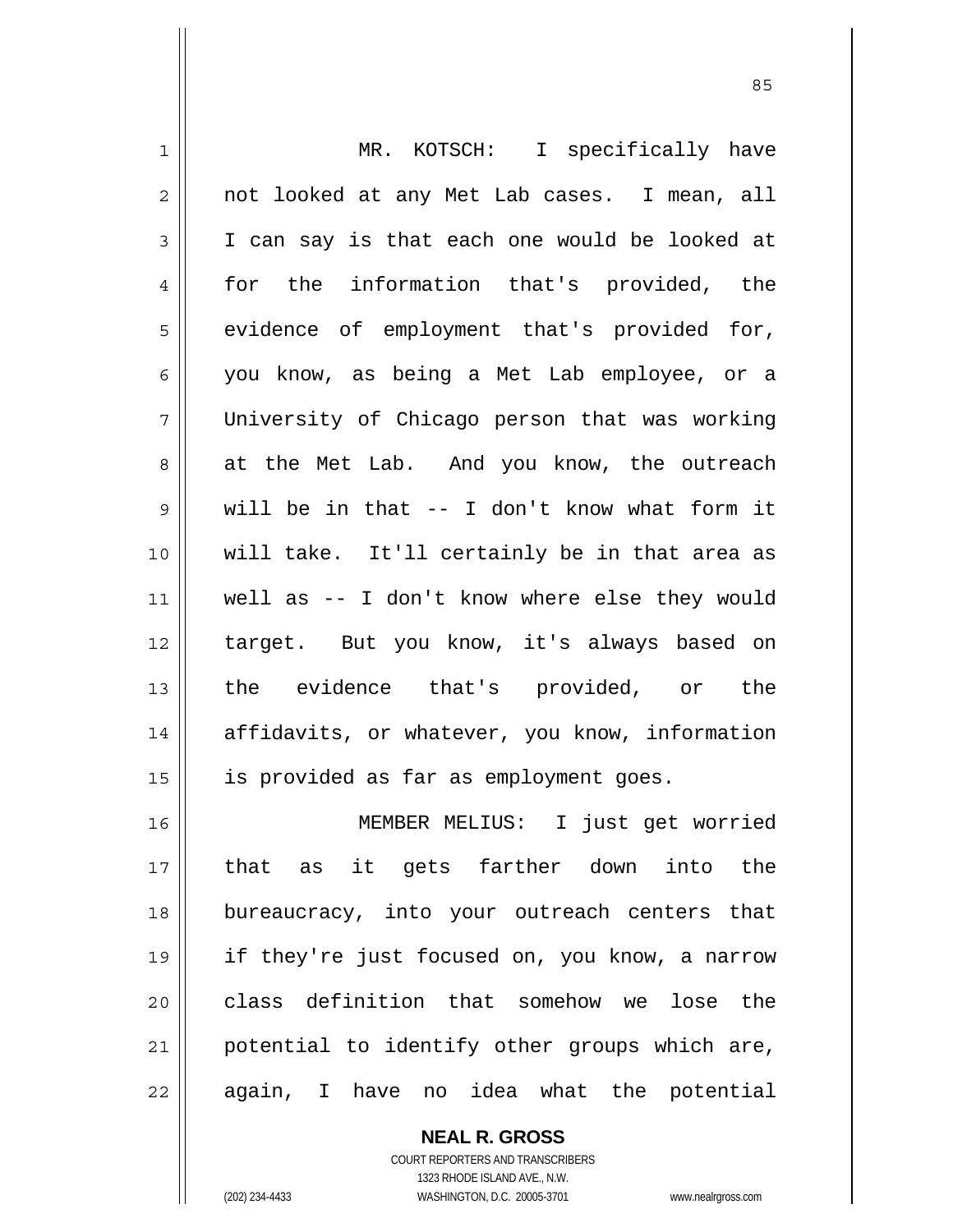1 2 3 4 5 6 7 8 9 10 11 12 13 14 15 16 17 18 19 20 21 22 impact is here could be. And I just remind that on the MIT-proposed evaluation that has been withdrawn because of some of these definitional issues that at one point the proposal was to include the entire university, and if an employee of the university is in the class. Here we have sort of the other -- I had concerns that may have been too wide a group, and yet we narrow it down it may be too narrow a group and we need to think about we're going to be fair to the potential claimants that we identify. Have some process in place to identify and make sure that we don't reject people inappropriately. MR. KOTSCH: Understood. CHAIR ZIEMER: I'll add a comment to that, maybe two comments. One is that universities are notoriously open for people to roam around or as those connected with academia know. On the other hand, this project, the Manhattan Project was a highly secret project at that time. I believe, I'm

<u>86 and 2001 and 2002 and 2003 and 2003 and 2003 and 2003 and 2003 and 2003 and 2003 and 2003 and 2003 and 200</u>

**NEAL R. GROSS** COURT REPORTERS AND TRANSCRIBERS 1323 RHODE ISLAND AVE., N.W.

(202) 234-4433 WASHINGTON, D.C. 20005-3701 www.nealrgross.com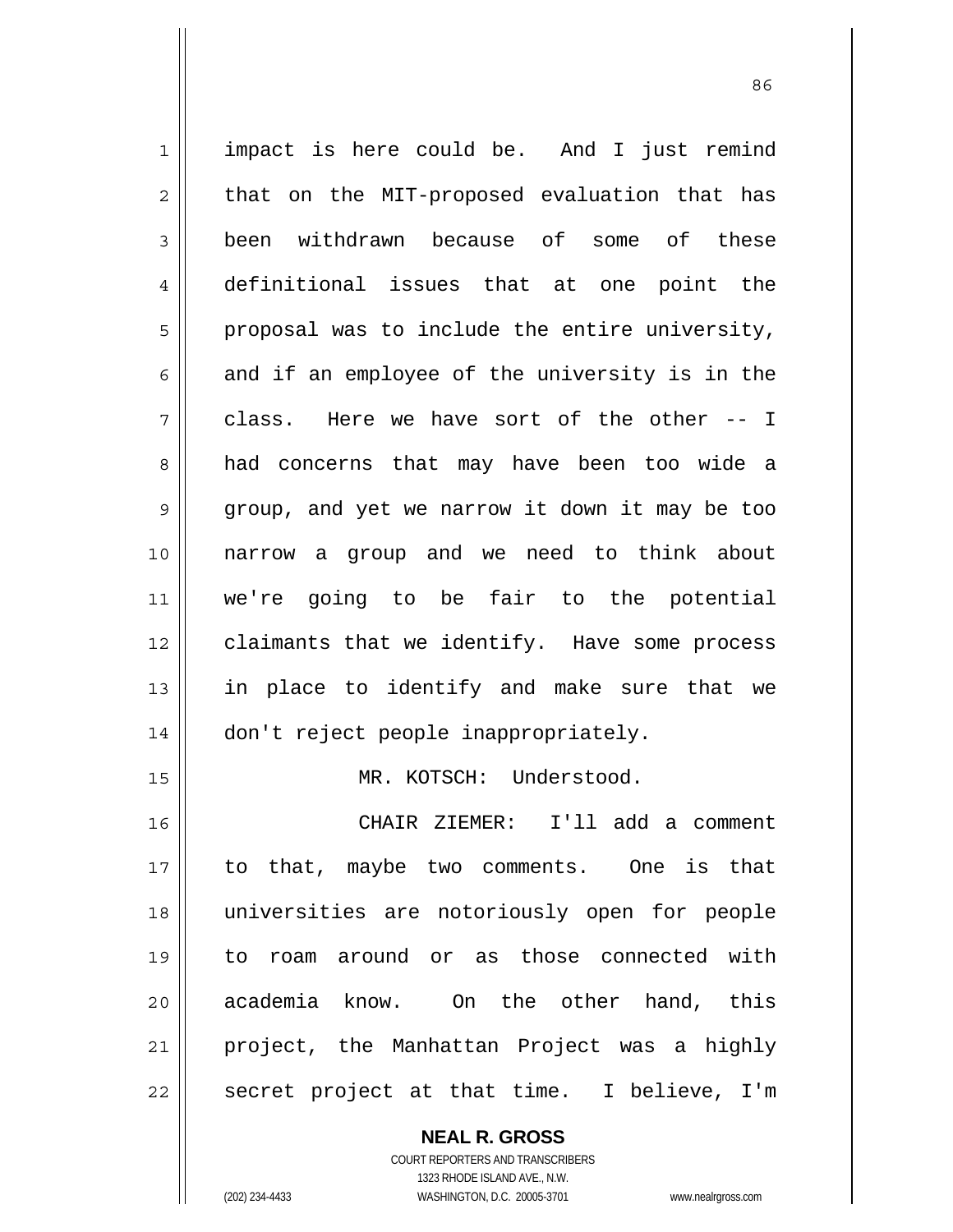1 2 3 4 5 6 7 8 9 10 11 12 13 14 15 16 17 18 19 20 21 22 not certain of this, but one of the reasons for using the stadium was I think they had stopped playing football, Chicago -- that may not -- it's immaterial right now, but that was not - that was one of the locations that was thought to be sort of isolated from other things. The other point I'd like to ask LaVon is the CP-1 was simply an array of graphite and uranium rods. Was there any shielding on that? LaVon, do you recall? MR. RUTHERFORD: Dr. Ziemer, there was some shielding, but not a lot of shielding. CHAIR ZIEMER: They mostly used distance, I believe. MR. RUTHERFORD: Yes, they did. There is actually some good pictures of CP-1 you can see on the site research database as well as if you do the internet search there's some pictures. There was some concrete shielding that went around it, and then they

<u>87 and 2014 and 2014 and 2014 and 2014 and 2014 and 2014 and 2014 and 2014 and 2014 and 2014 and 2014 and 201</u>

COURT REPORTERS AND TRANSCRIBERS 1323 RHODE ISLAND AVE., N.W. (202) 234-4433 WASHINGTON, D.C. 20005-3701 www.nealrgross.com

**NEAL R. GROSS**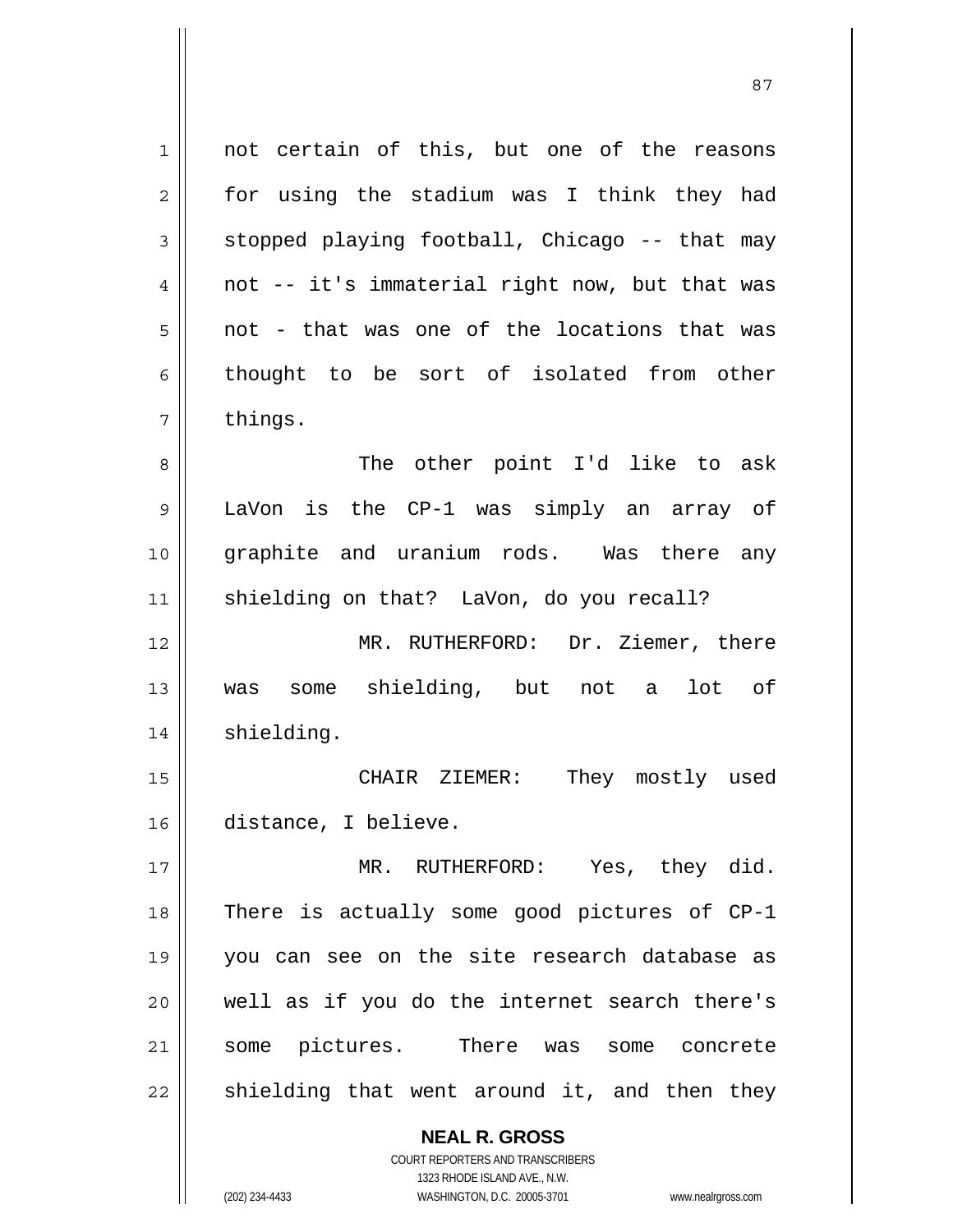did use distance in their approach. But when they went from CP-1 to CP-2 in the rearrangement they did add additional shielding to the facility based on what they learned.

6 7 8 9 10 11 12 13 14 15 16 17 18 19 20 21 22 CHAIR ZIEMER: Right. And then Wanda, in connection with your question on the 250 days, I think we do know that a lot of those folks at the original CP-1 event went elsewhere. For example, the hatchet man, I won't give his name although it's commonly known, the one who held the hatchet to release the boron if something went wrong and he was going to cut the rope. That was the early what we call a SCRAM system. Later I think became the associate director of one of the national labs. We know that another person in that project became the head health physics at another national lab. And so a lot of these people went to other locations in the system following that success of CP-1. They didn't all stay at Argonne. Some did, but they would

> **NEAL R. GROSS** COURT REPORTERS AND TRANSCRIBERS 1323 RHODE ISLAND AVE., N.W. (202) 234-4433 WASHINGTON, D.C. 20005-3701 www.nealrgross.com

1

2

3

4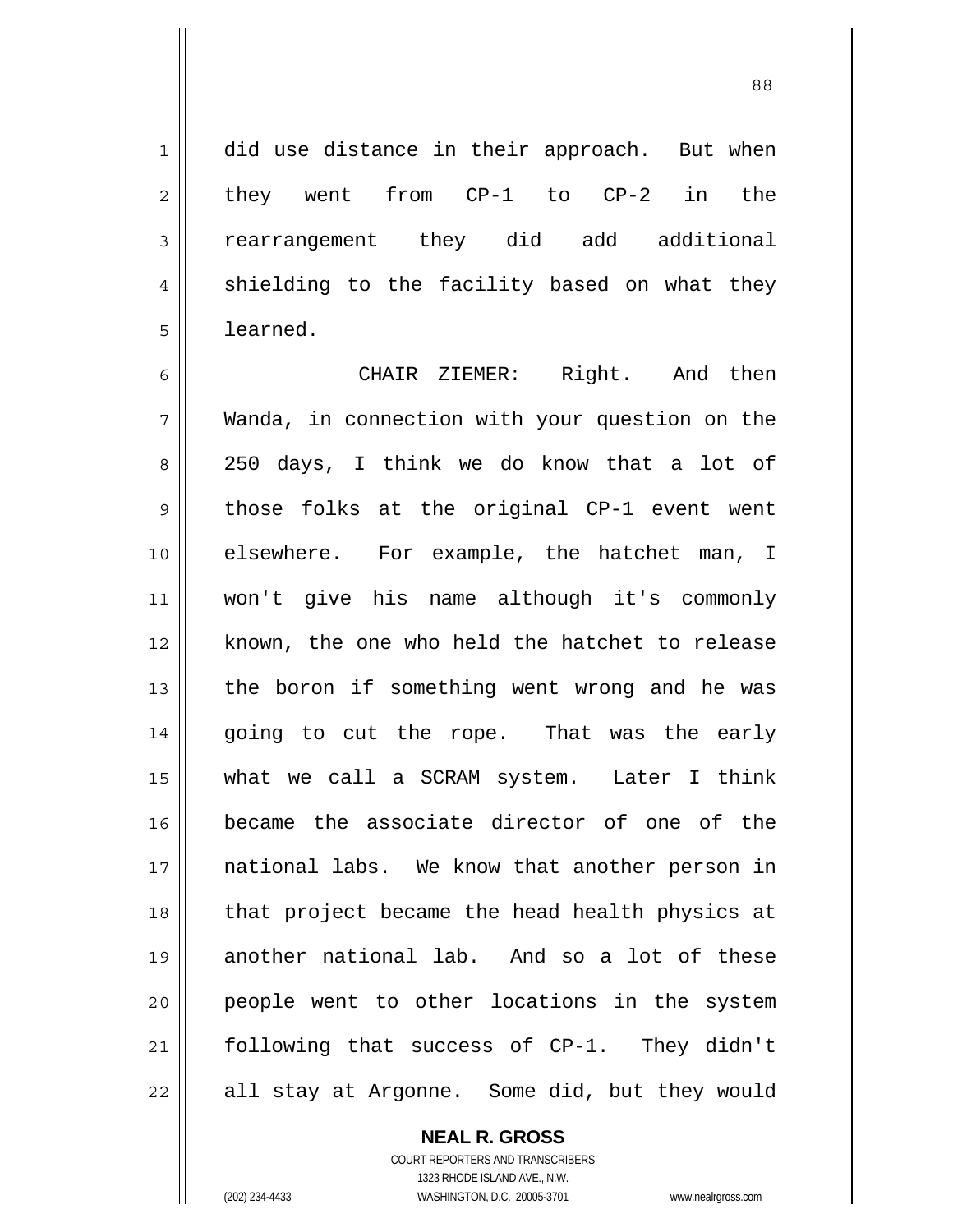1 2 3 4 5 6 7 8 9 10 11 12 13 14 15 16 accumulate their days elsewhere. But the reason I asked about the shielding is that to some extent this looks like a criticality event. I look at Dr. Melius because his group is looking at that 250 day issue. And I know in the pictures the group was all standing I think at a balcony overlooking the pile. I've often wondered what kind of doses they received up there. Of course, they didn't operate it very long, but it was a critical event. MR. RUTHERFORD: Dr. Ziemer, I would say that if we did determine that, you know, the potential was there for doses, you know, consistent with a criticality accident, that would be a separate class because we

would identify that as a separate class and event that occurred, and so we would ultimately end up with two classes for that. Instead, you would have the chronic or longterm exposure from 42 to 46 period where you

22

17

18

19

20

21

## **NEAL R. GROSS**

would need 250 days, and then you could look

COURT REPORTERS AND TRANSCRIBERS 1323 RHODE ISLAND AVE., N.W. (202) 234-4433 WASHINGTON, D.C. 20005-3701 www.nealrgross.com

<u>89 and 2001 and 2002 and 2003 and 2003 and 2003 and 2003 and 2003 and 2003 and 2003 and 2003 and 2003 and 200</u>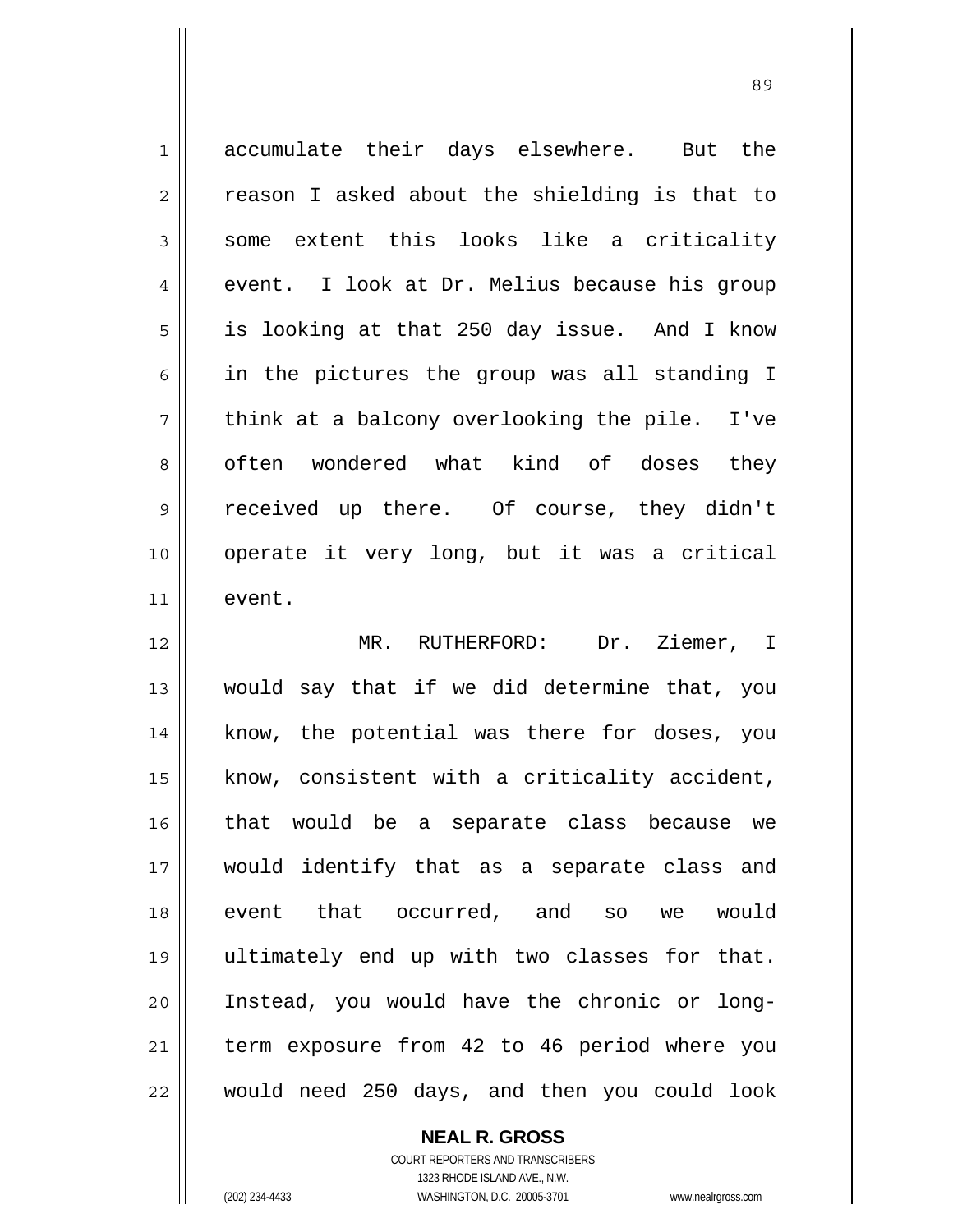| $\mathbf 1$ | at adding a second class that would be         |
|-------------|------------------------------------------------|
| 2           | identified as CP-1 operations conducted, you   |
| 3           | know, sometime during that period. So that     |
| 4           | would be two separate classes. I would also    |
| 5           | point out that the initial wattage I think was |
| 6           | two watts. So it was very low operations.      |
| 7           | CHAIR ZIEMER: And I would not want             |
| 8           | to characterize it as a criticality accident.  |
| $\mathsf 9$ | It was a controlled chain reaction, not an     |
| 10          | uncontrolled one, so one would not expect the  |
| 11          | kind of doses you might have gotten at, say,   |
| 12          | the SL-1 accident in Idaho. Thank you. Other   |
| 13          | comments or questions? Dr. Poston?             |
| 14          | MEMBER POSTON:<br>No comment $--$ no           |
| 15          | question, but a comment. I think LaVon is      |
| 16          | incorrect. There was no shielding at the CP-   |
| 17          | 1. What appears to be shielding are large      |
| 18          | pieces of wood which were used to hold up CP-1 |
| 19          | because it was actually built in a spherical   |
| 20          | shape, and there's no shielding. In fact, if   |
| 21          | you look at the pictures you'll see folks      |
| 22          | standing on top of the reactor, you'll see     |

90

**NEAL R. GROSS** COURT REPORTERS AND TRANSCRIBERS 1323 RHODE ISLAND AVE., N.W.

(202) 234-4433 WASHINGTON, D.C. 20005-3701 www.nealrgross.com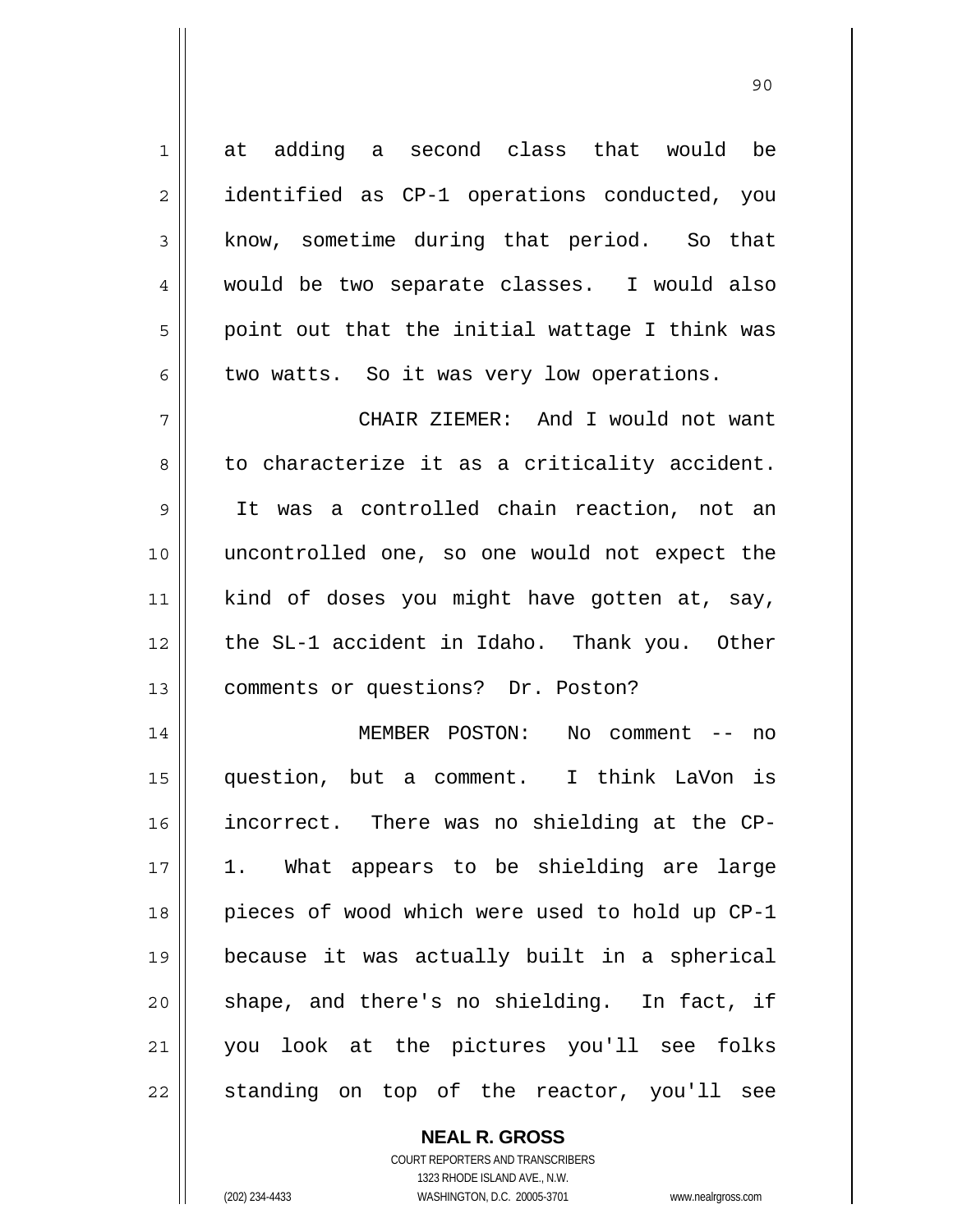folks standing beside the reactor to move the rods. The rods were moved manually, not by any mechanism, and there was no shielding between the folks on the reactor and the folks on the balcony.

1

2

3

4

5

<u>91</u>

6 7 8 9 10 11 12 13 14 CHAIR ZIEMER: Thank you. That's helpful. Other comments or questions? Okay, thank you Stu. Now, it would be in order to have a motion. Or no wait, I'm sorry. I'm ahead of myself. We may have a petitioner on the line, I'm not certain. Is there a petitioner on the line for the Metallurgical Laboratory claims? I was told that there would be.

15 16 MS. KUNTZ: Yes, sir. My name is Lafern Kuntz.

17 18 19 CHAIR ZIEMER: Okay. And Lafern, would you like to make any comments or ask any questions?

20 21 22 MS. KUNTZ: Well, I was a little confused. I'm 86 today, sir, and going through the reports and locations of your

> **NEAL R. GROSS** COURT REPORTERS AND TRANSCRIBERS 1323 RHODE ISLAND AVE., N.W. (202) 234-4433 WASHINGTON, D.C. 20005-3701 www.nealrgross.com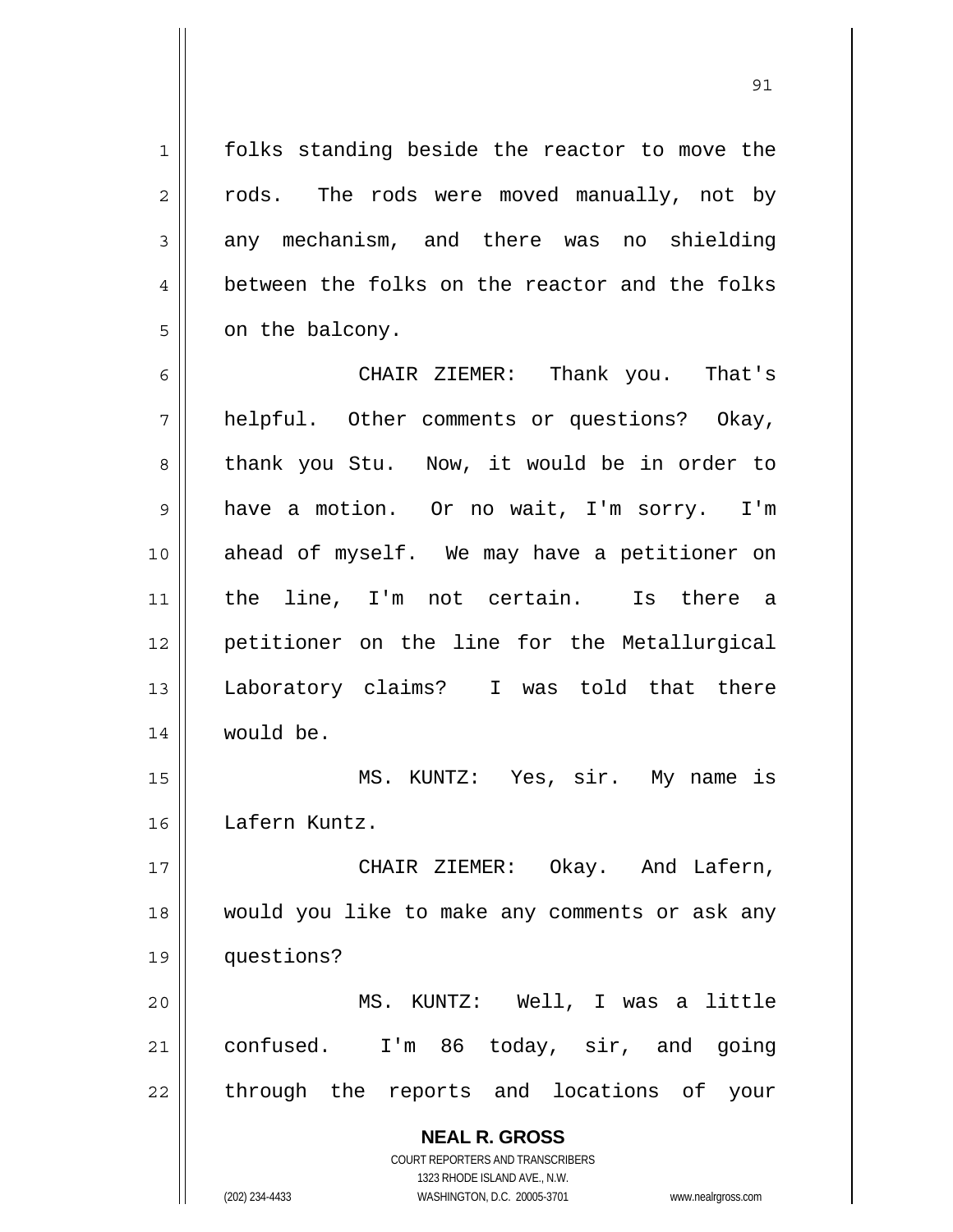1 2 3 4 5 6 7 8 9 10 11 12 13 14 15 16 17 18 19 20 21 22 exposure sites, and perhaps you named the ones. I worked on the Bikini Atoll. At 57<sup>th</sup> and Ellis used to be a storefront. There was a young lady, [Identifying Information], who later became a doctor. We all worked under [Identifying Information], a physiologist who was from the University of Southern Illinois. He wrote a paper -- giving all of us credit, the only doctor I know there at that time that worked on radiation of dogs. Also, it wasn't mentioned about the horse stable at  $62^{nd}$  and University which was called Site B under metallurgy. And I would be -- I was made supervisor in 1945, then transferred to New Chem. And you were speaking about radiation. They had something, we used to be able to check it once in awhile with our shoes and I had to throw away a pair of shoes. I used to do the blood work on those that were exposed. You would hear "pthh" and the roof would be gone and the men would go into a shower and come to me, and I'd draw blood and they'd go

<u>92 and 2014 and 2014 and 2014 and 2014 and 2014 and 2014 and 2014 and 2014 and 2014 and 2014 and 2014 and 201</u>

**NEAL R. GROSS** COURT REPORTERS AND TRANSCRIBERS

1323 RHODE ISLAND AVE., N.W. (202) 234-4433 WASHINGTON, D.C. 20005-3701 www.nealrgross.com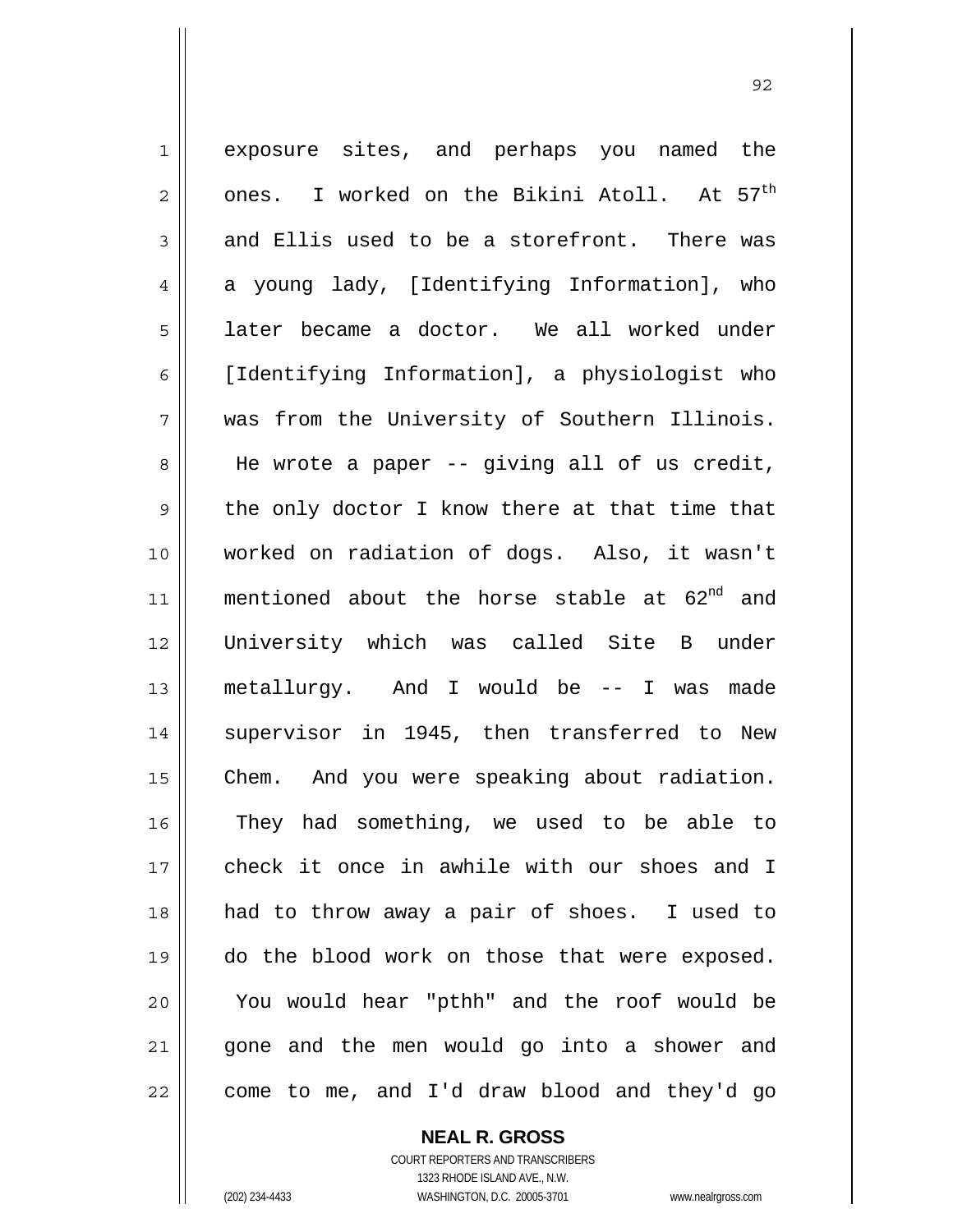right over to the hospital for other work.

1

2 3 4 5 6 7 8 9 10 11 12 13 14 15 16 17 18 19 20 21 22 I notice Ellis Street and Site B wasn't mentioned. Perhaps in another forum, I don't know. That was under [Identifying Information] was the head hematologist and hired me. And when I was first hired I was working in outpatient laboratory in Billings Hospital and I was hired there and worked in Billings on rabbits on the third and fourth floor. And then I would be sent to West Anne where I worked on goats. We, a lot of us, all of us should be put in that group for exposure. We were pioneers. I was told not to go on too much with talking, but I thought it would be interesting. There were things that I had seen and I'd like to write to you about it, where two little puppies -- it took me years to get over it -- their hind legs were exposed, bones, and I found them in my area where the rabbits were supposed to be. And I got help for them and I collapsed. Their little eyes were all over, their teeth

**NEAL R. GROSS**

COURT REPORTERS AND TRANSCRIBERS 1323 RHODE ISLAND AVE., N.W. (202) 234-4433 WASHINGTON, D.C. 20005-3701 www.nealrgross.com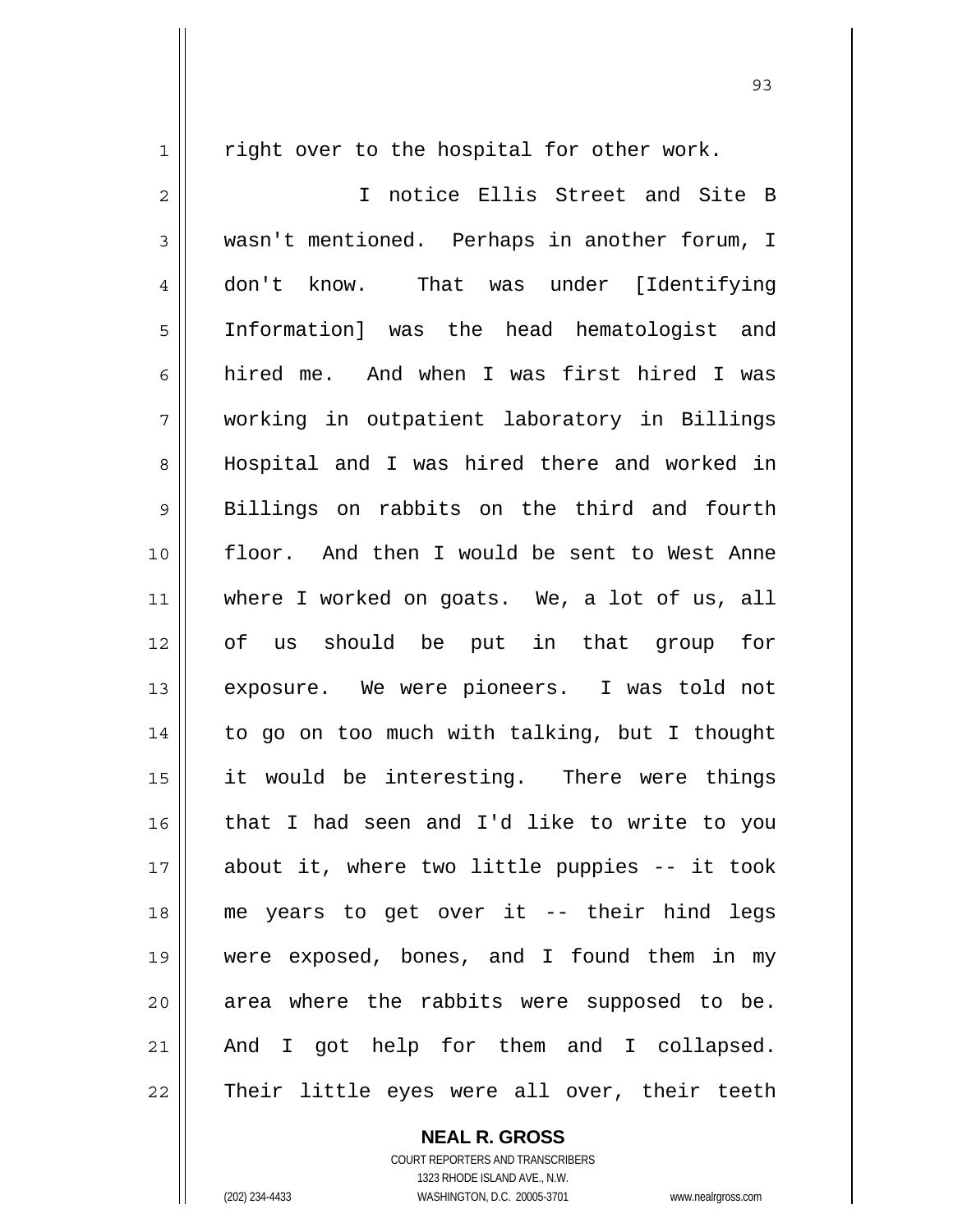were all over. Evidently the pregnant dog was given radioactivity when she had conceived and the puppies were distorted. And that was one of the horrible things. I can't get that out of my mind even today, but it's not too bad. But I thought also in Germany a boy

1

2

3

4

5

6

7 8 9 10 11 12 13 14 15 16 17 18 19 came back from the Army when the war was over and we saw pictures of men in the mountains and they did scalp and removed their hair and everything. And one foot would be a skeleton and the other foot would be normal. Saw no shoes by them. It was in the mountains. The Army didn't know what it was. They were all in Nazi uniforms and it turned out that's what I saw on the two dogs about three or four years later at Site B. Somebody did the same experiment with the same chemical they gave the men in the mountains in Germany. I thought maybe you'd be interested.

20 21 22 But I do hope you put our group in. Everybody was exposed. We traveled around. And being a pioneer, you men have more

> **NEAL R. GROSS** COURT REPORTERS AND TRANSCRIBERS 1323 RHODE ISLAND AVE., N.W. (202) 234-4433 WASHINGTON, D.C. 20005-3701 www.nealrgross.com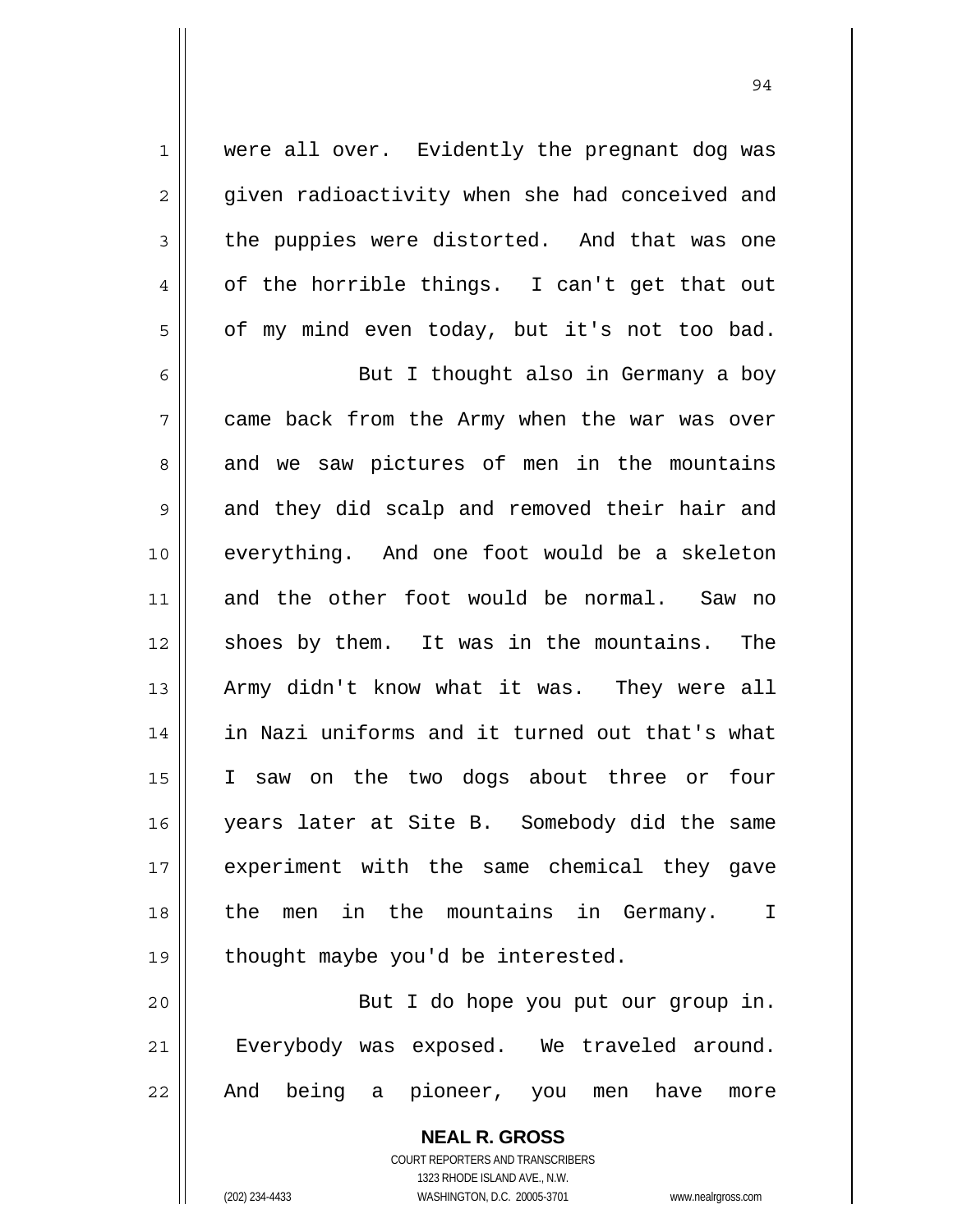**NEAL R. GROSS** COURT REPORTERS AND TRANSCRIBERS 1 2 3 4 5 6 7 8 9 10 11 12 13 14 15 16 17 18 19 20 21 22 knowledge today than they were trying to seek and find in those days. Thank you. CHAIR ZIEMER: Okay, thank you Lafern. This sounds like some early radiobiology experiments that might have been carried out in conjunction with the project. LaVon Rutherford, is this something that has been looked at? MS. KUNTZ: We did plutonium and fission mixture, a lot of that. MR. RUTHERFORD: There is discussion in the site research database on one document of some early biological, you know, early experimentation on human beings, actually. MS. KUNTZ: Oh, yes. CHAIR ZIEMER: Was this part of the Manhattan Project, LaVon? LaVon Rutherford? MR. RUTHERFORD: You know, Dr. Ziemer, it's not clear if it was part of what was -- if you looked at the report, the Metallurgical Laboratory was doing a lot of

1323 RHODE ISLAND AVE., N.W.

(202) 234-4433 WASHINGTON, D.C. 20005-3701 www.nealrgross.com

<u>95 and 2001 and 2001 and 2001 and 2001 and 2001 and 2001 and 2001 and 2001 and 2001 and 2001 and 2001 and 200</u>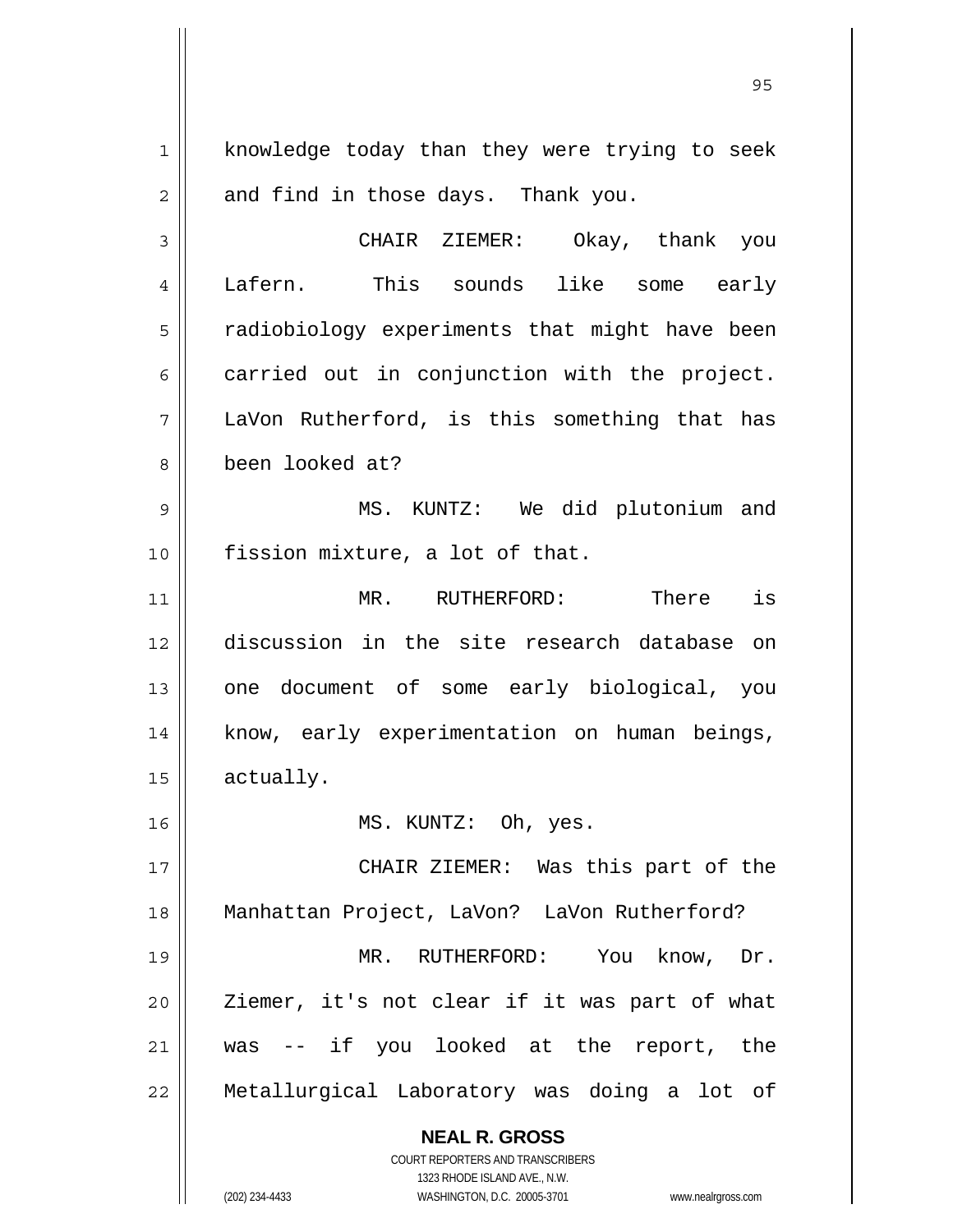1 2 3 4 5 6 7 8 9 10 11 research on personnel health and safety and including looking at different methods of monitoring techniques and so on and biological effects. And there was some clinical experiments that were done on what were considered patients that were going to die due to some, you know, illness. And it's not clear if it was conducted there -- it's not clear it was conducted at the metallurgical facility from the document that I read. CHAIR ZIEMER: Okay. Somebody

12 13 14 15 16 17 18 needs to mute their phone. We're hearing about the Verizon wireless. Okay, maybe they've done that. Okay, thank you. So, the facility that Ms. Kuntz mentioned, LaVon, sounded like a separate animal facility. Is it uncertain as to whether that's part of this project, or do we know that it is not, or?

19 20 21 22 MR. RUTHERFORD: There was animal research that was done at the facility, and it wasn't clear from the documentation we had which one of the facilities under the Met Lab

> **NEAL R. GROSS** COURT REPORTERS AND TRANSCRIBERS 1323 RHODE ISLAND AVE., N.W. (202) 234-4433 WASHINGTON, D.C. 20005-3701 www.nealrgross.com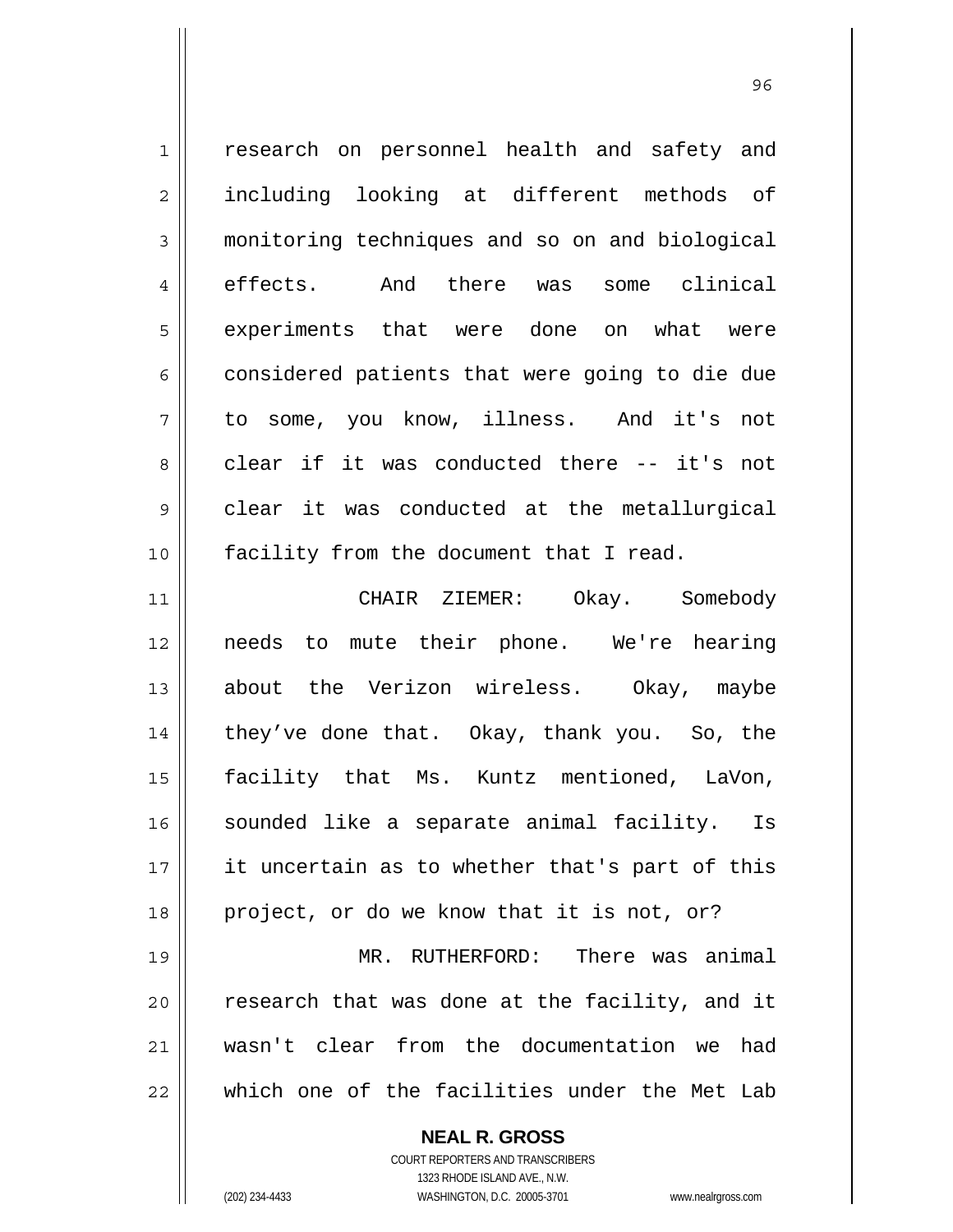that that activity was included in.

 $1$ 

| $\overline{2}$ | MS. KUNTZ: Excuse me, yes it was                     |
|----------------|------------------------------------------------------|
| 3              | under the Metallurgy Lab, Fifth Army Corps of        |
| 4              | Engineers. We spoke to and saw General Leslie        |
| 5              | Groves constantly there and we worked there          |
| 6              | for the University Army, Fifth Army period.          |
| 7              | MR. RUTHERFORD: I wasn't saying it                   |
| 8              | wasn't part of the -- I just was saying it's         |
| 9              | not clear where that activity -- from the            |
| 10             | documentation we have it's not clear where           |
| 11             | that activity was conducted.                         |
| 12             | MS. KUNTZ: Oh, at $57th$ and Ellis                   |
| 13             | Street. They tore that building down. And            |
| 14             | Site B was at $62^{nd}$ , used to be a horse stable. |
| 15             | Everybody around the university that's alive         |
| 16             | today. I met some doctors that knew about $57th$     |
| 17             | and Ellis, and they weren't part of the              |
| 18             | project. They were new medical students.             |
| 19             | CHAIR ZIEMER: Well, as I look at                     |
| 20             | the definition for the proposed class, since         |
| 21             | it's not defined in terms of buildings, but          |
| 22             | rather defined in terms of employment with           |
|                | <b>NEAL R. GROSS</b>                                 |

COURT REPORTERS AND TRANSCRIBERS 1323 RHODE ISLAND AVE., N.W.

(202) 234-4433 WASHINGTON, D.C. 20005-3701 www.nealrgross.com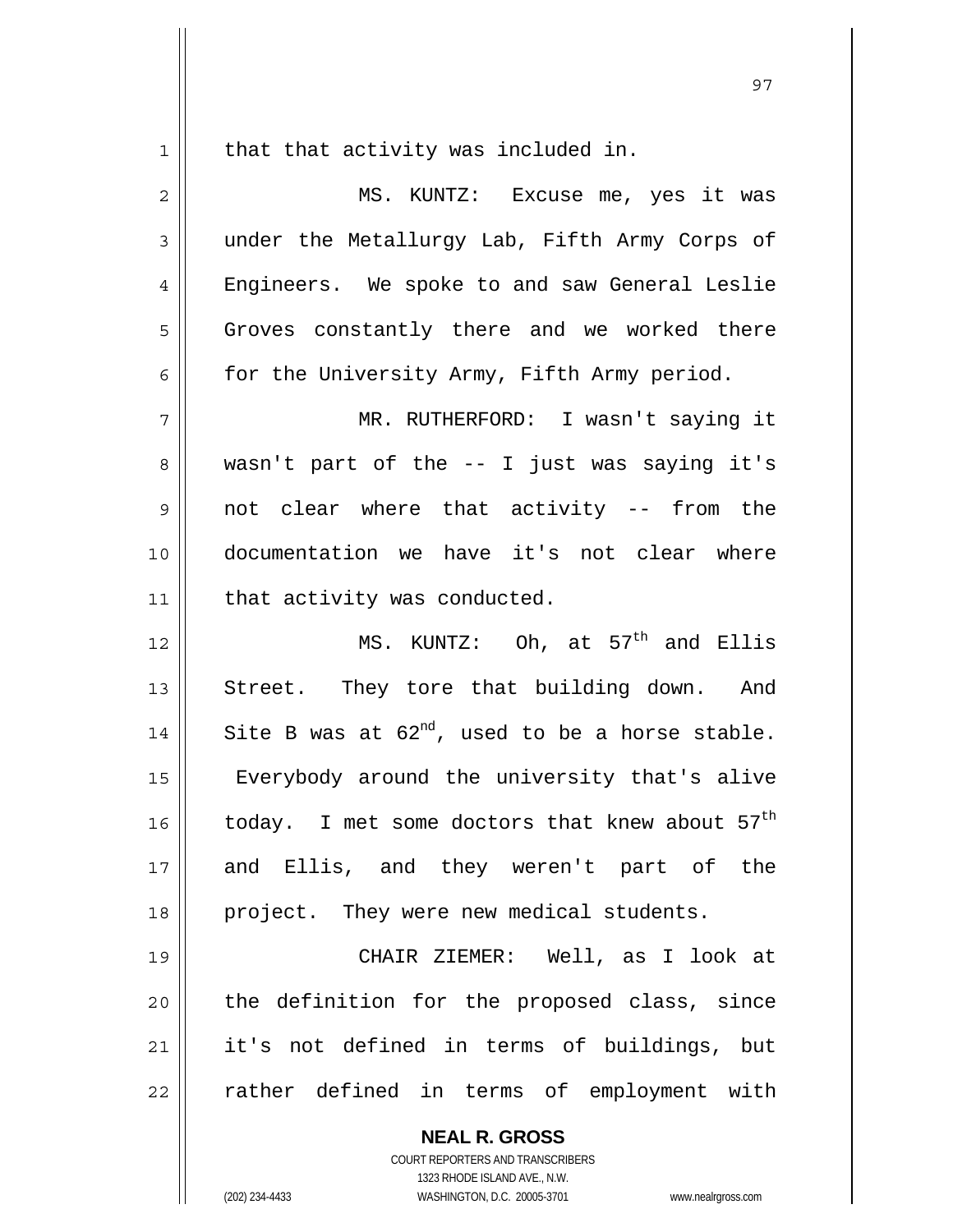| $\mathbf{1}$ | Metallurgical Laboratory, I guess that would   |
|--------------|------------------------------------------------|
| 2            | be covered. Am I correct on that, LaVon?       |
| 3            | MR. RUTHERFORD: That is the way we             |
| 4            | intended and that's the way it's been          |
| 5            | practiced in the past. If you include the      |
| 6            | entire facility and all employees then it      |
| 7            | would include everyone.                        |
| 8            | CHAIR ZIEMER: So these buildings               |
| 9            | listed in the evaluation report are there as   |
| 10           | part of your evaluation, but there's no intent |
| 11           | to exclude people that were outside of those   |
| 12           | named buildings?                               |
| 13           | MR. RUTHERFORD: That's correct.                |
| 14           | Thank you. Other<br>CHAIR ZIEMER:              |
| 15           | questions? Dr. Melius?                         |
| 16           | MEMBER MELIUS: I just want to go               |
| 17           | back to this class definition because I keep   |
| 18           | hearing it interpreted differently. Are we     |
| 19           | saying that you have to work for the           |
| 20           | Metallurgical Laboratory, be an employee of,   |
| 21           | or work at the -- if you worked at you could   |
| 22           | have come in from other.                       |
|              | <b>NEAL R. GROSS</b>                           |

98

COURT REPORTERS AND TRANSCRIBERS 1323 RHODE ISLAND AVE., N.W.

 $\mathsf{I}$ 

(202) 234-4433 WASHINGTON, D.C. 20005-3701 www.nealrgross.com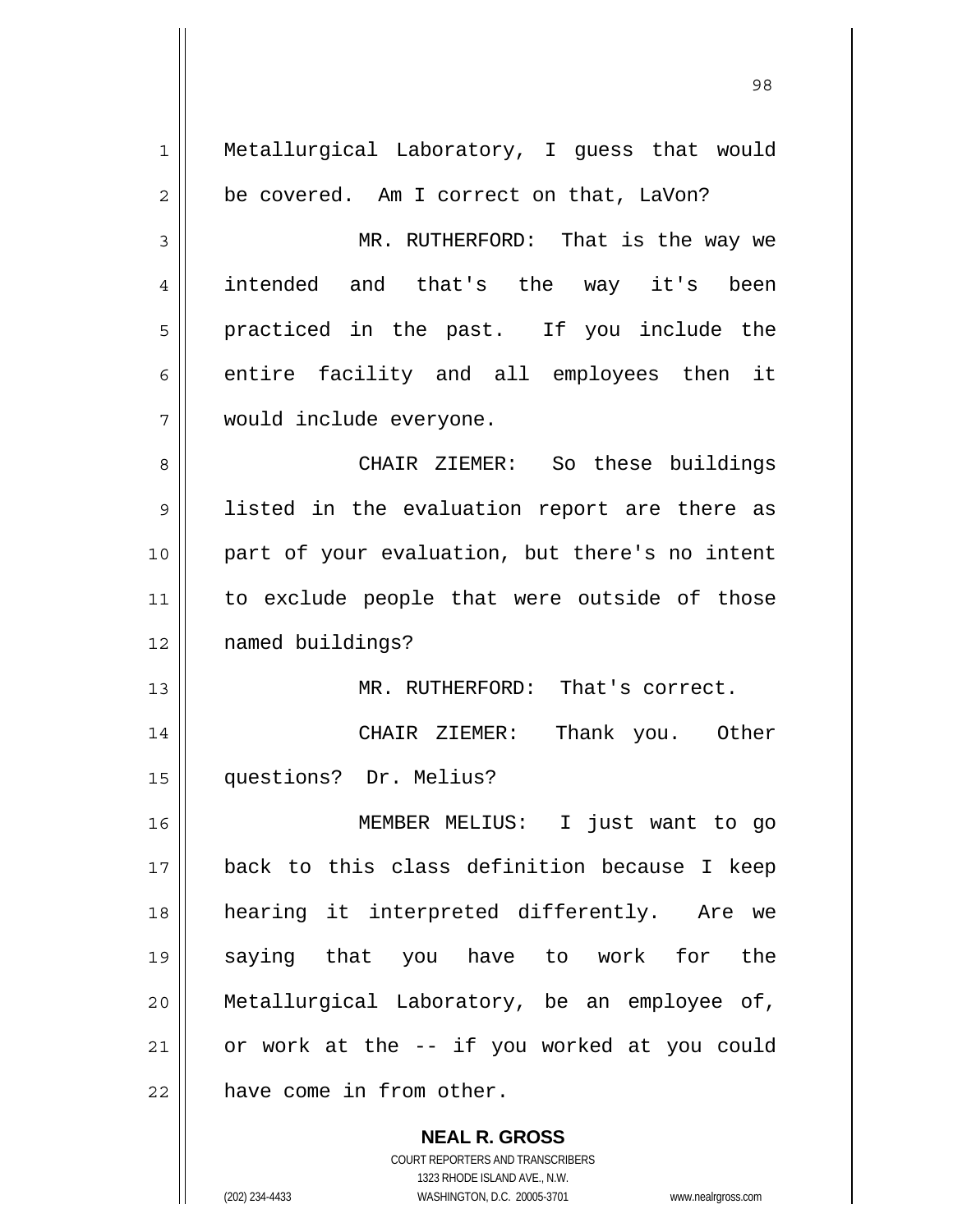99 - Paul Barbara, poeta e a contra de 1999 - Paul Barbara, español de 1999 - Paul Barbara, español de 1999 -<br>1990 - Paul Barbara, poeta español de 1990 - Paul Barbara, español de 1990 - Paul Barbara, español de 1990 -1 2 3 4 5 6 7 8 9 10 11 12 13 14 15 16 17 18 19 20 21 22 CHAIR ZIEMER: It says "worked at" right now. MEMBER MELIUS: Yes, I know, I'm saying -- CHAIR ZIEMER: It doesn't say "employees" it says "worked at." MEMBER MELIUS: Yes. So that's the interpretation, but if -- so if you worked for the University of Chicago but you were working at the Metallurgical Lab are you covered or not? CHAIR ZIEMER: Yes. I see Stu is shaking his head yes. I believe that's the understanding. The intent is, I think as we understand it here, sitting here, is that if they worked at that. That would not be unlike cases where people work at the test site and were employed by someone other than the main contractor, subcontractor, whatever. Now actually, the Metallurgical Laboratory and even Argonne, Argonne was operated by the University of Chicago, so people who worked at

> COURT REPORTERS AND TRANSCRIBERS 1323 RHODE ISLAND AVE., N.W. (202) 234-4433 WASHINGTON, D.C. 20005-3701 www.nealrgross.com

**NEAL R. GROSS**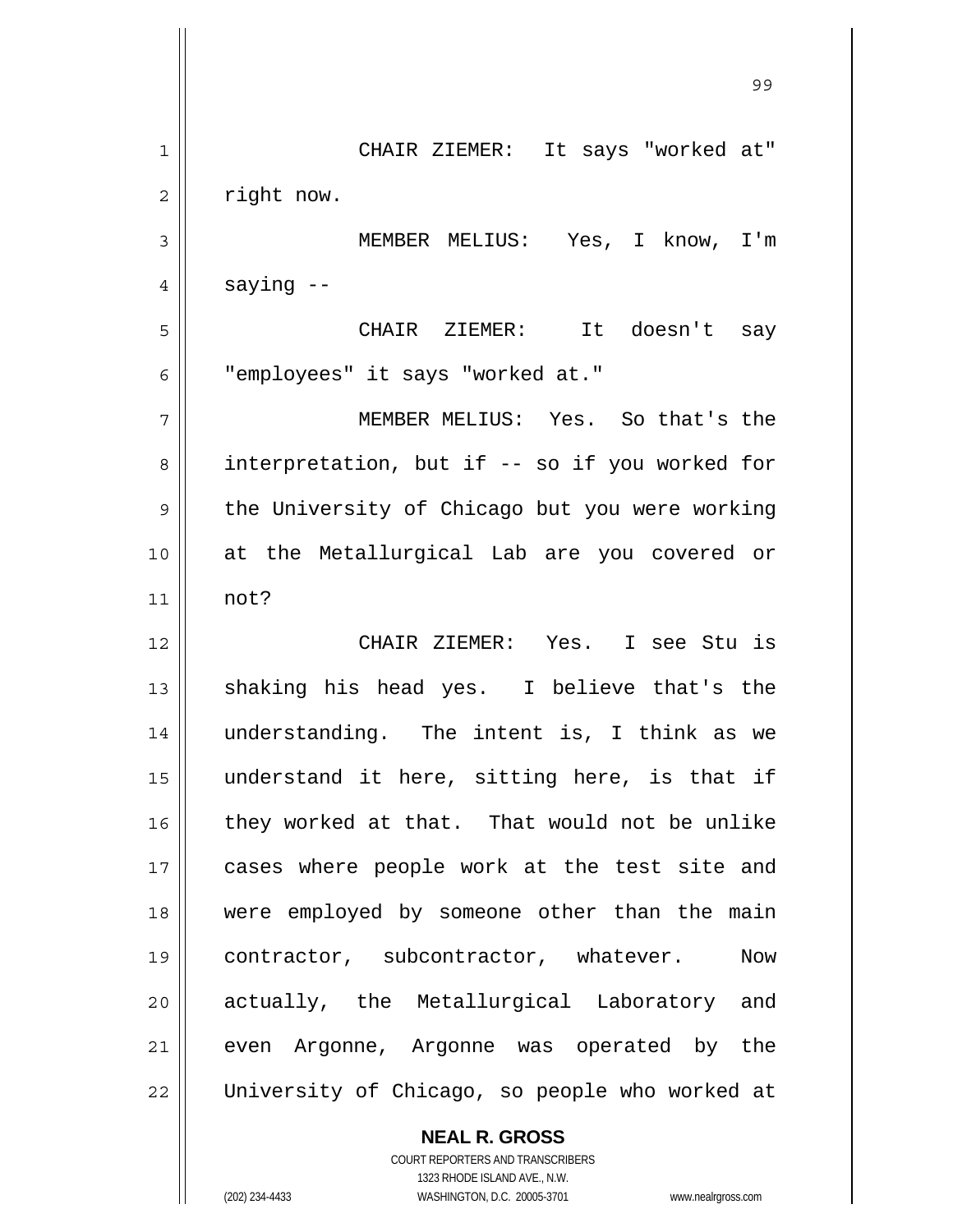**NEAL R. GROSS** COURT REPORTERS AND TRANSCRIBERS 1 2 3 4 5 6 7 8 9 10 11 12 13 14 15 16 17 18 19 20 21 22 Argonne or worked for Argonne were employed by the University of Chicago. So I guess the Metallurgical Lab was part of the university. So these are all university employees. But the worked at, would allow for cases where an individual might have been an outsider, visiting investigator. You see, I don't know if Enrico Fermi worked for the university or not, but it's beside the point. It's whoever's there I believe is covered under this. Is that correct? If they were in the project, regardless of whose payroll they were on, correct? Yes, thank you. MS. KUNTZ: Sir, may I say something? CHAIR ZIEMER: Yes, you certainly may. MS. KUNTZ: This is Lafern. As you gentlemen know, it was a highly kept secret in our country, and the reason the University of Chicago wrote our checks was they thought we were all students there. We were all young.

1323 RHODE ISLAND AVE., N.W.

(202) 234-4433 WASHINGTON, D.C. 20005-3701 www.nealrgross.com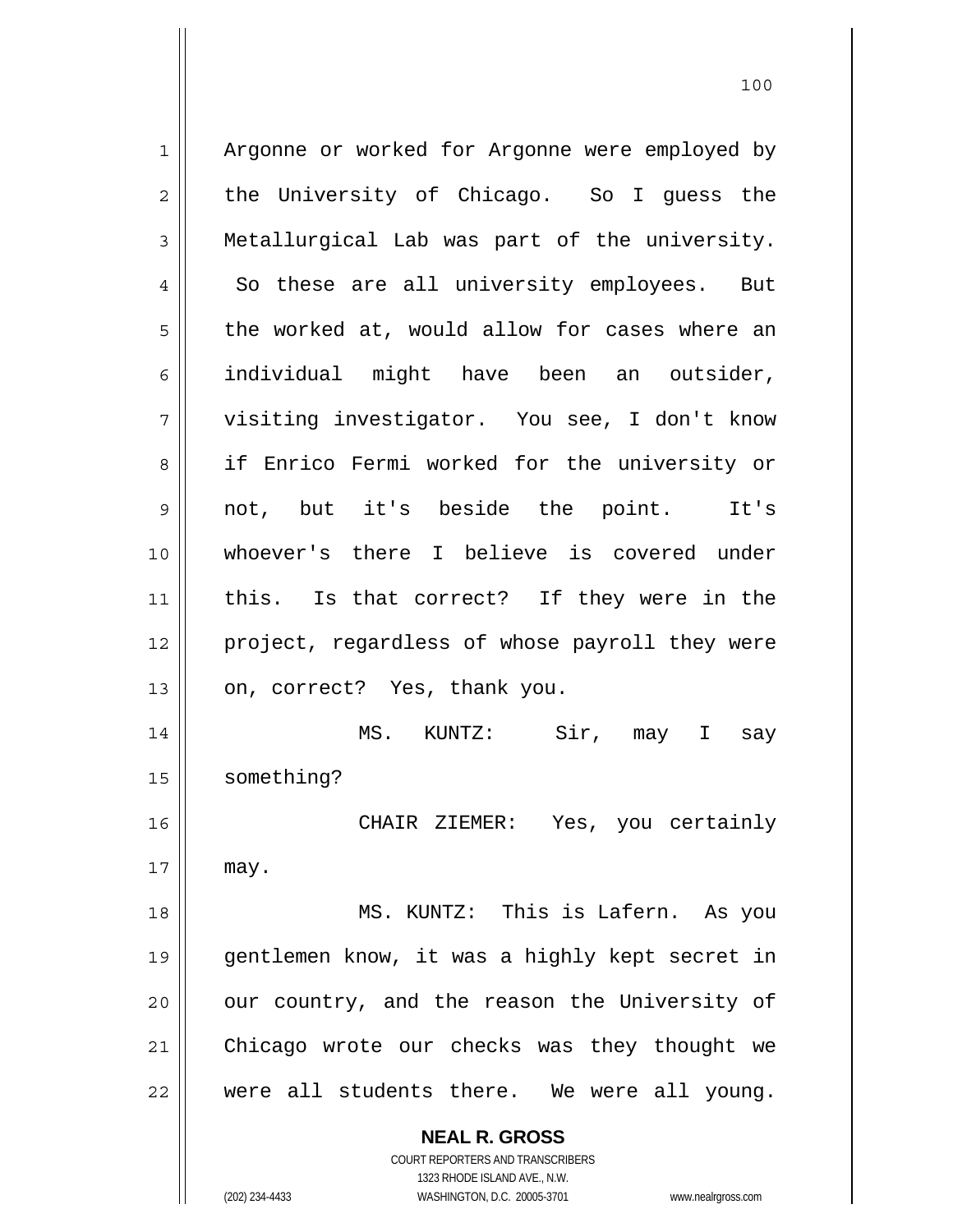**NEAL R. GROSS** COURT REPORTERS AND TRANSCRIBERS 1323 RHODE ISLAND AVE., N.W. 1 2 3 4 5 6 7 8 9 10 11 12 13 14 15 16 17 18 19 20 21 22 I was 21 when I was hired there. And it was a big cover-up for us. It definitely was and everybody in the Metallurgical Laboratory, if you read their book, Their Day in the Sun, that was written by two lady doctors from Oak Ridge, Ruth Howes and Caroline Herzenberg, you would see all the names of all the women, even if they were doctors. We were given equal titles that we had served our country, and that's all I thought would help you. CHAIR ZIEMER: Thank you. Other comments or questions? Dr. Melius, another question? MEMBER MELIUS: No, I'm sorry. CHAIR ZIEMER: Okay. So we have a proposed class before us. We've also heard the comments from the petitioner and let me ask if there is a proposed action. Wanda Munn. MEMBER MUNN: I recommend that all AWE employees who worked at the Metallurgical Laboratory in Chicago from August 13, 1942,

101

(202) 234-4433 WASHINGTON, D.C. 20005-3701 www.nealrgross.com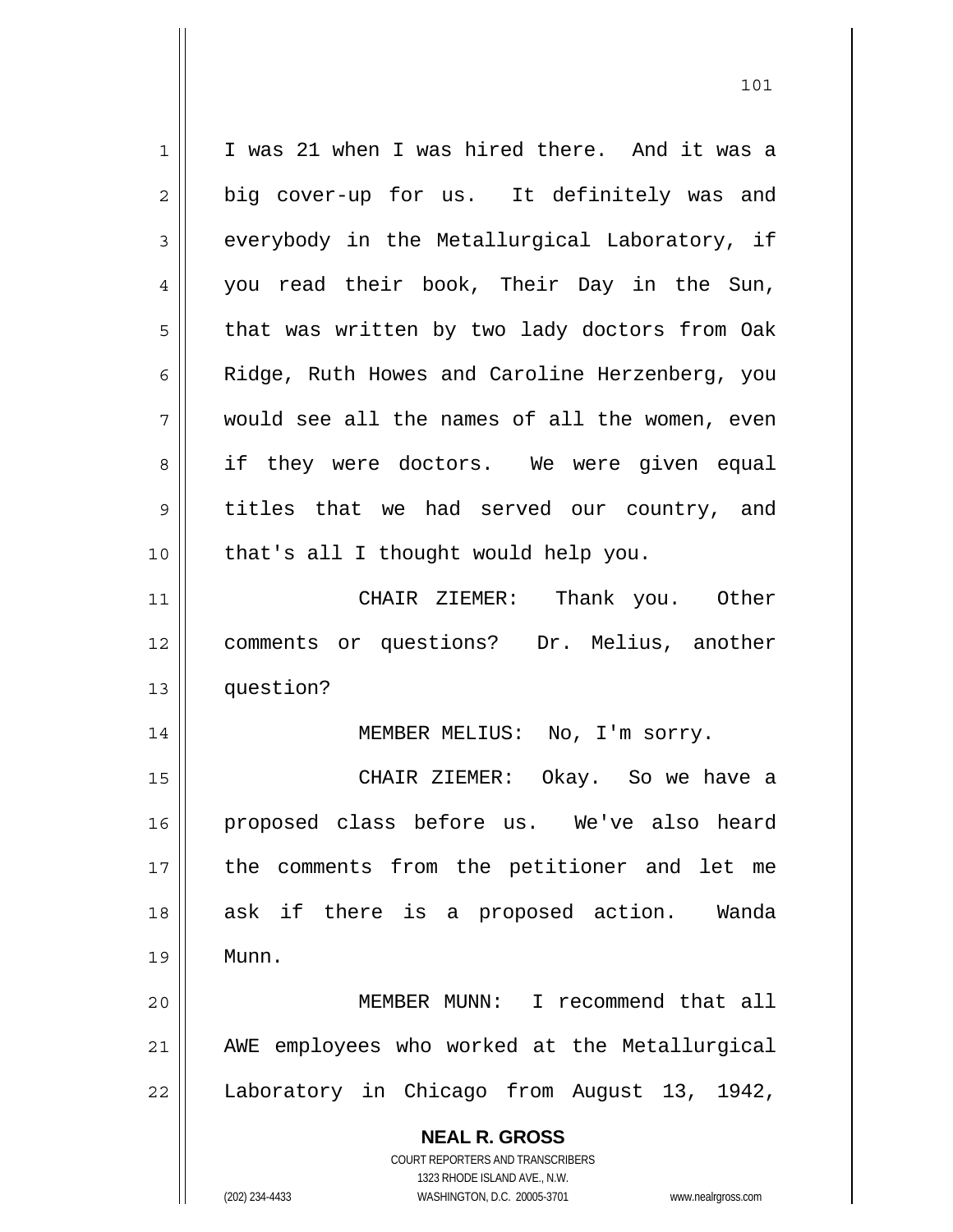| $\mathbf 1$    | through June 30, 1946 as described in the SEC  |
|----------------|------------------------------------------------|
| $\overline{2}$ | petition be accepted as a segregate SEC for    |
| 3              | all purposes, this board and its               |
| 4              | deliberations.                                 |
| 5              | CHAIR ZIEMER: Okay. You've heard               |
| 6              | the motion. Is there a second?                 |
| 7              | MEMBER CLAWSON: Second.                        |
| 8              | CHAIR ZIEMER: Brad has seconded                |
| 9              | it. If the motion carries we will have it      |
| 10             | returned to us during our workday on Thursday  |
| 11             | for the official wording that would go forward |
| 12             | to the Secretary which will be slightly        |
| 13             | different than what was in the general motion  |
| 14             | that Wanda just made. Is there discussion on   |
| 15             | the motion? If the motion is passed then the   |
| 16             | individuals so described would become a class  |
| 17             | of the special exposure cohort. Are you ready  |
| 18             | to vote, then? We will vote by roll call vote  |
| 19             | and we will later obtain the votes of Mr.      |
| 20             | Schofield and Dr. Lockey. So Ted, if you'll    |
| 21             | call the roll call we'll do the voting.        |
| 22             | Beginning, Ms.<br>MR.<br>KATZ:<br>Yes.         |

102

COURT REPORTERS AND TRANSCRIBERS 1323 RHODE ISLAND AVE., N.W. (202) 234-4433 WASHINGTON, D.C. 20005-3701 www.nealrgross.com

**NEAL R. GROSS**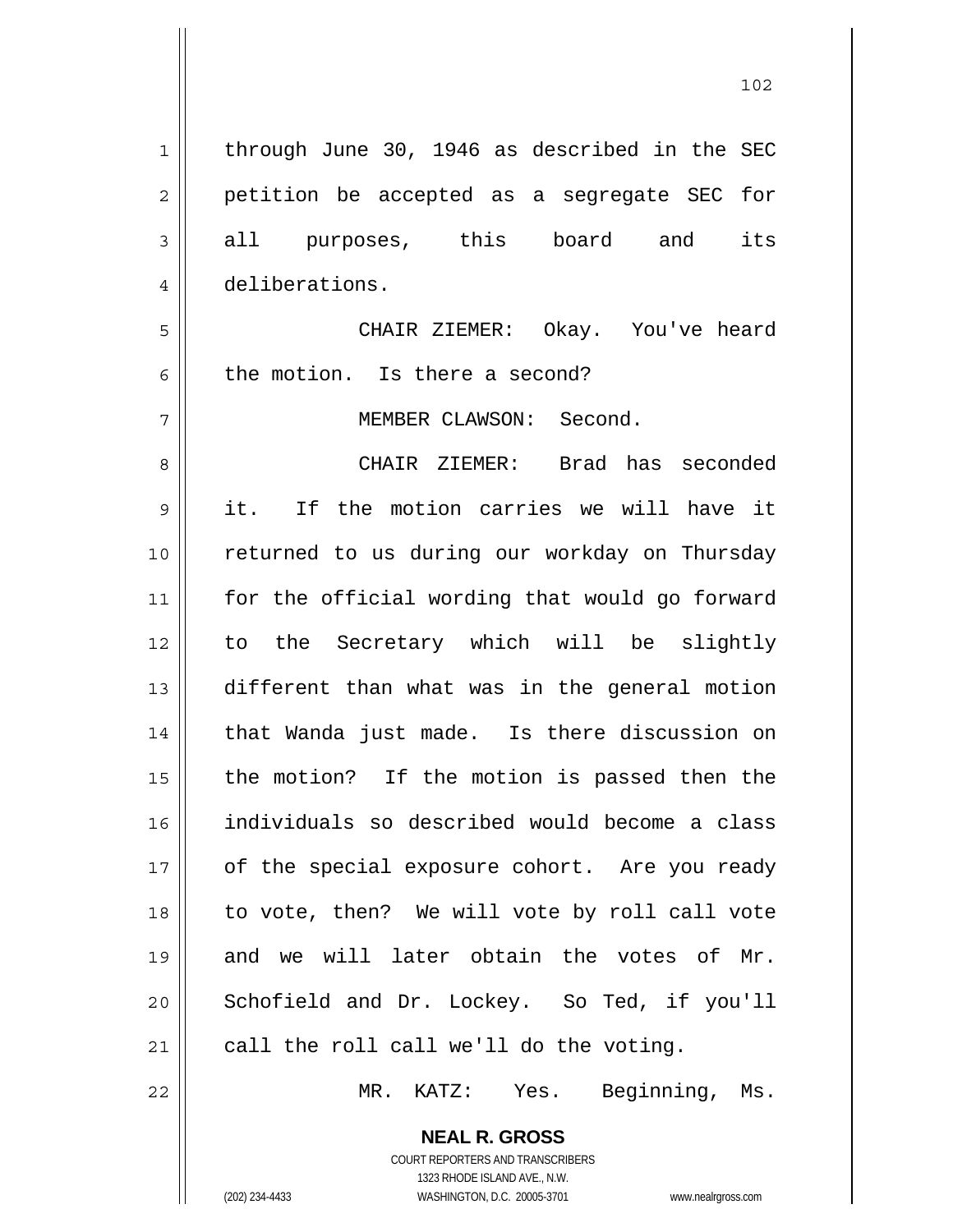**NEAL R. GROSS** COURT REPORTERS AND TRANSCRIBERS 1323 RHODE ISLAND AVE., N.W. (202) 234-4433 WASHINGTON, D.C. 20005-3701 www.nealrgross.com 103 1 2 3 4 5 6 7 8 9 10 11 12 13 14 15 16 17 18 19 20 21 22 Beach. MEMBER BEACH: Yes. MR. KATZ: Mr. Clawson? MEMBER CLAWSON: Yes. MR. KATZ: Mr. Gibson? MEMBER GIBSON: Yes. MR. KATZ: Mr. Griffon? MEMBER GRIFFON: Yes. MR. KATZ: Dr. Melius? MEMBER MELIUS: Yes. MR. KATZ: Ms. Munn? MEMBER MUNN: Aye. MR. KATZ: Dr. Poston? MEMBER POSTON: Yes. MR. KATZ: Mr. Presley? MEMBER PRESLEY: Yes. MR. KATZ: Dr. Roessler on the phone? MEMBER ROESSLER: Yes. MR. KATZ: And Dr. Ziemer? CHAIR ZIEMER: Yes. The motion carries. We will obtain the votes of the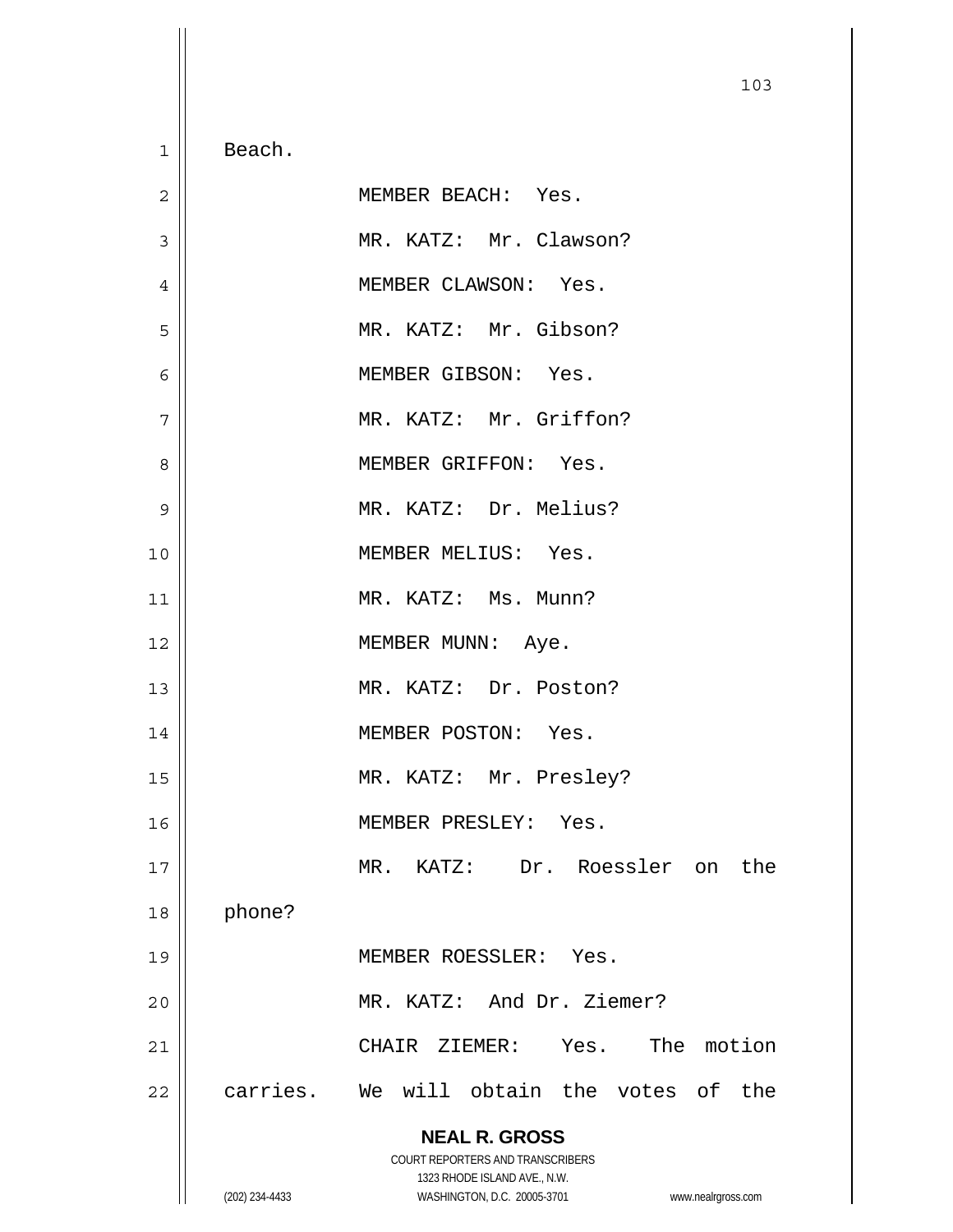**NEAL R. GROSS** COURT REPORTERS AND TRANSCRIBERS 1323 RHODE ISLAND AVE., N.W. 1 2 3 4 5 6 7 8 9 10 11 12 13 14 15 16 17 18 19 20 21 22 others as quickly as possible. I want to tell you that it is our intent to, once we have the formal motion at the end of this week, to move that forward very quickly to Health and Human Services, to the Secretary in the hopes that he can push that forward before we get into more of the transition and perhaps this class can be added by the mid-January date when the current Secretary will leave office and we will have a new group coming aboard. And that's -- not that we wouldn't want the new group to handle it, but I think just to expedite it so it's not behind the curve as far as a lot of new people coming aboard. So we'll do our best to move this out. The official motion normally charges the chair to do this within 21 days and I just want to tell you that the intent would be to try to do this yet this week if we're able to. MEMBER MELIUS: We'll give you 21 hours. CHAIR ZIEMER: Twenty-one hours

(202) 234-4433 WASHINGTON, D.C. 20005-3701 www.nealrgross.com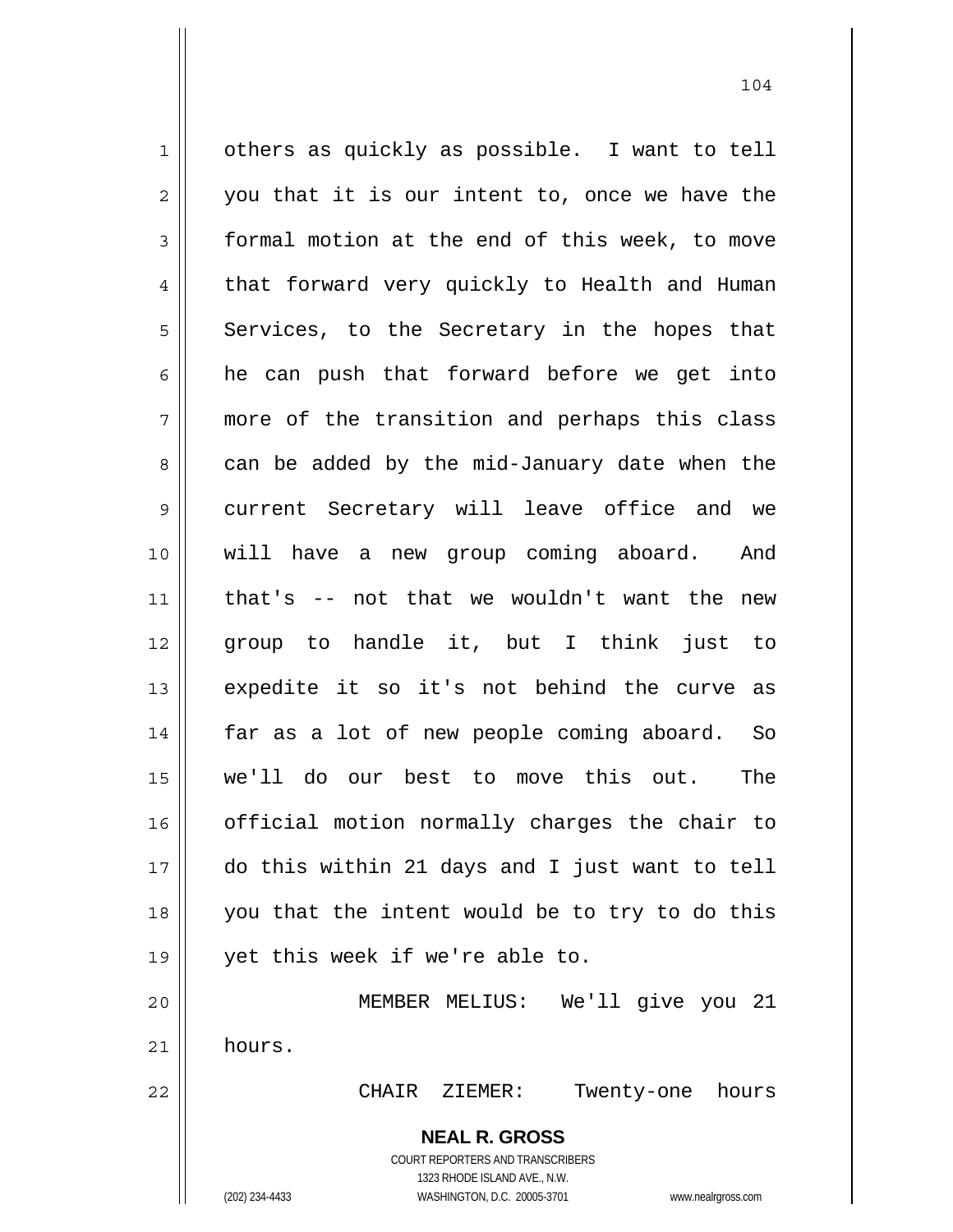would be a new record, but we will move it forward very quickly. Thank you. Any other comments? And thank you, Ms. Kuntz, for joining us today. We appreciate your input on this as well. MS. KUNTZ: I thank you, sir. Only in America could something like this be done. God bless all of you. CHAIR ZIEMER: Thank you very much. We are approaching the lunch hour so we are going to recess till 1:00 p.m. and we'll resume our deliberations at that time. Thank you all. (Whereupon, the above-entitled matter went off the record at 11:54 a.m. and resumed at 1:22 p.m.) CHAIR ZIEMER: We are now ready to reconvene. I've instructed our Designated Federal Official to modify tomorrow's agenda so that we have a slightly longer lunch hour.

21 22 I think logistically it's been very difficult for people to get their food and get their

> **NEAL R. GROSS** COURT REPORTERS AND TRANSCRIBERS 1323 RHODE ISLAND AVE., N.W. (202) 234-4433 WASHINGTON, D.C. 20005-3701 www.nealrgross.com

1

2

3

4

5

6

7

8

9

10

11

12

13

14

15

16

17

18

19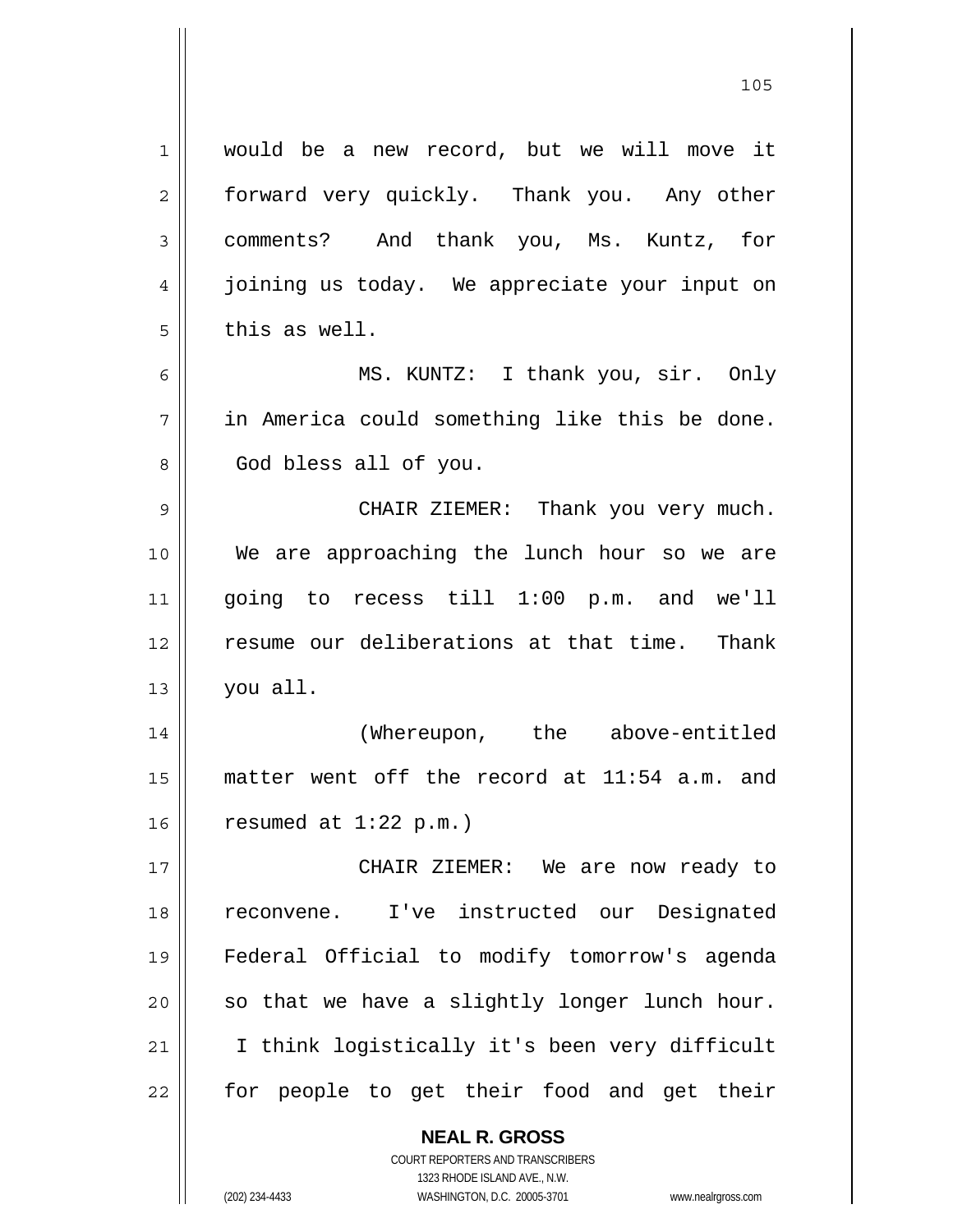bills and back, so we'll extend that tomorrow a little bit to accommodate. And our apologies to those standing by by phone, but logistically we're just not able to all get back here within the hour timeframe.

6 7 8 9 10 11 12 13 14 15 16 17 18 19 20 21 22 The next item on our agenda is the Department of Energy update. However, Dr. Worthington was stranded halfway here due to fog. That is, I think the fog was here and she couldn't get here from Atlanta. But in any event, she's on the plane now and en route so we're going to delay the DOE update until Dr. Worthington arrives. We're hopeful that she will be here in mid-afternoon in which case we will delay the official adjournment time which is currently scheduled for 4 o'clock. It says adjourn, it would really be a recess technically since the meeting will continue after that with the public comment period. But in any event, we'll plan tentatively to hear the Department of Energy update somewhere later in the afternoon after

> COURT REPORTERS AND TRANSCRIBERS 1323 RHODE ISLAND AVE., N.W. (202) 234-4433 WASHINGTON, D.C. 20005-3701 www.nealrgross.com

**NEAL R. GROSS**

1

2

3

4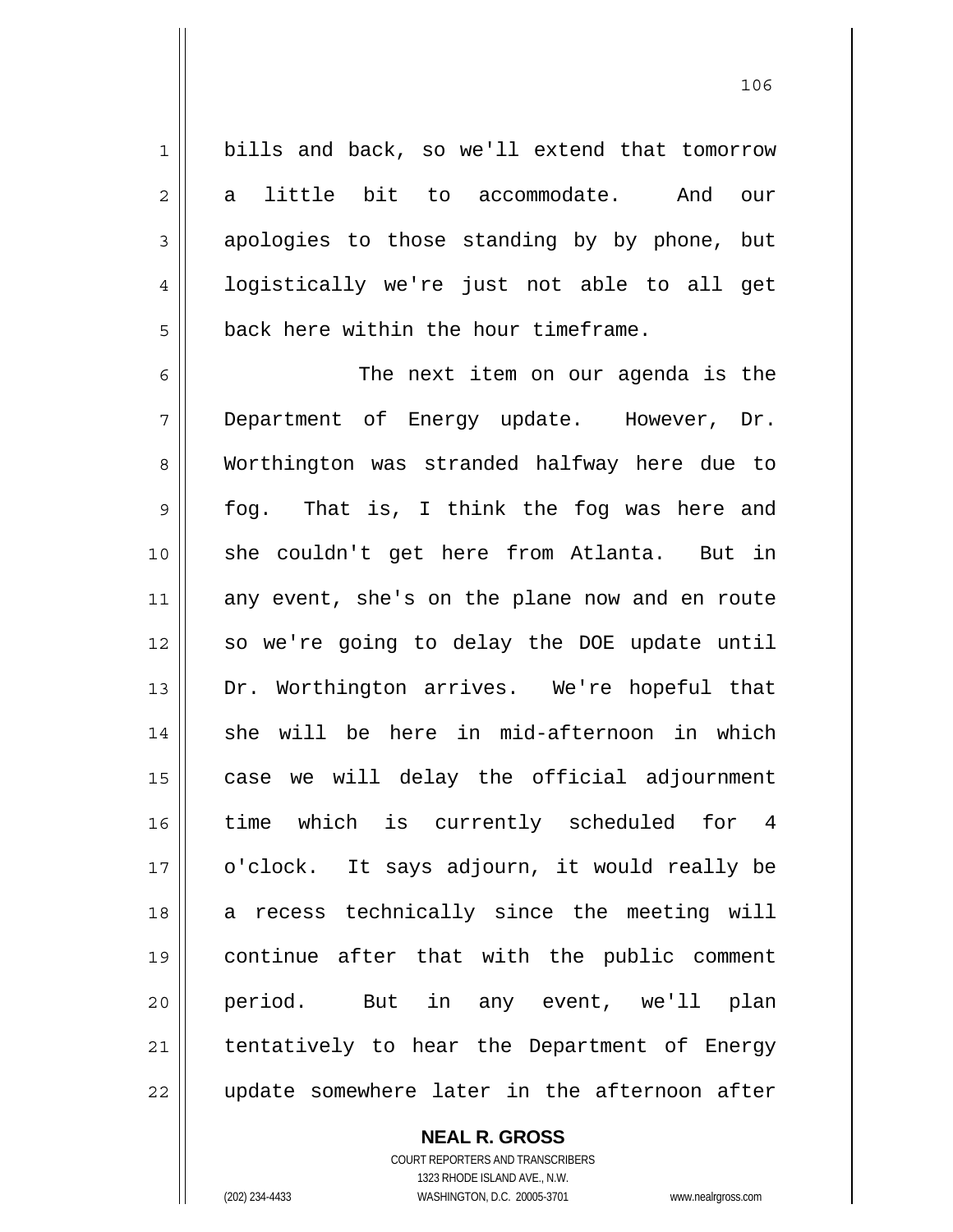we complete the work on the Savannah River petition.

1

2

107

3 4 5 6 7 8 9 10 11 12 13 14 15 16 17 18 19 20 21 22 Now we do want to keep the Savannah River discussion at sort of a time certain because there may be individuals by phone or others who were planning to be here for that that are planning to arrive around the 2 o'clock hour, so what we will do at the moment is to move one item up from tomorrow's agenda, and that is a report from the Board's contractor, SC&A. It currently is on your agenda for 2:15 tomorrow. It's called Review Closeout Process. And so I've asked John Mauro if he would present his comments at this time and he's agreed to do that. So I'm pleased to have Dr. Mauro come on behalf of SC&A. He's going to talk about the closeout process. And let me preface this by reminding those who are here that at the present time our contractor is perhaps what you would call in limbo because we are in the process, that is the Board is in the process of recompeting

**NEAL R. GROSS**

COURT REPORTERS AND TRANSCRIBERS 1323 RHODE ISLAND AVE., N.W. (202) 234-4433 WASHINGTON, D.C. 20005-3701 www.nealrgross.com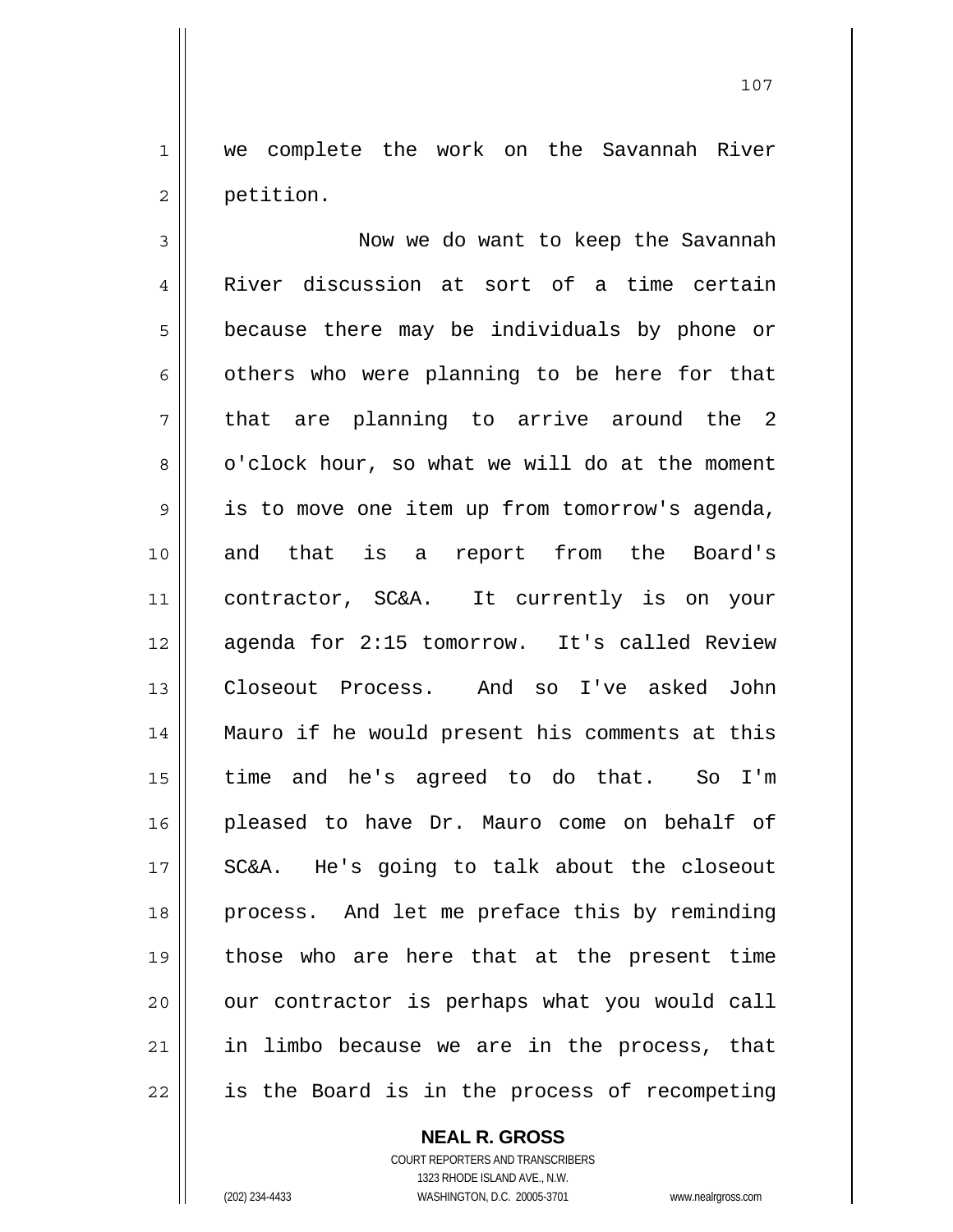1 2 3 4 5 6 7 8 9 10 11 12 13 14 15 the contract, and the Board's work is done on that and the agency, the federal agency that assists us with this has done most of their work but we're waiting for the final decision on the selection of the contractor for the next 5-year period. So until we know whether or not that will be SC&A or some other entity we are not in a position to officially proceed with very much new work, but at least we have some old work that has to be closed out by the present contractor. And John Mauro is going to talk to us a bit about the plans on moving forward on the closeout process. John? DR. MAURO: Thank you, Paul. Good afternoon everyone. As Paul pointed out, John

16 17 18 19 20 21 22 Mauro. I'm the project manager for Sanford, Cohen & Associates. We're the contractor to the Board. We have been for the past five years. And I'm going to summarize where we are as of today. Our contract actually I believe officially ends tomorrow, and what I'm going to do is try to give a rundown. This

> **NEAL R. GROSS** COURT REPORTERS AND TRANSCRIBERS 1323 RHODE ISLAND AVE., N.W.

(202) 234-4433 WASHINGTON, D.C. 20005-3701 www.nealrgross.com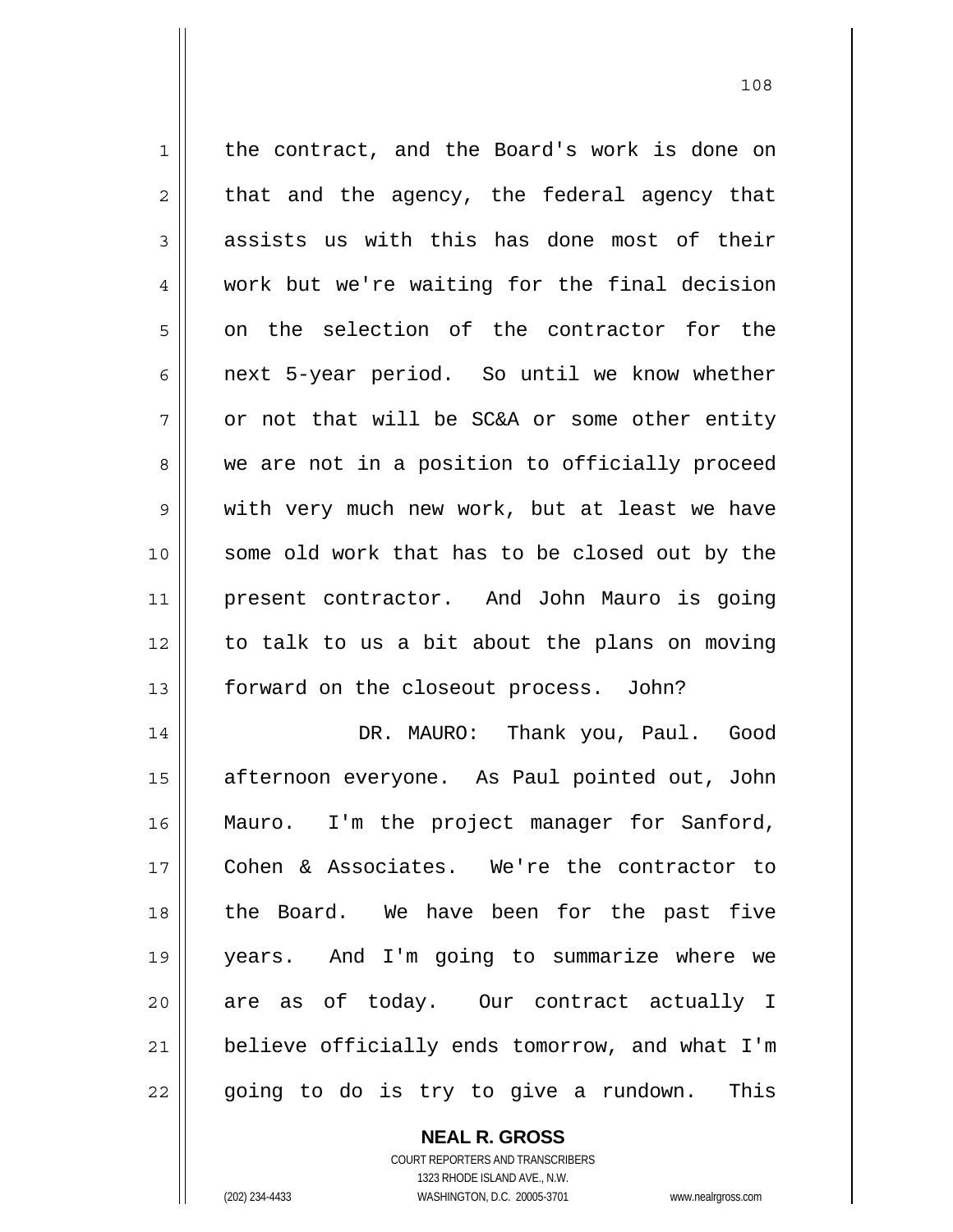1 2 3 4 5 6 7 8 9 10 11 12 13 14 15 16 17 18 19 20 very first slide is an attempt to capture the story on one slide. I usually like to start with the end of the story, and then we'll back away and go into some of the details. The for all intents - you can think about the work that we do for the Board as falling into two categories. One is we prepare major reports, and these are large documents that go and are submitted to the Board, and they go up on the Board's website and become available eventually for everyone to look at. And then once that work product is delivered to the Board, then the Board usually authorizes a work group which is a group of individual board members where we meet together in working sessions to discuss the issues that we have raised as a result of the work we did. And that's called a closeout process. Now, the first item on this slide here basically says, for all intents and

21 22 purposes, with the exception of one deliverable which is still active, we have

> **NEAL R. GROSS** COURT REPORTERS AND TRANSCRIBERS 1323 RHODE ISLAND AVE., N.W. (202) 234-4433 WASHINGTON, D.C. 20005-3701 www.nealrgross.com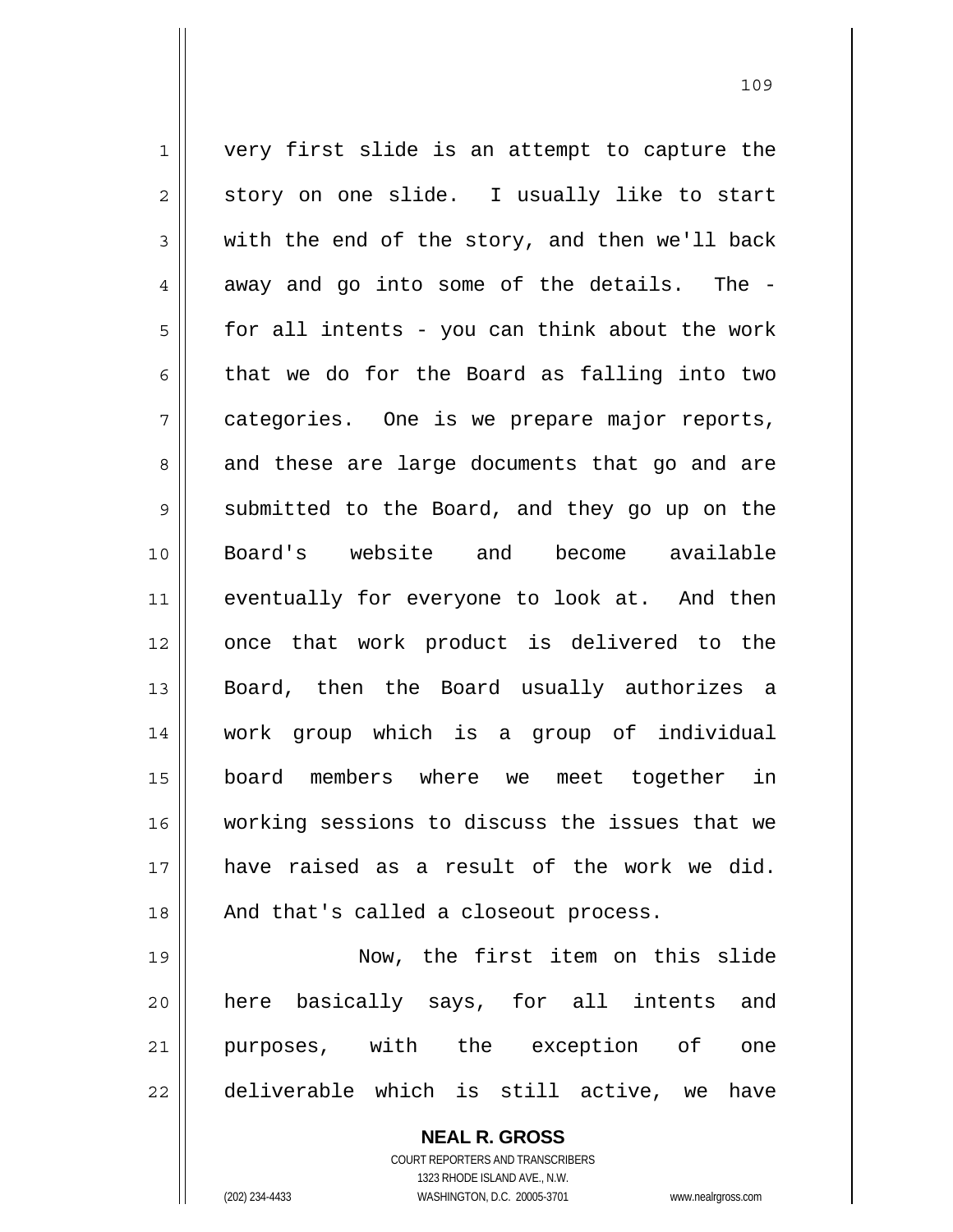1 2 3 4 5 6 7 8 9 10 11 12 13 14 15 16 17 18 19 20 21 22 delivered all our work products to the Board. They're large documents sitting on the shelf or electronically. The single deliverable that has not been delivered yet is a set of dose reconstruction audits. There area 18 dose reconstructions that we were given to do a review of, I guess about a month or so ago, and we're pretty close to finishing that up. But that particular work product will not be delivered to the Board prior to the end of this contract unless the contract is extended a little further. So what that means is all our work is done except for the closeout of issues, and that's not a small thing. As we have all experienced, as we deliver our reports we find that we have many comments on the work products prepared by NIOSH, and then we meet and we discuss some of the concerns we have. And Item Number 3 says well listen, if you step back and look at all of the work that was done over the past five years, you know, where are we on closing out all the issues?

> **NEAL R. GROSS** COURT REPORTERS AND TRANSCRIBERS

> > 1323 RHODE ISLAND AVE., N.W.

(202) 234-4433 WASHINGTON, D.C. 20005-3701 www.nealrgross.com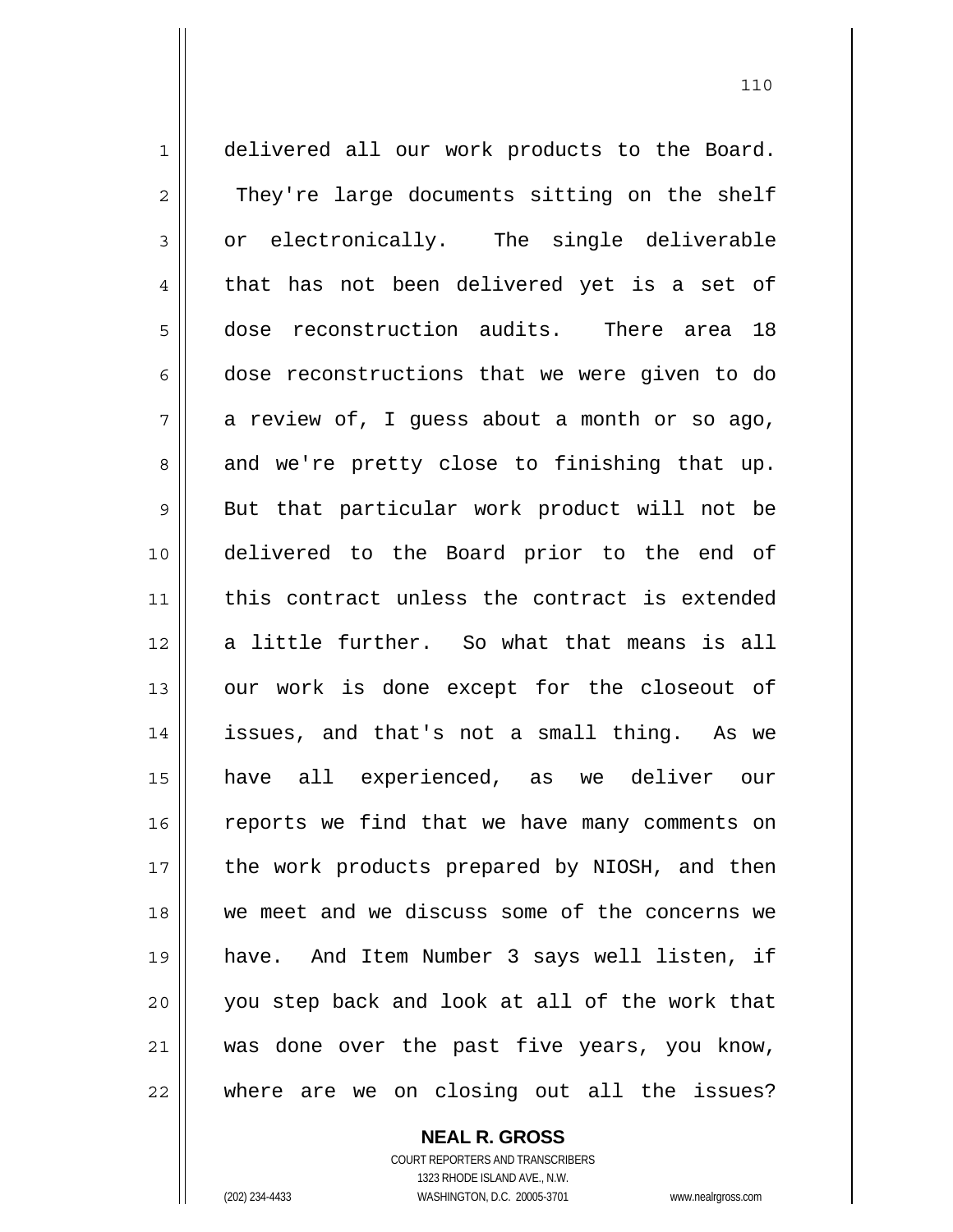1 2 3 4 5 6 7 8 9 10 11 12 13 14 15 And I think it would be fair to say that we're about 50 percent complete. There's still a lot of issues that have to be closed out. It's going to take some time to address those issues and close them out. The good news is that even though the contract's coming to an end and there's still a lot of closeout work to do, there are a lot of resources left in the contract. We estimate as of today we have about \$400,000 left in our budget. That translates to about 300 work hours. So in effect we have some resources available that will allow us - that's available to continue the closeout process. And what I did then is say, okay,

16 17 18 19 20 21 22 given that we have 300 work hours left in the budget - I'm sorry, 3,000. Did I say 300? Three thousand. What does that mean? That means well, let's take a look at the work that remains that needs to be done. The work that needs to be done, I put them in what I consider to be the priority, the things that I

> COURT REPORTERS AND TRANSCRIBERS 1323 RHODE ISLAND AVE., N.W. (202) 234-4433 WASHINGTON, D.C. 20005-3701 www.nealrgross.com

**NEAL R. GROSS**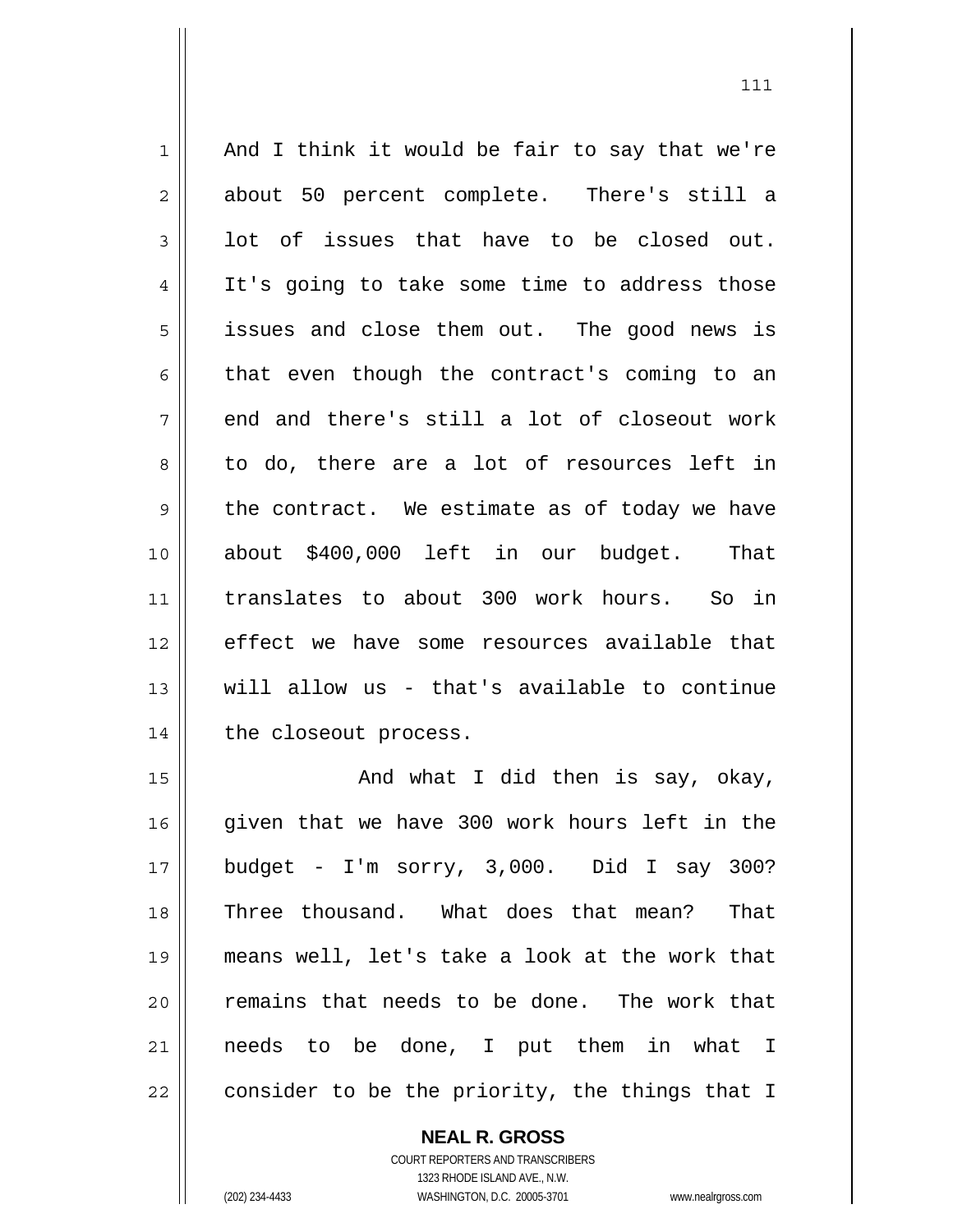1 2 3 4 5 6 7 8 9 10 11 12 13 14 15 16 17 18 19 20 21 22 think are most important. Certainly the Board may see it differently, but I thought it might be helpful. I'll just lay them out. The first item that I think is the highest priority is the completion of the issues resolution process on active SEC petition evaluation report reviews, such as the Savannah River site profile construction worker SEC petition which is the discussion we'll be talking about that a little bit later. And we estimate that in order to complete all the SEC petitions evaluation reports that are still before us, whereby we've done the work and now we're in the closeout process of those, we're going to need about 1,650 work hours. And we go down the list. The second item I put complete issues resolution on procedures. We've reviewed about over 100, maybe 130 procedures that are used by NIOSH to do their dose reconstructions. And we estimate that we've completed the review, and we'll get into a

> **NEAL R. GROSS** COURT REPORTERS AND TRANSCRIBERS

1323 RHODE ISLAND AVE., N.W. (202) 234-4433 WASHINGTON, D.C. 20005-3701 www.nealrgross.com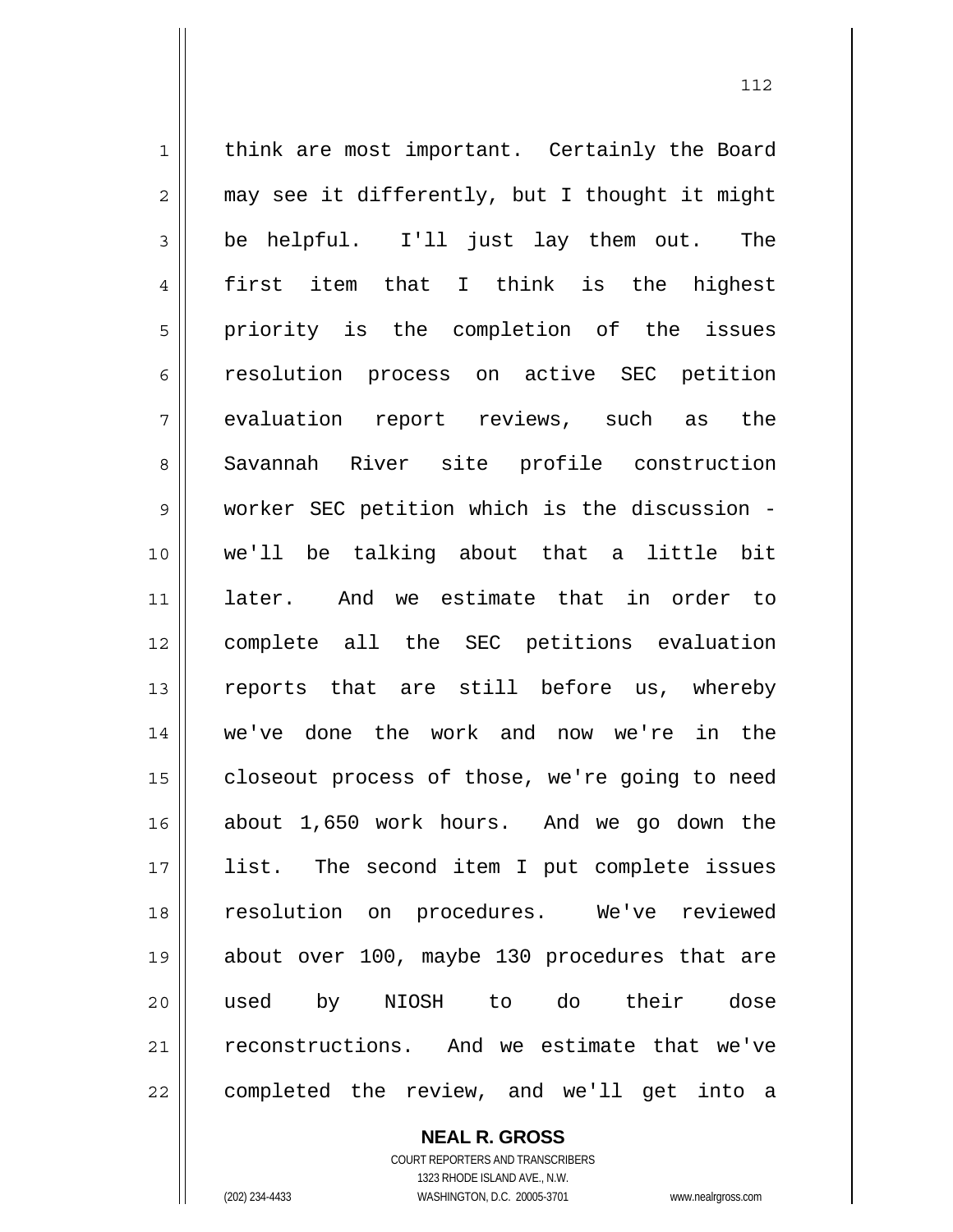little more detail on this, but about half of those issues. There are a lot of issues, hundreds of issues, but to finish that closeout we're going to need about 350 more work hours.

6 7 8 9 10 11 12 13 14 15 16 17 18 19 20 21 22 Moving down the row. There are also - I mentioned earlier there's one set of dose reconstruction audits that we were asked to do as part of our existing contract that ends tomorrow to review one set of cases. We estimate that we're going to need about 300 work hours to finish up that work. And then the next item down is - that would be to actually do the dose reconstruction audits themselves and put a report out, a piece of paper that goes on a shelf. But then the next item underneath that says complete issue resolution on dose reconstruction reviews. That's the process. Now once we finish doing the dose reconstruction audits, we have all our findings, then we go through the process of resolving the issues. That's about 300

> **NEAL R. GROSS** COURT REPORTERS AND TRANSCRIBERS 1323 RHODE ISLAND AVE., N.W. (202) 234-4433 WASHINGTON, D.C. 20005-3701 www.nealrgross.com

1

2

3

4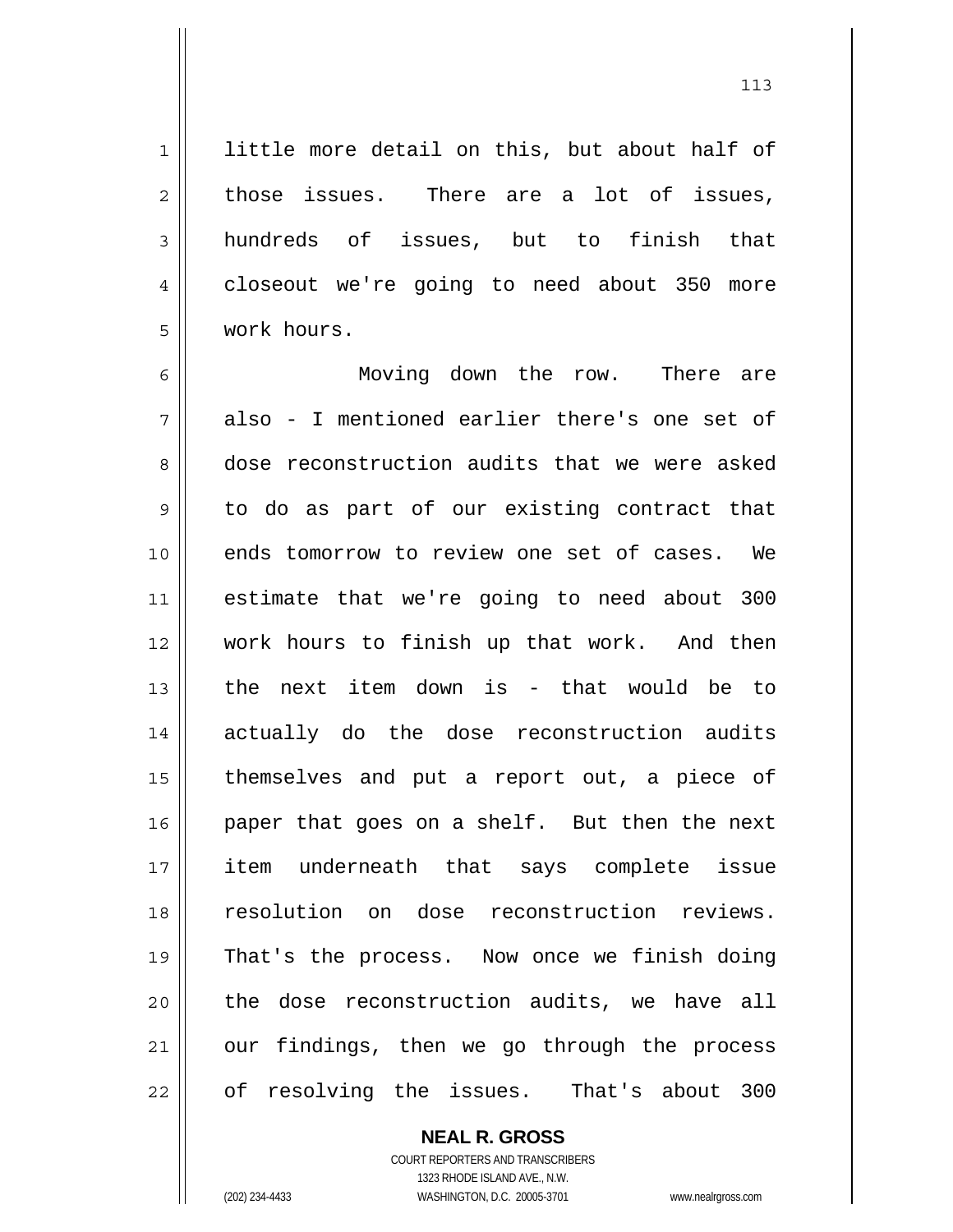1 work hours.

| $\overline{2}$ | Now, you'll notice that those first            |
|----------------|------------------------------------------------|
| 3              | four items I put in bold. You add those up,    |
| 4              | that's about - we basically have enough        |
| 5              | resources left over from the previous contract |
| 6              | to do those first four items. Now, the three   |
| 7              | items beneath that, well the two items beneath |
| 8              | that, sorry, we don't have enough resources to |
| 9              | complete. And I said complete issue            |
| 10             | resolution on active site profile reviews.     |
| 11             | There are several site profile reviews that    |
| 12             | there are active work groups, we're attending  |
| 13             | to the issues, but we still have work to do.   |
| 14             | And we estimate that to finish that we're      |
| 15             | going to need 550 work hours.                  |
| 16             | And finally, there's the issues                |
| 17             | resolution on what I call the inactive site    |
| 18             | profile reviews. There are a number of large   |
| 19             | site profile review documents that SC&A has    |
| 20             | issued that are sitting on the shelf that we   |
| 21             | really haven't been able to get to. It wasn't  |
| 22             | possible to form the Work Groups, to initiate  |

**NEAL R. GROSS**

COURT REPORTERS AND TRANSCRIBERS 1323 RHODE ISLAND AVE., N.W. (202) 234-4433 WASHINGTON, D.C. 20005-3701 www.nealrgross.com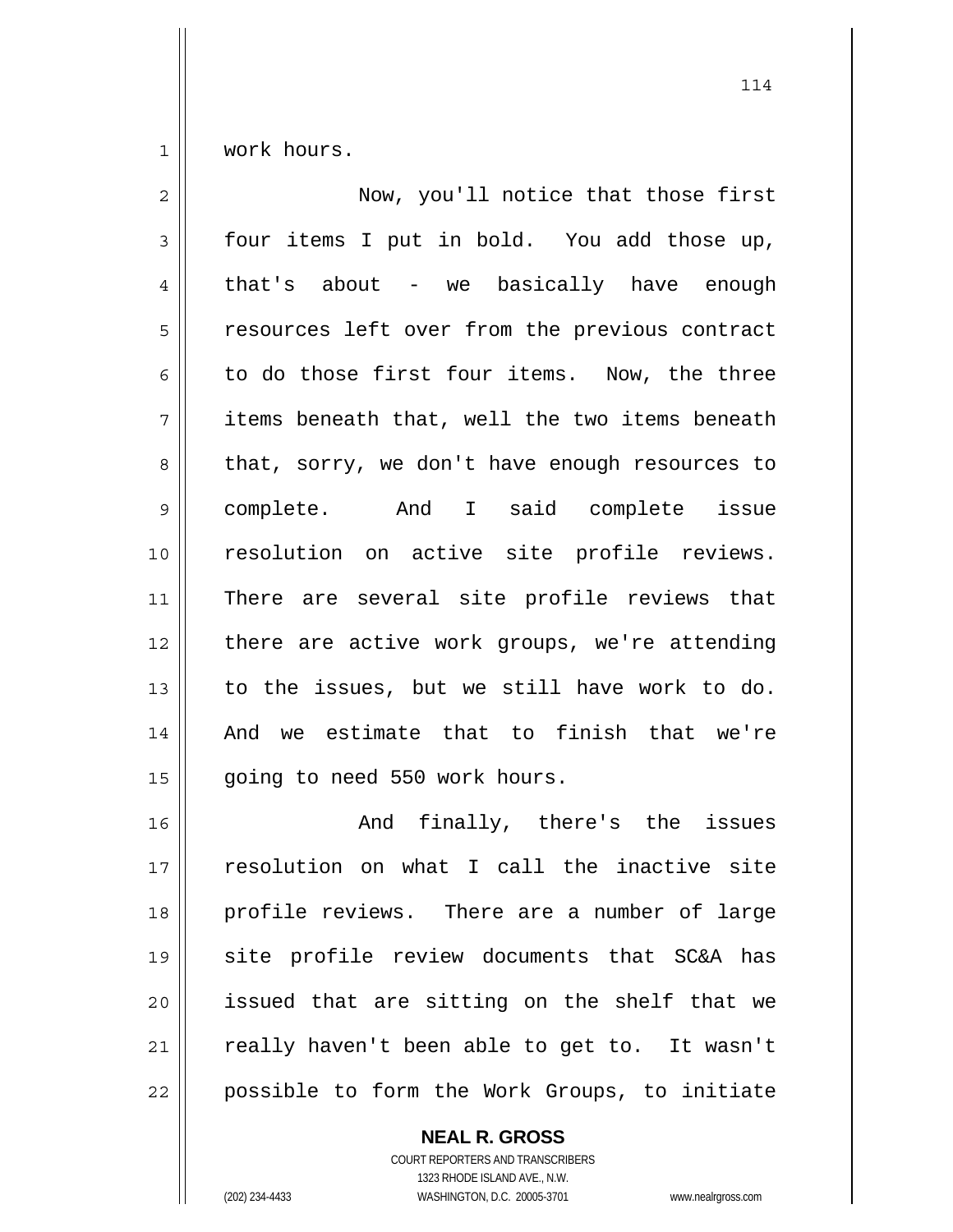1 2 3 4 5 6 7 8 9 10 11 12 13 14 15 16 17 18 19 20 21 22 the Work Group meetings and get the work started. We estimate that'll require about 1,900 work hours to finish that work. So what I'm really saying is we've got leftover 3,000 work hours in the bank so to speak that we can draw upon, but we've got 5,050 work hours of work to do. So the bottom line is that we're basically coming up short in terms of getting all our work done, the five years worth of work that we did. It would have been great if we could have said today, I could have come before you all and said we're done. We finished all the work, closed out all the issues, you can go home. But no, the reality is we still have work to do. We have - we're going to need - basically to do that work it's going to cost, projected shortfall is about \$250,000, \$300,000, on that order. What does that mean? That means the next contract is going to be burdened with that. So whoever your next contract is, we certainly hope it's us, we haven't heard yet, but that contract

**NEAL R. GROSS**

COURT REPORTERS AND TRANSCRIBERS 1323 RHODE ISLAND AVE., N.W. (202) 234-4433 WASHINGTON, D.C. 20005-3701 www.nealrgross.com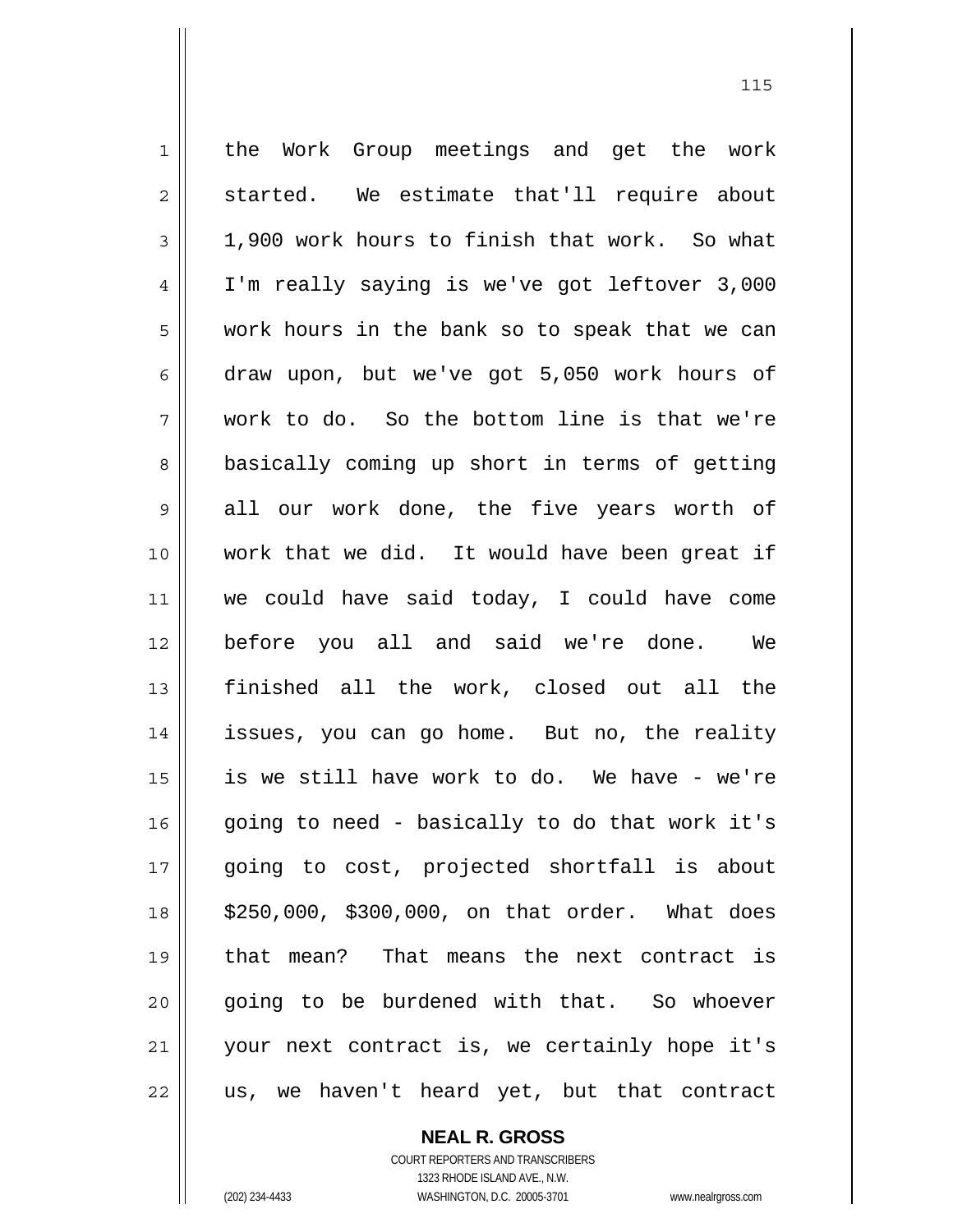1 2 3 4 5 6 7 8 9 10 11 12 13 14 15 16 17 18 19 20 21 22 will be burdened with not only doing its own work the next fiscal year, but also with closing out this work. And we think it's going to burden that next year's work at a cost of about \$250,000. I have to say that that ain't bad. I mean when you think about it, it was about a \$13 million contract. We're effectively coming up short about \$250,000. So that's the roll-up, that's the end of the story. But now we're going to back up a little bit and say how I got there. We're first going to talk about everyone can see that? - the status of closeout. This is the SEC. In other words, this is the - if someone says what did you folks do with regard to supporting SEC reviews and supporting the Board. The first column is a listing of all of the SEC petition and evaluation reports that SC&A reviewed on behalf of the Board over the past five years. The next column over says the status of that deliverable, the book that we delivered. We

> **NEAL R. GROSS** COURT REPORTERS AND TRANSCRIBERS

> > 1323 RHODE ISLAND AVE., N.W.

(202) 234-4433 WASHINGTON, D.C. 20005-3701 www.nealrgross.com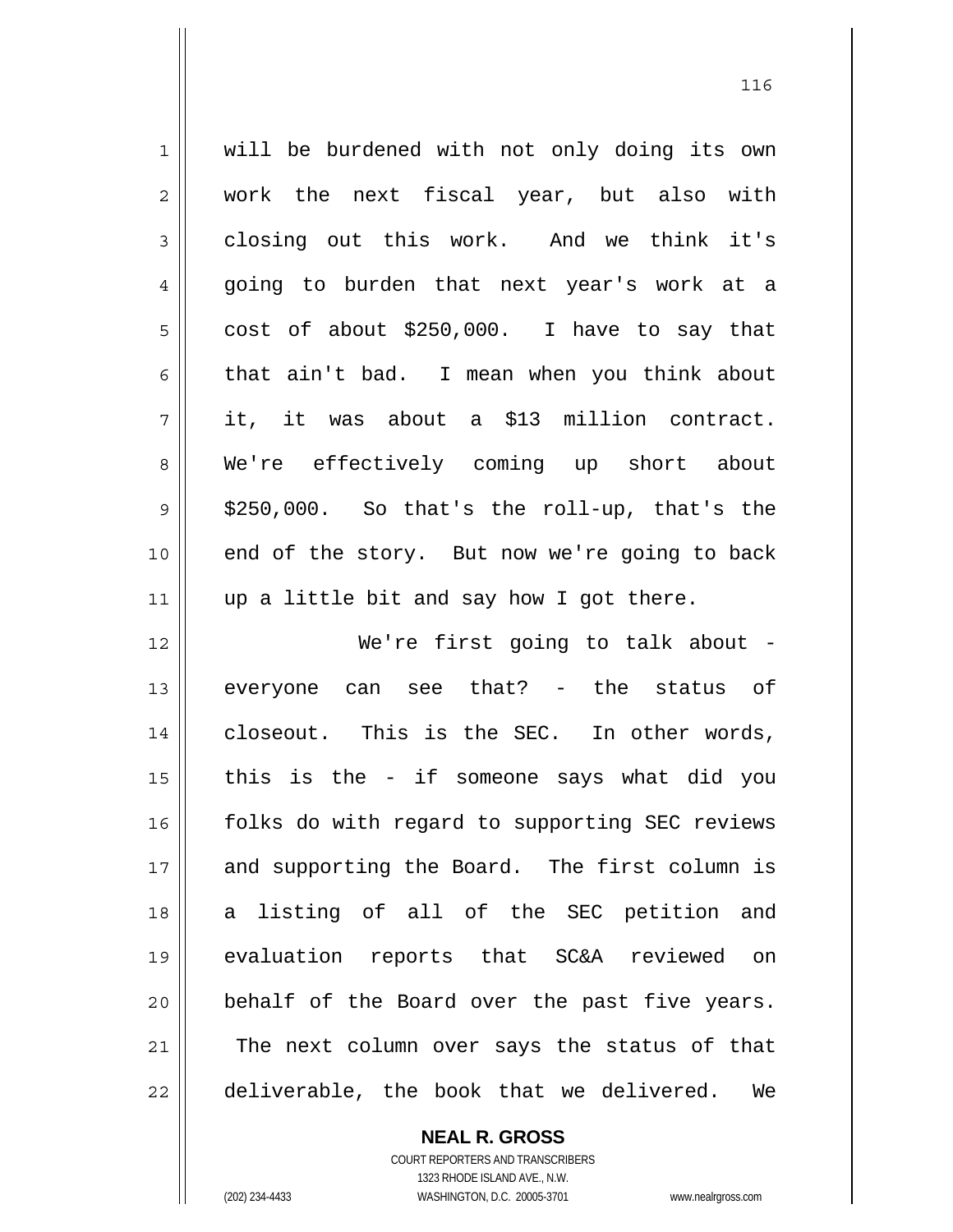1 2 3 4 5 6 7 8 9 10 11 12 13 14 15 16 17 18 19 20 21 22 have delivered or are in the act of delivering all of them. You'll notice that there are a few that have asterisks next to them. The last few, couple of asterisks. One of the logistics problem that have emerged, and I guess we're going to hear more about that when DOE is here, is we have three documents, Santa Susana, Pantex, Savannah River construction, that have been completed and are on various stages of review by the Department of Energy. The Department of Energy likes to see all our work products before they are released for public consumption. So we like to think that we've finished our work, but quite frankly it still has that one last step to go. So I'd like to say that we have delivered all our work products or for all intents and purposes have delivered all our work products, but then the next column over says the status of closeout. Now, completed means from our perspective I think we've done all our work. That is, we have done all the technical work,

> COURT REPORTERS AND TRANSCRIBERS 1323 RHODE ISLAND AVE., N.W. (202) 234-4433 WASHINGTON, D.C. 20005-3701 www.nealrgross.com

**NEAL R. GROSS**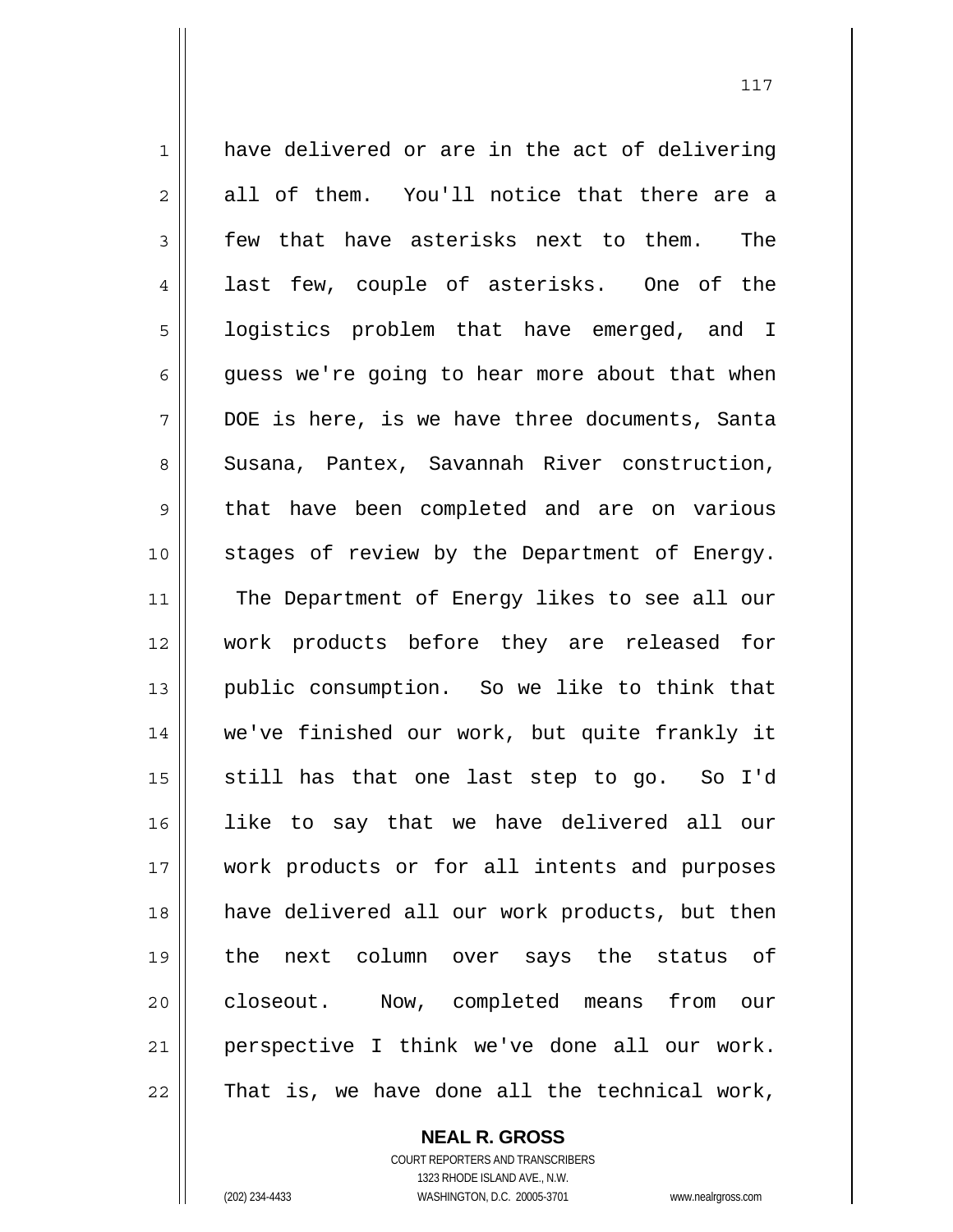1 2 3 4 5 6 7 8 9 10 11 12 13 14 15 16 17 18 19 delivered our work to the Work Groups, to the Board, and we believe our work is completed. However, there are a number of active SEC petition reviews and closeouts, and I've indicted you'll see the word active. For example, Fernald is active. And we believe, based on as best we can tell, we're going to require about 300 work hours to support the closeout process for Fernald. And you can see, that's our breakout of where we - on that first slide if you remember I said it would be about 1,650 work hours to support the closeout of all the SEC petitions. Well, that's where the 650 comes from. So that gives you - I guess if you step back and say what is it we have in front of us, we still have lots of work to do on Fernald, we have lots of work to do on Mound, NTS, LANL and Hanford.

20 21 22 You'll notice I have Blockson. I know it's been a subject for a great deal of discussion. We had some work right up until last week, but I think by and large the work

> **NEAL R. GROSS** COURT REPORTERS AND TRANSCRIBERS 1323 RHODE ISLAND AVE., N.W. (202) 234-4433 WASHINGTON, D.C. 20005-3701 www.nealrgross.com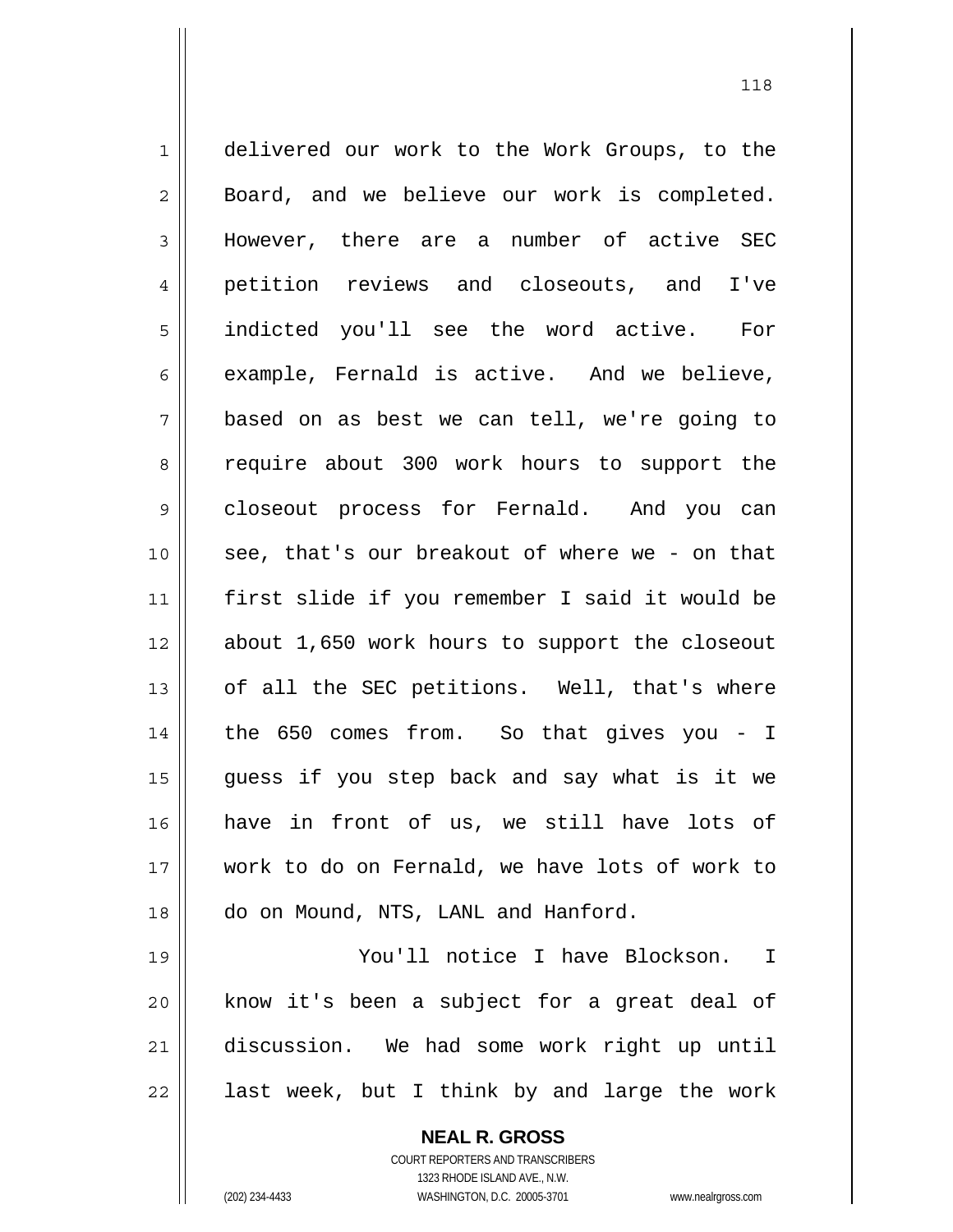1 7 is complete. My experience is that very often though we think our work is complete sometimes there's always a little bit more to do. But you know, for all intents and purposes that's probably a fair representation of where SC&A stands in terms of supporting the Board on SEC petition reviews.

2

3

4

5

6

119

8 9 10 11 12 13 14 15 16 17 18 19 20 21 22 One of the other major activities that SC&A took on over the past five years was the review of procedures. On this slide we indicate that there are about 101 procedures that we reviewed. It turns out there are a few more than that, but this is probably a pretty good picture of where we stand. Those of you involved in the procedure work group meetings are very familiar with these different categories of status. For example, we have found a way of sorting all - think of each procedure, each of the 101 procedures has a certain number of findings. They could have 10 findings, 15 findings, and then we meet with the Work Groups and we - the Procedures

## **NEAL R. GROSS**

COURT REPORTERS AND TRANSCRIBERS 1323 RHODE ISLAND AVE., N.W. (202) 234-4433 WASHINGTON, D.C. 20005-3701 www.nealrgross.com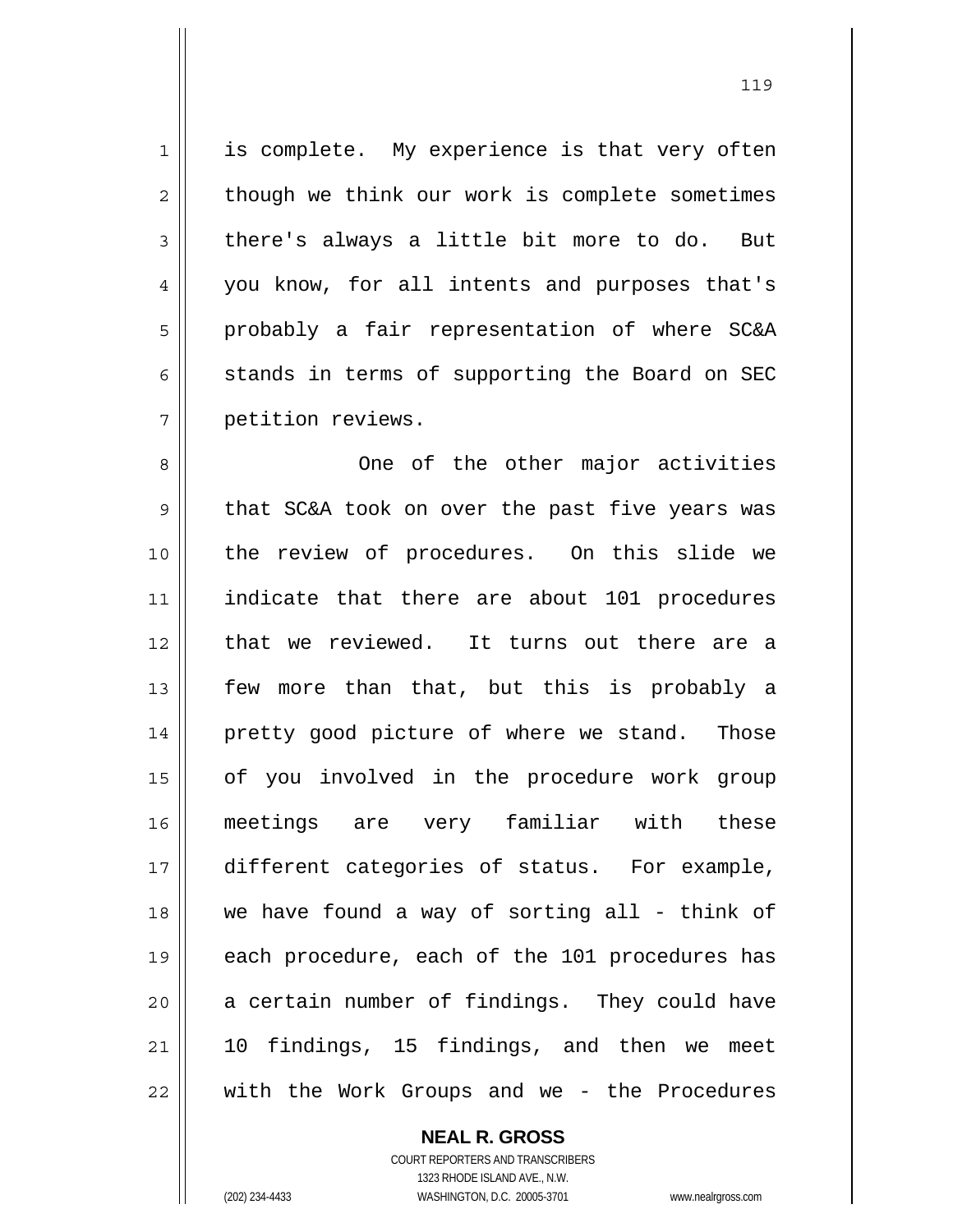| $\mathbf 1$    | Work Group under the direction of Ms. Munn and |
|----------------|------------------------------------------------|
| $\sqrt{2}$     | we one by one close out the issues as best we  |
| $\mathfrak{Z}$ | can. Bottom line is you'll see if you go down  |
| $\overline{4}$ | that list a little bit, the number of closed - |
| 5              | out of the total number of findings, 485, 215  |
| 6              | have been closed which, means that's it, we're |
| 7              | done. We've come to an agreement of some       |
| 8              | sorts. Either SC&A has agreed no, we were      |
| 9              | wrong, NIOSH is right, we'll withdraw our      |
| 10             | finding, or NIOSH says no, I think you're      |
| 11             | right, we better fix that. And they fixed it.  |
|                |                                                |
| 12             | There's another category called in             |
| 13             | abeyance, and you'll see the number 63. This   |
| 14             | means that SC&A and NIOSH have come to an      |
| 15             | agreement on the solution to the problem,      |
| 16             | except that the actual procedure that          |
| 17             | implements it has not yet been revised. So     |
| 18             | when you add those two up, the 215 to 263,     |
| 19             | that's why I say I think we're - that's 260.   |
| 20             | That's close to 260, 273, 278 out of 485.      |
| 21             | We're more than halfway home. And by the way,  |

**NEAL R. GROSS** COURT REPORTERS AND TRANSCRIBERS

1323 RHODE ISLAND AVE., N.W.

(202) 234-4433 WASHINGTON, D.C. 20005-3701 www.nealrgross.com

 $\mathsf{II}$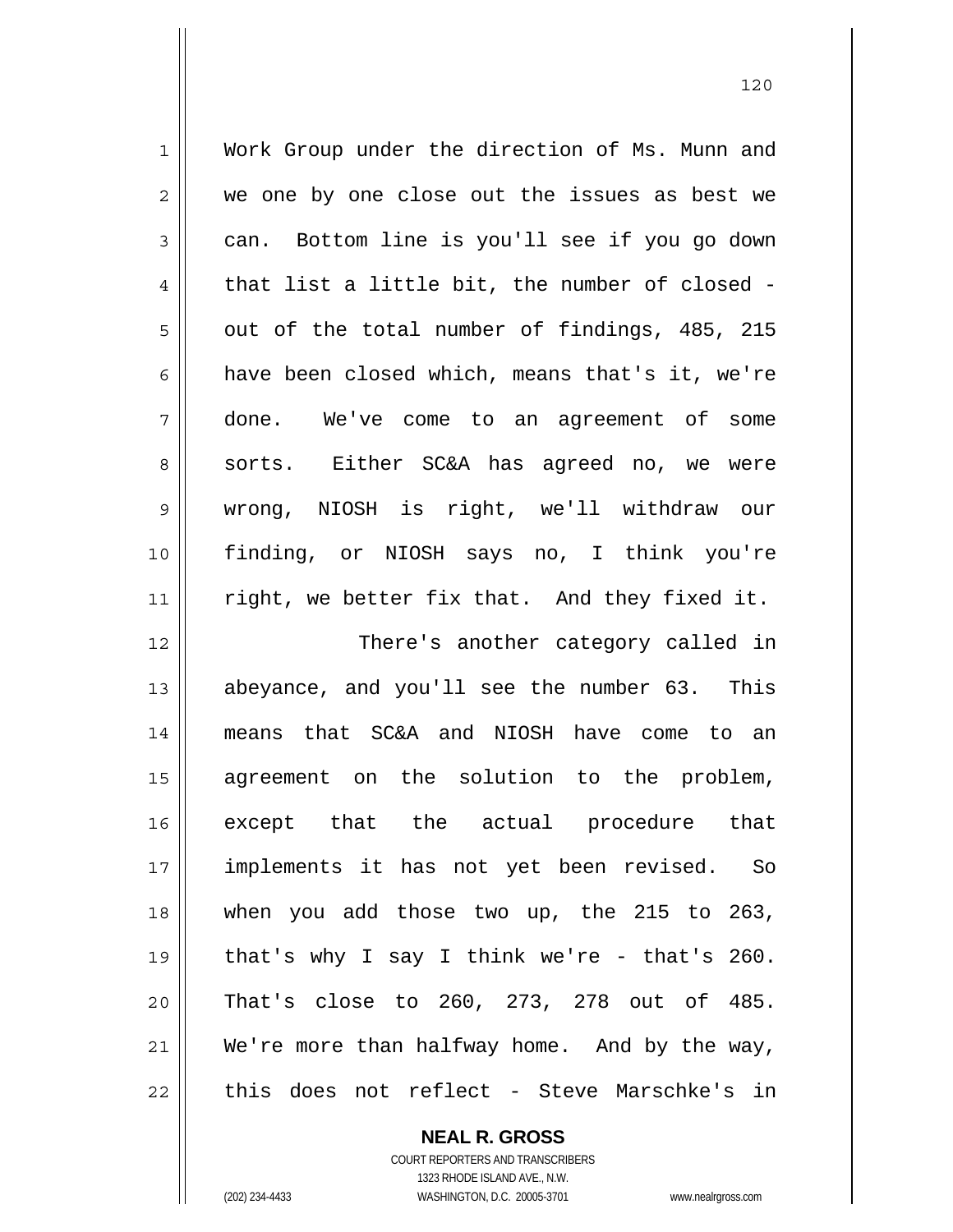the room. Steve runs our procedure review program. That doesn't reflect the fact that we just recently had a very good procedure review meeting where we closed out a whole bunch. So we're in even better shape than it appears on here.

7 8 9 10 11 12 13 14 15 16 17 18 19 20 21 22 Okay. Really, the - when all is said and done, I think one of the main roles of SC&A in supporting the Board has been reviewing dose reconstructions performed on behalf of individuals. You'll see that there have been, every so often the Board would give a group, a package of dose reconstruction audits to us to review. They usually come in chunks of 20 cases, sometimes they come in larger numbers than that, but if you add them all up I think we're at about 240. So over the period of five years we've audited about 240. For every single audit we have a number of findings. The next column over, for example, Row Number 1, it says Set Number 1, there were - we reviewed 20 of these cases.

> **NEAL R. GROSS** COURT REPORTERS AND TRANSCRIBERS

> > 1323 RHODE ISLAND AVE., N.W.

1

2

3

4

5

6

(202) 234-4433 WASHINGTON, D.C. 20005-3701 www.nealrgross.com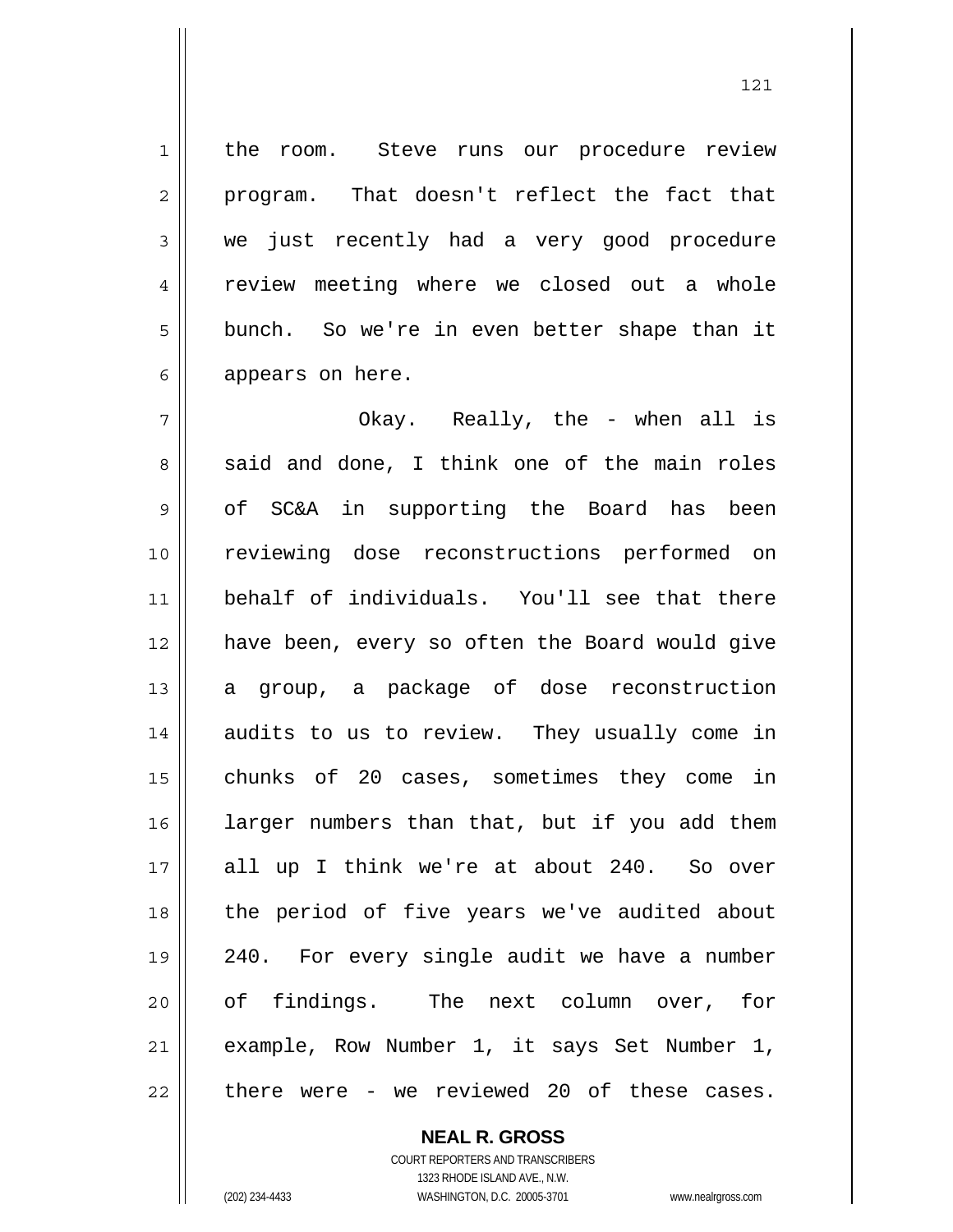1 2 3 4 5 6 7 8 9 10 11 12 13 14 15 16 17 18 19 20 21 22 These are real people dose reconstructions. Out of those 20 cases we had 79 findings. The places where we had some point of concern related to that dose reconstruction. And you'll see the next column where it says percent of findings closed. That's 100 percent. So for the first set of 20 all issues have been resolved. So if you go down that row you'll see that each set, a lot of them we really closed everything out for all intents and purposes right up through the sixth set of 20 cases. We're at right now, under the direction of Mark, where's Mark? There he is. We're still working real hard on the seventh, eighth, ninth set, and the tenth set as I mentioned before hasn't even been delivered yet. It probably won't be delivered till February. That's the way things are. But you can see that, when you look at the grand scheme of things, we're about halfway home again on the procedure reviews. But we still have work to do.

> **NEAL R. GROSS** COURT REPORTERS AND TRANSCRIBERS

> > 1323 RHODE ISLAND AVE., N.W.

(202) 234-4433 WASHINGTON, D.C. 20005-3701 www.nealrgross.com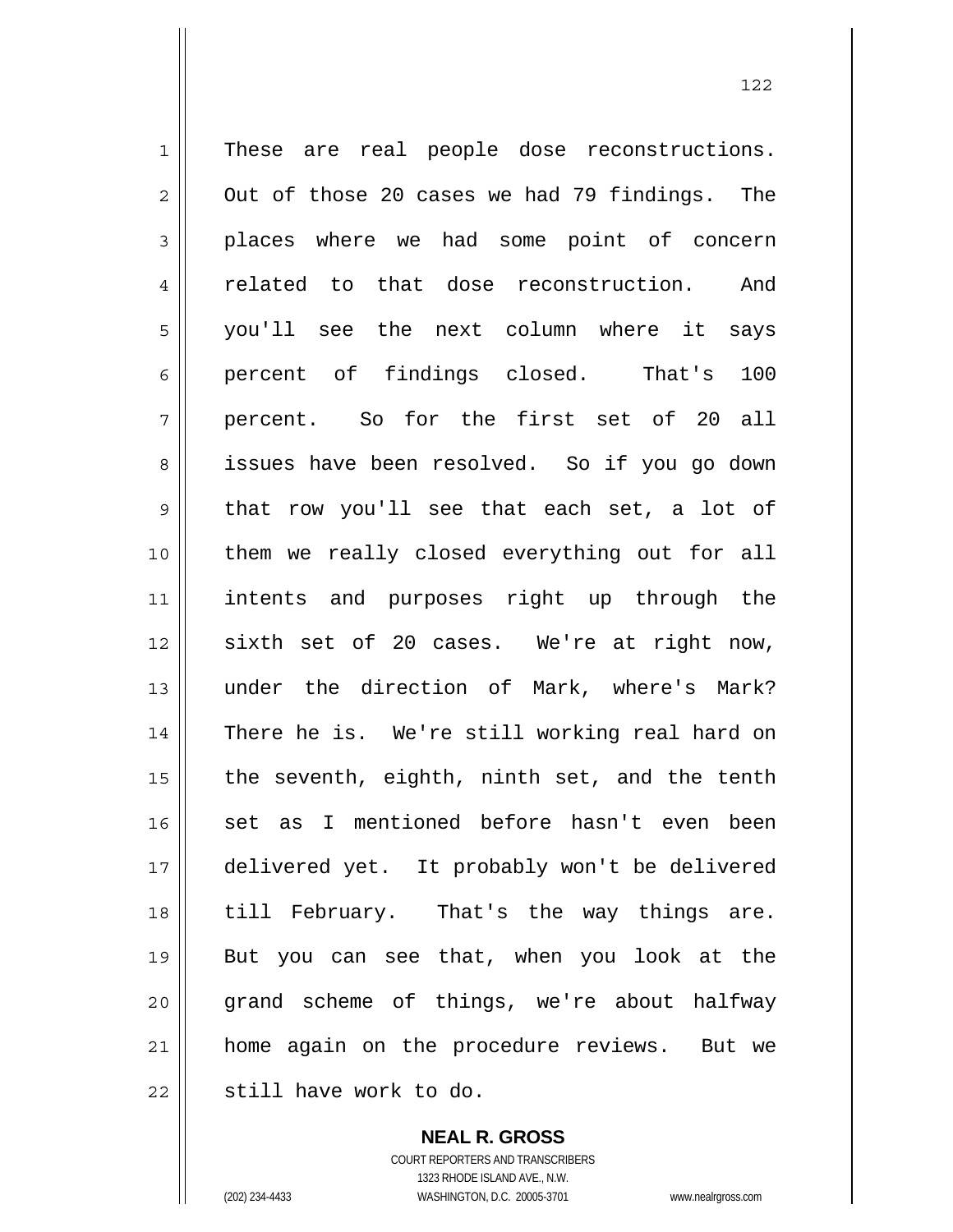1 2 3 4 5 6 7 8 9 10 11 12 13 14 15 16 17 18 19 20 21 22 Okay, now we're moving into the site profiles. This is the area where I guess we still have lots to do. I'll just put this much on. The left-hand column lists every site profile that we reviewed. The next column over is whether or not we delivered our site profile review document to NIOSH and the Board. All of - the answer is we've delivered them all. I believe they're all sitting on the Board's website. Anyone who wants to go online could go and see what we have to say. They're usually about 200-page reports. The next column in terms of status of closeout is where we are, as best I can tell, which ones are closed out. That is where we've met, we've sat together with the Work Group and we've resolved all the issues to the satisfaction of those concerned. And other areas you'll see, the items which say active. That means we currently have an active work group that's meeting periodically to put to bed the issues that we are dealing with. And

123

**NEAL R. GROSS** COURT REPORTERS AND TRANSCRIBERS

1323 RHODE ISLAND AVE., N.W. (202) 234-4433 WASHINGTON, D.C. 20005-3701 www.nealrgross.com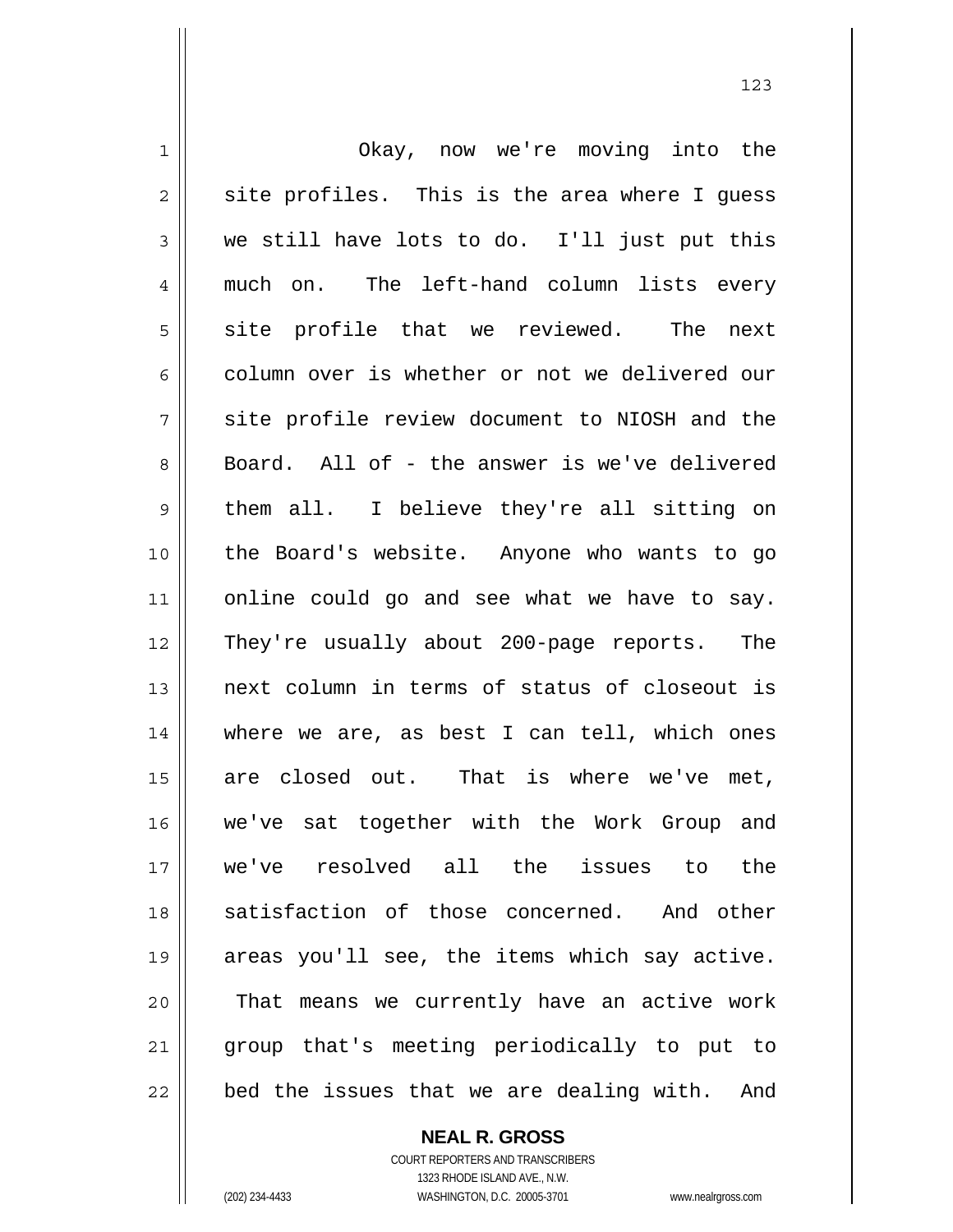1 2 3 4 5 6 7 8 9 10 11 12 13 14 15 16 17 18 19 20 21 22 you'll also see items, and unfortunately there are a number of them, that say inactive. What this means is these are site profile reviews that SC&A has completed, but unfortunately it really wasn't possible for a work group to form and to meet, to engage the issue. So there are a lot of inactives. And then there's another category that I call SEC active, and this is important because very often we'll do a site profile review, and then somewhere along the line an SEC petition would be issued. A good example would be at the Pantex plant. Another good one would be the Savannah River. You know, these are places where we transitioned from doing a site profile review. Out comes an SEC which of course is of great interest to many, many people. And we transition into the review of the SEC petition. But very often we'll complete the SEC petition review process, some judgment will be made on behalf of the Board regarding granting, denying a portion of or

**NEAL R. GROSS**

COURT REPORTERS AND TRANSCRIBERS 1323 RHODE ISLAND AVE., N.W. (202) 234-4433 WASHINGTON, D.C. 20005-3701 www.nealrgross.com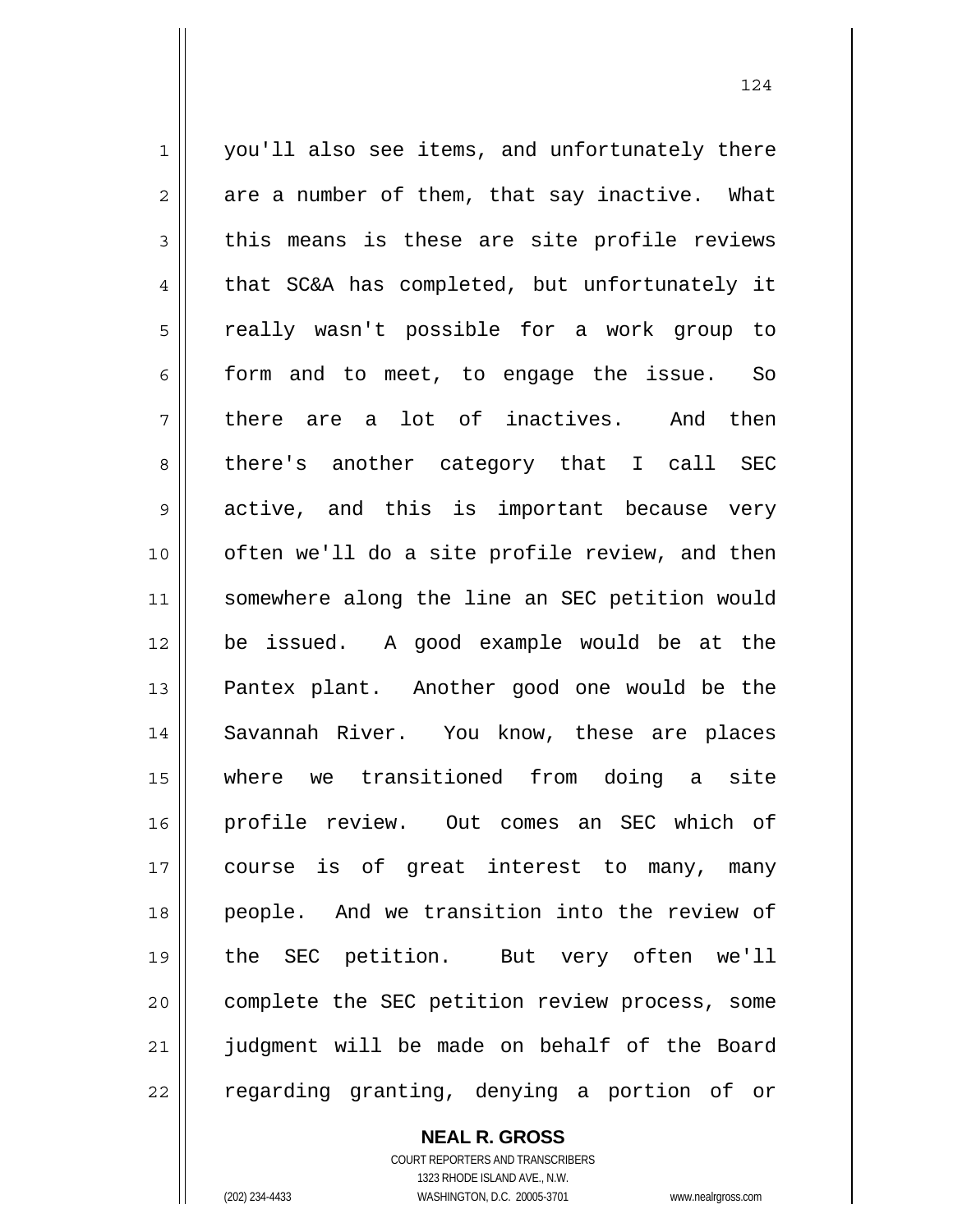| $\mathbf 1$    | all of an SEC petition, but there still very   |
|----------------|------------------------------------------------|
| $\overline{2}$ | often are issues that are residual that we     |
| $\mathfrak{Z}$ | call - they're not SEC issues, but they are    |
| 4              | still some technical issues that need to be    |
| 5              | resolved. So even though we may end up         |
| 6              | closing out and resolving the SEC issues,      |
| 7              | there may still be some site profile issues.   |
| 8              | And I put down the number of work hours next   |
| 9              | to each one of the active sites. So you get    |
| 10             | an idea of what I think it's going to take to  |
| 11             | finish up the work.                            |
| 12             | And I think that tells the story.              |
| 13             | I'll go back to the first slide just so that   |
| 14             | you can get that bird's eye view again on      |
| 15             | where we are. Again, the bird's eye view is I  |
| 16             | think we finished all our major deliverables   |
| 17             | except for one, the tenth set of cases. I      |
| 18             | believe that we are 50 percent home in terms   |
| 19             | of closing out all issues that were raised all |
| 20             | in the last five years. I believe a lot - we   |
| 21             | still have resources left on the order of      |
| 22             | about \$400,000 that can go toward resolving   |

<u>125</u>

**NEAL R. GROSS**

COURT REPORTERS AND TRANSCRIBERS 1323 RHODE ISLAND AVE., N.W. (202) 234-4433 WASHINGTON, D.C. 20005-3701 www.nealrgross.com

 $\mathsf{II}$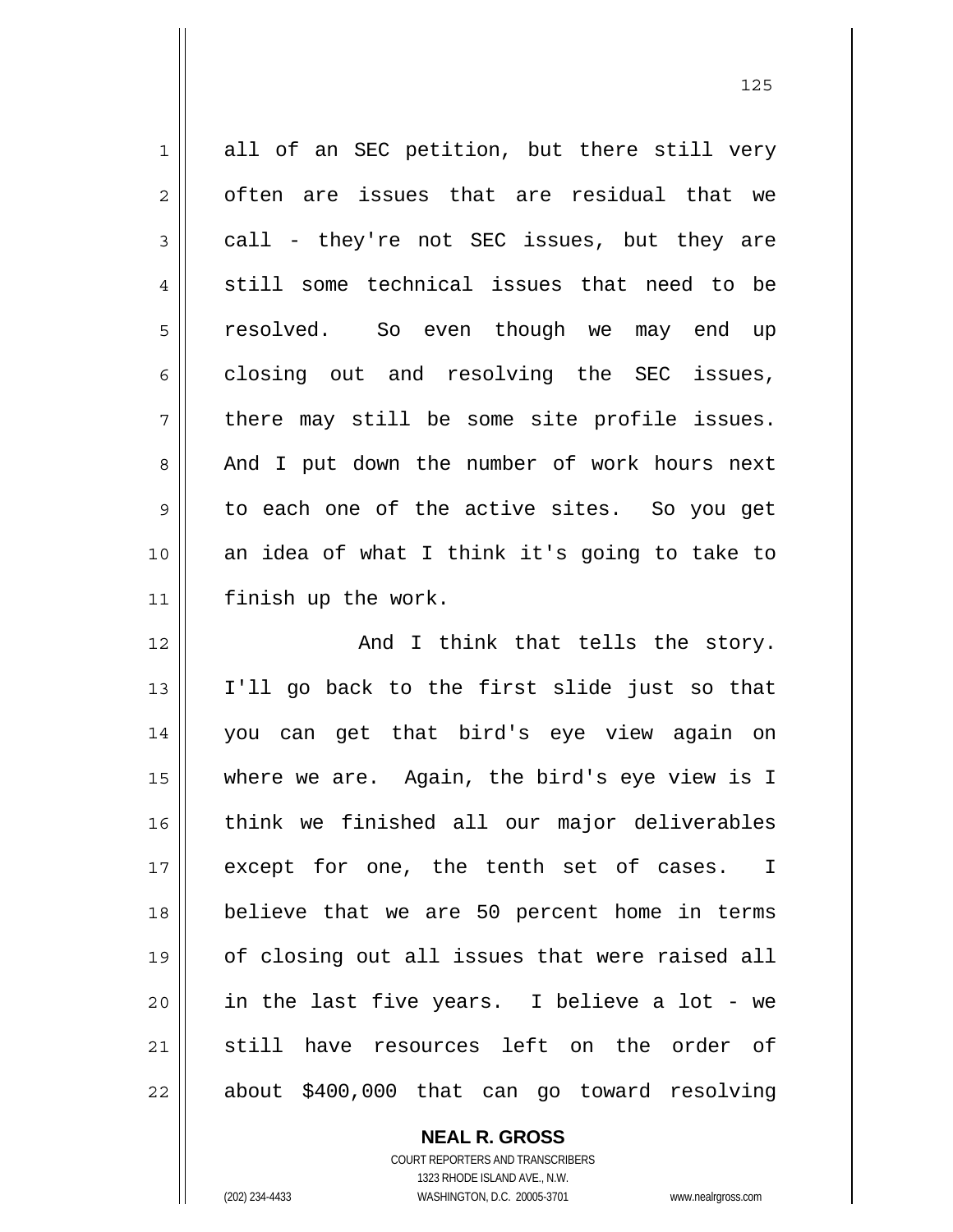**NEAL R. GROSS** COURT REPORTERS AND TRANSCRIBERS 1 2 3 4 5 6 7 8 9 10 11 12 13 14 15 16 17 18 19 20 21 22 the remaining issues, but still we're going to need a little bit more resources than that to finish all of the open items. And that concludes my presentation. I welcome any questions anyone might have. CHAIR ZIEMER: John, can copies of this be made available for our work session on Thursday? DR. MAURO: Yes, and I believe that - CHAIR ZIEMER: Or do we have them already? DR. MAURO: I think they might actually have been put out on the back. I was talking to Zaida. She mentioned that she didn't have copies. CHAIR ZIEMER: Are they on the disk? Oh I'm sorry, I didn't even look on the disk to see if it was there. Good, thank you. Dr. Melius, question? MEMBER MELIUS: That was actually my first question as he started to present was

126

1323 RHODE ISLAND AVE., N.W.

(202) 234-4433 WASHINGTON, D.C. 20005-3701 www.nealrgross.com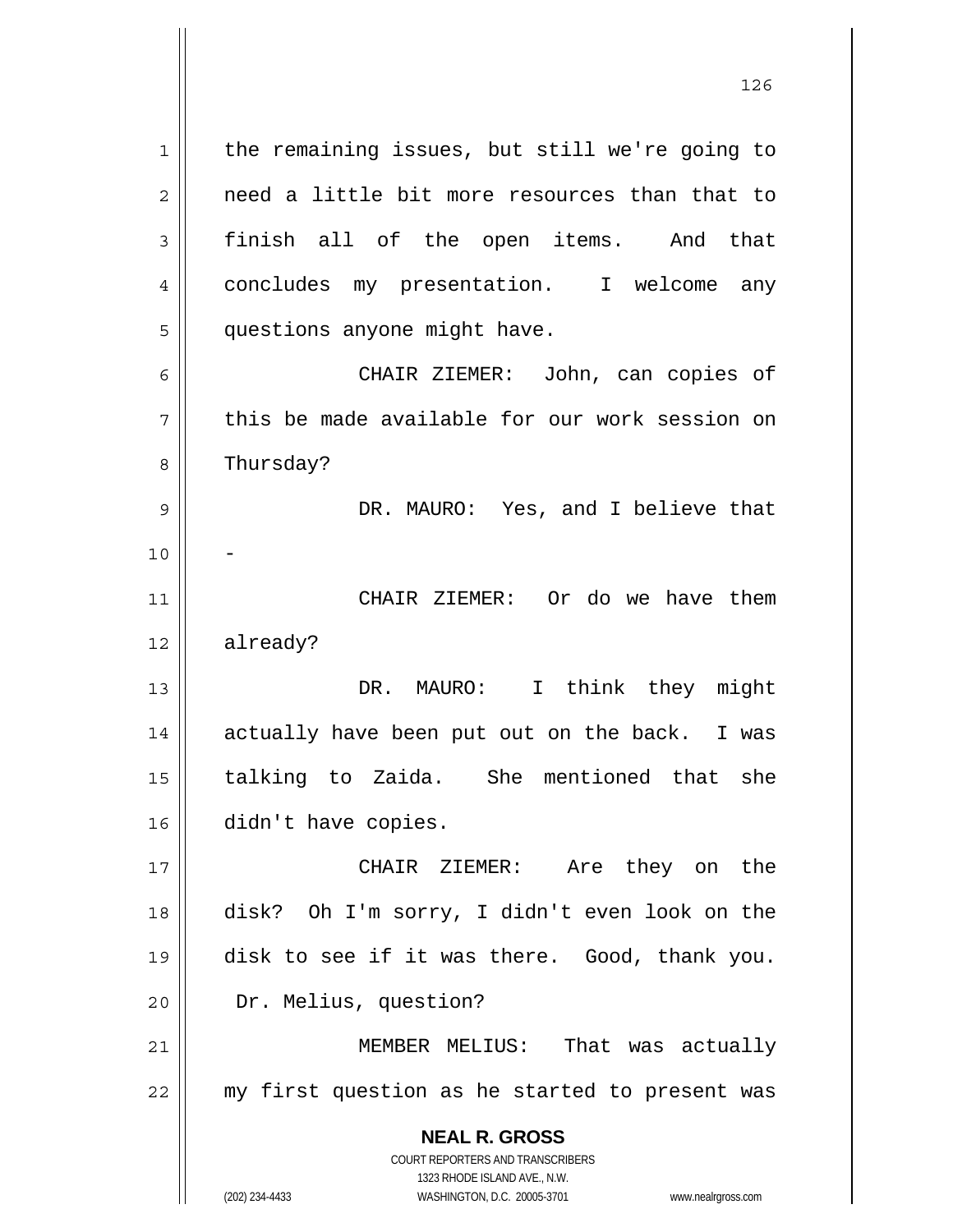1 2 3 4 5 6 7 8 9 trying to see where we had, because I didn't want to write down all those numbers. I'm having a little trouble figuring out what to make of this because I think I need an update on the status of the contract award to sort of know where we are. And I think it also affects our ability to make assignments and sort of how we conduct the rest of this meeting.

10 11 CHAIR ZIEMER: Ted, give us an update on that.

12 13 14 15 16 17 18 19 20 21 22 MR. KATZ: Yes, so the status of the contract is, as I think Dr. Ziemer mentioned earlier, all of the technical work has been done for the making of an award, and it is going through a sort of policy review process at CDC before the award can be made, and we don't have exact timing on when that award will be made. I would also mention that because of the situation, I believe it's already been done or it's in the process of being done is the SC&A contract has been or is

> COURT REPORTERS AND TRANSCRIBERS 1323 RHODE ISLAND AVE., N.W. (202) 234-4433 WASHINGTON, D.C. 20005-3701 www.nealrgross.com

**NEAL R. GROSS**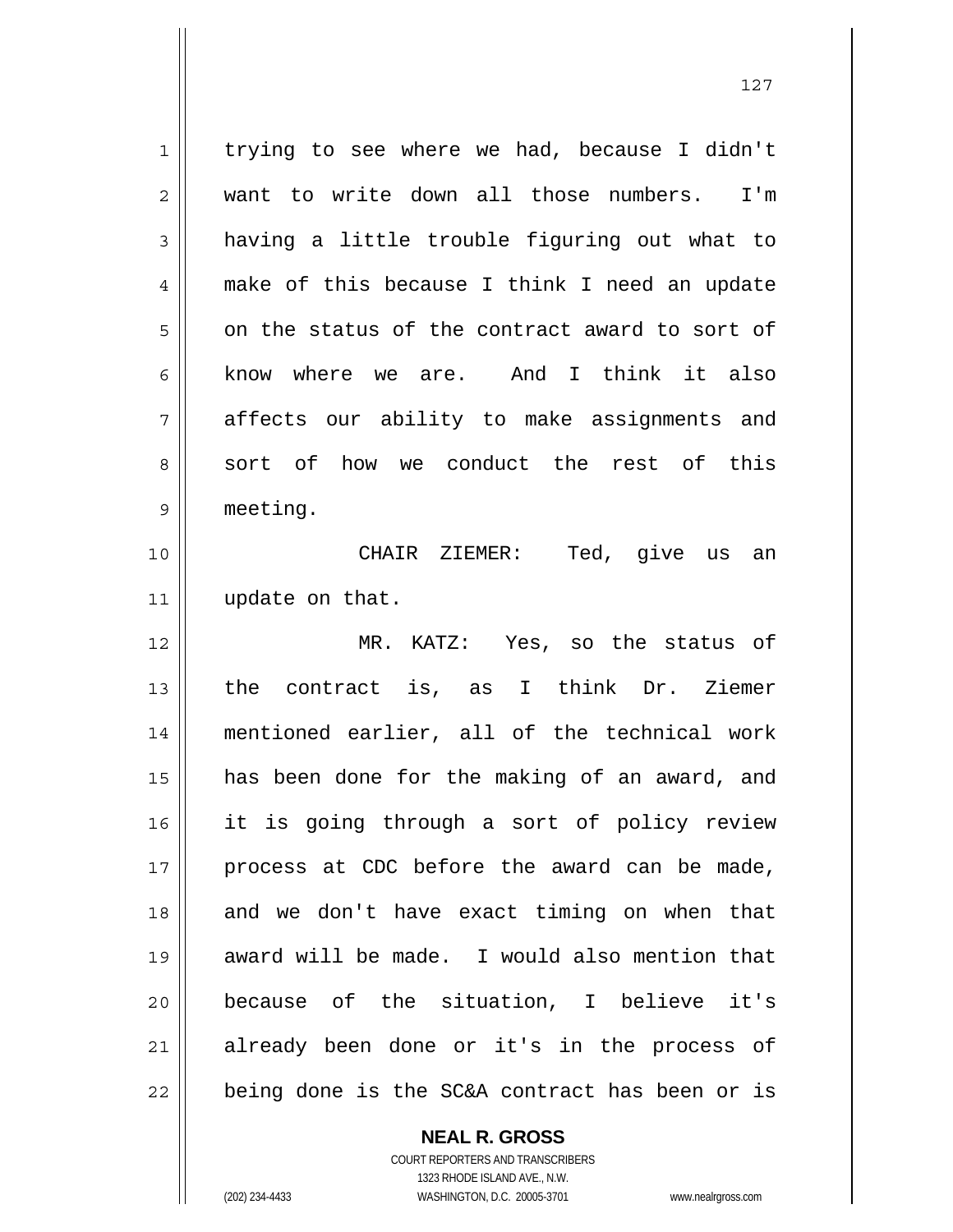being extended to the end of December to cover whatever the reality is in terms of the timing of that award.

4 5 6 7 8 9 10 11 12 13 14 15 16 17 CHAIR ZIEMER: Let me add to that though, however. There is nonetheless money for a lot of closeout work, and I would anticipate that if some sort of announcement isn't made, David Staudt I believe is willing to continue - perhaps I shouldn't speak for him, but he certainly indicated earlier that in fact, even if there were a different contractor that closeout activities could take place under this. MR. STAUDT: Dr. Ziemer? CHAIR ZIEMER: David, are you on the line? MR. STAUDT: Yes sir, that's me.

18 19 CHAIR ZIEMER: Oh okay. I don't want to speak for you, David.

20 21 22 MR. STAUDT: Yes, two things. I did want to reinforce the fact that Ted is correct. We're in the final stages of getting

> **NEAL R. GROSS** COURT REPORTERS AND TRANSCRIBERS

1

2

3

1323 RHODE ISLAND AVE., N.W. (202) 234-4433 WASHINGTON, D.C. 20005-3701 www.nealrgross.com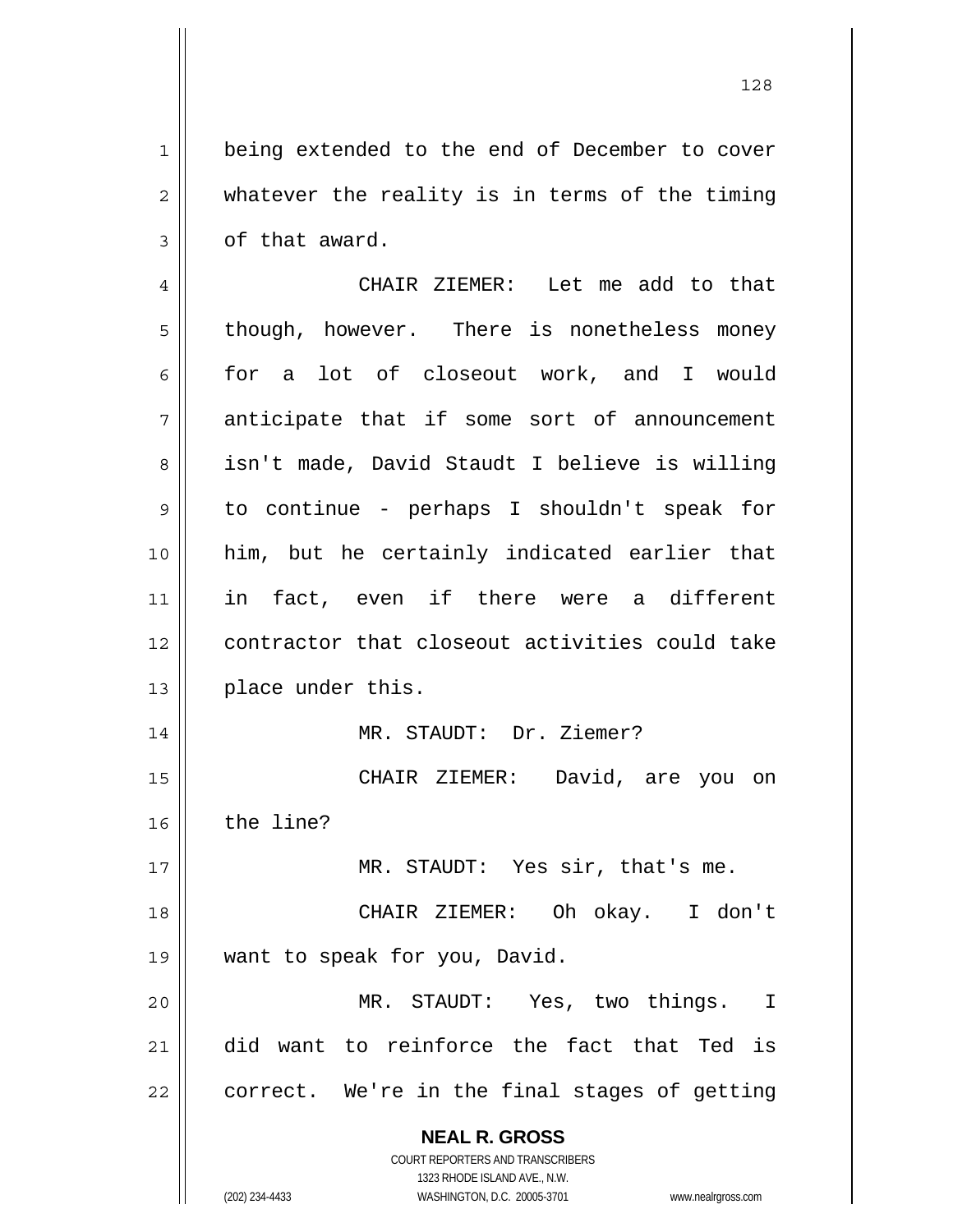1 2 3 4 5 6 7 8 9 10 11 12 13 14 the contract award and any delay, the slight delay was based on my part alone, so I apologize to the Board. I should have had it awarded by now, but I expect it to be done very, very shortly. But aside from that I would recommend that we extend the current SC&A contract probably through at least January based on John's comments on the level of funding and the number of hours. I did want to get his feedback on that, assuming that SC&A was or was not successful on how far that would take them because I'd be more than happy to extend the current contract to take care of that function.

15 16 17 18 19 20 21 22 DR. MAURO: David, this is John. Yes. Right now the way I see it is we have 3,000 work hours or about \$400,000 left beginning today. We're trying to make our best estimate right up as current as we can. We've been operating at a pace of about \$300,000 a month. So that means we'll get through this month and we'll probably be able

> **NEAL R. GROSS** COURT REPORTERS AND TRANSCRIBERS 1323 RHODE ISLAND AVE., N.W. (202) 234-4433 WASHINGTON, D.C. 20005-3701 www.nealrgross.com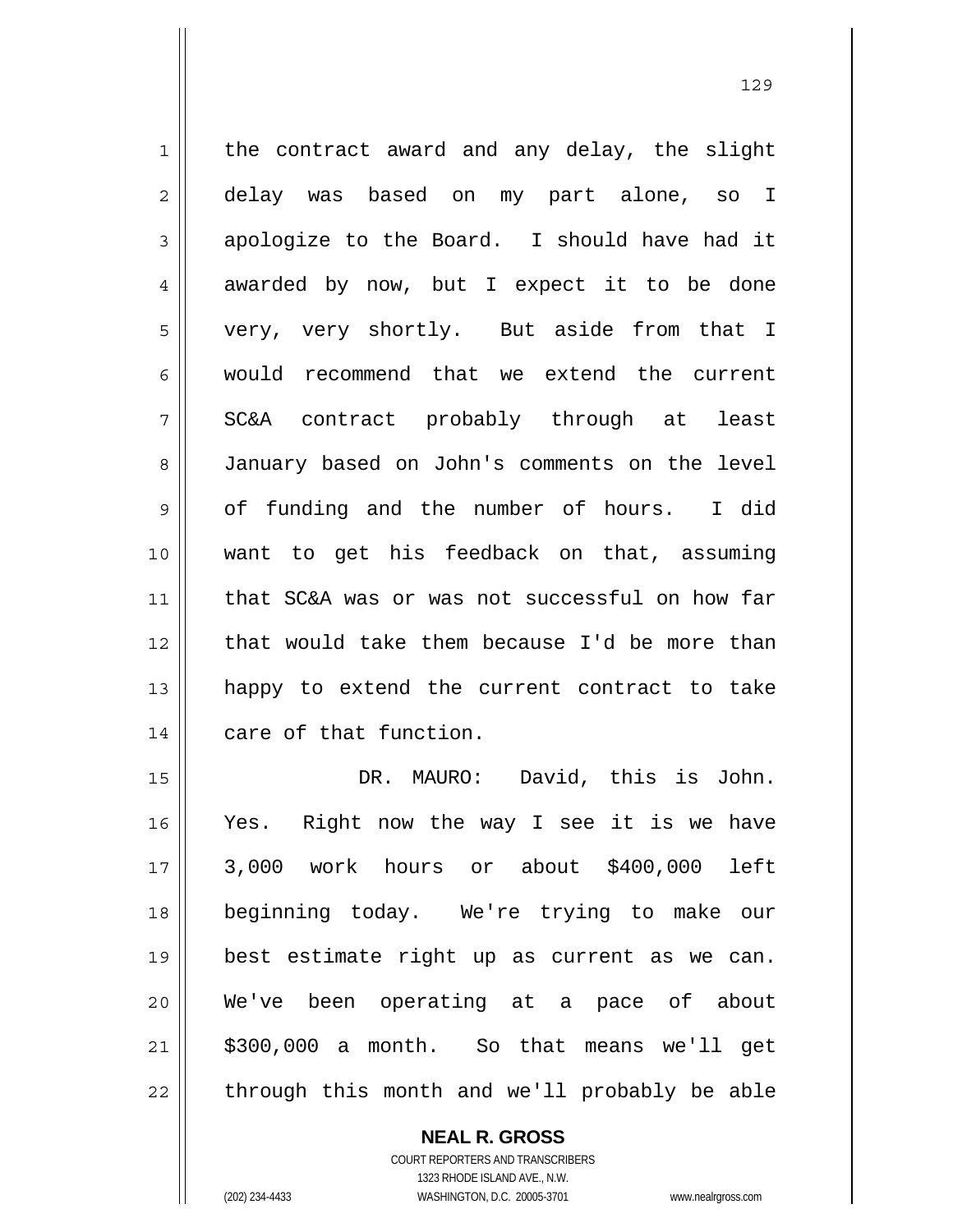**NEAL R. GROSS** 1 2 3 4 5 6 7 8 9 10 11 12 13 14 15 16 17 18 19 20 21 22 to go through next month. So I would say coming toward the end of January we will run out of money. MR. STAUDT: Okay, well I'm working on your modifications right now, so if you think that's your best estimate right now we can easily extend it, you know, into February if you want, but that's really kind of, you know, your call right now and your best advice. DR. MAURO: I would say we will make it into January. Someplace - MR. STAUDT: Okay, well right now, take an exception, I'll extend the base contract and the asset task orders through January 30. DR. MAURO: That would be fine. It would be cutting it close. Sometime toward the end of January we will run out of money. MR. STAUDT: Okay, that's what I'll do for now if that's okay with everybody. MEMBER MELIUS: Can I just ask

130

COURT REPORTERS AND TRANSCRIBERS 1323 RHODE ISLAND AVE., N.W.

(202) 234-4433 WASHINGTON, D.C. 20005-3701 www.nealrgross.com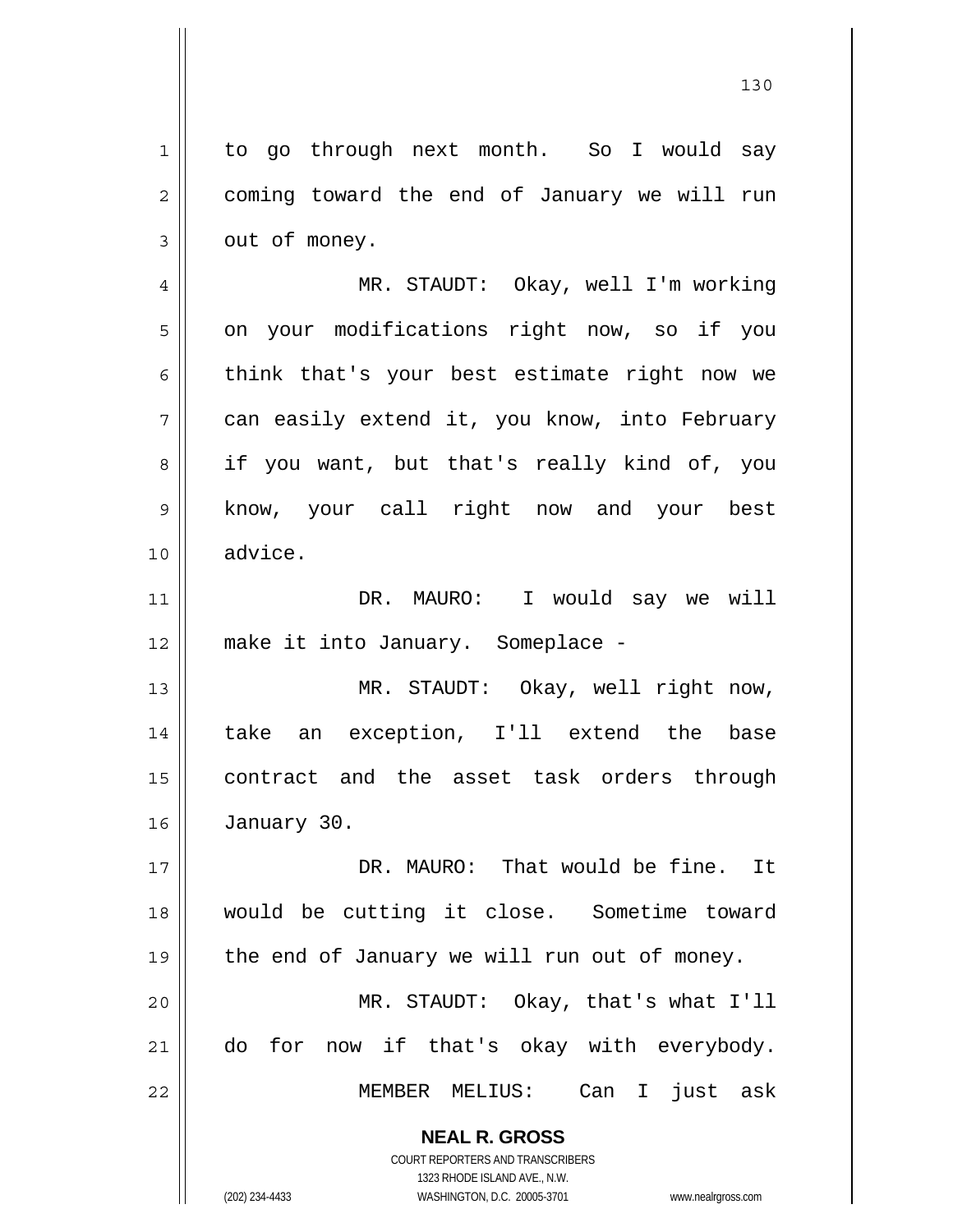1 another question?

2 3 4 5 6 7 8 9 10 11 12 13 14 15 16 17 18 19 20 21 22 CHAIR ZIEMER: There may be others running out of money by then too. Go ahead, Jim. MEMBER MELIUS: What does this mean in terms of assignment of new work? Because frankly some of the new work could have a higher priority than the old work. CHAIR ZIEMER: Yes. I think we're going to return to that, but let me make a comment. It seems to me that, and we can deliberate this as we go forward in the next couple of days. It seems to me that the Board should be doing two things at this meeting. One is to see what closeout things have high priority from the list that John presented, but we should also identify new work and have that basically identified and saying as soon as a contract is released we want this new work to start. I don't believe we're in a position to assign much new tasking to - under the current contract.

**NEAL R. GROSS**

COURT REPORTERS AND TRANSCRIBERS 1323 RHODE ISLAND AVE., N.W. (202) 234-4433 WASHINGTON, D.C. 20005-3701 www.nealrgross.com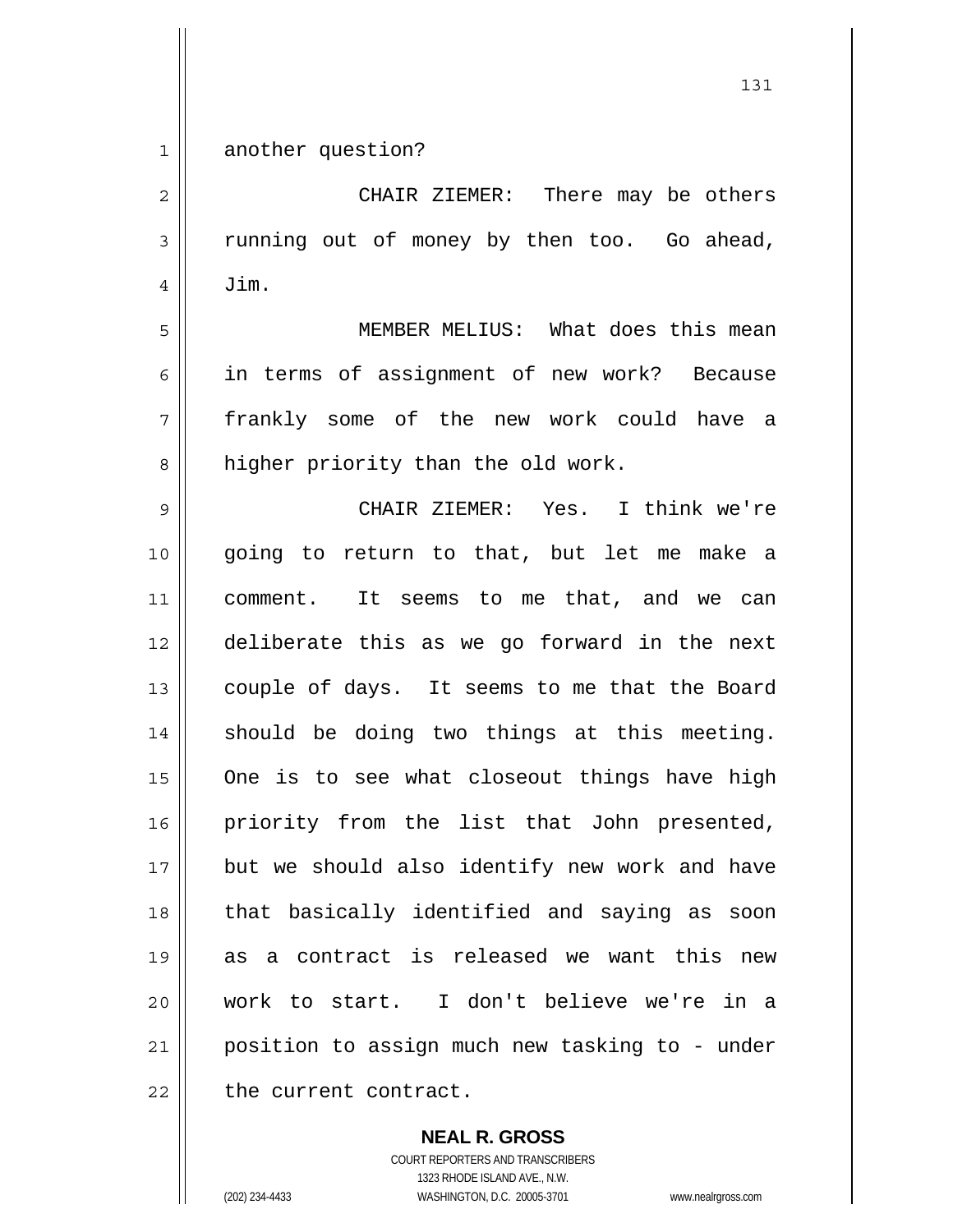**NEAL R. GROSS** COURT REPORTERS AND TRANSCRIBERS 1323 RHODE ISLAND AVE., N.W. 1 2 3 4 5 6 7 8 9 10 11 12 13 14 15 16 17 18 19 20 21 22 MEMBER MELIUS: I agree, that's why I'm trying to figure out - CHAIR ZIEMER: But I don't believe that should stop us from identifying the tasks that we want done so that as soon - I'm optimistic that there will be a contractor named before we meet again. MR. STAUDT: Dr. Ziemer, I don't see any reason why this will not be awarded by the new year. CHAIR ZIEMER: Okay, but you know David, you told us last - MR. STAUDT: I know, I know, there was some other thing that came up. CHAIR ZIEMER: I understand. MR. STAUDT: But as of right now the way it's sitting there's no reason why I don't see this awarded by the new year. CHAIR ZIEMER: Okay, but in any event I think we should go ahead and in essence define the tasking so that it's ready to go.

132

(202) 234-4433 WASHINGTON, D.C. 20005-3701 www.nealrgross.com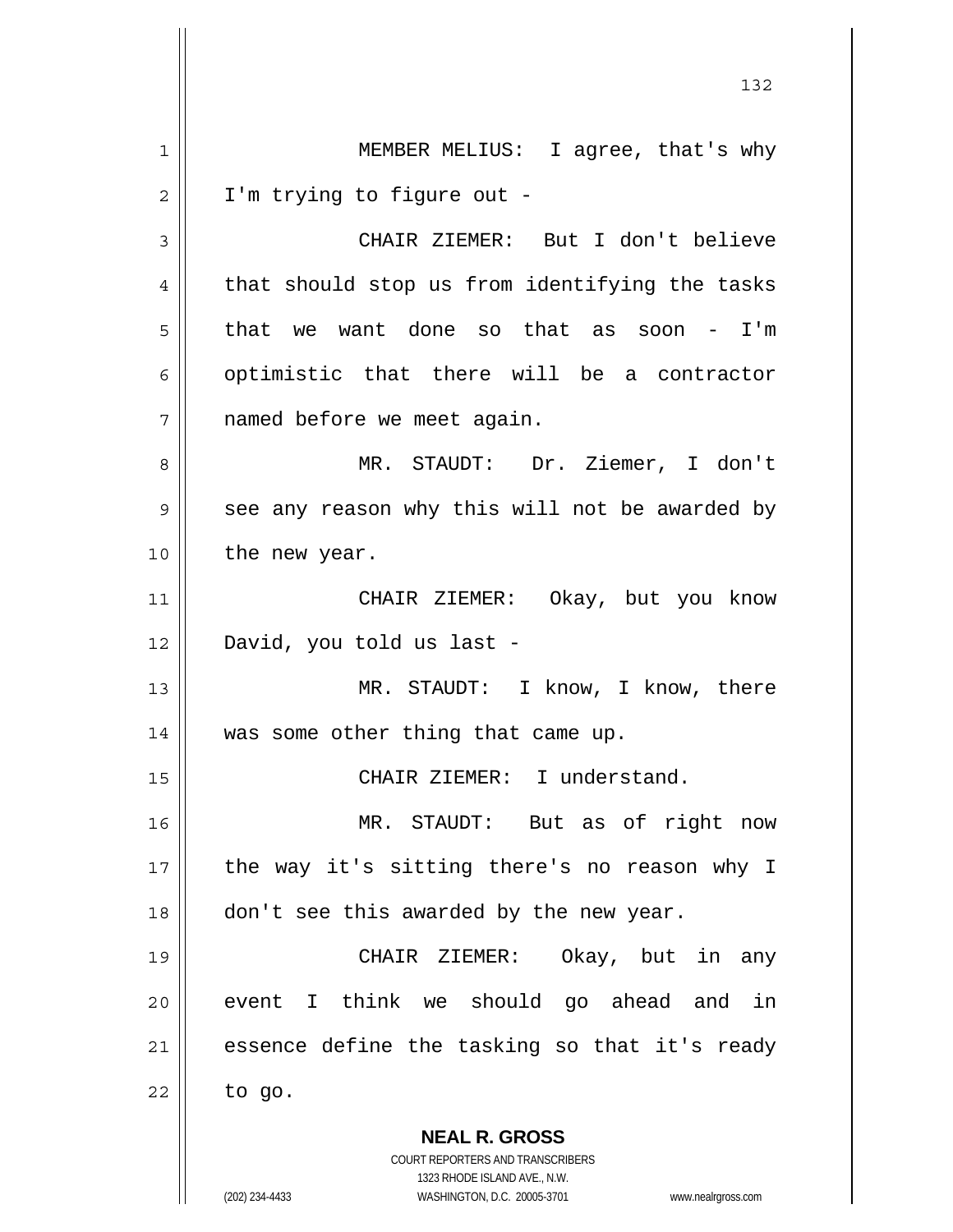MEMBER MELIUS: Okay. I just wanted to make sure we had - we'll probably have to be a little - the scheduling may be difficult, but at least we'll have something.

5 6 7 8 9 10 11 12 13 14 15 16 CHAIR ZIEMER: The scheduling may be difficult and the Work Groups may have problems because we have a number of work groups with ongoing things that involve SC&A, and to the extent that work groups need to schedule meetings in the next six weeks this could be problematical. So we need to do as much as we can on the closeout, identify the new items, and in a sense we would proceed as if everything is normal and we have a contractor. And then we will wait for the word that will come to us.

17 18 19 20 21 And John, I don't know if you want to do it now, but you also have some ideas on new work and you could share those either now or - it may be best done during the work session of the Board. John Mauro, right.

DR. MAURO: Yes, we can wait for

**NEAL R. GROSS** COURT REPORTERS AND TRANSCRIBERS 1323 RHODE ISLAND AVE., N.W. (202) 234-4433 WASHINGTON, D.C. 20005-3701 www.nealrgross.com

22

1

2

3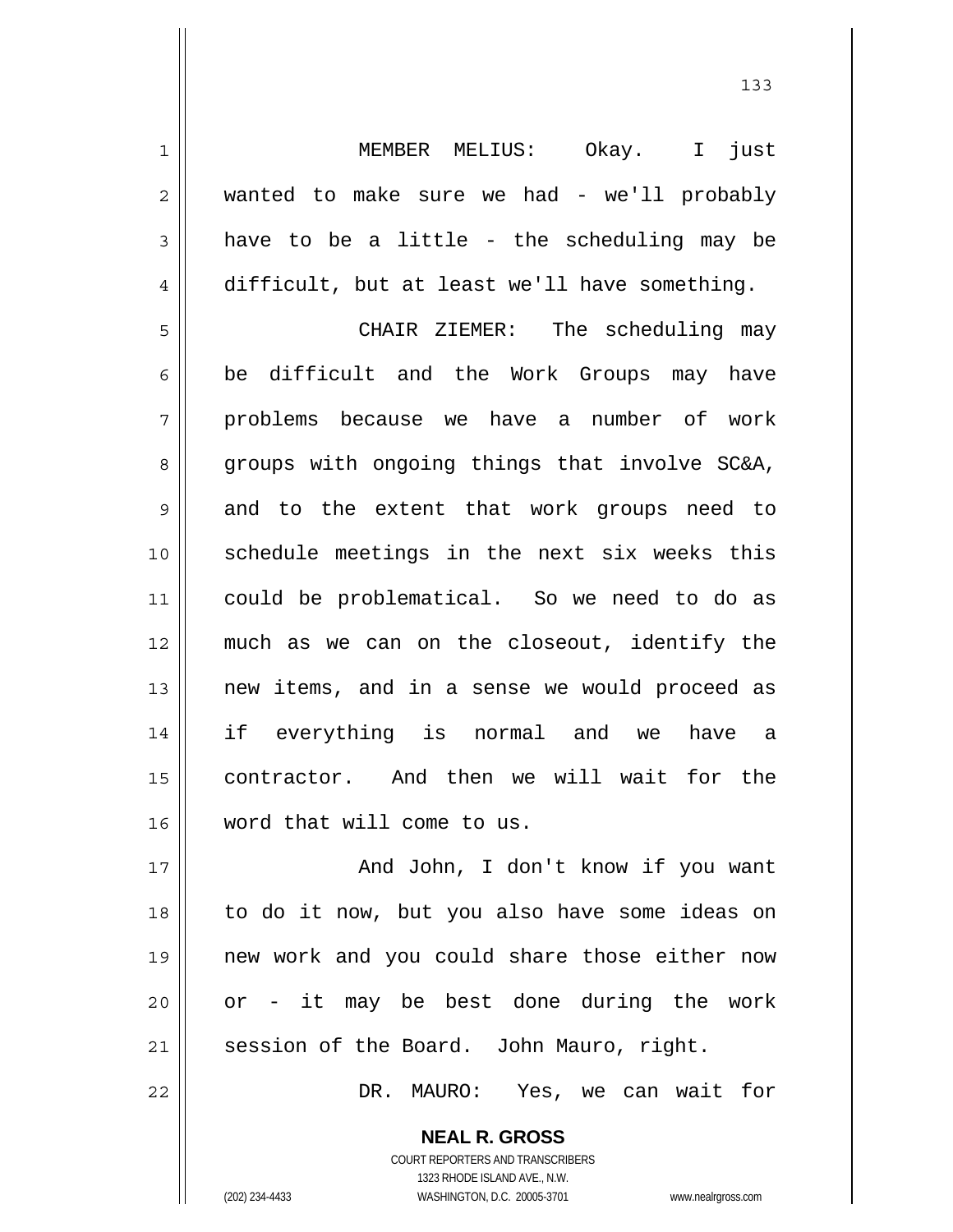1

the work session. That would be fine.

2 3 4 5 6 7 8 9 10 11 12 13 14 15 16 17 18 19 20 21 CHAIR ZIEMER: Because we're getting close to the 2 o'clock hour here anyway. Okay, Brad, you have a question here? MEMBER CLAWSON: I just want to make sure because this is kind of hamstringing us as work groups at a point, because we've got certain ones that we have to set out far in advance because of their special uniqueness, and we're hamstringed on this. CHAIR ZIEMER: Yes, and I think at the moment what we're going to need to do is go ahead and schedule because announcements have to be made and the usual sort of red tape has to be taken care of. It'll be easier to cancel if we have to, and I'm hopeful that we don't, but I think we go ahead and plan as if things are going to fall into place. Other comments or questions for John right now? Okay John, thank you very much. That's very helpful for us as we look forward.

We have on the agenda a break. I

**NEAL R. GROSS** COURT REPORTERS AND TRANSCRIBERS 1323 RHODE ISLAND AVE., N.W. (202) 234-4433 WASHINGTON, D.C. 20005-3701 www.nealrgross.com

22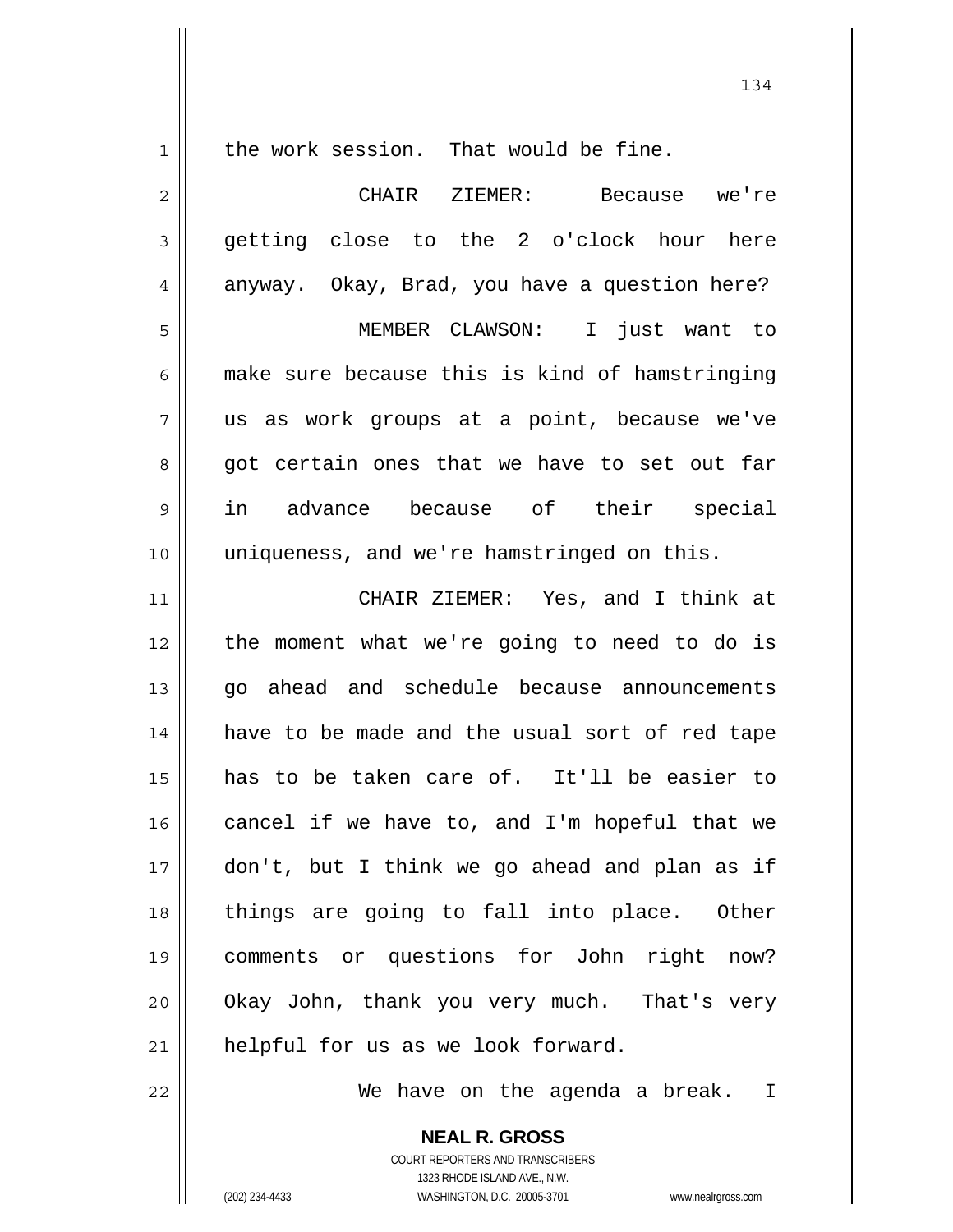| 1  | don't know if we really need one this soon               |
|----|----------------------------------------------------------|
| 2  | after lunch. We'll just pause a minute if                |
| 3  | anyone needs a comfort break and we're going             |
| 4  | to begin the deliberations on Savannah River             |
| 5  | here right at 2 o'clock. So just going to                |
| 6  | take about a 5-minute - don't go far. We'll              |
| 7  | take just a 5-minute recess so everybody is              |
| 8  | ready at 2 o'clock.                                      |
| 9  | (Whereupon, the above-entitled                           |
| 10 | matter went off the record at 1:54 p.m. and              |
| 11 | resumed at $2:00$ p.m.)                                  |
| 12 | CHAIR ZIEMER: We're ready to                             |
| 13 | reconvene the meeting if you'd all have your             |
| 14 | seats. Thank you very much. I'd like to                  |
| 15 | check the phone line. Dr. Roessler, is the               |
| 16 | phone line open for your hearing?                        |
| 17 | MEMBER ROESSLER: I'm here.                               |
| 18 | CHAIR ZIEMER: Very good, thank                           |
| 19 | you. We're going to now move to the agenda               |
| 20 | item which is called Savannah River SEC                  |
| 21 | Petition. There are a number of individuals              |
| 22 | who will be making presentations. We're going            |
|    | <b>NEAL R. GROSS</b><br>COURT REPORTERS AND TRANSCRIBERS |

1323 RHODE ISLAND AVE., N.W.

 $\overline{\phantom{a}}$  $\prod_{i=1}^{n}$ 

(202) 234-4433 WASHINGTON, D.C. 20005-3701 www.nealrgross.com

<u>135</u>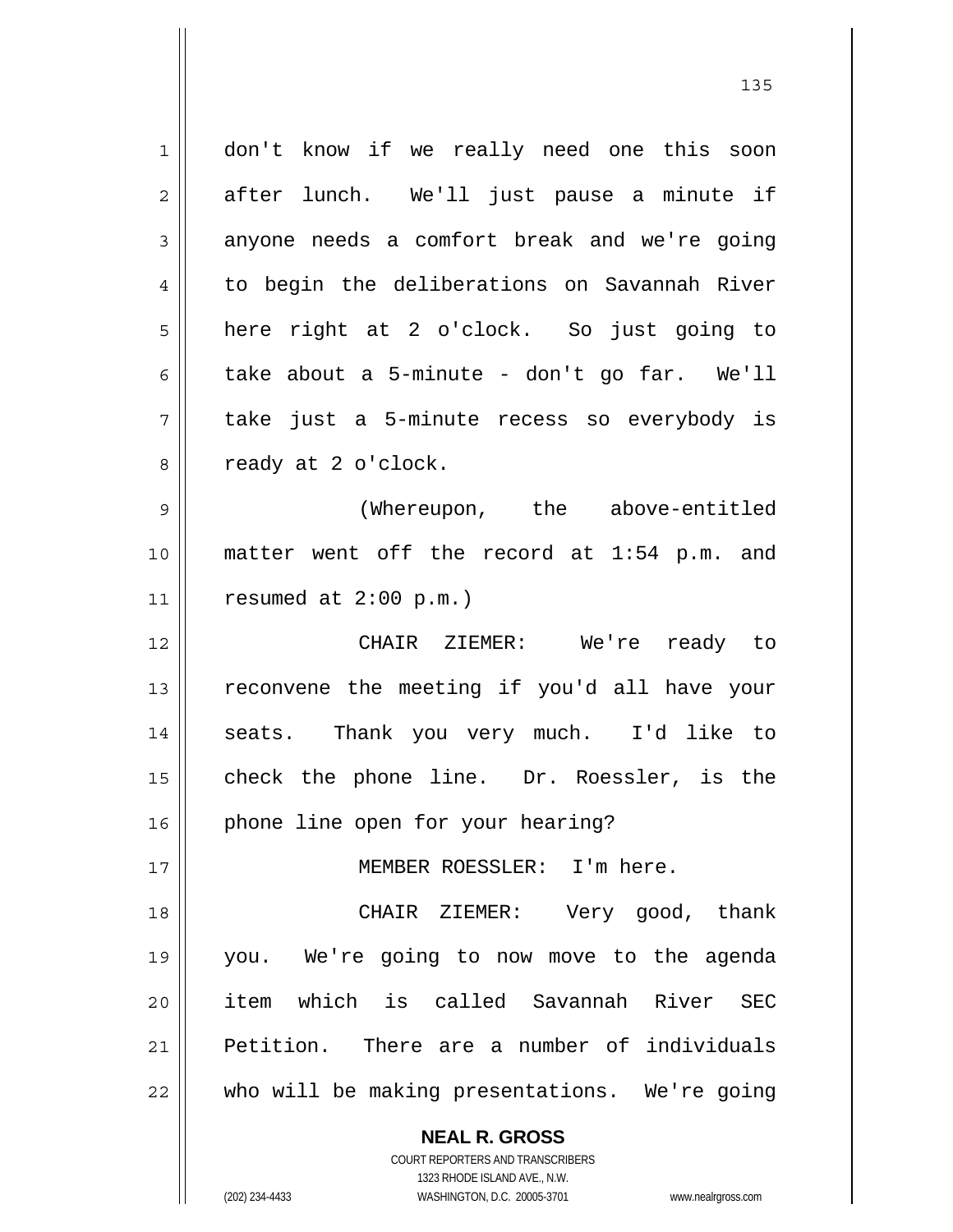1 2 3 4 5 6 7 8 9 10 11 12 13 14 15 16 to begin with our Designated Federal Official, Ted Katz, who's going to outline for us all what the SEC process is all about, give us kind of an overview of that. Then we will hear from Tim Taulbee representing NIOSH and he will present the evaluation report on the petition representing NIOSH's evaluation. We will then hear from a number of petitioners from the Savannah River site, and then we will also have an opportunity to hear from our board contractor, SC&A, on their review of the petition. So a number of items before us dealing with Savannah River. So let's begin then with Mr. Katz who will give us an overview of the process. MR. KATZ: Thank you, Dr. Ziemer.

17 18 19 20 21 22 Before I do that though let me - since we're starting a session where there's quite a bit of public presentation and input, I need to let you know about a policy of the Board with respect to transcripts. I think as you've noticed this meeting is being transcribed.

> **NEAL R. GROSS** COURT REPORTERS AND TRANSCRIBERS 1323 RHODE ISLAND AVE., N.W. (202) 234-4433 WASHINGTON, D.C. 20005-3701 www.nealrgross.com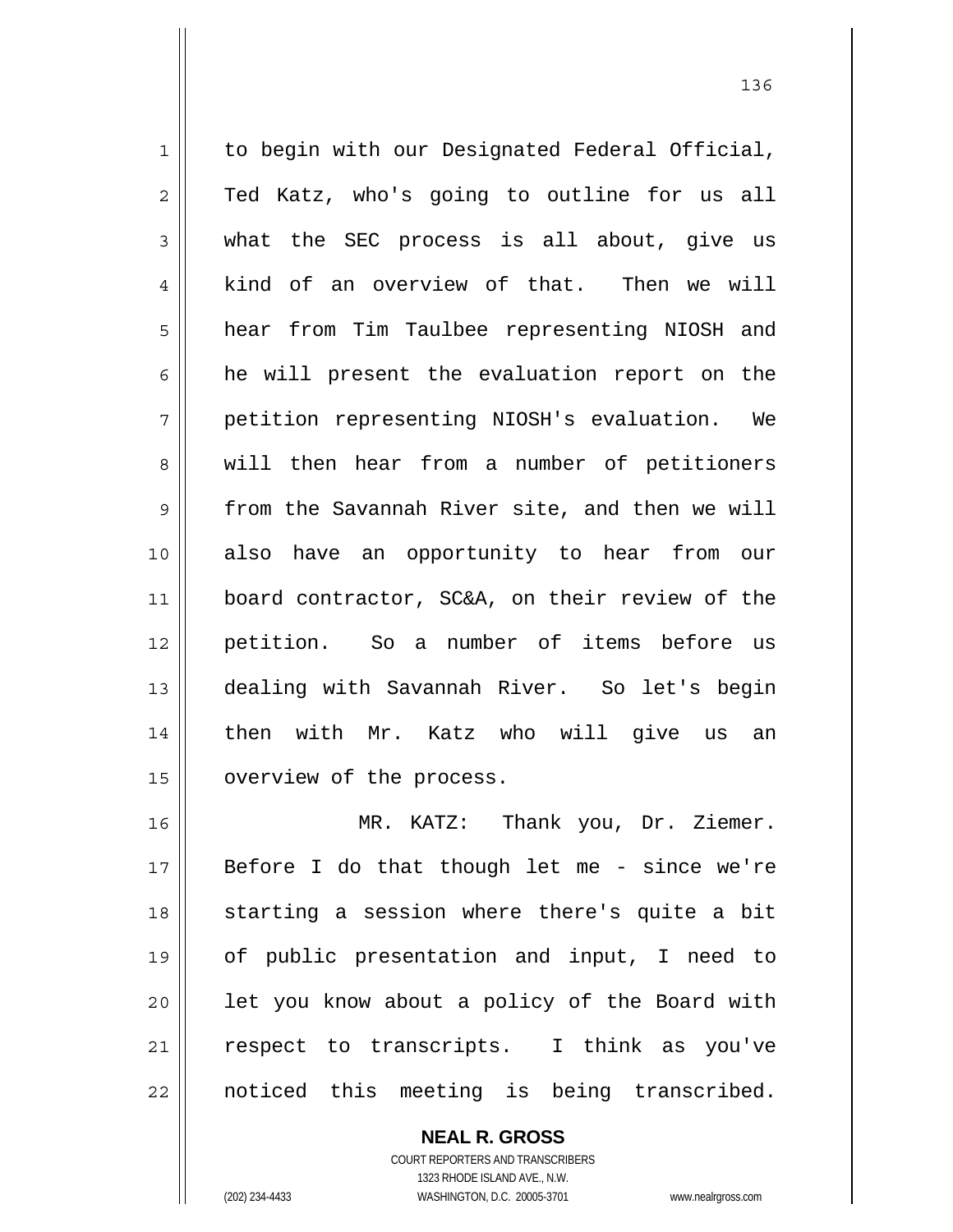1 2 3 4 5 6 7 8 9 10 11 12 13 14 15 16 17 18 19 20 21 22 There will be a verbatim transcript and that transcript gets posted to the NIOSH website where it's available for all to see. We have a policy with respect to that which is if you come up and speak you don't have to give your name if you don't want to, but if you do give your name generally speaking we will not redact your name so that will appear in the transcript. You will be identified in the transcript. And if you discuss for example medical conditions that you have or such those would generally appear in the transcript too. If you discuss, however, a third party, another person, that information about a third party will be removed from the transcript. It will be redacted. The other thing to note of importance is if you would like to speak with the Board, present information to the Board but you don't want to do it in public then contact me and we'll arrange something if you're not willing to do that. Last point about this is the policy that we have about

137

**NEAL R. GROSS** COURT REPORTERS AND TRANSCRIBERS 1323 RHODE ISLAND AVE., N.W.

(202) 234-4433 WASHINGTON, D.C. 20005-3701 www.nealrgross.com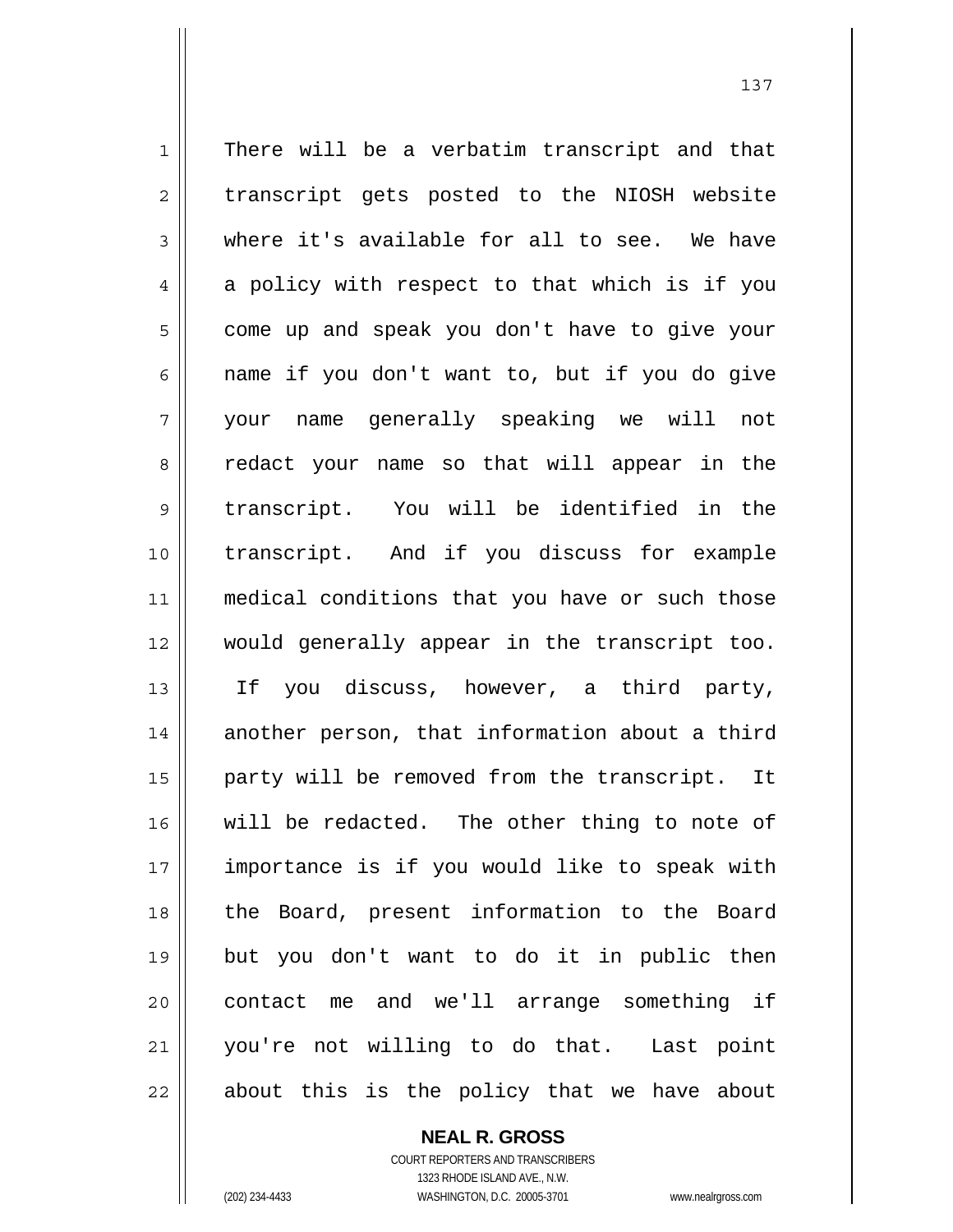redaction which I've just discussed should be available where you sign in to speak and it's also available on the NIOSH website with the agenda for this meeting. So if you want to look at that in detail.

6 7 8 9 10 11 12 13 14 15 16 17 18 19 20 21 22 Now, just to give you then - we thought it'd be useful to give an overview of the SEC process, not so much for the petitioners who I think probably at this point have a pretty good idea of how that process works, but for other people from Savannah River who may not be so familiar and don't know where this, today's events come into the process and what goes forward. So I'll try to be very brief about that. But it's about a 7 or 8 step process all in all depending on how you count, but it begins all with a petition. NIOSH needs a petition before the Secretary can consider adding a class to the cohort. And a point I just want to make about the petitioning process is that there can be more than one petition from a site, and a site as

## **NEAL R. GROSS**

COURT REPORTERS AND TRANSCRIBERS 1323 RHODE ISLAND AVE., N.W. (202) 234-4433 WASHINGTON, D.C. 20005-3701 www.nealrgross.com

1

2

3

4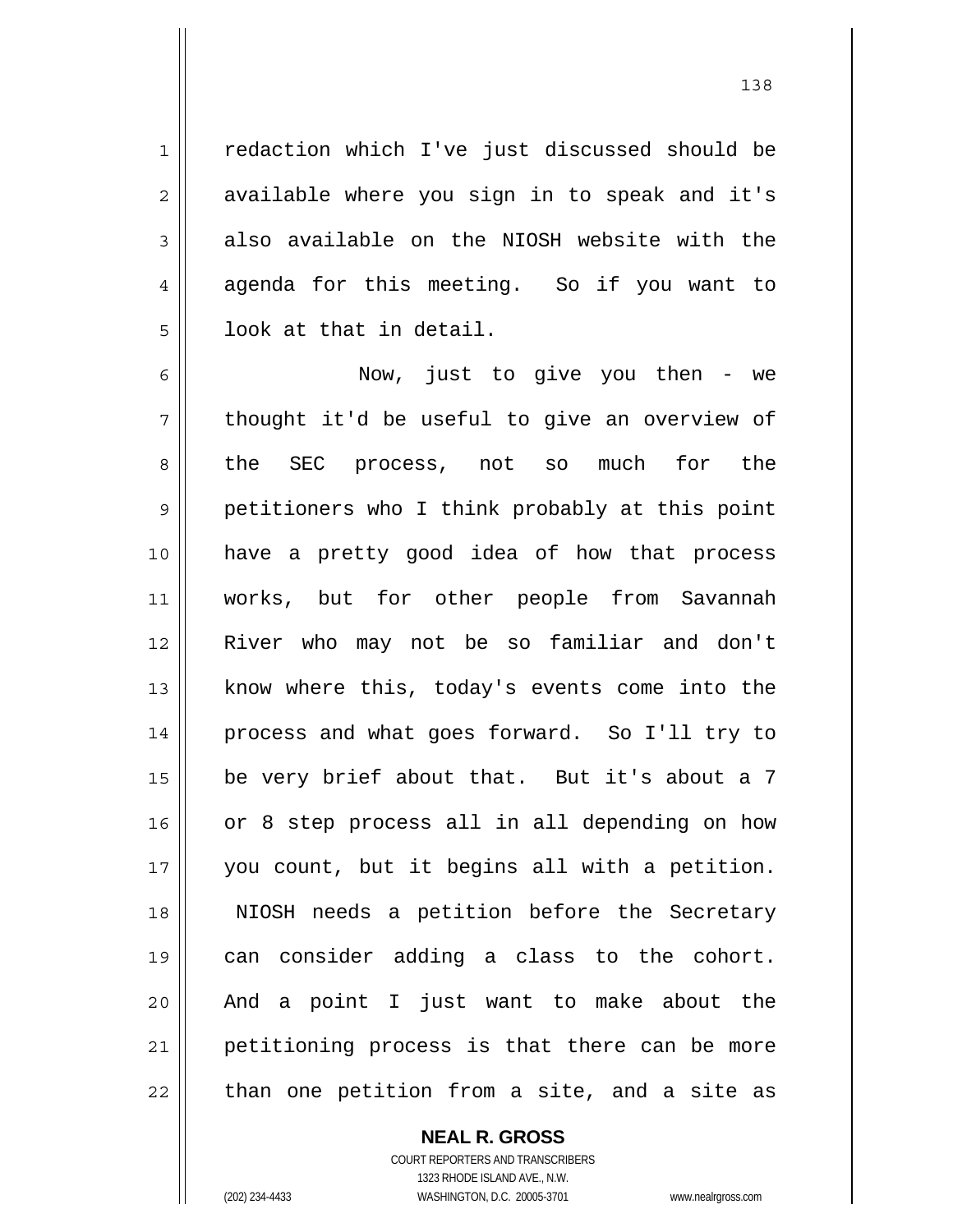1 2 3 4 5 6 7 8 9 10 11 12 13 14 15 16 17 big and with as long a history as Savannah River may have in the end of the day many petitions addressing particular classes. Right now we are considering one today, but there is I believe another petition that's already been received by NIOSH and there could be more. I'd just make that point. The second step in the process is to qualify the petition and that's just in effect to say that it meets certain basic requirements to get the full consideration of NIOSH and the Board and the Secretary of Health and Human Services, the Director of NIOSH and so on. The third step is that NIOSH evaluates the petition and prepares a report. And in the case of Savannah River site it's done that. I think the Board received that

22

18

19

20

21

**NEAL R. GROSS**

report a month ago or so. And the fourth step

then, which is where we are today, is the

Board takes up the petition for consideration.

And to say something about the Board's

consideration of a petition, it can be brief

COURT REPORTERS AND TRANSCRIBERS 1323 RHODE ISLAND AVE., N.W. (202) 234-4433 WASHINGTON, D.C. 20005-3701 www.nealrgross.com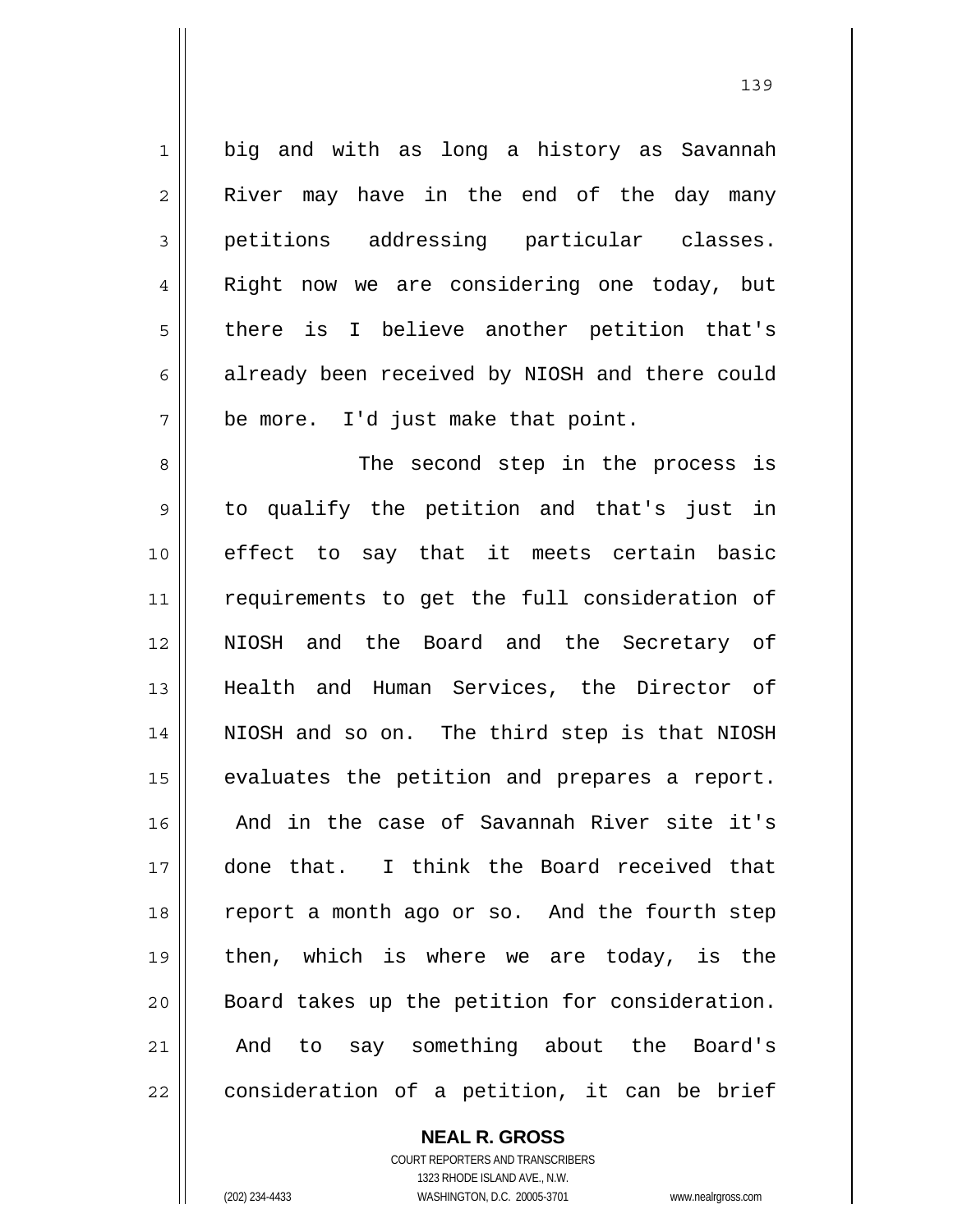1 2 3 4 5 6 7 8 9 10 11 12 13 14 15 16 17 18 19 20 21 22 as you heard this morning in a case that's very simple, and it can be very extensive in a case like with big sites and covering many years that you may have with Savannah River site. It begins typically with the presentation of a NIOSH evaluation report and following that the petitioners are given the opportunity to speak to their petition and also speak to the NIOSH evaluation report their view of what's found in that evaluation report. From there then a number of things occur. The Board of course has a lot of dialogue, but the Board may need to assign a work group. In this case there is already a work group focusing on Savannah River site that may continue the work beyond the Board meeting to go into details about this. And you just had a presentation from SC&A. They may be brought into the picture as well to do a detailed technical review of issues. And in this case with Savannah River site with a construction petition they've already done

**NEAL R. GROSS**

COURT REPORTERS AND TRANSCRIBERS 1323 RHODE ISLAND AVE., N.W. (202) 234-4433 WASHINGTON, D.C. 20005-3701 www.nealrgross.com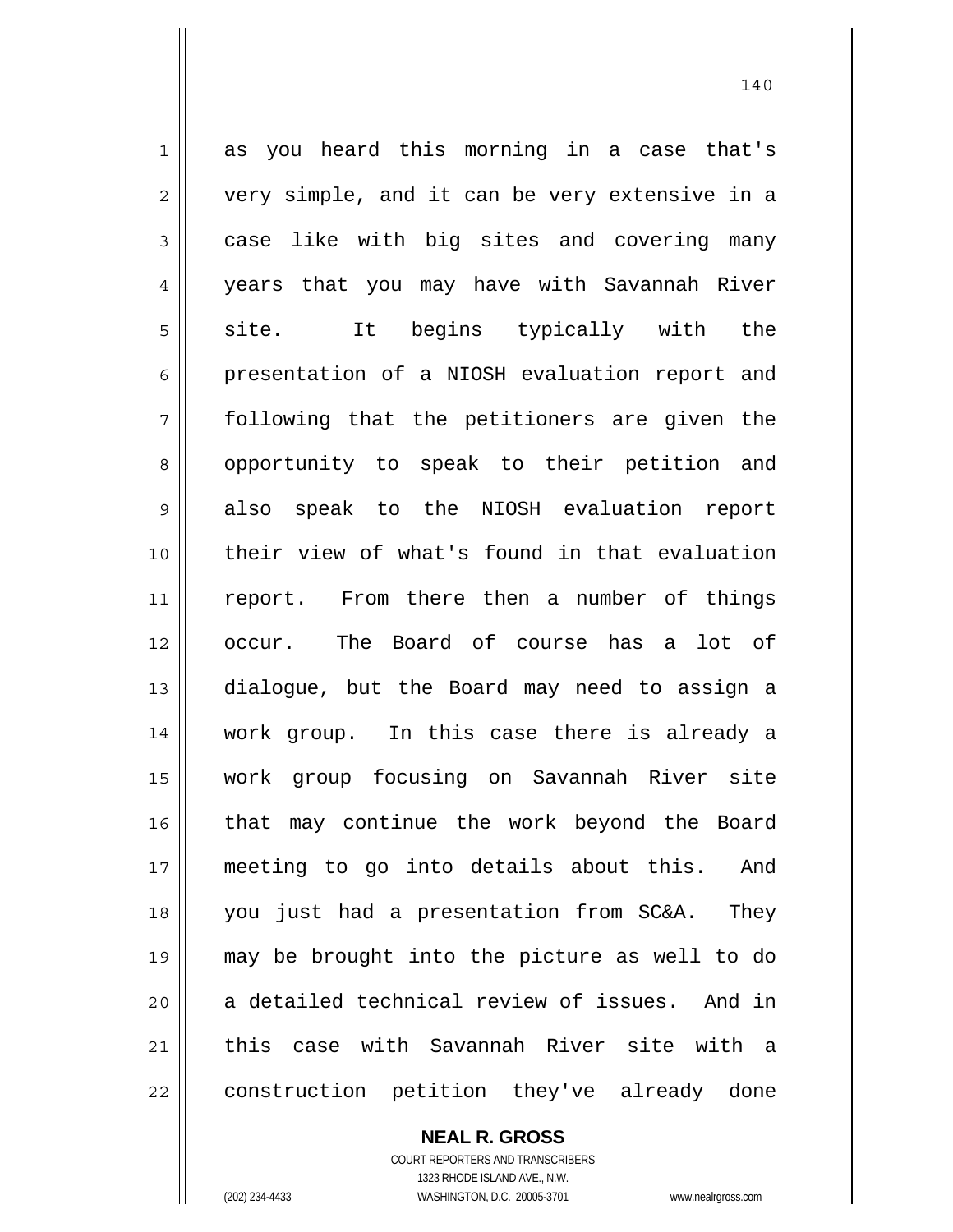1 2 3 4 5 6 7 8 9 10 11 12 13 14 15 16 17 18 19 20 21 22 what they have termed a paper review which is sort of the initial step in how they go about their work for the Board in investigating issues in detail. All of this goes on until the Board has come to a point where it has sufficient confidence that it understands the issues and can make a recommendation, and it makes a recommendation to the Secretary of Health and Human Services as to whether or not to add a class to the special exposure cohort. At that point then the director of NIOSH will receive all this information, including - and it's very important, it's not just the information that the petitioners provide and SC&A and so on, but also information that's provided by members of the public, members in this case of Savannah River site who come to, for example, a public comment session and may provide information that may be important to that petition as well. The director of NIOSH considers all this information and makes a recommended decision as to whether the class

**NEAL R. GROSS**

COURT REPORTERS AND TRANSCRIBERS 1323 RHODE ISLAND AVE., N.W. (202) 234-4433 WASHINGTON, D.C. 20005-3701 www.nealrgross.com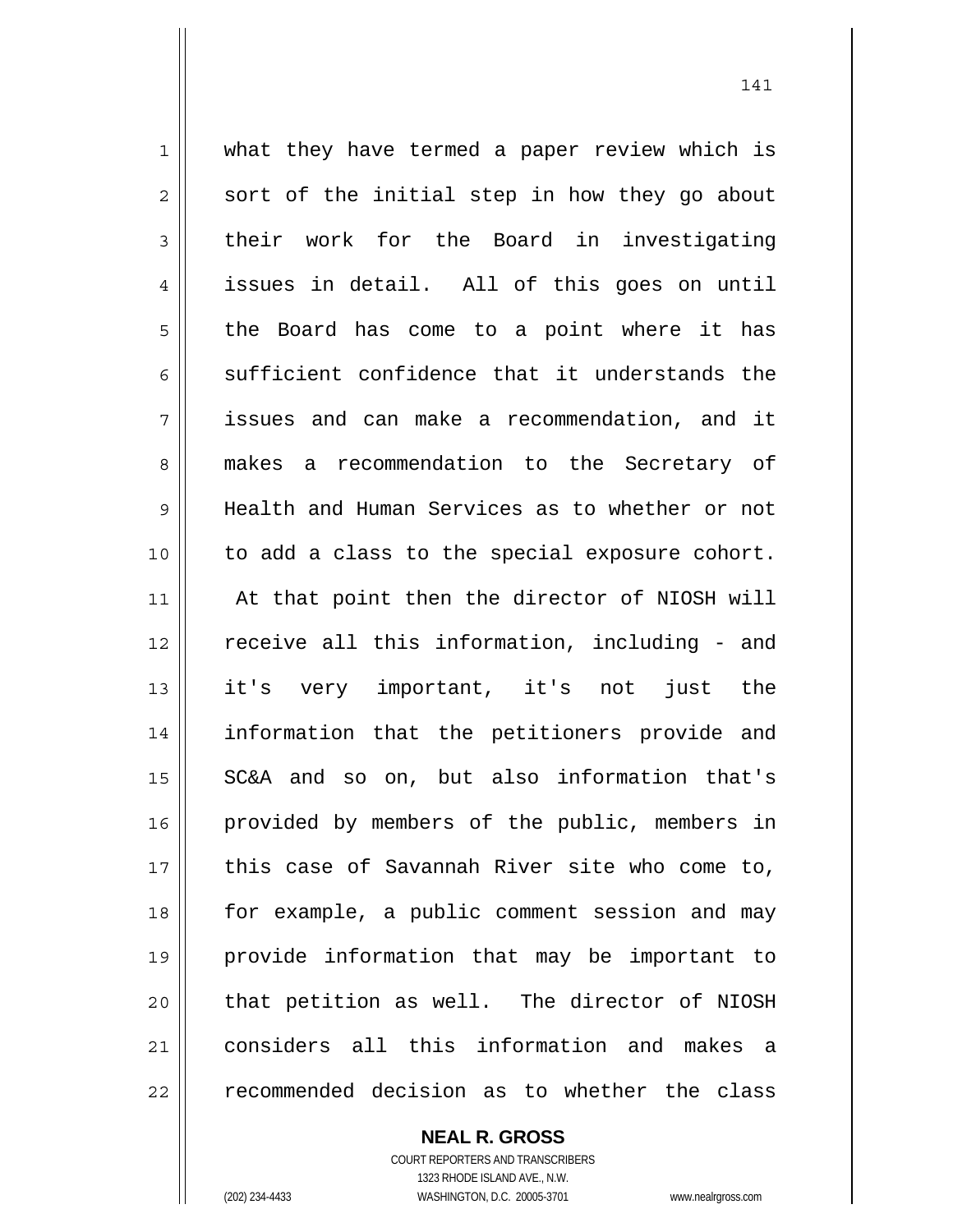1 2 3 4 5 6 7 8 9 10 11 12 13 14 15 16 17 18 19 should be added. That's step five. Step six is the Secretary of Health and Human Services makes a final decision. And then important to you again, step seven is if the Secretary of Health and Human Services makes a decision that's adverse to adding part of the class or the whole class, denies adding part of the class, then there's the opportunity for the petitioners to appeal that decision. But in quick, that's the whole process and here we are starting with the Board's first consideration of this petition. Thank you. CHAIR ZIEMER: And Mr. Katz, if I might add, if the Secretary does recommend a class be added, that recommendation goes to Congress and Congress then has, I believe, 30 days to either revoke that, or if they take no action then it stands as a recommendation and takes effect.

20 21 22 MR. KATZ: Right, and the record to date is that Congress has never sought to revoke any designation by the Secretary.

> **NEAL R. GROSS** COURT REPORTERS AND TRANSCRIBERS 1323 RHODE ISLAND AVE., N.W. (202) 234-4433 WASHINGTON, D.C. 20005-3701 www.nealrgross.com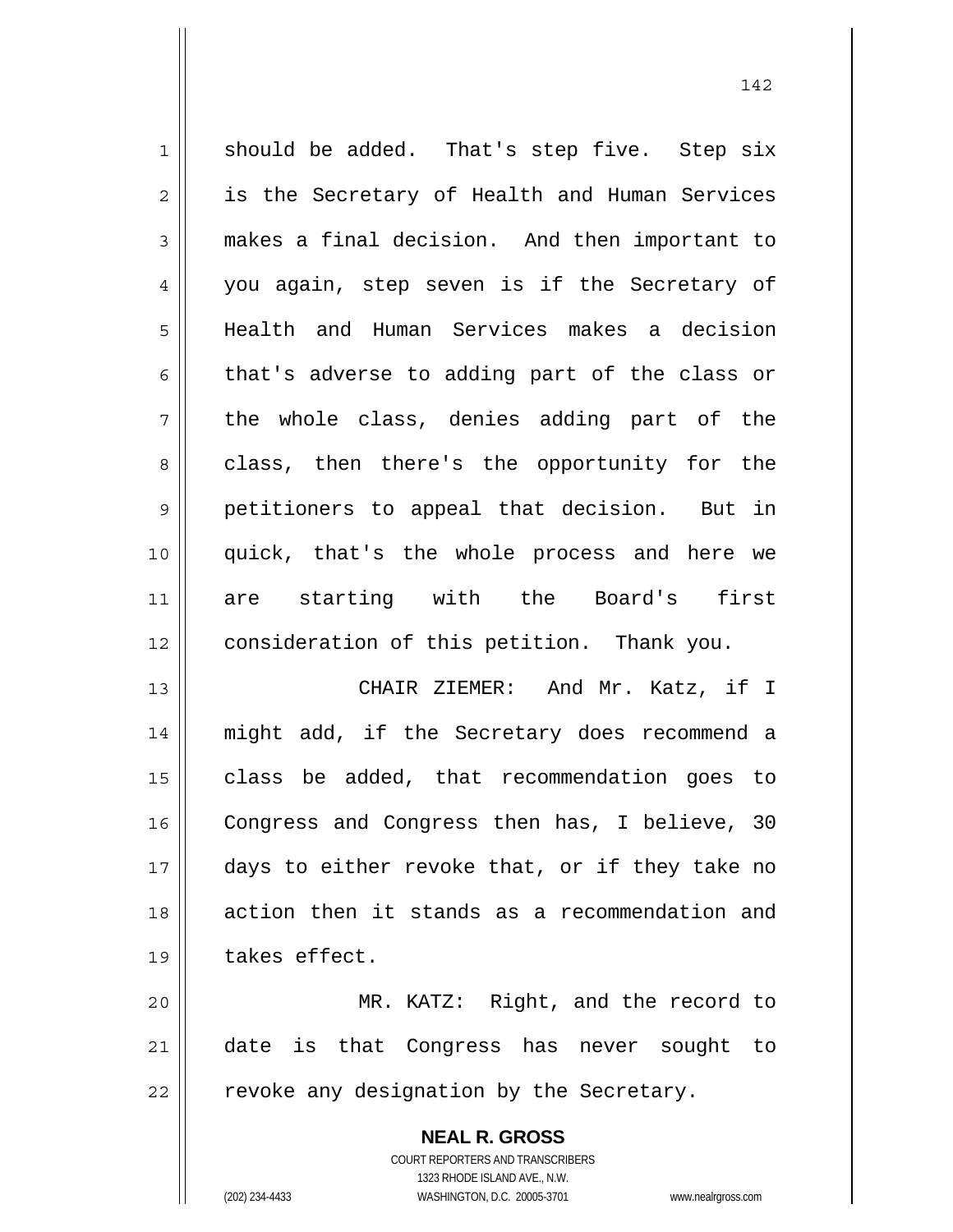| $\mathbf{1}$   | CHAIR ZIEMER: Okay, thank you very             |
|----------------|------------------------------------------------|
| $\overline{2}$ | Let's proceed then to hear the<br>much.        |
| $\mathsf 3$    | evaluation report from NIOSH on the Savannah   |
| $\overline{4}$ | River petition. And that petition for the      |
| 5              | record is Petition SEC-00103 and the           |
| 6              | presentation will be given by Mr. Taulbee, Tim |
| 7              | Taulbee, and he will give details on both the  |
| 8              | petitioner and the site and the recommendation |
| 9              | of NIOSH.                                      |
| 10             | MR. TAULBEE: Thank you, Dr.                    |
| 11             | Ziemer, and for this opportunity to present    |
| 12             | the Savannah River site special exposure       |
| 13             | cohort. Can everyone hear me okay? Okay.       |
| 14             | And thank you members of the Board for your    |
| 15             | attention during this evaluation.              |
| 16             | To give a little bit of an overview            |
| 17             | of this petition, we received it November 11,  |
| 18             | 2007. The petitioner proposed the class        |
| 19             | definition of construction workers and all     |
| 20             | other workers in all locations at the Savannah |
| 21             | River site in Aiken, South Carolina, from      |
| 22             | January 1 of 1950 to the present. On March 4   |

143

**NEAL R. GROSS**

 $\mathsf{II}$ 

COURT REPORTERS AND TRANSCRIBERS 1323 RHODE ISLAND AVE., N.W. (202) 234-4433 WASHINGTON, D.C. 20005-3701 www.nealrgross.com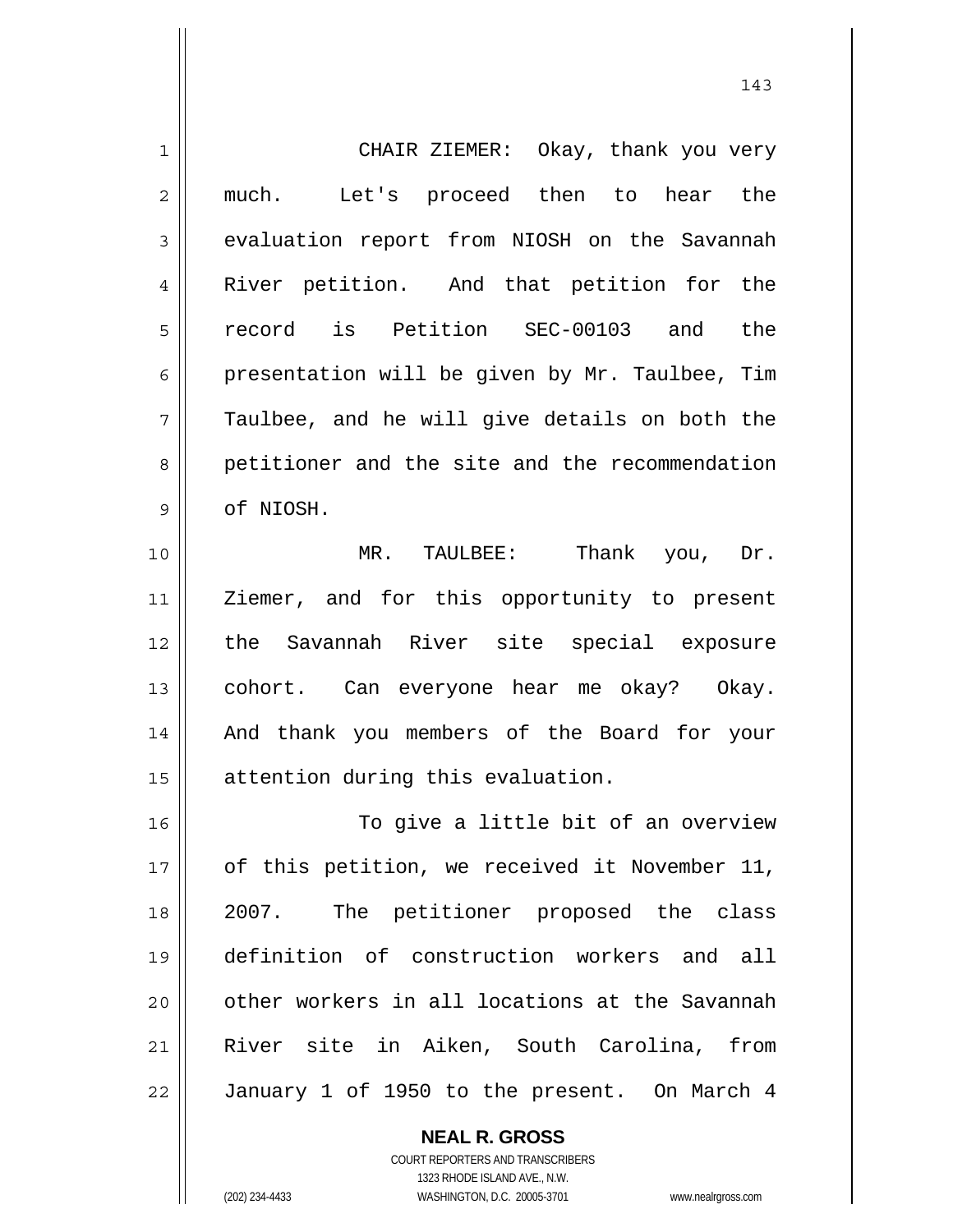1 2 3 4 5 6 7 8 9 10 11 12 13 14 15 16 17 18 19 of 2008 we qualified the petition for evaluation for construction and building trades workers only. And when I indicate building trades and construction workers you'll hear me refer to those interchangeably throughout my presentation. Sometimes I'll just refer to construction trades. What I'm talking about here are the pipefitters, the laborers, the carpenters, the electricians, the general trades and crafts that are used for construction. Also millwrights that would work as mechanics within the facilities, et cetera. All of these are lumped together in what we call construction and building trades workers. On March 10 of 2008 a Federal Register notice was published identifying that we had qualified this petition for evaluation. Because we only qualified the construction

20 21 22 and building trades workers for evaluation, two of the petitioners who were not construction building trades workers requested

> **NEAL R. GROSS** COURT REPORTERS AND TRANSCRIBERS 1323 RHODE ISLAND AVE., N.W.

(202) 234-4433 WASHINGTON, D.C. 20005-3701 www.nealrgross.com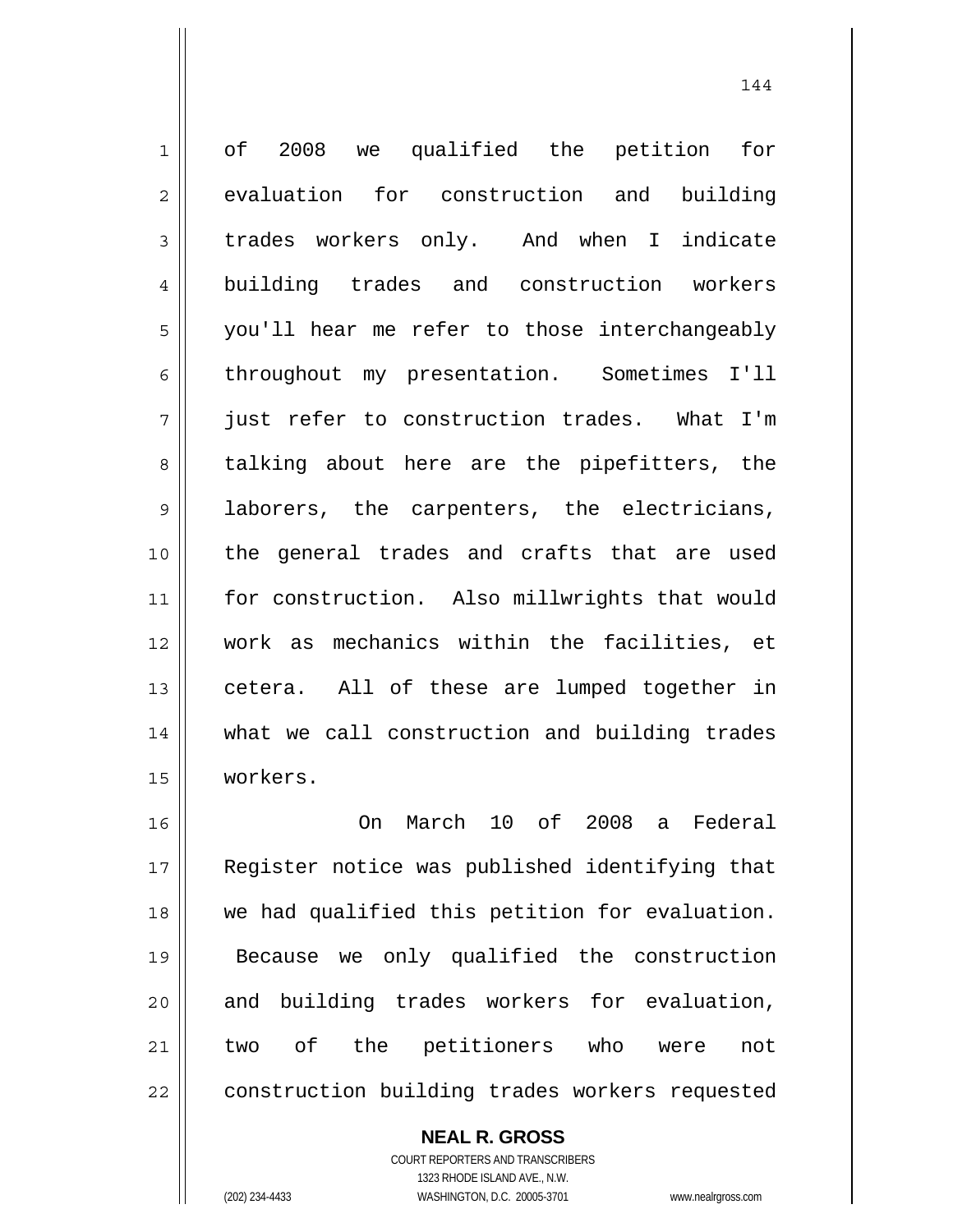1 2 3 4 5 6 7 8 9 10 11 12 13 14 15 16 17 18 19 20 21 22 an administrative review on April 24 and April 25. And this administrative review is conducted by an independent group within NIOSH, not part of OCAS, the group that I work in, where they look at what the petitioners provided to us as far as information as to whether we restricted the class too narrowly. The administrative review panel presented their findings to the director of NIOSH on June 25 of 2008 and the administrative review panel concluded that the petitioners did not provide sufficient information to extend the class definition beyond the Savannah River site employees classified as construction workers. As a result of this finding we continued on with our evaluation of all construction workers - and again I'm adding building trades in there - who worked in any area at the Savannah River site during the period of January 1, 1950, through December 31, 2007. The initial petition if you recall said through present. Unfortunately present

**NEAL R. GROSS**

COURT REPORTERS AND TRANSCRIBERS 1323 RHODE ISLAND AVE., N.W. (202) 234-4433 WASHINGTON, D.C. 20005-3701 www.nealrgross.com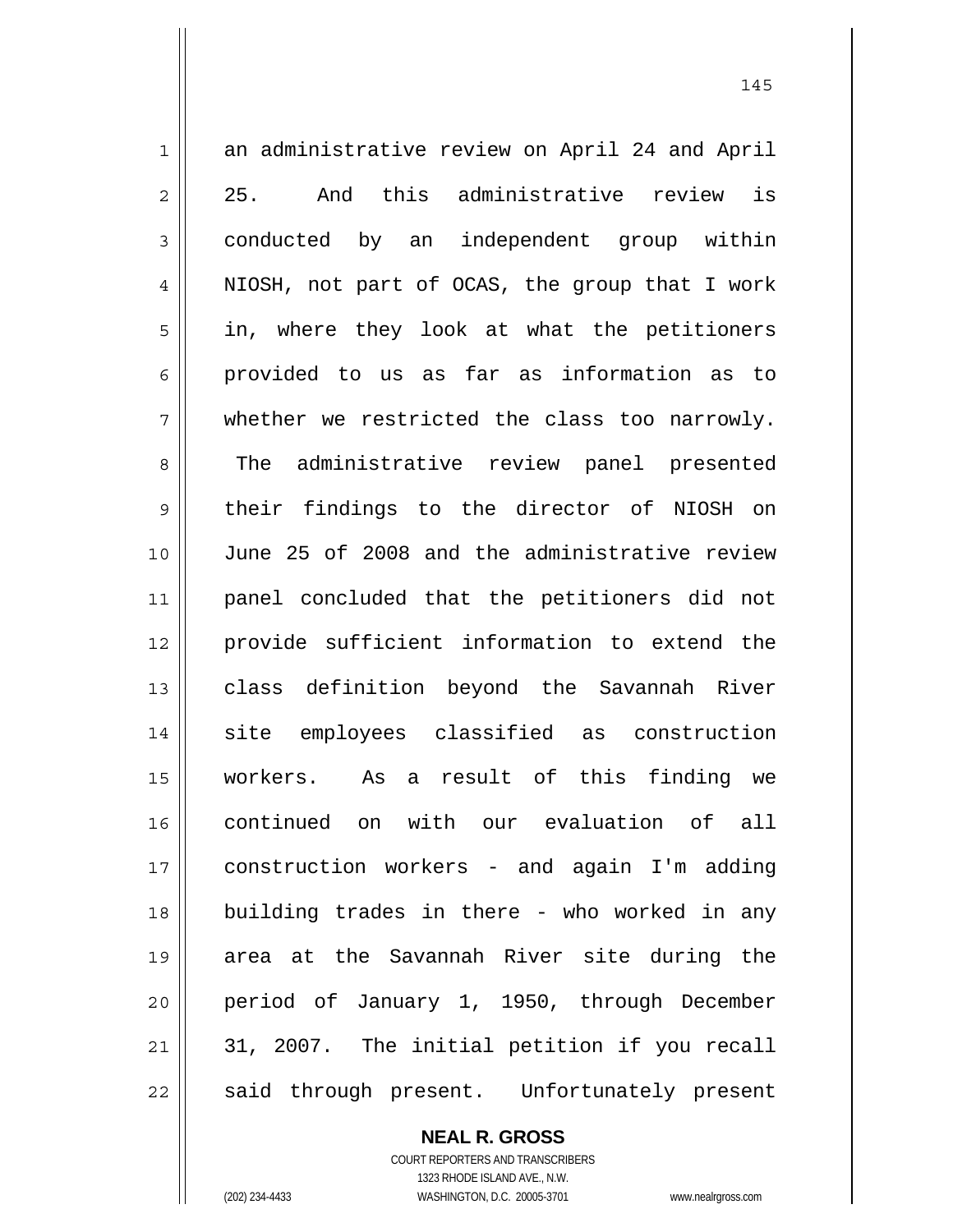| $\mathbf{1}$   | is a moving target within our evaluation time  |
|----------------|------------------------------------------------|
| $\overline{2}$ | periods so we needed a hard date that we could |
| $\mathsf 3$    | look at against. In July of this year, July    |
| $\overline{4}$ | 17, we notified the Advisory Boardthat we were |
| 5              | not going to make the 180-day time period and  |
| 6              | this was due to data access issues, and over   |
| 7              | the period of April and May into the first of  |
| 8              | June we worked through the data access issues  |
| $\mathsf 9$    | with the Savannah River site and we were able  |
| 10             | to get onsite and review the records that we   |
| 11             | needed in order to conduct this evaluation.    |
| 12             | The evaluation report was issued on November   |
| 13             | 14 of 2008.                                    |
| 14             | I want to talk a little bit<br>So              |
| 15             | about the petition basis for this petition,    |
| 16             | and the main basis came as to why we qualified |
| 17             | this petition was due to external monitoring   |
| 18             | of unmonitored workers - or unmonitored        |
| 19             | workers, their external dose. What<br>the      |
| 20             | petitioners provided to us that qualified this |
| 21             | petition was a study conducted by the Center   |

146

for the Protection of Worker Rights, or CPWR,

**NEAL R. GROSS**

22

COURT REPORTERS AND TRANSCRIBERS 1323 RHODE ISLAND AVE., N.W. (202) 234-4433 WASHINGTON, D.C. 20005-3701 www.nealrgross.com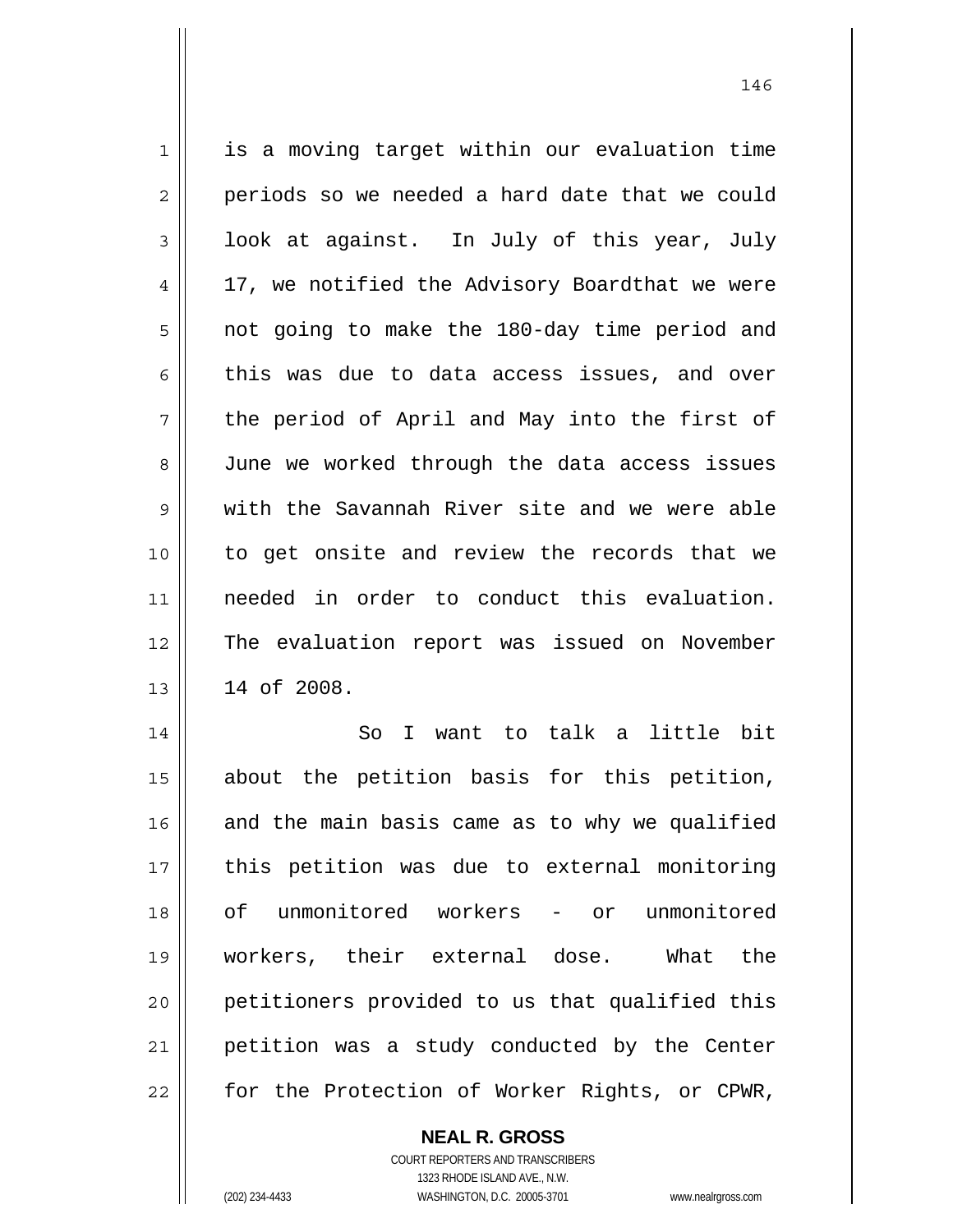1 2 3 4 5 6 7 8 9 10 11 12 13 14 15 16 17 18 19 20 21 22 in which they compared building trades workers 2,335 construction workers. And what they indicated in this report was that based on the Health Protection Annual Radiation Exposure History Database, or HPAREH as you'll hear me refer to it, of radiation monitoring records from the Savannah River site, it appeared that the underlying dose data were deficient for 50 to 90 percent of the construction workers employed at the Savannah River site. This was the information that we didn't have when we had been doing our other information, and so by the petitioners providing it to us, this qualified the petition for evaluation. In addition to this, the Advisory Boardsite contractor SC&A in their site profile review indicated as one of the issues that Dr. Mauro was talking about that no effort had been made to evaluate the completeness of the HPAREH file used in the development of the external coworker model. So these two are closely related. It's using the same database. So

> **NEAL R. GROSS** COURT REPORTERS AND TRANSCRIBERS 1323 RHODE ISLAND AVE., N.W.

(202) 234-4433 WASHINGTON, D.C. 20005-3701 www.nealrgross.com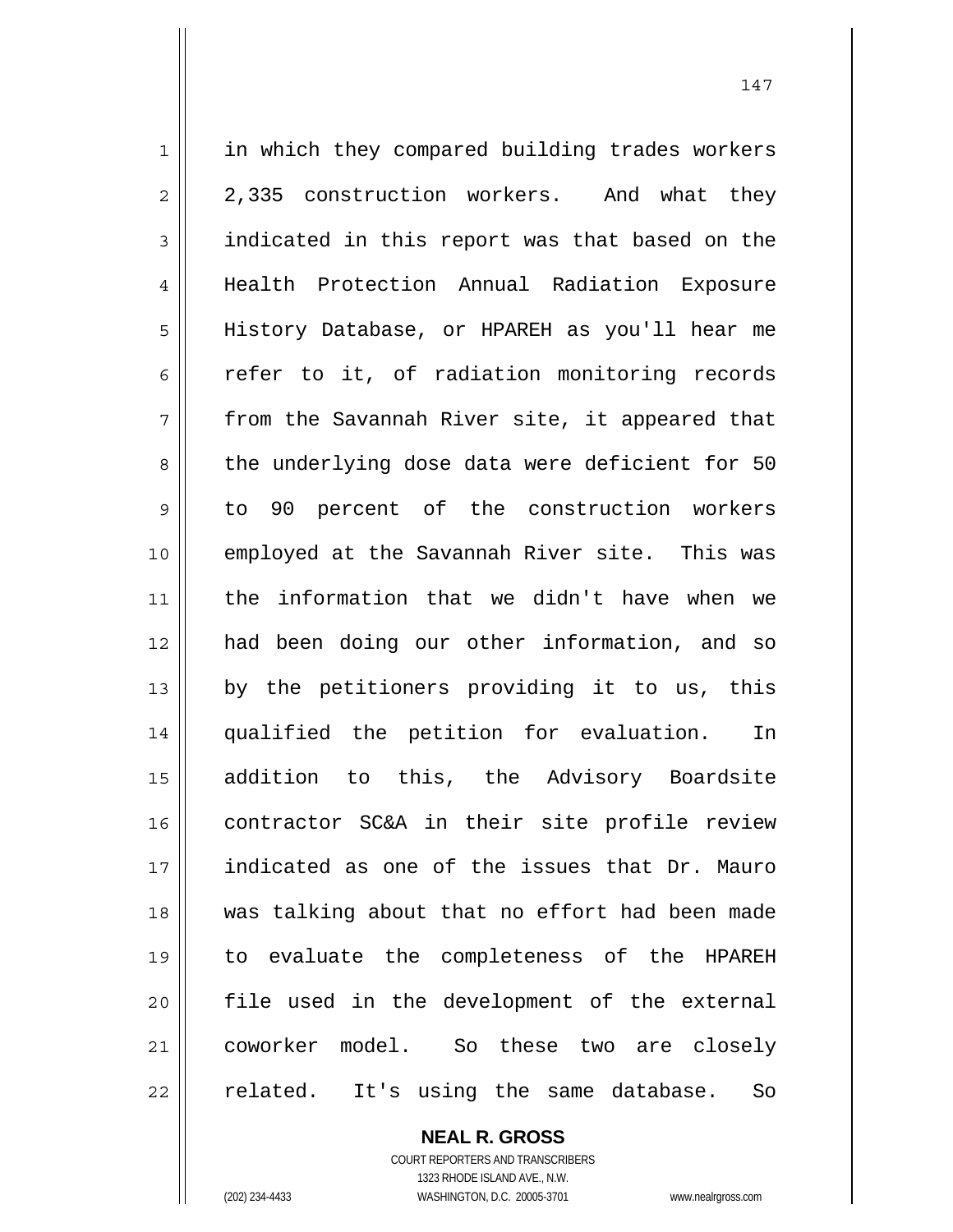1 2 this is the fundamental basis that qualified the petition for evaluation.

3 4 5 6 7 8 9 10 11 12 13 14 15 16 17 18 19 20 21 22 For unmonitored workers also there is an internal dose component. The petitioners indicated that in regards to the Savannah River site profile, all nuclides that workers were potentially exposed to are not identified in the site profile. Unfortunately they didn't provide any evidence of which radionuclides for us to go and evaluate, so in and of itself this would not have qualified the petition for evaluation. The Advisory Boardcontractor had also indicated this, that the impact of internal and external exposure to radionuclides from special campaigns are not analyzed and included in the technical basis document. There are a subsequent set of technical information bulletins that we use that do discuss many of these radionuclides in the special campaigns, but what we had not done to date was to go through and look at the individual campaigns and see if there was

**NEAL R. GROSS**

COURT REPORTERS AND TRANSCRIBERS 1323 RHODE ISLAND AVE., N.W. (202) 234-4433 WASHINGTON, D.C. 20005-3701 www.nealrgross.com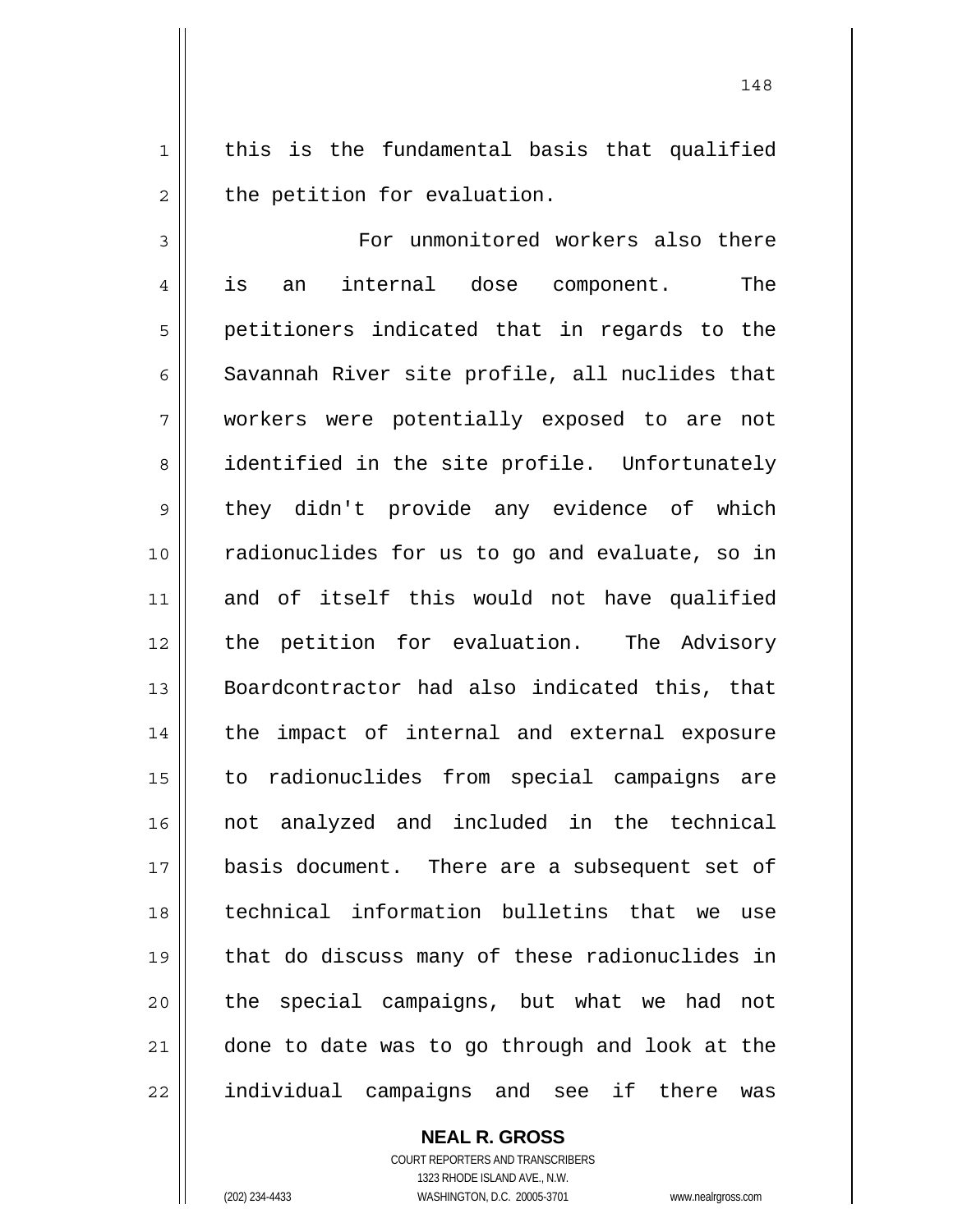monitoring data covering that exact time period that those campaigns were being conducted. So we added this into the evaluation report and you'll see that within the report that we issue.

6 7 8 9 10 11 12 13 14 15 16 17 18 19 20 21 22 Some additional concerns raised by the petitioners regarding the site profile are that radiation incidents are not included in the site profile. This is really the case in all of our site profile documents. We generally don't include these unless it was a major incident at the particular facility. However, when we look at a dose reconstruction and we get information from the site, information about radiological incidents we do receive and so when we're doing a dose reconstruction we can incorporate information from that incident into our dose reconstructions. Another concern was that the site profile was skewed towards production workers. Again, virtually most of the site profiles fall along that line, that's why we

## **NEAL R. GROSS**

COURT REPORTERS AND TRANSCRIBERS 1323 RHODE ISLAND AVE., N.W. (202) 234-4433 WASHINGTON, D.C. 20005-3701 www.nealrgross.com

1

2

3

4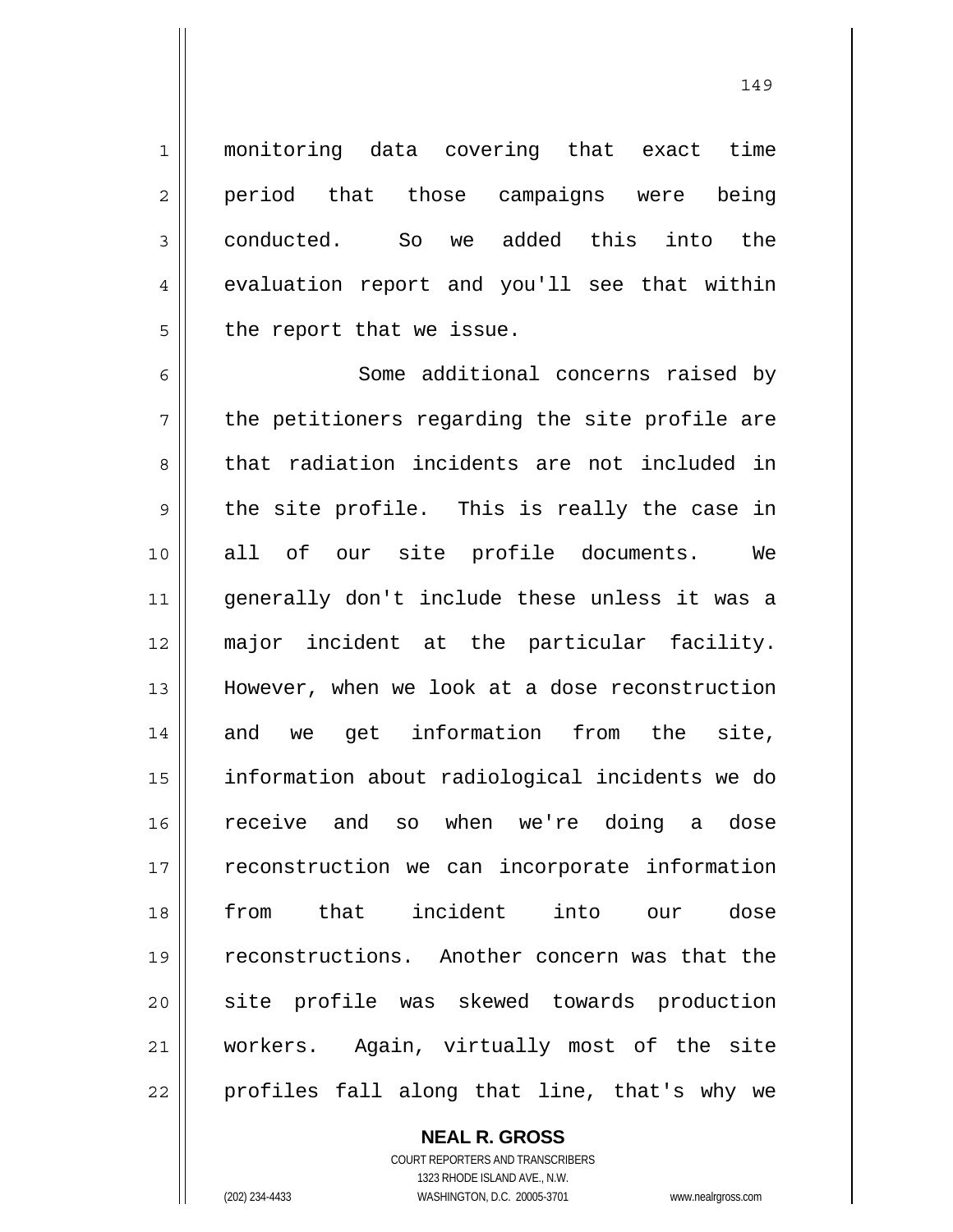1 2 3 4 5 6 7 8 9 10 11 12 13 14 15 16 17 18 19 20 21 22 have a separate technical information bulletin, OTIB-52, that addresses and specifically concerns construction and building trades workers. Also, I mentioned the 1990 Tiger Team assessment. I'm not going to go in that here today, but it is covered there in our evaluation report. Another concern was that work in non-radiological areas later found to be contaminated. They were unmonitored in these particular areas and that there was some cover-up of incidents along those lines. When you consider the incident data, the important critical component for dose reconstruction is that whether or not there's bioassay data available as one would expect in order to allow us to estimate the internal dose. We don't necessarily have to have all of the details of the incident as long as there's some monitoring of the individual after the accident or at the time of the incident so that we can assess the dose.

<u>150</u>

**NEAL R. GROSS** COURT REPORTERS AND TRANSCRIBERS 1323 RHODE ISLAND AVE., N.W. (202) 234-4433 WASHINGTON, D.C. 20005-3701 www.nealrgross.com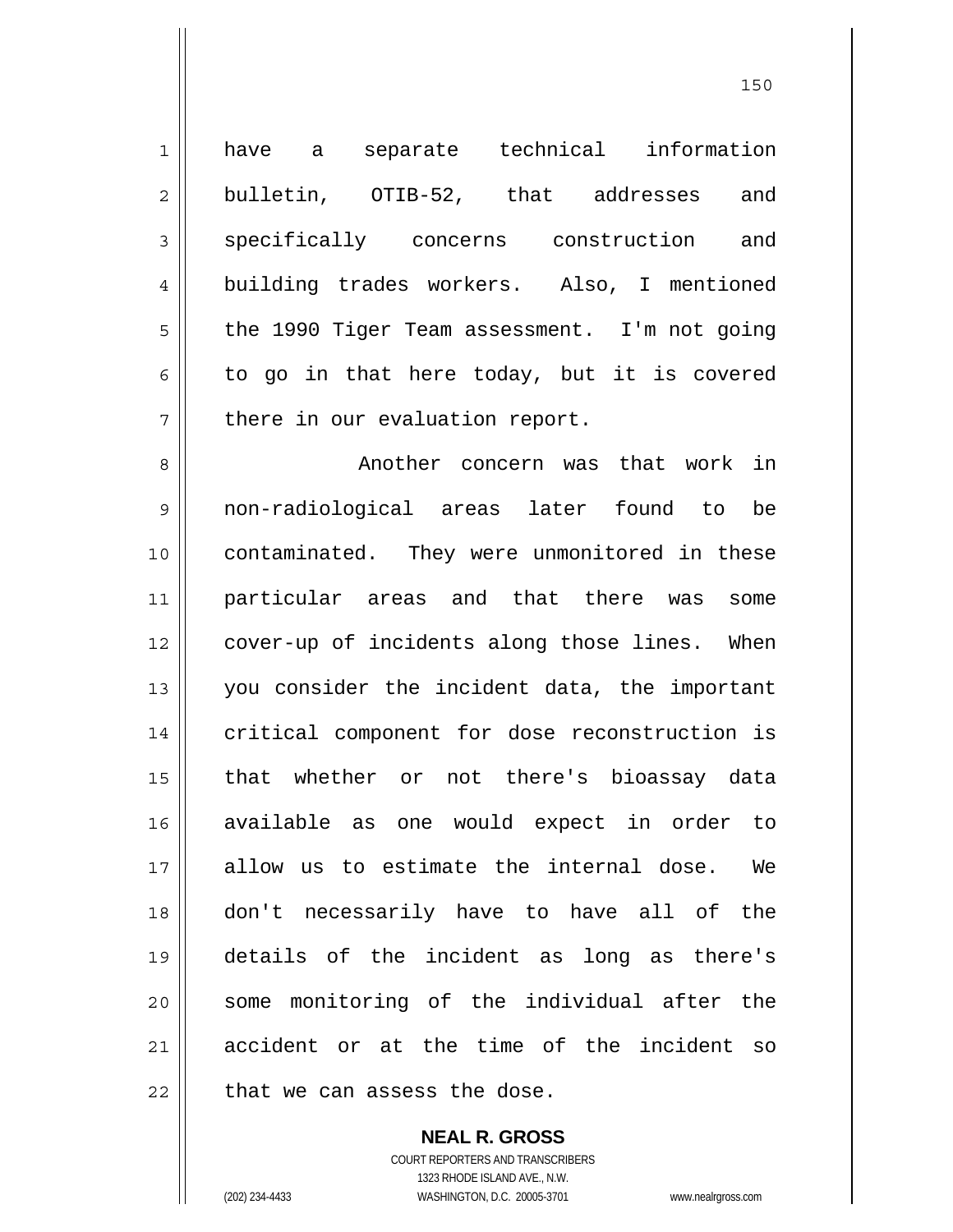1 2 3 4 5 6 7 8 9 10 11 12 13 14 15 16 Some additional concerns raised by the Advisory Boardcontractor, SC&A, was special tritium compounds. This is being handled in a separate OTIB because it affects more than just the Savannah River site and so we have not addressed it within the evaluation report. Another concern that was raised by the Advisory Boardhere was the early worker monitoring data and I'll go into more detail about that shortly. Early worker neutron monitoring, specifically this would be NTA film, and then neutron to photon ratios, and then dosimetry uncertainty. The dosimetry uncertainty is covered in the evaluation report but in the interest of time please read about that.

17 18 19 20 21 22 The sources of available information. What we started with was the site profile or the technical basis document for the Savannah River site. We also had for our team technical information bulletins and procedures on how we do dose reconstruction

> COURT REPORTERS AND TRANSCRIBERS 1323 RHODE ISLAND AVE., N.W. (202) 234-4433 WASHINGTON, D.C. 20005-3701 www.nealrgross.com

**NEAL R. GROSS**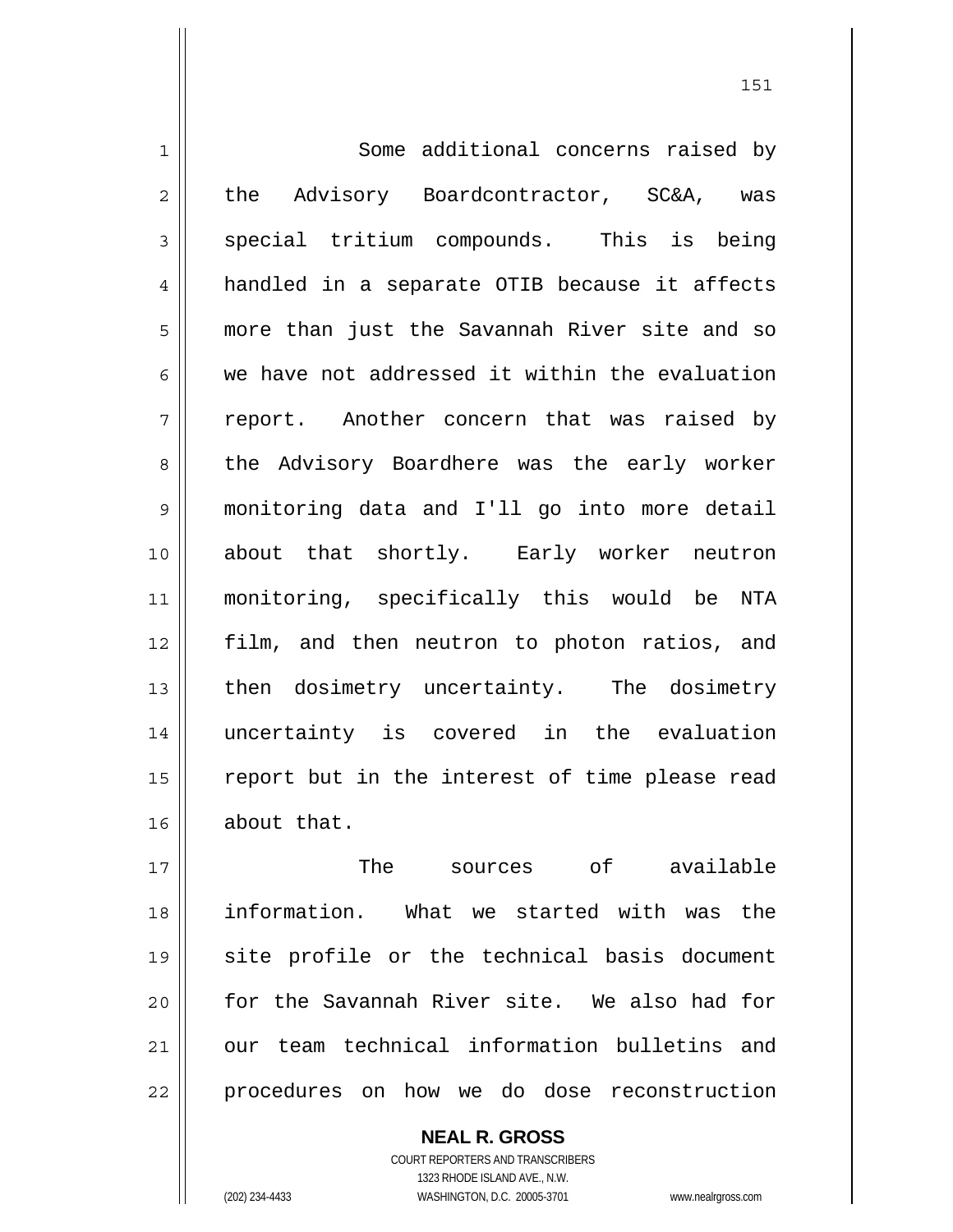1 2 3 4 5 6 7 8 9 10 11 12 13 14 15 16 17 for the Savannah River site. We conducted interviews with current and former employees and conducted a worker outreach meeting to try and get additional information. The site research database in March of 2008 when we qualified the petition we had about 600 technical documents in that database. This past summer in working with the Savannah River site and going through their archives and their indexes we've captured an additional 500 documents. In reality this is many more than 500 because other than just documents we captured individual records, radiation survey sheets, air sampling information, neutron surveys, et cetera. So I don't call those individual documents so the volume is rather large.

152

18 19 20 21 22 In addition, we obtained the quarterly dosimetry reports from the Savannah River site since 1958. This is all of the monitored workers are on these quarterly reports. These are all in hard copy at this

> **NEAL R. GROSS** COURT REPORTERS AND TRANSCRIBERS 1323 RHODE ISLAND AVE., N.W. (202) 234-4433 WASHINGTON, D.C. 20005-3701 www.nealrgross.com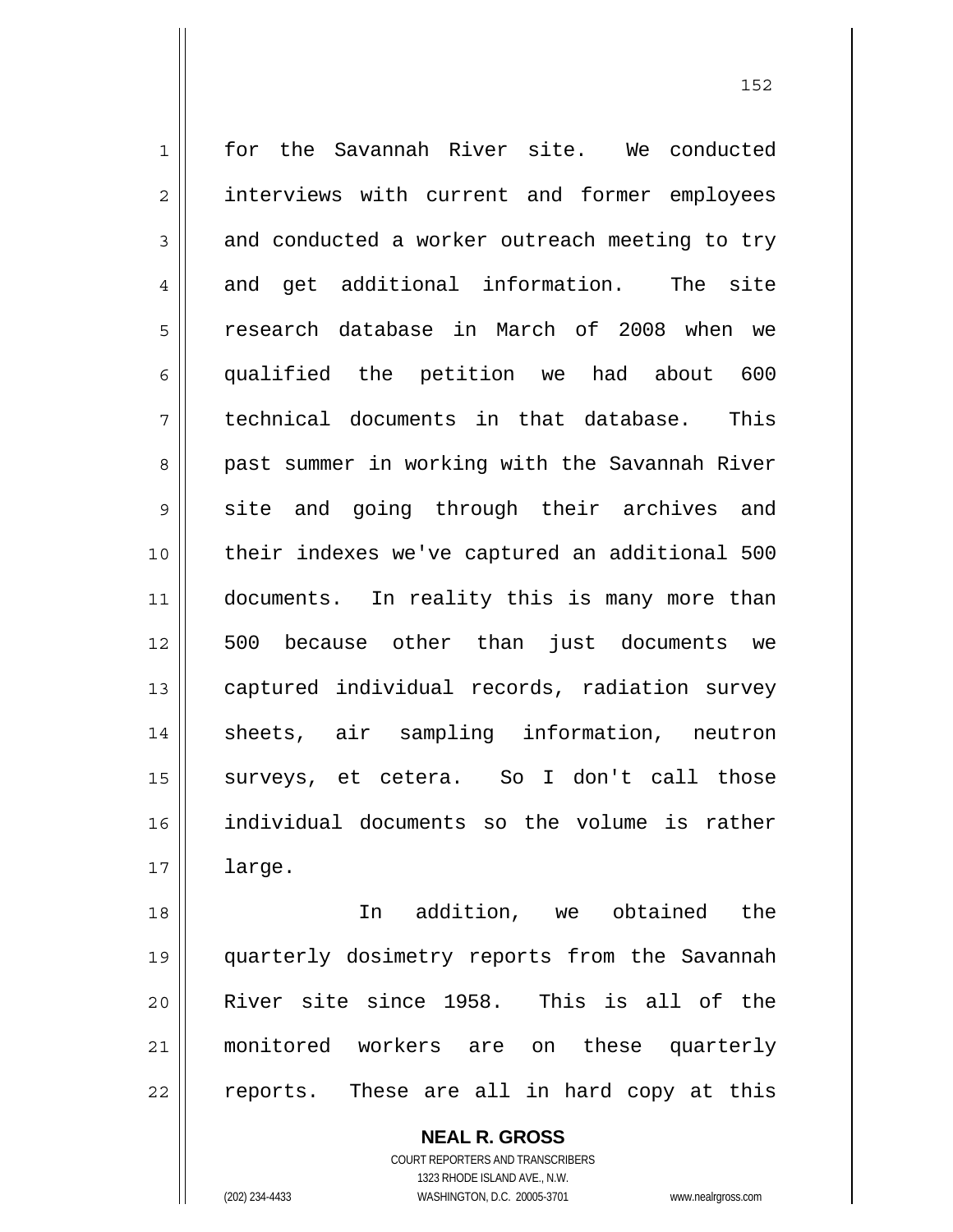1 2 3 4 5 6 7 8 9 10 11 12 13 14 15 16 17 18 19 time. We also obtained the bioassay log books since the startup of the facilities and the site special hazards investigation reports. This is a detailed discussion of all of the major incidents onsite, the Class 1, Class 2 incidents, as categorized by the site. We had the Health Protection Annual Radiation Exposure History Database, or HPAREH. We added to that the Health Protection Radiation Exposure Database, or HPRED. This is more of the contemporary bioassay information covering time periods post-1992 up until 2007. We also had documentation provided by the petitioners. These were all affidavits that gave us some insight as to the monitoring that was going on at the site, and we had of course the claims case files within the NIOSH OCAS claims tracking system, or NOCTS. Within the claims tracking system,

20 21 22 and this is as of October 1, 2008, some of the information that Mr. Elliott provided this morning is more update for the Savannah River

> **NEAL R. GROSS** COURT REPORTERS AND TRANSCRIBERS 1323 RHODE ISLAND AVE., N.W. (202) 234-4433 WASHINGTON, D.C. 20005-3701 www.nealrgross.com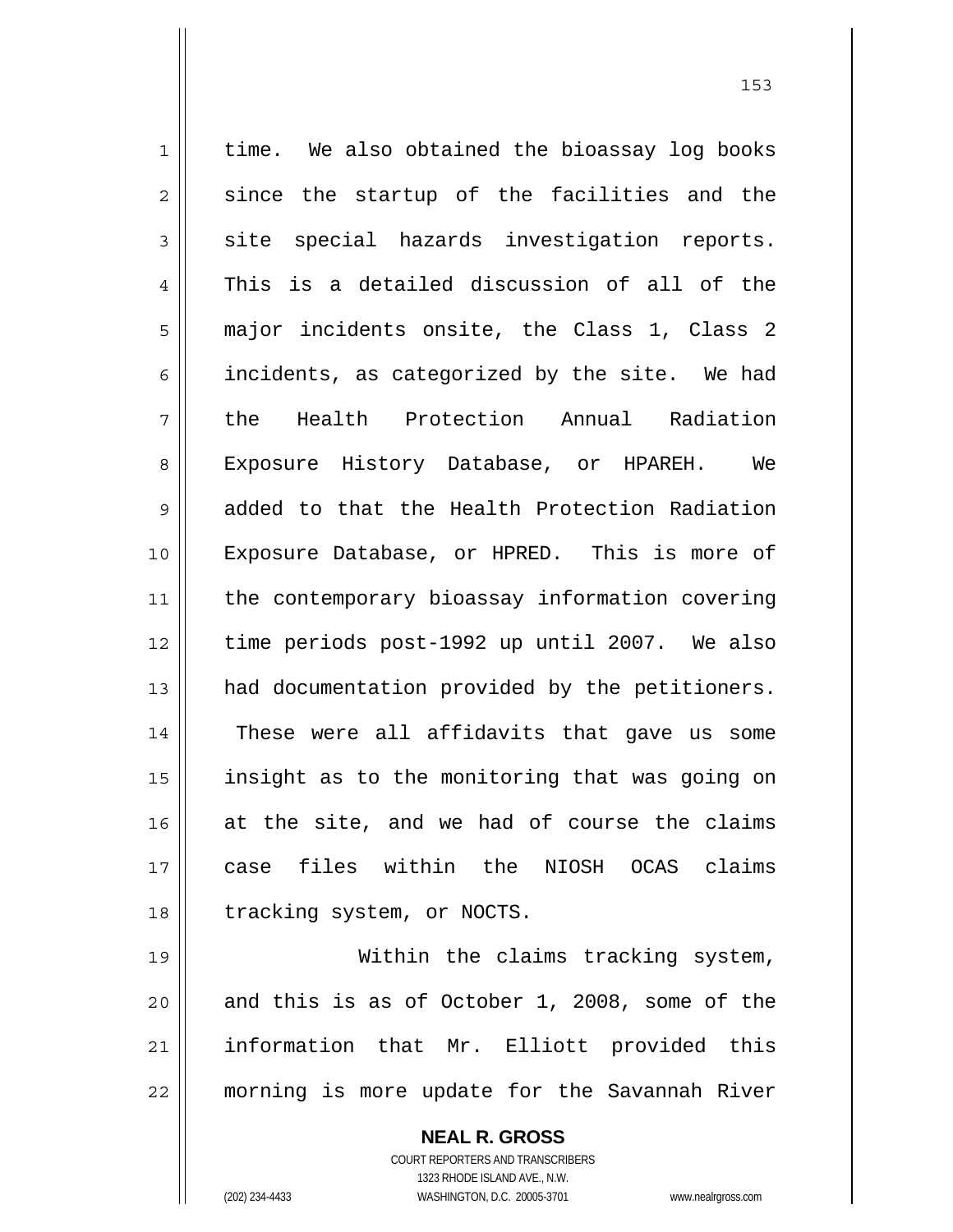1 2 3 4 5 6 7 8 9 10 11 12 13 14 15 16 17 18 19 20 21 22 site, but I wanted to keep this consistent with the evaluation report that is available there on the back table and that the Board has reviewed, or has seen anyway. As of October 1 we had 3,264 claims submitted to NIOSH. Claims that would meet the definition, our broad definition of building and construction trades workers, almost 1,800 of them or over half would fall into that category, of the claims that we have received to date. For dose reconstructions we've completed over 1,300 of them and of those, 1,700 that meet the class definition, 1,400 of those claims contained some internal monitoring data. In other words, we have some bioassay information or whole body count data on those individual workers. From external dosimetry it's slightly better, we have a little bit more, but in general it's 82 percent of all of the claims we have to date that we have received from the site we have some monitoring data. If you recall, the initial petition was for

> **NEAL R. GROSS** COURT REPORTERS AND TRANSCRIBERS 1323 RHODE ISLAND AVE., N.W.

(202) 234-4433 WASHINGTON, D.C. 20005-3701 www.nealrgross.com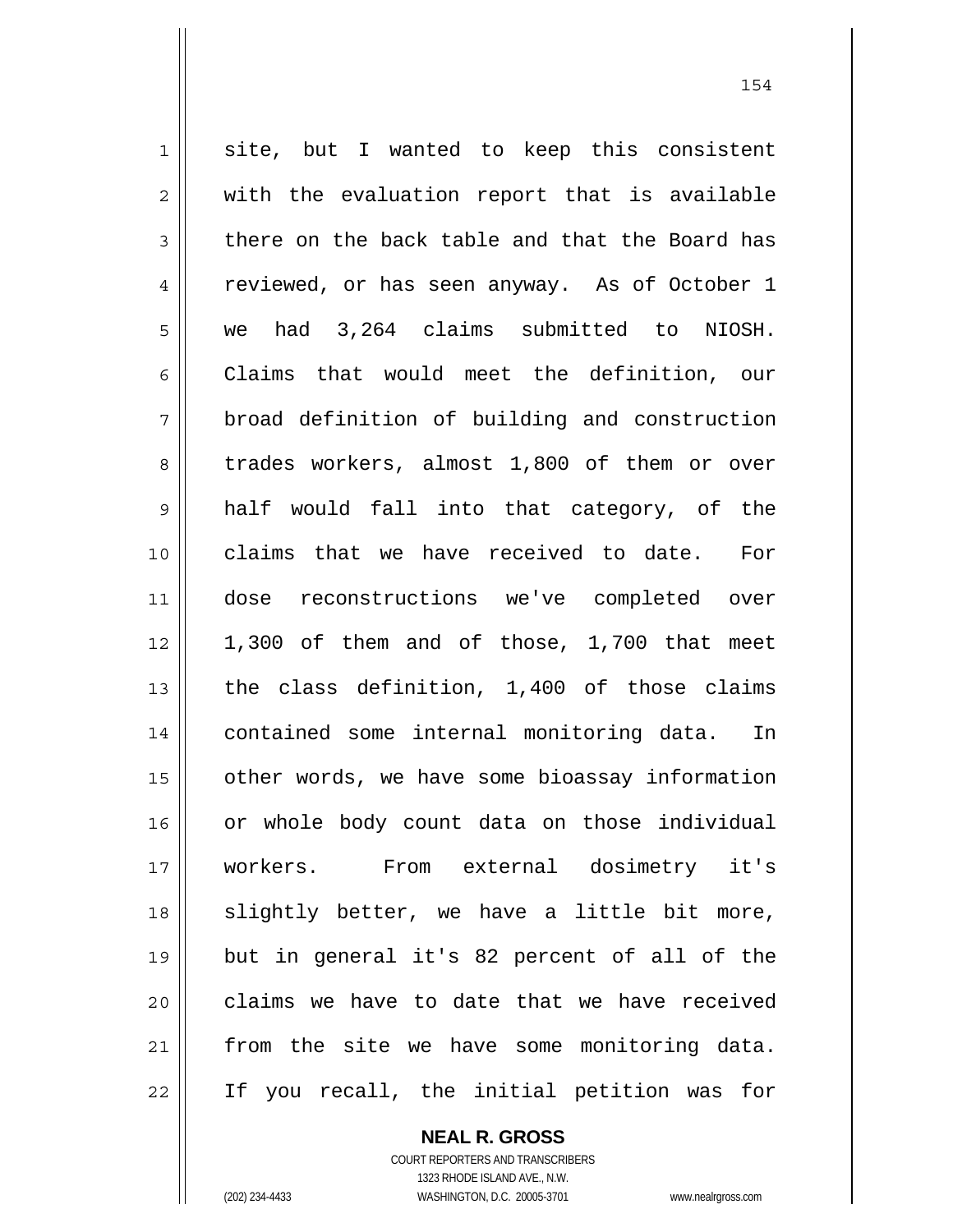unmonitored workers and our ability to reconstruct their doses by using a coworker model. So in reality this method that is being - that has caused some concern, causing us to do the evaluation is affecting 18 percent of the claims.

7 8 9 10 11 12 13 14 15 16 17 18 19 20 21 22 I want to briefly go over the Savannah River site operations. Some of the Board members attended a tour yesterday so this is a bit of a repeat, but others there in the audience might not be as familiar with the site. The primary mission was to produce materials for nuclear weapons, specifically plutonium and tritium at the site. A secondary mission was to manufacture tritium reservoirs to be used in nuclear weapons. A third mission was isotope production, and these were the special campaigns that the Board had indicated needed to be reviewed more, and these were for the production of heat sources, plutonium-238, irradiation sources, cobalt-60, transplutonium isotopes

> **NEAL R. GROSS** COURT REPORTERS AND TRANSCRIBERS

> > 1323 RHODE ISLAND AVE., N.W.

1

2

3

4

5

6

(202) 234-4433 WASHINGTON, D.C. 20005-3701 www.nealrgross.com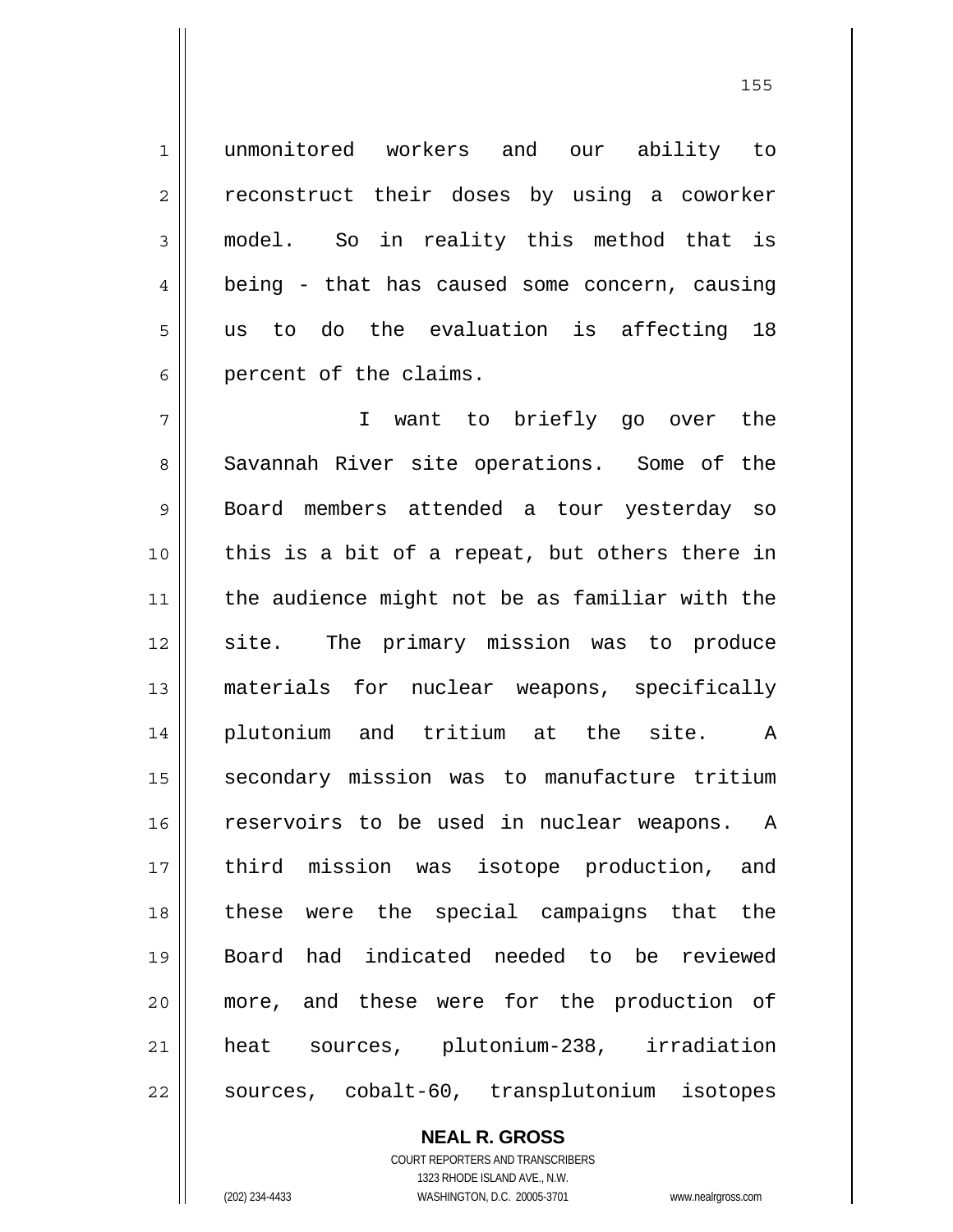1 2 3 4 5 6 7 8 9 10 11 12 13 14 such as americium, curium and californium. The final mission that I want to talk about here briefly is the research and development at the Savannah River Laboratory. Within that facility this is all the research development that would go into the site production operations. It has since changed with the closure of many of the site facilities to where now it's Savannah River National Laboratory and they do other research, not just in connection with the production operations. At the Savannah River site there are five main areas at the site. The 100

15 16 17 18 19 20 21 22 area, this would be the reactors of R, P, L, K and C. This is the startup sequence of how they came online. The 200 area is the F and H canyons, and include the tank farms. The 300 area is the fuel and target fabrication area. The 400 area is the heavy water production and the 700 area is the research and development, or Savannah River Laboratory.

> **NEAL R. GROSS** COURT REPORTERS AND TRANSCRIBERS 1323 RHODE ISLAND AVE., N.W.

(202) 234-4433 WASHINGTON, D.C. 20005-3701 www.nealrgross.com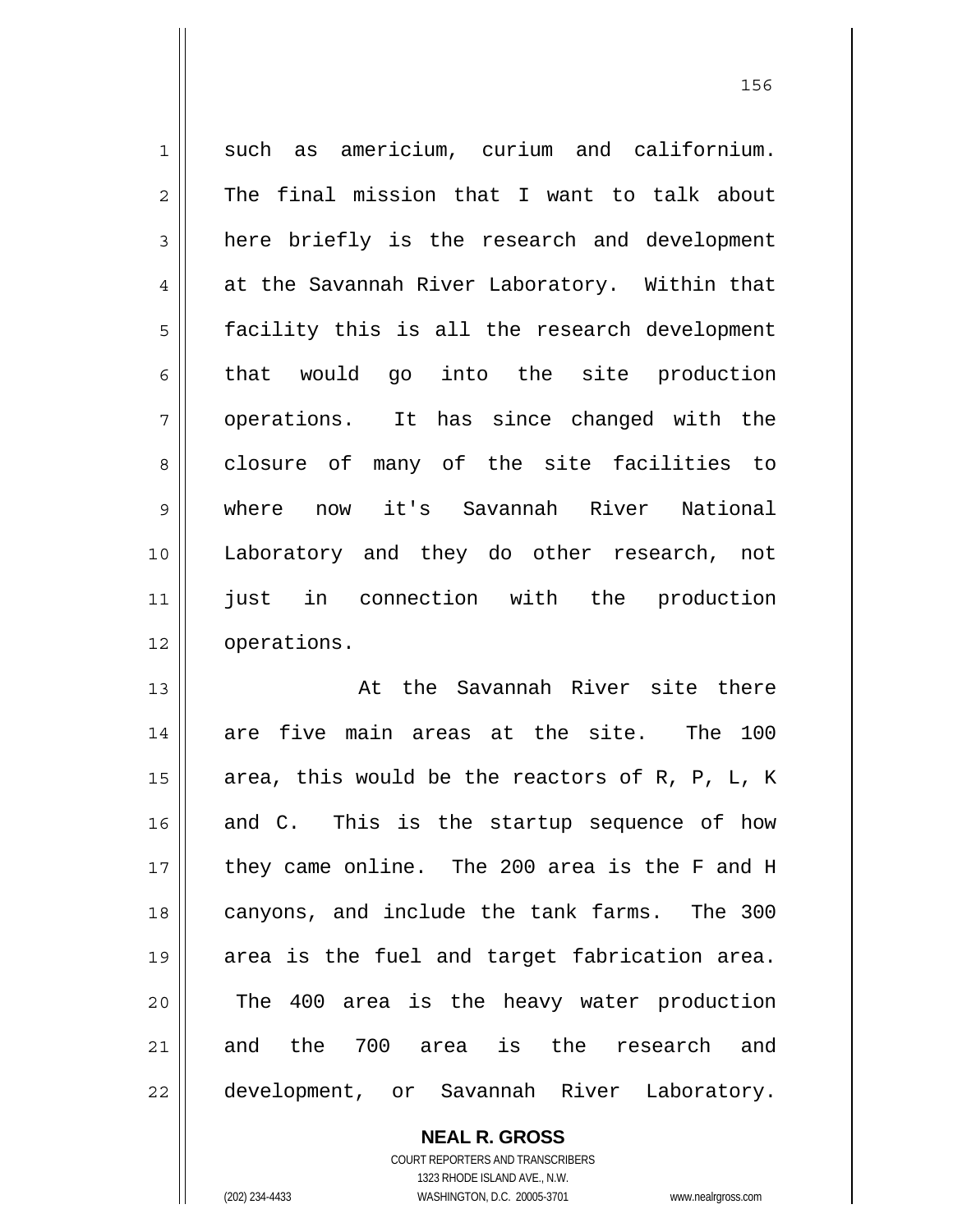1 2 3 4 5 6 7 8 9 10 11 12 13 14 15 16 17 18 19 20 21 22 So I'm going to walk a little bit through the startup history at the site. And the reason for this is the Board had indicated some concern about early monitoring data. And when you look at the number of workers monitored in 1952 versus the number in 1955 there's a big difference between them, and it corresponds with the startup of the facilities. Construction actually began at the site in February of 1951 and the first normal assay uranium arrived from the Fernald site in June of 1952. So the evaluation period covers January 1 of 1950, but the first radioactive materials arriving onsite would have been June of 1952. In September of 1952 the graphite test pilot achieved criticality. In January of 1953 full-scale operations of the 300 area commenced. By December of that year the R reactor achieved criticality, and in June of 1954 the first irradiated fuel was withdrawn from the reactor. November of 1954 is when the isotope separation begins in the

157

COURT REPORTERS AND TRANSCRIBERS 1323 RHODE ISLAND AVE., N.W. (202) 234-4433 WASHINGTON, D.C. 20005-3701 www.nealrgross.com

**NEAL R. GROSS**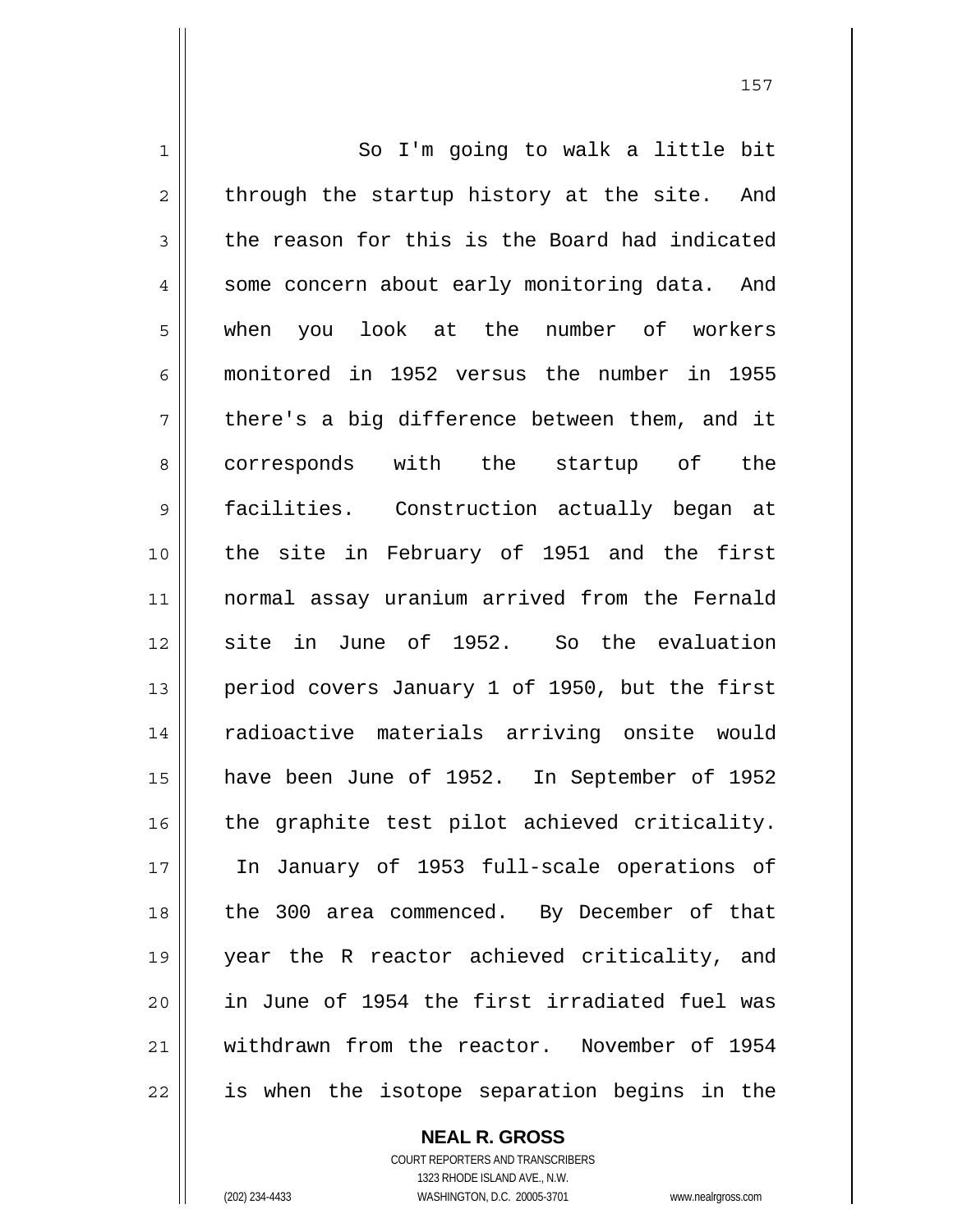1 2 3 4 5 6 7 8 9 10 11 12 13 14 15 16 17 18 19 20 21 22 200 area, specifically with F canyon. So what you can see here is we started with the 300 area. Then as you add each of the reactors you're going to have more people monitored over time until you get to November and that's when they start monitoring in the 200 areas. So this is the reason for the ramp-up of monitoring data that you see in the records. December of 1954 was when the first high-level waste tank was placed in service. March of 1955, the last reactor achieved criticality. July of 1955 radioisotope separations begins in the H canyon. Started with F. About a year later is when H canyon began to be operable. October 1955 is when tritium was first recovered from the 200 area. In June 1956, the tritium facility 232 began operation. By March 1957, the 200 F operations were suspended for an upgrade. They upgraded the FB line to the JB line on the roof, and so when you look at some of the neutron monitoring you'll see some cyclic

> **NEAL R. GROSS** COURT REPORTERS AND TRANSCRIBERS 1323 RHODE ISLAND AVE., N.W.

(202) 234-4433 WASHINGTON, D.C. 20005-3701 www.nealrgross.com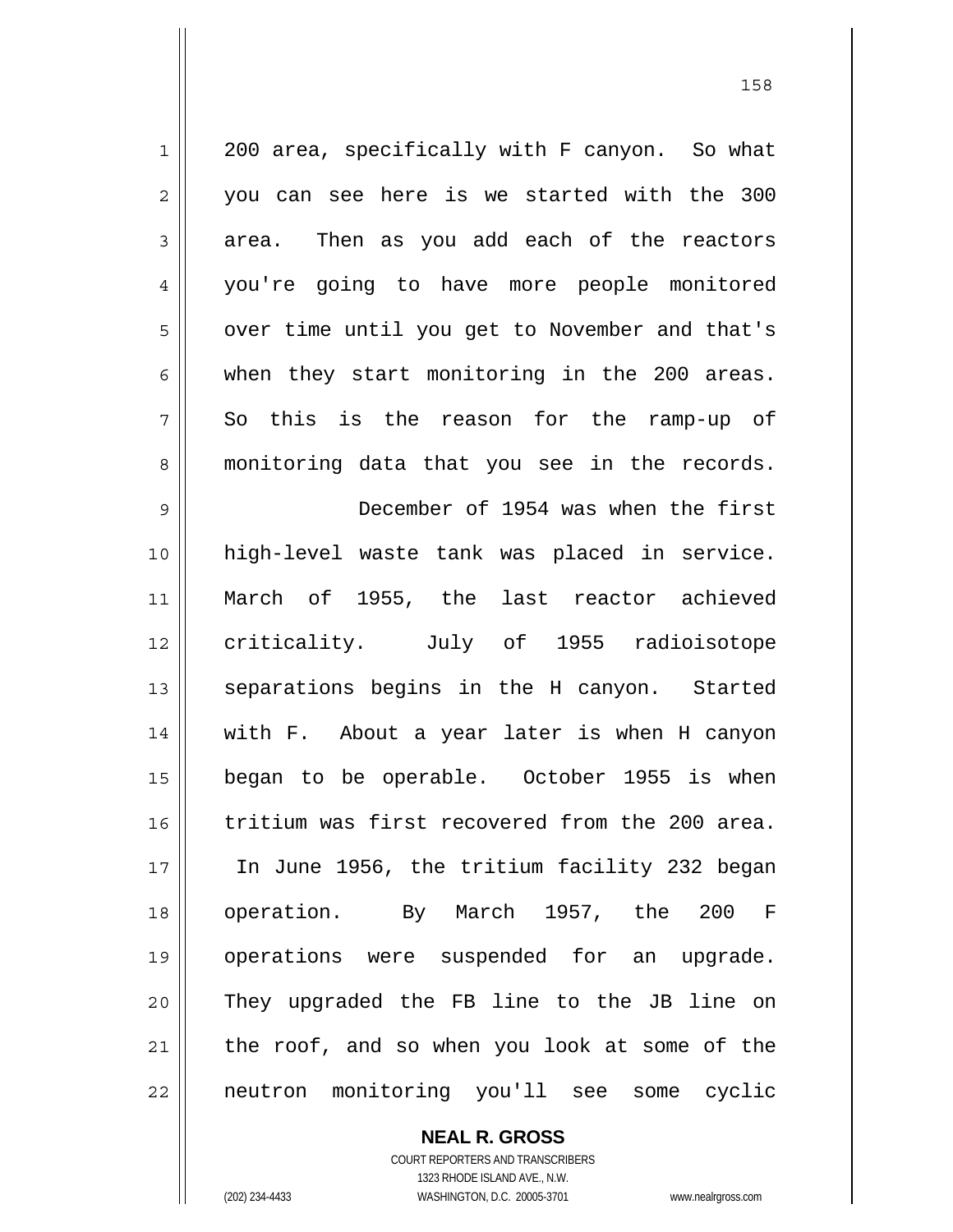1 2 3 4 5 6 7 8 9 10 11 12 13 14 15 16 17 18 19 20 21 22 information as to whether people are being you know, when people are being monitored. And the reason is these operations were suspended for about a 2-year period. They resumed in 1959 and in 1961 neptunium reprocessing began. 1961 also F and H canyons began an alternating work schedule which also affects some of the monitoring data that we see. And then 1963, 235 F switched from neptunium to curium fabrication, and then 1964 the first U-233 separation with thorium begins there onsite. And I'll talk a lot more about that later. 1965 is when simultaneous operations of F and H canyon resumed. So we've got about a 4-year period where they were alternating, and the rest of the time period they were running simultaneous. 1965 is THORAX separations. And many of you heard yesterday about PUREX operations in the canyons. They also had a THORAX operation where they were separating out the uranium-233 from irradiated thorium. The final THORAX

> **NEAL R. GROSS** COURT REPORTERS AND TRANSCRIBERS

> > 1323 RHODE ISLAND AVE., N.W.

(202) 234-4433 WASHINGTON, D.C. 20005-3701 www.nealrgross.com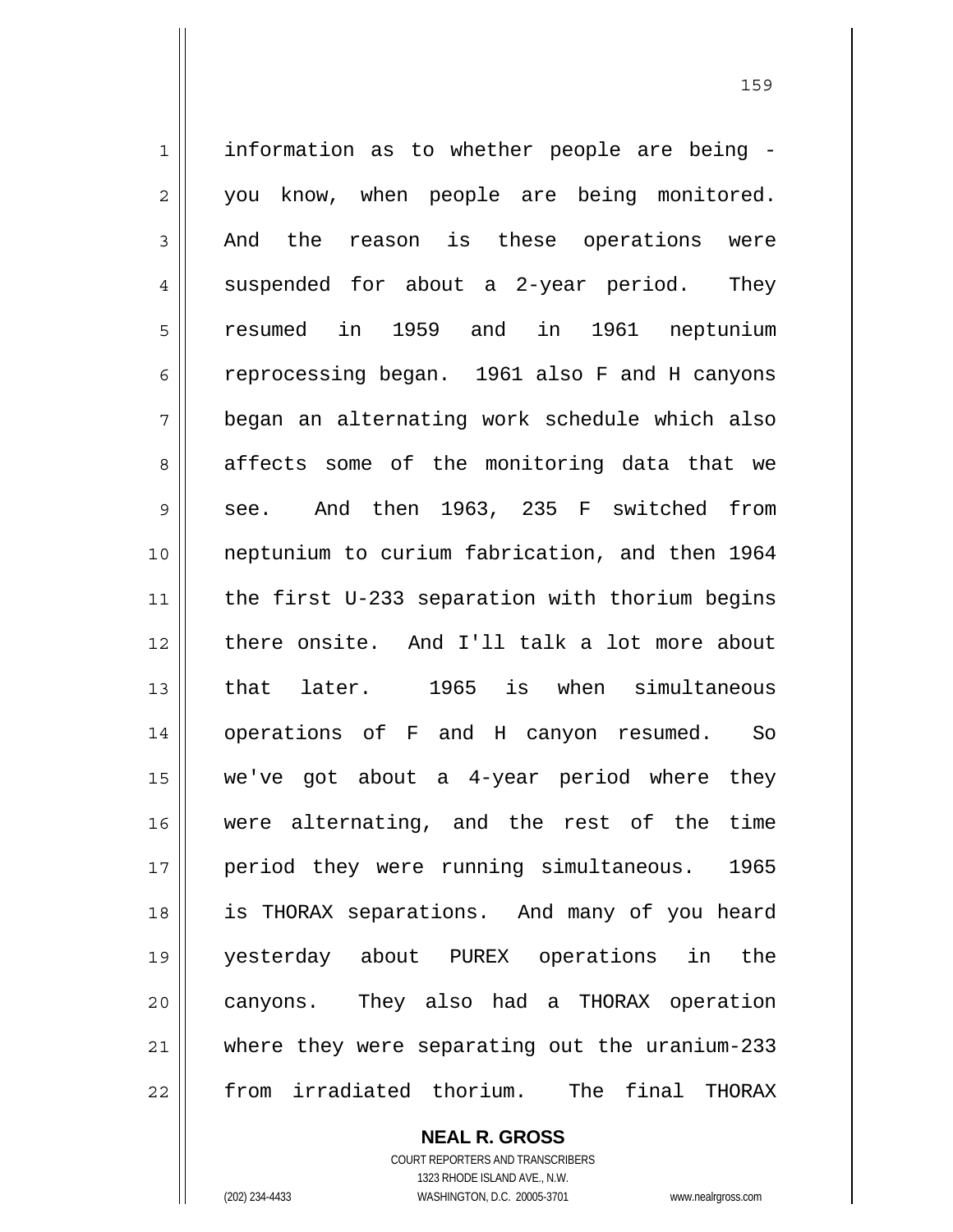1 campaign was completed in 1969.

2 3 4 5 6 7 8 9 10 11 12 13 14 15 16 17 18 19 20 21 22 So before we begin to get into the feasibility of dose reconstruction, one of the things that we feel is necessary is to look at how good is the data that we're using as the fundamental basis for our evaluation. So from internal dose data, NIOSH obtained the bioassay log books from the Savannah River site this summer. There were 146 log books from 1954 to 1992. 1992 is when the HPRED database picked up with everything being electronic. Each of these log books is about 300 pages in length and there's about 20 workers on each of the pages. So you can see there's a large volume of bioassay monitoring that was conducted there at the site and now we have this information in hard copy format. Within the NOCTS database we went through and coded all of the information the site had sent us previously. This got started back in May of this year before we had any information from the site, and there were over 380,000

> **NEAL R. GROSS** COURT REPORTERS AND TRANSCRIBERS

1323 RHODE ISLAND AVE., N.W. (202) 234-4433 WASHINGTON, D.C. 20005-3701 www.nealrgross.com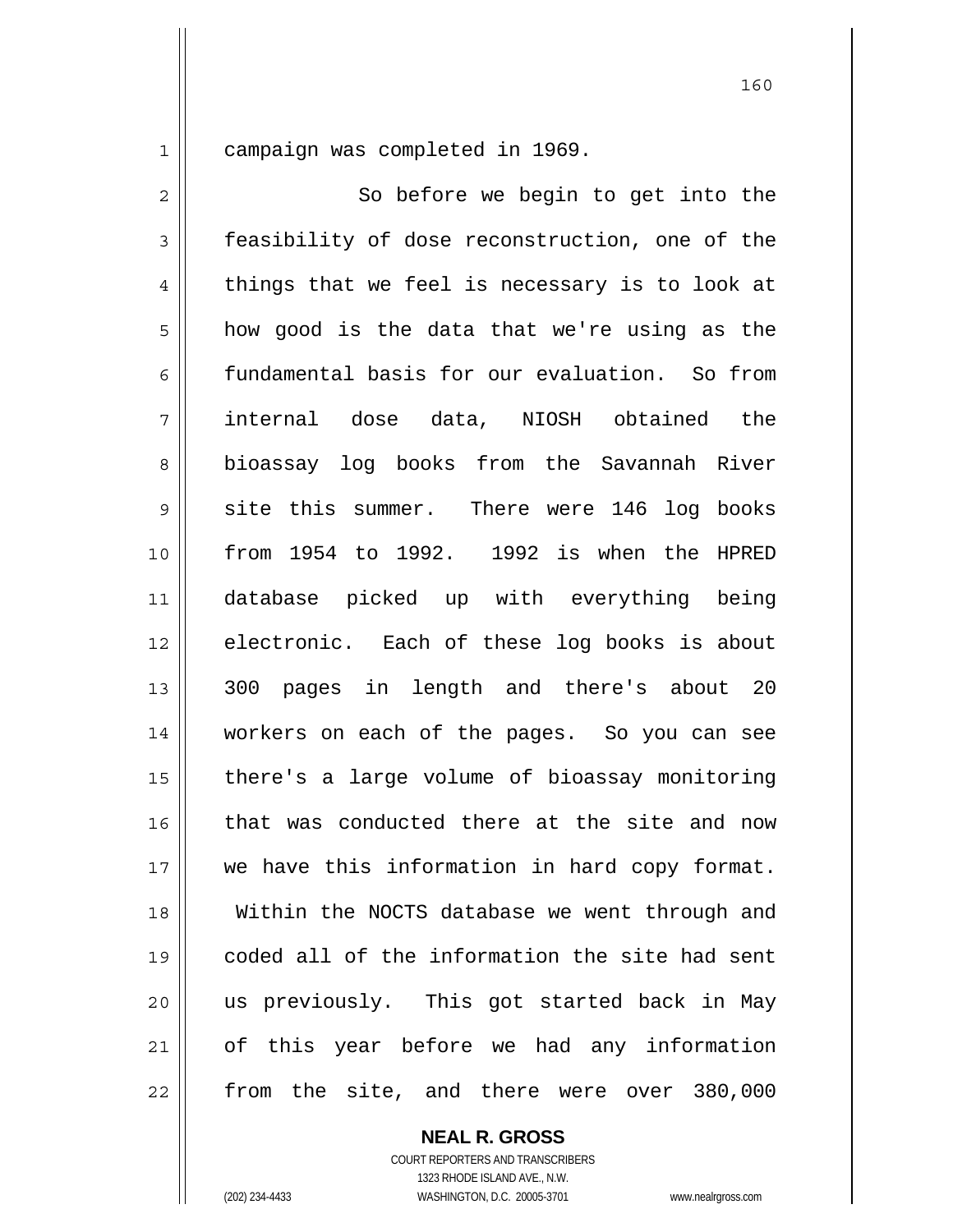1 2 3 4 5 6 7 8 9 10 11 12 13 14 15 16 17 18 19 20 21 22 bioassay samples that we coded from within the NOCTS database. Most of these were tritium, over 300,000 of them. So, the vast majority of it is tritium. However, as I go through my presentation you'll see the numbers that we have for some of the other radionuclides. The data quality or the pedigree of it. We went through several log books and extracted 200 original entries and we reviewed them. Of the 200 names there within the log book, 62 of them were claimants that we had in the NOCTS database. Fifty-seven of those we had the data that was in the log books, or greater than 92 percent. So the information that we were receiving from the site on individual claims we use that in dose reconstruction and have been since the startup of the program. Three of the claims had bioassay information in the log books that were not received from the site in the NOCTS database, and two of the claims were new and we just hadn't received the submittal back

> **NEAL R. GROSS** COURT REPORTERS AND TRANSCRIBERS

> > 1323 RHODE ISLAND AVE., N.W.

(202) 234-4433 WASHINGTON, D.C. 20005-3701 www.nealrgross.com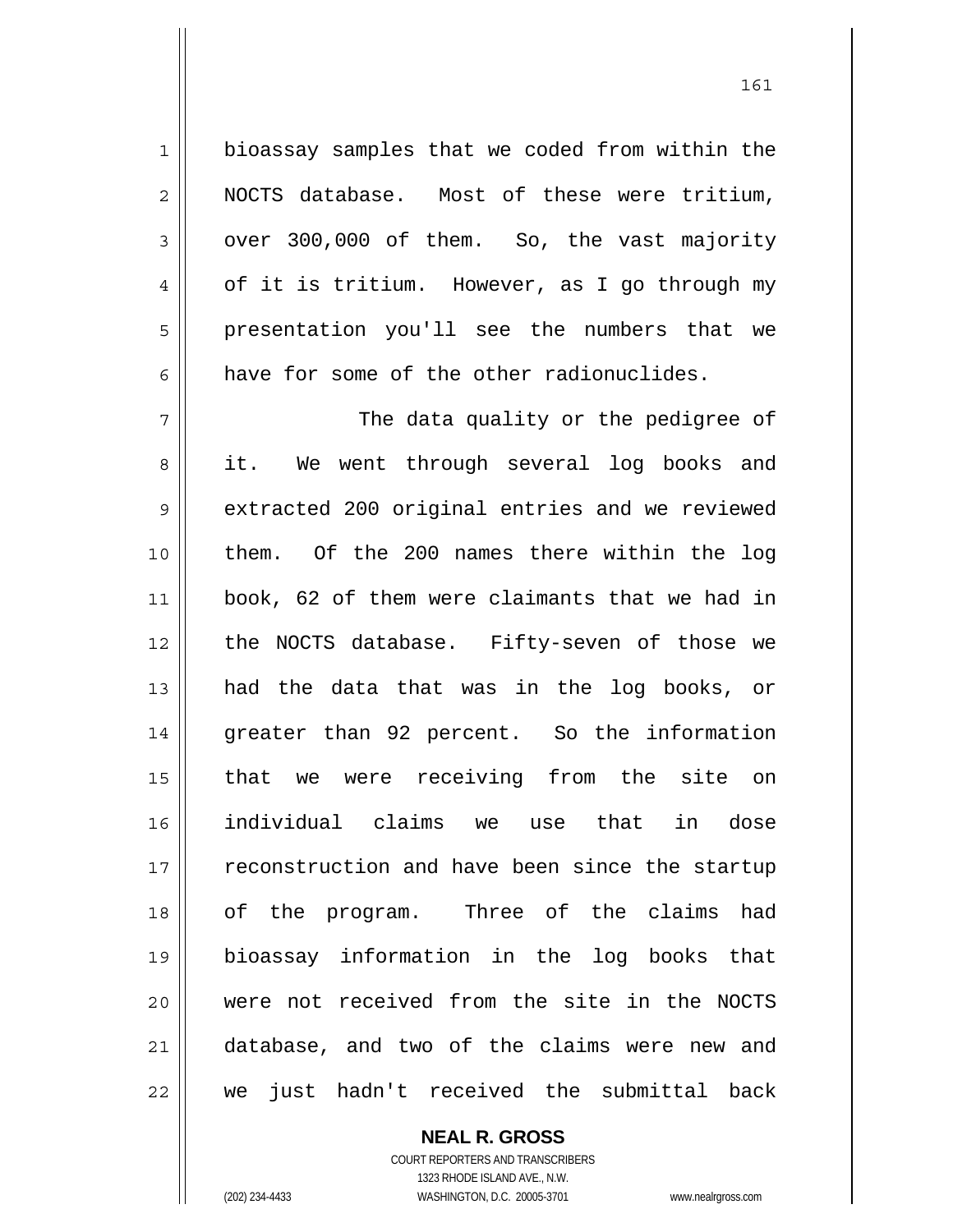from the site. So we're looking at better than 90 percent of the data we receive on a routine basis from the site in order to conduct dose reconstructions.

5 6 7 8 9 10 11 12 13 14 15 16 17 18 19 20 21 22 From the external dose data; this is the issue that qualified the petition, was the use of the HPAREH database and its validity in reconstructing coworker doses. We knew there were some limitations in it when we first started using it. The limitation is that if you were employed onsite in 1979 you're included in this particular database. If you terminated prior to 1979 and didn't come back, your data is not in this database. So we knew there was a limitation associated with it based upon numbers between Taylor which is a site document and the - comparing an annual basis of the data. For most workers we were looking at greater than 50 percent of the data per year. So to change an annual dose distribution we felt the coworker model was pretty robust when you've got 50 percent

> **NEAL R. GROSS** COURT REPORTERS AND TRANSCRIBERS 1323 RHODE ISLAND AVE., N.W.

1

2

3

4

(202) 234-4433 WASHINGTON, D.C. 20005-3701 www.nealrgross.com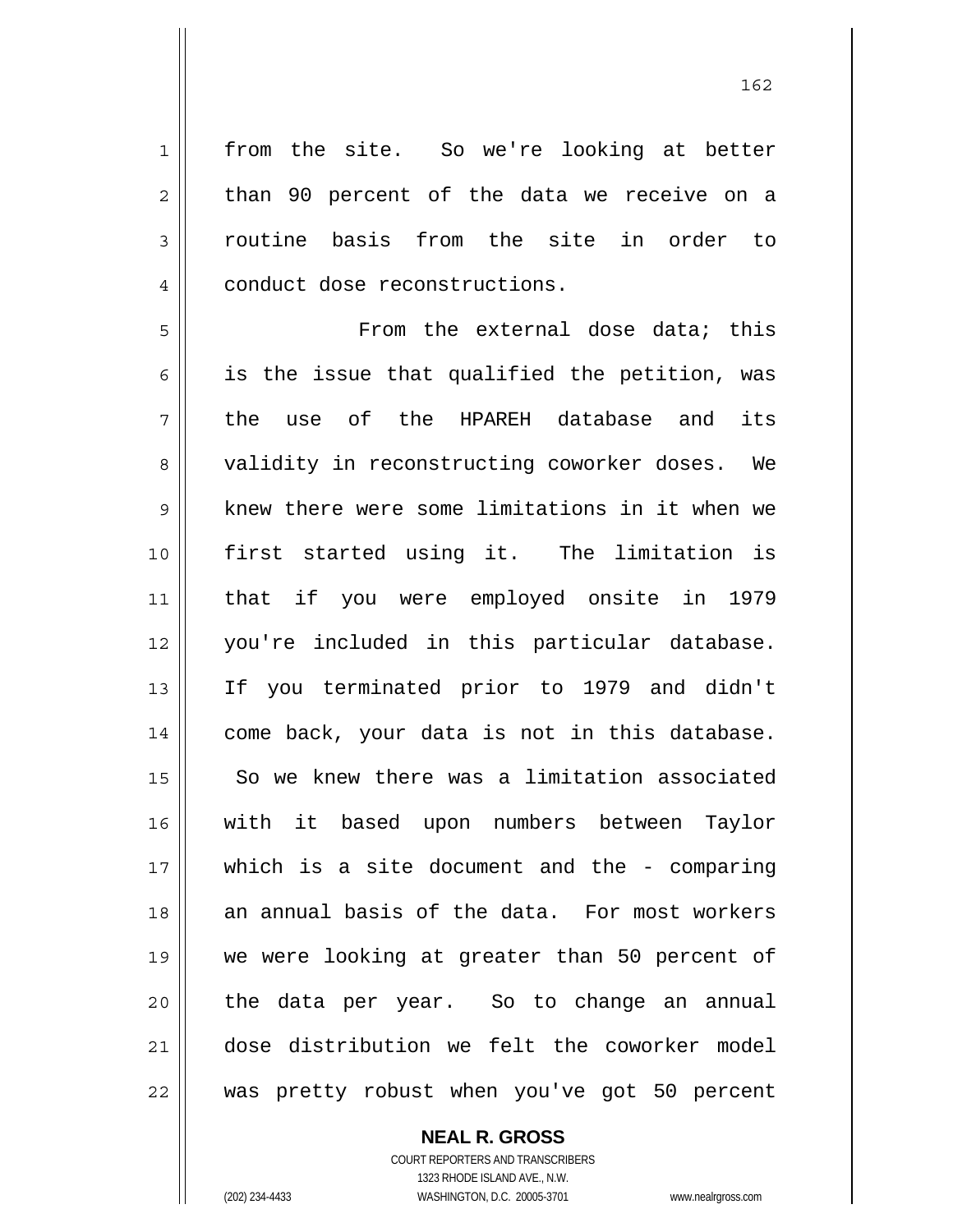1 7 of the data. What changed here was that CPWR went through and said for construction workers you might only be looking at 10 percent of the data, and so that's what we wanted to evaluate to see if this might change some of our distributions with regards to construction and building trades workers.

8 9 10 11 12 13 14 15 16 17 18 19 20 21 22 We obtained the quarterly dosimetry reports from 1958 in hard copy and we compared the annual dose distributions between these reports to HPAREH for four years, 1960, `65, `70 and `75. If you look at the number of monitored workers in the yellow that you see there, that comes from the Taylor document as to how many people were monitored onsite in a given year. And that very early time period here - let's see if I can get this thing to work. This is the ramp-up that I was talking about earlier, and then you see that there was approximately 5 to 6,000 workers monitored on the site in these early time periods. When you compare it to the data and number of

> **NEAL R. GROSS** COURT REPORTERS AND TRANSCRIBERS 1323 RHODE ISLAND AVE., N.W. (202) 234-4433 WASHINGTON, D.C. 20005-3701 www.nealrgross.com

2

3

4

5

6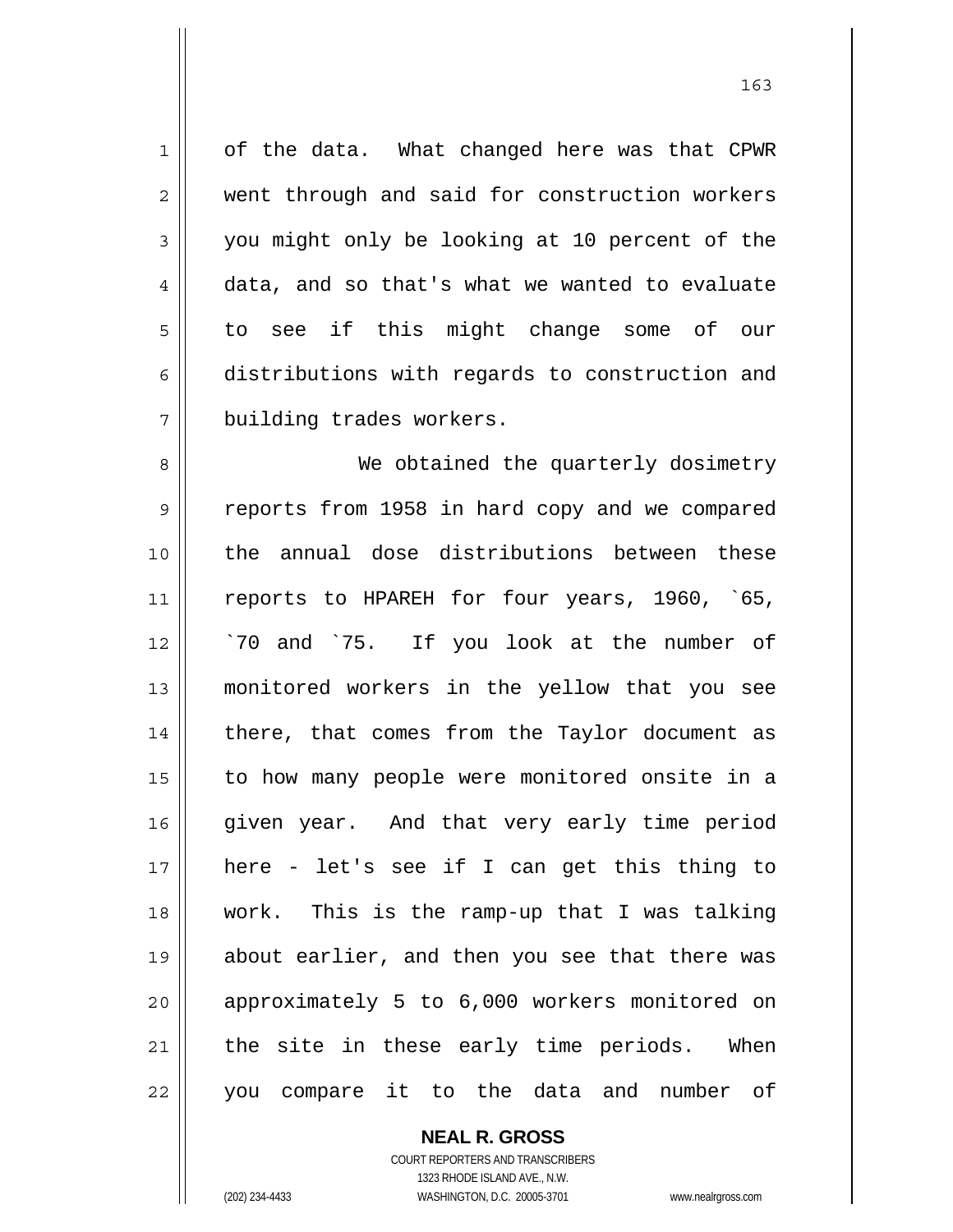1 2 3 4 5 6 7 8 9 10 11 12 13 14 15 16 17 workers monitored in the HPAREH database, that's the red bars here, it follows quite nicely until you get prior to 1979 and that's where it begins to fall off, that those workers are not included in the database used to develop the coworker model. It's only for the coworker model. All other workers that were monitored during this time period that are not in HPAREH, we receive that information when we do dose reconstruction. So we've been getting it all along from the site at early doses. It's only in the development of dose distributions applied to unmonitored workers. We went through and coded the hard copy quarterly reports, and you'll see we got slightly more workers in 1960, `65 and `75. So how does this compare for

18 19 20 21 22 construction and building trades workers? Within HPAREH in 1960 there were only 202 workers in the HPAREH data system. In the fourth quarter summary reports when we coded them there were 747. So the study conducted

> **NEAL R. GROSS** COURT REPORTERS AND TRANSCRIBERS 1323 RHODE ISLAND AVE., N.W. (202) 234-4433 WASHINGTON, D.C. 20005-3701 www.nealrgross.com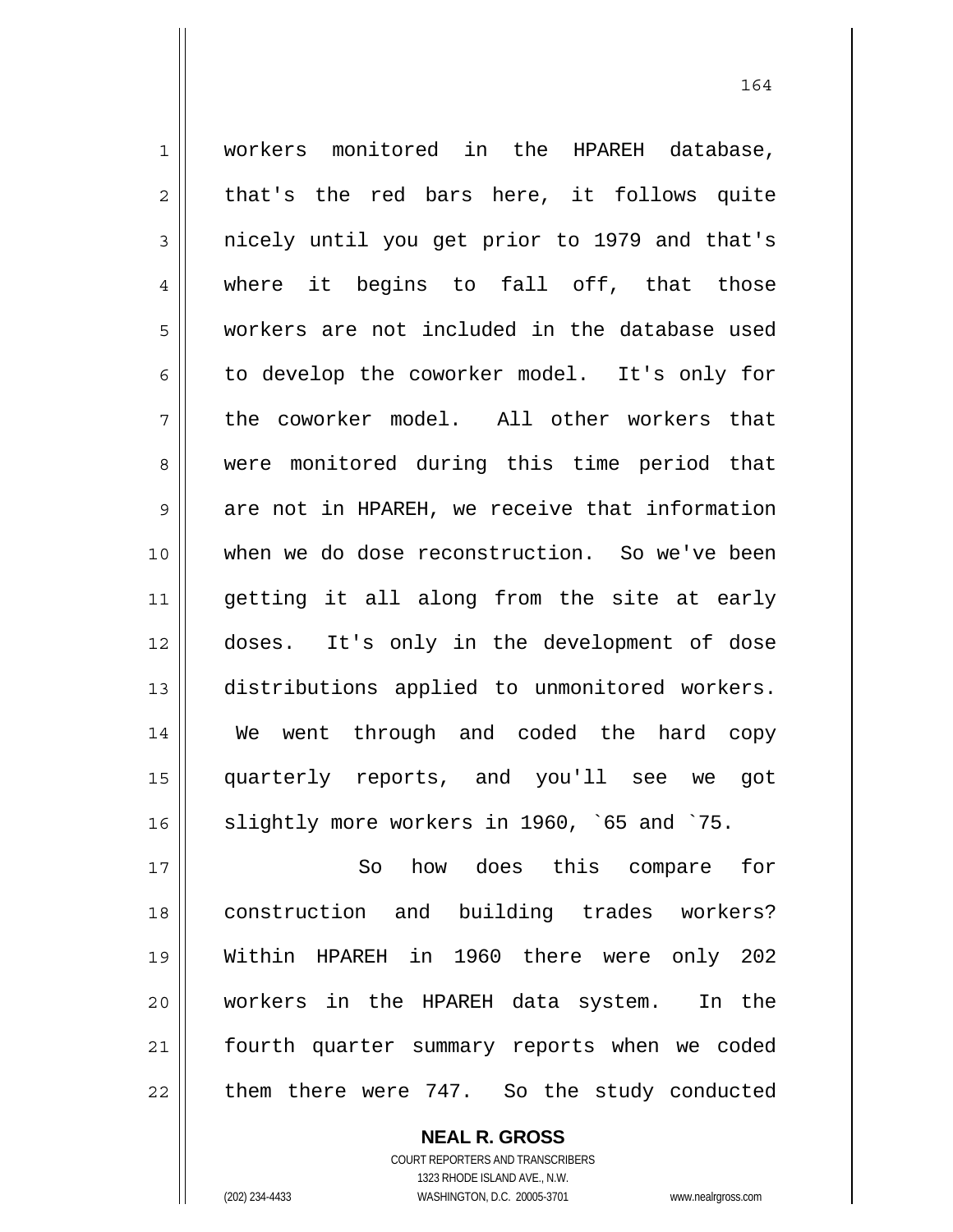1 2 3 4 5 6 7 8 9 10 11 12 13 14 15 16 by CPWR in looking at, they were correct. We were only looking at about 25 percent of the data based upon this particular analysis. So the big question was does this affect the annual dose distribution? You don't necessarily have to have all of the data in order to develop an annual dose distribution, you just have to have enough of it such that it doesn't change, it's more stable. So that was the next step. And one other point here I'll make is that as you increase in time and get closer to that 1979 time period the fourth quarter dosimetry reports begin to approach 50 percent. So it's more of a problem in the very early years than it was as you begin to approach the latter years.

17 18 19 20 21 22 So how did the annual dose distributions compare? And this is all workers there at the site. And this is from our fourth quarter summary with the green bars, and the red is what is HPAREH. And what you'll see is they match quite nicely. For

> COURT REPORTERS AND TRANSCRIBERS 1323 RHODE ISLAND AVE., N.W. (202) 234-4433 WASHINGTON, D.C. 20005-3701 www.nealrgross.com

**NEAL R. GROSS**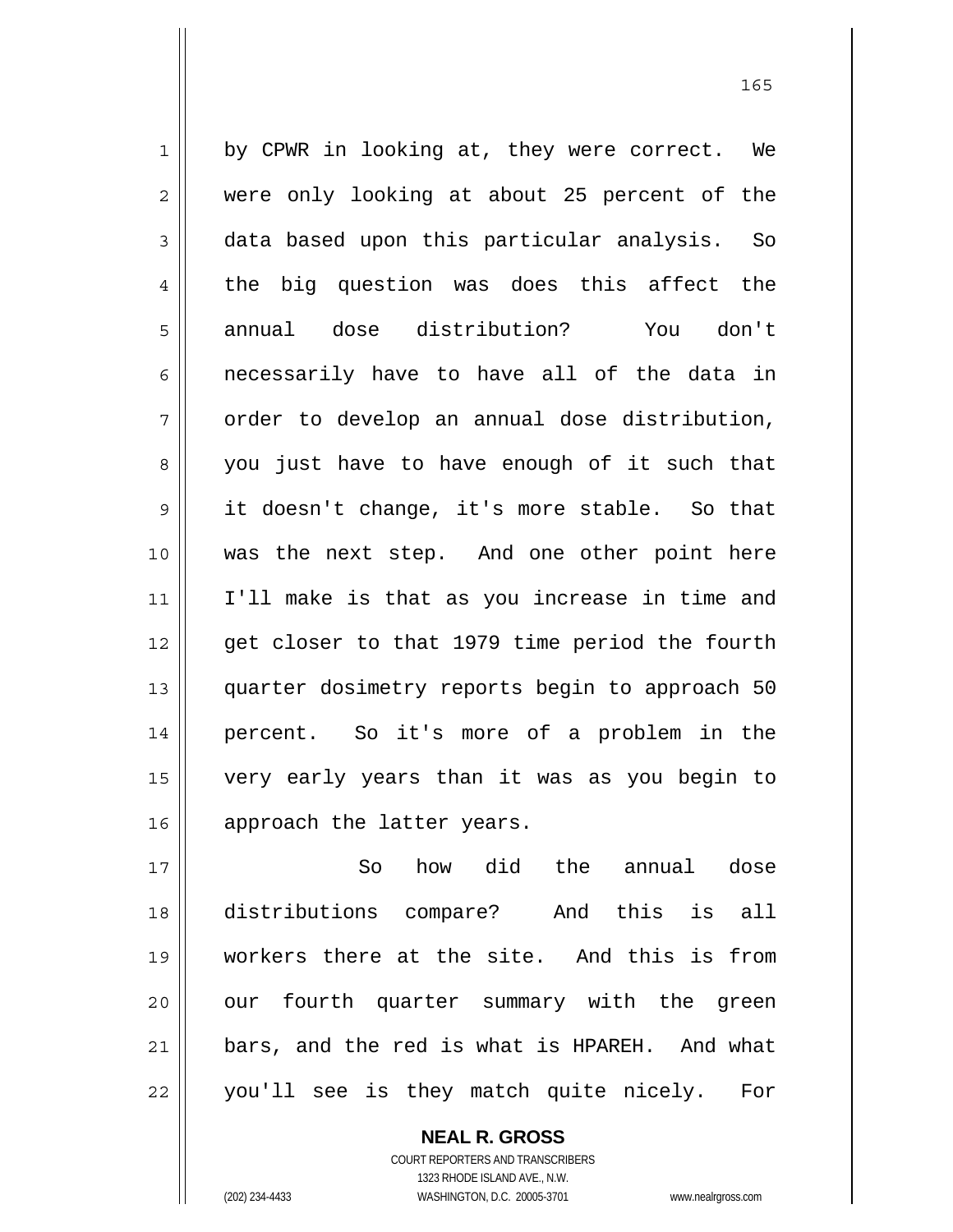1 2 3 4 5 6 7 8 9 10 11 12 13 14 15 16 17 18 19 20 21 22 those not familiar with the box and whisker plots, this is just a way of looking at the dose distributions. The lower portion of the box is the  $25<sup>th</sup>$  percentile where 25 percent of the data in say the case in 1970 is greater than 10 millirem of the data that we have. The bar is  $50<sup>th</sup>$  percentile, or the median, and from this case it's about 55 millirem. The upper tail is 75 percentile. The upper whisker here is  $90<sup>th</sup>$  percentile and the dot is the  $95<sup>th</sup>$  percentile. And what you'll see is that the 95<sup>th</sup> percentile for both all of the coded people and those in HPAREH didn't change much based upon our analysis. In fact, it slightly decreased. So our conclusion based upon the all monitored workers is that even though we weren't seeing or we weren't using all of them for the development of these distributions, it wouldn't change much if we included all of the workers from this standpoint. Now, this is all workers. Looking at just the construction workers, and

**NEAL R. GROSS**

COURT REPORTERS AND TRANSCRIBERS 1323 RHODE ISLAND AVE., N.W. (202) 234-4433 WASHINGTON, D.C. 20005-3701 www.nealrgross.com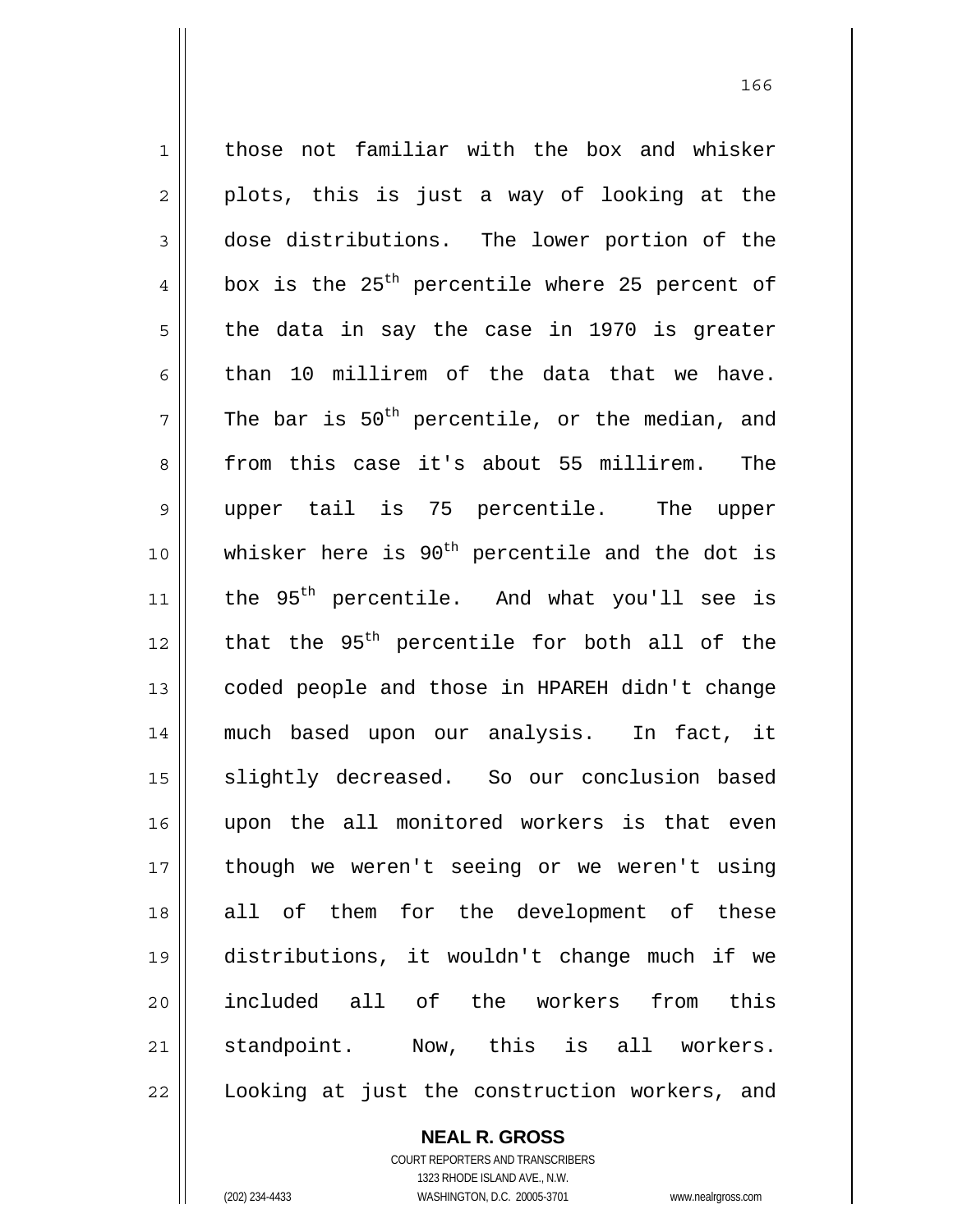1 2 3 4 5 6 7 8 9 10 11 12 13 14 15 16 17 18 19 20 21 22 this is where we had that 202 versus 747. We do see more - a larger swing here among some of the construction workers here, but HPAREH again typically appears to be higher. The exception is 1970 where the actual monitored workers that are in the hard copy records is greater than what is in HPAREH. Now, when you think about how we apply this for dose reconstruction, we would actually apply the all-worker model for 1970 and in this case if you were to use the 95<sup>th</sup> percentile you'd be looking at about a 2 rem exposure per year that we would be assigning. And for building and construction trades workers we would take this data and multiply by 1.4 per the OTIB-52 methodology. So when you take the two from this particular all-worker model multiplied by the 1.4 you end up with somewhere right around 3, 2 and a half to 3 type of rem dose. If you look at the  $95<sup>th</sup>$  percentile, when it exceeded in 1970, we're still overestimating what the dose would be. So even though we're looking

> **NEAL R. GROSS** COURT REPORTERS AND TRANSCRIBERS

> > 1323 RHODE ISLAND AVE., N.W.

(202) 234-4433 WASHINGTON, D.C. 20005-3701 www.nealrgross.com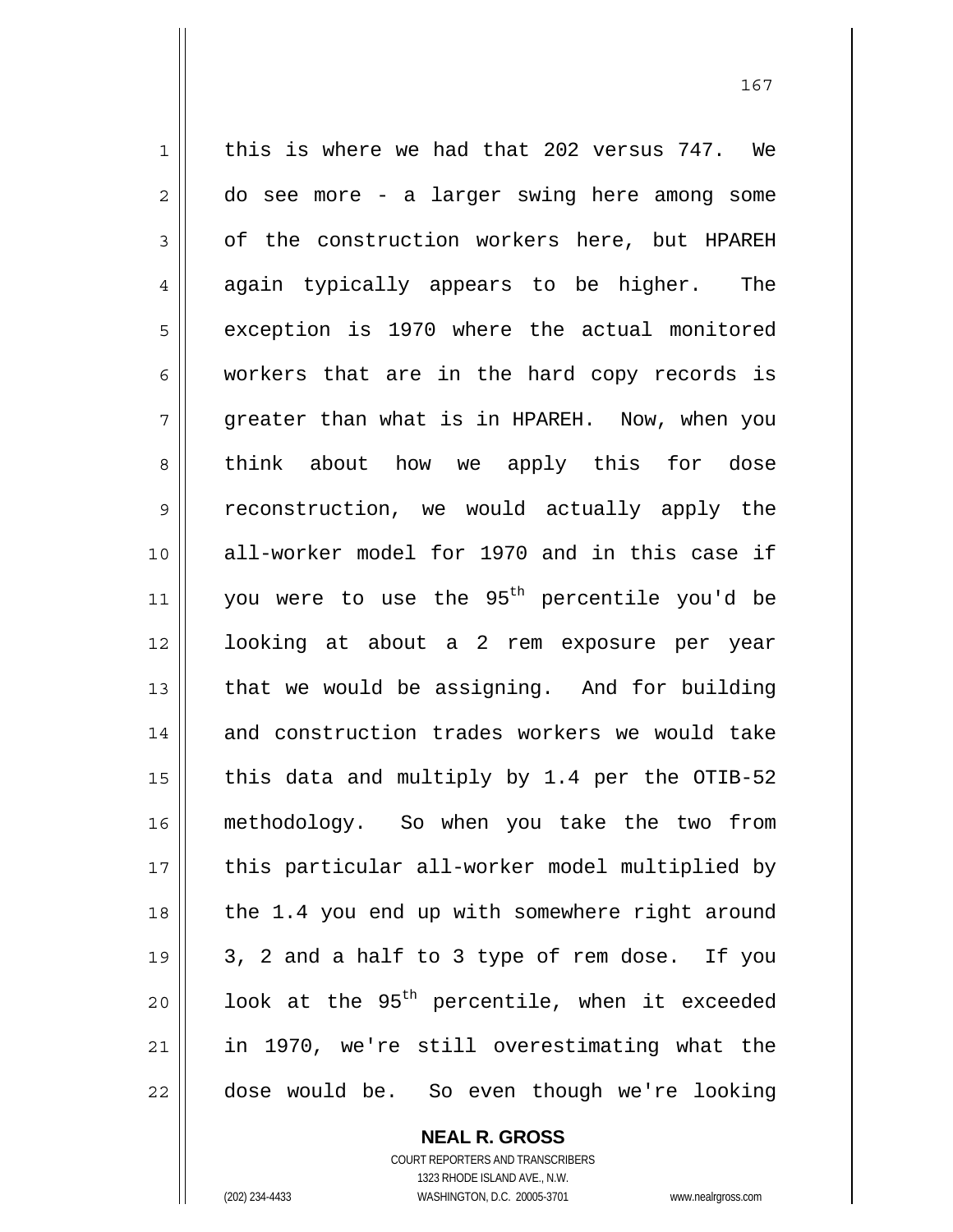at a limited data set, we're still overestimating what would be applied to building and construction trades workers.

4 5 6 7 8 9 10 11 12 13 14 15 16 17 18 19 20 21 22 Now, one of the concerns that we had was we used the fourth quarter results within our coding. We went through and totaled them all up. We know building and construction trades workers are more transient and so they might not have been there through the whole year, and if they were there working in the fourth quarter we would have had their data. So we went back for 1960 and looked at the first, second and third quarter, and sure enough it illustrates that there were about 1,400 monitored construction workers onsite in 1960. The dose distributions continue to decrease. These are annual dose distributions, and these are workers that would only have been there for a fraction of the time, so you would expect that the dose distributions would decrease. So for these workers the application of the HPAREH database

**NEAL R. GROSS**

COURT REPORTERS AND TRANSCRIBERS 1323 RHODE ISLAND AVE., N.W. (202) 234-4433 WASHINGTON, D.C. 20005-3701 www.nealrgross.com

1

2

3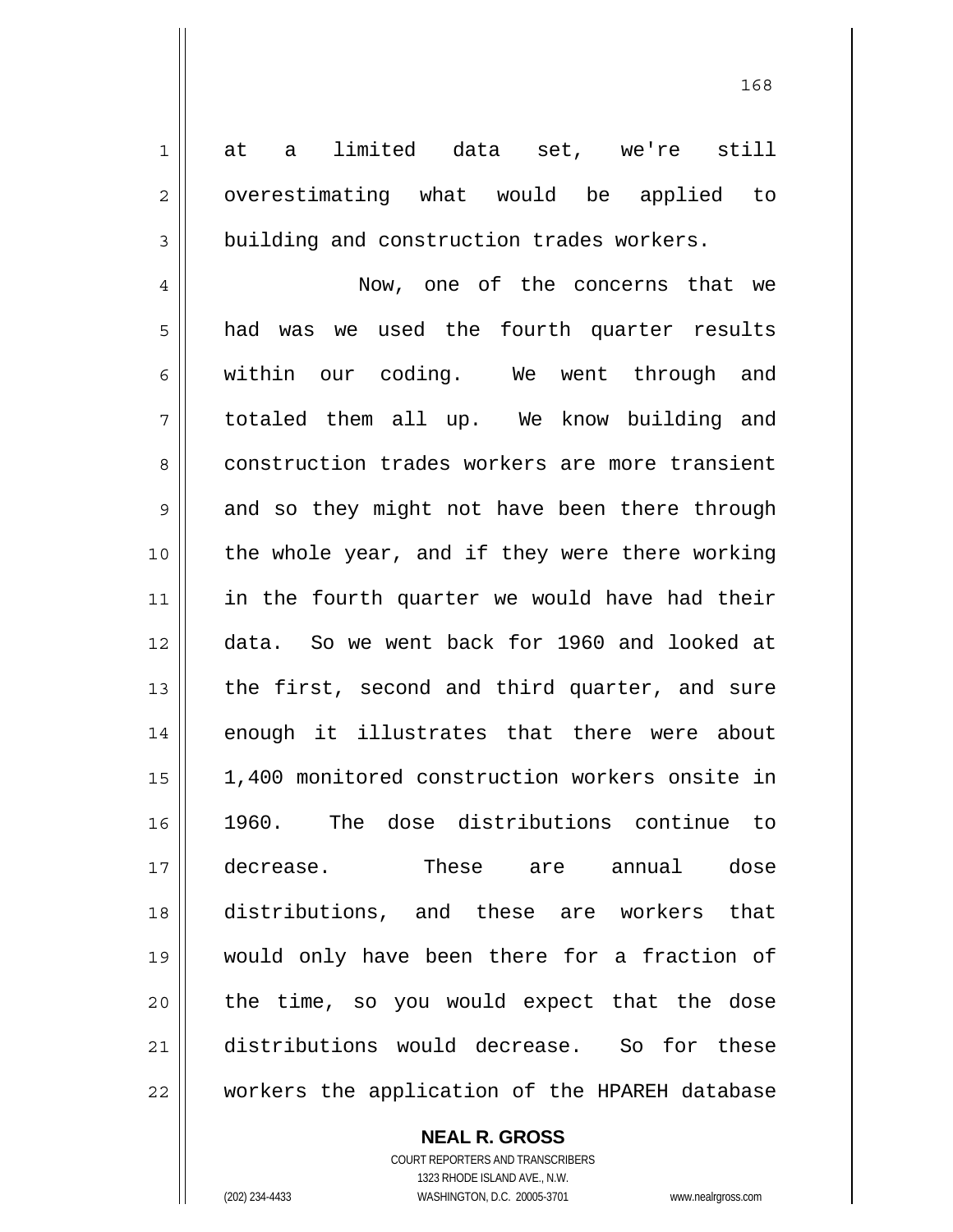which is based on an annual dose, applying that factor that we, you know, that I talked about a minute ago we feel is claimantfavorable and a bounding external dose estimate for these workers.

6 7 8 9 10 11 12 13 14 15 16 17 18 19 20 21 22 So from the dose reconstruction standpoint, the feasibility. Again, 82 percent of the claims that we have received to date have monitoring data, both external and internal. So this would apply to the 18 percent that are not monitored that we don't have any data on. Some of our tools are the site profile that I mentioned. We do have OTIB number 1 which is the average high exposure for a bounding coworker dose. This is where we assign multiple radionuclide intakes from accidents and incidents that have occurred at the site over time and we'll assign them all to an individual worker. So instead of just a uranium intake, if they worked in the 300 area they'd get a uranium, plutonium, americium, a large intake that

> **NEAL R. GROSS** COURT REPORTERS AND TRANSCRIBERS 1323 RHODE ISLAND AVE., N.W. (202) 234-4433 WASHINGTON, D.C. 20005-3701 www.nealrgross.com

1

2

3

4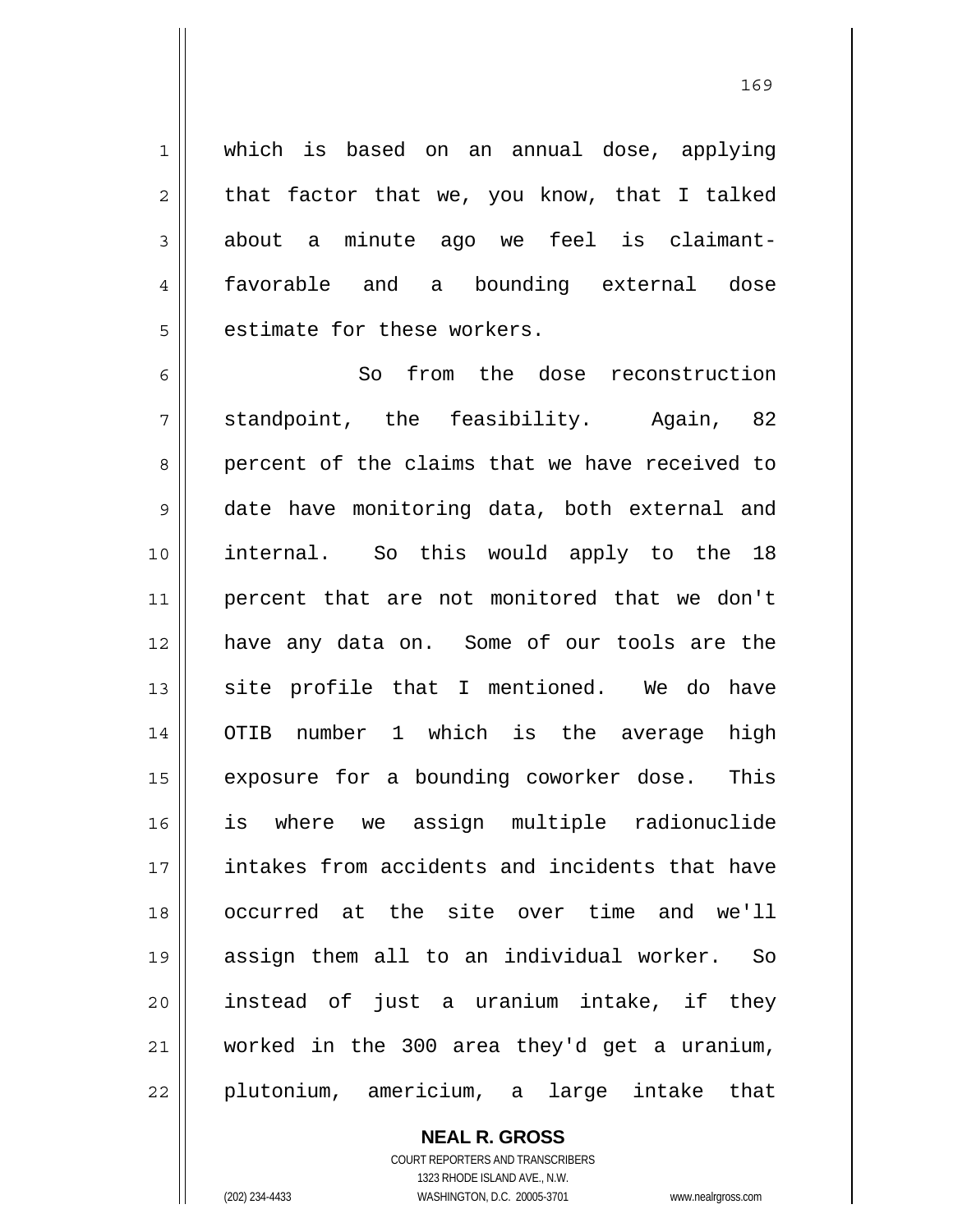1 2 3 4 5 6 7 8 9 10 11 12 13 14 15 16 would be assigned. So this is kind of a bounding coworker estimate. For external coworker model there's OTIB-32 and then for construction and building trades workers we have OTIB-52. Now, one of the things that we're currently developing is what we call the SRS internal coworker model. This would be a best estimate case and not a bounding estimate type of case. And this is where we're working with - or looking at using the data that's in the NOCTS database and Dr. Wheaton is going to talk more about this during the science session tomorrow. And so this is kind of how we plan on developing this database. We expect it to be available in the spring of this year.

17 18 19 20 21 22 So when we did our feasibility determination - and for those of you who might be following along, this would be Section 7 of the evaluation report - the first thing we did was look at the source term. For internal dose it's the radionuclide of concern, for

> COURT REPORTERS AND TRANSCRIBERS 1323 RHODE ISLAND AVE., N.W. (202) 234-4433 WASHINGTON, D.C. 20005-3701 www.nealrgross.com

**NEAL R. GROSS**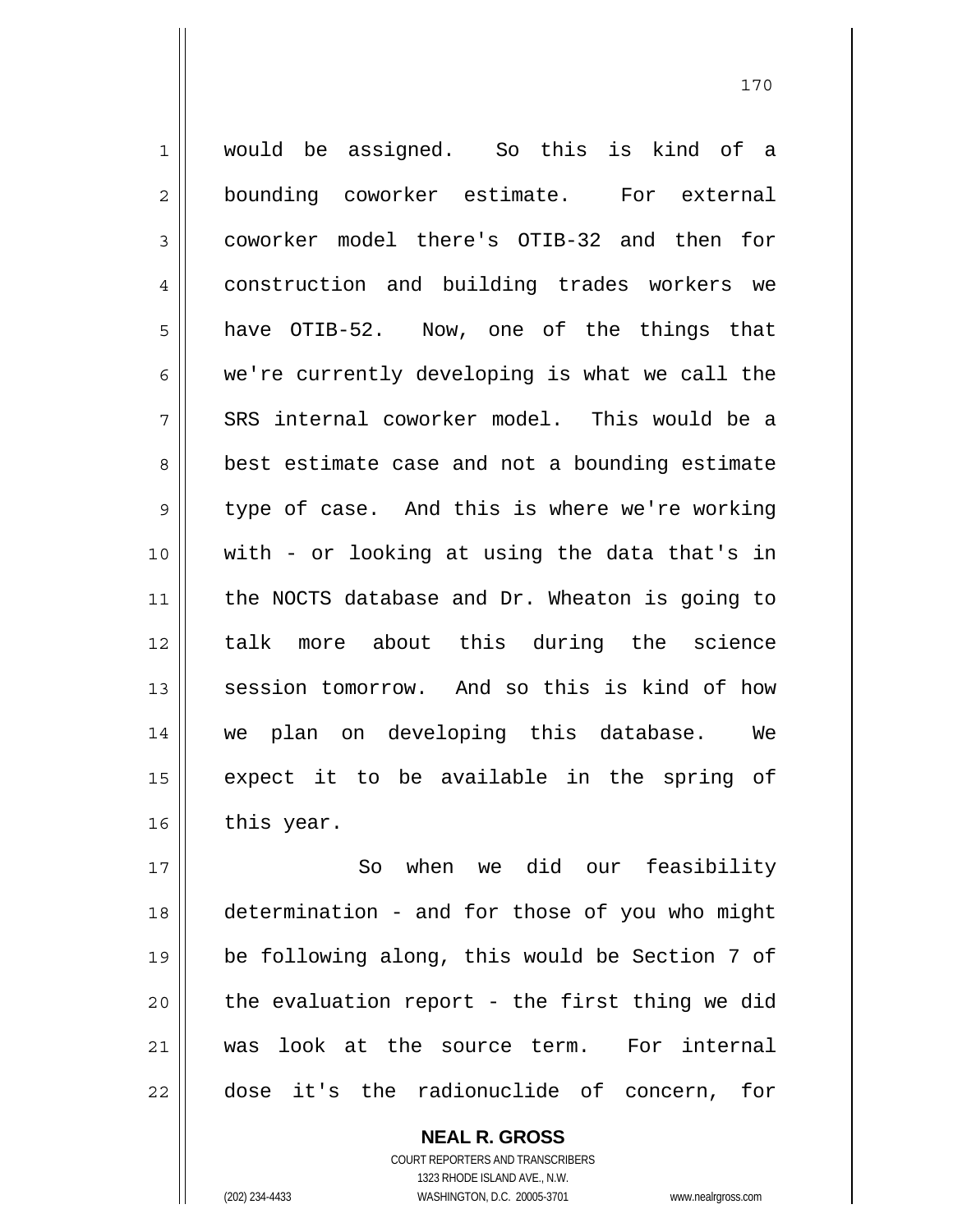1 2 3 4 5 6 7 8 9 10 11 12 13 14 15 16 17 external it's photons and neutrons. What we looked at was the exposure location and the time period, what personal monitoring method was being used by the site for that time period, and then the data availability. Okay, we've got information about where the work was going on and now personal monitoring data, what was the method of analysis and is this data available. These latter three here is what plays into our feasibility determination. With regard to tritium doses, exposure location and time period, the reactor's separations and both of these are from basically startup and the first operations with tritium. The 1992 here actually extends out because there is some additional storage of fuels at one of the

18 19 20 21 22 reactors. So the heavy water facility, you'll see it starts up in December of 1957. It was actually running before that, but it wasn't until December that they started recycling some of the moderator coming from the reactors

**NEAL R. GROSS**

COURT REPORTERS AND TRANSCRIBERS 1323 RHODE ISLAND AVE., N.W. (202) 234-4433 WASHINGTON, D.C. 20005-3701 www.nealrgross.com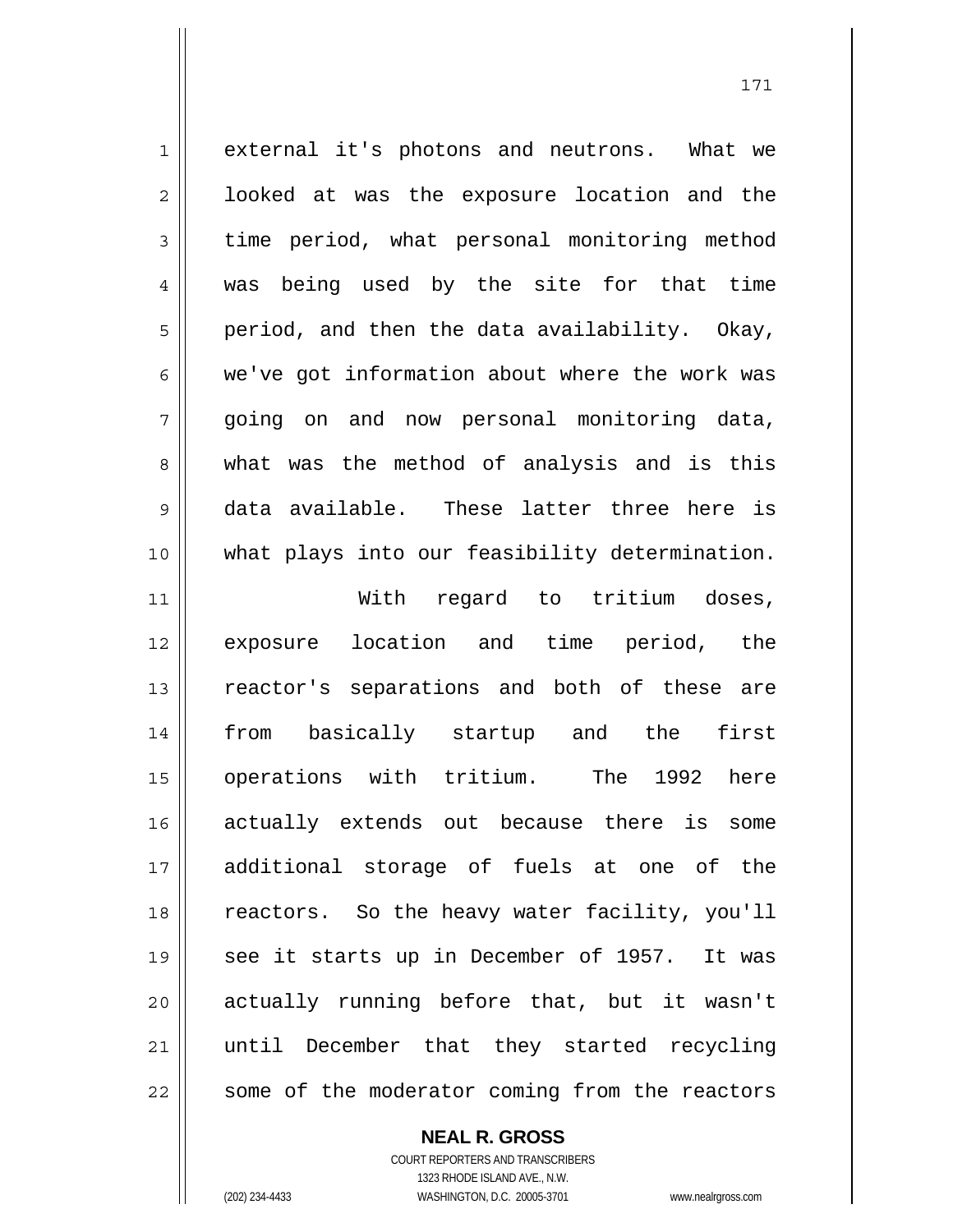1 2 3 4 5 6 7 8 9 10 11 12 13 14 15 16 17 18 19 20 21 and re-purifying it. So the first tritium exposure would occur in December. Savannah River Laboratory basically from startup until present. The monitoring methods used for urinalysis, this was for tritium, prior to 1958 was an off-gassing technique and then post-1958 it was via liquid scintillation. The sensitivity of both of these methods is about the same. In latter years liquid scintillation improved even more and the sensitivity decreased. As I mentioned in the NOCTS database we have a tremendous number of tritium bioassay samples, over 300,000 samples. In the site profile and OTIB-14 we have methods to estimate the doses due to tritium based upon detection limit and then the modeling when we have the monitoring data. So overall we feel the tritium dose reconstruction is feasible at the Savannah River site. The uranium dose reconstruction.

172

22

Primary areas were the fuel and target

**NEAL R. GROSS** COURT REPORTERS AND TRANSCRIBERS 1323 RHODE ISLAND AVE., N.W. (202) 234-4433 WASHINGTON, D.C. 20005-3701 www.nealrgross.com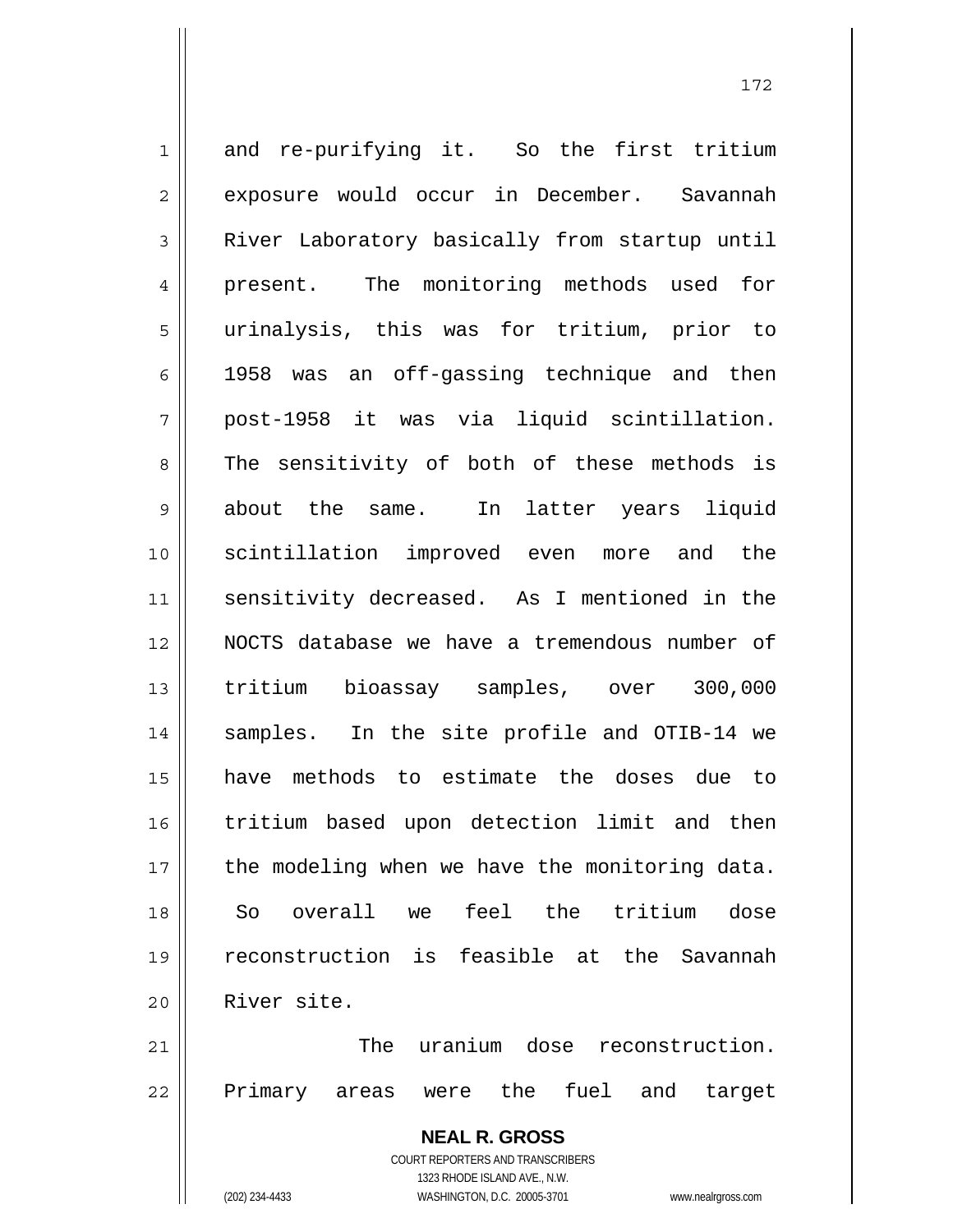1 2 3 4 5 6 7 8 9 10 11 12 13 14 15 16 17 18 19 20 21 22 fabrication area, the 300 area. And then Savannah River Laboratory, the 700 area from 1952 forward. Then the reactors from 1953, about a month prior to startup of the R reactor separations, November 1954. Monitoring method was a fluorometric method for depleted and natural uranium, and they did alpha counting for the enriched uranium. In our NOCTS database we have 3,700 results from 1953 to 1992. Keep in mind post 1992 we have electronic database so there's a lot more data in that particular one. And then enriched uranium, another 3,000 samples. And post 1994 we have about 800 alpha spectroscopy samples which will give us an isotopic breakdown of the uranium, the various uraniums. So overall based to the availability of this data that we have we feel that uranium dose reconstruction at the Savannah River site is feasible. For plutonium dose reconstruction the primary areas of exposure were the separations in the Savannah River Laboratory

173

**NEAL R. GROSS** COURT REPORTERS AND TRANSCRIBERS 1323 RHODE ISLAND AVE., N.W. (202) 234-4433 WASHINGTON, D.C. 20005-3701 www.nealrgross.com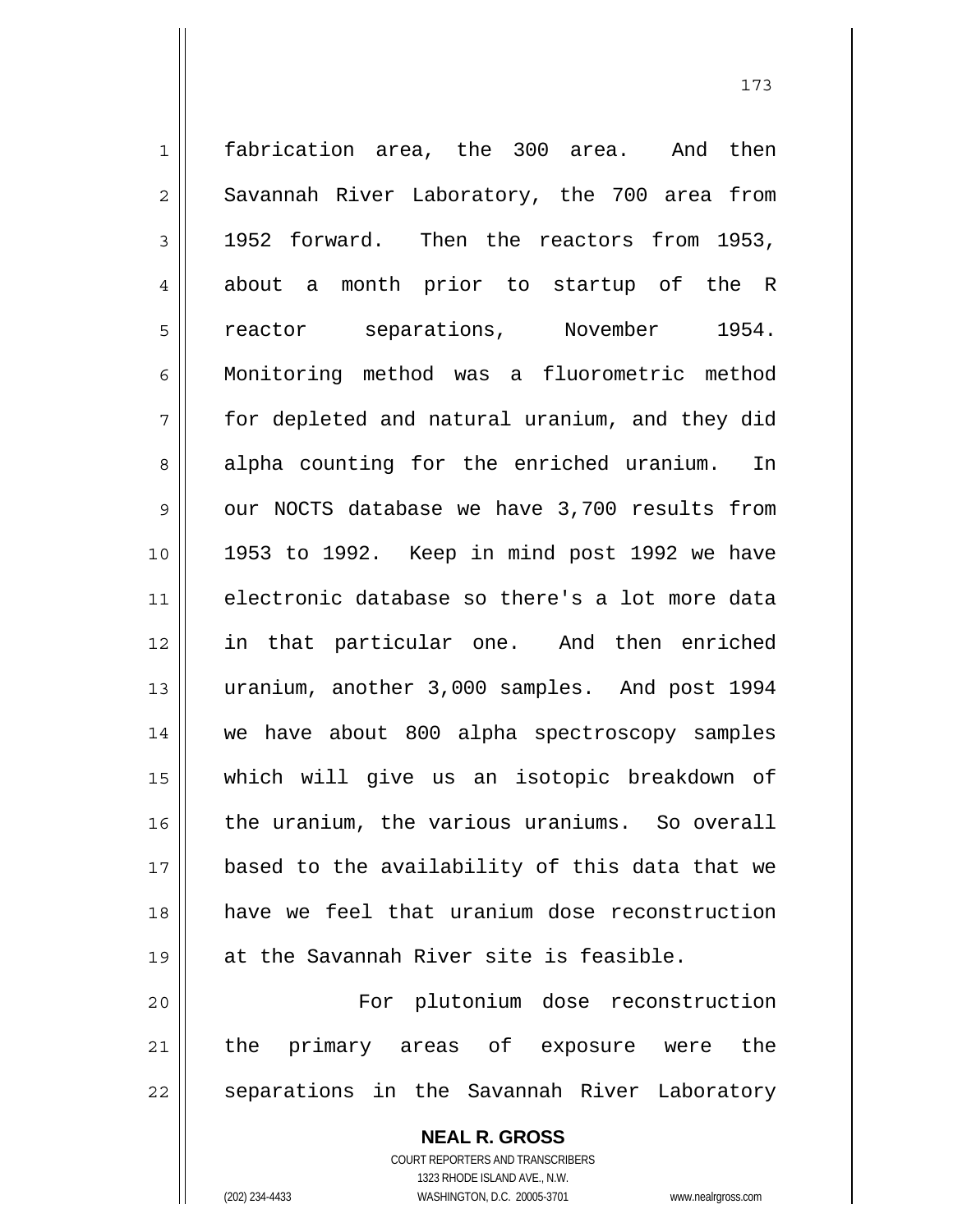174

from November of 1954 to 2007, and the fuel and target fabrication area from 1959 to about 1985. This is where they worked with plutonium aluminum targets in order to create transplutonium isotopes.

6 7 8 9 10 11 12 13 14 15 16 17 18 19 20 And so this work was conducted in the fuel and target fabrication. The monitoring method, there was a separation process on the urinalysis and alpha track counting was used prior to `64. `64 - that should not be 1981, sorry about that. Solid state surface barrier detectors. And then `81 to 2000, we have alpha spectroscopy which will give us the isotopic breakdown. In the NOCTS database there is, between 1954 and 2006, there's over 10,000 plutonium bioassay sample results that we have that we can use to develop an internal coworker model. So we feel that plutonium dose reconstruction is feasible.

21 22 Neptunium dose reconstruction. This is the fuel and target fabrication area,

> **NEAL R. GROSS** COURT REPORTERS AND TRANSCRIBERS 1323 RHODE ISLAND AVE., N.W. (202) 234-4433 WASHINGTON, D.C. 20005-3701 www.nealrgross.com

1

2

3

4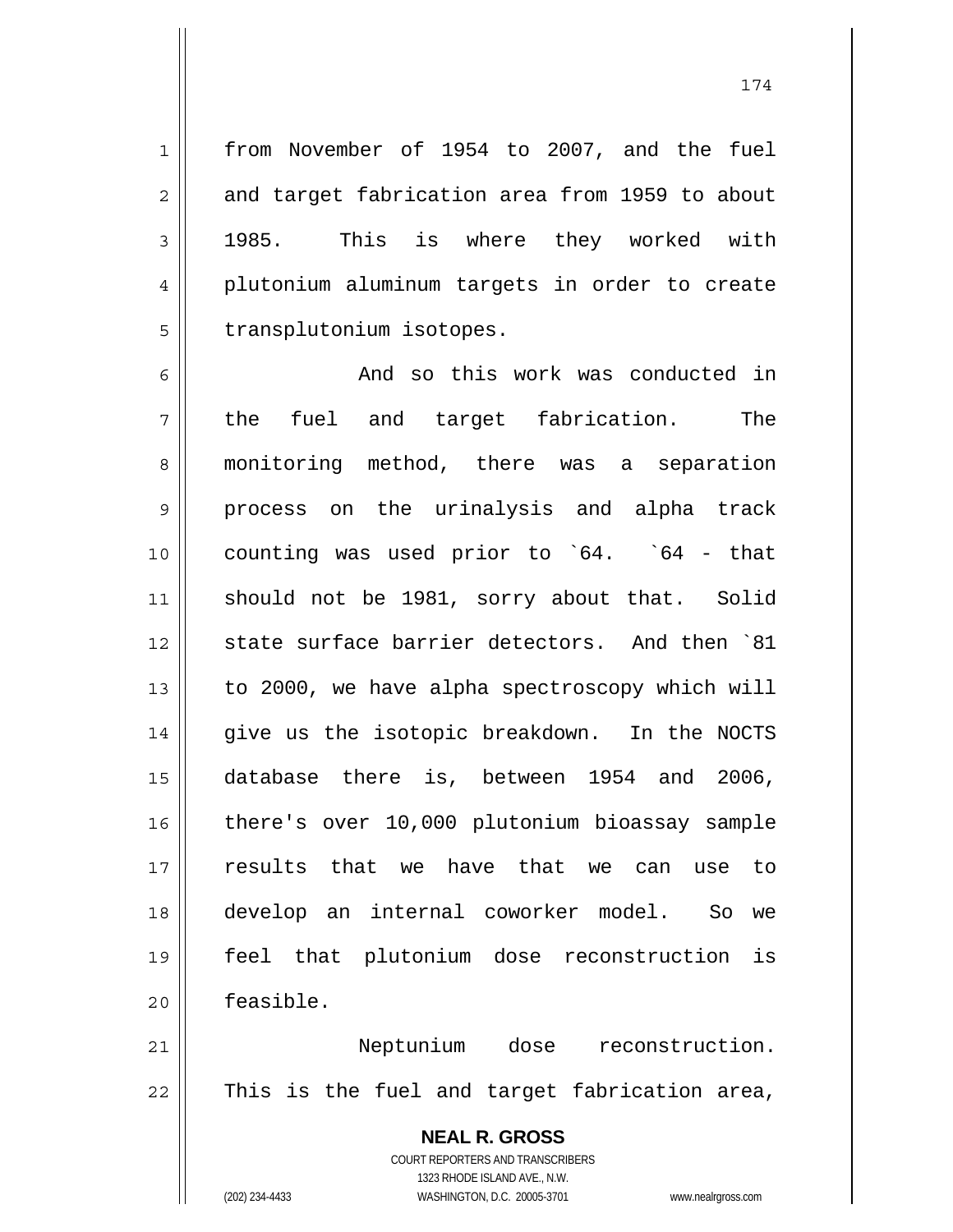1 2 3 4 5 6 7 8 9 10 11 12 13 14 15 16 17 18 from 1958 to 1986, and then the separations area in the Savannah River Laboratory from 1961 to `86. Again, this was kind of an intermittent depending upon campaigns that were being conducted. Same as before, alpha track counting, solid state surface barrier and then alpha spectroscopy. Now, in NOCTS we only have 304 neptunium sample results from 1960 to 2004, so this is an order of magnitude lower than what you've been seeing in the others. However, keep in mind that we do have access now to the Savannah River log books, where we have all of the data, and we can certainly code all of that data in order to create a more robust model for neptunium dose reconstructions. Because the log books are available, we do feel that neptunium dose reconstructions is feasible.

19 20 21 22 Americium, curium and californium. We lump all these together, primarily due to the chemical separations methodology. There were multiple campaigns conducted. The first

> **NEAL R. GROSS** COURT REPORTERS AND TRANSCRIBERS 1323 RHODE ISLAND AVE., N.W. (202) 234-4433 WASHINGTON, D.C. 20005-3701 www.nealrgross.com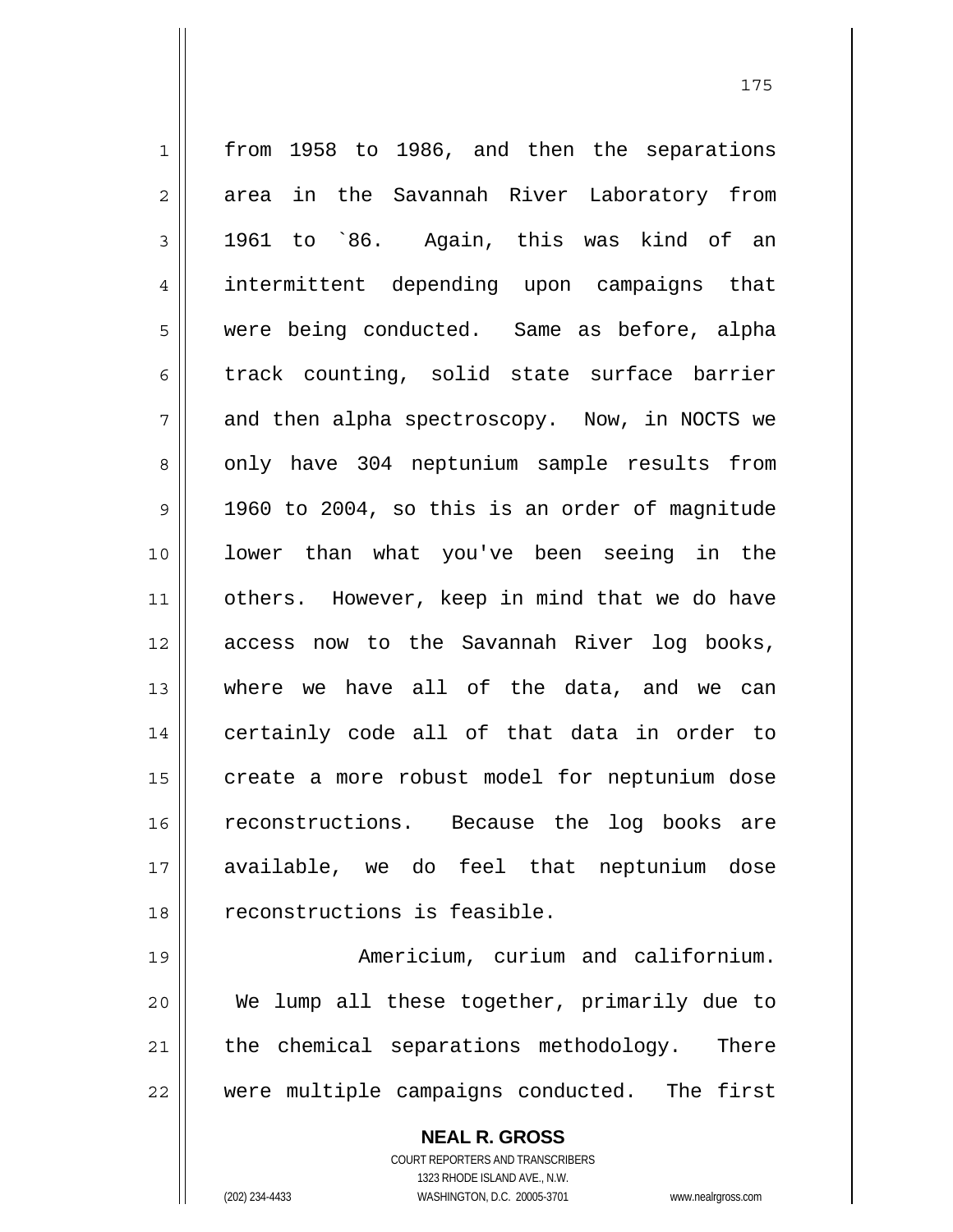1 2 3 4 5 6 7 8 9 10 11 12 13 14 15 16 17 18 19 20 21 22 in the production of americium, curium, californium, you start with the plutonium-239 target. So in 1959 when these targets were put into the reactor, there wasn't any americium, curium and californium. It was being made by neutron bombardment within the reactors. From 1959 to 1963, when the fuel elements came out of the reactor they were allowed to cool and then they were sent to the separations area. However, the only isotope that was extracted from those fuel elements was the plutonium. The americium, curium and californium were still combined with all of the fission products and those were shipped off-site to the Oak Ridge National Laboratory. Starting in 1963 in the 200 area, Savannah River began to do the first separations of these particular radionuclides, and this was to generate higher level transplutonium isotopes. So it wasn't until 1963 that there was really a major potential for exposure to these, although there was some irradiation

> **NEAL R. GROSS** COURT REPORTERS AND TRANSCRIBERS 1323 RHODE ISLAND AVE., N.W. (202) 234-4433 WASHINGTON, D.C. 20005-3701 www.nealrgross.com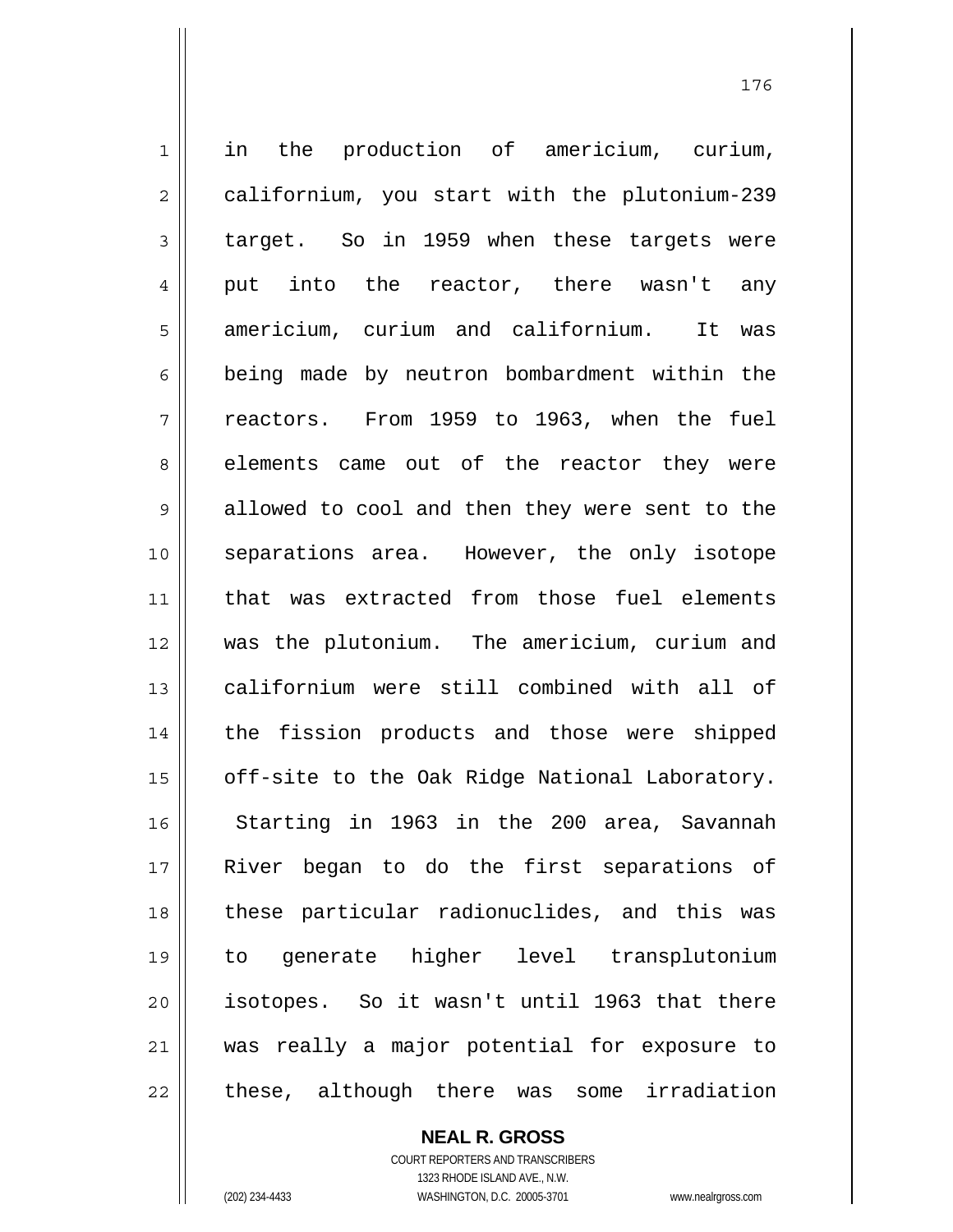1 2 3 4 5 6 7 8 9 10 11 12 13 14 activities going on prior to that. There's also the research and hot cell work in the Savannah River Laboratory. It started again in 1963. We did have an end date here, but what we found out is that the end date is before the bioassay sampling that we have, so there might be an operation there that we were not aware of yet. But they were still doing sampling beyond that time period. For personal monitoring, prior to `63 as I indicated, there's minimal potential for exposure. `63 to `71 it was alpha track counting, and then surface barrier detectors. They did some radiochemical separations of

15 16 17 18 19 20 21 22 each of these in the 1990s, and then they started doing alpha spectroscopy. The data available in NOCTS is there's about a thousand total results for these particular radionuclides, and again I want to emphasize that we have the log books so that we can supplement this. This data is just what we have already coded in an electronic format.

> COURT REPORTERS AND TRANSCRIBERS 1323 RHODE ISLAND AVE., N.W. (202) 234-4433 WASHINGTON, D.C. 20005-3701 www.nealrgross.com

**NEAL R. GROSS**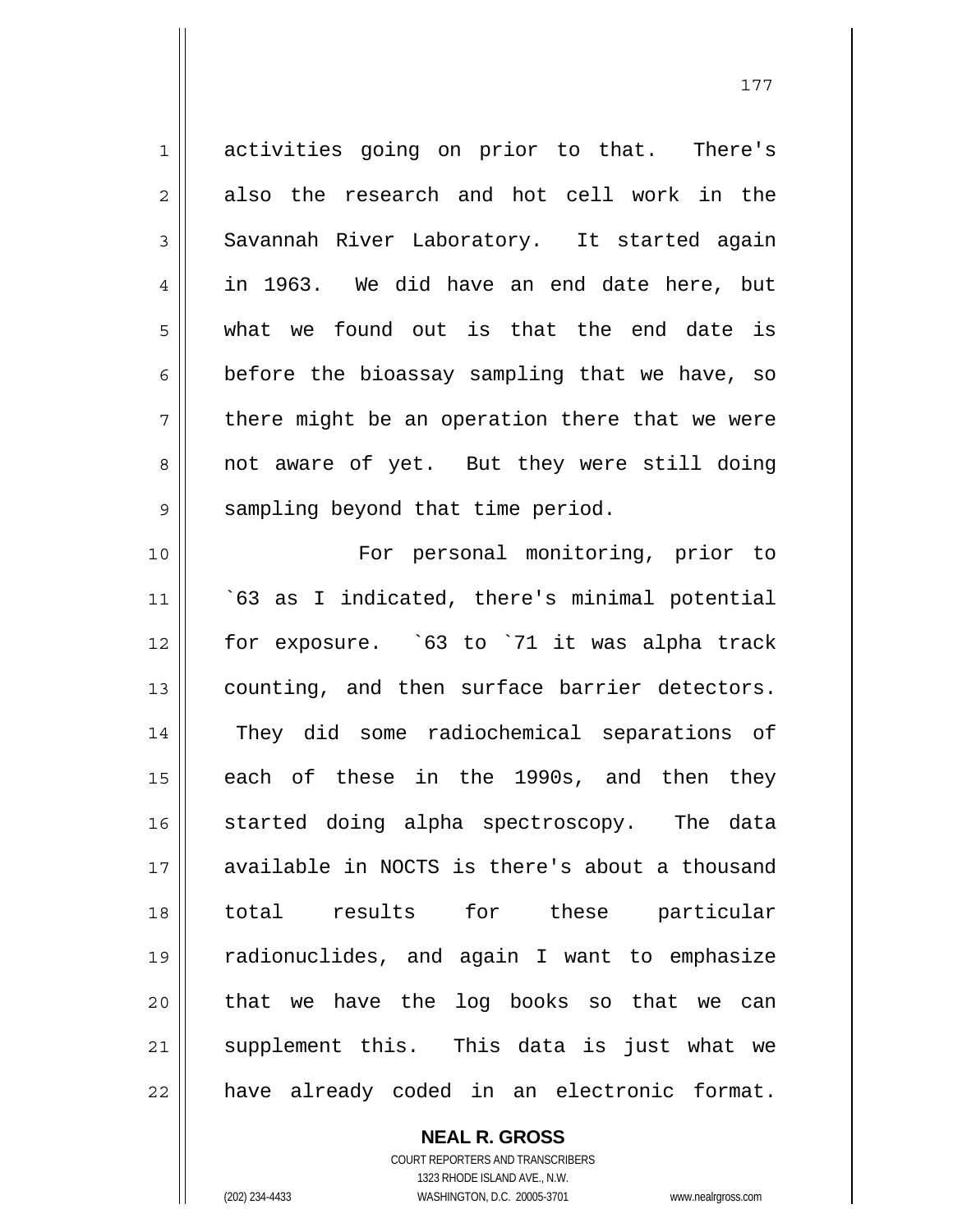There's many more samples in the log books that would have to be coded. Based upon the availability of the information we do feel that americium, curium and californium dose reconstructions are feasible.

6 7 8 9 10 11 12 13 14 15 16 17 18 19 20 21 22 Thorium dose reconstruction. When we started this particular evaluation report, we were looking at these special campaigns, and campaigns generally are more of a shortterm type of an operation and don't extend over many years. What we found though, is that thorium work at the Savannah River site was of major greater magnitude than what we had anticipated as far as with what you all had done out there at the site. And so this is really expanded from beyond what we had initially anticipated. From August 1954 to 1959 there was thorium metal canning in the 300 area. This is all part of the uranium-233 production campaigns, is what this is from. When I say most of the canning was conducted at Sylvania, to give an example, it will be

> **NEAL R. GROSS** COURT REPORTERS AND TRANSCRIBERS 1323 RHODE ISLAND AVE., N.W.

1

2

3

4

5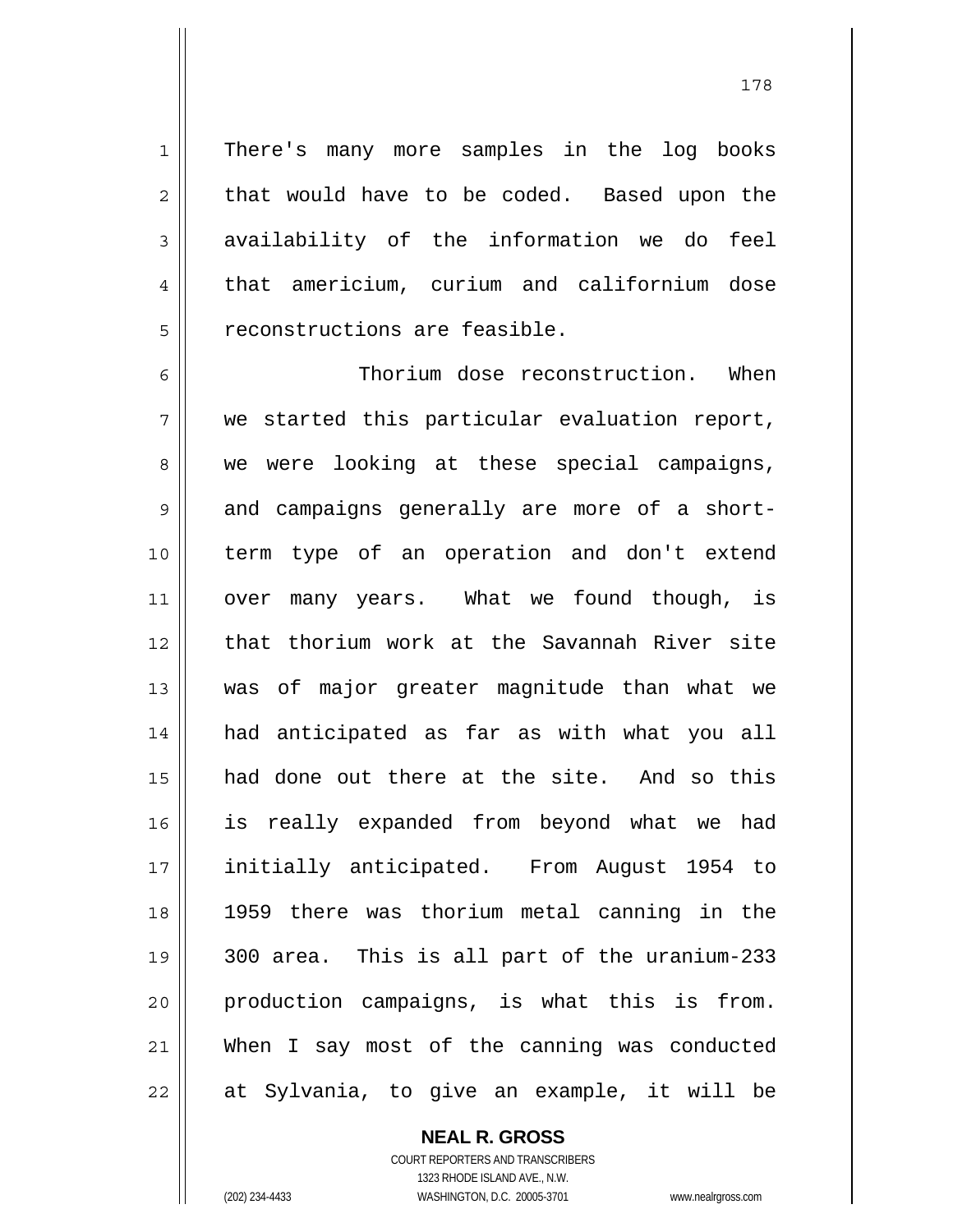1 2 3 4 5 6 7 8 9 10 11 12 13 14 15 16 17 18 19 20 21 22 200 slugs canned within the 300 area, and 2,000 at Sylvania. So it was about an order of magnitude larger, but there was significant canning operations going on within the 300 area during this time period. There was also metallography work being conducted in the 700 area with regards to thorium. All of the thorium from 1954 to 1959, after it was irradiated, when it came out of the reactors, was sent to the Oak Ridge National Laboratory, or Oak Ridge site at that time. Starting in 1961 to 1969, the U-233 production campaigns changed. Instead of sending it offsite for separation, the separations were conducted on the Savannah River site in the 200 area. This is the THORAX process that I mentioned a few minutes ago. In 1964, there was canning of thorium, which was in a powder form and there was compaction going on. So again, here you have a potential for airborne contamination. The personal monitoring methods prior to 1960, all that was available was

> **NEAL R. GROSS** COURT REPORTERS AND TRANSCRIBERS 1323 RHODE ISLAND AVE., N.W. (202) 234-4433 WASHINGTON, D.C. 20005-3701 www.nealrgross.com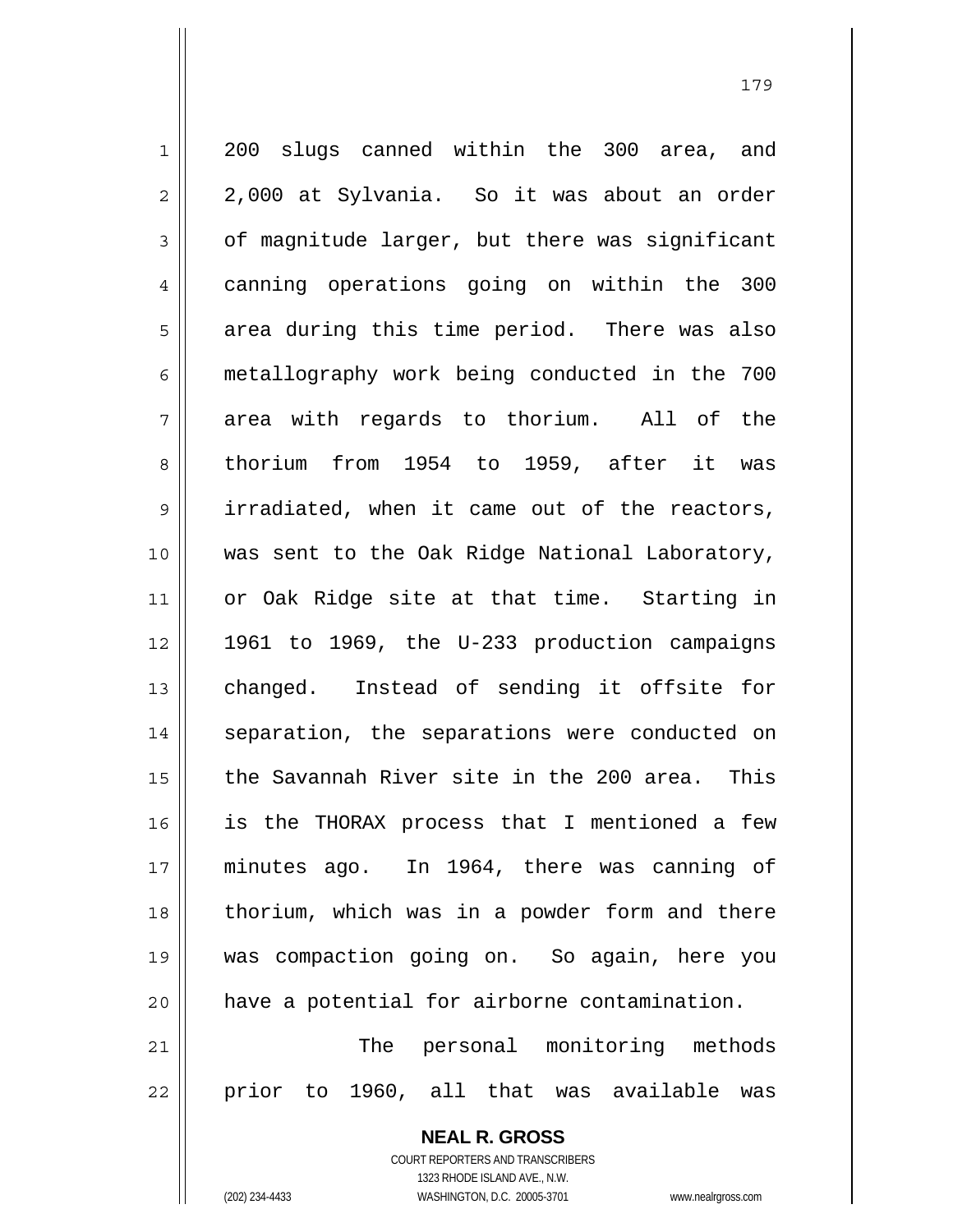1 2 3 4 5 6 7 8 9 10 11 12 13 14 15 16 17 18 19 20 21 22 urinalysis. For members of the Board who had been working with the thorium issues, as you know the urinalysis has a very low sensitivity for thorium, and doing dose reconstructions is quite difficult in using this data. Post 1960 through 1969 of thorium operations, there was whole body counting and chest counting. Whole body and chest counting actually extends all the way out to modern time periods, but just for the thorium within this time period. As far as data availability, there's 224 urinalysis for 168 workers from 1955 to 1956. We also have whole body and chest counting data. This data we just captured here on the Savannah River site last week. We had a team down here trying to address this particular issue. And so as a result of the ongoing investigations we're doing, we're reserving thorium dose reconstruction at this time for prior to 1960. This is during the urinalysis time. Post 1960 there is whole body count data. We have captured the in vivo counts for

**NEAL R. GROSS**

COURT REPORTERS AND TRANSCRIBERS 1323 RHODE ISLAND AVE., N.W. (202) 234-4433 WASHINGTON, D.C. 20005-3701 www.nealrgross.com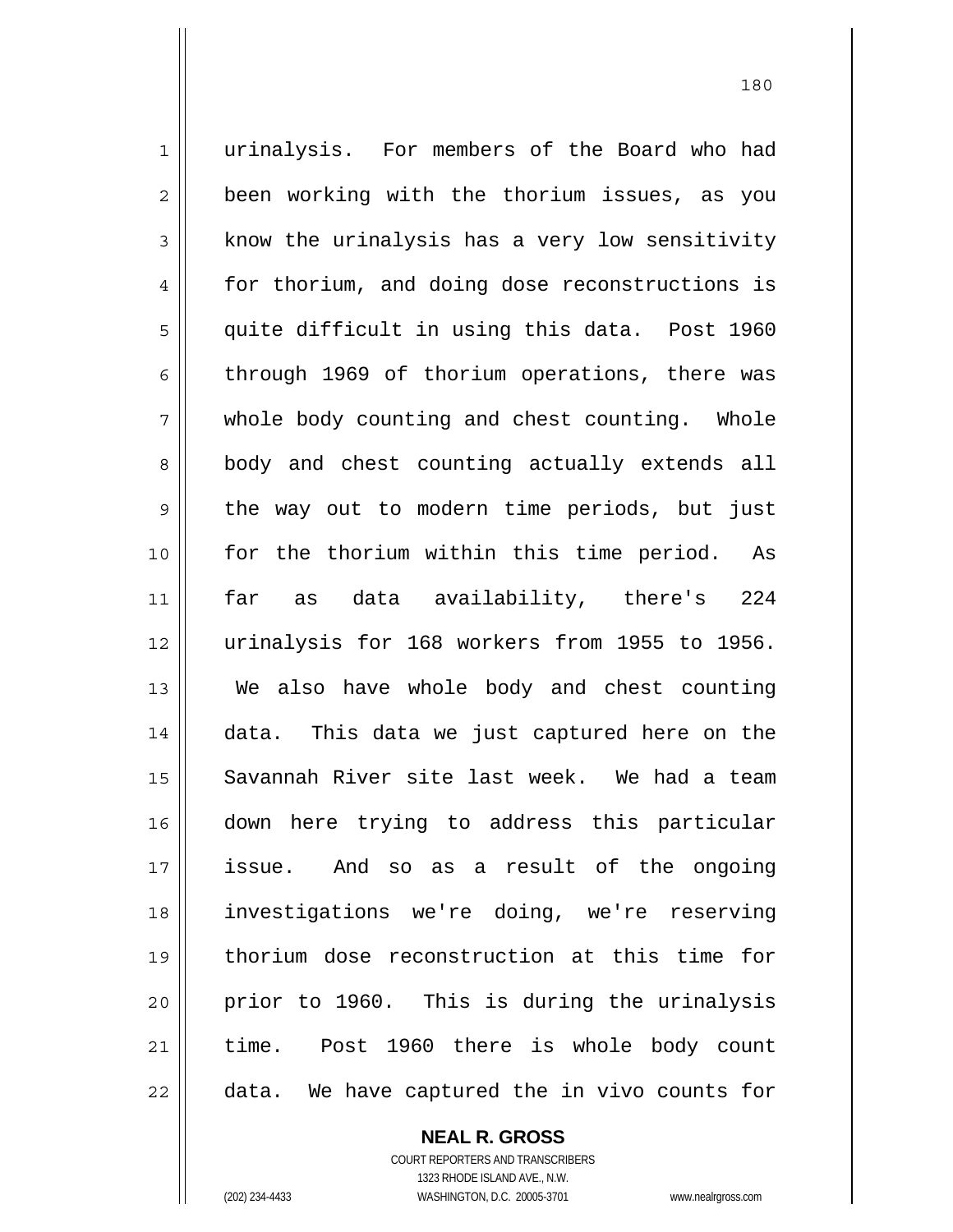1 2 3 4 5 6 7 8 9 10 11 12 13 14 15 16 17 18 19 20 21 22 these 168 workers, and we don't know what fraction of them yet we have data on. So that's an ongoing analysis. We expect to have a decision by March of 2009. However, we do feel due to the whole body counting methodology and chest counting post 1960 we can do dose reconstruction. And the reason for this is when you look at the whole body counting section of each of the monthly reports, they'll indicate that there will be 30-some odd people counted in the whole body counter and about a third of them, 10 or 11, were counted specifically for thorium. And that is indicated there within those reports. Fission product and induced activity dose reconstruction. Again, the reactor separation Savannah River Laboratory pretty much from startup to present. Monitoring method was a direct plating of the urinalysis data, and then there was whole body counting data. Within NOCTS we have over 4,700 sample results from 1954 to 2004, so we

181

**NEAL R. GROSS**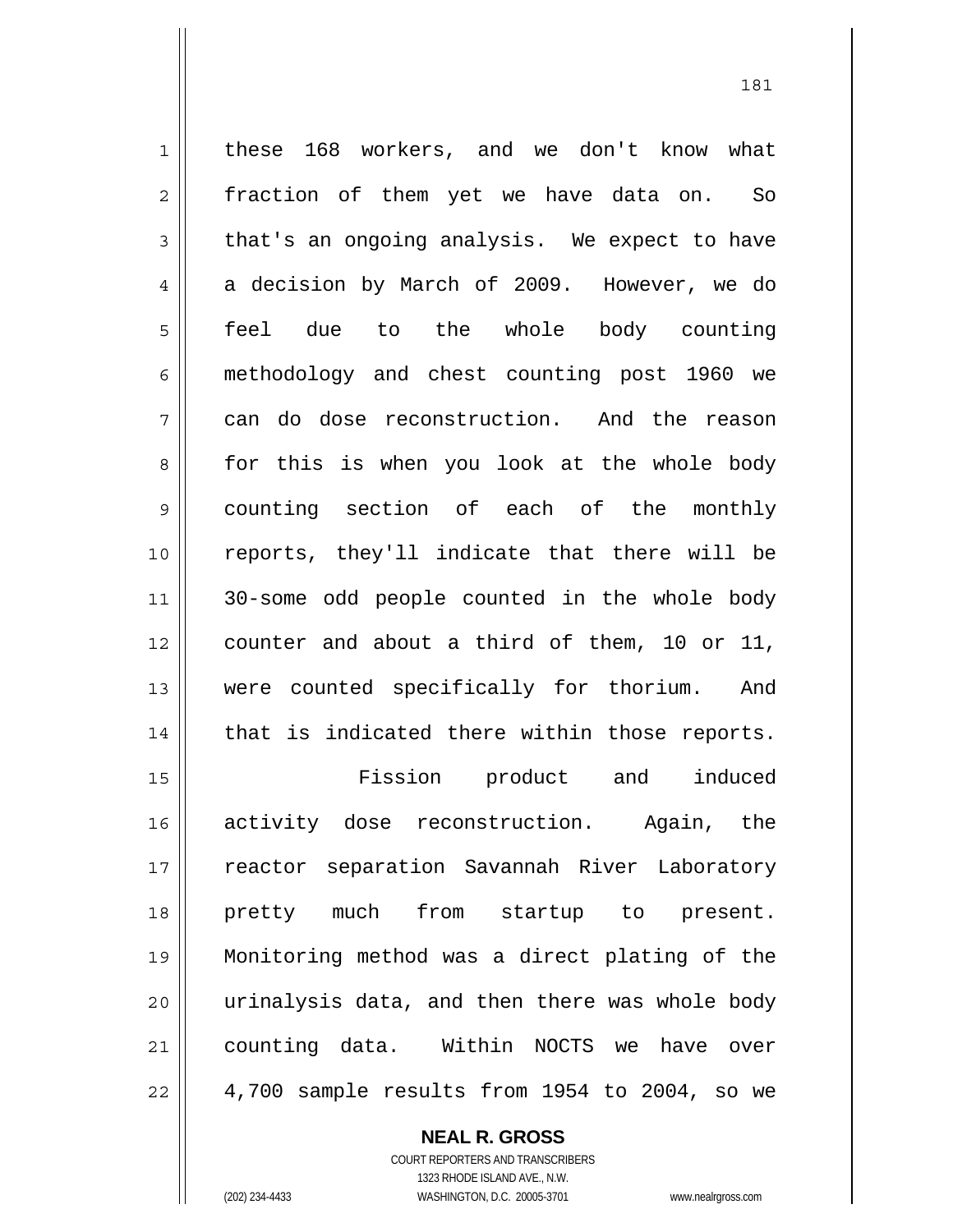1 2 do feel that fission and activation product dose reconstruction is feasible.

3 4 5 6 7 8 9 10 11 12 13 14 15 16 17 18 Kind of in summary here, this is probably hard to read for people there in the back, but what we have here is the major isotope that I just went through, and then the bioassay underneath it. And what you see is that in general in these areas the bioassay methodology covers these specific campaigns. It appears as if this americium, curium and californium is not covered, but as I indicated those irradiated materials were sent offsite. The first separations started in 1963, which corresponds with the bioassay conducted onsite. The exception here is this thorium out here in this early time period, and this is what we're continuing to evaluate here onsite.

19 20 21 22 Photon dose reconstruction. This would be for all of the areas, fuel and target fabrication, basically again since startup. The personal monitoring method from `51 to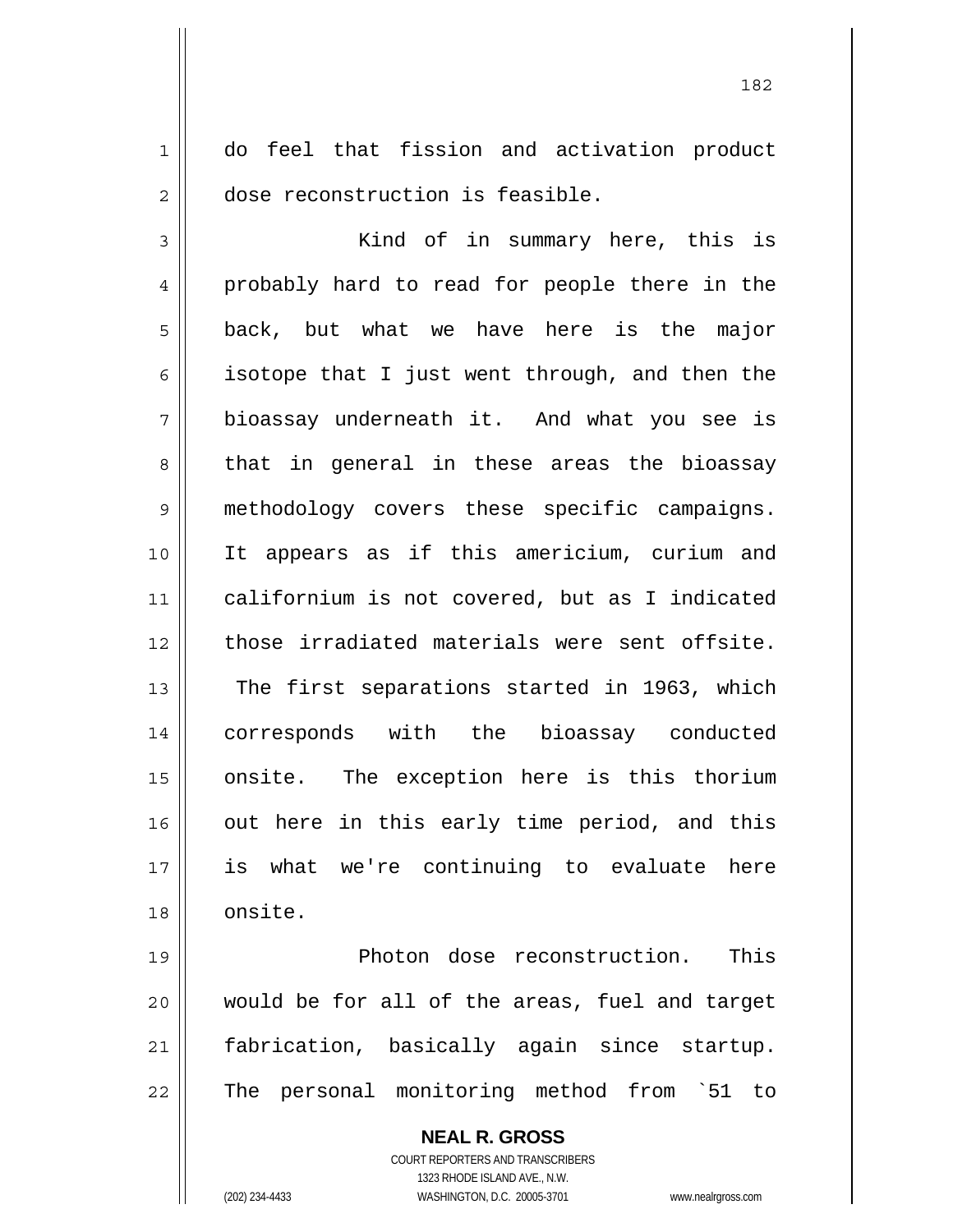1 2 3 4 5 6 7 8 9 10 11 12 13 14 15 16 17 18 19 20 21 22 1970 was film badges. And from our review of the procedures and documentation, all workers entering radiologically controlled areas were required to wear a film badge dosimeter. There are some exceptions to that, and let me talk briefly about those. One exception was detailed in DPSOX-254, and that was from November of 1953 through July of 1955. This exception was written in due to the startup of the facilities. All of the film badges were issued at the gatehouses, and some of the gatehouses had not been built yet, and so there wasn't a way to issue them to workers coming in. The requirement on the monitoring was only natural assay uranium could be worked with in the area. Otherwise, if they were working with anything else, they had to badge everybody coming in. This continued on, this exception rule, until July of 1955 when all of the construction operations were complete. There are some other exceptions that were pointed to us during the worker outreach

> **NEAL R. GROSS** COURT REPORTERS AND TRANSCRIBERS

> > 1323 RHODE ISLAND AVE., N.W.

(202) 234-4433 WASHINGTON, D.C. 20005-3701 www.nealrgross.com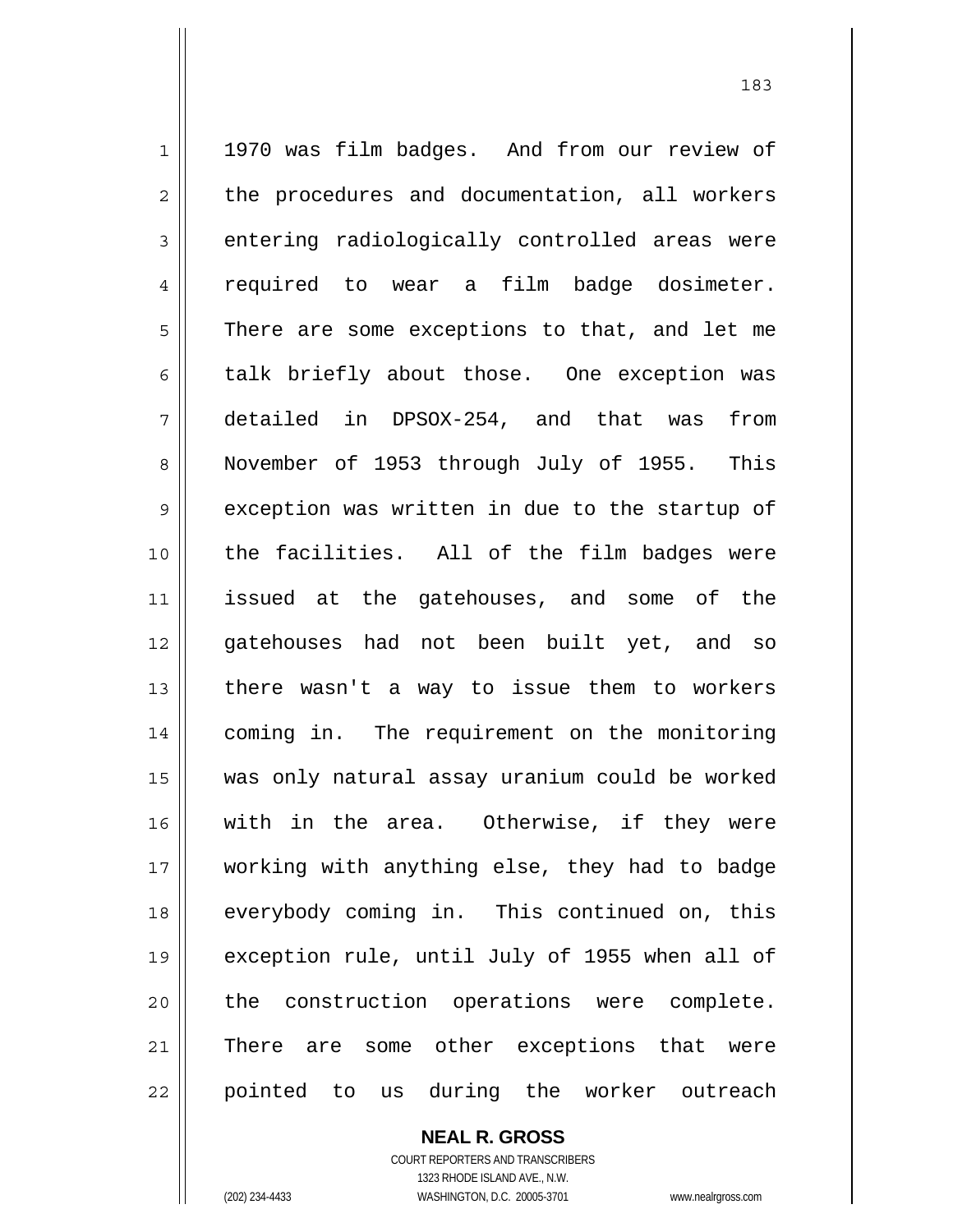1 2 3 4 5 6 7 8 9 10 11 12 13 14 15 16 17 18 19 20 21 meeting. Sometimes workers would go into an area and the day before it was posted as a radiation area, and the day that they went in it was not posted as a radiation area anymore. And what happened, as we found within the radiation surveys, is that the Savannah River site would set up an exclusion zone around so the construction trades workers could come in and do their work. Around the perimeter from these radiation survey reports, we have dosimeter readings where the site would position dosimeters all around the work environment to monitor, to ensure the radiation doses were less than the 100 mrem per year requirement at the time. So although there are these exceptions that did occur over time, based upon our review of information this summer, we don't find any scenarios where there weren't any monitored data, or there wasn't monitoring going on in areas that there should have been.

Thermal luminescent dosimeters were

**NEAL R. GROSS** COURT REPORTERS AND TRANSCRIBERS 1323 RHODE ISLAND AVE., N.W. (202) 234-4433 WASHINGTON, D.C. 20005-3701 www.nealrgross.com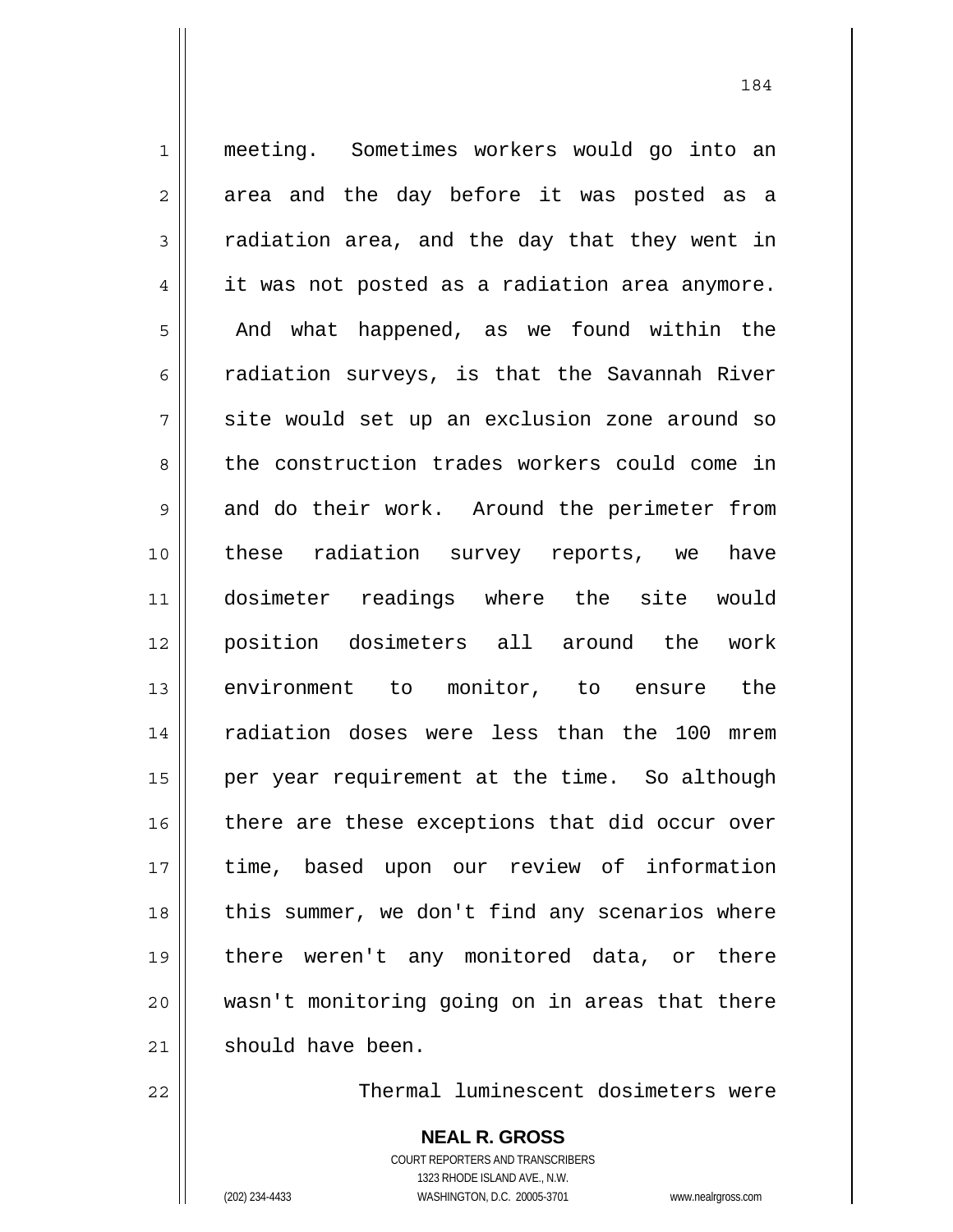1 2 3 4 5 6 7 8 9 10 11 12 13 14 15 16 17 18 19 20 21 22 used from 1970 to the present. For data availability, as I indicated, we have all of the quarterly dosimetry reports. We've compared those to HPAREH. We've shown that this HPAREH is claimant-favorable. Therefore, the use of HPAREH for OTIB-32 for unmonitored workers, we feel is a bounding estimate. For construction trades workers we multiply by an additional 1.4. Based upon all of this, we feel that photon dose reconstruction at Savannah River is feasible. Neutron dose reconstruction. The exposure location time periods, the fuel and target fabrications, the reactors, separations, and then the 700 area. Again, the fuel and target fabrications is due to the plutonium aluminum targets that were being made there. Personal monitoring method-- and this is something that's a little different from some of the other sites that we have worked at, in that Savannah River only required monitoring in areas where the neutron

**NEAL R. GROSS**

COURT REPORTERS AND TRANSCRIBERS 1323 RHODE ISLAND AVE., N.W. (202) 234-4433 WASHINGTON, D.C. 20005-3701 www.nealrgross.com

<u>185</u>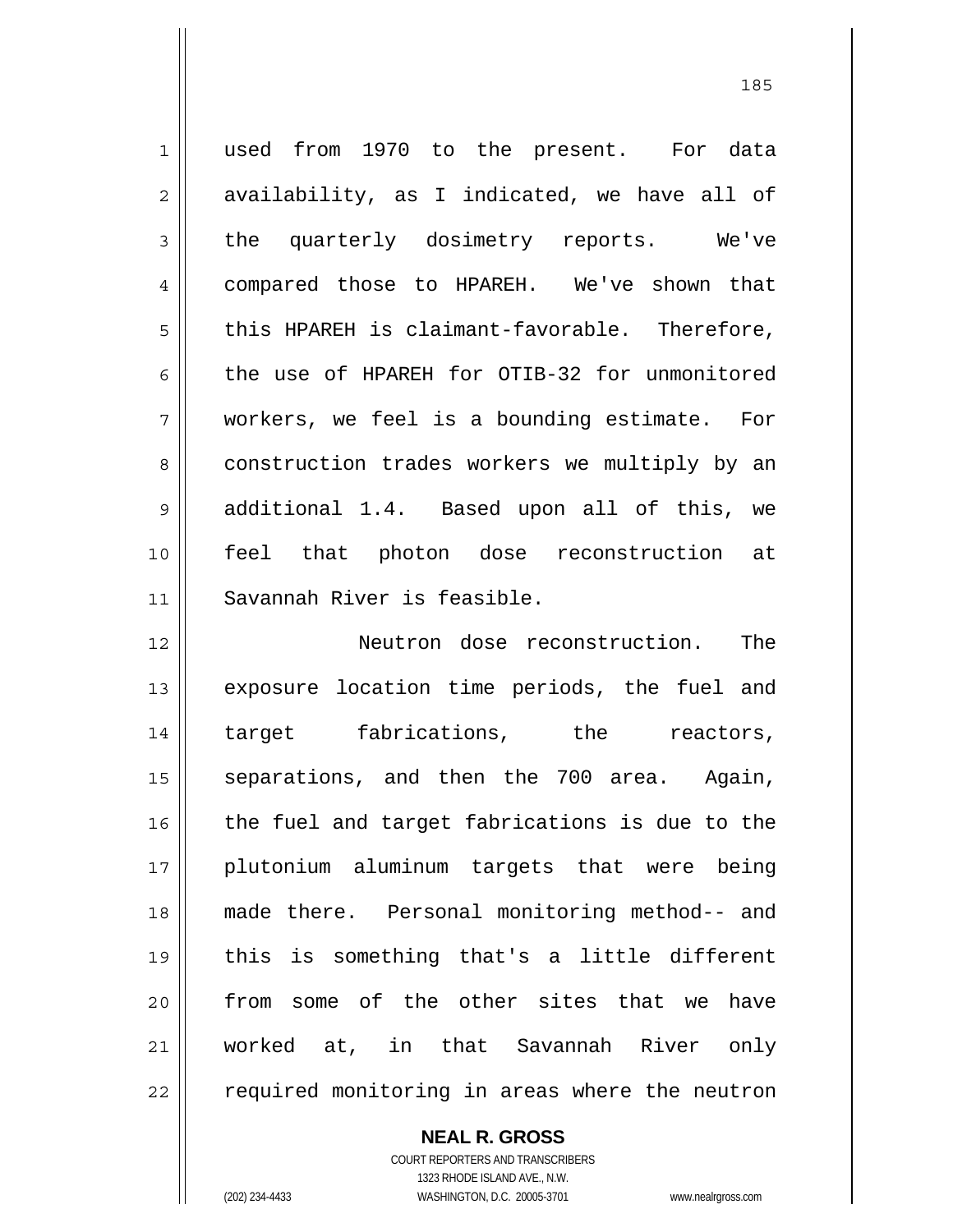1 2 3 4 5 6 7 8 9 10 11 12 13 14 15 16 17 18 19 dose rate exceeded 1 mrem per hour. They did this monitoring by issuing NTA badges from `54 to 1970, and then thermal luminescent neutron dosimeters from 1970 to 2007. We know with NTA film there's an energy response limitation associated with it. However, at the changeover from NTA film to the thermal luminescent dosimeters, the Savannah River site conducted some special studies in which they - in the workplace, in the plutonium facilities. They positioned the Bonner Sphere as well as the thermal luminescent dosimeter and the NTA film. So we have the comparison of how much the NTA film under-responded, and it was by about a factor of 3.9. So with this under-response for the NTA film, there needs to be a correction factor applied to it-- to the NTA data in order to use that for dose reconstruction.

186

20 21 22 As far as data availability, we have neutron survey data, and these are on the Radiation Survey Log Sheets, or the RSLSs.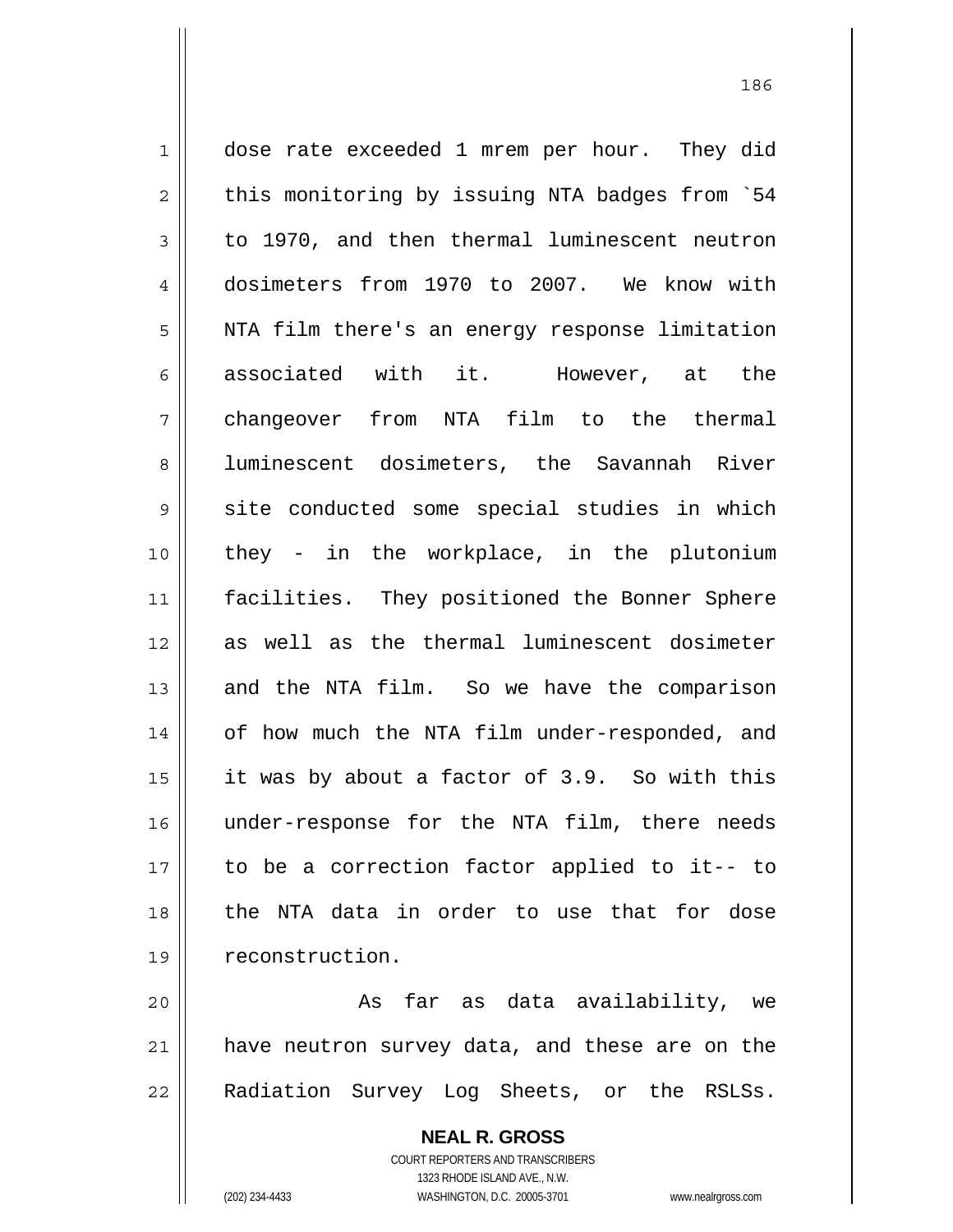1 2 3 4 5 6 7 8 9 10 11 12 They're at the site. These are both fast and slow neutron measurements, and the very first one that we have is in January of 1954, about two weeks after the R reactor started up. We have some of these measurements. NTA monitoring from 1954 to 1970. Even though the requirement of 1 mrem per hour was there. Prior to 1962, there's actually limited NTA monitoring or limited neutron monitoring among the workforce. Post 1962 to 1970, there's much more routine. We see hundreds of samples within the H area and F area.

13 14 15 16 17 18 19 20 21 22 So from feasibility and validity of the neutron to photon ratio, what is currently in the site profile that we use is the data based upon the thermal luminescent data post 1970 and we extrapolate back in time. We felt with - at this time we don't have any evidence that the current NP ratio is not valid. We compared some of these early measurements that we see on these radiation surveys. They show about 10 percent around the reactor areas.

> COURT REPORTERS AND TRANSCRIBERS 1323 RHODE ISLAND AVE., N.W. (202) 234-4433 WASHINGTON, D.C. 20005-3701 www.nealrgross.com

**NEAL R. GROSS**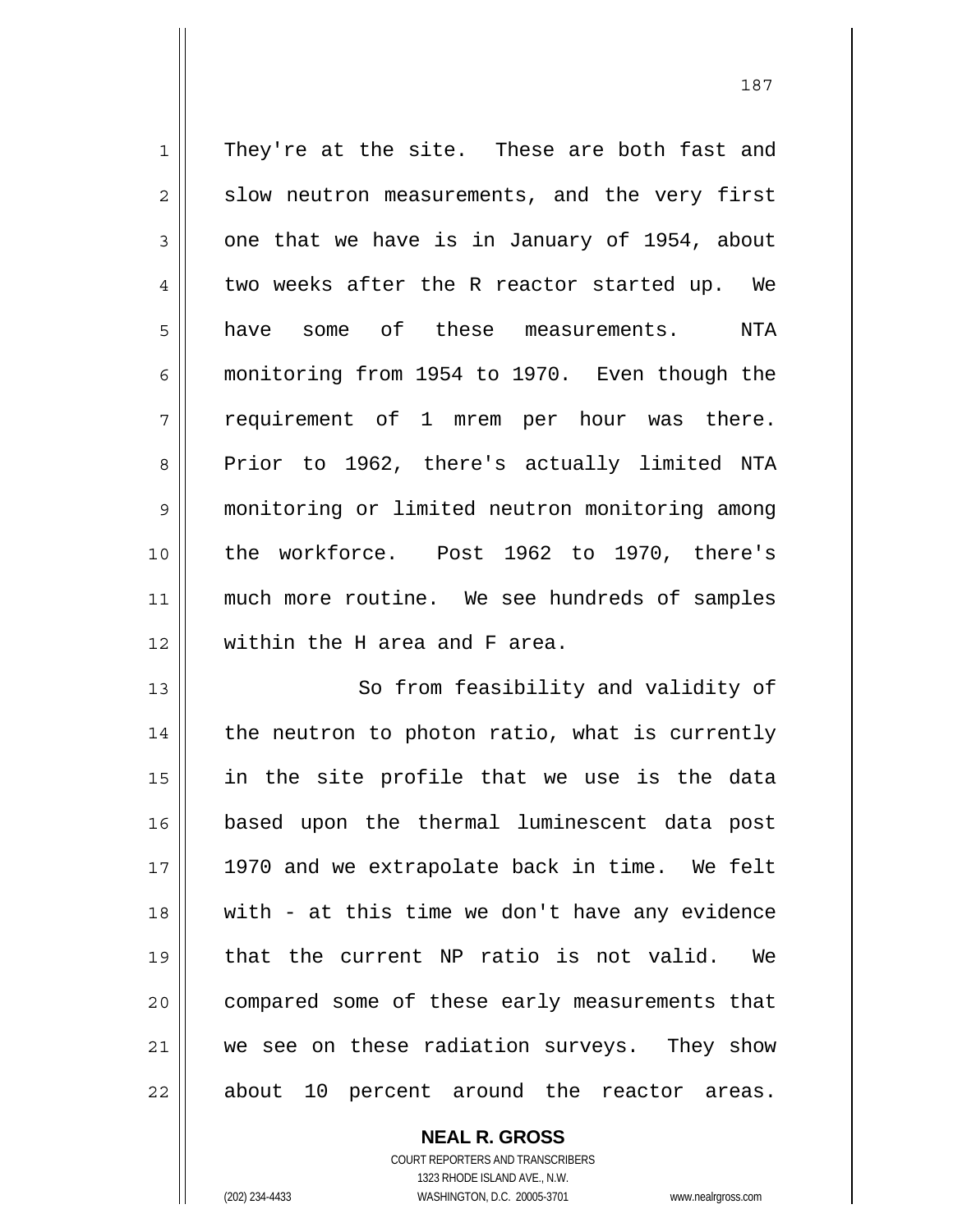1 2 3 4 5 6 7 8 9 10 11 12 13 14 15 16 17 18 19 20 21 22 This is the value. I think it's 13 percent in the site profile. However, given the additional data-- and now we know the correction factor for the NTA-- we do feel that we can validate and evaluate this earlier time period instead of extrapolating as we have been doing. What we propose to do is use the pre-1962 radiation survey data, because in that time period the NTA monitoring was limited. And this is the same method that we have applied to the single pass reactors at Hanford and we issued a report a couple of months ago about that. In 1962 to 1970, we feel we can use the NTA badges, energycorrected, multiplying by this factor of 3.9 and compare that with the photon data and then do our comparison there on the NP ratio. Based upon this information, we do feel that neutron dose reconstruction at the Savannah River site is feasible. I want to talk briefly now about the radiation monitoring program that was

188

**NEAL R. GROSS** COURT REPORTERS AND TRANSCRIBERS 1323 RHODE ISLAND AVE., N.W.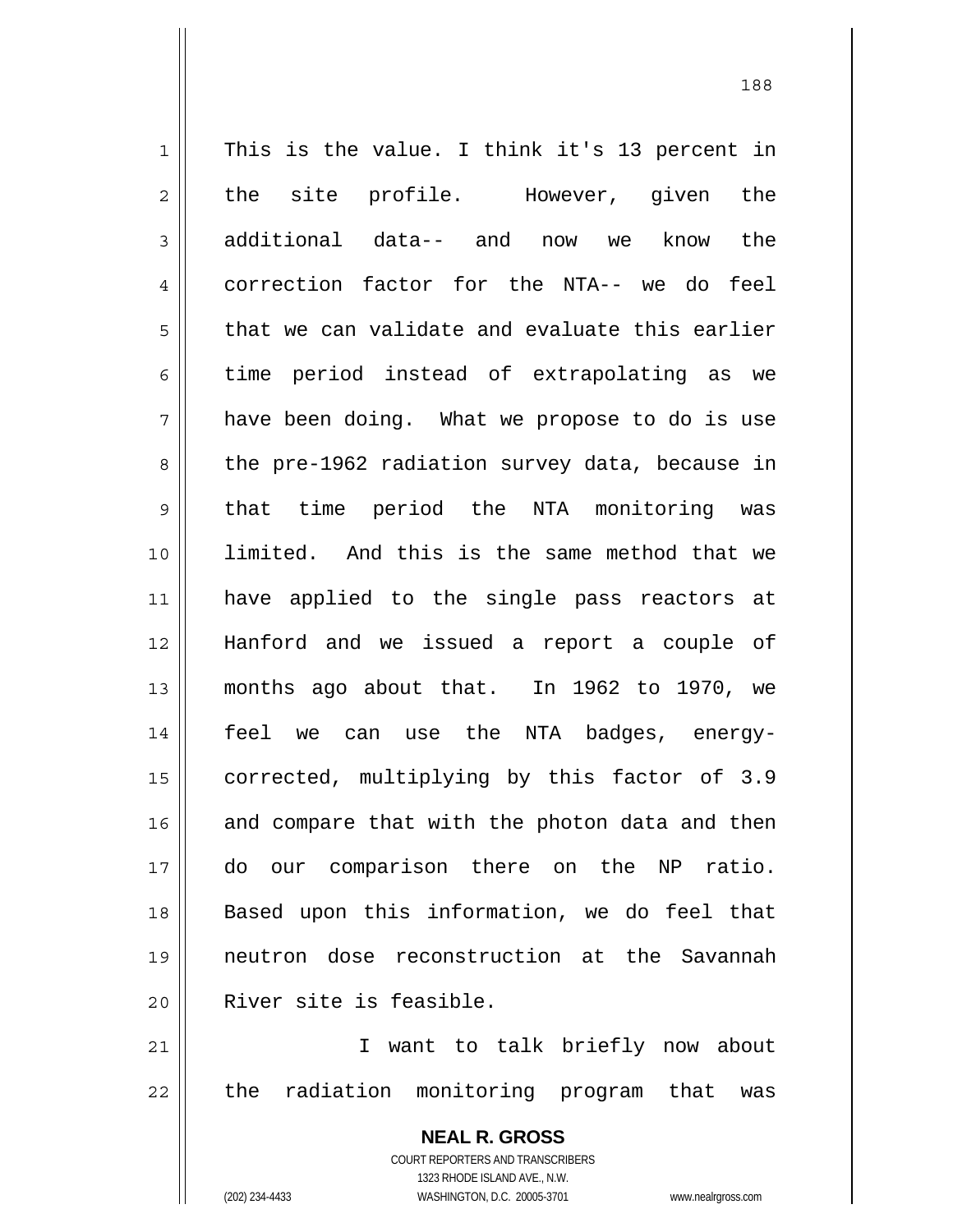1 2 3 4 5 6 7 8 9 10 11 12 13 14 15 16 17 18 being conducted at the site, and this is from 1956 to 1960. These were some numbers that we had readily available. One of the things that I hope to illustrate here is that even though the data that we have is more of a sampling at this point, there is large volumes of data that we have identified that we can go to pretty much validate any of the values within the site profile. Savannah River site was monitoring about 6,000 workers per year during this time period. There were between 8,000 to 9,000 workers onsite. This is post the major buildup of construction. During that time period there was 30,000 to 40,000 people onsite prior to 1955, but once the construction operations finished or were finishing up, the number of actual workers onsite decreased significantly.

19 20 21 22 Internal monitoring. Non-tritium analysis. These would be uranium, plutonium, during this time period. You're looking at greater than 8,000 samples per year. This is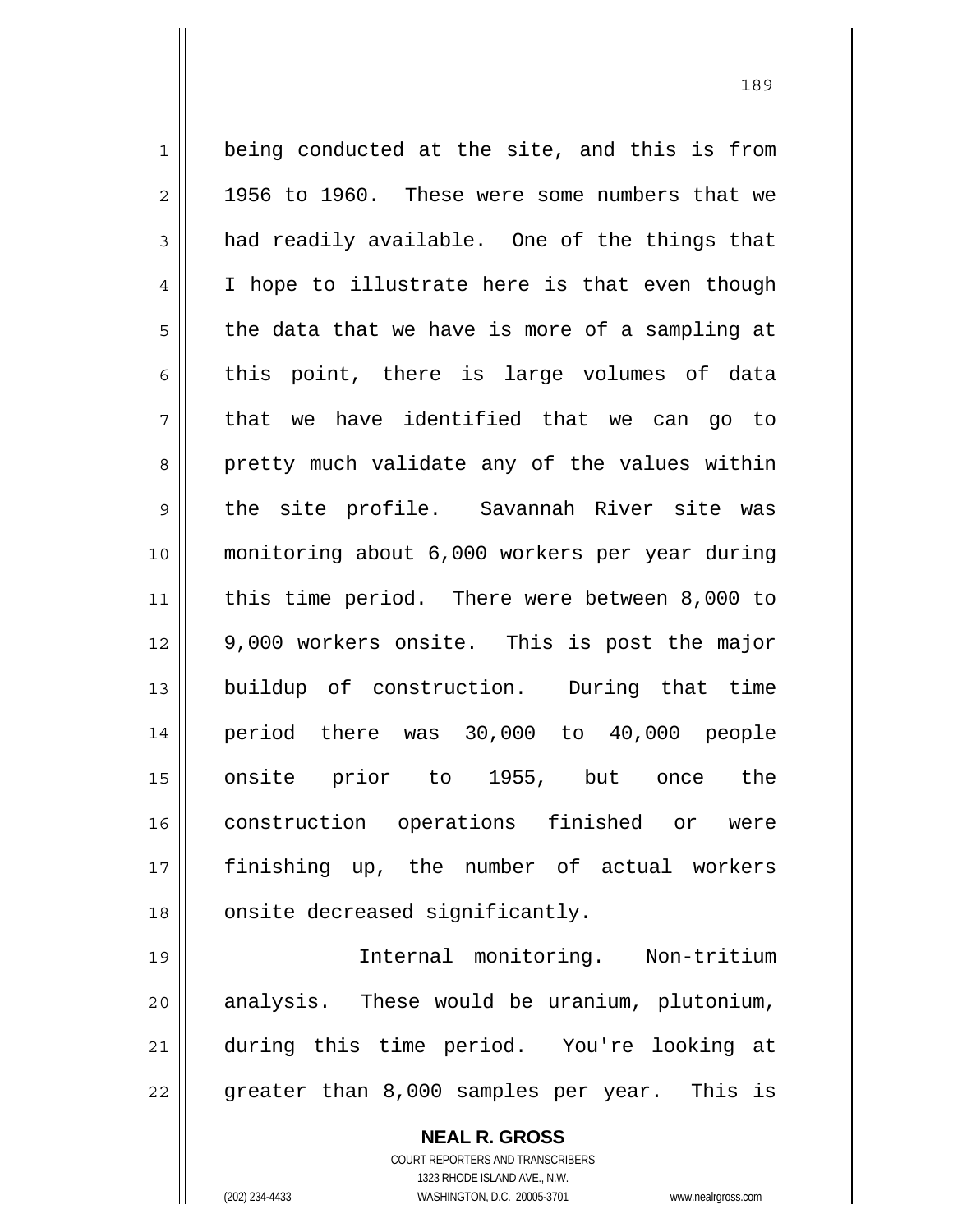1 2 3 4 5 6 7 8 9 10 11 12 13 14 15 16 17 18 19 20 21 22 the information that's in these log books that we have obtained. You add in the tritium analysis, and you're looking at an additional 20,000 samples per year. Workplace monitoring. These are the radiological surveys that I was talking about. There's over 140,000 of them per year. These are in records boxes in the Federal Records Center. Savannah River site retrieved a number of these boxes for us. I think we had them pull about 50 boxes back this summer. We went through them to see what kind of condition, whether they are usable and what information was on them. In addition, there's the air samples that were being conducted throughout the site, where you have over 80,000 air samples conducted per year. And again, this time period is 1956 to 1960. These records are available for 1960 all the way up and through 2007, if we want to go and get them and detail them from that standpoint. But I just want to give a feel for-- there is a very

<u>190</u>

**NEAL R. GROSS**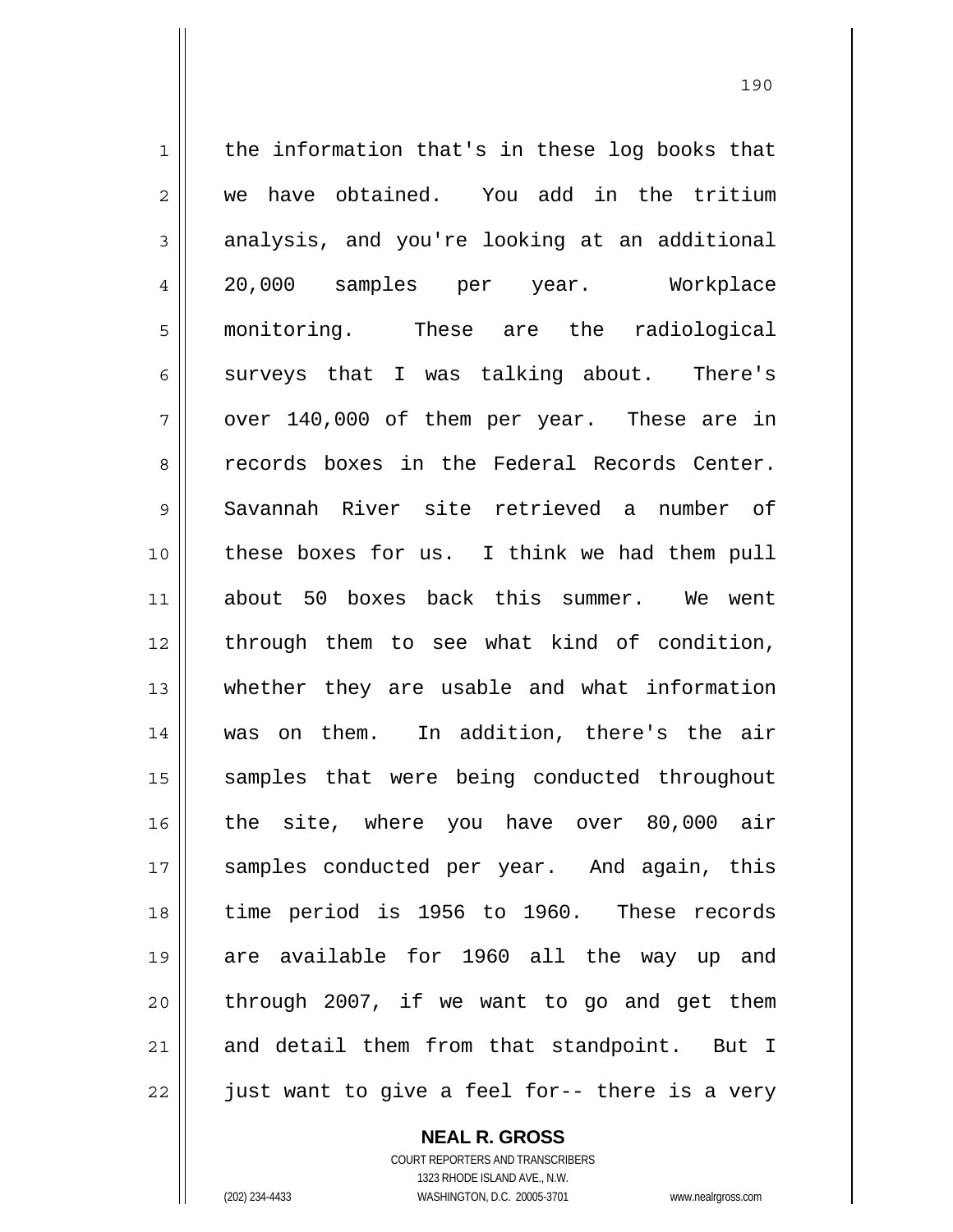7 large radiological monitoring program being conducted at the site during these time periods. So we feel our evaluation at the Savannah River site was monitoring workers who were exposed to radiation is a pretty good assumption, or a conclusion based upon this large-scale monitoring.

8 9 10 11 12 13 14 15 16 17 18 19 20 21 22 Normally during one of these- during an SEC evaluation we will present dose reconstructions to the Advisory Boardof how we do dose reconstruction. The advisory board- you all have already reviewed a number of the Savannah River cases, the first 100 that Dr. Mauro was talking about earlier that all of the issues have been closed out. Nineteen of them were Savannah River cases, 14 were from operations personnel, five were from construction trades workers, and the findings of these first 100 reviews have effectively been closed out. Now, dose reconstructions for some of the best estimate in a category we called "Unmonitored but should have been

> **NEAL R. GROSS** COURT REPORTERS AND TRANSCRIBERS 1323 RHODE ISLAND AVE., N.W.

1

2

3

4

5

6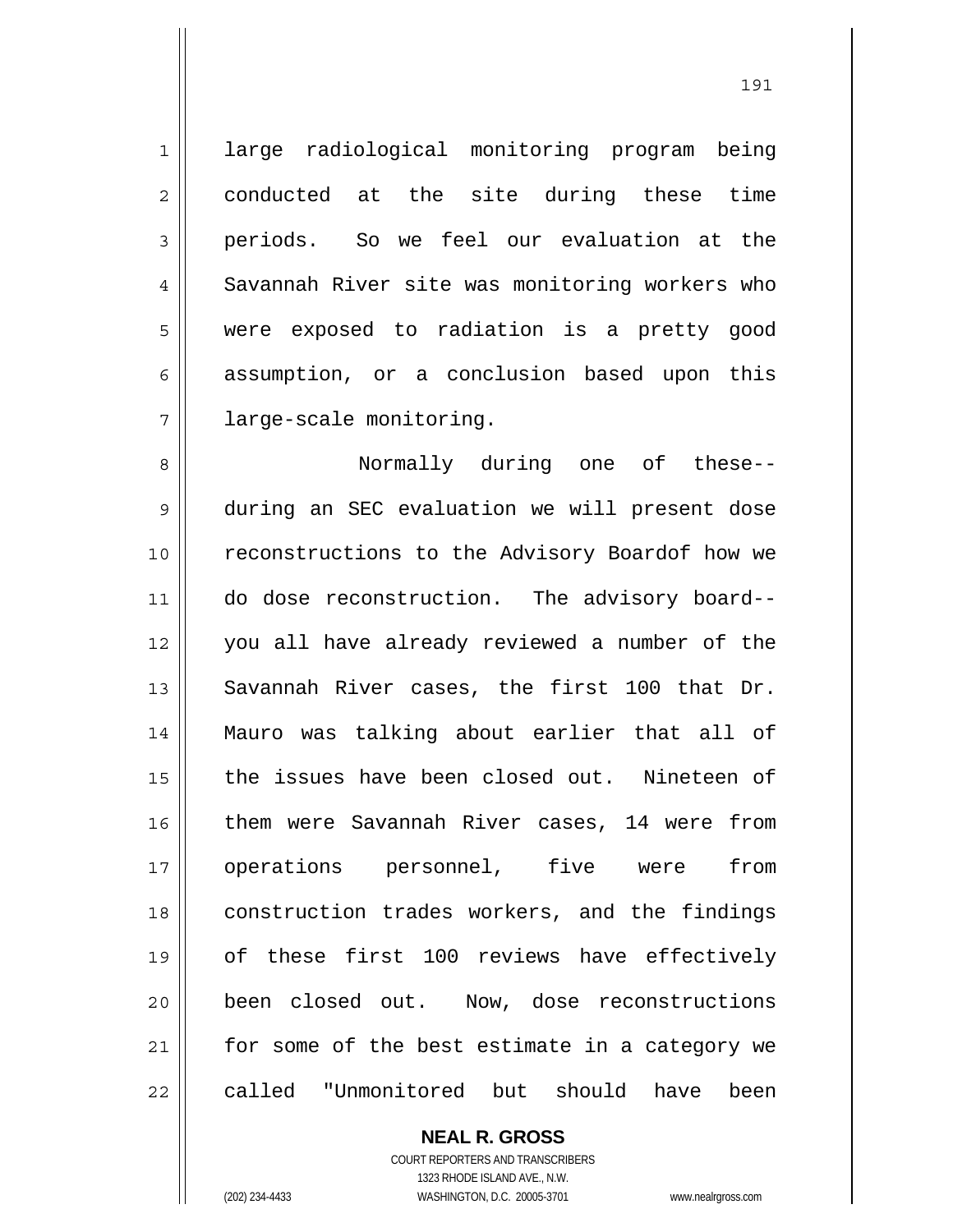monitored workers" have yet to be completed, because we haven't completed this internal coworker model. Once we complete this, then we'll certainly present to the Board, if you desire, how we do dose reconstruction with this new coworker model.

192

7 8 9 10 11 12 13 14 15 16 17 18 19 20 21 22 In conclusion here, the evaluation report has been evaluated. NIOSH has evaluated the petition using the guidelines of 42 CFR 83.13 and we submit to you all the summary of our findings in the petition evaluation report to the Advisory Boardand to the petitioners. We issued this report on November 14. The evaluation process is a twopronged test. First, we evaluate whether it is feasible to estimate the level of radiation dose to individual members of the class with sufficient accuracy, and two, is there a reasonable likelihood that such radiation doses may have endangered the health of members of the class. NIOSH has found that the available monitoring records, process

> **NEAL R. GROSS** COURT REPORTERS AND TRANSCRIBERS

1

2

3

4

5

<sup>1323</sup> RHODE ISLAND AVE., N.W. (202) 234-4433 WASHINGTON, D.C. 20005-3701 www.nealrgross.com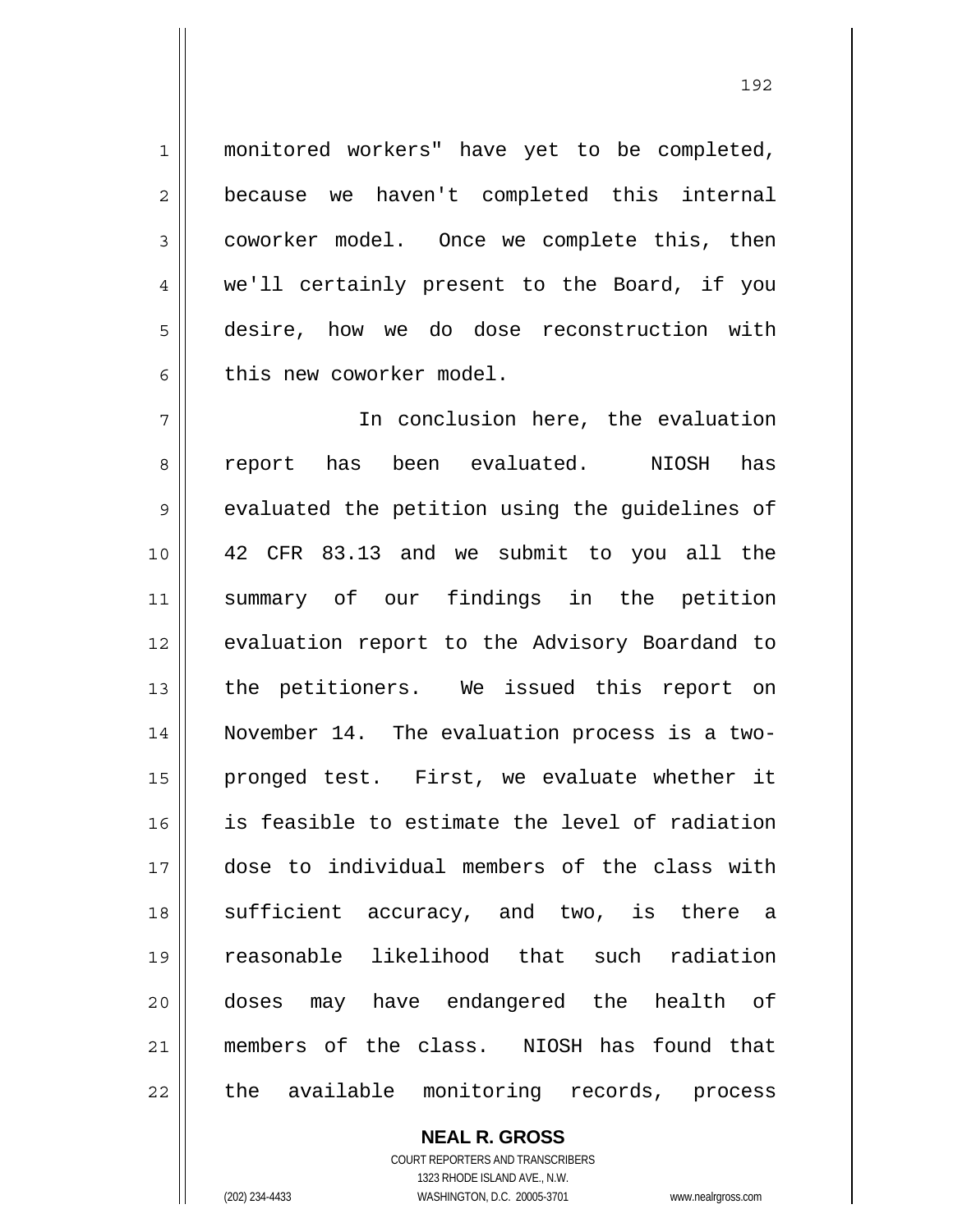| $\mathbf 1$    | descriptions and source term data are adequate |
|----------------|------------------------------------------------|
| $\overline{2}$ | to complete dose reconstructions with          |
| 3              | sufficient accuracy for the evaluated class of |
| $\overline{4}$ | employees. The exception at this point in      |
| 5              | time is pre-1960 thorium exposures at the      |
| 6              | Savannah River site primarily in the 300 and   |
| 7              | 700 areas. This is still reserved, and we      |
| 8              | will be doing further follow-up and report     |
| $\mathsf 9$    | back to you all. The health endangerment       |
| 10             | determination is not required, because we feel |
| 11             | we can do dose reconstruction at this time.    |
| 12             | In summary - this is the table that            |
| 13             | you're all used to seeing - for tritium,       |
| 14             | uranium, plutonium, americium, curium,         |
|                |                                                |
| 15             | californium, neptunium we all feel that we can |
| 16             | do dose reconstruction. The thorium in this    |
| 17             | earlier time period is reserved. We're not     |
| 18             | sure yet whether we can actually bound the     |
| 19             | doses. Thorium post-1960, we feel we can       |
| 20             | bound the doses based upon the whole body      |
| 21             | count and chest count data. And fission        |

**NEAL R. GROSS** COURT REPORTERS AND TRANSCRIBERS 1323 RHODE ISLAND AVE., N.W.

 $\mathsf{II}$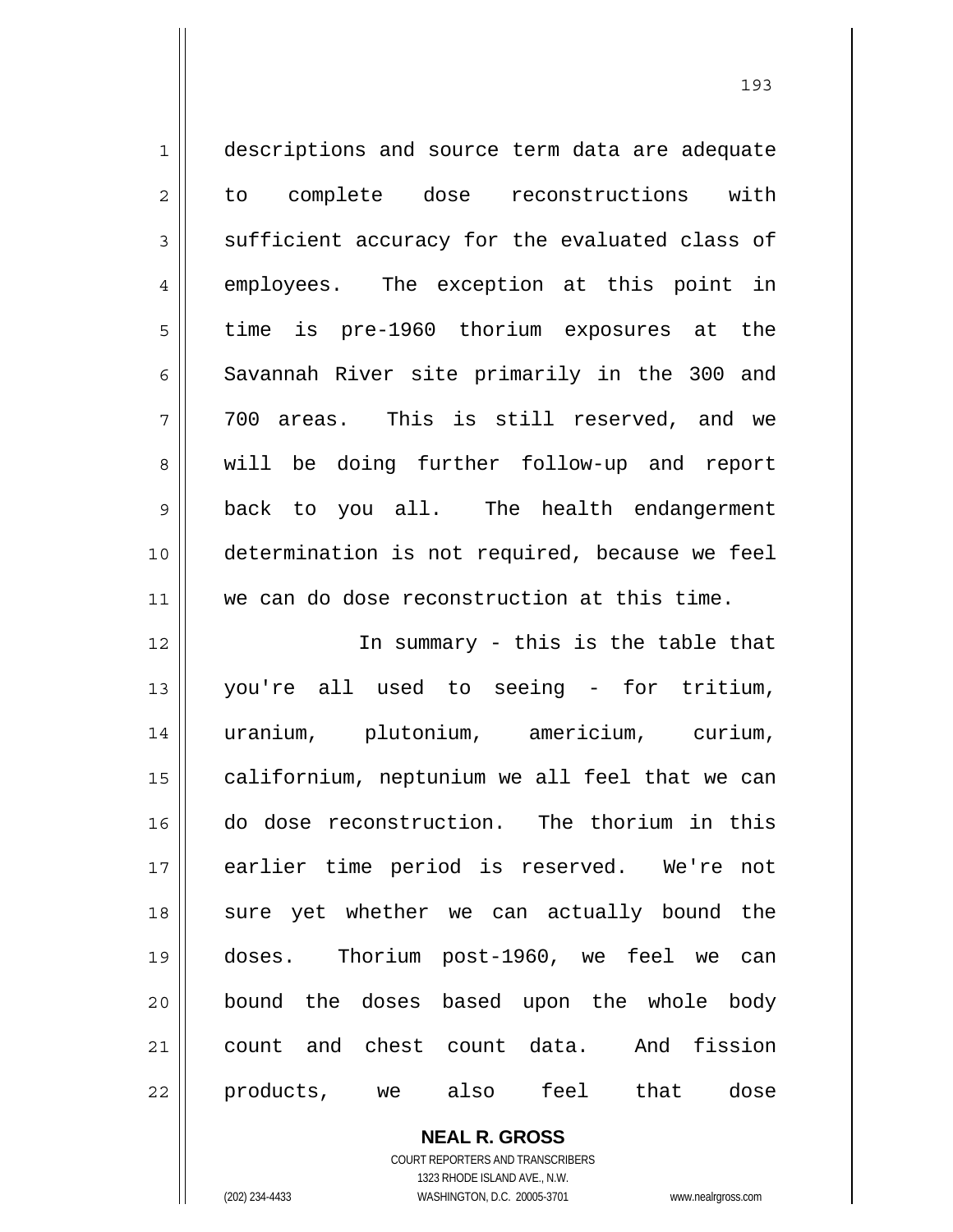reconstruction is feasible. For external dose, the photon and gamma, beta and neutrons and occupational medical X-rays we do feel are feasible. And with that I'll be happy to answer any questions that people may have.

1

2

3

4

5

6 7 8 9 CHAIR ZIEMER: Okay, thank you. Thank you very much, Tim. Board members, do you have questions right now for Tim? John Poston.

10 11 12 13 14 15 16 17 18 19 20 MEMBER POSTON: Tim, thanks for your detailed presentation. I noticed that in your discussion of neutron dose you gave some disadvantages or some weaknesses in the NTA film, and it appears that you've tied it to the TNLD data, but you didn't mention any weaknesses in that system, and I wondered how you took that into account, because that's not a perfect system. MR. TAULBEE: No, it's not, however --

21 22 MEMBER POSTON: And further, the fields at Savannah River are so different,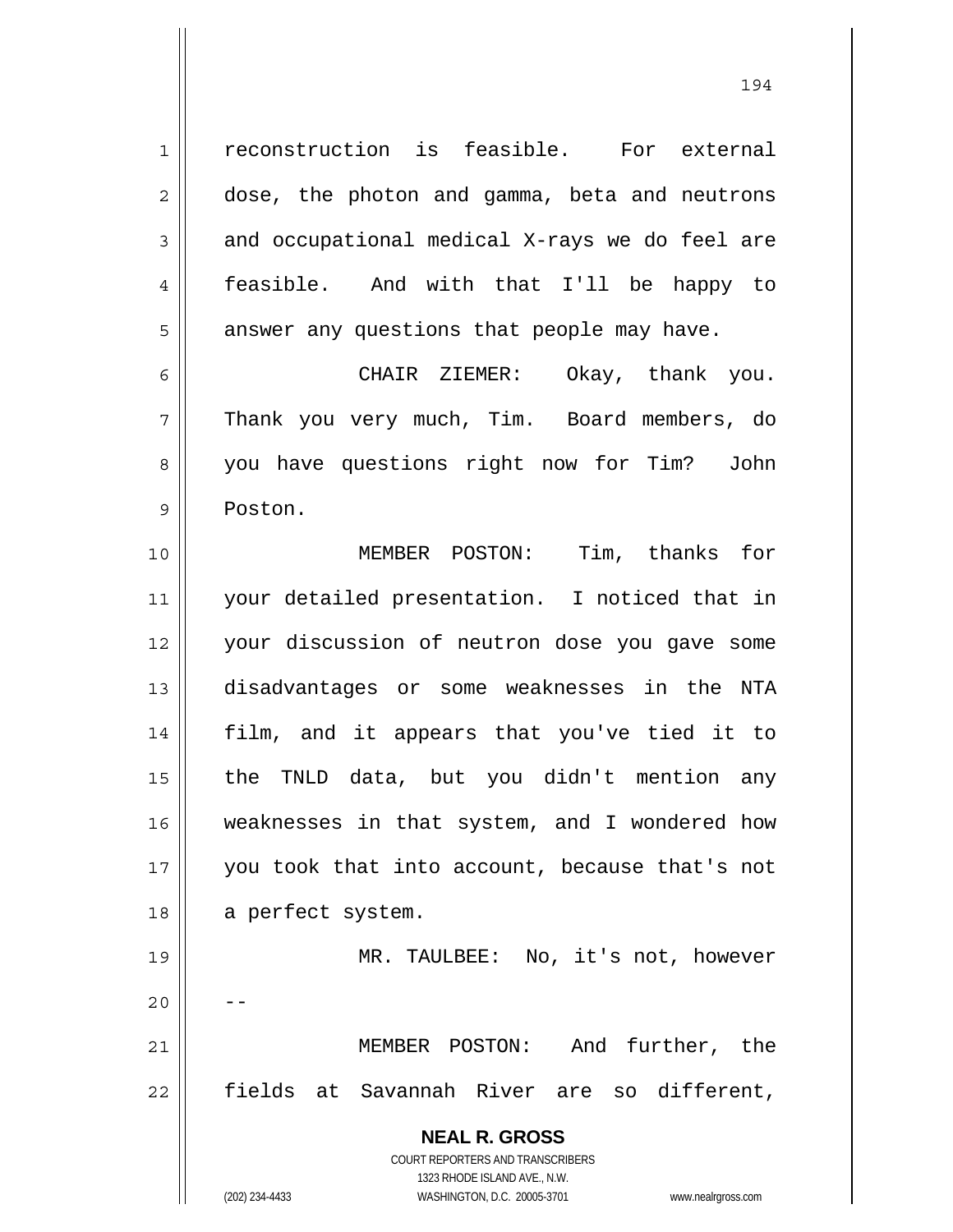1 2 3 depending on where you go, that it's a difficult system to calibrate and to use properly.

4 5 6 7 8 9 10 11 12 MR. TAULBEE: Yes. One of the things that we did compare with the TLND data for the report that we are looking at at the plutonium facility. They also had Bonner Sphere, hand survey measurements as well as the TLND. Those two results matched quite closely within about 10 to 15 percent of each other, whereas the NTA was under-responding by almost a factor of four.

13 14 CHAIR ZIEMER: Additional questions at this time, board members?

15 16 AUDIENCE MEMBER: I have a question. I have been to several meetings -

17 18 19 20 CHAIR ZIEMER: Well, if you would hold off till the comment period. You'll have an opportunity. This right now is just the Board members. Okay. Mark?

21 22 MEMBER GRIFFON: Tim, can you - I'm just trying to clarify. I'm listening to the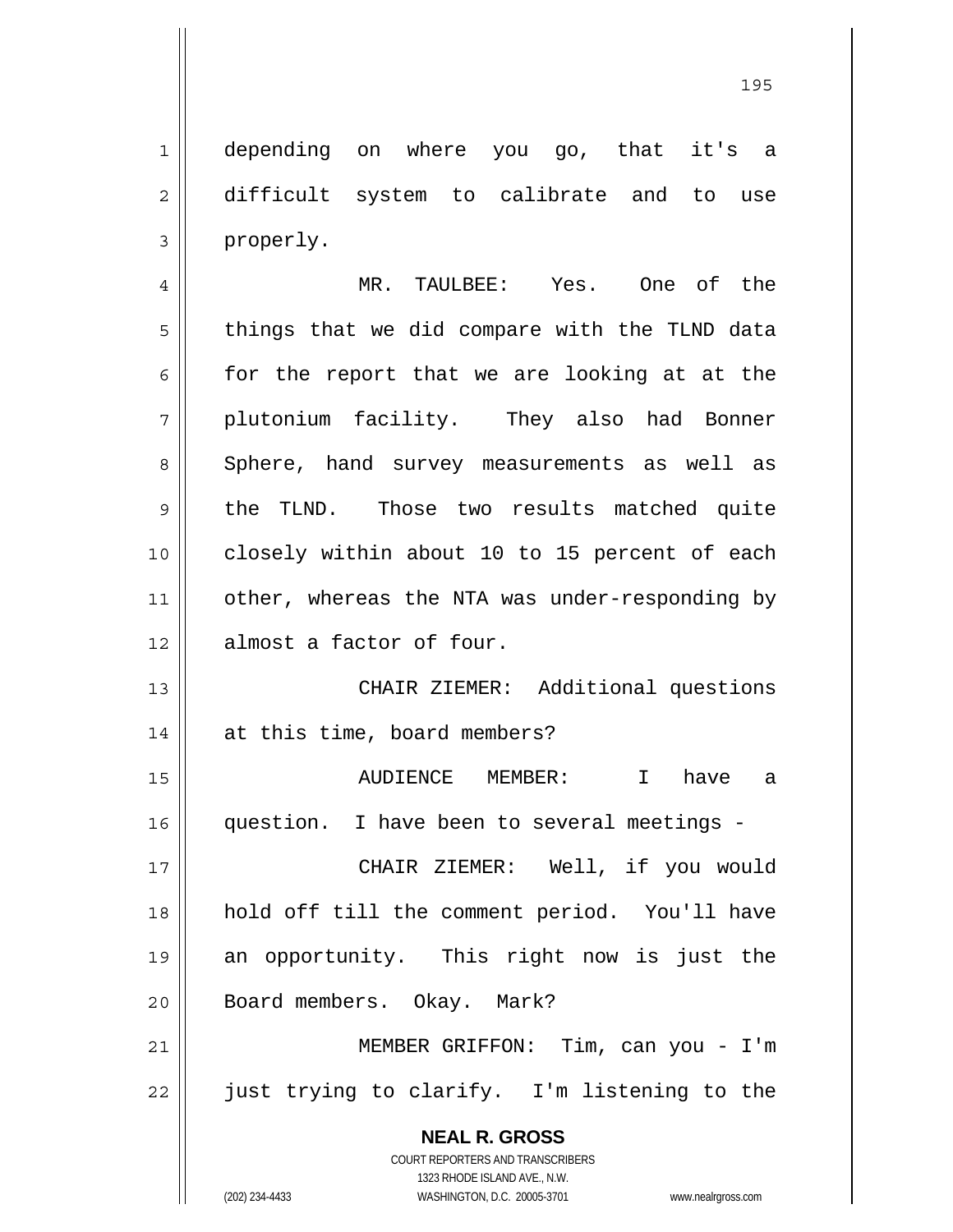1 2 3 4 5 6 7 8 9 10 11 12 13 14 presentation and throughout the thing it seemed to me in the evaluation report too the entire focus is on operational data and operations exposures, and then at the very last paragraph you seem to conclude that therefore we can bound construction worker doses. I didn't hear much mention of what the construction workforce did at Savannah River specifically, and the other part of my question is why was the production clause in this excluded in this SEC evaluation report. In other words, the original petition called for all workers, and I think you separated it out just to focus on construction workers.

15 16 17 18 19 20 21 22 MR. TAULBEE: Okay. Those are two questions there, thank you. To address the first one, as far as our focus especially on the internal of the monitoring data of the production workers, our goal was to evaluate whether it was feasible to reconstruct doses for those workers and then apply OTIB-52, which has the transference from production to

> **NEAL R. GROSS** COURT REPORTERS AND TRANSCRIBERS 1323 RHODE ISLAND AVE., N.W.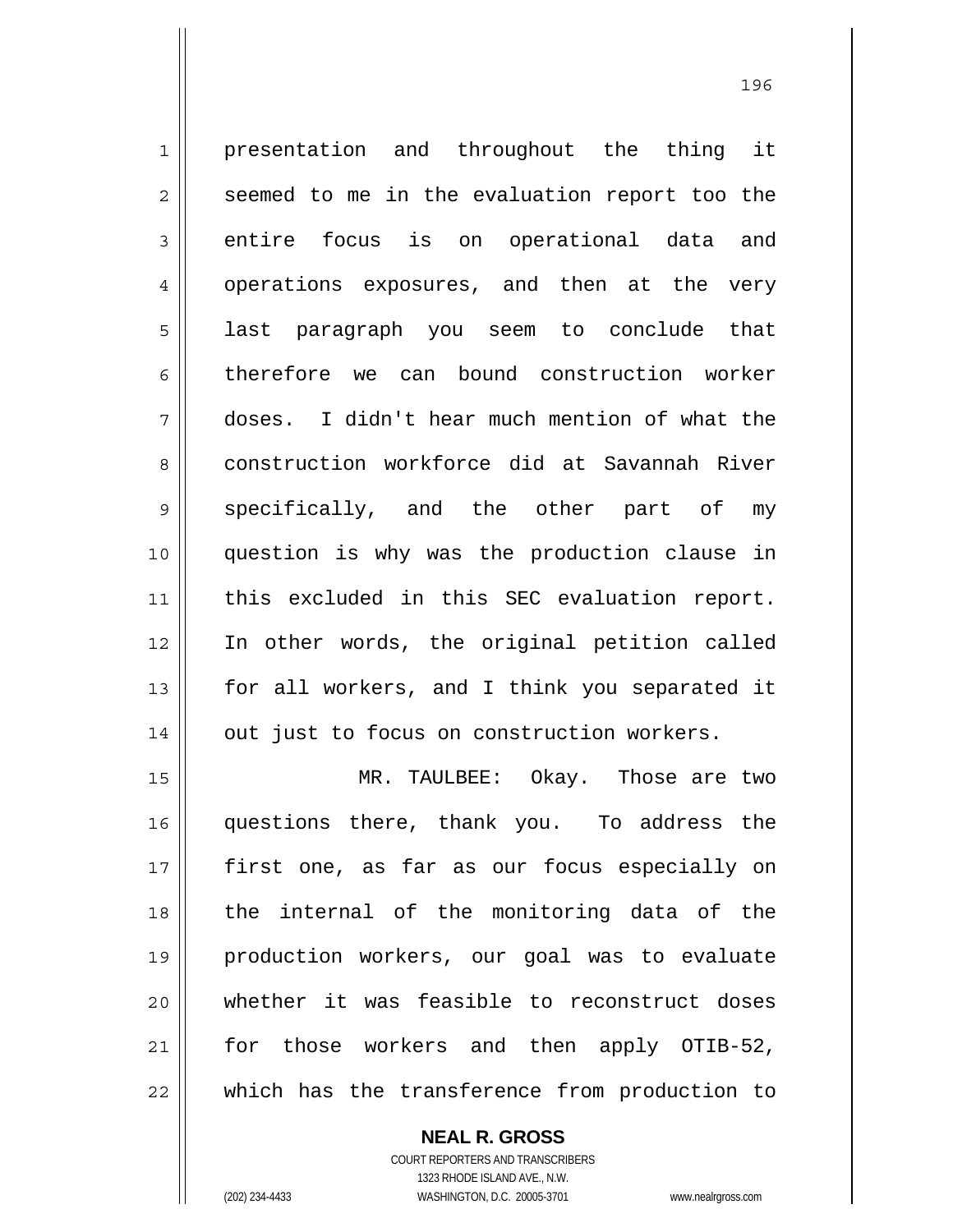1 2 3 4 5 6 7 8 9 10 11 12 13 14 15 construction workers here onsite. We can, from the log book data that we have, go back and identify individual construction workers that were monitored within those areas. We can identify them. Within the NOCTS data system, you know, if you looked at our initial component of what we were looking at, over half of the claims would meet the construction worker definition. So by us looking at the NOCTS data we're actually incorporating construction worker doses from using that bioassay data that would meet that class. On the second issue with regards to whether the - I'm sorry, could you repeat that? Repeat your question? Oh, why we

16 17 18 19 20 21 22 excluded. Okay. And the primary reason was that in order to for a petition to qualify, petitioners have to provide some evidence that a dose - that we cannot do dose reconstruction, and so what was presented from the petitioners that supported the qualification process was the CPWR study. In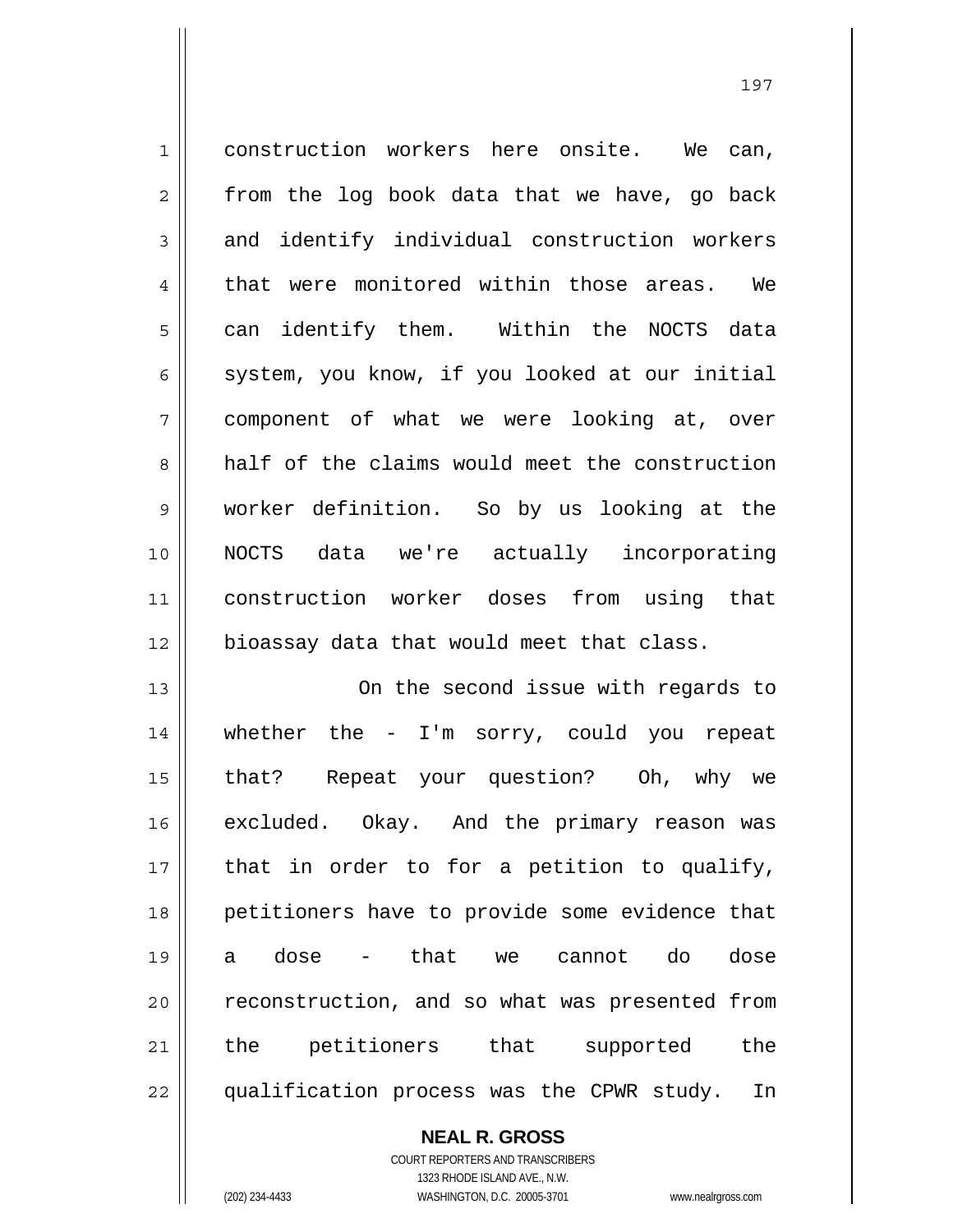the other cases there wasn't any evidence that was provided to us that would indicate that we could not. Does that answer your question?

1

2

3

4 5 6 7 8 9 10 11 12 MEMBER GRIFFON: I guess. I mean sort of, although it seems like any areas that we left for further research, neutrons, thorium, it would seem that those I think if not self-identify those areas beyond the petition we've always in the past, you know - NOCTS had the liberty to add that in or include that, even if it's not specified in the petition.

13 14 15 16 17 18 19 MR. TAULBEE: Right, and we will in this particular case. If we determine that thorium doses cannot be reconstructed, then we would expand the class basically for all production and construction trades in the area where the thorium was worked on. You're absolutely right, we would do that.

20 21 22 CHAIR ZIEMER: Board members, additional questions? Then we want to hear from the petitioners next, and I have a list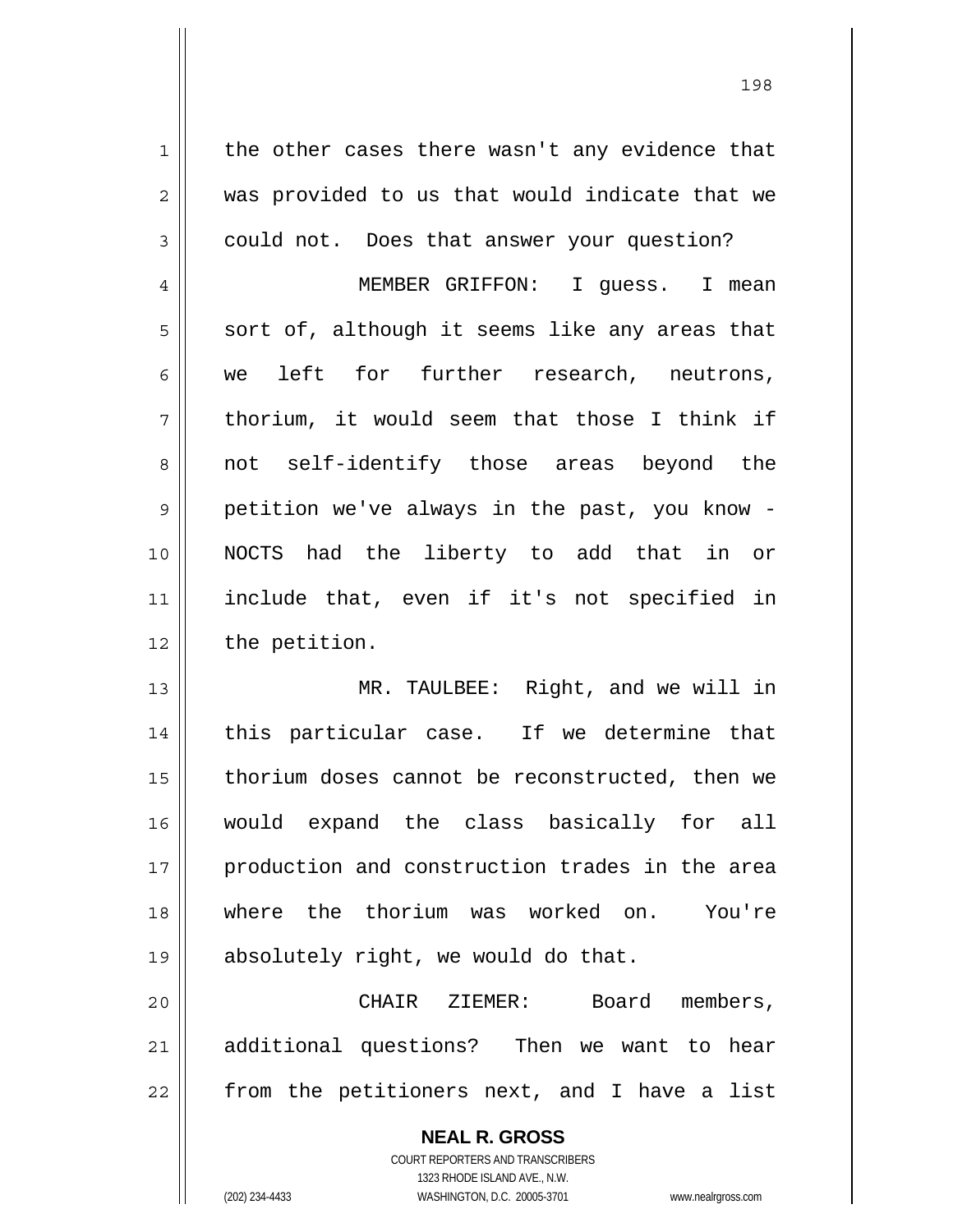1 2 3 4 5 6 7 8 9 10 11 12 13 14 15 16 17 18 19 20 21 22 of four individuals. Who is going to speak first for the petitioners? Okay, gentlemen, here. And if you would for our court reporter when you give your name also spell it for him. MR. ROWE: Thank you. Good afternoon. My name is Henry Gordon Rowe. I'm a petitioner on the Savannah River special cohort petition. I want to thank you all for the opportunity to address this board this afternoon. I am an electrician by trade. I first worked at SRS in 1952. I worked on and off at Savannah River plant for 17 years, until I retired in 1995. The evaluation report that just was presented to - about the SRS petition that was presented to this board is very disappointing to me and to all the workers, the other workers that worked at SRS. We have had only a short time to study this evaluation report, but much of it does not make sense to me based on my actual experience as a worker at Savannah River. I was also

**NEAL R. GROSS**

COURT REPORTERS AND TRANSCRIBERS 1323 RHODE ISLAND AVE., N.W. (202) 234-4433 WASHINGTON, D.C. 20005-3701 www.nealrgross.com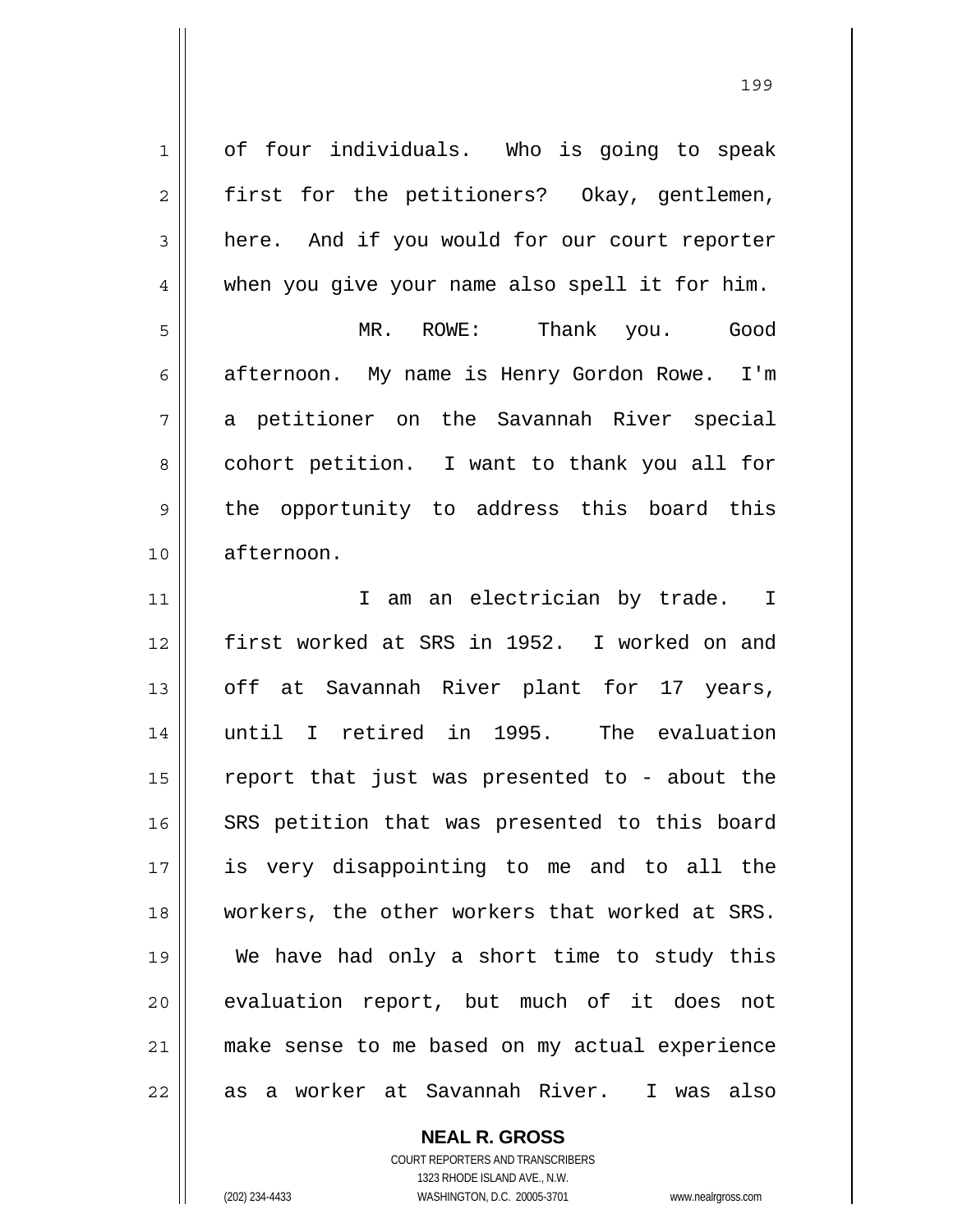1 7 very disappointed with the information I heard on the tour of SRS yesterday. Quite frankly, there were a lot of lies told about construction workers. The tour presented this board with a pretty picture of SRS, but I worked there. I know, and it was just not that way.

8 9 10 11 12 13 14 15 16 17 18 19 20 21 22 Mr. Tim Taulbee briefed us on this report about a week ago, but he did not like to be challenged about it, so we did not get good answers from him. He did say, though, that NIOSH assumed that if a worker did not work in a radiation area, the worker could not have had any exposure and therefore did not need to be monitored. That's a joke, and it is one example of how NIOSH has ignored everything that the workers have told them. We have helped organize NIOSH meetings for the past 10 years. I personally have been involved, and there's been lots of stories given. I remember one story that was reported by a construction worker in the May 2008 focus

**NEAL R. GROSS**

COURT REPORTERS AND TRANSCRIBERS 1323 RHODE ISLAND AVE., N.W. (202) 234-4433 WASHINGTON, D.C. 20005-3701 www.nealrgross.com

2

3

4

5

6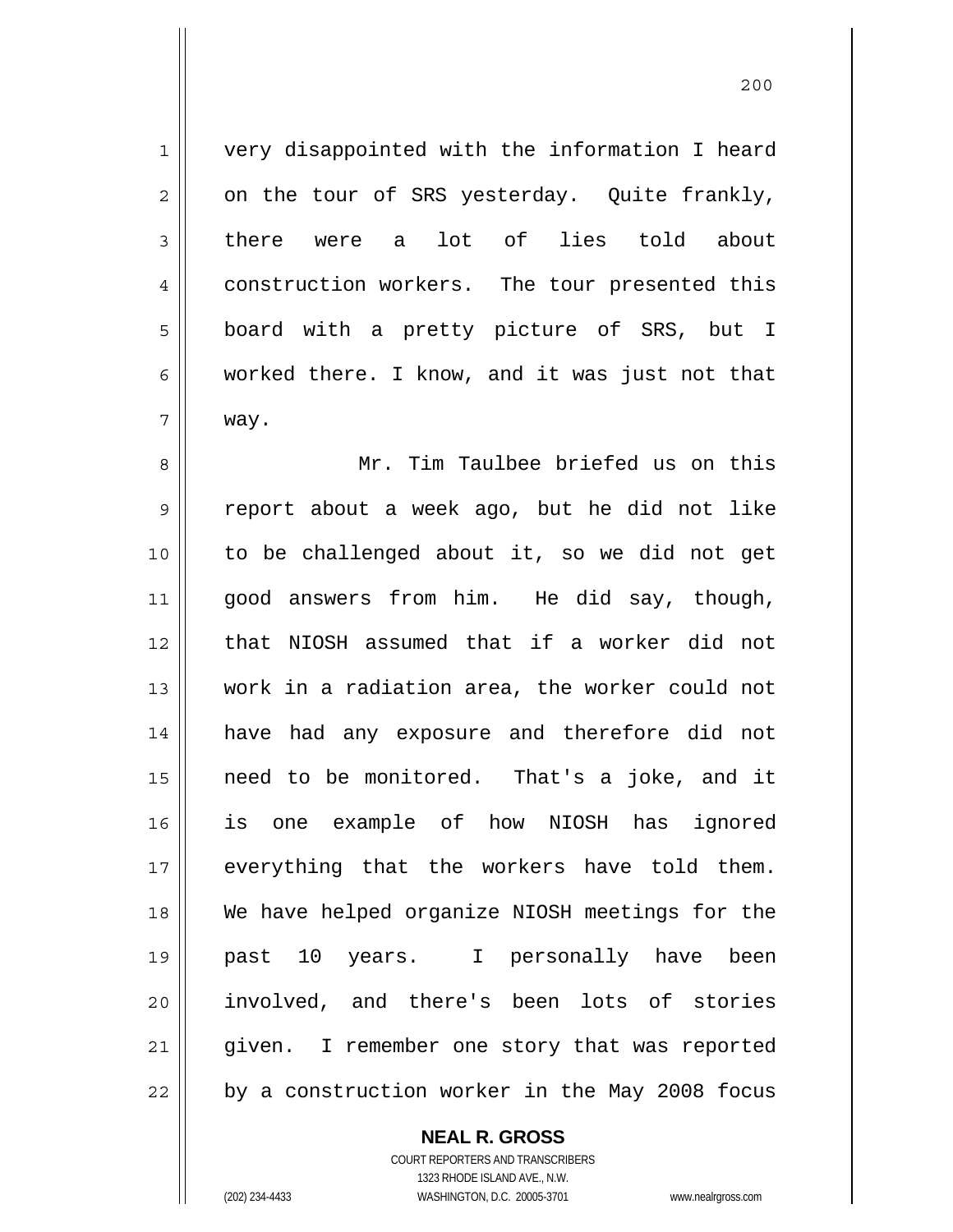1 2 3 4 5 6 7 8 9 10 11 group for NIOSH. He told about a group of construction workers and a group that was not dressed out, a group of production workers that was fully dressed out. There was a rope separating the two groups of individuals. There were jokes told and everything, and we were told that the rope is where separated the contaminated area from the clean area. That rope had to be a magic rope to stop the radiation. One little thin rope don't stop radiation.

201

12 13 14 15 16 17 18 19 20 21 22 One of the things that NIOSH has been told was about missing records and log books being stolen, wearing monitors that have someone else's ID on it, a number of them, monitors that went off consistently but had someone else's number, and they went off consistently, and it was explained by "there was a power surge," or "you must have bumped it," or "they just weren't working properly." If these devices weren't working properly, how can SRS and NIOSH know if how much

**NEAL R. GROSS**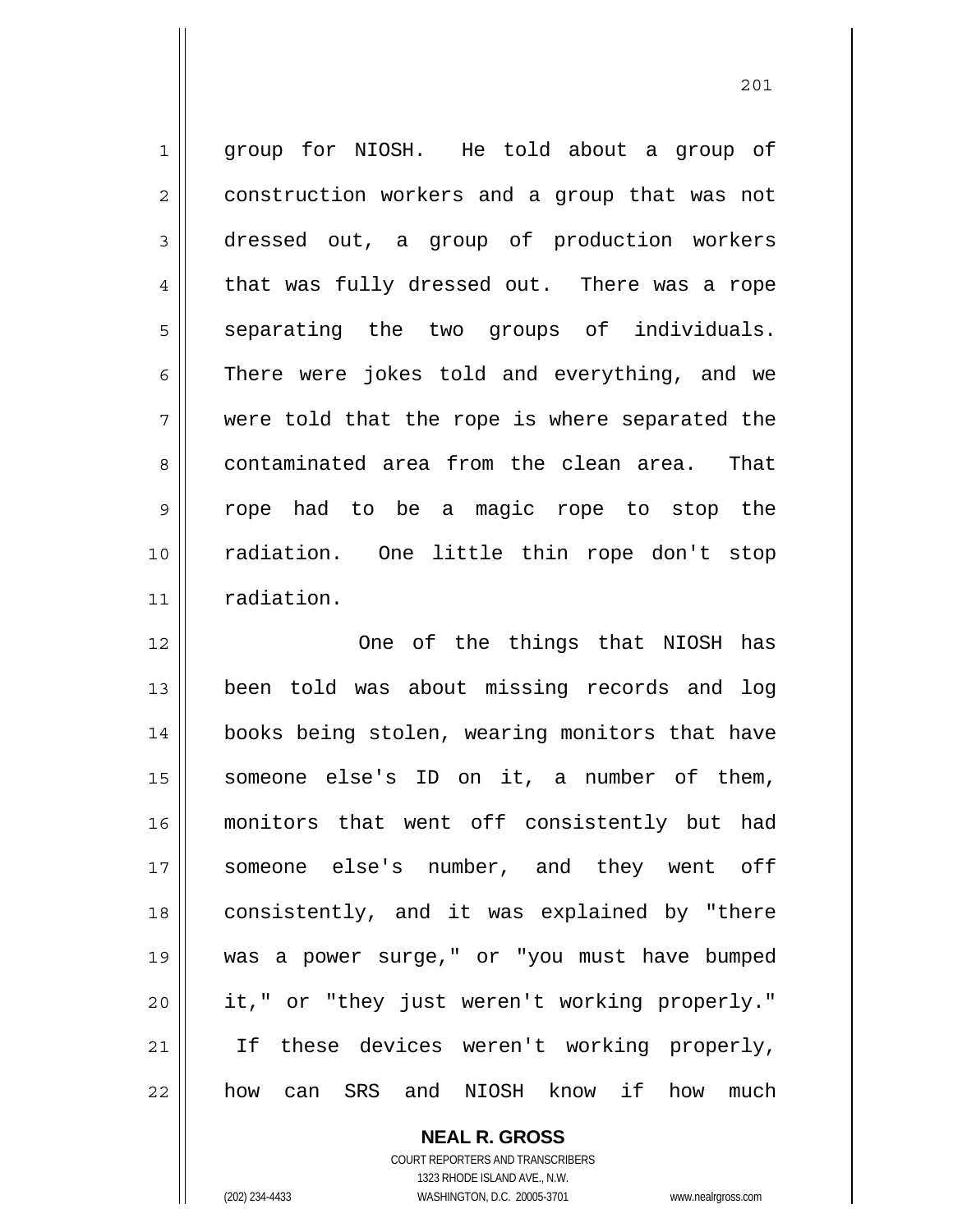1 2 3 4 5 6 7 8 9 10 11 12 13 14 15 16 17 18 19 20 21 22 contamination these workers received? In 1989, after DuPont and the subcontractors left the site and Bechtel and Westinghouse took over, there were six crews of laborers that spent about 10 weeks shredding documents, records, time cards, log books, monitoring records, everything. I saw this with my own two eyes. I know this happened, and SRS can say it didn't happen, but I saw it. The law says that if records were destroyed or missing, the SEC petition should be applied. It all came down to numbers. The construction workers shared that if the site or project would register or read three, they would rotate people in and out every few minutes, few hours, depending on the situation, to keep the monitoring records low so that they would not have to report to Wilmington of the findings and explain what had happened. It's apparent that these supervisors or HP technicians, they knew the rules, they knew the regulations, but they knew how to adjust

> **NEAL R. GROSS** COURT REPORTERS AND TRANSCRIBERS 1323 RHODE ISLAND AVE., N.W.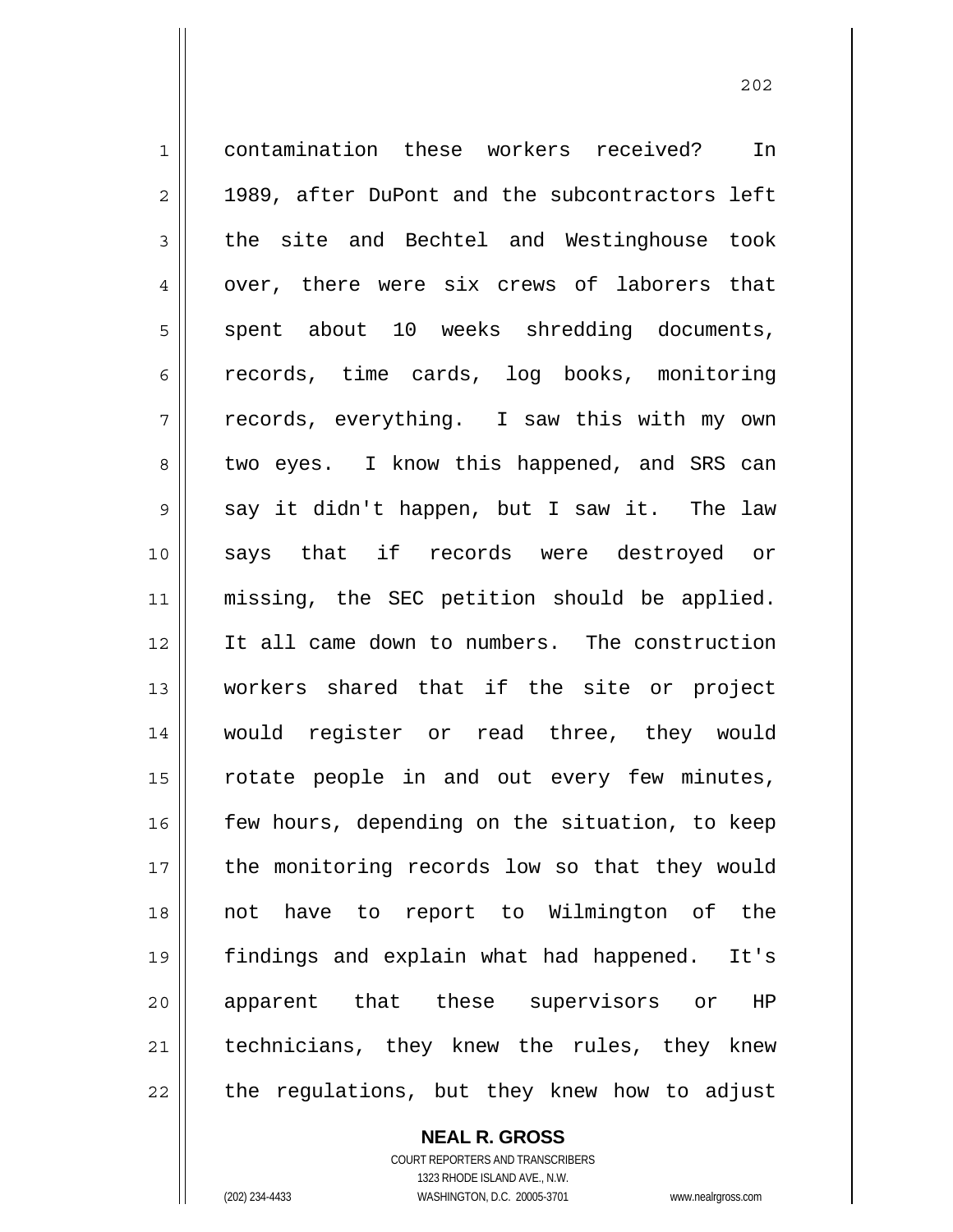1 2 3 4 5 6 7 8 9 10 11 12 13 14 15 16 17 18 19 20 21 22 things to keep the records clean. Records that NIOSH seems eager to accept today because it will help them make sense in what they're doing. They say this is a science they are doing. That's wrong. I know it, and I feel that you all know it too. NIOSH believes that the records, even though they are incomplete and unreadable-- because there is nothing else to use. What about what the workers have said over the years? At this time-- at the time that NIOSH had a workshop in Cincinnati-- I attended the workshop because I was on this petition-- NIOSH stated that DOE at Savannah River site had finally agreed to send records to them. But they said that -- NIOSH said that the records were not complete. But this report says that they had -- that NIOSH had all the records that they needed. I find that inconsistent. This evaluation report on Page 29 says that there is no evidence of documentation of any incidents that would have resulted in very high exposures. Of course

203

**NEAL R. GROSS** COURT REPORTERS AND TRANSCRIBERS

1323 RHODE ISLAND AVE., N.W. (202) 234-4433 WASHINGTON, D.C. 20005-3701 www.nealrgross.com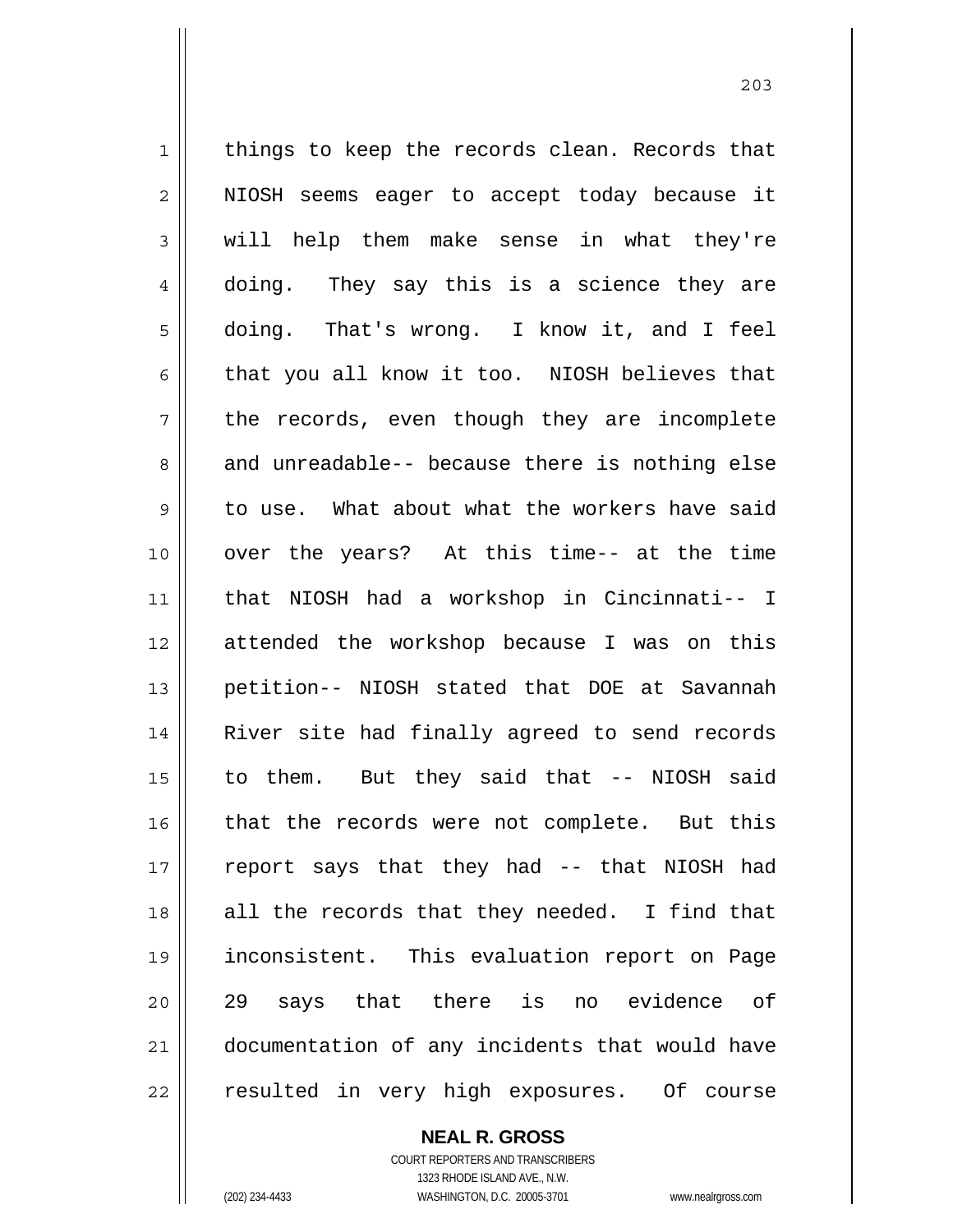there's no evidence. SRS wanted it kept that way for their records, for their safety procedures so to speak. And NIOSH has not been listening to all the incidents that they have been told over the years. They have chosen not to consider any of these things.

7 8 9 10 11 12 13 14 15 16 17 18 19 20 21 22 On Page 18, the report says that R reactor started in 1963 and shut down in 1964 when demand for plutonium and tritium decreased. That is not true. R reactor was shut down because of a meltdown. There was also a meltdown of one of the fuel rods in K reactor also. On Page 26 of this report, NIOSH talks about the Navy fuels manufacturing facility operating from 1985 through 1989. That is wrong also. Navy fuels never operated, never made any Navy fuel. It malfunctioned on the initial startup. The entire building was crapped up and all the workers in the building. Since then, many of the workers that was working in Navy fuels at the time have died of cancer. The report says

## **NEAL R. GROSS**

COURT REPORTERS AND TRANSCRIBERS 1323 RHODE ISLAND AVE., N.W. (202) 234-4433 WASHINGTON, D.C. 20005-3701 www.nealrgross.com

1

2

3

4

5

 <sup>204</sup>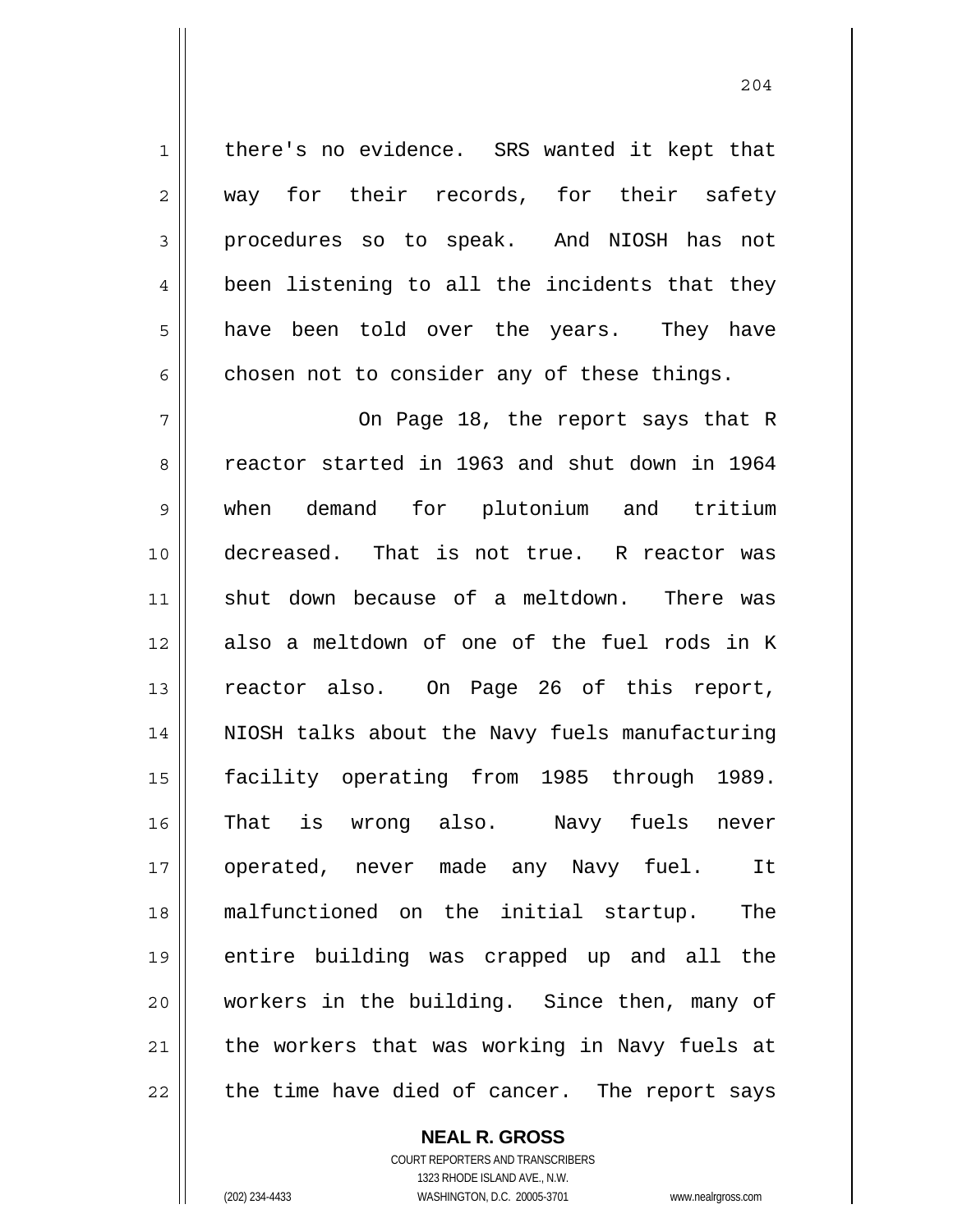1 2 3 4 5 6 7 8 9 10 11 12 13 14 that closure of this facility is currently underway. That is also wrong. The building was completely tore down a few years ago, and there's nothing left there now. There is a parking lot where the building stood, so this is wrong. It is not currently under demolition. You members on that tour yesterday, there was no mention of any of these buildings that was tore down. There was concrete slabs that we saw on lots of places, where all of these hazardous buildings have since been decommissioned, decontaminated and tore down, but that is not - nothing about that is in this report. What about the affidavits that were

15 16 17 18 19 20 21 22 submitted with this petition? If you haven't seen them-- if you members of the Board haven't seen the affidavits, I would encourage you to get them and read them. A security worker had access to the entire site and spasmodically wore a badge. He worked at SRS for nine years. He was a nonsmoker, he had no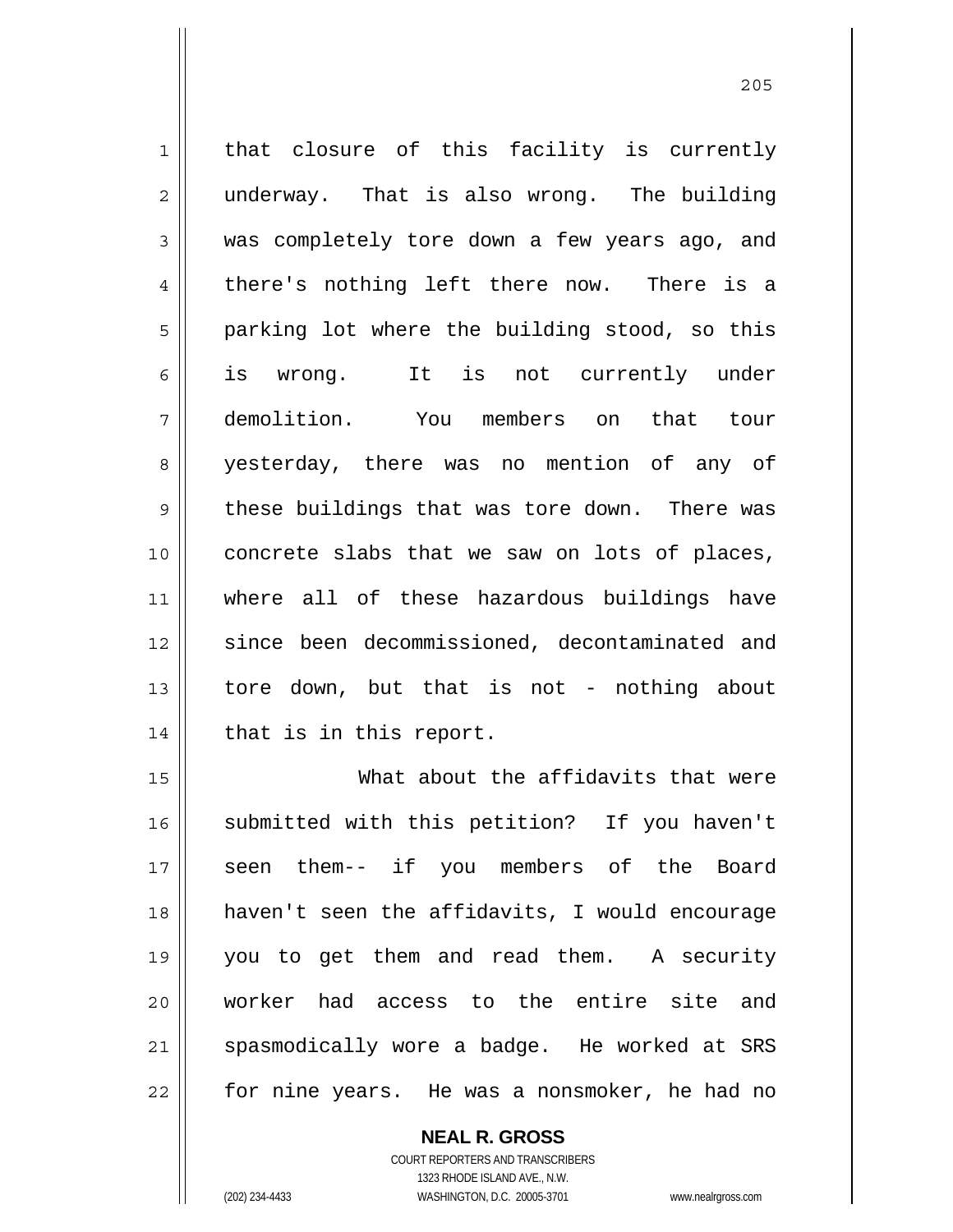1 2 3 4 5 6 7 8 9 10 11 12 13 14 15 16 17 18 19 20 21 22 family history of cancer, but he died at the age of 30 to lung cancer. His claim has been denied because his dose wasn't 50 percent. But I might note that it has recently been sent back to NIOSH for rework. There was another worker that sent in an affidavit, told about working in 221 H Building Room 410 South. When personnel opened the doors, the barn doors as they were called, it resulted in plutonium spreading airborne from the glove boxes in 410 North where the workers had to work in fully respirated, fully closed out, fully suited out areas. This contamination spread into 410 South where workers did not operate in this area. They were not dressed out. There was a HP man came running in and told them to get the hell out, that the area had gotten crapped up. The workers that were in there, they were given a nasal smear by the HP personnel, but there was no incident ever made of this report. The HP personnel, [Identifying Information], insisted that he

206

COURT REPORTERS AND TRANSCRIBERS 1323 RHODE ISLAND AVE., N.W.

**NEAL R. GROSS**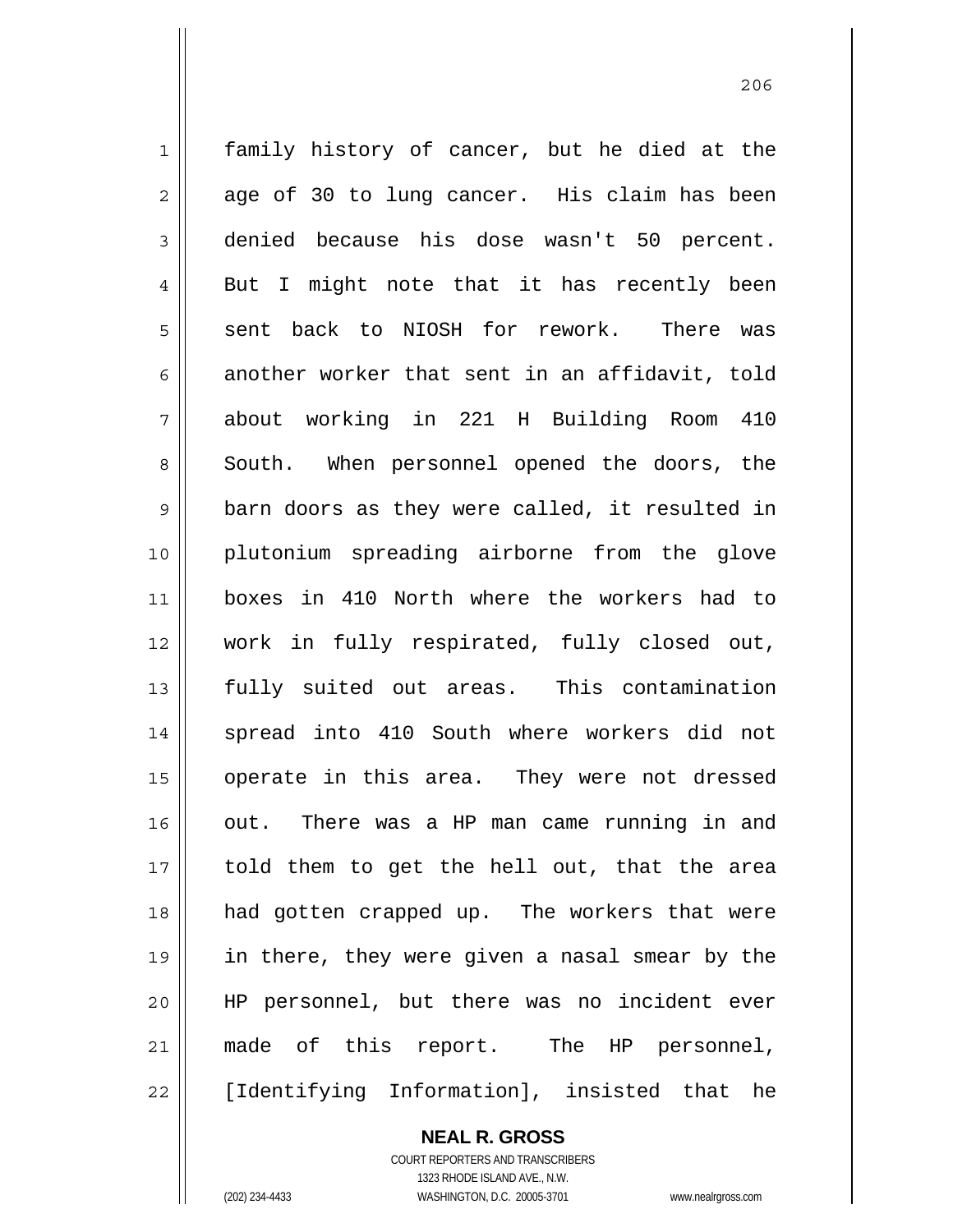1 2 3 4 5 6 7 8 9 10 11 make a report, that he log this, but his supervisor was very adamant about not entering these events in the log book because it would look bad on his shift. Vern's log book was he entered it anyway because his conscience dictated that he enter the accident report. But later doing his - he was away from the plant on military leave, National Guard duty, his log book was taken out of his desk and became missing. Another worker told about working

12 13 14 15 16 17 18 19 20 21 22 on the H platform. She stated that she worked repeatedly in the area without a dosimeter badge. That was the case for other workers as well. She explained since there were several different occasions when the TLD badges had placed on a board in front of the area by the guard gate, would be gone the following day when they came in. They were told that a radioactive tanker truck delivering materials had leaked materials on the road. The truck was carrying radioactive materials and they

**NEAL R. GROSS**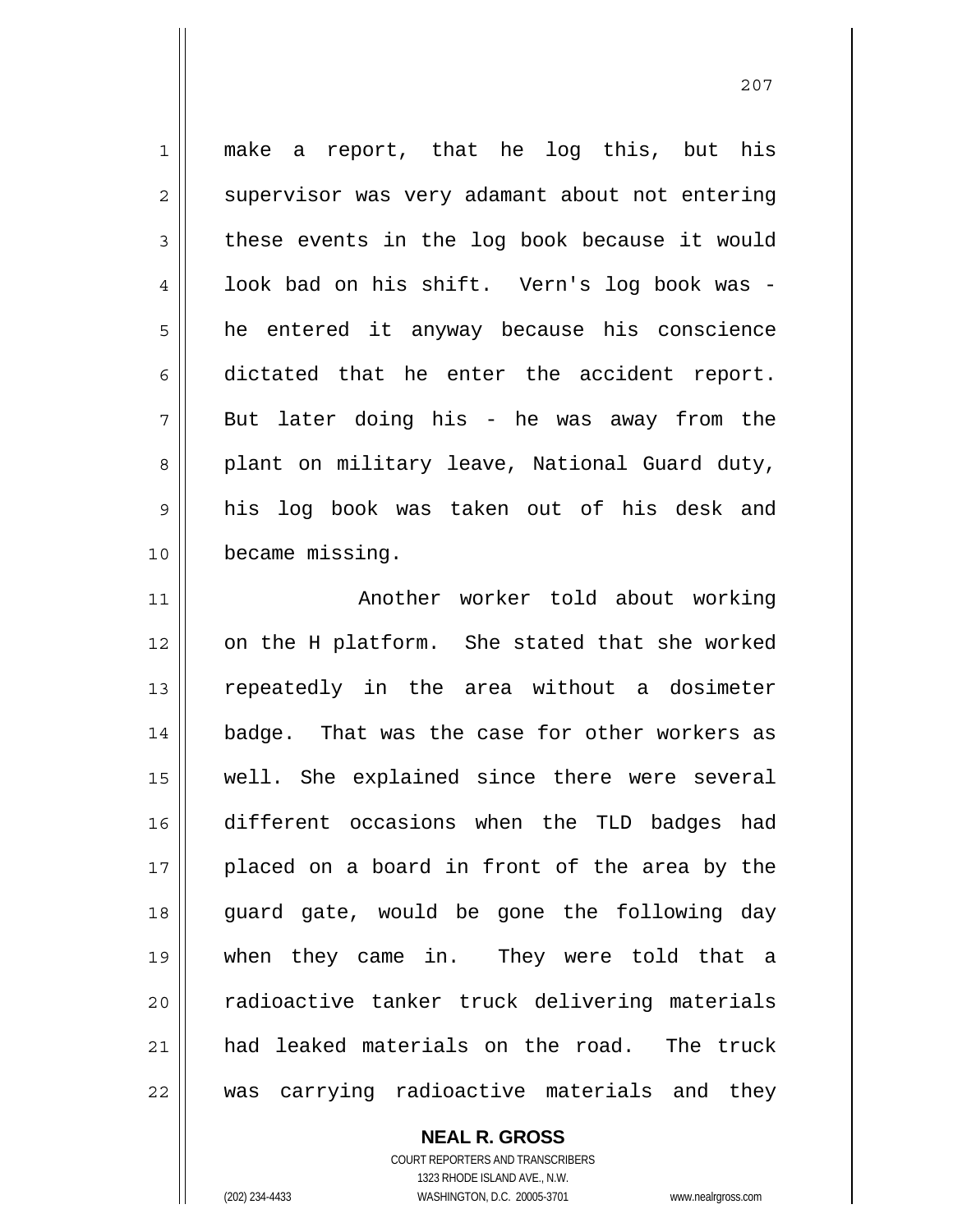1 2 3 4 5 6 7 8 leaked on the road, so therefore it wiped out all the badges and they would get new badges, to go on and go to work. Some of them didn't get badges until late that afternoon, some of them got badges the next day. But from the evaluation report that NIOSH has given, these missing records or all of this stuff don't matter.

9 10 11 12 13 14 15 16 17 18 19 20 21 22 Another worker told of his work from 1961 to 1964 as a operator in C reactor excuse me, he was a C operator in 221 F and 221 H Buildings. Most of his work was decontamination or cleaning. They were told that what chemicals were involved at all was marked high radiation. While cleaning and repairing the huge mess he inhaled chemicals while repairing and adjusting them. One incident occurred when while removing plastic covers from a hot railroad car and a lot of spill water on the plastic cupboard completely wet his work clothes. He stated that most of his jobs were done without health physics

**NEAL R. GROSS**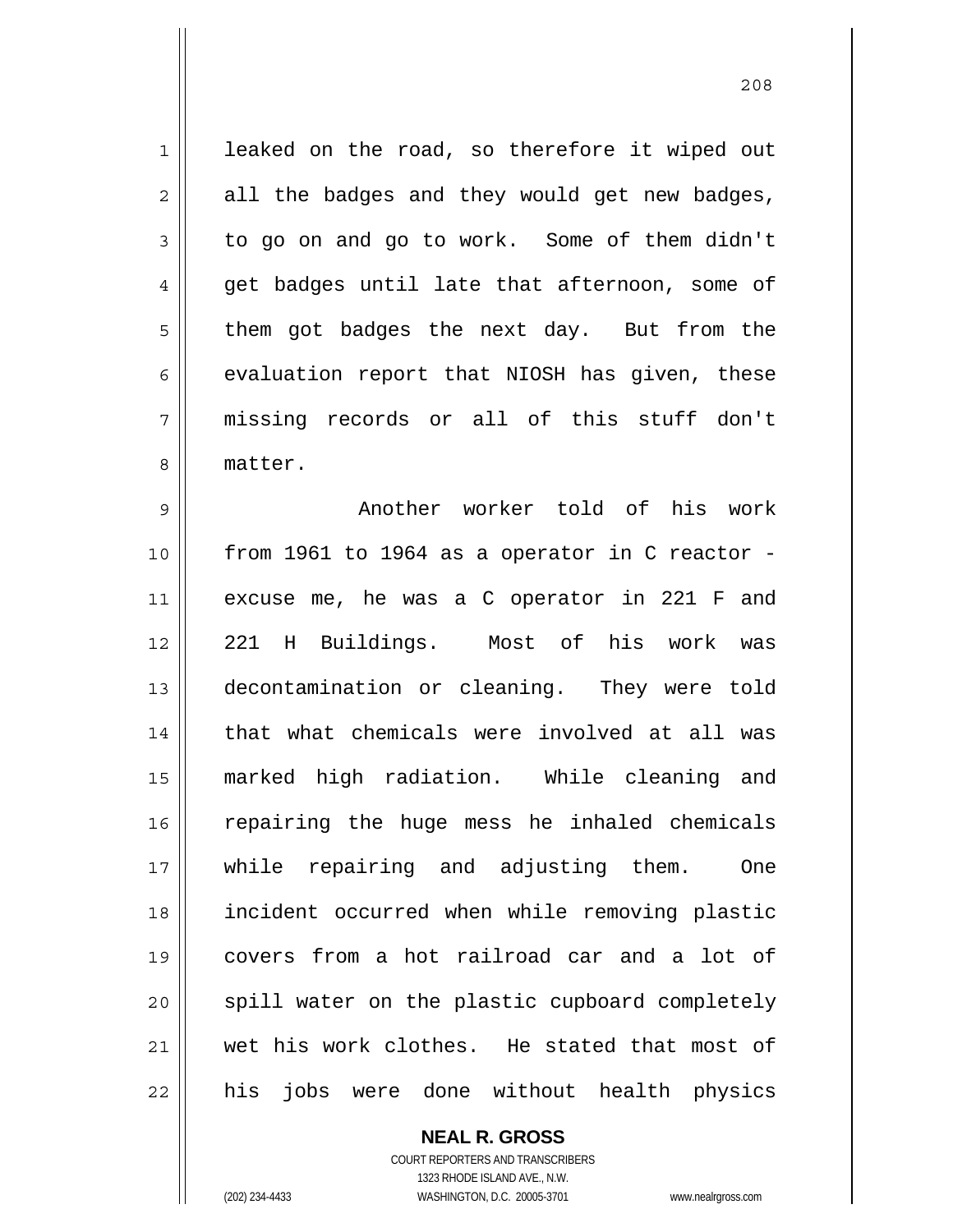1 2 3 4 5 6 7 8 personnel around or supervision, and there was no records recorded of lots of incidents. The workers were used to working on weekend Saturday and Sunday without any monitoring badges any monitoring equipment because they were not available. But he stated that the work continued as usual even though they weren't monitored.

9 10 11 12 13 14 15 16 17 18 19 Another worker stated that he worked with crossties on the railroad and going between the areas on Savannah River site. He worked from 1987 to 1995. In 1995 when crossties in the crosstie pit in F area were found to be contaminated, the cross ties on the mainline were contaminated all, and then after they found the contamination in F pit the workers would have to dress out to remove the contaminated crossties on the railroad.

20 21 22 There is a lot of stuff that NIOSH says that they got - that NIOSH says that means that the workers got a high dose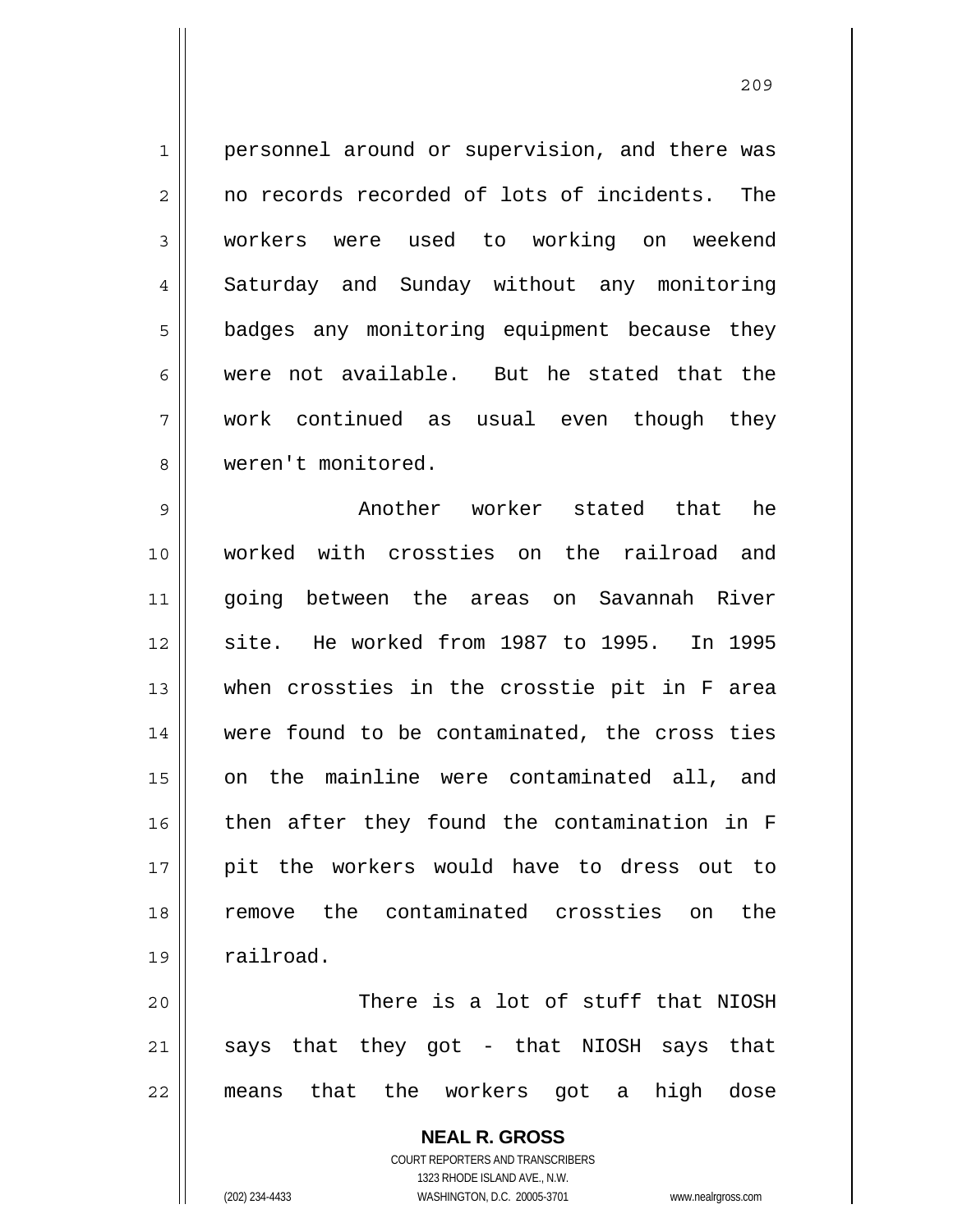1 2 3 4 5 6 7 8 9 10 11 12 13 14 15 16 17 18 19 20 21 22 recorded when they experienced that that's claimant-favorable. They would say it's just another indication that the monitoring record lacked integrity and cannot be tested. That's what workers testified to. There was a contractor Electric Motor Service, a subcontractor that came in in 1990. Their job was to cut down the bubble towers in 400 area. They were told that all they had to do was cut down the bubble towers, load it on railroad cars, cut it up, load it up, get in and get out. There was no HP monitoring, there was no HP on the area, there was no protective clothing, nothing. And there was since some of these workers have infected cancer. Now, we found out that Electric Motor Service paid no income taxes, they paid no Social Security for these workers that worked on this mission. It was a short period of time, probably about a month I would say, somewhere around a month they worked on the job. And there is no record of Electric Motor

**NEAL R. GROSS**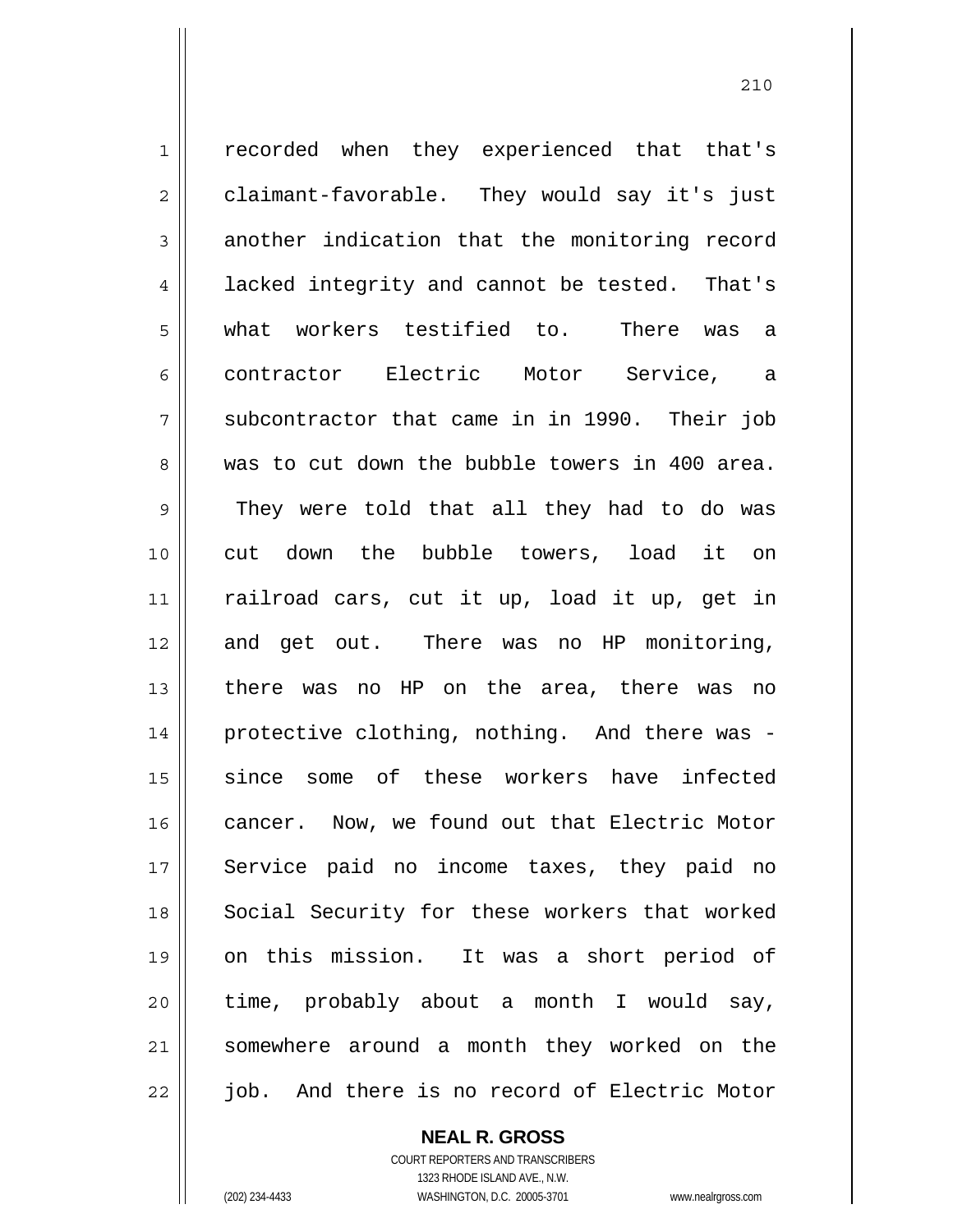1 2 3 Service ever being onsite. This is some of the instances and things that went on at Savannah River site.

4 5 6 7 8 9 10 11 12 There are hundreds of stories that has been told like this. There's no point in telling them over and over again. NIOSH says that their science seems to trump anything that the workers told them, anything that we the construction workers have said that we knew about. We might only be construction workers, but we know what we saw, we know what we experienced.

13 14 15 16 17 18 19 20 21 22 Another thing. NIOSH says on Page 35 that they were able to get complete lists of all construction workers for 1960. I find that hard to believe considering subcontractors were in and out of that site on an everyday basis. SRS didn't keep records of that. So how did SRS come up with all the records that NIOSH needed to do the dose reconstruction? There was one situation where laborers had filled a water can from a barrel

> **NEAL R. GROSS** COURT REPORTERS AND TRANSCRIBERS 1323 RHODE ISLAND AVE., N.W. (202) 234-4433 WASHINGTON, D.C. 20005-3701 www.nealrgross.com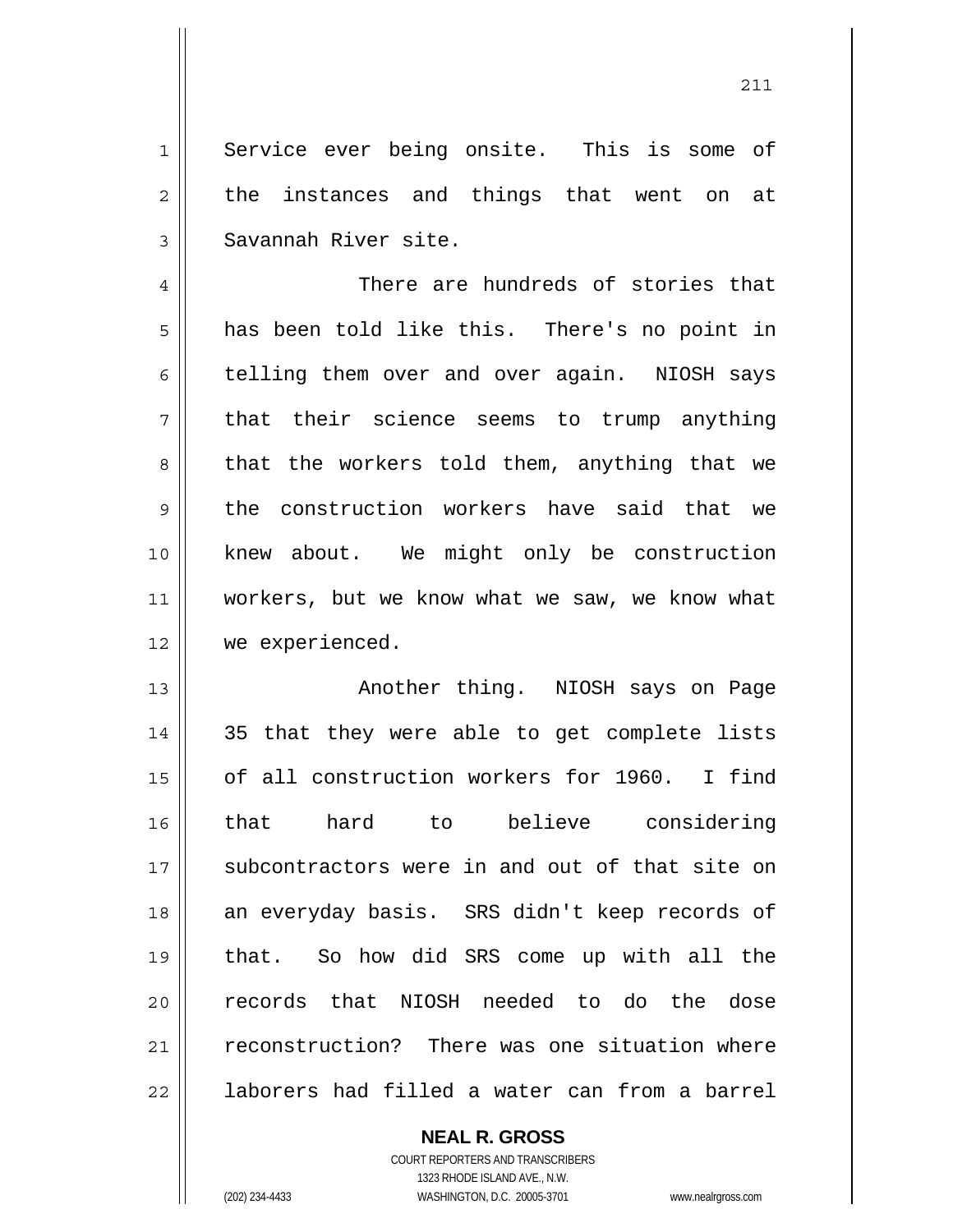1 2 3 4 5 6 7 8 9 10 11 12 13 14 15 16 17 18 19 20 21 22 used to catch leaking water from a heat exchanger on -20 level in one of the 100 areas. The water was then used to spray the drilling area to lessen the dust generated. Since the barrel had not been roped up, everyone was contaminated when they used the water coming from this barrel. In a supposedly clean area in 221 H a worker was working and he was found to be contaminated. His shoes and pants were taken, but it was supposed to be a clean area. Another worker in an office in F area at the 717 building where they had a problem with the dosimeters and film badges left in the racks. The monitors would be set at zero at the end of the shift and the next morning they would have a reading of 50 or more due to the night shift work alone, work being done in the building that involved X-rays. Someone should explain that. NIOSH will say that that means the workers got a higher dose recorded than they really experienced, and that is claimant-

> **NEAL R. GROSS** COURT REPORTERS AND TRANSCRIBERS

> > 1323 RHODE ISLAND AVE., N.W.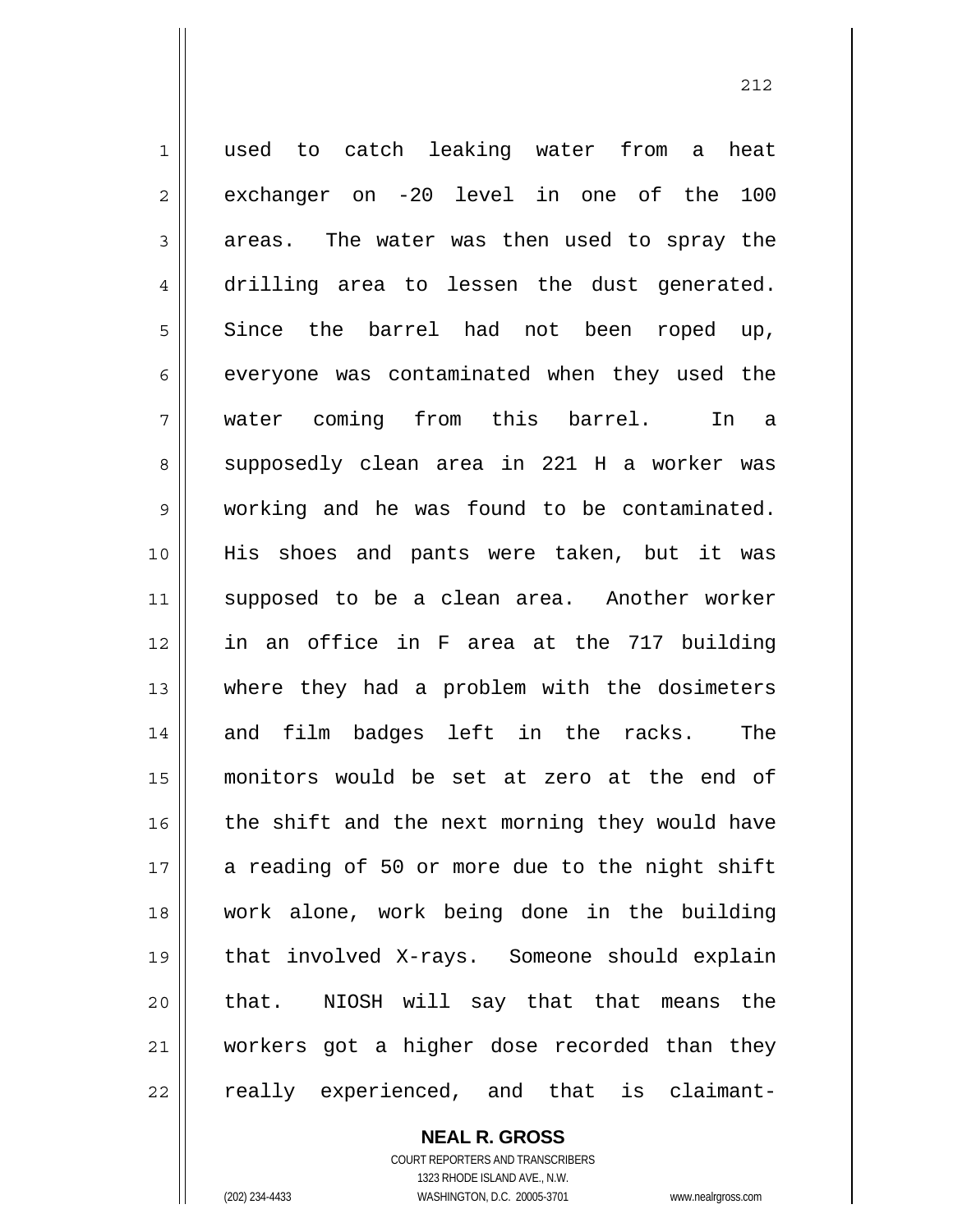favorable. I would say it's just another indication that the monitoring program lacked integrity and cannot be trusted.

4 5 6 7 8 9 10 11 12 13 14 15 16 17 18 19 20 21 22 I appreciate your time today, and the time that you put on this board to keep NIOSH and dose reconstruction straight, but let's cut the bull. Dose reconstruction for construction workers regardless of what the TIB-52 says is still just a guess, and it's not even an educated guess. Our federal government has spent too much money on this NIOSH boondoggle. NIOSH should be ashamed of what they're doing. And one last thing. NIOSH and DOE will have more meetings than any other one I know. For NIOSH to be spending hundreds of thousands of dollars going around the country telling workers about the SEC process and leading them on to file petitions is a sham. For DOL to have meetings and not include NIOSH and other workers groups in them. I don't understand how the government has all the money that is being wasted.

**NEAL R. GROSS**

1

2

3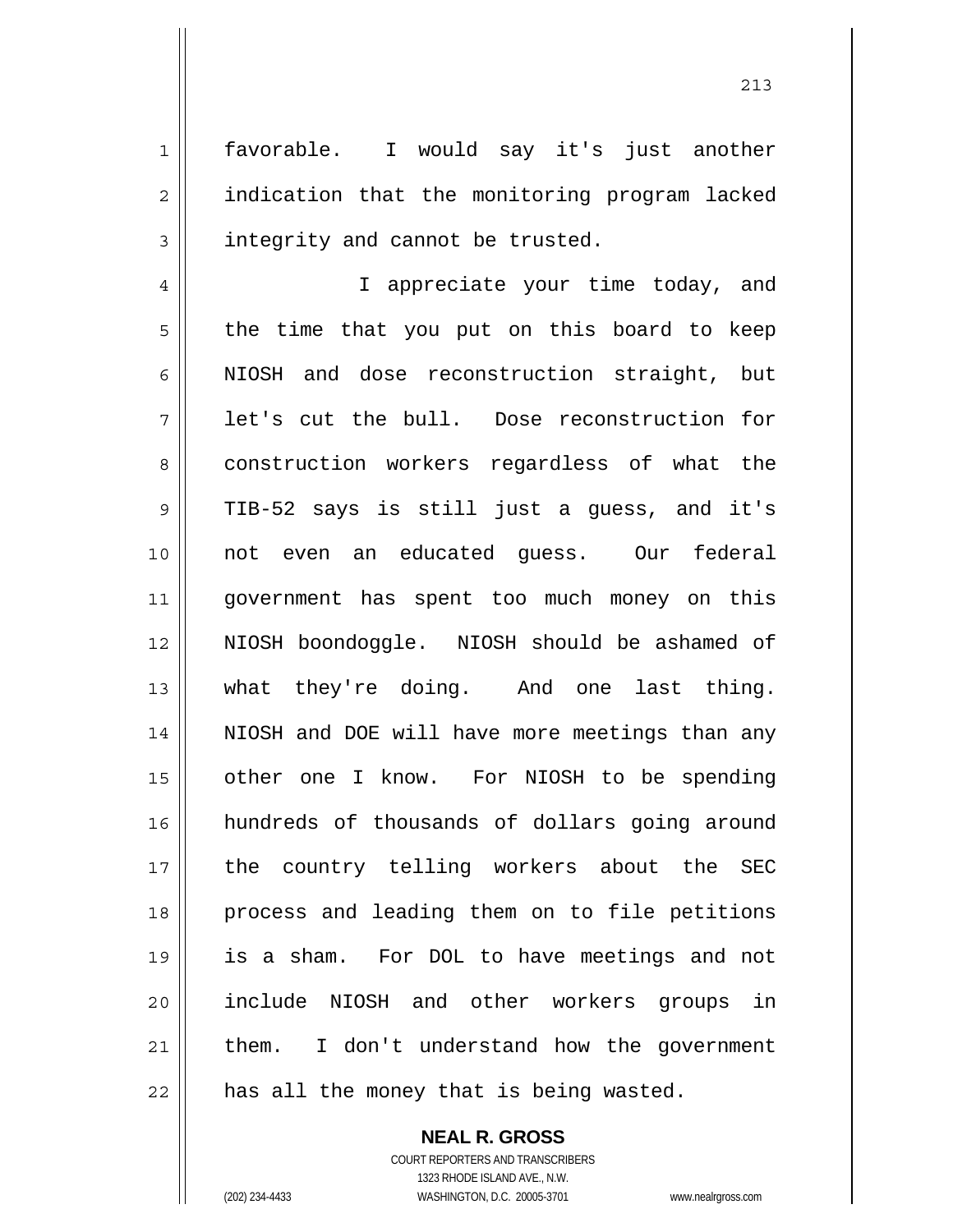| $\mathbf 1$  | Workers have shared stories and                          |
|--------------|----------------------------------------------------------|
| 2            | they speak clearly to the fact that workers              |
| 3            | safety was not taken seriously on this site,             |
| 4            | at least when it came to the construction                |
| 5            | trades workers. The attitude of the site was             |
| 6            | if you can do it safely, do it, but if you               |
| 7            | can't, do it anyway. That's how it was                   |
| 8            | operated. I think that all the construction              |
| $\mathsf{S}$ | workers in attendance today should speak their           |
| 10           | mind, should tell their stories.<br>There's              |
| 11           | going to be a public comment time starting at            |
| 12           | 5 o'clock today that you can all tell what you           |
| 13           | experienced at Savannah River site. I want to            |
| 14           | thank the Board for listening to me. I hope              |
| 15           | you will consider the things that I have said.           |
| 16           | I would like for you to use them in your                 |
| 17           | evaluation. I have an advisor, that if it's              |
| 18           | all right I would like to speak now. Mr. Don             |
| 19           | Elisburg, an advisor of mine would like to say           |
| 20           | something.                                               |
| 21           | CHAIR ZIEMER: Thank you very much,                       |
| 22           | Mr. Rowe, and we'd certainly be pleased to               |
|              | <b>NEAL R. GROSS</b><br>COURT REPORTERS AND TRANSCRIBERS |

1323 RHODE ISLAND AVE., N.W.

 $\prod$ 

(202) 234-4433 WASHINGTON, D.C. 20005-3701 www.nealrgross.com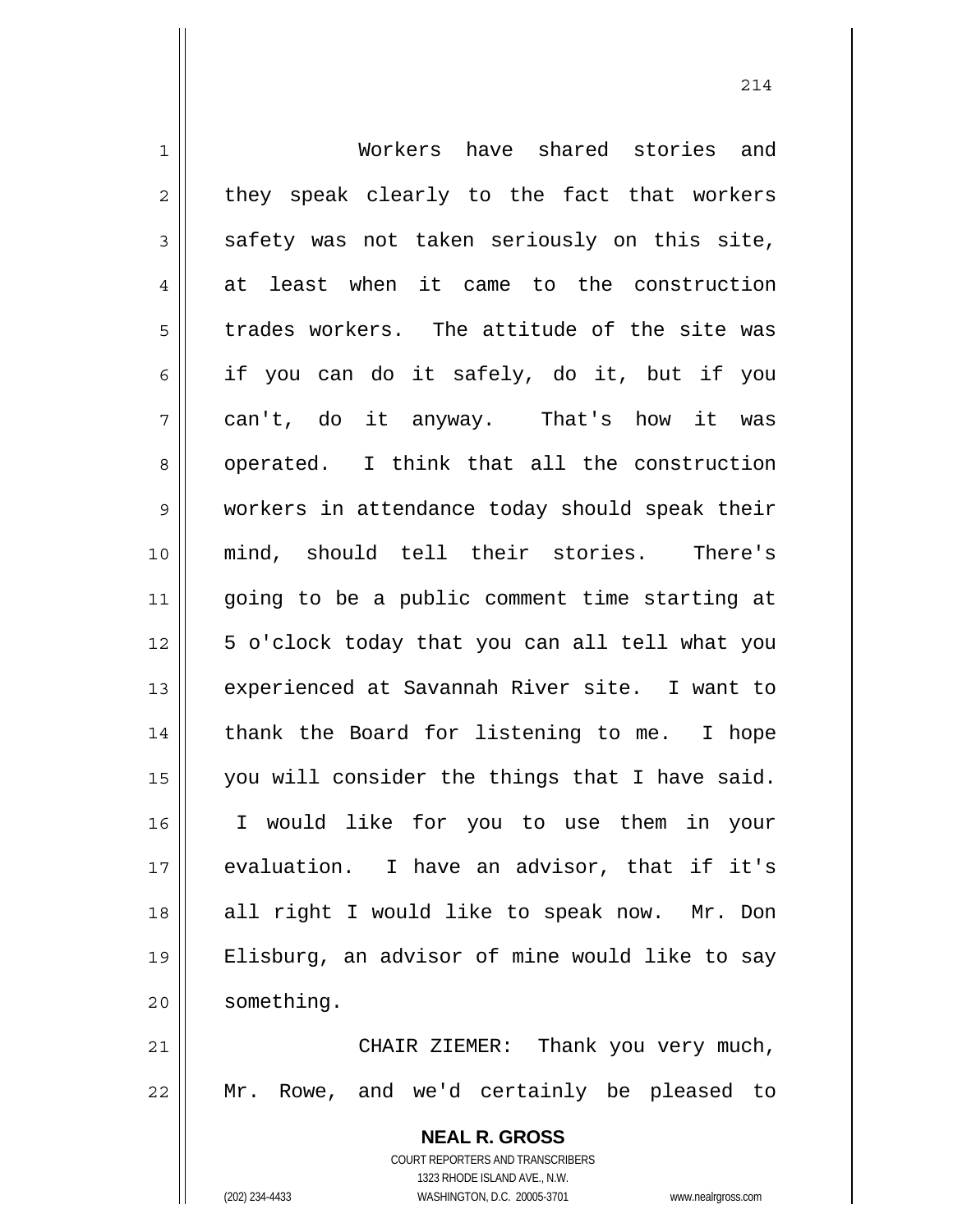1

hear from Mr. Elisburg. Don, welcome.

2 3 4 5 6 7 8 9 10 11 12 13 14 15 16 17 18 19 20 21 22 MR. ELISBURG: Good afternoon. My name's Don Elisburg. I am a consultant to the building and construction trades department of the AFL-CIO. I have over 46 years experience in administrative procedures in occupational safety and health and workers compensation, including having served as Assistant Secretary of Labor for the Labor Standards Administration, Employment Standards Administration where the EEOIC is housed back in 1977. I've also been involved with issues surrounding worker health and safety at the DOE since approximately 1986 when I was Director of the Occupational Health Foundation and we began to see large numbers of workers with occupational illnesses due to exposure to radiation and toxics at the nuclear weapons facilities. As a matter of fact, I feel that Chairman Ziemer and I are the last living graduates from having been involved in this for so many decades now. I was also a

> **NEAL R. GROSS** COURT REPORTERS AND TRANSCRIBERS

1323 RHODE ISLAND AVE., N.W. (202) 234-4433 WASHINGTON, D.C. 20005-3701 www.nealrgross.com

<u>215</u>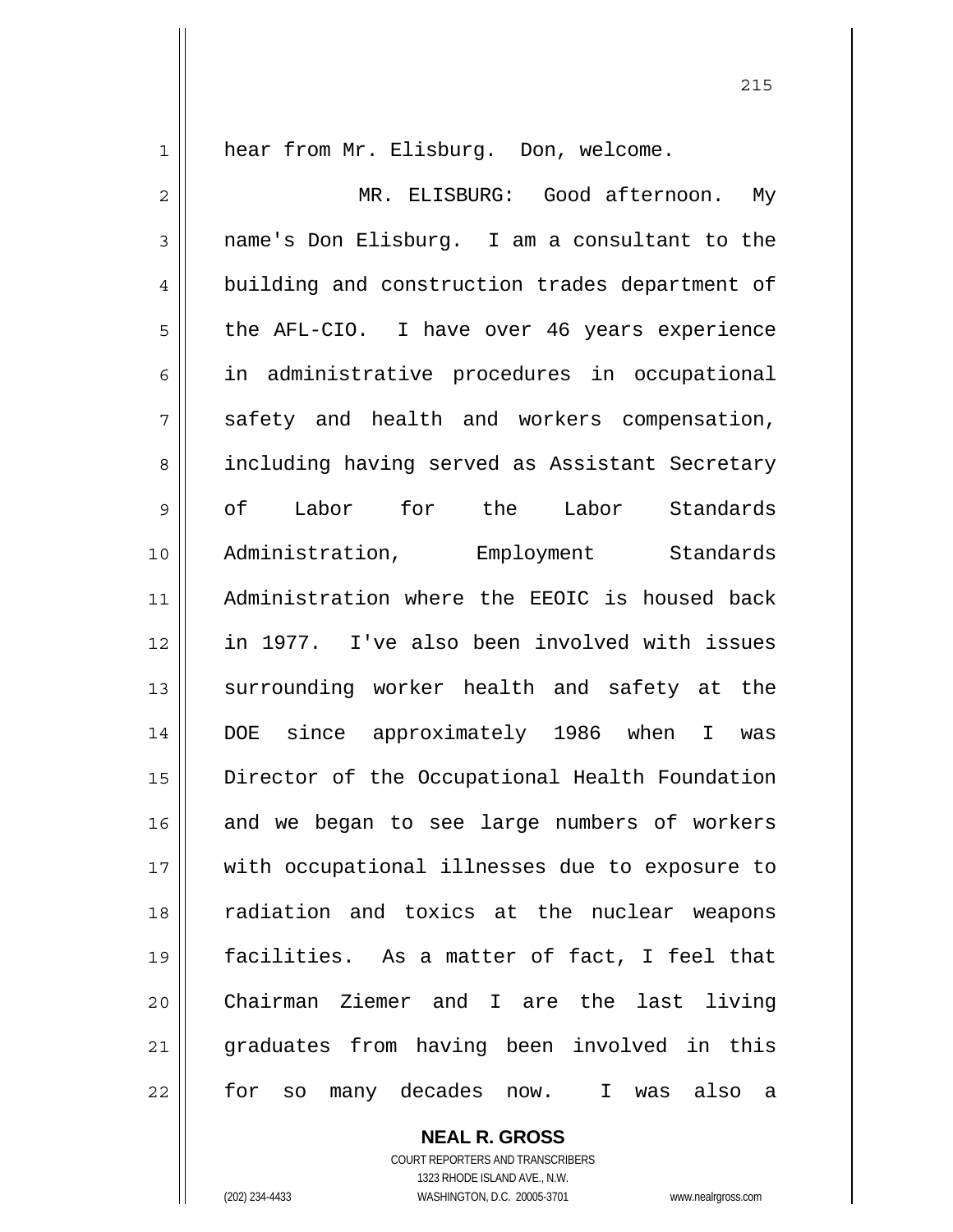1 2 3 4 5 6 7 8 9 10 11 12 13 14 15 consultant to the National Academy of Public Administration during its study of the DOE safety and health programs 10 years ago. I was a consultant to the Environmental Management Advisory Board at DOE with respect to worker safety and health issues for several years during which the EMAB was developing what is now the integrated safety management systems programs at DOE. And I was a member of the Department of Energy's EEOIPCA advisory committee appointed under this initial statute. I am an attorney by training and work experience. I do not represent individual claimants under this program. The building trades departments has

16 17 18 19 20 21 22 been very reluctant to pursue SEC petitions. Despite the department's objections to the approach NIOSH proposed to take when it established its dose reconstruction program, the building trades department stated it would give NIOSH the benefit of the doubt. Over time this doubt about NIOSH's ability to

> **NEAL R. GROSS** COURT REPORTERS AND TRANSCRIBERS 1323 RHODE ISLAND AVE., N.W.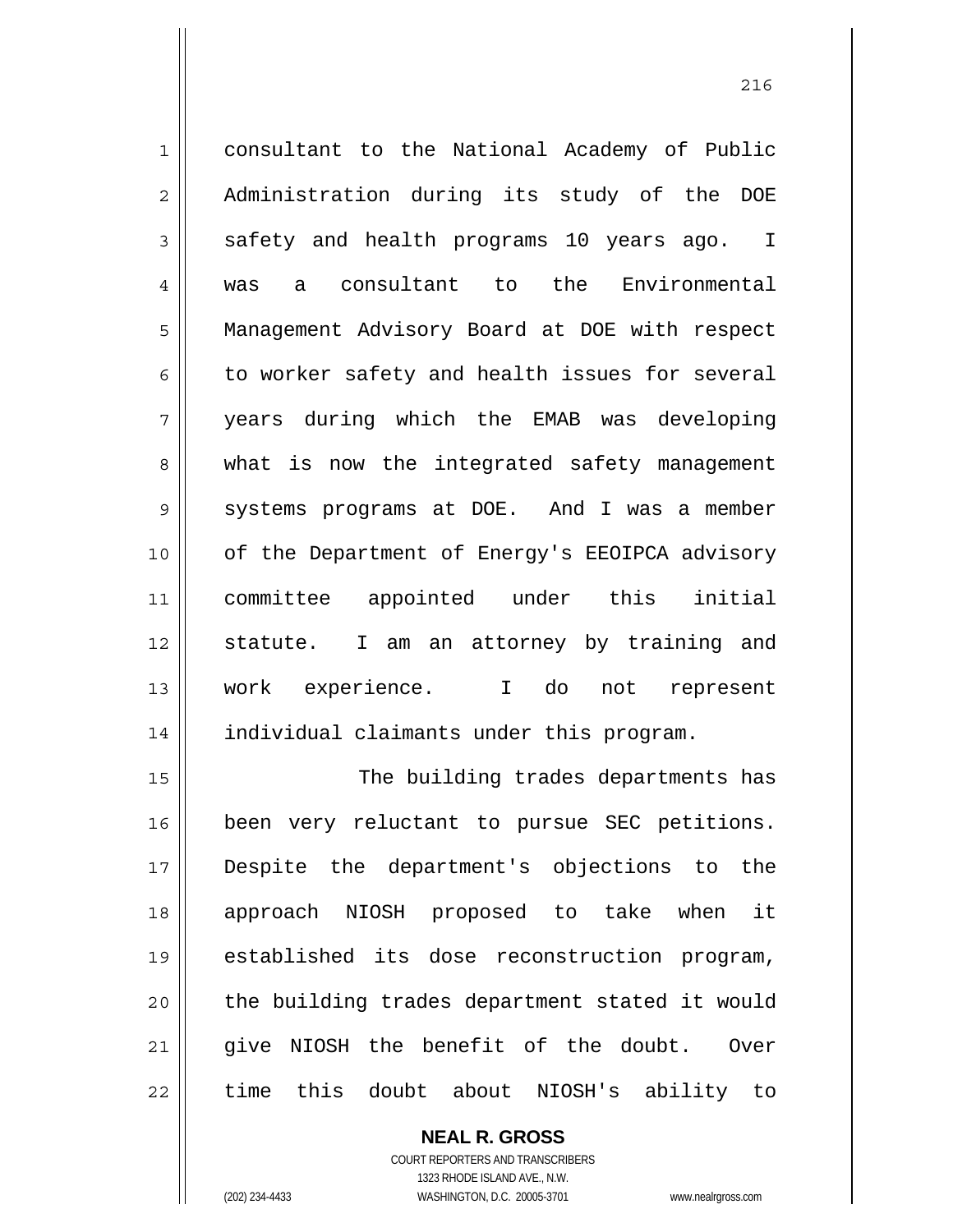1 2 3 4 5 6 7 8 9 10 11 12 13 14 15 16 17 18 19 20 21 22 achieve a fair result has grown steadily. As we and my colleagues have testified before this board in the past regarding NIOSH's unwillingness to change course and its administrative resistance to provide effective responses to our request. We're now faced with the situation where one arm of OCAS as Gordon pointed out said it can do dose reconstructions wherever and whenever, while another arm of NIOSH is going around the country urging workers to file SEC petitions. It's particularly galling to claimants that NIOSH is devoting resources to its contractors and consultants to fly around the country encouraging workers to file petitions on the one hand, only to have NIOSH make the determinations against these petitions on the other hand. We've also seen a huge volume of claims being returned to NIOSH by DOL for, quote, "reworking," unquote, which has further undermined what NIOSH's - whatever NIOSH's credibility was with the claimants and

217

**NEAL R. GROSS** COURT REPORTERS AND TRANSCRIBERS 1323 RHODE ISLAND AVE., N.W. (202) 234-4433 WASHINGTON, D.C. 20005-3701 www.nealrgross.com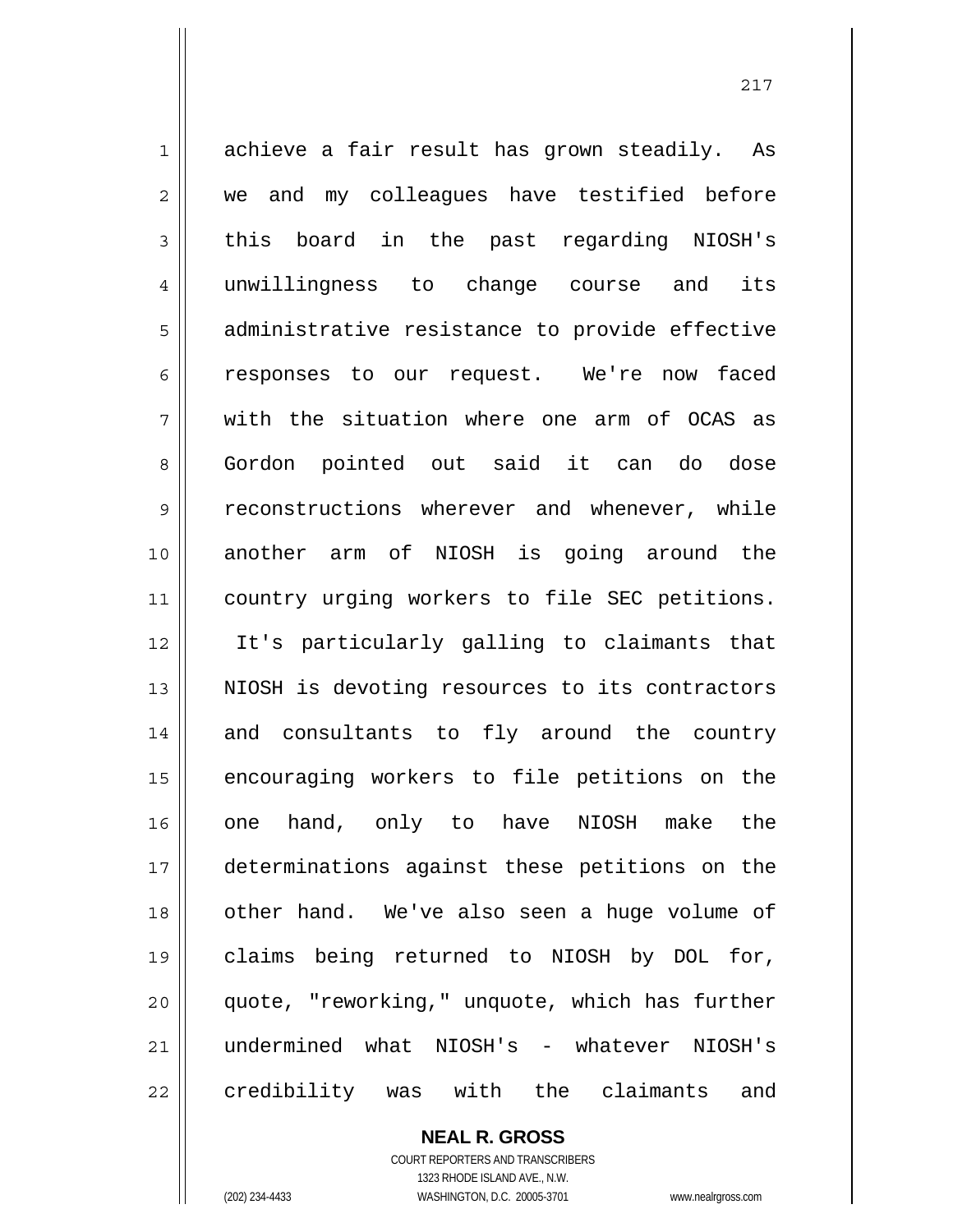1 constituents.

2 3 4 5 6 7 8 9 10 11 12 13 14 15 16 17 18 19 20 21 22 The building trades department has repeatedly asked NIOSH to develop an approach to construction workers dose reconstruction that would take into account the unique employment pattern and unreliable dose monitoring with respect to these workers. After five years of nagging NIOSH finally agreed that there were problems with performing dose reconstruction for unmonitored construction trades workers and released this OTIB-52 in August of 2006. Both the Center to Protect Workers Rights and the Board's contractor SC&A expressed concerns about the bounding methodology incorporated into that document. It does not appear that NIOSH has made any changes to it, nor has the Board ever reviewed it. On November 28, 2007, NIOSH issued the OCAS PER-014 which contained an analysis of the number of construction trades workers claims for which the estimated dose could be materially altered as a result of

**NEAL R. GROSS**

COURT REPORTERS AND TRANSCRIBERS 1323 RHODE ISLAND AVE., N.W. (202) 234-4433 WASHINGTON, D.C. 20005-3701 www.nealrgross.com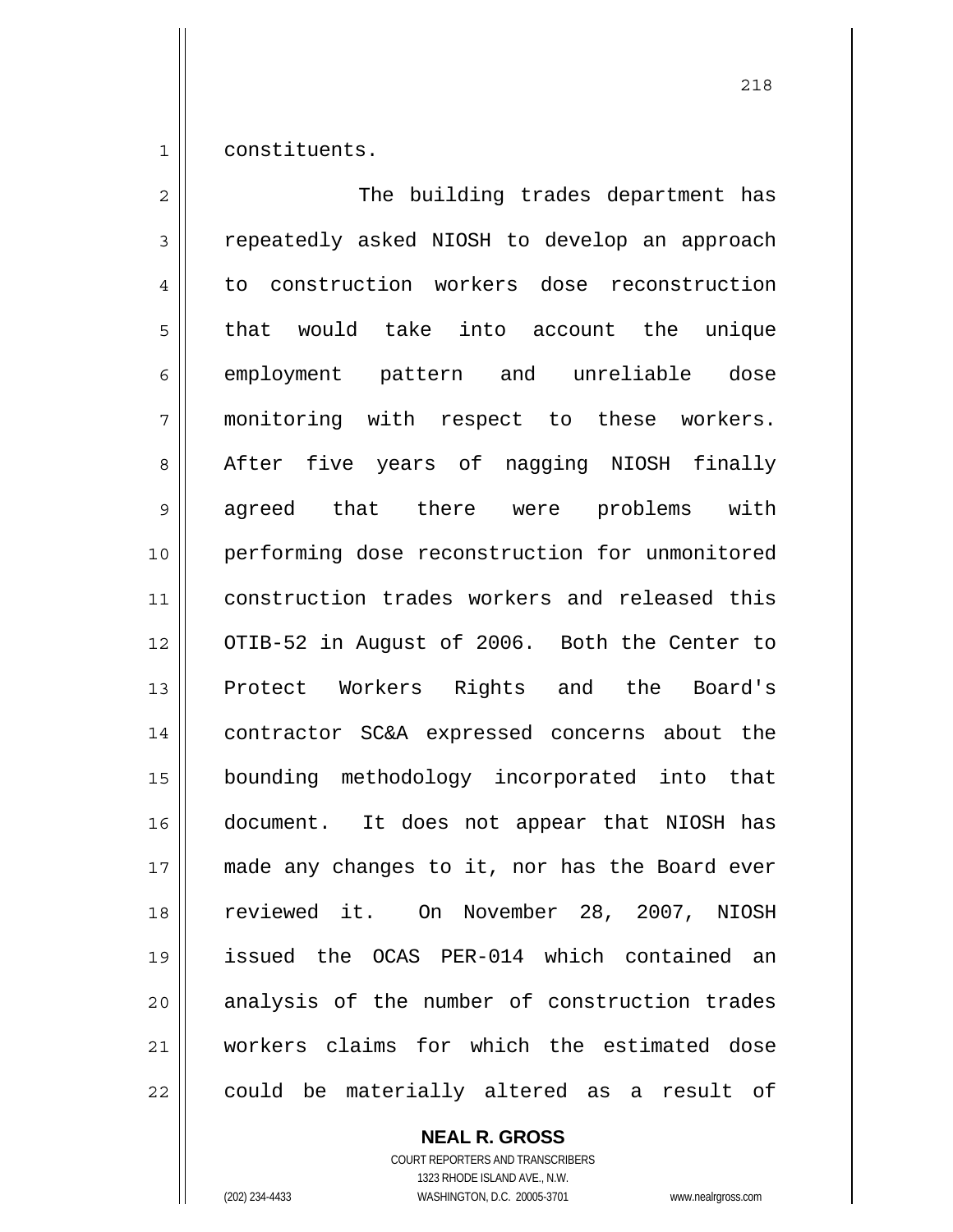1 2 3 4 5 6 7 8 9 applying OTIB-52. It concluded that a total of 977 claims which had already been awarded at PoC of at least 36.8 percent, 29 percent at Hanford, and that needed to be evaluated. We believe that this may be a significant underestimate for two reasons, applying a wrong adjustment factor and not identifying all the construction trades workers in NIOSH's database.

10 11 12 13 14 15 16 17 18 19 20 21 OCAS applied an adjusted multiple of 1.4 to extrapolate dose from environmental adapt on coworkers. We believe that multiplier is too low for the following reasons that were established in a joint Center-NIOSH working meeting in July of 2005. It appears that NIOSH has compensated for the higher breathing rate among construction workers, but has not demonstrated that it has compensated adequately for the greater variance and exposures among construction workers.

22

We performed an assessment of how

**NEAL R. GROSS** COURT REPORTERS AND TRANSCRIBERS 1323 RHODE ISLAND AVE., N.W. (202) 234-4433 WASHINGTON, D.C. 20005-3701 www.nealrgross.com

<u>219</u>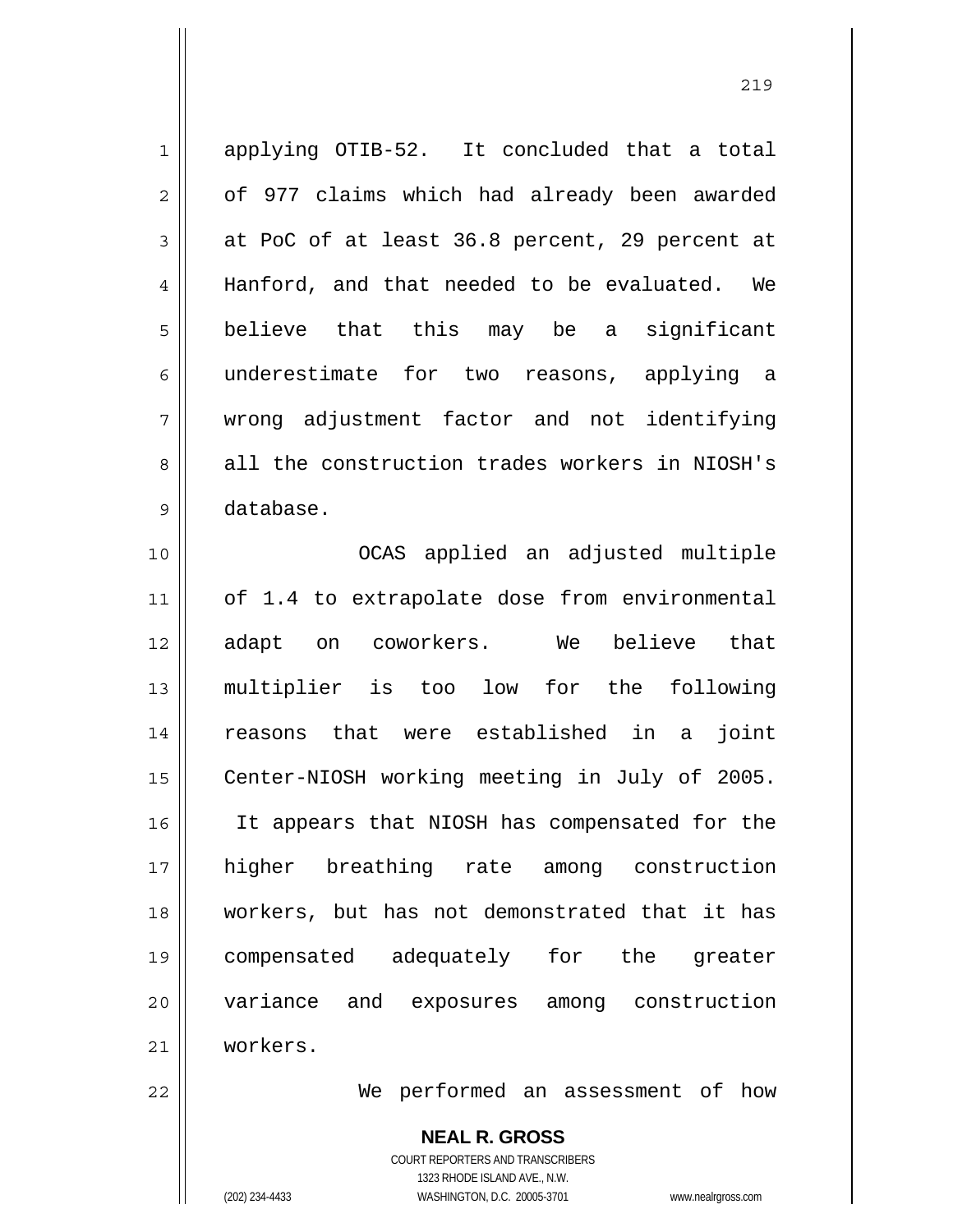1 2 3 4 5 6 7 8 9 10 11 12 13 14 15 16 17 18 19 20 21 22 complete the search terms identified in PER-014 using three comparison files of terms the Bureau of Labor Statistics standard of occupational classification terms, construction and extraction operations. The building and construction trades department's jurisdictional definition of building construction trades and terms gleaned from work history interviews with 3,200 former SRS construction workers conducted by the Building Trades National Medical Screening Program. This comparison is in Exhibit A which I will furnish to the court reporter, however that works. We found extensive omissions of important search terms in this PER-014 list, which most likely would lead NIOSH to miss substantial numbers of construction trades workers at SRS and any other DOE site when it performs a retrospective search of its claims database. For instance, the trade of roofer was omitted entirely and large numbers of key sub-trade terms were also missing such as

> **NEAL R. GROSS** COURT REPORTERS AND TRANSCRIBERS

> > 1323 RHODE ISLAND AVE., N.W.

(202) 234-4433 WASHINGTON, D.C. 20005-3701 www.nealrgross.com

<u>220</u>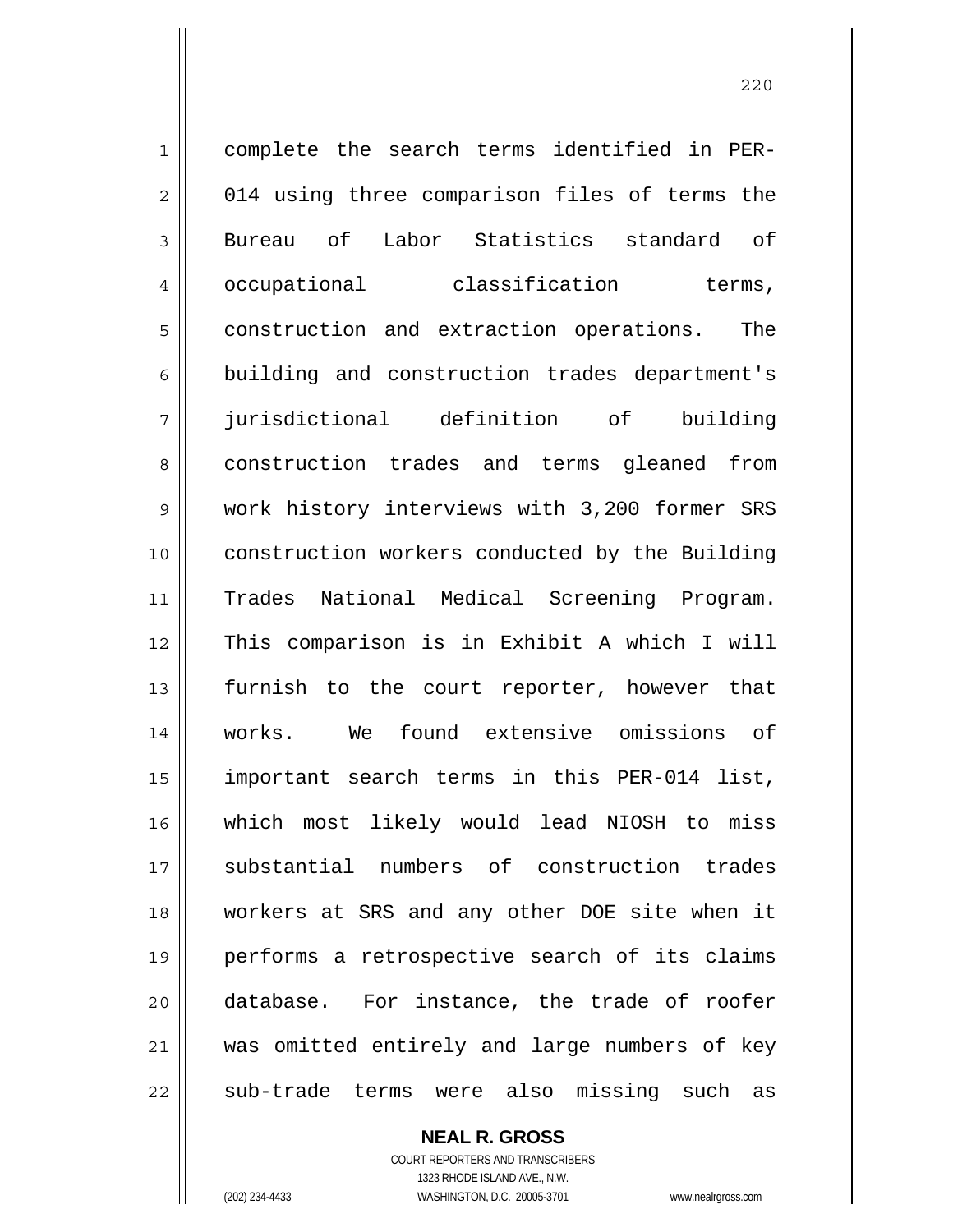1 2 3 4 5 6 7 8 9 floor layer, or hazardous materials, or waste removal worker. "Security" is not used by NIOSH as a search term even though 10 percent of the workers interviewed said a major task they performed was security duty. This demonstrates our view that both the NIOSH staff audit and its contractor are severely lacking in knowledge of construction work and construction workers.

10 11 12 13 14 15 16 17 18 19 20 21 22 As the building trades have continued to lose faith in NIOSH's performance. They have relied on this board to protect claimants from the administration the arbitrariness of procedures that NIOSH has adopted. However, we must say that faith is also eroding. The building trades has asked for several years for an independent quality assurance evaluation of all construction worker claimant dose reconstructions. As yet this has not been done. The building trades has also asked for several years that the Board undertake a statistical analysis of dose

**NEAL R. GROSS**

COURT REPORTERS AND TRANSCRIBERS 1323 RHODE ISLAND AVE., N.W. (202) 234-4433 WASHINGTON, D.C. 20005-3701 www.nealrgross.com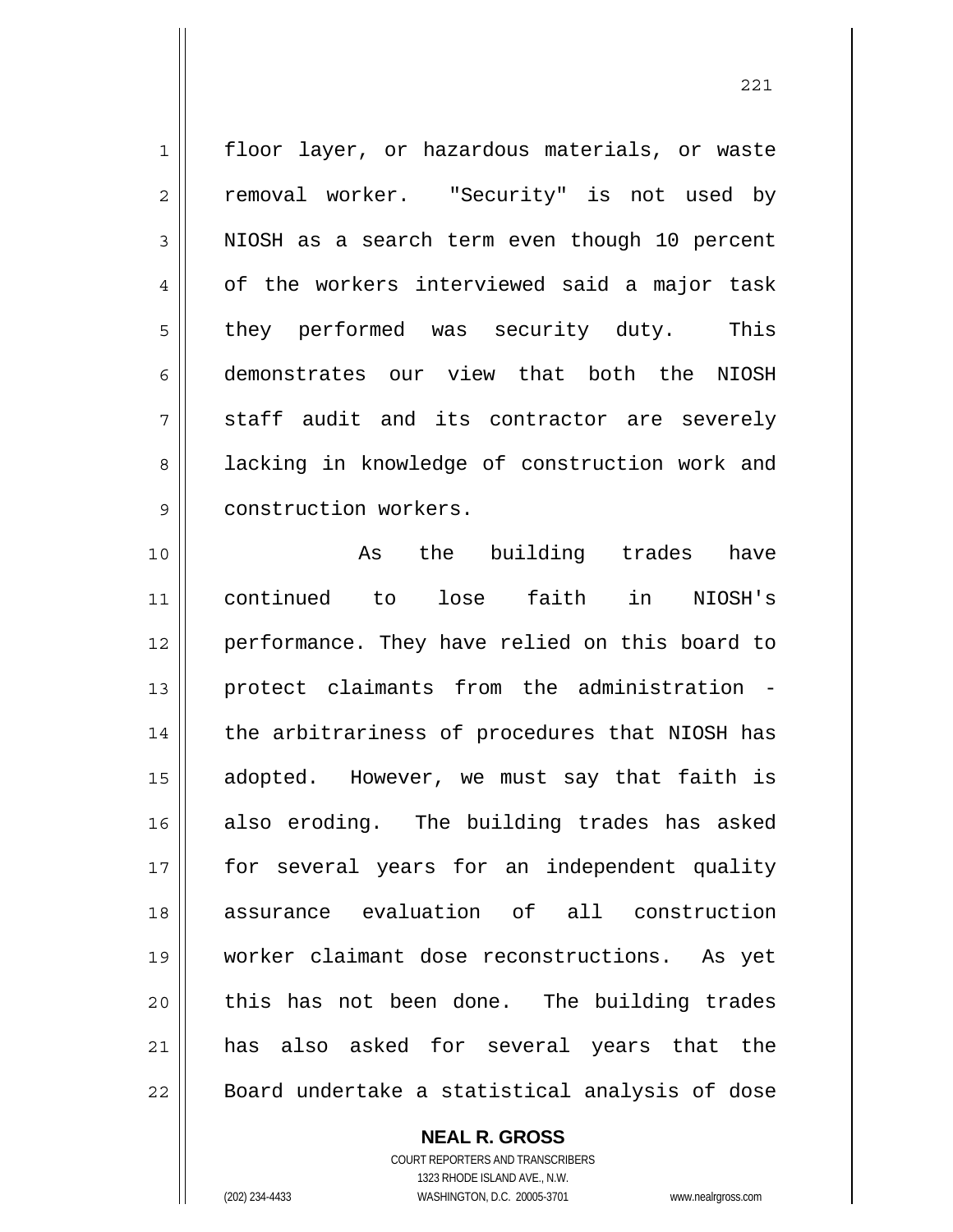1 2 3 4 5 6 7 8 9 10 11 12 13 14 15 16 17 18 19 20 21 22 reconstruction outcomes, comparing construction worker claimants to other workers. This has also not been done. In short, there's no evidence to support this board's reliance on the integrity of NIOSH dose reconstruction process as it applies to construction worker claimants. I'd like to underscore that point. Let me address for a couple of minutes the handling of the SRS petition. In November of 2007 the petition was filed, contending that workers at the SRS site were inadequately monitored between January 1 of 1950 and December 31, 2007, and they should be accepted as a special exposure cohort under the provisions of Section 36.26 of the statute. That petition was accepted for review in March of this year. The section states that the Board shall accept classes of workers as a member of the SEC if, one, it is not feasible to estimate with sufficient accuracy, the radiation dose that the class

<u>222</u>

**NEAL R. GROSS** COURT REPORTERS AND TRANSCRIBERS 1323 RHODE ISLAND AVE., N.W.

(202) 234-4433 WASHINGTON, D.C. 20005-3701 www.nealrgross.com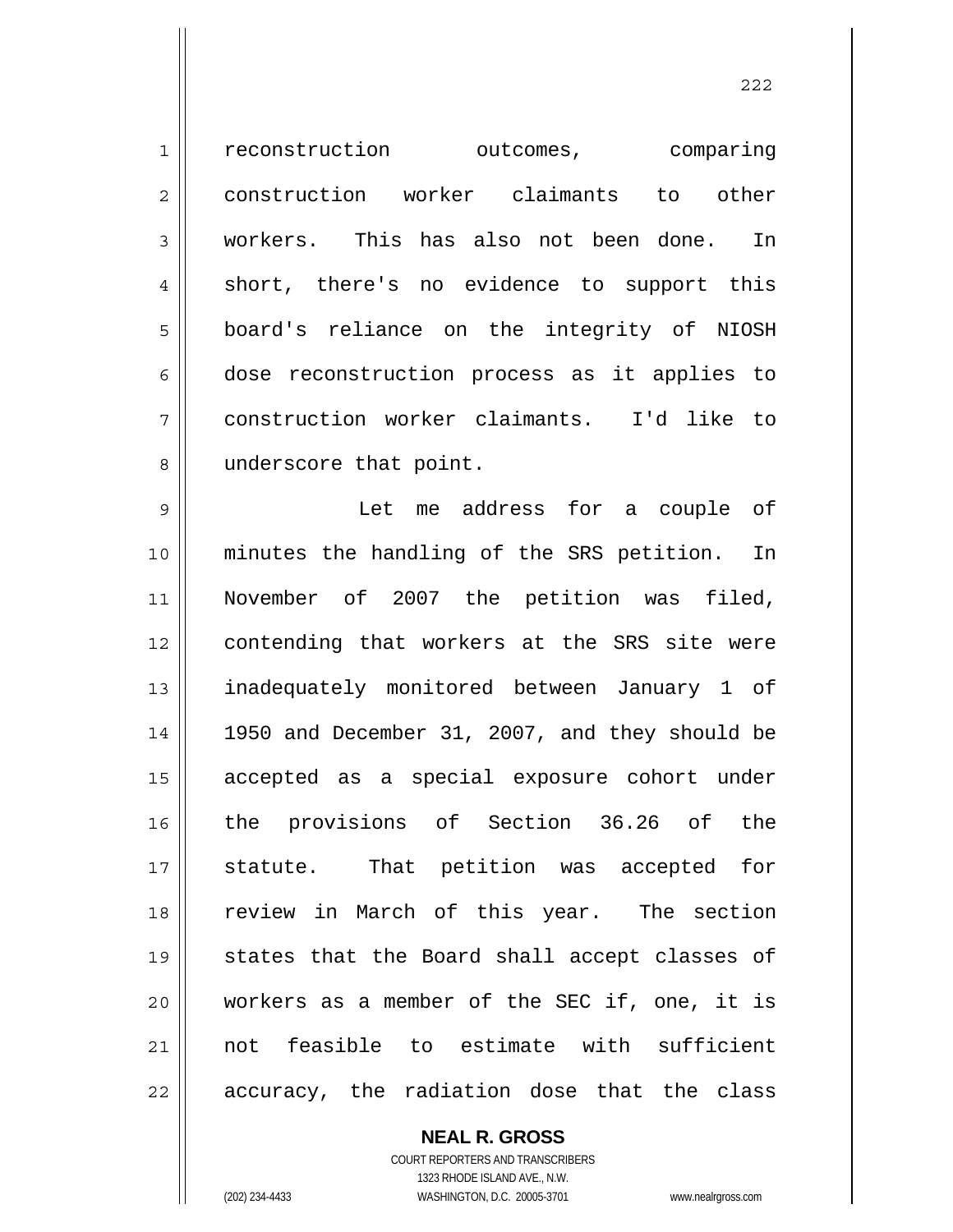1 2 3 4 5 6 7 8 9 10 11 12 13 14 15 16 17 18 received, and two, there is a reasonable likelihood that such radiation dose may have endangered the health of the class. I think that's the last slide, next to last slide on Tim's presentation. NIOSH then developed procedures for designating classes of employees as members of the SEC. NIOSH in its evaluation report regarding the SRS SEC interprets this to mean that both the statute and 42 CFR Part 83 required NIOSH to evaluate qualified petitions requesting that the Department of Health and Human Services add a class of employees to the SEC. The evaluation is intended to provide a fair, science-based determination of whether it is feasible to estimate with sufficient accuracy the radiation doses of the class of employees through NIOSH dose reconstructions.

19 20 21 22 We take exception to this. We do not believe the evaluation was either fair or science-based. We believe NIOSH's procedures continue to be replete with conflict of

> **NEAL R. GROSS** COURT REPORTERS AND TRANSCRIBERS 1323 RHODE ISLAND AVE., N.W. (202) 234-4433 WASHINGTON, D.C. 20005-3701 www.nealrgross.com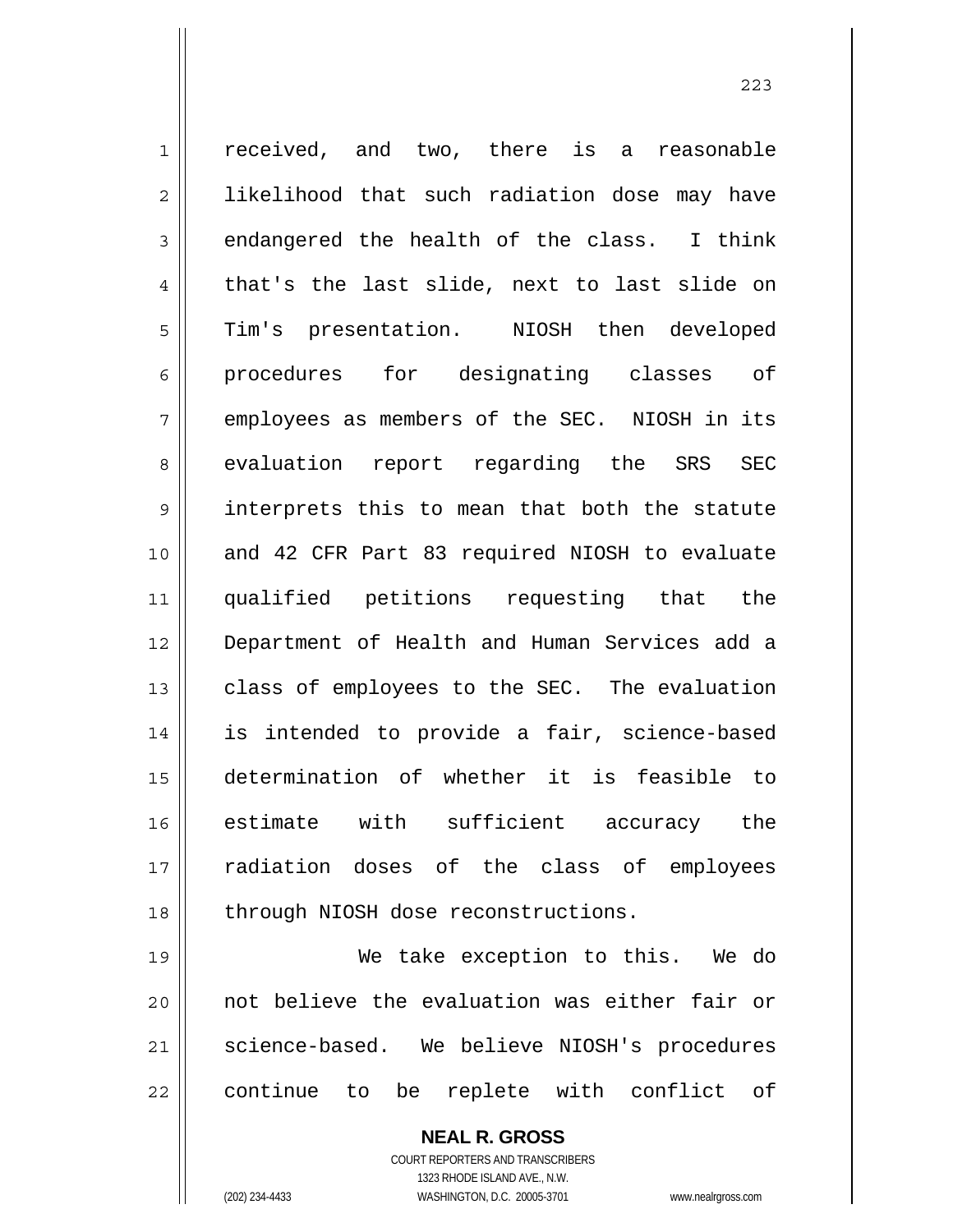1 2 3 4 5 6 7 8 9 10 11 12 13 14 15 16 17 18 19 20 21 22 interest and a lack of standards, lack of standards for determining its findings. Presumably the science-based approach that NIOSH refers to can be found in the standard NIOSH applies to determine "with sufficient accuracy" which is in 42 CFR Section 313, radiation doses can be estimated with sufficient accuracy if NIOSH has established that it has access to sufficient information to estimate the maximum radiation doses for every type of cancer for which radiation doses are reconstructed that could have been incurred in plausible circumstances by any member of the class, or if NIOSH has established that it has access to sufficient information to estimate the radiation doses of members of the class more precisely than an estimate of the maximum radiation dose. Translated, the building trades have objected to this provision from the time it was established. This standard simply says sufficient accuracy is whatever NIOSH decides

**NEAL R. GROSS**

COURT REPORTERS AND TRANSCRIBERS 1323 RHODE ISLAND AVE., N.W. (202) 234-4433 WASHINGTON, D.C. 20005-3701 www.nealrgross.com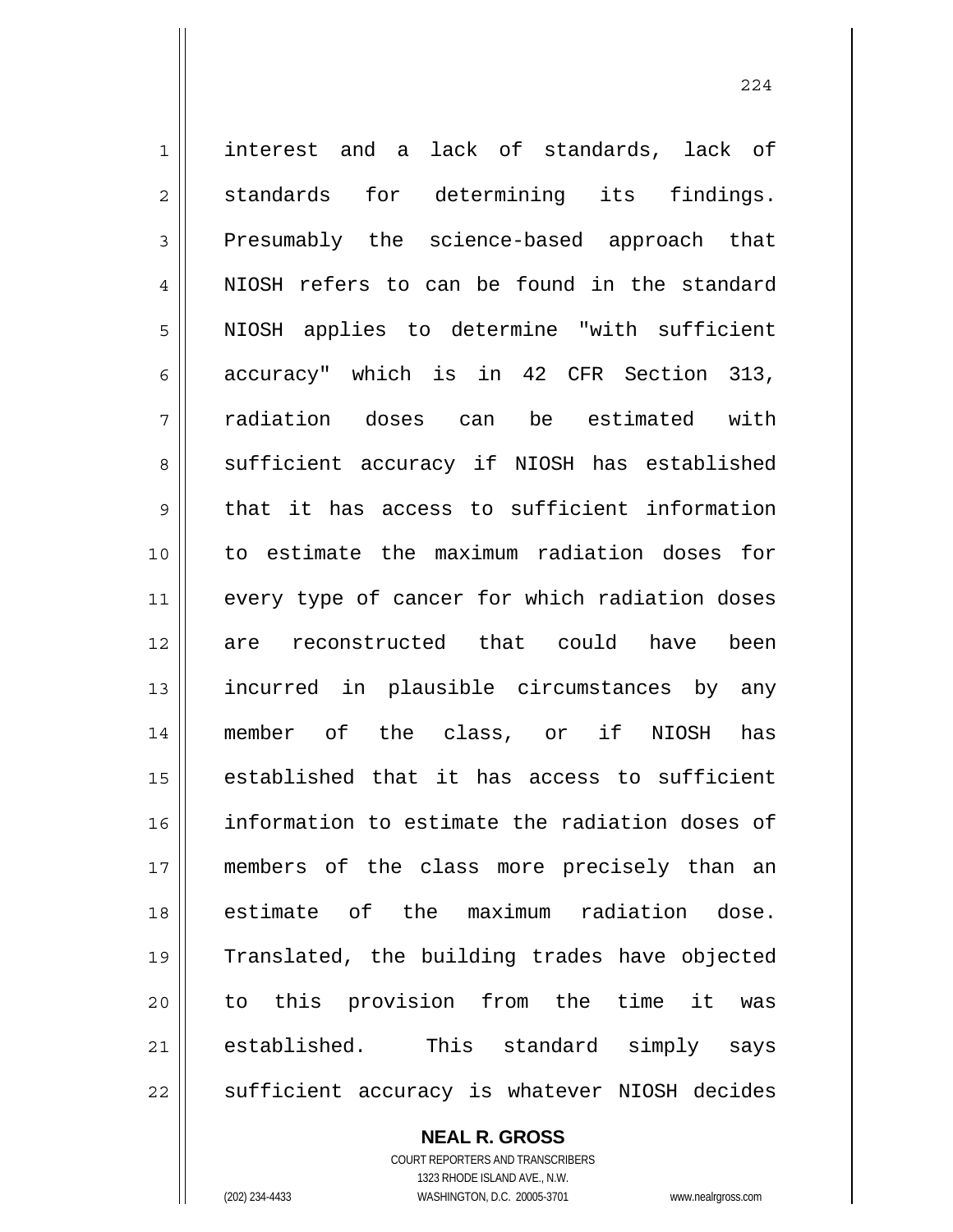1 2 3 4 5 6 7 8 9 10 11 12 13 14 15 16 17 18 19 it should be. There's not a shred of science incorporated into this standard. In Table 4.1 of the evaluation report NIOSH has identified 1,798 construction trades claims out of a total of 3,264 claims for its SRS. It gives no methodology for how these claims were identified, but it presumably used a text search of occupational terms. We assume that it used the same methodology as detailed in OCAS-PER-014. Nevertheless, there is no reference to that document in this evaluation report, and given the deficiencies in NIOSH delineation of construction trades workers occupations as noted above in my prior few minutes ago, we believe this evaluation report is so highly deficient and incomplete that it is seriously flawed. We have reviewed Section 5 of the

<u>225</u>

20 21 22 evaluation report in some detail. It lists the radiological operations relevant to class evaluated by NIOSH, i.e., the construction operations from 1950 to 2007. This including

> **NEAL R. GROSS** COURT REPORTERS AND TRANSCRIBERS 1323 RHODE ISLAND AVE., N.W. (202) 234-4433 WASHINGTON, D.C. 20005-3701 www.nealrgross.com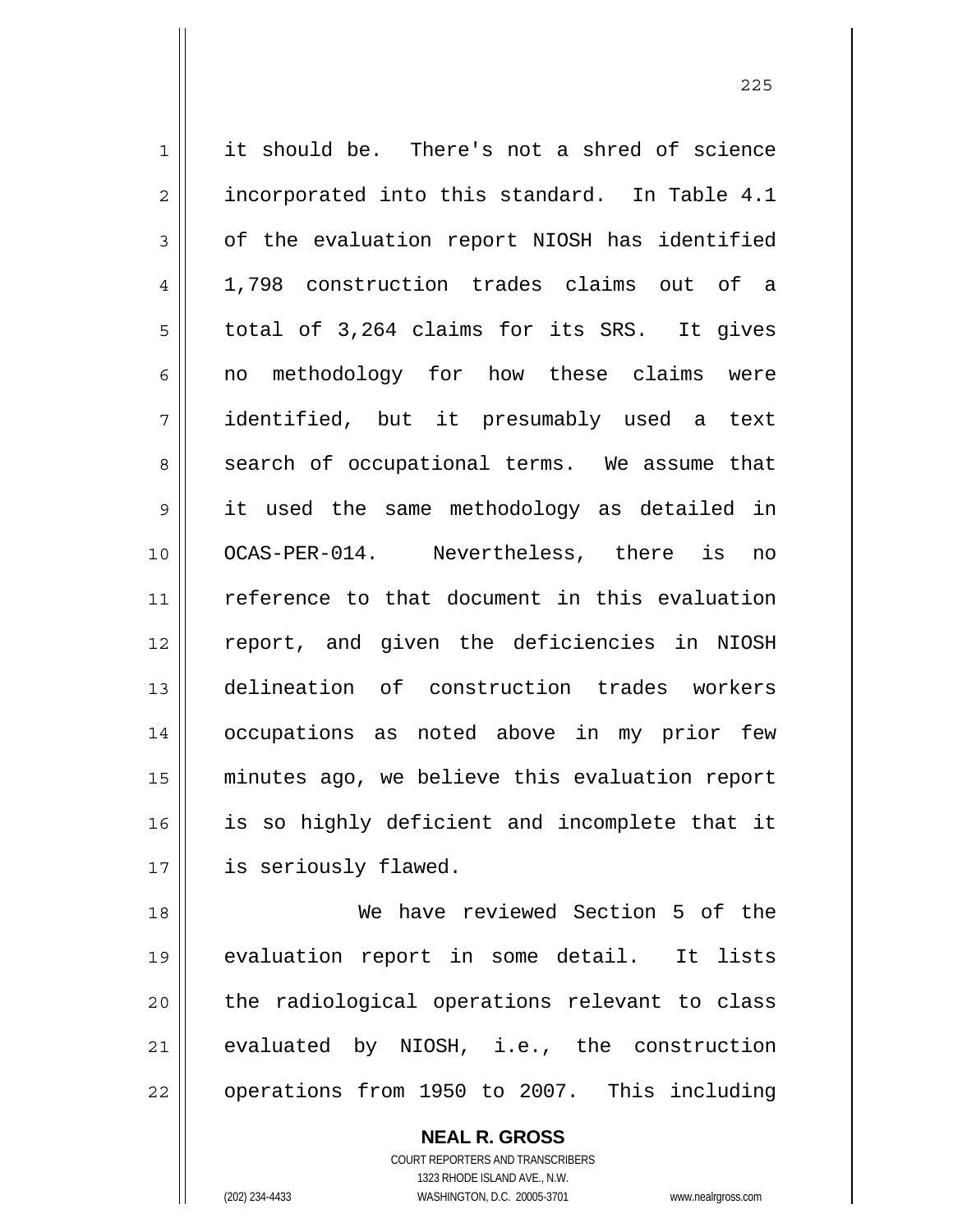| $\mathbf 1$    | list of Savannah River site events<br>the      |
|----------------|------------------------------------------------|
| $\overline{2}$ | chronology in Attachment A of the report is    |
| 3              | not at all an accurate characterization. This  |
| $\overline{4}$ | is a general listing of site events that is    |
| 5              | lacking in construction-specific information.  |
| 6              | In other words, it is not specific to or       |
| 7              | particularly relevant for the class evaluated. |
| 8              | have reviewed our own site history<br>We       |
| $\mathsf 9$    | information and have found very serious gaps   |
| 10             | in the history. We have included a list of     |
| 11             | missing construction activities with           |
| 12             | significant potential for radiation exposure   |
| 13             | which you may find useful as you consider this |
| 14             | report, and we will submit that as Exhibit B.  |
| 15             | lack of understanding further<br>This          |
| 16             | compromises the NIOSH evaluation report.       |
| 17             | Section 6 of the evaluation report             |
| 18             | focuses on whether the radiation dose records  |
| 19             | at SRS are adequate to make a retrospective    |
| 20             | dose reconstruction, including when used to    |
| 21             | extrapolate exposure history when such records |
| 22             | may be missing. NIOSH asserts that it could    |

COURT REPORTERS AND TRANSCRIBERS 1323 RHODE ISLAND AVE., N.W. (202) 234-4433 WASHINGTON, D.C. 20005-3701 www.nealrgross.com

**NEAL R. GROSS**

<u>226</u>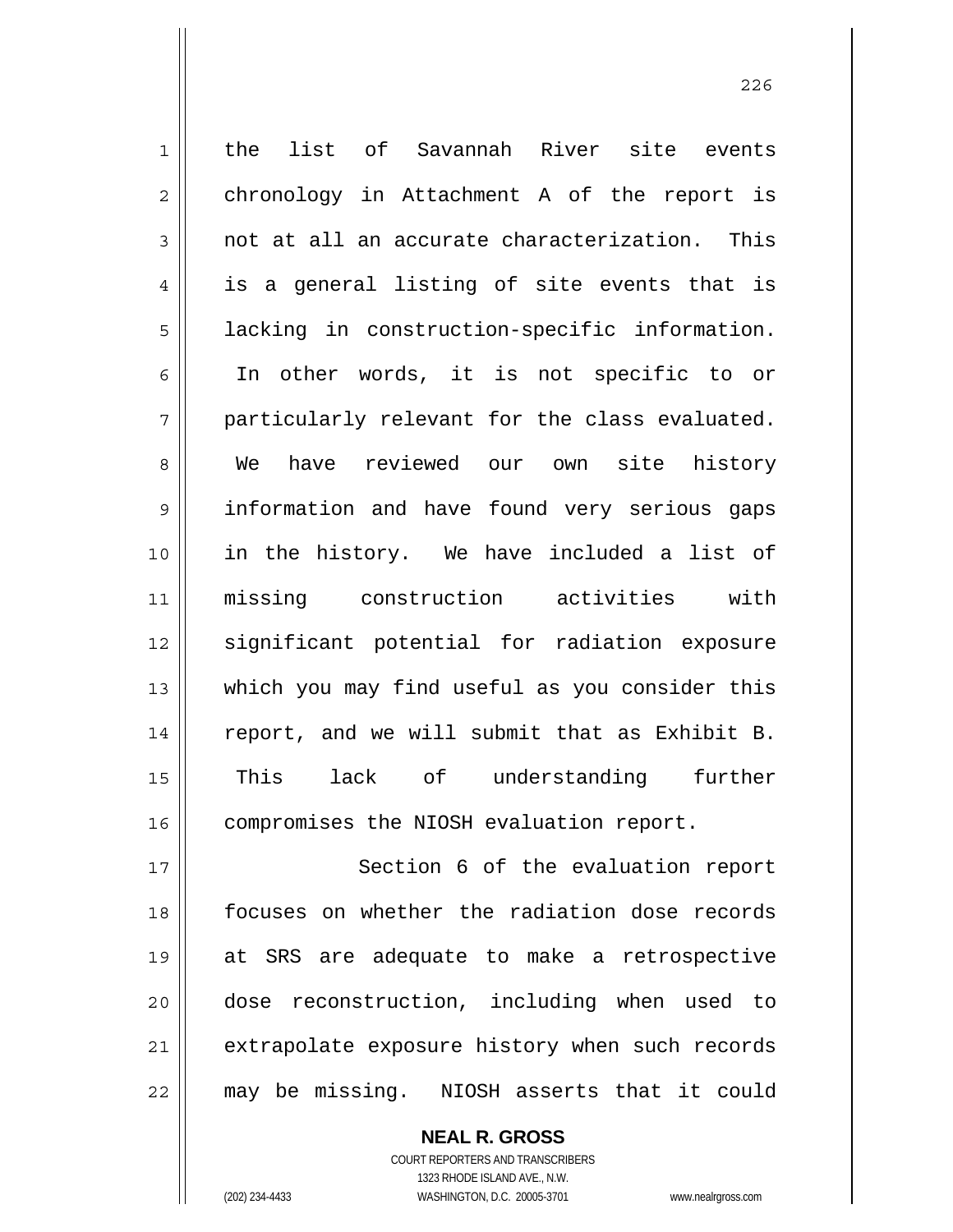1 2 3 4 5 6 7 8 9 10 11 12 13 14 15 16 17 18 19 20 21 22 perform this work using two types of records, the so-called HPAREH electronic database of annual radiation dose summary data for any worker who has a termination date after January 1, 1979, or paper dose records for any worker terminated before 1979, or visitors to the site before or after 1979. There are specific examples not cited in the NIOSH evaluation report which contradicts this assertion. Construction workers have witnessed in their affidavits that massive amounts of paper records were destroyed when DuPont ceased to be the operator of Savannah River. That would significantly impact on the integrity of records available to document exposure for workers who terminated before 1979. NIOSH has not addressed this concern. In 1988 the K reactor was shut down for a total of 265 days. During this shutdown the reported average radiation dose for construction workers was 2.8 times greater than for day reactor operators. So for these

> **NEAL R. GROSS** COURT REPORTERS AND TRANSCRIBERS

> > 1323 RHODE ISLAND AVE., N.W.

(202) 234-4433 WASHINGTON, D.C. 20005-3701 www.nealrgross.com

<u>227</u>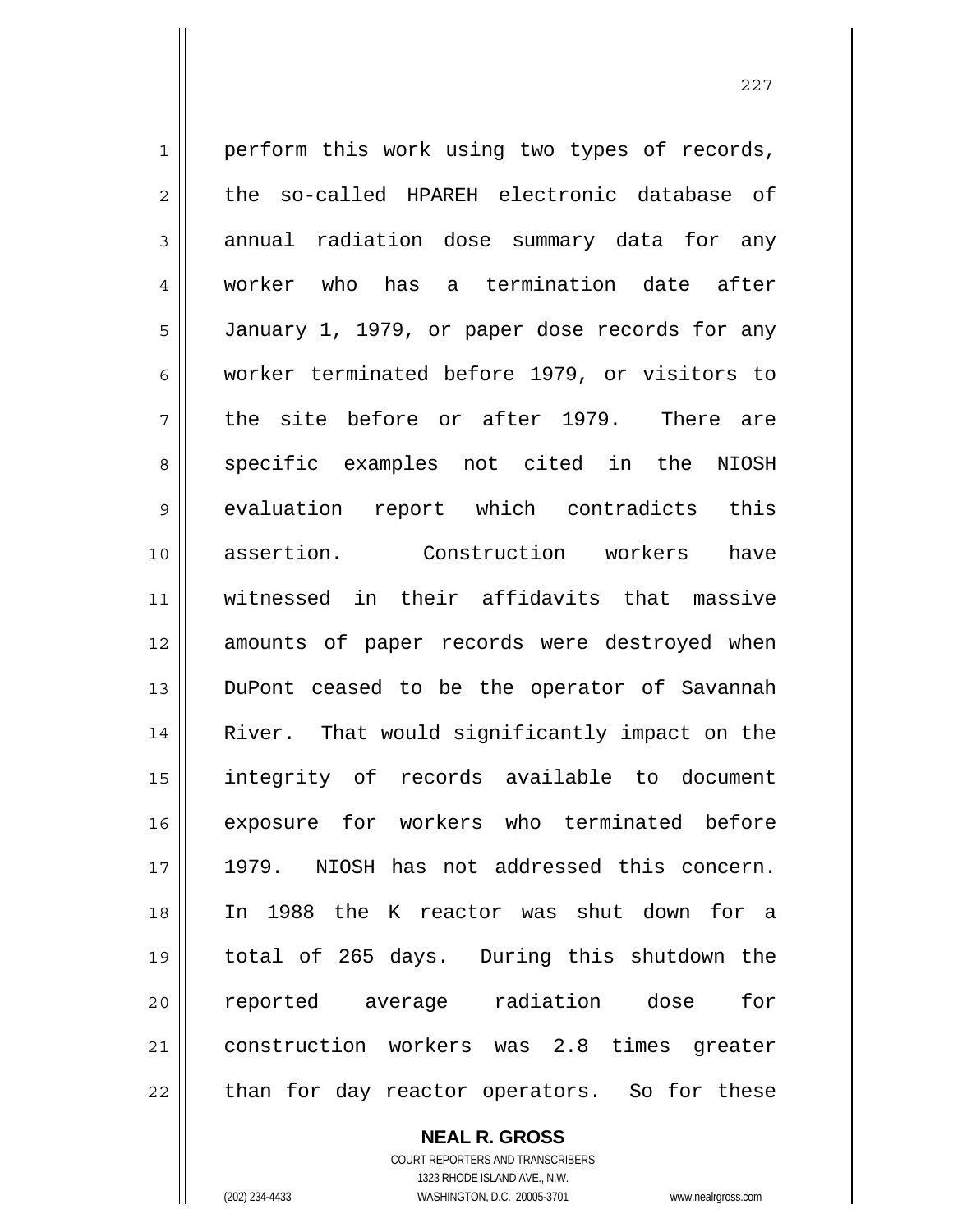| $\mathbf 1$    | workers, extrapolation from coworker data      |
|----------------|------------------------------------------------|
| 2              | would not be valid. And even<br>if the         |
| 3              | adjustment factor of 1.4 allowed for in OTIB-  |
| $\overline{4}$ | 0052 is applied, the extrapolation would       |
| 5              | understate actual exposure by a factor of 1.   |
| 6              | To reiterate, during a significant period of   |
| 7              | time for a significant number of workers the   |
| 8              | measured exposure for construction workers was |
| 9              | twice the level for production workers. And    |
| 10             | if your coworker extrapolation model<br>is     |
| 11             | applied to these construction workers for this |
| 12             | period of time it would understate actual risk |
| 13             | by 50 percent.                                 |
| 14             | In summary, we have documented that            |
| 15             | are critical flaws with<br>there<br>NIOSH's    |
| 16             | understanding of construction occupations and  |
| 17             | critical flaws<br>in its undertaking of        |
| 18             | construction operations at the SRS. NIOSH      |
| 19             | has to use coworker<br>agrees that it          |
| 20             | extrapolation for many if not<br>most          |
| 21             | construction worker claims. This process is    |
| 22             | extremely suspect and should<br>lead<br>any    |

**NEAL R. GROSS** COURT REPORTERS AND TRANSCRIBERS 1323 RHODE ISLAND AVE., N.W.

(202) 234-4433 WASHINGTON, D.C. 20005-3701 www.nealrgross.com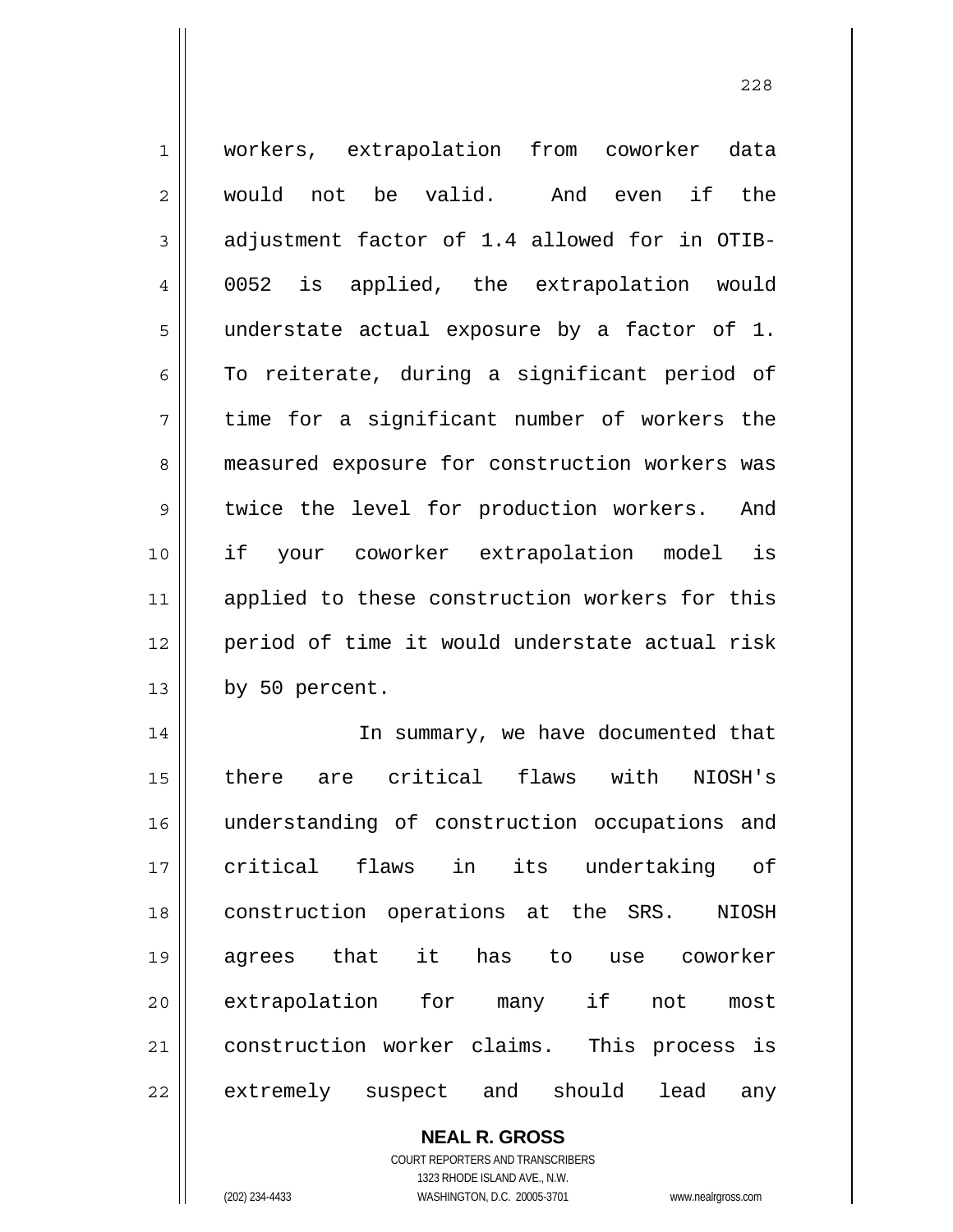1 2 3 4 5 6 7 8 reasonable person to conclude that any attempt by NIOSH to use coworker extrapolations to bound doses for unmonitored construction trades workers should be considered too unreliable to be used in any standard of administrative review. That concludes my statement, Mr. Chairman, but I wonder if you would give me an additional minute.

9 10 11 12 13 14 15 16 17 18 19 20 21 22 Like I said, I've been at this work since 1986 and it's undisputed in all of the hearings and documentation that all of these sites did not have appropriate safety and health programs to protect the workers. There is no dispute. Every Secretary of Energy since Admiral Watkins has conceded that. It's not surprising then that there are a number of sick workers, and it's also a matter of history that the normal workers compensation programs that should have assisted these workers simply failed because of the nature of the secrecy and the occupational exposures that those systems simply couldn't handle.

> COURT REPORTERS AND TRANSCRIBERS 1323 RHODE ISLAND AVE., N.W. (202) 234-4433 WASHINGTON, D.C. 20005-3701 www.nealrgross.com

**NEAL R. GROSS**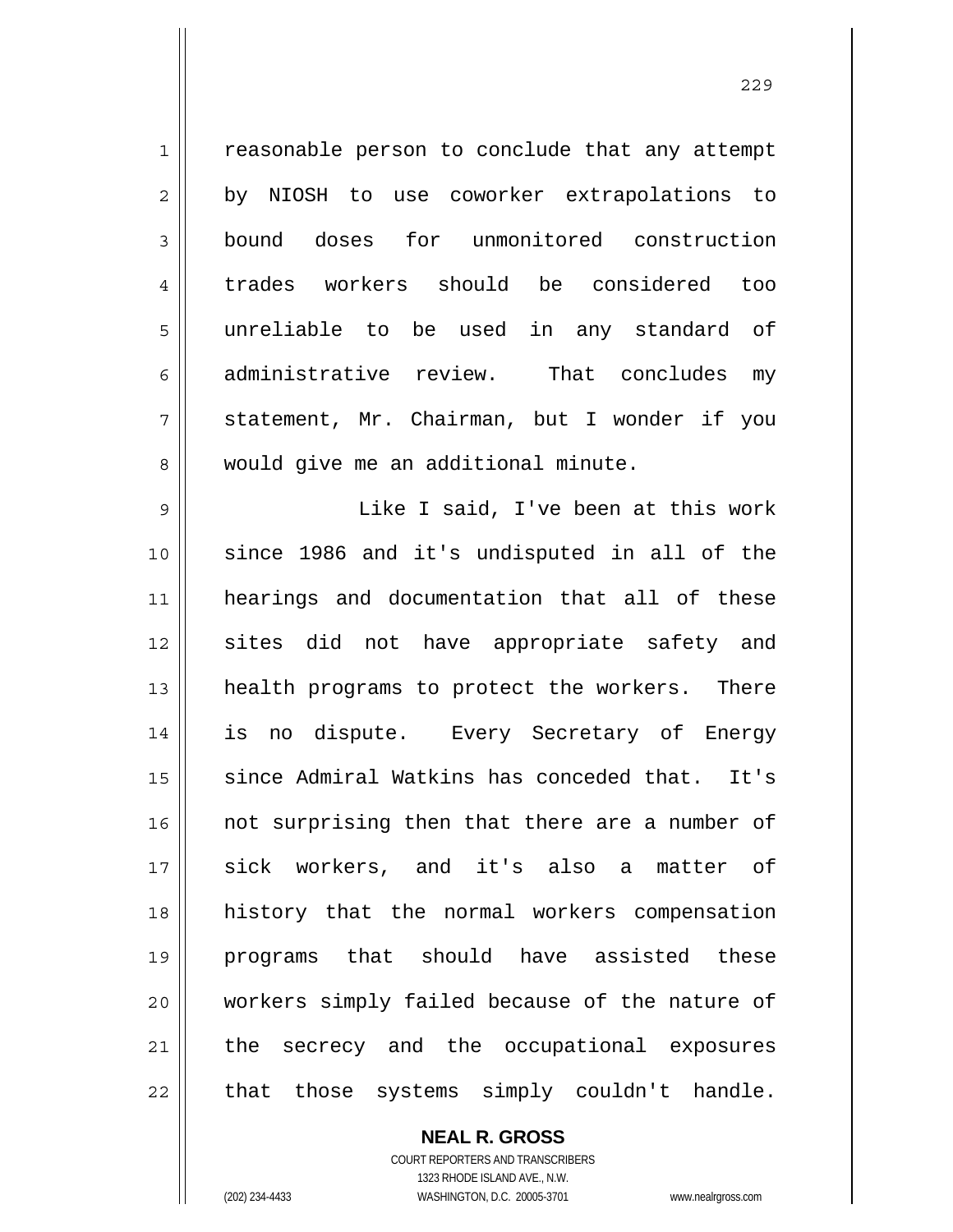1 2 3 4 5 6 7 8 9 10 11 12 13 14 15 16 17 18 19 20 21 22 This law was designed to pay the workers who became sick. The system is not working. It was not - the way this process is going is not what was intended. I feel that those of us who have made the effort and supported the movement of this program from the Department of Energy to the Department of Labor and NIOSH, that we have failed these workers and there's got to be a better way than demonstrating how many years it's going to take to get a claim resolved. And then you have a group of workers that meet all the requirements of employment and illness, and somehow two-thirds of them don't qualify when you get the dose reconstruction. It seems to me that we need to think about not Larry's chronology of how long it takes to process a case, but the fact that this statute went into effect in 2001 for workers who had been suffering for the previous decades. It failed in its mission at the Department of Energy and Congress amended this in 2004. It is now 2008

**NEAL R. GROSS**

COURT REPORTERS AND TRANSCRIBERS 1323 RHODE ISLAND AVE., N.W. (202) 234-4433 WASHINGTON, D.C. 20005-3701 www.nealrgross.com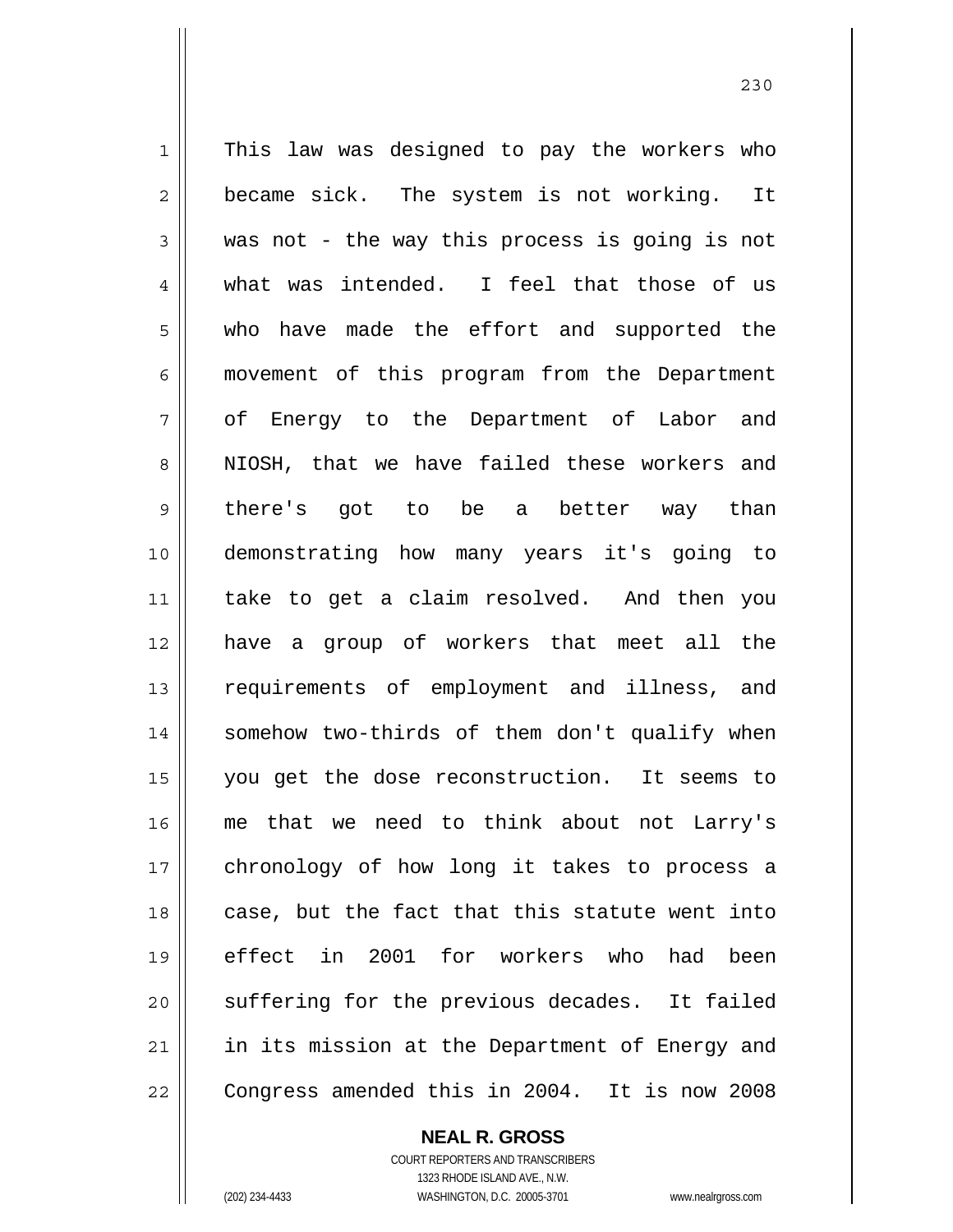1 2 3 4 5 6 7 8 9 10 11 12 13 14 15 16 17 18 19 20 21 22 and many of these people who have been waiting on line are still waiting, and that's the dilemma that I think we have to understand, that the people who are represented in this, claimants in this room and all over the country have a right to have their problems resolved in a reasonable and speedy time, and having to wait decades for this kind of redress because they're still looking for records that don't exist and creating extrapolations out of whole cloth is simply inappropriate. I apologize for putting this burden on the Board, but in the 46 years that I have been working with workers and their problems, this is by far the most frustrating experience that I have ever had, and I'm sure those of you who have been working in this process feel equally frustrated. And I just wanted to make that personal statement for your record here. Thank you. CHAIR ZIEMER: Thank you very much, Don, for participating with us here today. I

> **NEAL R. GROSS** COURT REPORTERS AND TRANSCRIBERS 1323 RHODE ISLAND AVE., N.W.

(202) 234-4433 WASHINGTON, D.C. 20005-3701 www.nealrgross.com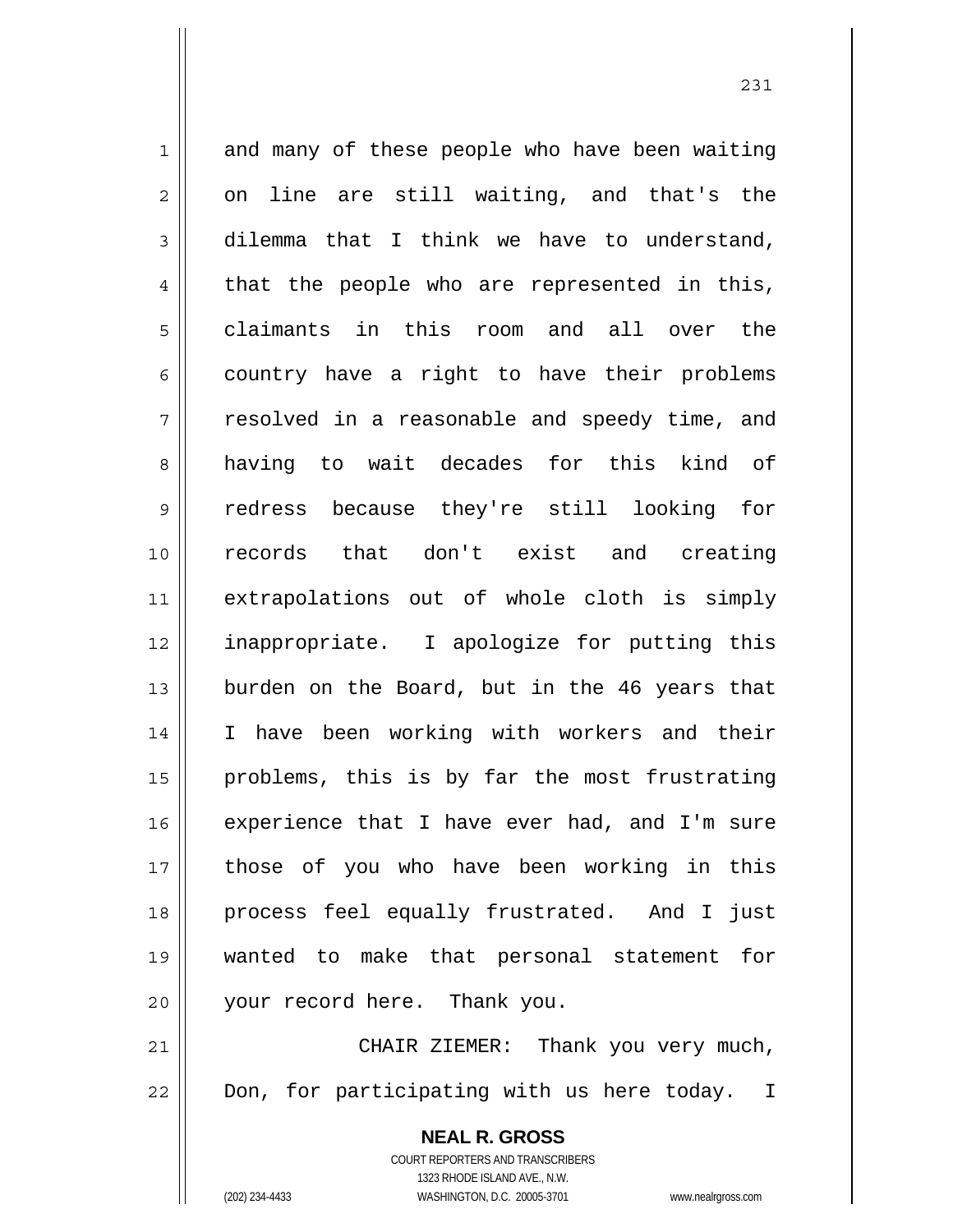believe that petitioners have one or two others. Mr. Rowe, were there others? Yes, okay. We have an individual who is representing someone who could not be here today and he will identify himself.

<u>232</u>

6 7 8 9 10 11 12 13 14 15 16 17 18 19 20 21 22 MR. WARREN: My name's Bob Warren. I'm a lawyer from Black Mountain, North Carolina. My address is Post Office Box 1367 and I am appreciative of the stand here because my Parkinson's is a little shaky and I hope you can bear with me a little bit. I've been working since the mid-1970s for Savannah River workers at the Savannah River site, and since January of 2002 I've been representing claimants with EEOICPA claims at Savannah River and at weapons plants around the country. Tonight - this afternoon, I'm representing [Identifying Information] who is one of the petitioners in this SEC petition. He is with his gravely ill wife at the hospital now and wanted me to make sure we covered some things in his petition.

> **NEAL R. GROSS** COURT REPORTERS AND TRANSCRIBERS 1323 RHODE ISLAND AVE., N.W. (202) 234-4433 WASHINGTON, D.C. 20005-3701 www.nealrgross.com

1

2

3

4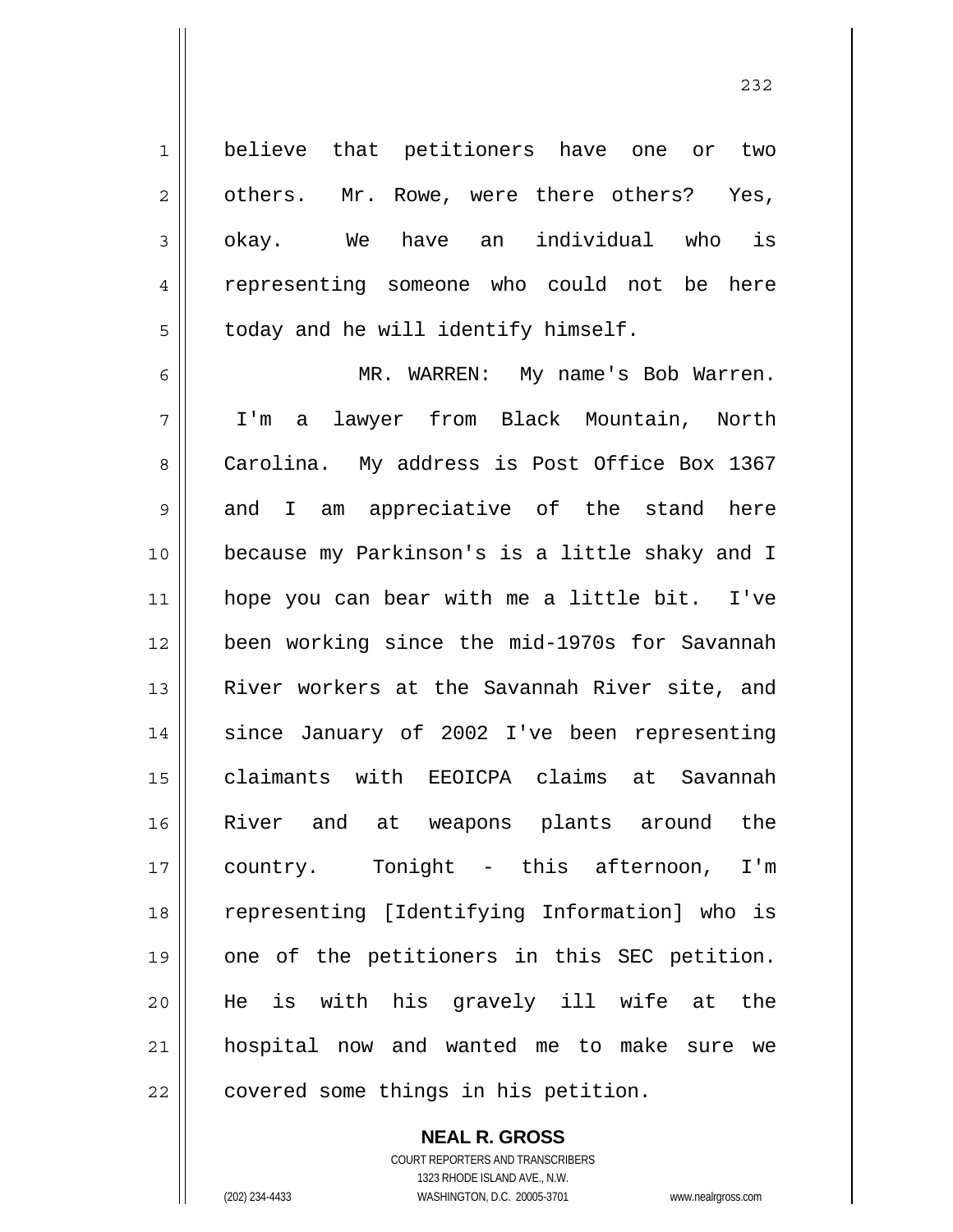| $\mathbf 1$ | looked at the SRS needs<br>When we             |
|-------------|------------------------------------------------|
| $\sqrt{2}$  | assessment Phase I, that assessment said we    |
| 3           | were unable to make an independent             |
| 4           | determination about which hazards employees    |
| 5           | were most likely to be exposed during their    |
| 6           | employment at SRS because of the uncertainty   |
| 7           | and gaps in the monitoring data. And we also   |
| 8           | pointed out that [Identifying Information]     |
| $\mathsf 9$ | worked in 221 F and 221 H where film badges    |
| 10          | were not regularly worn at the time he was     |
| 11          | working there and without health physics being |
| 12          | present. He particularly cited as an example   |
| 13          | the badges were taken up on Friday and they    |
| 14          | were brought back on Monday. Well he worked    |
| 15          | on the weekends. There was<br>no badge to      |
| 16          | monitor for the whole time he worked on the    |
| 17          | weekend. And these are the workers that NIOSH  |
| 18          | says they're going to use those records to     |
| 19          | calculate the construction trades workers. If  |
| 20          | you don't have good data for one thing, how    |
| 21          | can you use that record to justify others?     |
| 22          | Also, in [Identifying Information] petition we |

233

**NEAL R. GROSS** COURT REPORTERS AND TRANSCRIBERS

 $\mathsf{II}$ 

1323 RHODE ISLAND AVE., N.W. (202) 234-4433 WASHINGTON, D.C. 20005-3701 www.nealrgross.com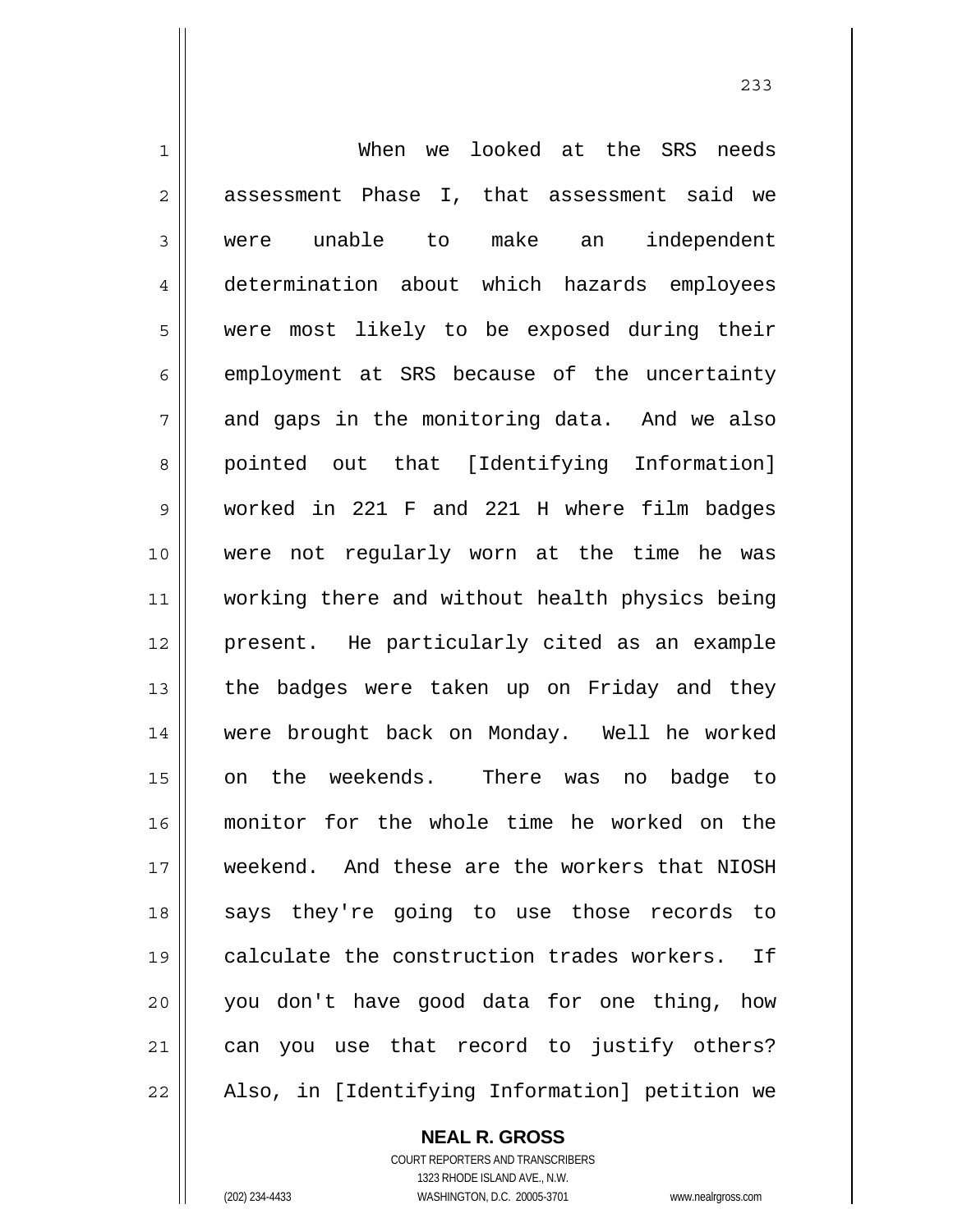1 2 3 4 5 6 7 8 9 10 11 12 13 14 15 16 17 18 19 20 21 22 cited many workers that were performing jobs that would be considered construction or construction support but were employed under a classification of operations or production that did not have a construction title. And we listed numerous jobs, crane operators, backhoe operators, power and reactor operators, riggers, maintenance workers, mechanics, inventory workers, truck drivers hauling waste, radioactive and nonradioactive, to construction sites, delivery drivers, surveyors, workers who cruised or cut timber, workers who escorted construction workers - these were called escort services workers - where they would extort the construction worker into and out of radioactive area, and then they would remain there with the construction workers until the job would be done. Those workers aren't included as construction workers. We cited laundry workers who cleaned radioactive clothing. Cleaning personnel, instrument

> **NEAL R. GROSS** COURT REPORTERS AND TRANSCRIBERS

> > 1323 RHODE ISLAND AVE., N.W.

(202) 234-4433 WASHINGTON, D.C. 20005-3701 www.nealrgross.com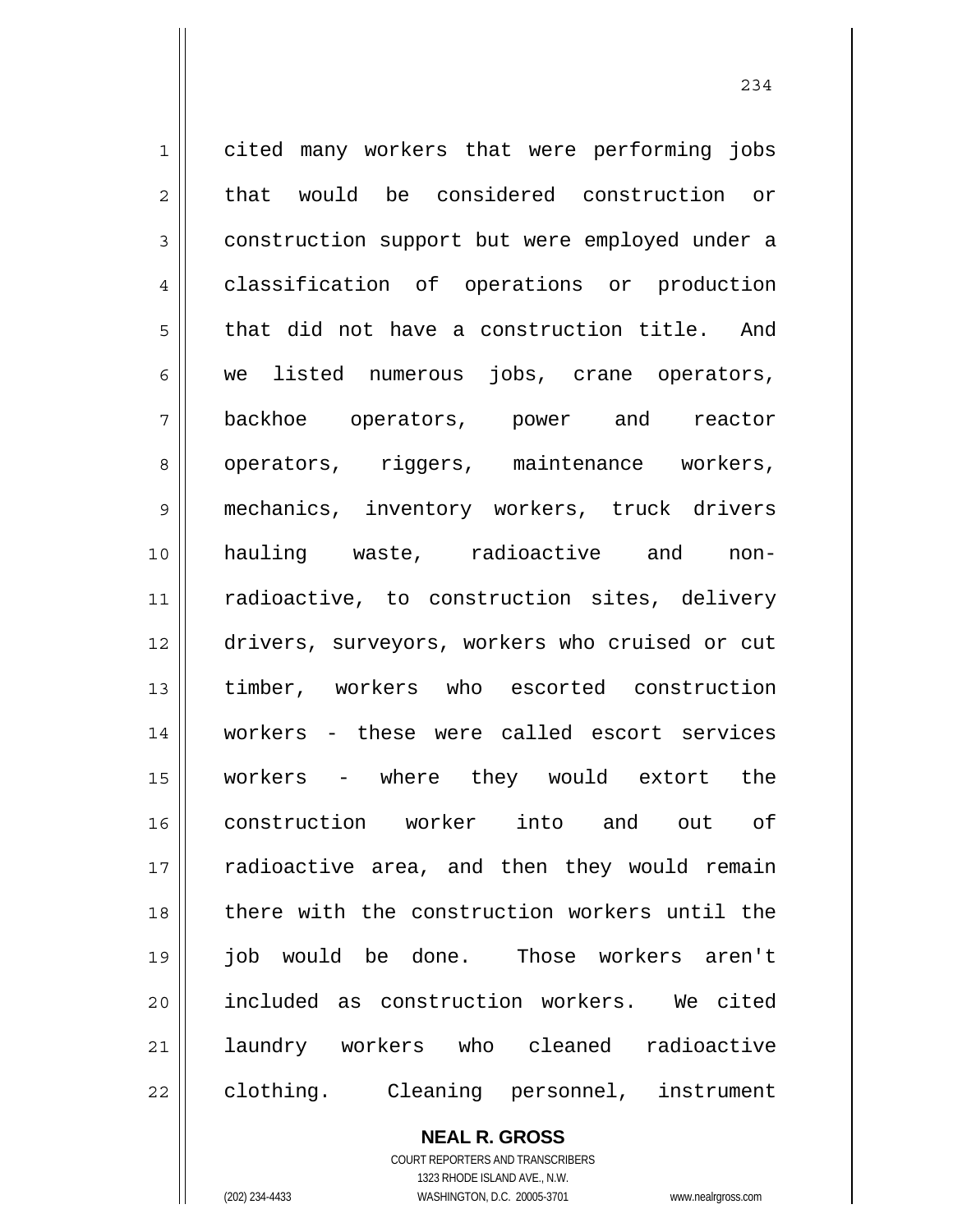1 2 3 4 5 6 7 8 9 10 11 12 13 14 15 16 17 repair workers, workers who serviced vending machines in hot areas where construction workers were working. Particularly the things we cited were administrative and lab personnel. There were about 2,200 females that were listed as administrative personnel and NIOSH classifies them as saying they were expected to get 30 mrem in their entire work. When they went out into construction areas and delivered or collected mail, they brought checks or test samples from the construction workers, and they weren't monitored. They had visitor badges when they would go in there and then the visitor badge records were not valid. So NIOSH has just conveniently overlooked all of these. There were other similar jobs in

18 19 20 21 22 the areas where construction was working for operations and production. Then we had submitted that review and we were informed that the NIOSH director would appoint three Department of Health and Human Services

> **NEAL R. GROSS** COURT REPORTERS AND TRANSCRIBERS 1323 RHODE ISLAND AVE., N.W. (202) 234-4433 WASHINGTON, D.C. 20005-3701 www.nealrgross.com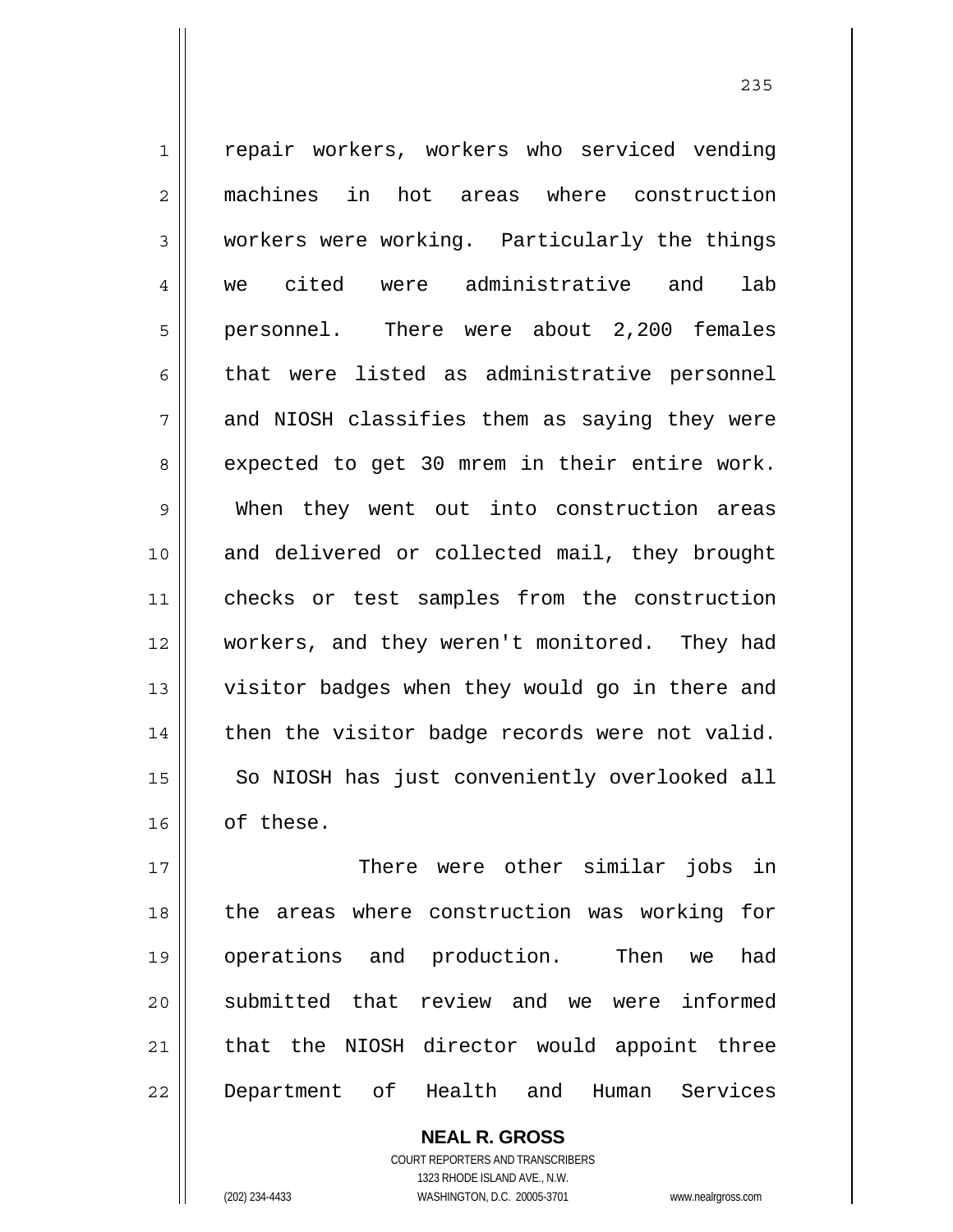1 2 3 4 5 6 7 8 9 10 11 12 13 14 15 16 17 18 19 20 21 22 personnel to conduct an independent review of the proposed findings. We had [Identifying Information] and others participating in these May meetings, May 2008 meetings. There are 29 pages of minutes that aren't considered in the NIOSH evaluation. They list in there saying, one, DOE - it's not accessible by DOE and the other they had it accessed by DOE but hadn't taken that into account. This is not only the May meetings, but we and people in this room have been to numerous meetings down here where they cite instances where they're not monitored, where there are crapped up people and workers that have no records on all of that, yet NIOSH says give us some evidence and then they say we haven't produced the evidence. In a letter dated June 27, Dr. John Howard informed [Identifying Information] that the appointed panel had reviewed the materials in the petition, stated that petitioners had not provided sufficient information to extend the class definition beyond SRS workers

> **NEAL R. GROSS** COURT REPORTERS AND TRANSCRIBERS 1323 RHODE ISLAND AVE., N.W.

(202) 234-4433 WASHINGTON, D.C. 20005-3701 www.nealrgross.com

<u>236</u>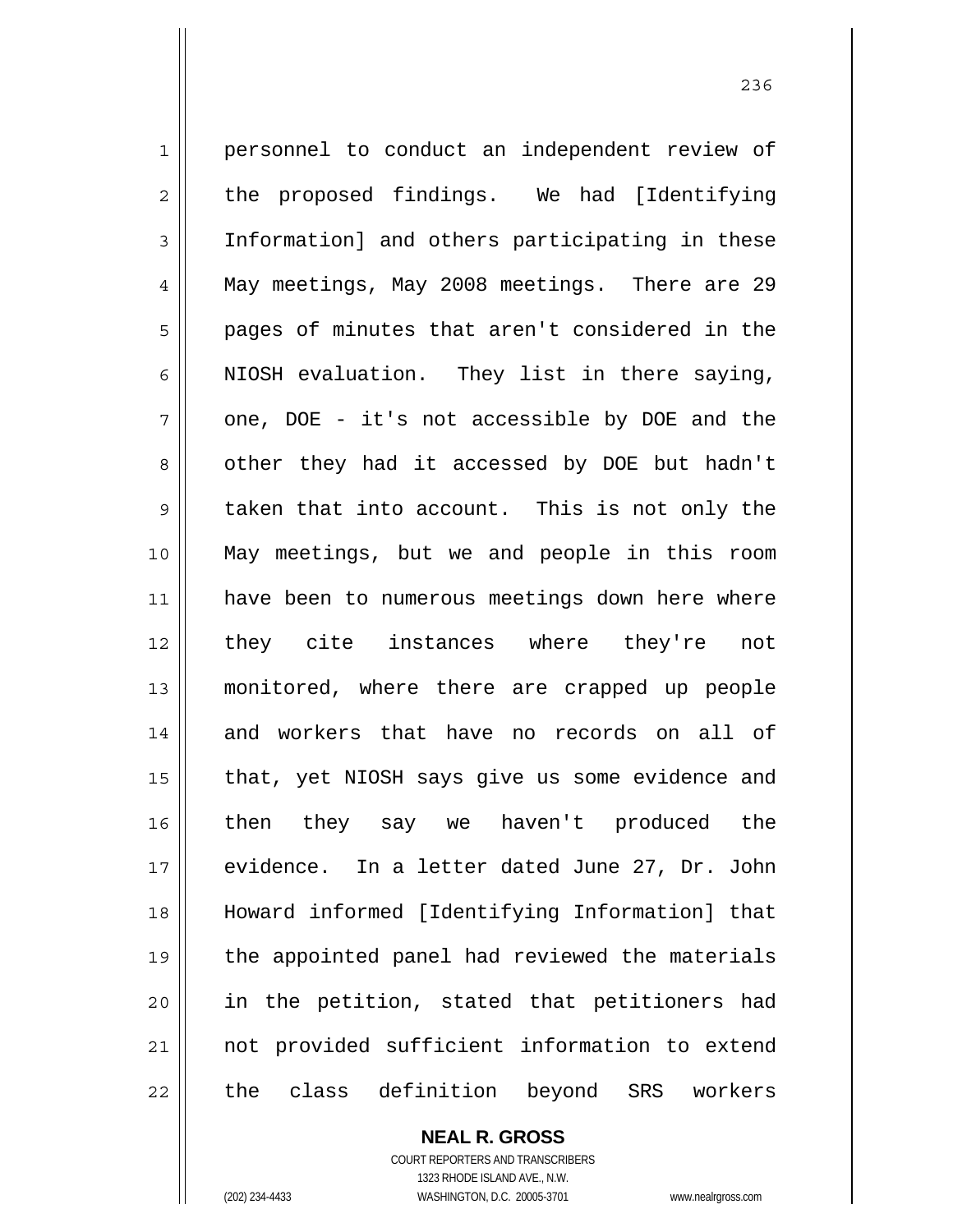1 2 3 4 5 6 7 8 9 10 11 12 13 14 15 16 17 18 19 20 21 classified as construction workers. Dr. Howard in his letter did not mention the minutes of the May meeting that was specifically convened by NIOSH to get the information that would support the petition. So they ask us for the information, don't look at it and then say we haven't provided sufficient information. After seeing that Dr. Howard's panel did not review the May meeting minutes, this petitioner then asked that NIOSH rescind Dr. Howard's decision and either extend the class definition to all SRS workers, or have another panel review the findings after having access to all relevant information. We also asked for minutes, notes, other material given to or made available to this panel, including a preliminary or final report to Dr. Howard. This request was made in July. As of today nothing has been provided to [Identifying Information].

Sometime in late September 2008

**NEAL R. GROSS** COURT REPORTERS AND TRANSCRIBERS 1323 RHODE ISLAND AVE., N.W. (202) 234-4433 WASHINGTON, D.C. 20005-3701 www.nealrgross.com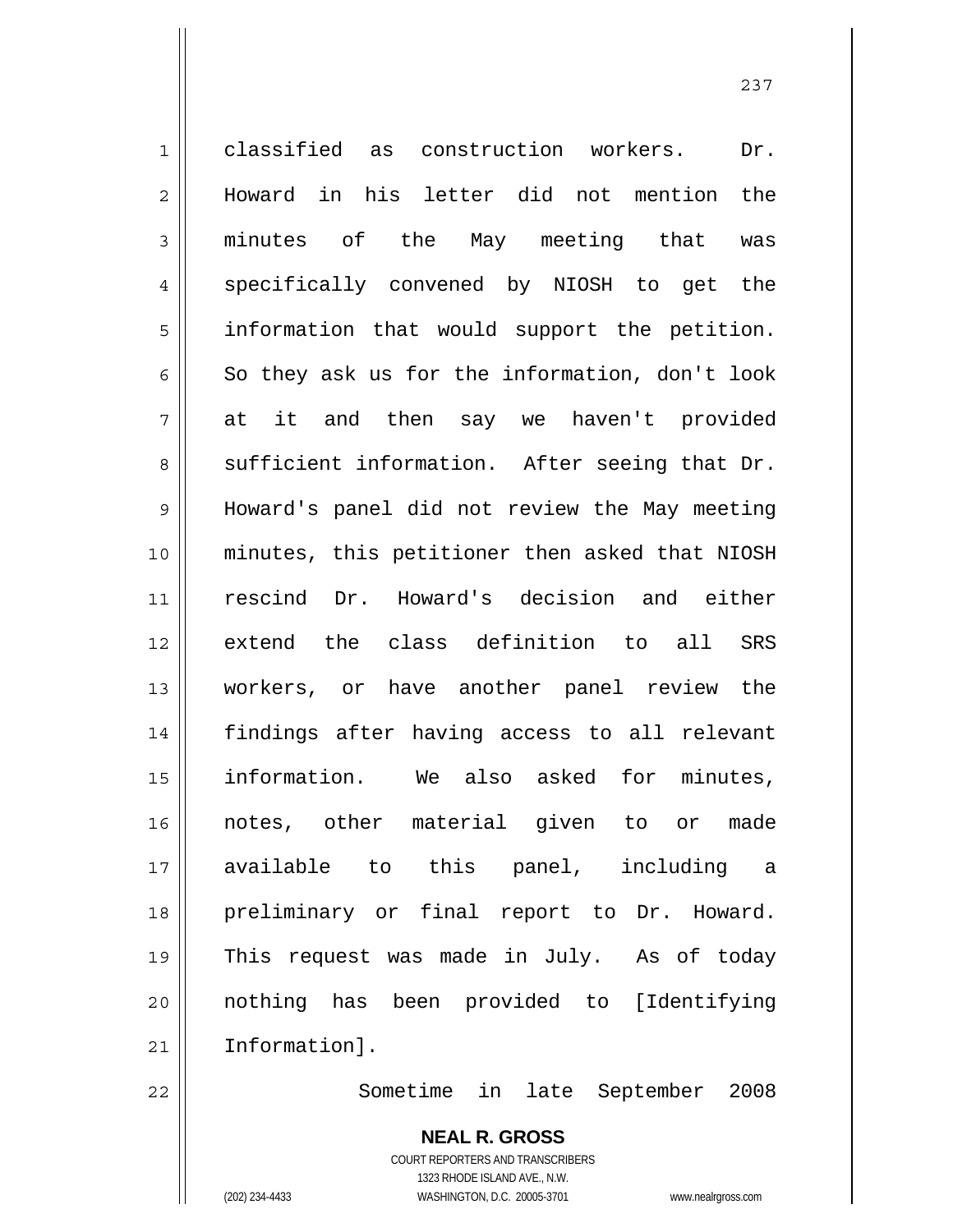1 2 3 4 5 6 7 8 9 10 11 12 13 14 15 16 17 18 19 20 21 22 NIOSH did put the minutes of the May meeting on its website, but didn't send the minutes to the meeting copies of everybody who signed the meeting roster although at the meeting they were told that if you didn't have access to the web they would be made available to these people that participated. That hasn't been done. On or about November 17, [Identifying Information] received the evaluation report from 94 pages. In the report, NIOSH not only recommended disqualifications of construction workers, but also did not recommend expanding the class to all other workers. Instead of utilizing these statements at the May meeting or at other meetings, NIOSH discounts the worker's evidence on having no monitoring or external radiation exposure. Mainly they didn't look at it. On Page 72 of the report NIOSH found that a forestry worker who was not monitored during his employment with the Forest Service onsite, but then concludes that this Forest Service worker's radiation dose

**NEAL R. GROSS**

COURT REPORTERS AND TRANSCRIBERS 1323 RHODE ISLAND AVE., N.W. (202) 234-4433 WASHINGTON, D.C. 20005-3701 www.nealrgross.com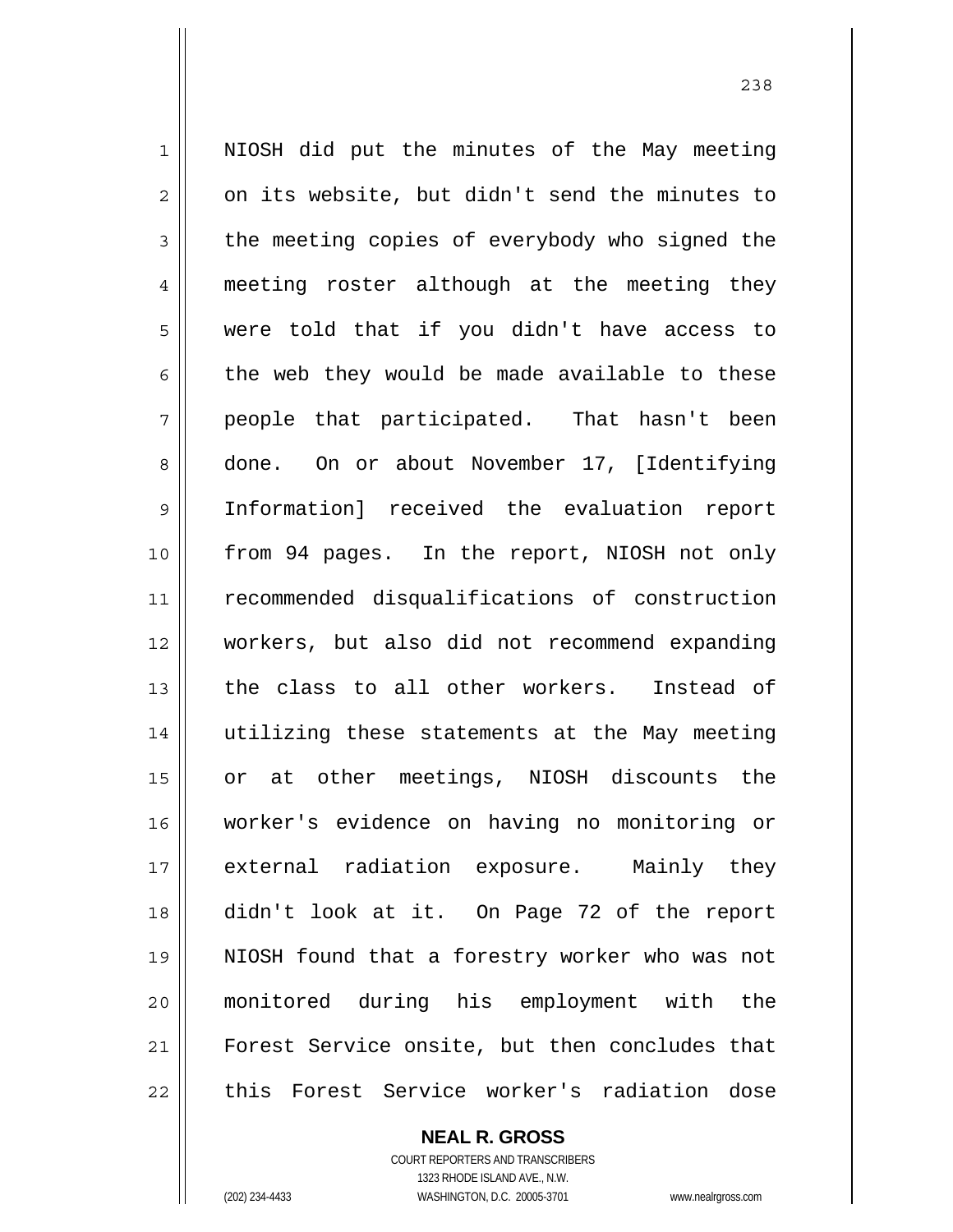1 2 3 4 5 6 7 8 9 10 11 12 13 14 can be calculated by environmental and dose conversion factors. This conclusion conveniently overlooks what this worker told at the May meetings regarding exposure to high levels of radiation without any protective clothing or equipment. This worker also explained his exposure to railroad ties and trees that were eventually found to be contaminated after years of working in close proximity to these ties and trees. Tree sale was canceled, trees were burned by an outside contractor because they were radioactive, while the ties were taken to the burial ground onsite.

15 16 17 18 19 20 21 22 [Identifying Information] came to the May meeting, told about working on weekends without wearing a film badge, of having plutonium and other radioactive substances show up in his records after he had a whole body count when he terminated his employment. Others at the May meeting told of having no protection or monitoring devices in

> **NEAL R. GROSS** COURT REPORTERS AND TRANSCRIBERS 1323 RHODE ISLAND AVE., N.W. (202) 234-4433 WASHINGTON, D.C. 20005-3701 www.nealrgross.com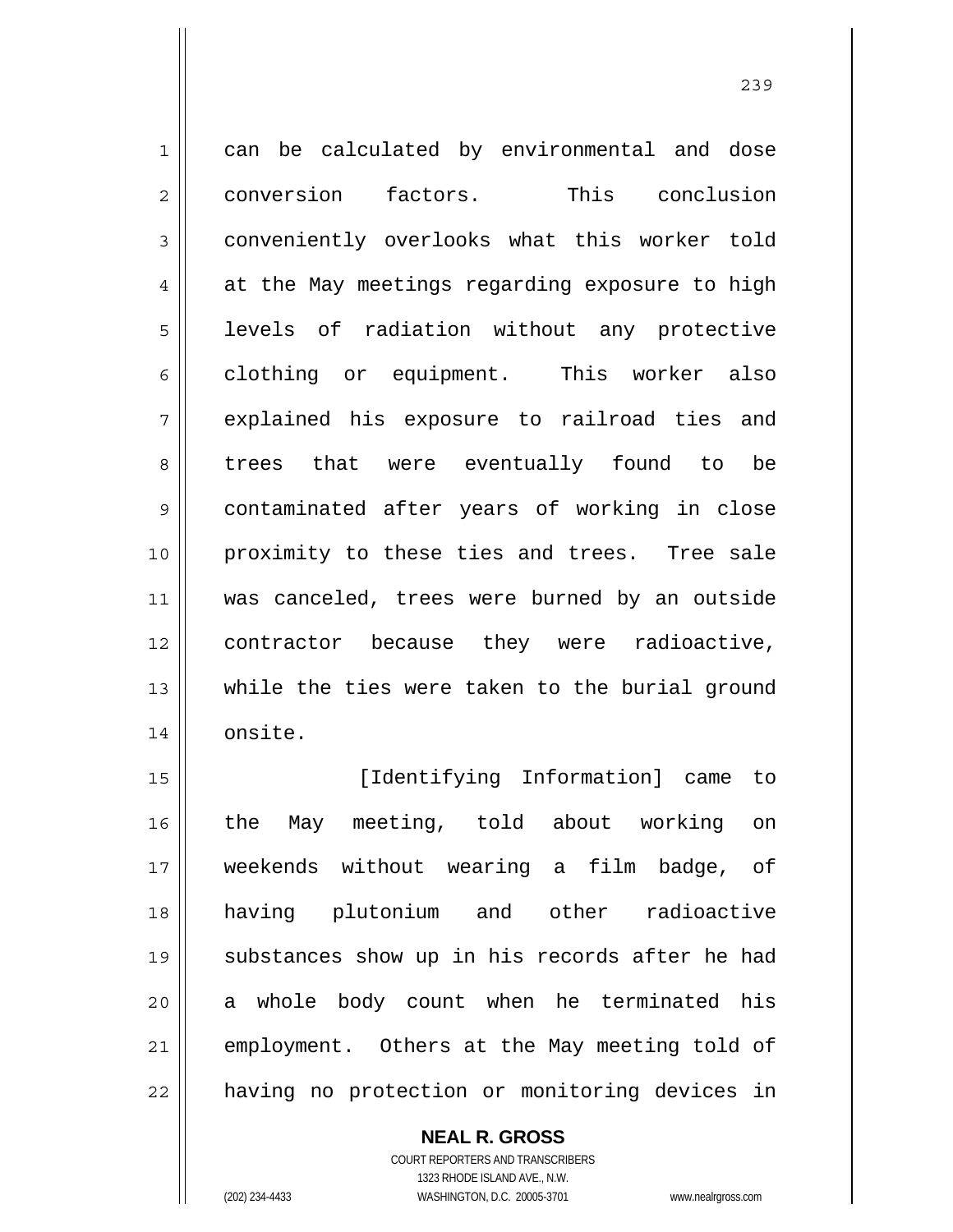1 2 3 4 5 6 7 8 9 10 11 12 13 14 15 16 17 18 19 20 21 22 radiation zones. Instead of looking into whether or not DOE had records on the individuals that we presented at the May meetings and at others, NIOSH concludes that the records for another class of workers exists that would provide coworker doses for any worker that was not monitored. We give the evidence, give the NIOSH tracking number, they don't even look at the records in that individual's file. The phantom data on coworkers apparently suddenly appeared without any connection to the reality of construction and non-construction workers having the same problem, not being monitored when they left their badges outside the radiation zone or having radiation monitors that did not work. The NIOSH method apparently ignores examples of workers who were sent home with a raincoat and plastic shoes after being required to leave all of their clothes at the site, all of their money, wallets, and then there are no records of those individuals. We give NIOSH

**NEAL R. GROSS**

COURT REPORTERS AND TRANSCRIBERS 1323 RHODE ISLAND AVE., N.W. (202) 234-4433 WASHINGTON, D.C. 20005-3701 www.nealrgross.com

 <sup>240</sup>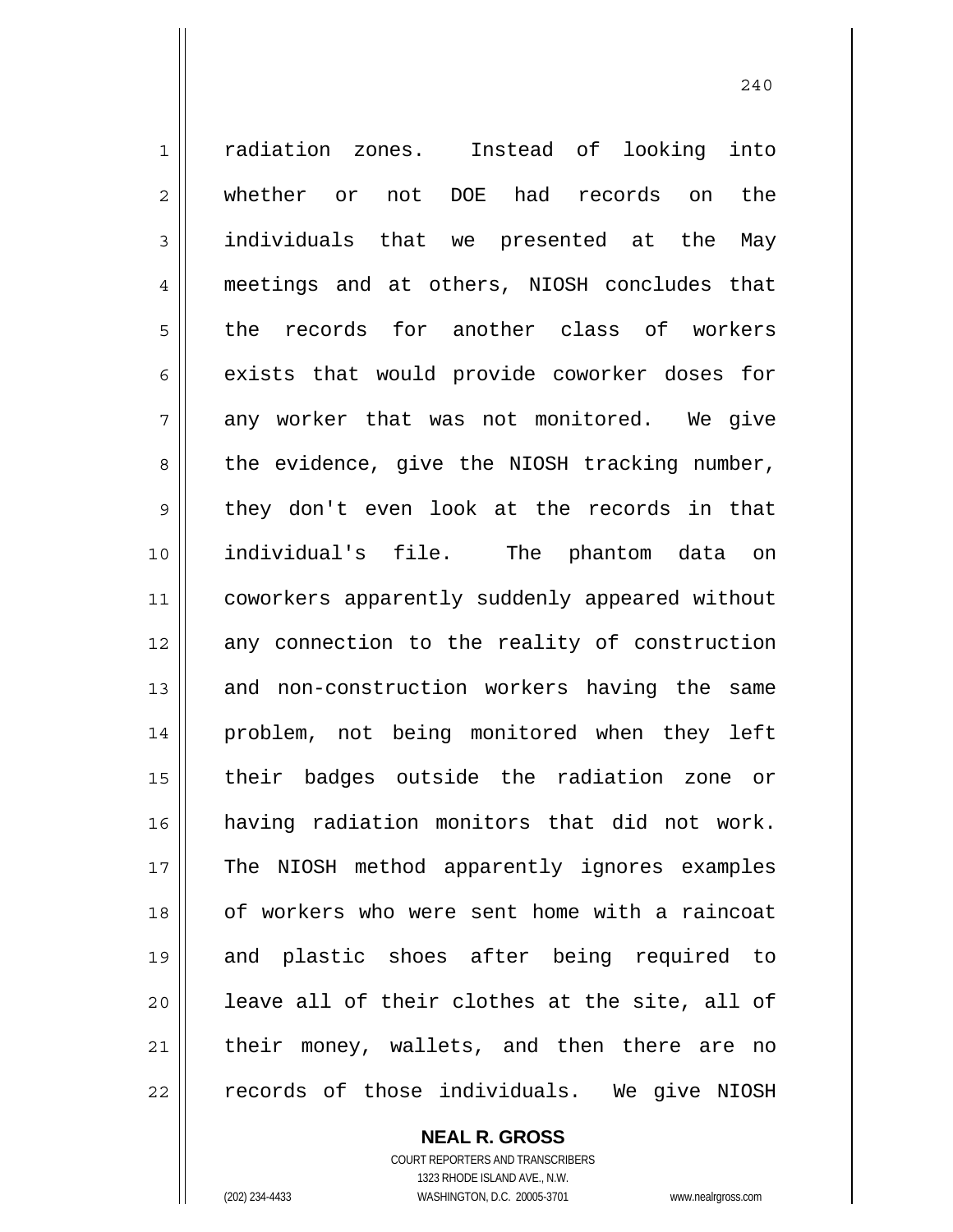| $\mathbf{1}$ | the worker's name, we give them all the                             |
|--------------|---------------------------------------------------------------------|
| 2            | information and they say we're not looking at                       |
| 3            | those records, we've got other records. I                           |
| 4            | wonder if in this room the people that have                         |
| 5            | filed claims that haven't gotten 50 percent,                        |
| 6            | if you all would just stand just so we'd see                        |
| 7            | where we are in this. If you had a claim that                       |
| 8            | didn't get 50 percent. And if any of you had                        |
| 9            | insufficient monitoring records, if you would                       |
| 10           | stay standing. Thank you. I think the panel                         |
| 11           | saw that there was a substantial number.                            |
| 12           | [Identifying Information] asked                                     |
| 13           | this panel to have an SEC at Savannah River                         |
| 14           | site for all workers, or in the alternative to                      |
| 15           | have an audit of NIOSH's methods so that we                         |
| 16           | could get the correct information to the panel                      |
| 17           | so they all can make an informed decision.                          |
| 18           | Thank you.                                                          |
| 19           | Thank you,<br>CHAIR ZIEMER:<br>Mr.                                  |
| 20           | Warren. The chair is going to suggest a 10-                         |
| 21           | minute comfort break. We will continue with                         |
| 22           | the presentations from the petitioners, but                         |
|              | <b>NEAL R. GROSS</b>                                                |
|              | <b>COURT REPORTERS AND TRANSCRIBERS</b>                             |
|              | 1323 RHODE ISLAND AVE., N.W.                                        |
|              | (202) 234-4433<br>WASHINGTON, D.C. 20005-3701<br>www.nealrgross.com |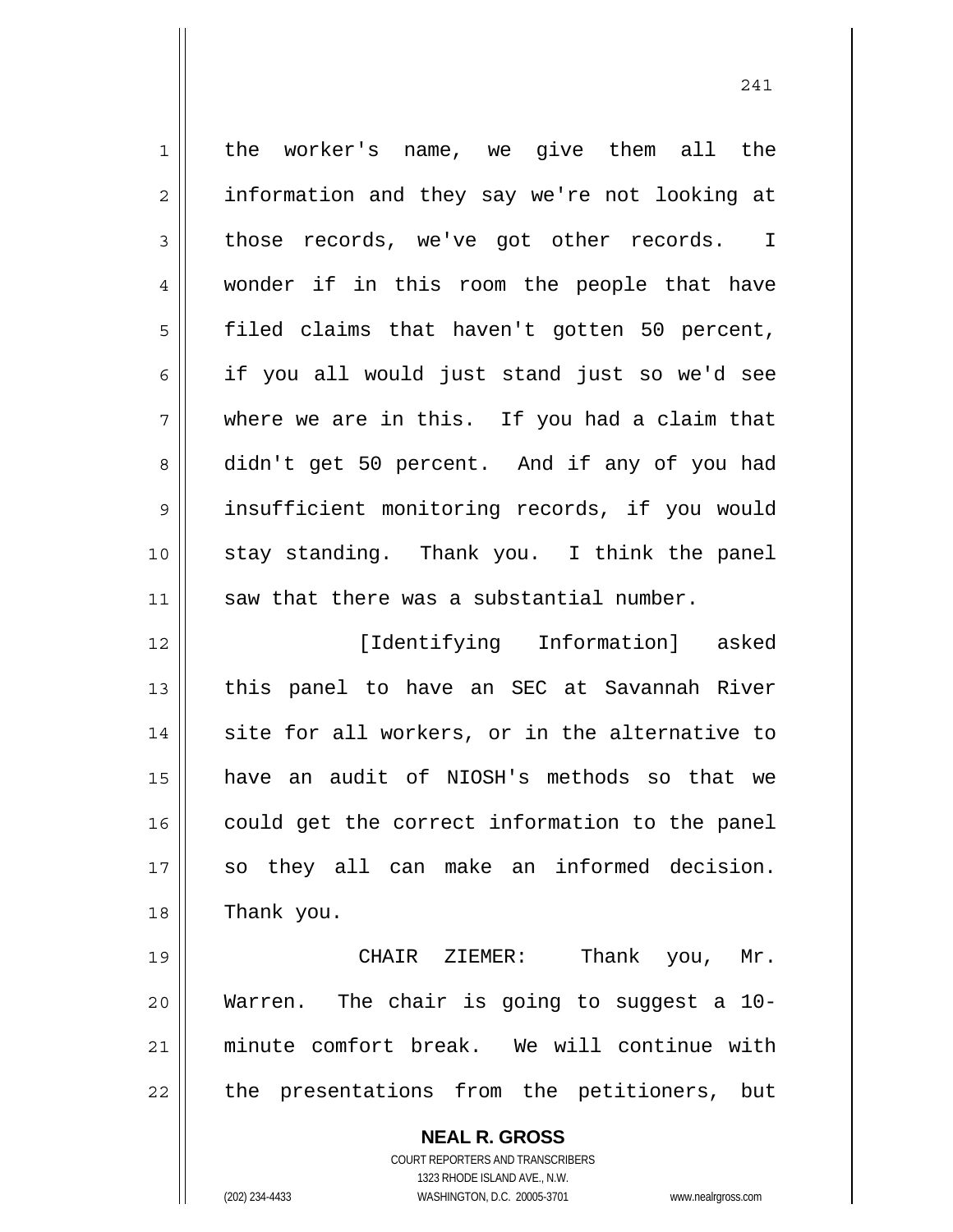1 2 let's all take a 10-minute break and then resume our deliberations.

3 4 5 (Whereupon, the above-entitled matter went off the record at 4:10 p.m. and resumed at 4:22 p.m.)

6 7 8 9 10 11 12 13 14 15 CHAIR ZIEMER: We are continuing our discussion of the Savannah River SEC petition. I have on my list the name of one additional petitioner who indicated she wished to speak, and I'm not allowed to say who that is unless she identifies herself. Was there one additional petitioner here who wished to speak to the assembly? Okay. Perhaps if she comes in later she can speak at the public comment period.

16 17 18 19 20 21 22 Now we are going to hear briefly from the Board's contractor SC&A. At its last meeting the Board tasked its contractor SC&A to do an initial paper review of the evaluation report. Now, a paper review really means it's sort of a preliminary review, an early review, not an in-depth review because

> **NEAL R. GROSS** COURT REPORTERS AND TRANSCRIBERS 1323 RHODE ISLAND AVE., N.W. (202) 234-4433 WASHINGTON, D.C. 20005-3701 www.nealrgross.com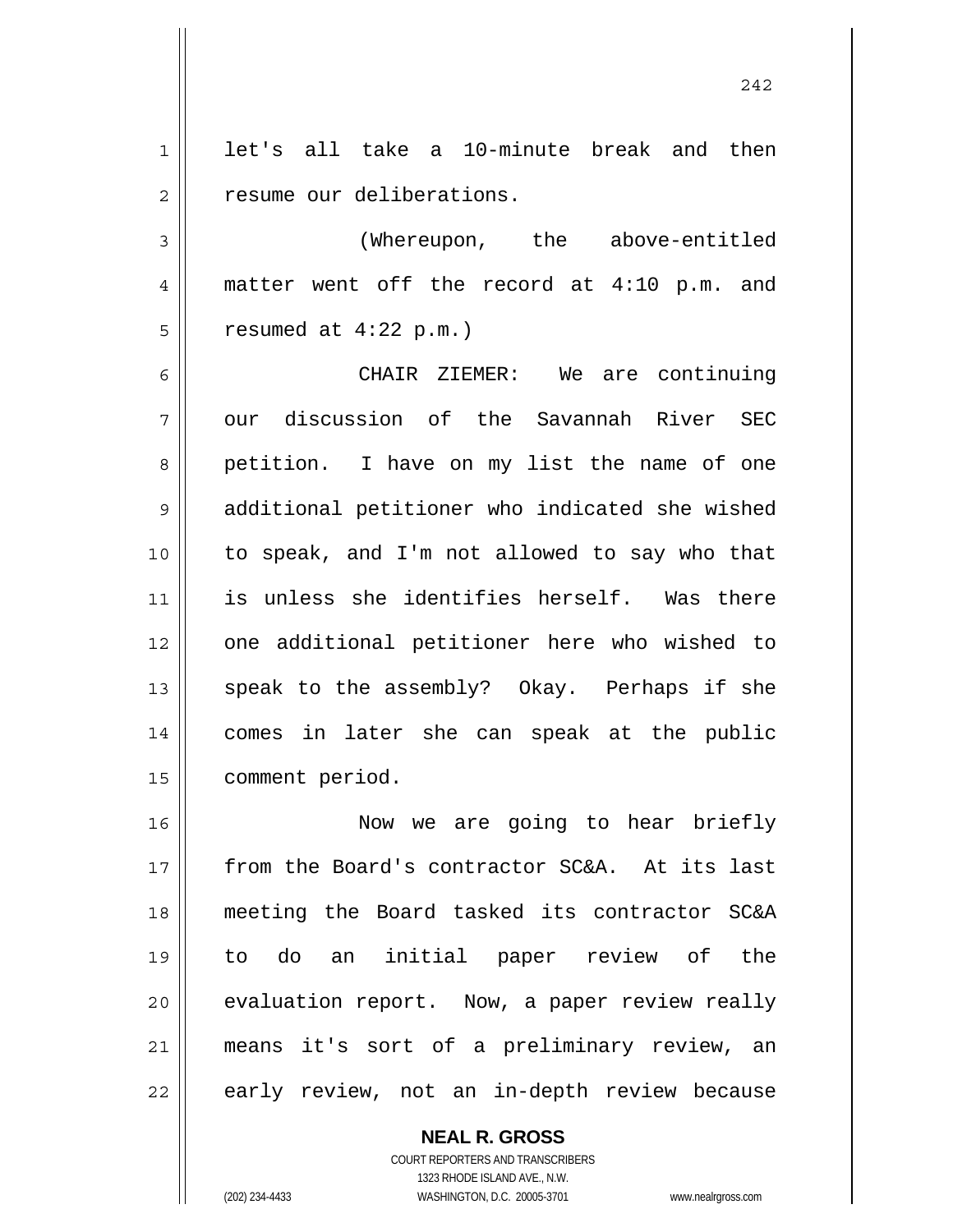**NEAL R. GROSS** COURT REPORTERS AND TRANSCRIBERS 1 2 3 4 5 6 7 8 9 10 11 12 13 14 15 16 17 18 19 20 21 22 of the time factor, the evaluation report having been issued very recently, and our contractor also being on sort of an - almost a day-to-day basis right now because of the ending of their contract. So this, I guess I'll characterize it as a kind of preliminary review, but it will help the Board at least get underway in its evaluation of the NIOSH report and considering its path forward. So on behalf of SC&A we have Steve Marschke and Steve is going to give us a brief summary of the preliminary findings or comments from our contractor. MR. MARSCHKE: Thank you, Dr. Ziemer. Can you hear me? Thank you, Dr. Ziemer. I don't have a fancy PowerPoint slide presentation. I have a Word document here, but I think we can work our way through it. Maybe. The first thing is just the title page from the document. As Dr. Ziemer said, we were given this assignment in September, at

1323 RHODE ISLAND AVE., N.W.

(202) 234-4433 WASHINGTON, D.C. 20005-3701 www.nealrgross.com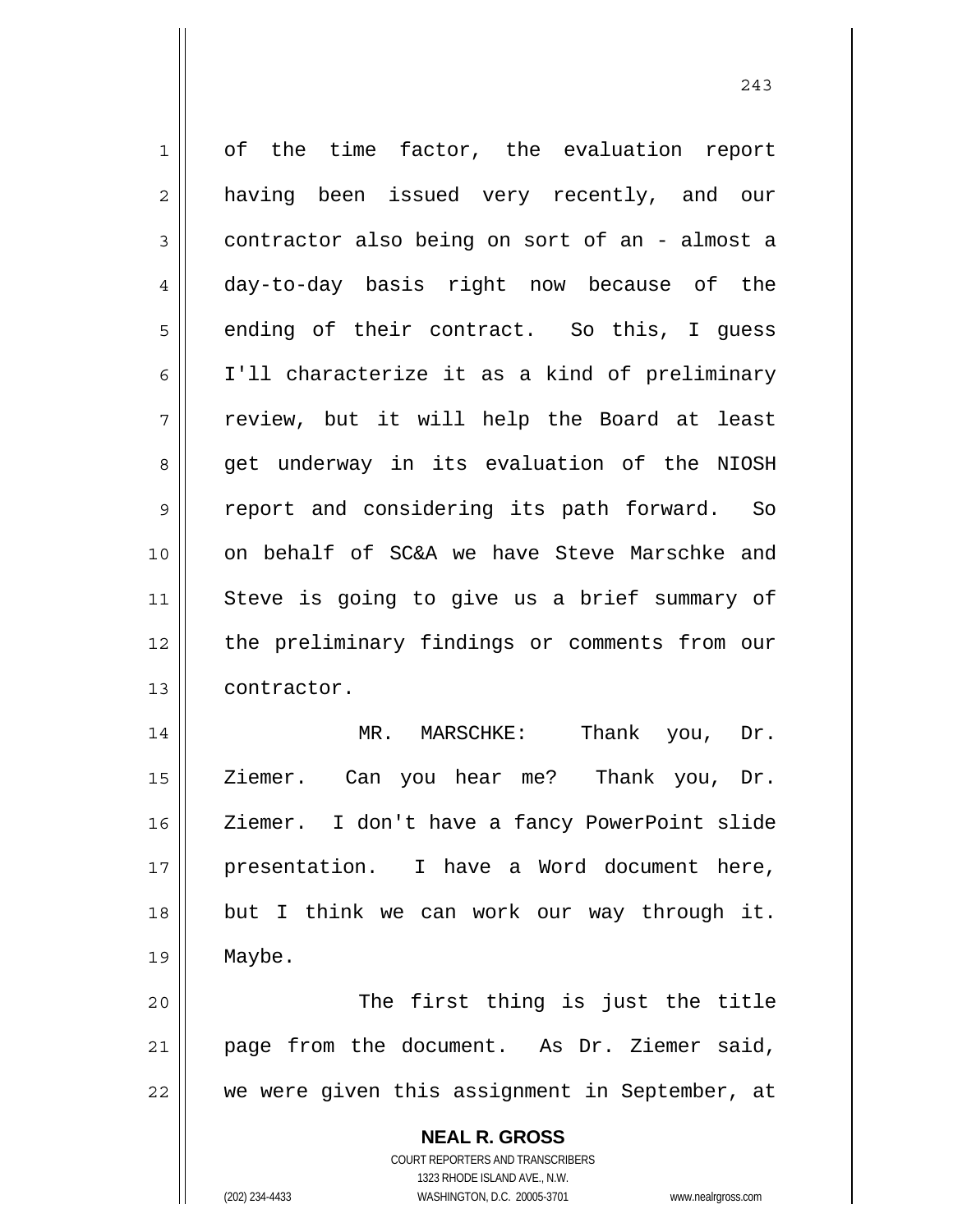1 2 3 4 5 6 7 8 9 10 11 12 13 14 15 the September board meeting and at that time the evaluation report was not available to us. So what we did was we took a look at the petition itself which is something that SC&A usually does not do. We usually focus on the evaluation report and make our comments on the evaluation report. So, and the other thing I want to say is, at this point we have a report which has been completed. Our review of the evaluation is not complete, but this first step paper study is completed and it's currently being reviewed by the DOE and after they get done with their review it should be made available to the Board and NIOSH and anyone who is interested in it.

16 17 18 19 20 21 22 The second slide that I have here is just kind of a ground rules slide of what the petitions were and the NIOSH determined the proposed class when they did their qualification of the petition. And you can see basically, as Tim mentioned earlier, NIOSH has restricted the petition to construction

> COURT REPORTERS AND TRANSCRIBERS 1323 RHODE ISLAND AVE., N.W. (202) 234-4433 WASHINGTON, D.C. 20005-3701 www.nealrgross.com

**NEAL R. GROSS**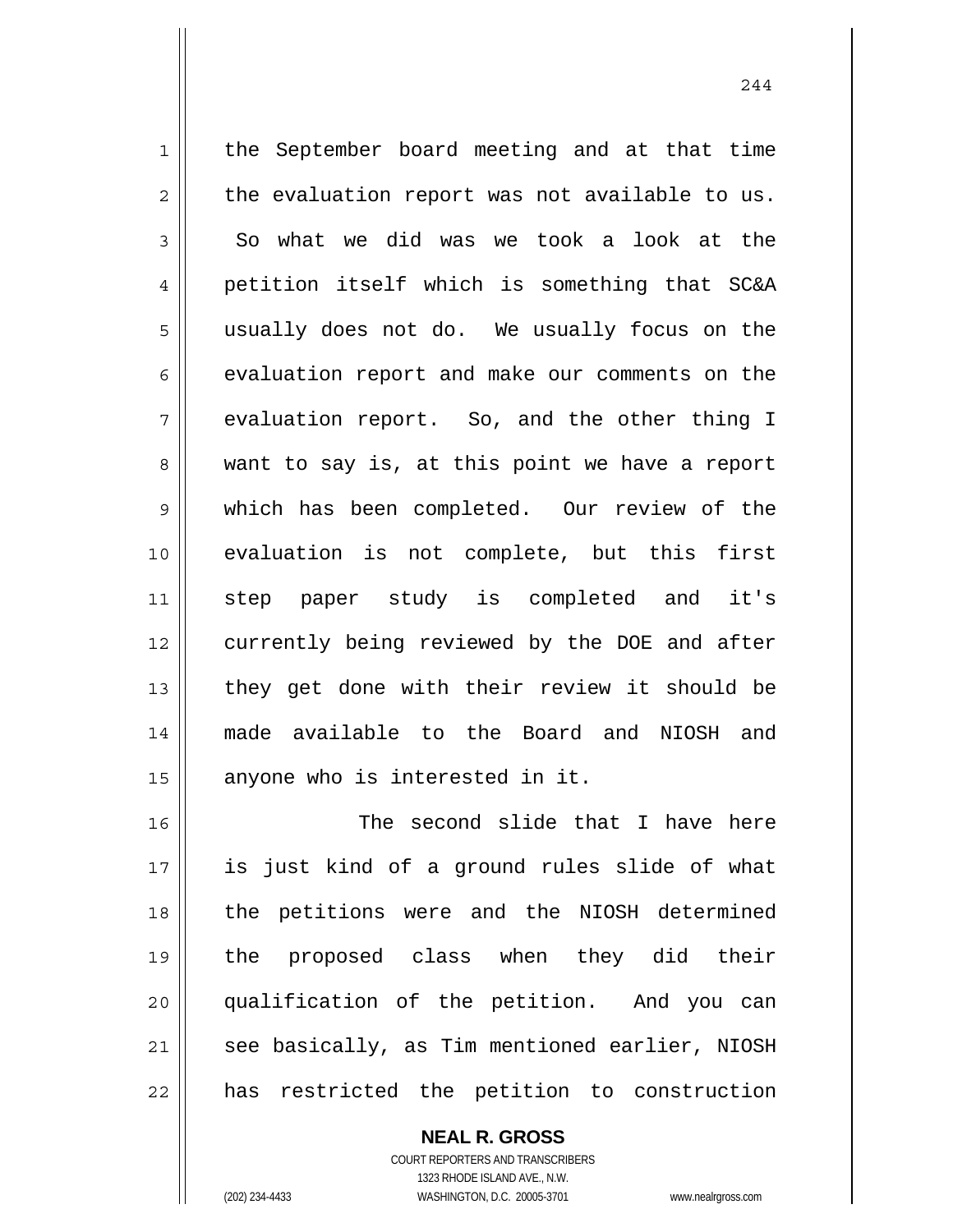1 2 3 4 5 6 7 8 9 10 11 12 13 14 15 16 workers. We did not review the process that NIOSH undertook to revise the petitioner's proposed class to their class. The other thing that hasn't been really talked about is that there is in fact two petitions, or it's been explained to us that there are two petitions. We've talked primarily about SEC-00103, but there's also a second petition, SEC-00104, which, if you look at the bottom here, is totally encompassed by SEC-00103. So it was merged for - I think NIOSH merged it with SEC-00103 in their evaluation report. And again, we didn't undertake any review of either the merging of these or the redefinition of the proposed class. This is just a list of some of the

17 18 19 20 21 22 attached to each of the petitions are documentation. And this is a list of the documentation that was attached to SEC-00103. There were 13 affidavits. There were four attachments and most of them came from the Center to Protect Workers Rights, and the

> COURT REPORTERS AND TRANSCRIBERS 1323 RHODE ISLAND AVE., N.W. (202) 234-4433 WASHINGTON, D.C. 20005-3701 www.nealrgross.com

**NEAL R. GROSS**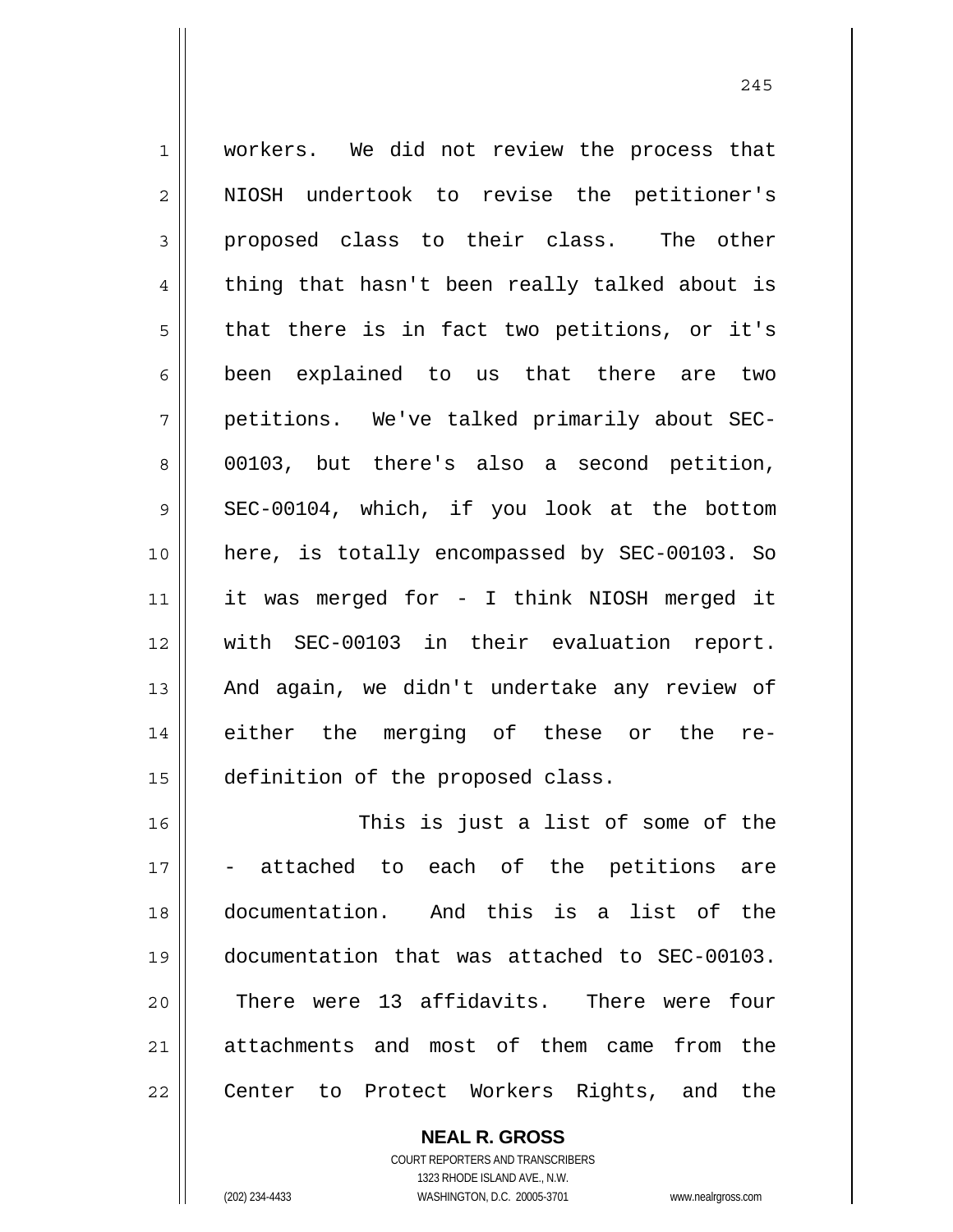1 2 3 4 5 6 7 8 9 10 11 12 13 14 15 16 17 18 19 20 21 22 third attachment itself had an attachment which was the - this one right here - the best estimate for daily ventilation rates. SEC-00104 had three attachments to document it. One of them was, the first one was a dose reconstruction and another one was a consultation results and a request for nonradiological information. Our approach was to, again, since we didn't have the evaluation report, our approach was to look at each one of these pieces of documentation and do a review on each of those. Again, that's really you can see here, our first question we asked ourselves was how well do the affidavits and attachments supplied with the petition support the petition's claim to the availability and quantity of dosimetry data for SRS construction workers. That was the first question that we asked ourselves. And to do that what we did was we looked at each of the 13 affidavits, and in the report you'll see we have summarized each of the affidavits,

246

**NEAL R. GROSS** COURT REPORTERS AND TRANSCRIBERS

1323 RHODE ISLAND AVE., N.W. (202) 234-4433 WASHINGTON, D.C. 20005-3701 www.nealrgross.com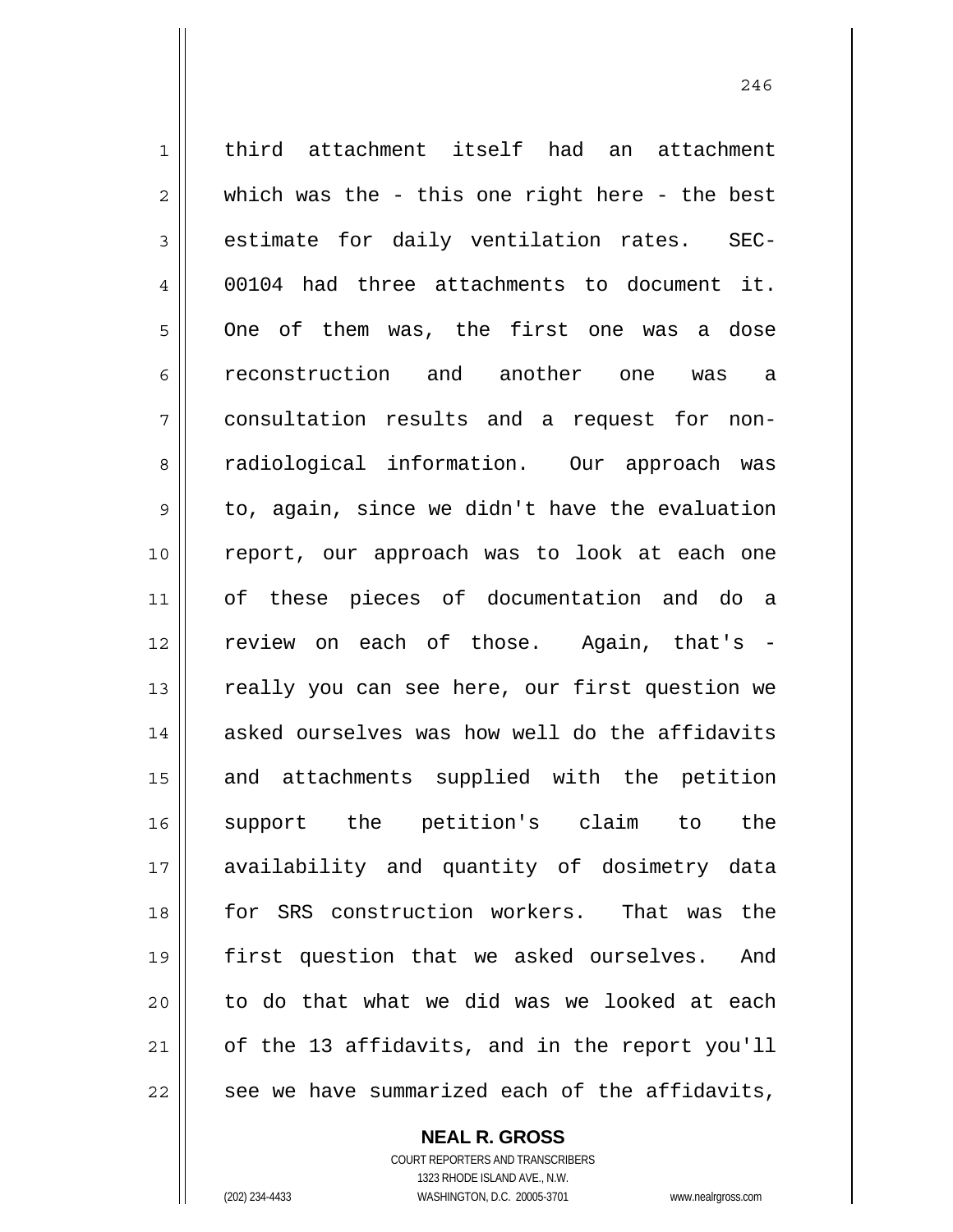1 2 3 4 5 6 7 8 9 10 11 12 13 14 15 16 17 18 19 20 21 and then we give a little - our opinion of its applicability. And then after - I have not presented that here because that's a little bit too much detail for this presentation, but what we did then was we stepped back and looked and said what are these 13 affidavits trying to tell us in total. And we felt that the affidavits were trying to say was a monitored worker dose under-recorded. And these are four kind of examples of where the affidavits indicated that such doses may have been under-recorded. Mr. Rowe and [Identifying Information] I think have touched on each of these four areas. Dosimetry is going off scale and no apparent action taken, working on off-shift hours when dosimetries were not available, and so on and so forth. We feel that follow-up investigations are necessary to determine the extent or the impact of these concerns on the SEC. The other item that we have

22 indicated here is there's been a lot of

> **NEAL R. GROSS** COURT REPORTERS AND TRANSCRIBERS

> > 1323 RHODE ISLAND AVE., N.W.

(202) 234-4433 WASHINGTON, D.C. 20005-3701 www.nealrgross.com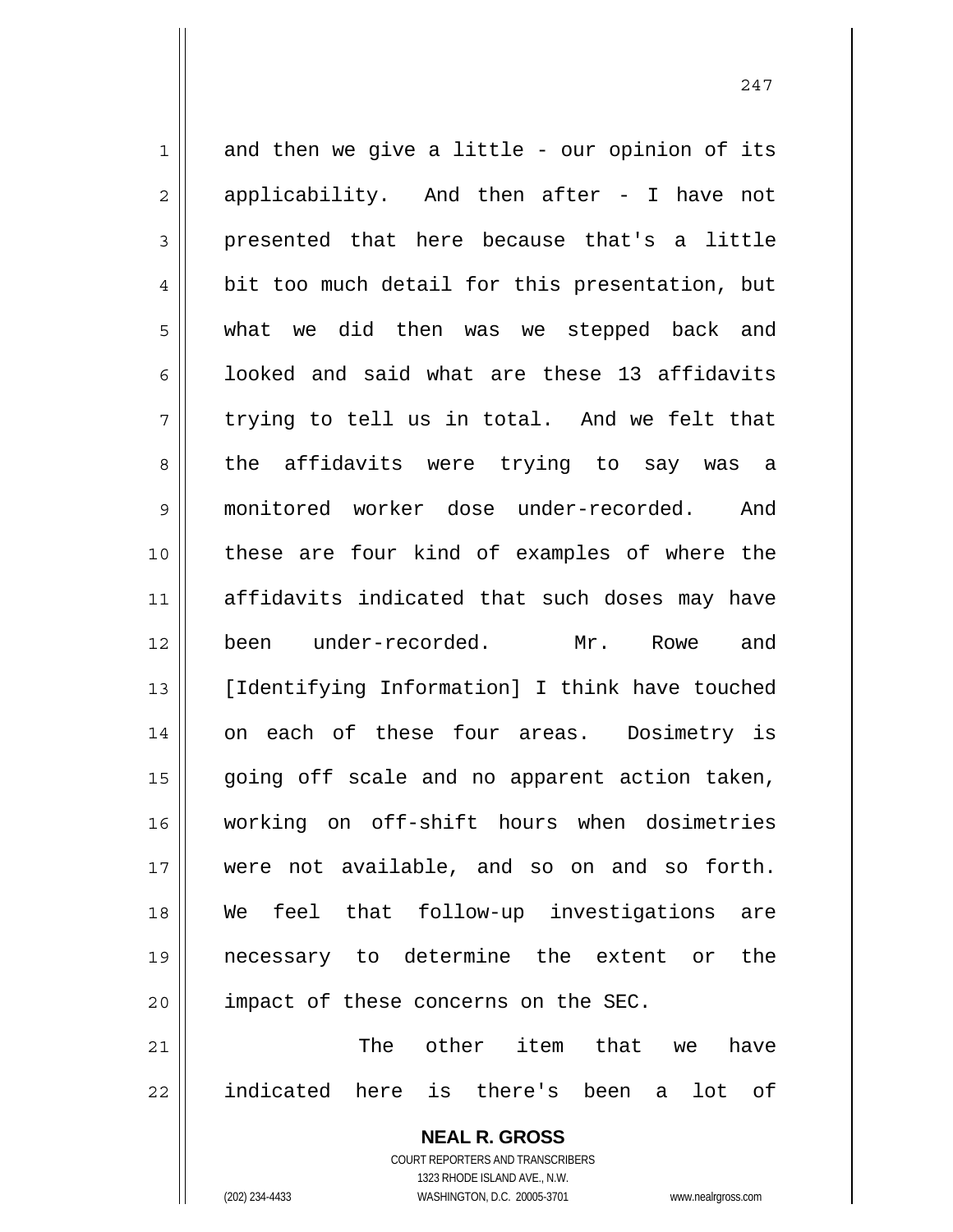1 2 3 4 5 6 7 8 9 10 11 12 13 14 15 16 17 18 19 20 21 22 discussion today about HPAREH and we feel that a follow-up investigation is also necessary to ensure that HPAREH faithfully reflects the log books. Regarding SEC-00104, as I mentioned in the previous slide, there was a dose reconstruction attached as one of the documentations, as part of the documentation, and we weren't quite sure why it was attached, but we undertook a review of that dose reconstruction and we felt that - in our review we looked at it and we felt that there was - adequate monitoring was provided for that particular dose reconstruction. However, we haven't reviewed this individual case to see how it relates to the reconstruction of all members in the proposed class. And so that's work that remains yet to be performed. The second question we asked ourselves when we were reviewing the SEC was since NIOSH has in place methodologies for performing dose reconstruction and has in fact performed a number of the dose

248

**NEAL R. GROSS** COURT REPORTERS AND TRANSCRIBERS

1323 RHODE ISLAND AVE., N.W. (202) 234-4433 WASHINGTON, D.C. 20005-3701 www.nealrgross.com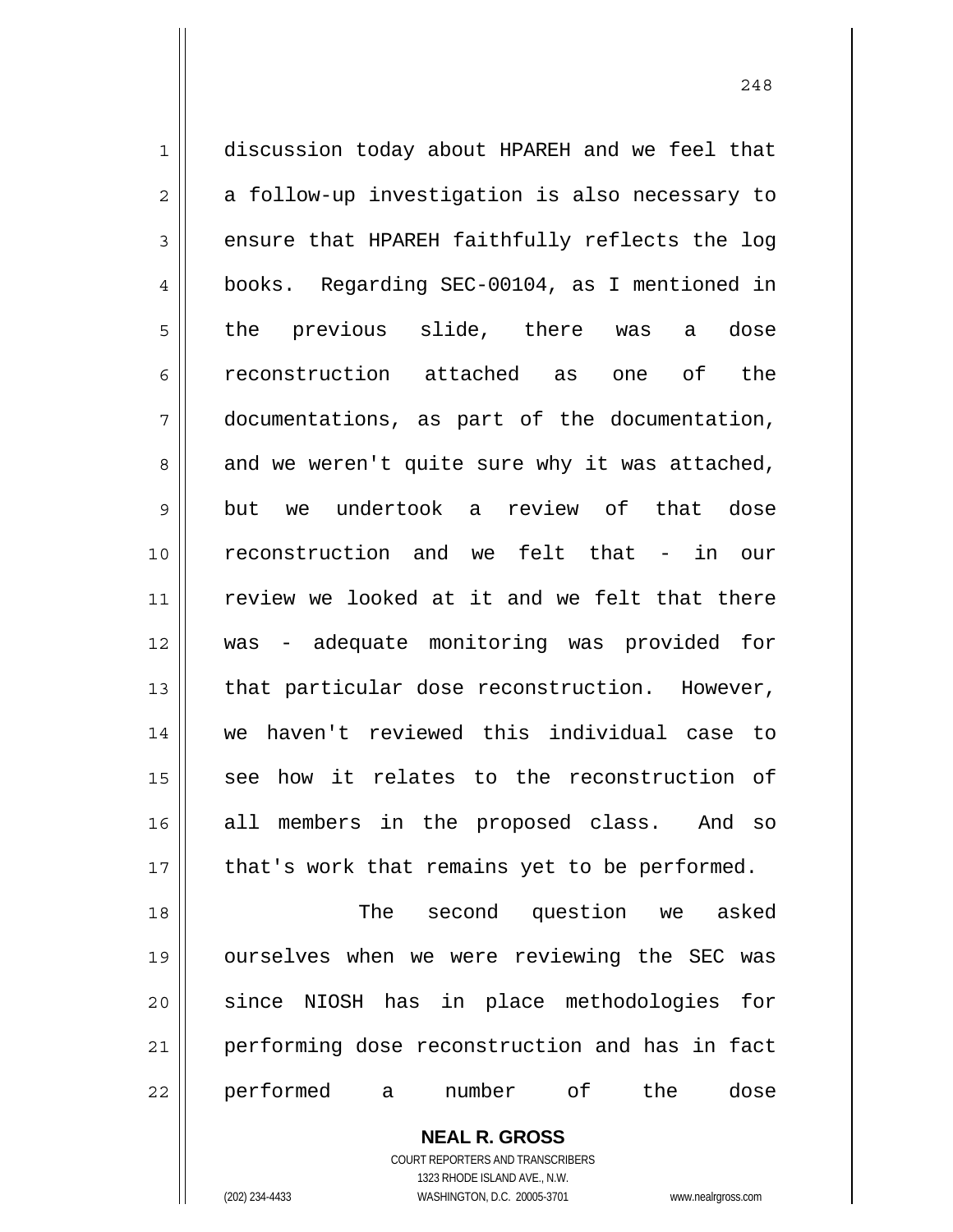1 2 3 4 5 6 7 8 9 10 11 12 13 14 15 16 17 18 19 20 21 reconstructions, how well do those methodologies address the availability and limitations in the quality of the SRS worker dosimetry data. And what we did for that was we undertook a review of a number of NIOSH documents, including the site profile document, OTIB-32, OTIB-52 and PER-14 for external exposures. The site profile document again for internal exposures, OTIB-1 and OTIB-52 again for internal exposures, and the site profile review for medical and environmental exposures. Our preliminary results, and again I stress that all these results are preliminary results, is that documents - all the documents that we listed above have been previously reviewed by SC&A, and there are a number of outstanding issues associated with each one of them. What we did was we revisited the previously raised issues and determined their applicability for

22 construction workers.

> **NEAL R. GROSS** COURT REPORTERS AND TRANSCRIBERS

> > 1323 RHODE ISLAND AVE., N.W.

(202) 234-4433 WASHINGTON, D.C. 20005-3701 www.nealrgross.com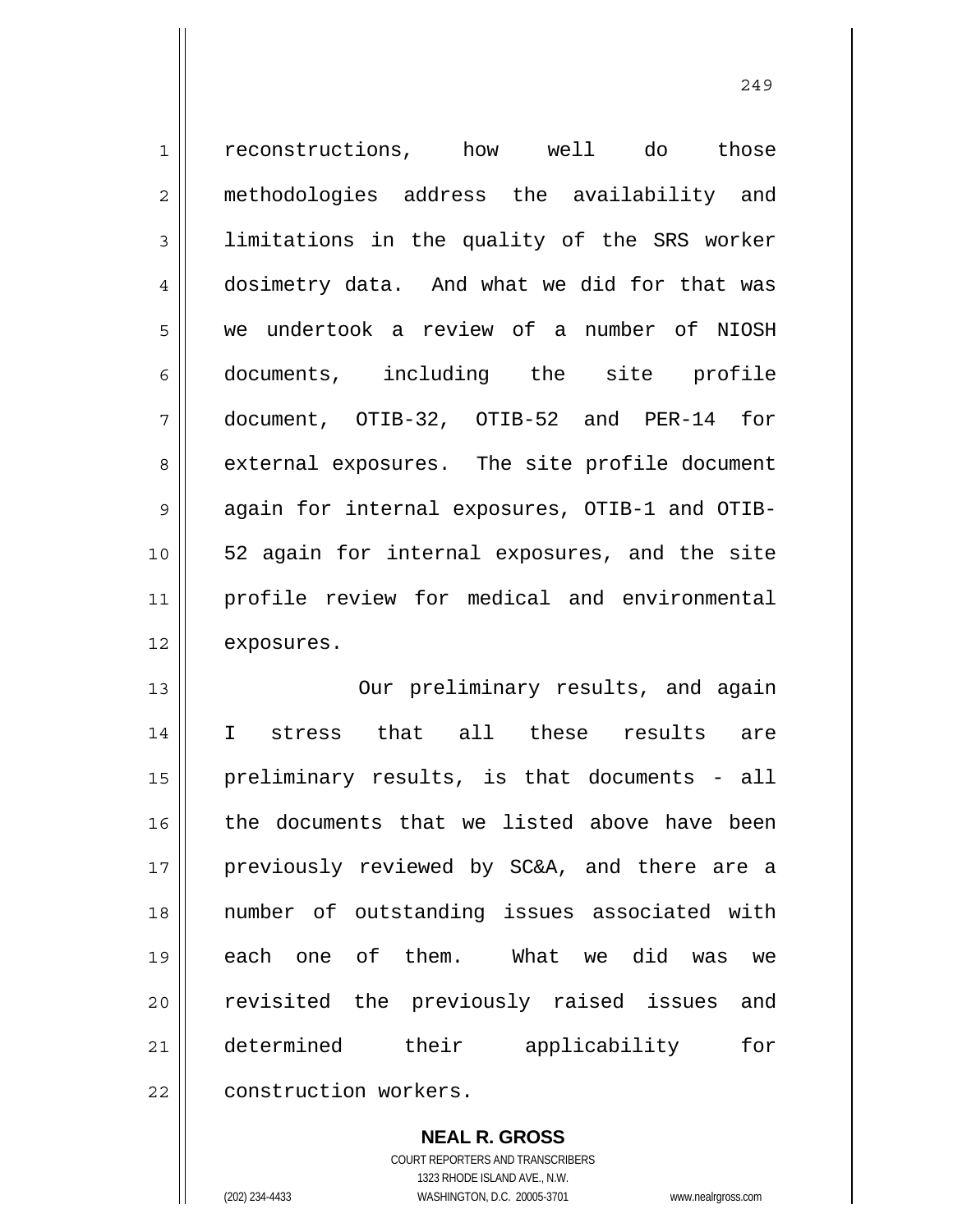1 2 3 4 5 6 7 8 9 10 11 12 13 14 15 16 17 18 19 20 21 When we did that review for construction workers, again there are a number of technical issues out there, but we look at them from the determination of whether or not any of them were unique to SRS construction workers, and we could not identify any of the outstanding issues that would be unique to SRS construction workers. That being said, assuming that the HPAREH is relatively complete and reliable, the coworker model set forth in OTIB-52 appears to be generally scientifically sound and claimant-favorable. We've reviewed OTIB-52 elsewhere and we found that there are some exceptions to this rule. Sometimes pipefitters would be an example who tend to have exposures which are not bounded by the OTIB-52, or in some cases are not bounded by OTIB-52. Hence we need to - this issue needs to be revisited in an SEC context which requires the reconstructed dose to be bounded.

22

Then the next slide is - this is a

**NEAL R. GROSS** COURT REPORTERS AND TRANSCRIBERS 1323 RHODE ISLAND AVE., N.W. (202) 234-4433 WASHINGTON, D.C. 20005-3701 www.nealrgross.com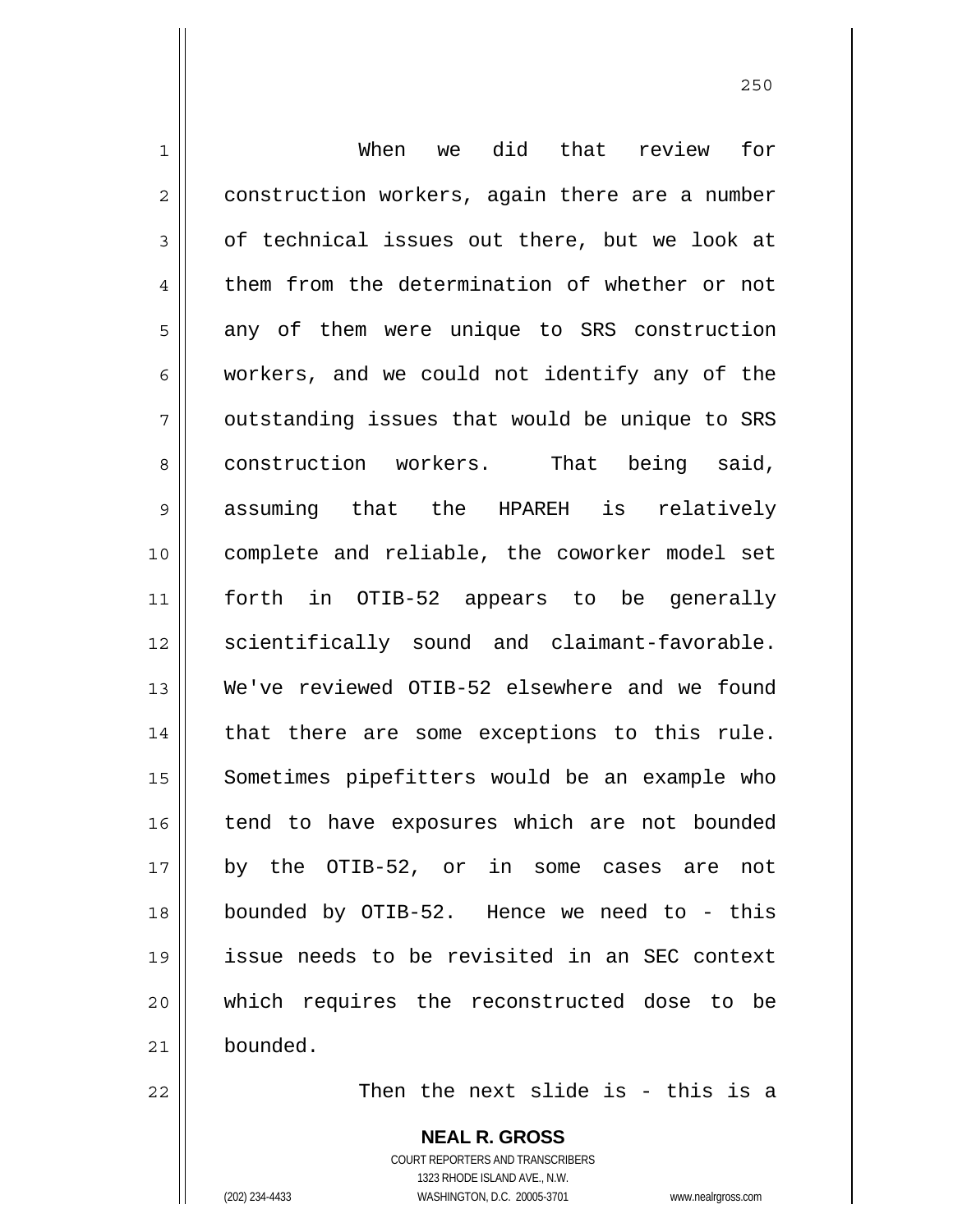1 2 3 4 5 6 7 8 9 10 11 12 13 14 15 16 17 18 19 20 21 22 slide which kind of - I don't know what this is saying here. This is a slide which when we say OTIB-52 methodology is bounding generally, this is an indication of what we mean here. This is a plot of the HPAREH dose records versus the OTIB-52 methodology. What we did each blue dot is a construction worker and the doses are their total - the sum of all their HPAREH records. And we compared that to what their dose would be if we used the OTIB-52 methodology to calculate their dose. And if you take this individual here you can see that in his working history at Savannah River site he received a total - he or she received a total of about 34 rems. If he were to take that same individual and calculate his or her dose using the OTIB-52 methodology you would see you get about 55 rems. So that's what we're saying is - that's why we say that we believe the OTIB-52 methodology to be generally claimant-favorable. You can see that anything that is below this diagonal line

**NEAL R. GROSS**

COURT REPORTERS AND TRANSCRIBERS 1323 RHODE ISLAND AVE., N.W. (202) 234-4433 WASHINGTON, D.C. 20005-3701 www.nealrgross.com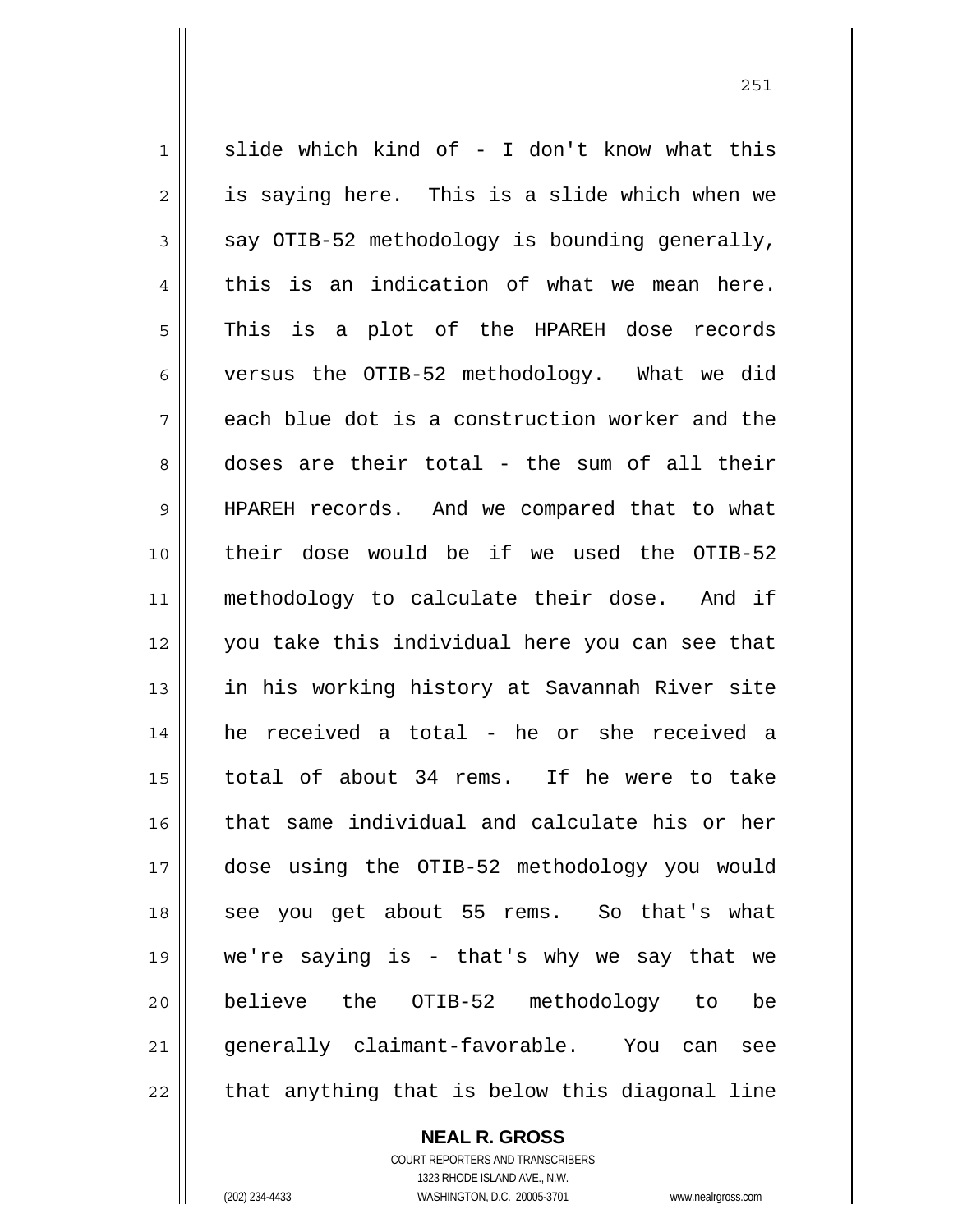here would mean that the OTIB-52 methodology

would result in a higher dose than what was recorded in the HPAREH. You can see that there are some individuals over here which fall on the non-claimant favorable side of the line.

<u>252</u>

7 8 9 10 11 12 13 14 15 16 17 18 19 20 21 22 On November 14 the evaluation report was published by NIOSH. And I should point out that we were trying to get our report out, our paper study out by December 1, so that didn't give us a lot of time to evaluate the evaluation report or to review the evaluation report. So what we did was an initial limited review of the evaluation report; and, our main concern was that the evaluation report does not address the concerns expressed by the petitioners, specifically those four items that we discussed on the previous slide. We believe that the petitioners did raise some valid concerns that bear on the completeness and the reliability of the database upon which the

> **NEAL R. GROSS** COURT REPORTERS AND TRANSCRIBERS

1323 RHODE ISLAND AVE., N.W. (202) 234-4433 WASHINGTON, D.C. 20005-3701 www.nealrgross.com

1

2

3

4

5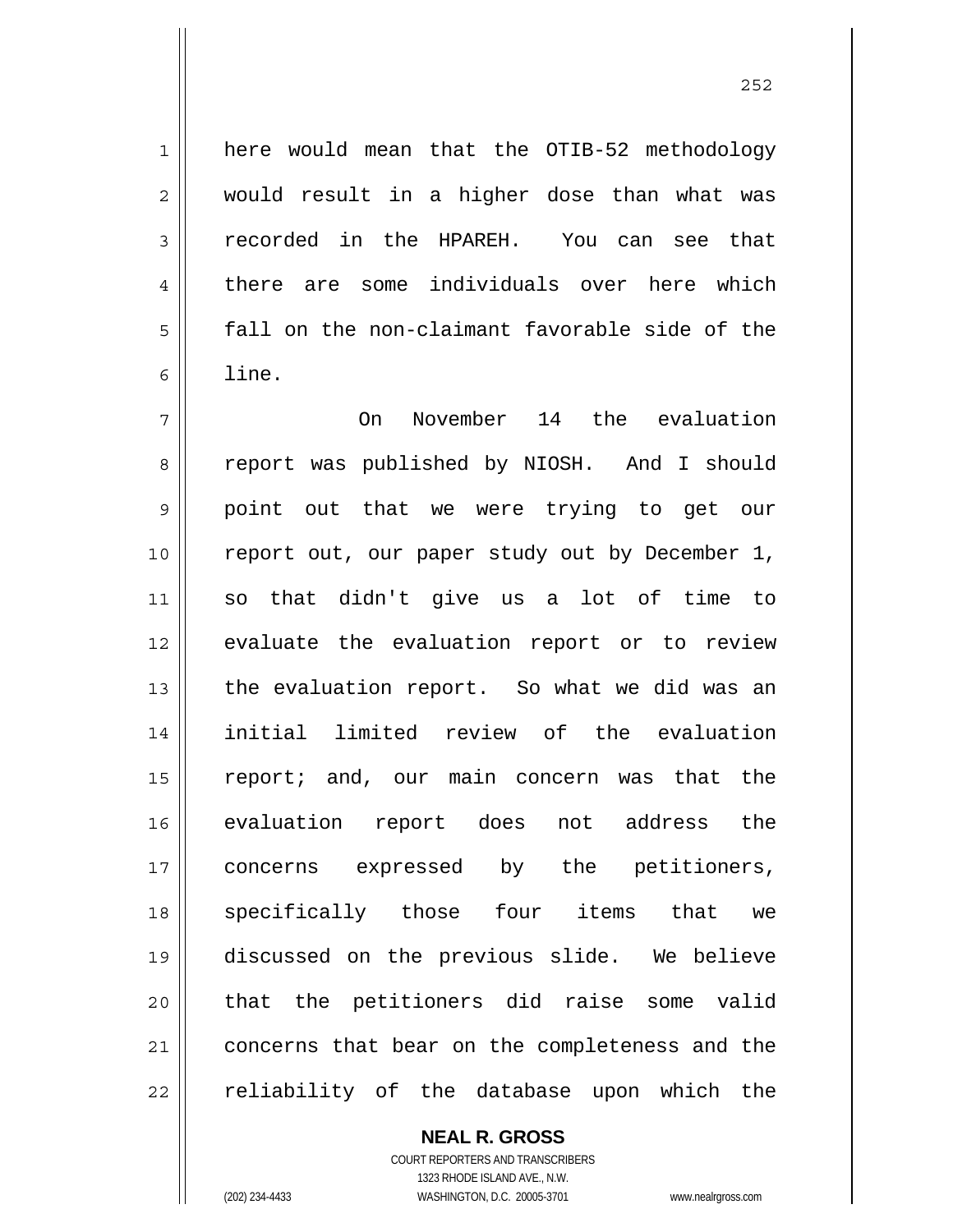1 2 3 4 5 6 7 8 9 10 11 12 13 14 15 16 17 18 19 20 21 coworker models are based. What we're saying is, again, the workers were potentially exposed to radiation which was not recorded in their dose records. So therefore it can't be reflected in HPAREH even if there was a good agreement between HPAREH and the log books because it's really not in the log books. So a review of the petition and the evaluation report requires considerable further work, including interviews with the petitioners, a data completeness and adequacy review, an internal dose method review, adequacy of incident coverage and whether HPAREH reflects actual work experience. And that's all I have prepared. If there are any questions? CHAIR ZIEMER: Thank you very much, Steve, for at least that initial look at the petition and the evaluation report. Board members, questions for Steve right now? Now, what we will be doing, and much of this will occur during our work sessions later in the

22

COURT REPORTERS AND TRANSCRIBERS 1323 RHODE ISLAND AVE., N.W. (202) 234-4433 WASHINGTON, D.C. 20005-3701 www.nealrgross.com

**NEAL R. GROSS**

meeting, taking into consideration the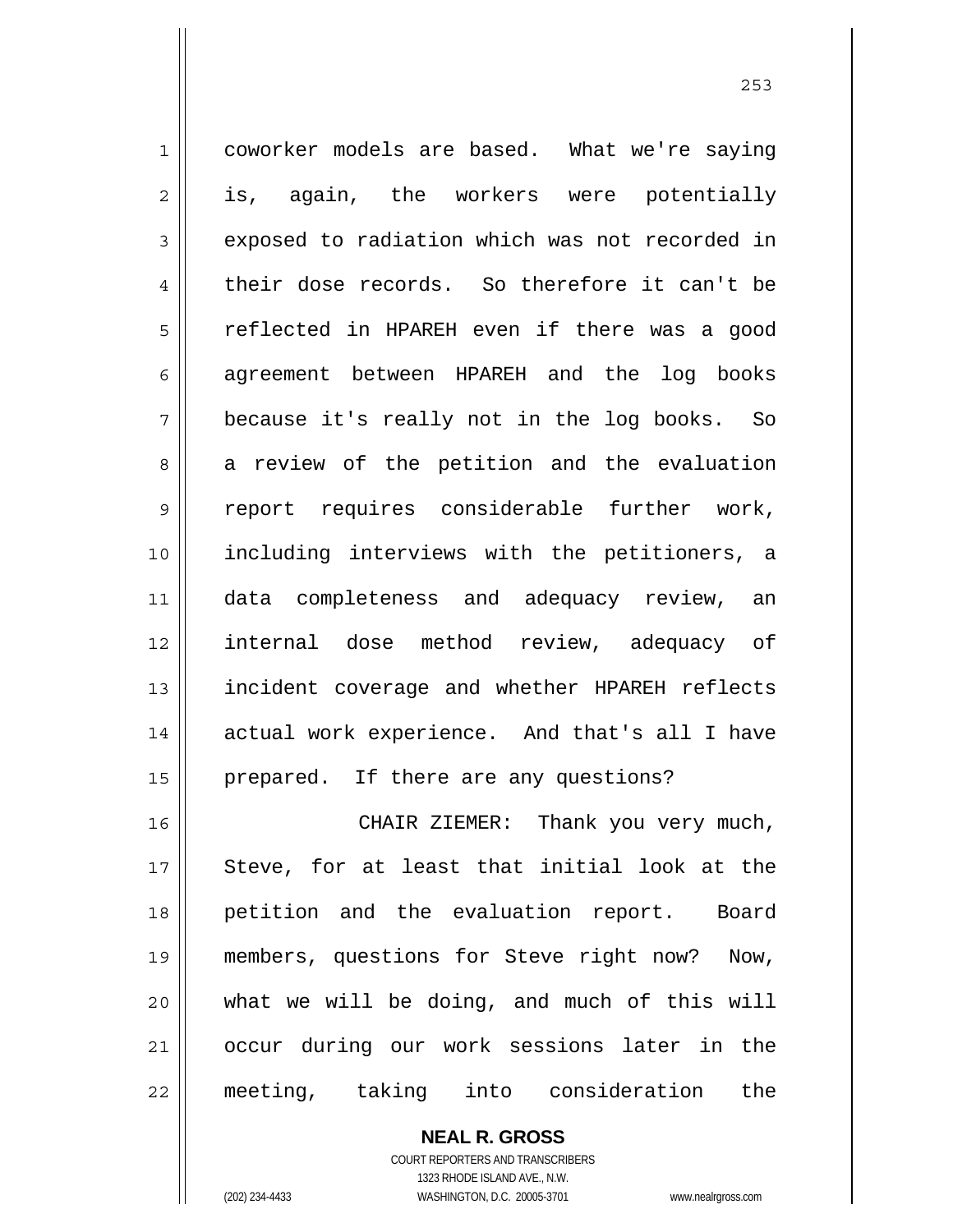**NEAL R. GROSS** COURT REPORTERS AND TRANSCRIBERS 1323 RHODE ISLAND AVE., N.W. (202) 234-4433 WASHINGTON, D.C. 20005-3701 www.nealrgross.com 1 2 3 4 5 6 7 8 9 10 11 12 13 14 15 16 17 18 19 20 21 22 petition, the evaluation report, our contractor's preliminary report, this board will need to decide what the path forward will be. It's the sense of the chair that we are not close to a position where we would wish to make a formal recommendation at this point. There's a lot more work that clearly needs to be done, but the path forward we'll have opportunity to define, and we'll of course very shortly have the opportunity to hear from many more of the folks onsite. Mr. Griffon? MEMBER GRIFFON: I think we are in a little different position with this one because we've assigned SC&A to review the evaluation report as well and bring it back to the Work Group. CHAIR ZIEMER: Right. MEMBER GRIFFON: So we're already kind of - CHAIR ZIEMER: Right, so - MEMBER GRIFFON: - our path forward, yes.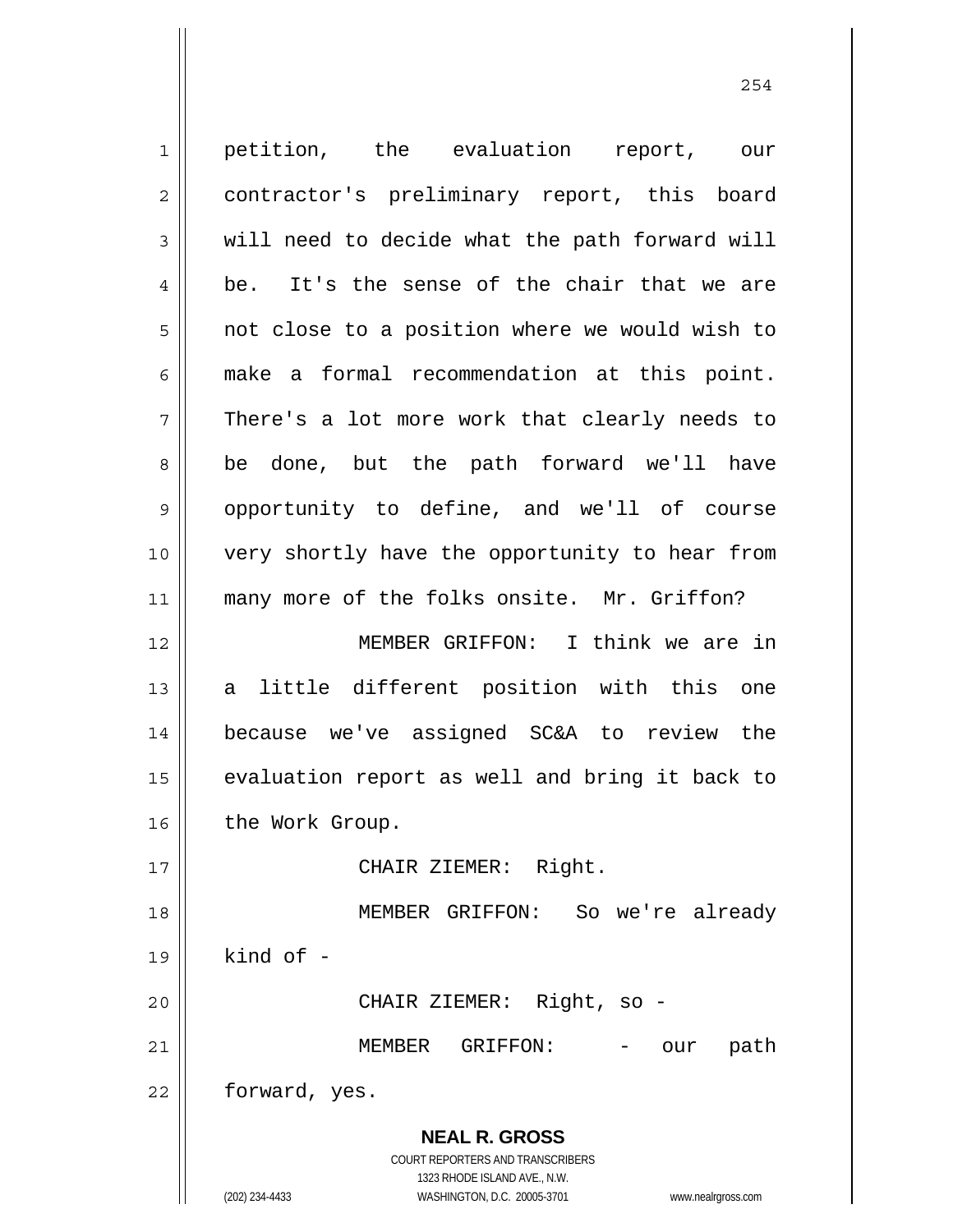1 2 3 4 5 6 7 8 9 10 11 12 13 14 15 16 17 18 19 20 21 22 CHAIR ZIEMER: Part of the path forward is defined. We do have a work group which Mark is chairing, and they will be meeting and looking at all of these issues, but if there's any additional tasking that's needed we will have the opportunity to do that as well. MEMBER GRIFFON: Can I just say one more thing? CHAIR ZIEMER: Yes, you bet. MEMBER GRIFFON: As the chair of the Work Group on Savannah River, we haven't convened this work group in awhile and part of the reason we started out reviewing the site profile, and we still have a number of outstanding issues on the site profile which I think will overlap with some of the issues identified in the petition and in the evaluation process. So we have to continue on those. We sort of put it on hold because we knew this petition was coming down the line and it didn't make sense to use our efforts to

> **NEAL R. GROSS** COURT REPORTERS AND TRANSCRIBERS

> > 1323 RHODE ISLAND AVE., N.W.

(202) 234-4433 WASHINGTON, D.C. 20005-3701 www.nealrgross.com

<u>255</u>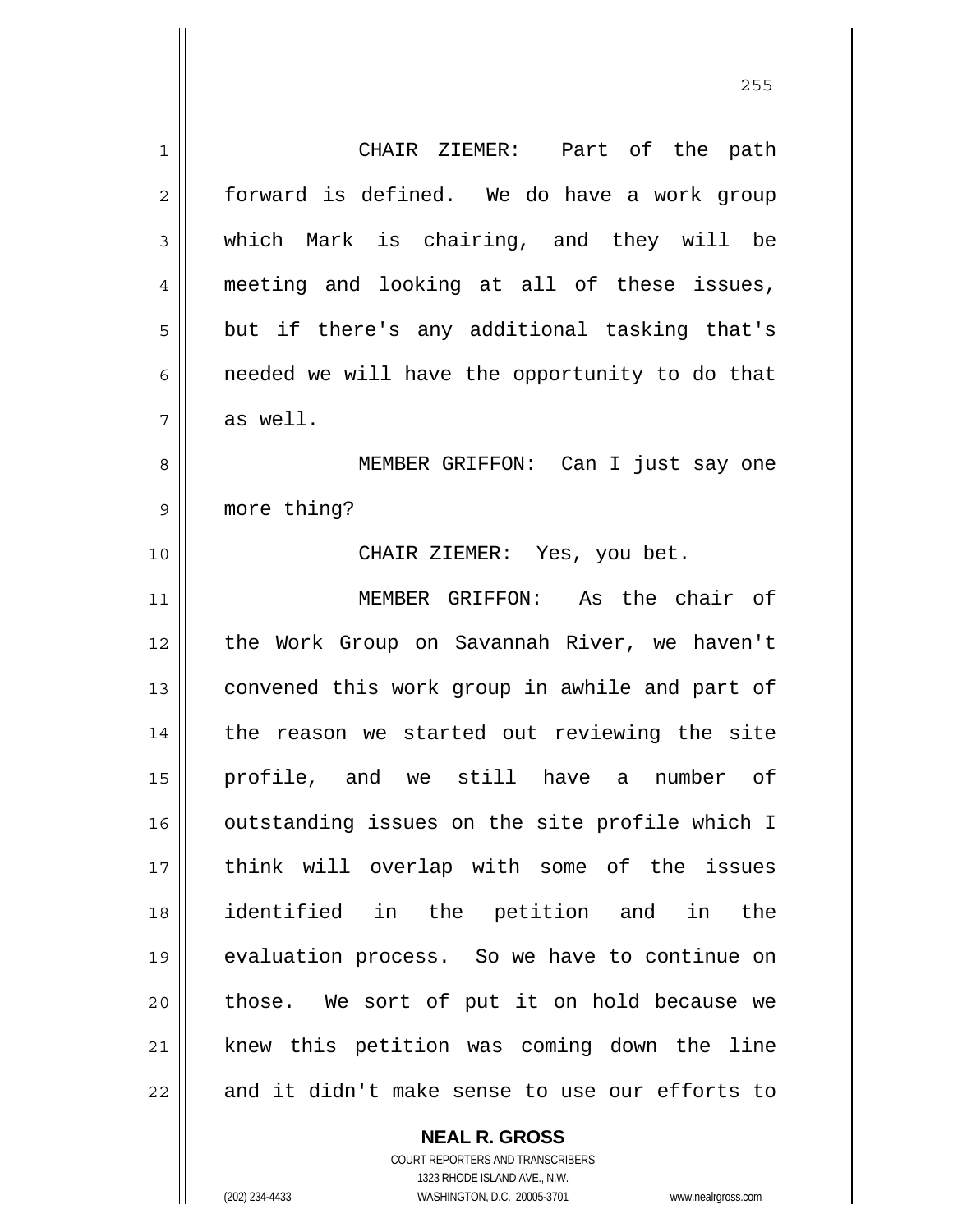1 2 3 4 5 6 7 8 9 10 11 12 13 14 15 16 17 18 19 20 21 22 go forward without waiting for the petition and looking at that. Having said that, I also am concerned. Several of the items that NIOSH brought up in their presentation look like we're still pending some data. Data exists and while I understand that NIOSH's hurdle sort of is to show that data exists to be able to sufficiently calculate doses, our board procedures, I'll remind all of us that we have a little bit of a higher hurdle that we've put in place which is to look at the data validity as well as the proof of principle, and several of the items that Tim, Dr. Taulbee outlined in his presentation mentioned that they have data or they're in the process of entering this data. It hasn't all been QC'd yet. I think I heard one of the TIBs is going to be available in the spring. So I just am a little concerned that all these tools and things are in place fairly soon and we can have everything we need to evaluate on this work group. But given that, I think we're going to

**NEAL R. GROSS**

COURT REPORTERS AND TRANSCRIBERS 1323 RHODE ISLAND AVE., N.W. (202) 234-4433 WASHINGTON, D.C. 20005-3701 www.nealrgross.com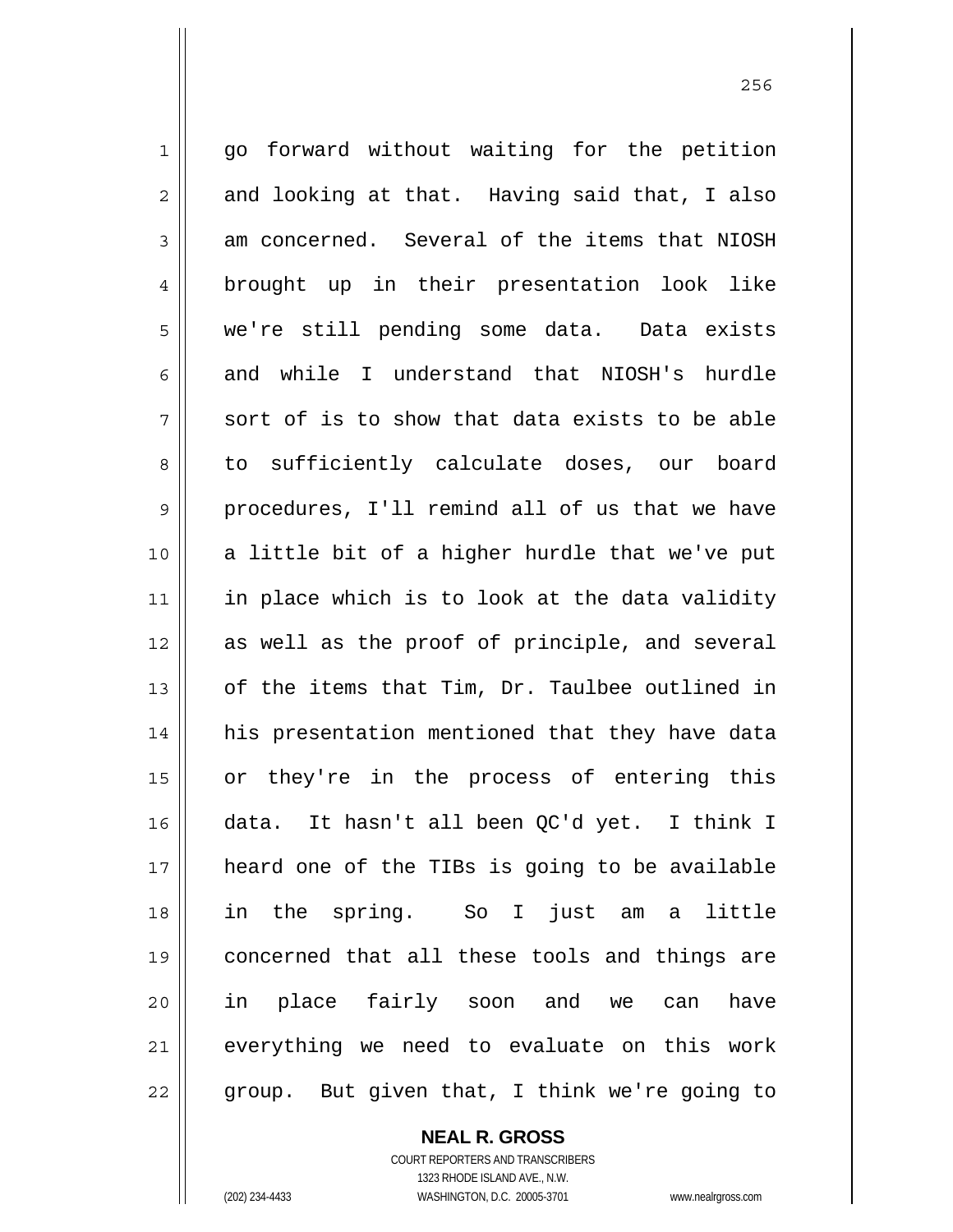**NEAL R. GROSS** COURT REPORTERS AND TRANSCRIBERS 1323 RHODE ISLAND AVE., N.W. 1 2 3 4 5 6 7 8 9 10 11 12 13 14 15 16 17 18 19 20 21 22 - I did talk to NIOSH earlier and we plan certainly on getting this work group back onboard in full force in early next year now that we have the evaluation report in place and everything. So. CHAIR ZIEMER: Thank you, Mark. Wanda Munn? You have on this topic? MEMBER MUNN: One brief correction for the record. CHAIR ZIEMER: Oh, okay. MEMBER MUNN: It was stated earlier that this board had not even looked at OTIB-52. I wanted to point out that OTIB-52 has been very thoroughly debated in our procedures group, that since 2007 we've had a total of 16 items that we have addressed specifically with respect to this procedure which is entitled Parameters for Processing Claims for Construction Workers. So it is actively being pursued. There are still - CHAIR ZIEMER: Still some open issues yet.

<u>257 and 257</u>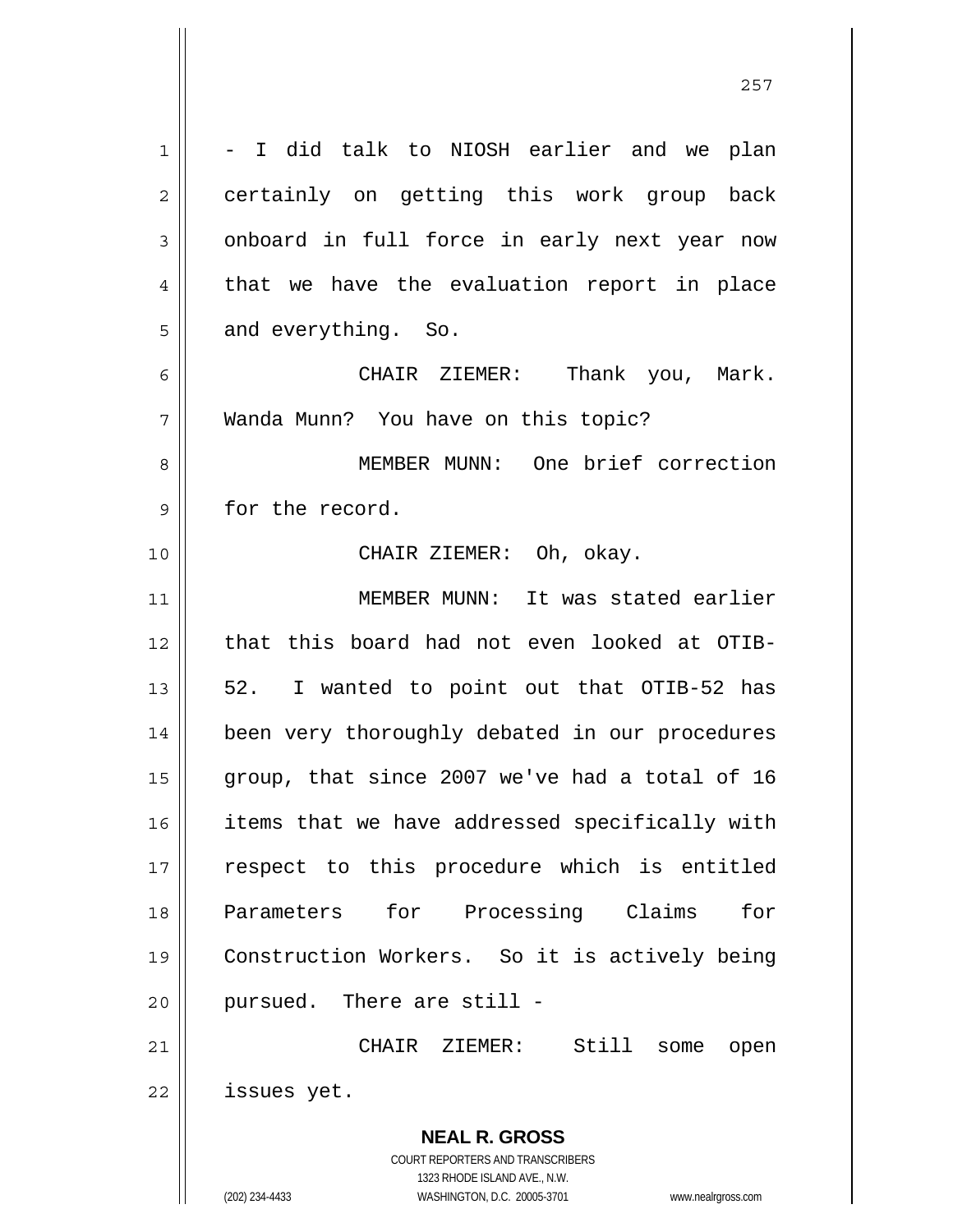**NEAL R. GROSS** COURT REPORTERS AND TRANSCRIBERS 1323 RHODE ISLAND AVE., N.W. (202) 234-4433 WASHINGTON, D.C. 20005-3701 www.nealrgross.com <u>258</u> 1 2 3 4 5 6 7 8 9 10 11 12 13 14 15 16 17 18 19 20 21 22 MEMBER MUNN: There are still some open issues but it has been reviewed in great length. CHAIR ZIEMER: Right, and is still in process. Thank you. And Jim? MEMBER MELIUS: Perhaps the procedures work group could update the whole board on that at some point? CHAIR ZIEMER: Well, they will be reporting. MEMBER MELIUS: The members of the Board have not heard this. CHAIR ZIEMER: Right. MEMBER MELIUS: Second, my question to Mark was in your discussions do we have a timeframe for SC&A to review the evaluation report and present something? MEMBER GRIFFON: I didn't know if we were going to talk about that here or in our path forward discussion. CHAIR ZIEMER: Well, we'll talk about it in the tasking. I think we may have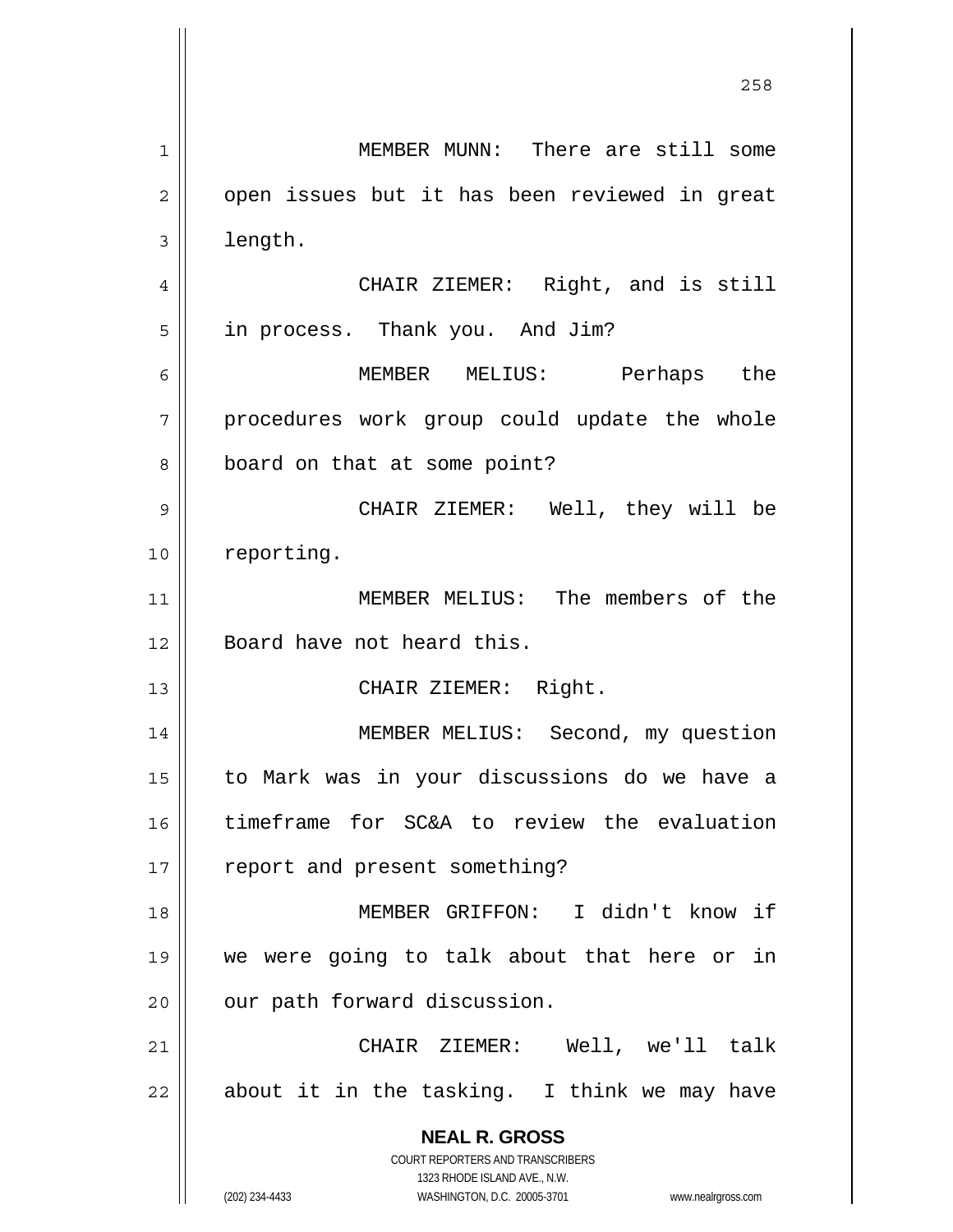1 2 3 4 5 6 7 8 9 10 11 12 13 14 15 16 17 18 19 20 21 22 already tasked them to do this and I'm trying to recall from the last meeting. MEMBER MELIUS: That's why I asked. My understanding - MEMBER GRIFFON: But John Mauro is shaking his head no, so I think - CHAIR ZIEMER: Okay. There was only the paper review perhaps that was tasked, but. DR. MAURO: Let me help out a little bit. When you were tasked during the Redondo Beach meeting it was recognizing that in the near future the evaluation report would come out. And so at that time we were tasked to look at the petition itself. However, we were also in communication with Mark regarding, listen, you know, we know the evaluation report is going to come out. I also spoke to Ted about it. I said listen, once the evaluation report comes out what do you think we should do here? I mean, we're sort of in a gray area. Normally our initial

<u>259 میں اس کا اعتبار اور اس کا اعتبار اور اس کا اعتبار اور اس کا اعتبار اور اس کا اعتبار اور اس کا اعتبار اور ا</u>

**NEAL R. GROSS** COURT REPORTERS AND TRANSCRIBERS

1323 RHODE ISLAND AVE., N.W. (202) 234-4433 WASHINGTON, D.C. 20005-3701 www.nealrgross.com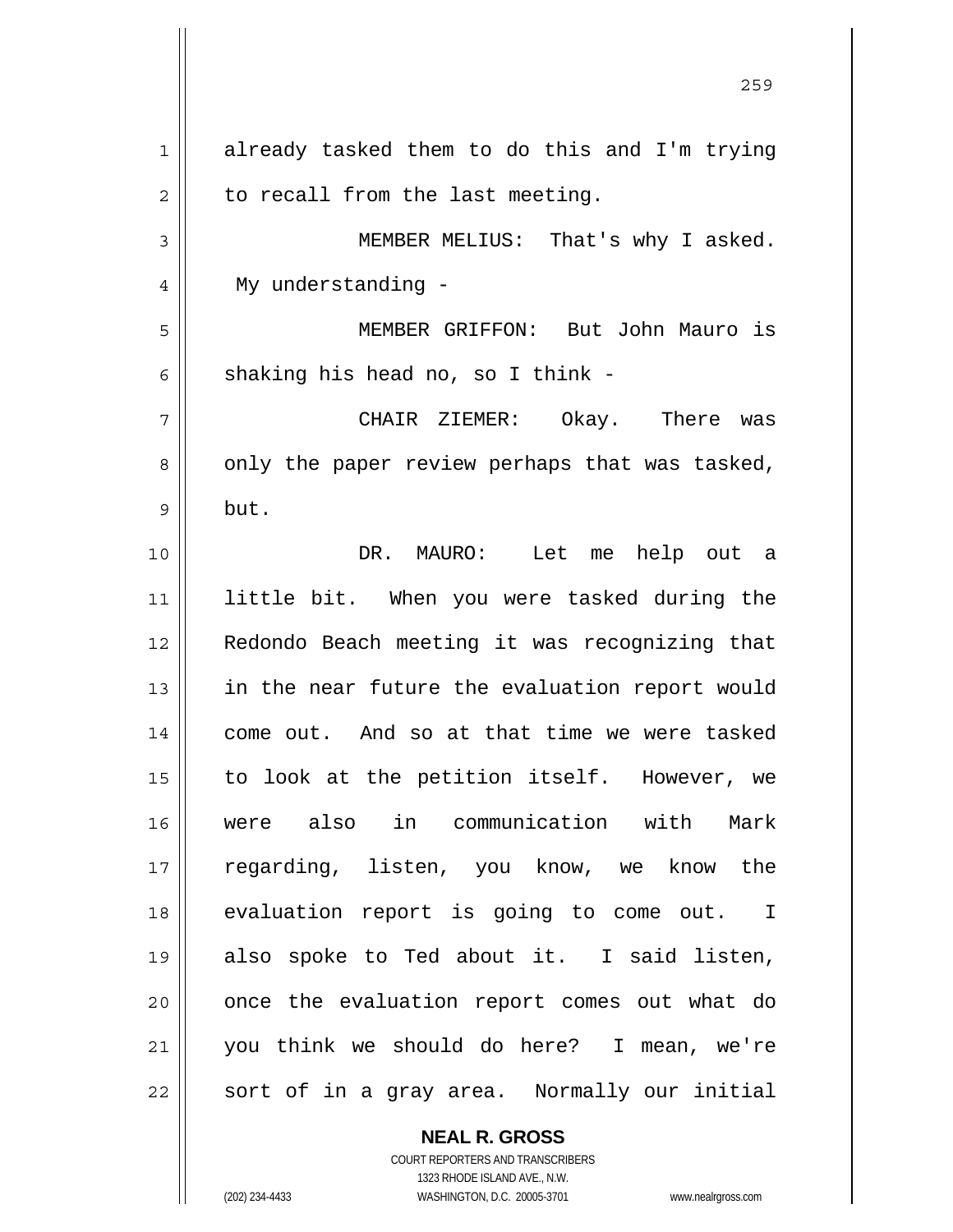1 2 3 4 5 6 7 8 9 process is to read the evaluation report in conjunction with the petition. So I guess, in consultation with Ted he said listen, please review the evaluation report to the best of your ability in anticipation of this meeting so that you could have at least some initial findings. But I guess formally at the meeting itself in Redondo Beach we really weren't formally tasked with that.

10 11 12 13 14 15 16 17 18 19 20 21 22 CHAIR ZIEMER: Okay. So we need to do formal tasking at this meeting. And as I indicated before, I think we're going to have to be in the position of tasking our contractor, whoever it may be. And we could, we could ask that priority be given to getting something underway. I think we have at least till mid-January, but in one sense we would have to think about the funding. I believe all of the funding that's available right now is earmarked for closeout. Since this would be a new task and I think we could talk about whether or not new tasking could be done. We

> COURT REPORTERS AND TRANSCRIBERS 1323 RHODE ISLAND AVE., N.W. (202) 234-4433 WASHINGTON, D.C. 20005-3701 www.nealrgross.com

**NEAL R. GROSS**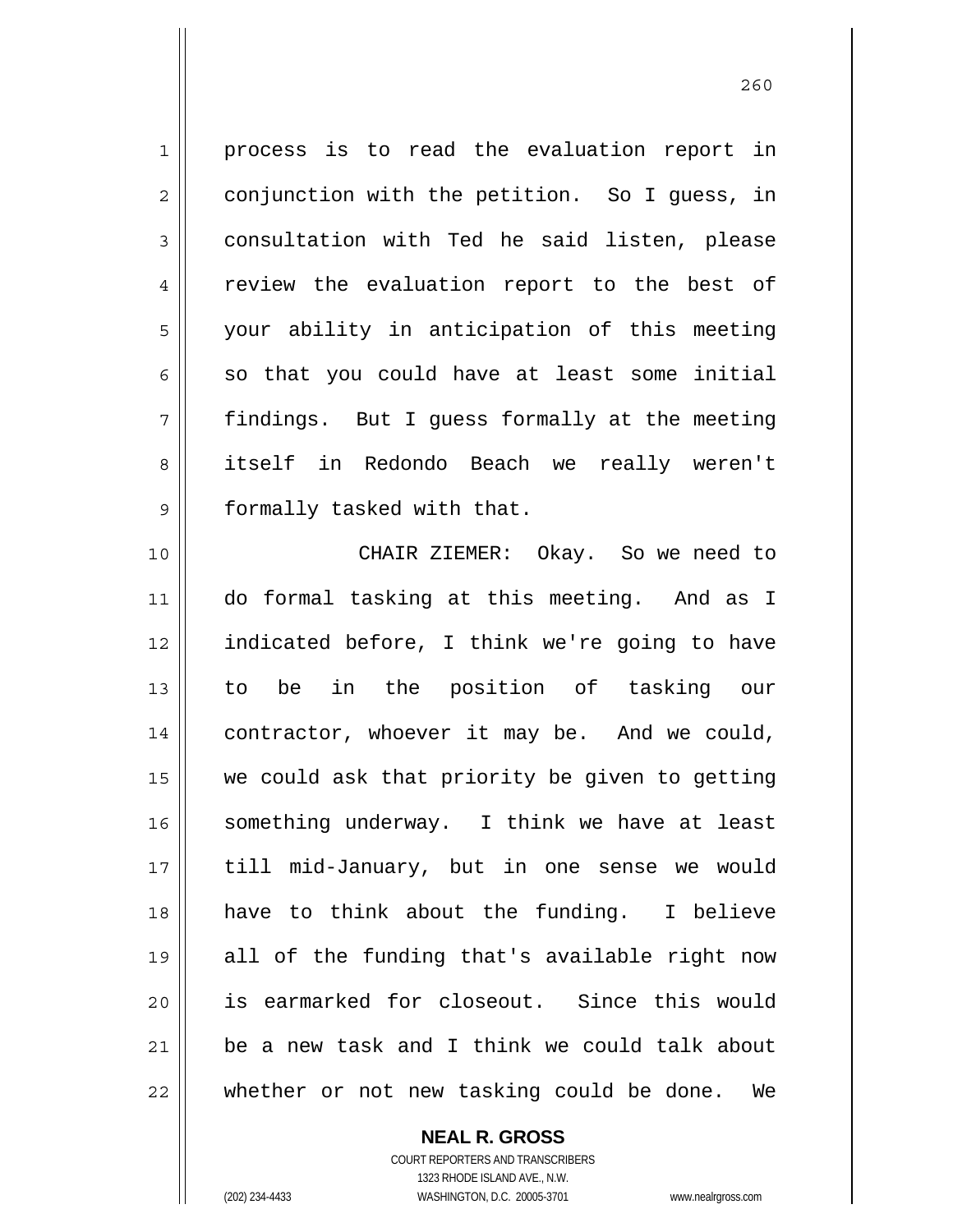could talk with David Staudt about that. But it's certainly the chair's sense that we're going to task somebody to do the review. Whether it's SC&A or another entity we will have a contractor that's going to have to do that. So.

7 8 9 10 11 12 I don't know if David will allow us to assign new tasks, but Ted, we should ask him about that, David Staudt. We have to follow whatever the federal rules are on some of these things, but we've been given fair flexibility in moving the money between tasks.

13 14 15 MR. KATZ: I'm sure there's no limitation between spending it on closeout versus on new task.

16 17 18 19 20 21 22 CHAIR ZIEMER: So we may have some flexibility that would allow us to get a good start on the in-depth review of the report. So we'll talk about that further. Thank you. We have a little time before the public comment session, and Ms. Munn has asked for the floor and I will recognize her.

> **NEAL R. GROSS** COURT REPORTERS AND TRANSCRIBERS 1323 RHODE ISLAND AVE., N.W. (202) 234-4433 WASHINGTON, D.C. 20005-3701 www.nealrgross.com

1

2

3

4

5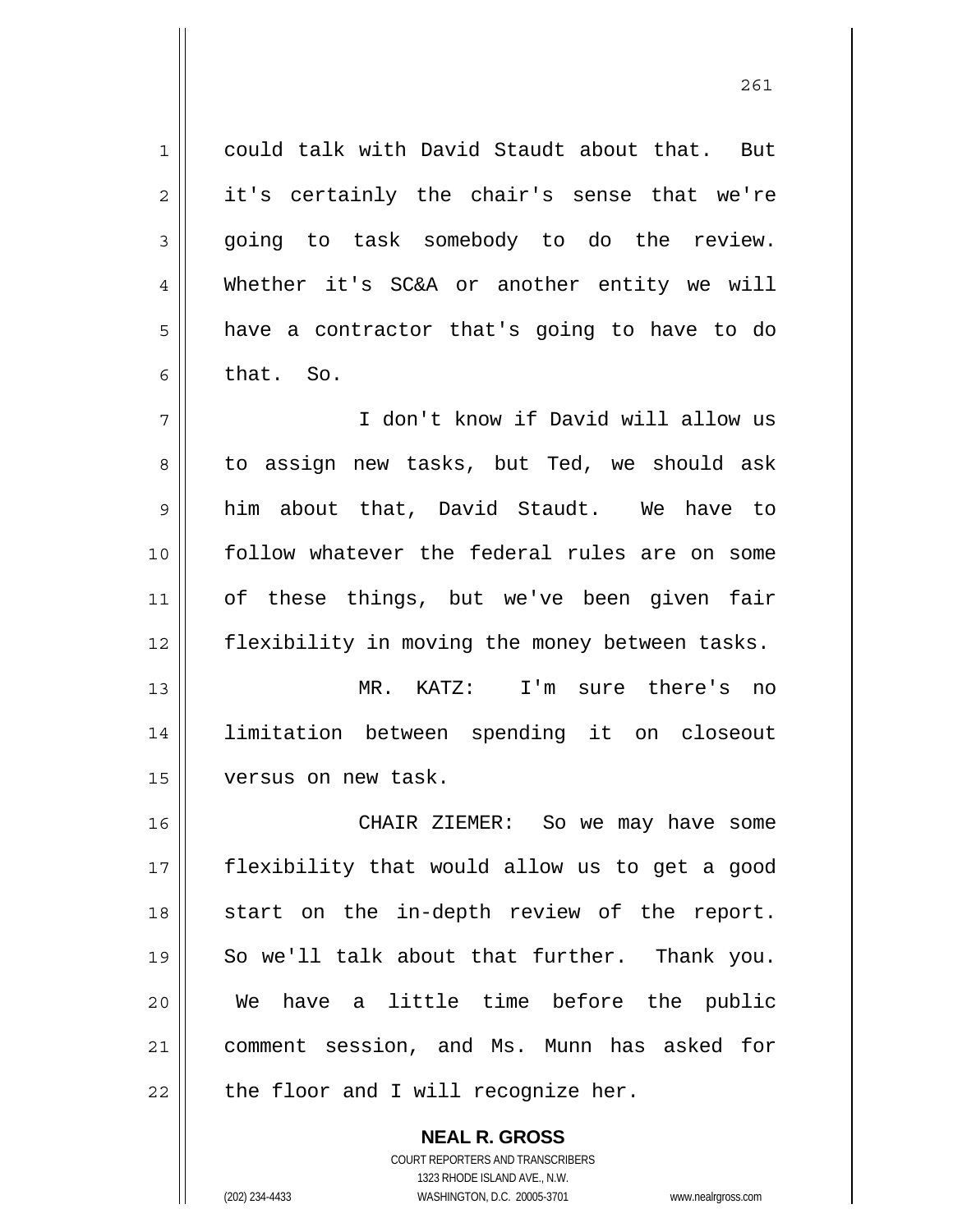| $\mathbf 1$    | MEMBER MUNN:<br>Thank you, Dr.                 |
|----------------|------------------------------------------------|
| $\overline{2}$ | Ziemer. If we could beg the indulgence of the  |
| 3              | claimants who are here from the local site,    |
| 4              | we'd like to take care of a small item of      |
| 5              | administrative importance to the members of    |
| 6              | the Board here. We have Mr. Green with us      |
| 7              | this evening who has not been with us in the   |
| 8              | last few months, and if it pleases the Board I |
| 9              | would like at this time present a resolution   |
| 10             | to you.                                        |
| 11             | CHAIR ZIEMER: That would be in                 |
| 12             | order. The chair will recognize you for such   |
| 13             | a motion, a motion directed toward our prior   |
| 14             | court reporter Ray Green as I understand it.   |
| 15             | The<br>Correct.<br>MEMBER<br>MUNN:             |
| 16             |                                                |
|                | resolution reads, "To all before whom these    |
| 17             | present letters may come, know that we the     |
| 18             | Advisory Boardon Radiation and Worker Health   |
| 19             | individually and in group assembled do resolve |
| 20             | and say, whereas this body has existed since   |
| 21             | the year 2001 AD, and whereas our charter has  |

**NEAL R. GROSS** COURT REPORTERS AND TRANSCRIBERS

1323 RHODE ISLAND AVE., N.W.

(202) 234-4433 WASHINGTON, D.C. 20005-3701 www.nealrgross.com

 $\mathsf{II}$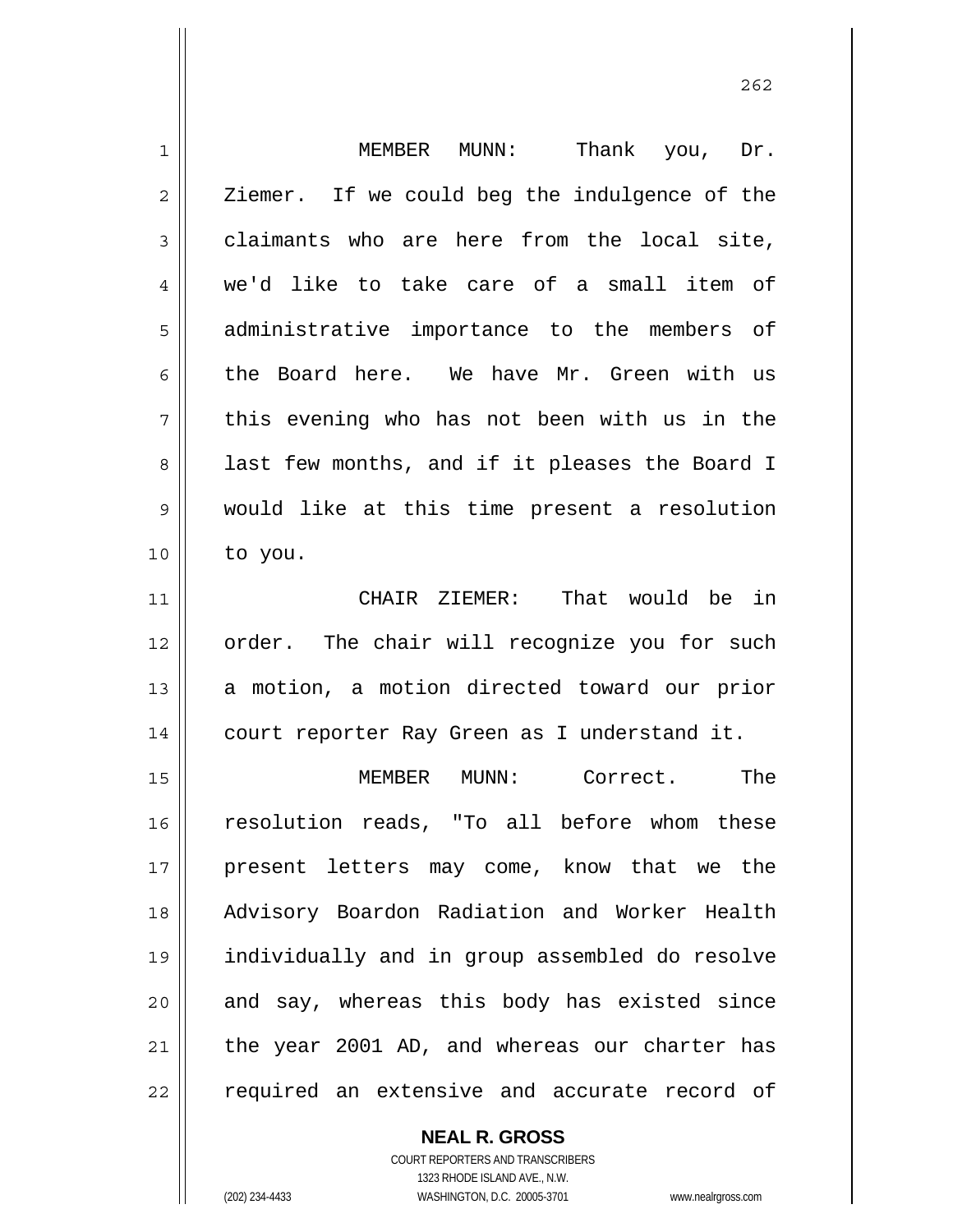1 2 3 4 5 6 7 8 9 10 11 12 13 14 15 16 17 18 19 20 21 22 our deliberations, and whereas such record necessitated verbatim transcriptions of each meeting of the Board, together with all public comments made therein as well as of all subcommittee and work groups meeting either face to face or by teleconference, and whereas the topics and participants in these activities have been numerous and complex, and whereas these proceedings have been recorded and reported verbatim with great precision and accuracy by our award-winning court reporter, be it therefore resolved that for his outstanding service, professionalism, friendship and devotion to the work of this board we extend our sincerest appreciation to Steven Ray Green. By this document we do hereby express our recognition of his valuable contribution to the work of this body and as he leaves our service convey upon him our warmest wishes for continued success and distinction in every aspect of his life. Signed at Augusta, Georgia, December 16,

263

**NEAL R. GROSS** COURT REPORTERS AND TRANSCRIBERS

1323 RHODE ISLAND AVE., N.W. (202) 234-4433 WASHINGTON, D.C. 20005-3701 www.nealrgross.com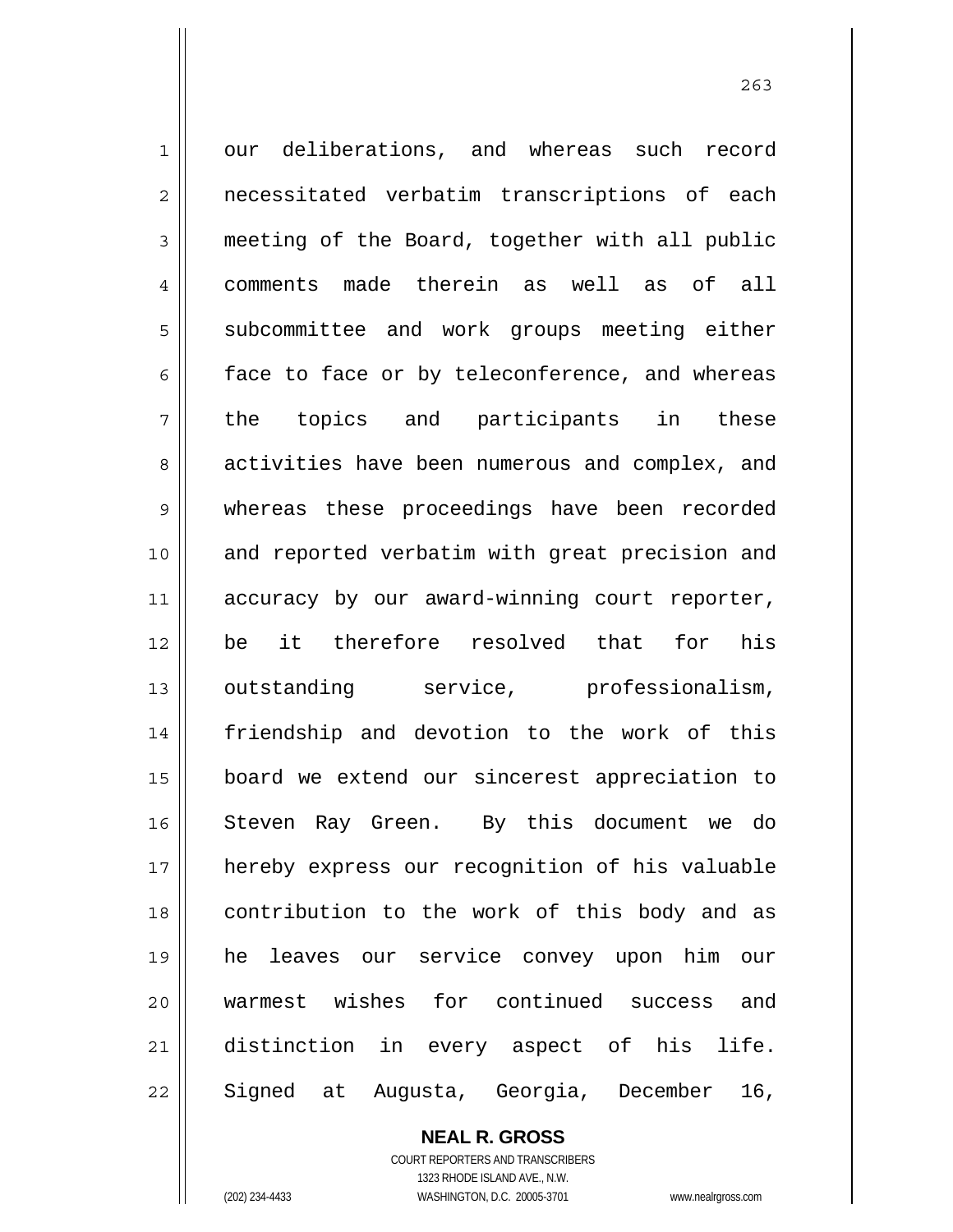2008."

| $\overline{2}$ | CHAIR ZIEMER: Thank you for that                                                         |
|----------------|------------------------------------------------------------------------------------------|
| 3              | motion. The chair is aware that all the Board                                            |
| $\overline{4}$ | members have actually signed it so the motion                                            |
| 5              | passes, but for the record all in favor say                                              |
| 6              | "Aye."                                                                                   |
| 7              | (Chorus of ayes.)                                                                        |
| 8              | And Ray Green, if<br>CHAIR ZIEMER:                                                       |
| 9              | you would come forward.                                                                  |
| 10             | (Applause.)                                                                              |
| 11             | MEMBER MUNN: This is one thing you                                                       |
| 12             | won't have to transcribe personally.                                                     |
| 13             | (Laughter.)                                                                              |
| 14             | CHAIR ZIEMER: Ray, if you would                                                          |
| 15             | just pose there with Ms. Munn who<br>was                                                 |
| 16             | responsible for generating this and we'll get                                            |
| 17             | a picture. And Ray, if you would come up                                                 |
| 18             | here?                                                                                    |
| 19             | MEMBER CLAWSON: Ray, could you put                                                       |
| 20             | something over your mouth?                                                               |
| 21             | Yes Ray, we don't<br>CHAIR ZIEMER:                                                       |
| 22             | recognize you with your full face.<br>And Ray,                                           |
|                | <b>NEAL R. GROSS</b><br>COURT REPORTERS AND TRANSCRIBERS<br>1323 RHODE ISLAND AVE., N.W. |
|                | (202) 234-4433<br>WASHINGTON, D.C. 20005-3701<br>www.nealrgross.com                      |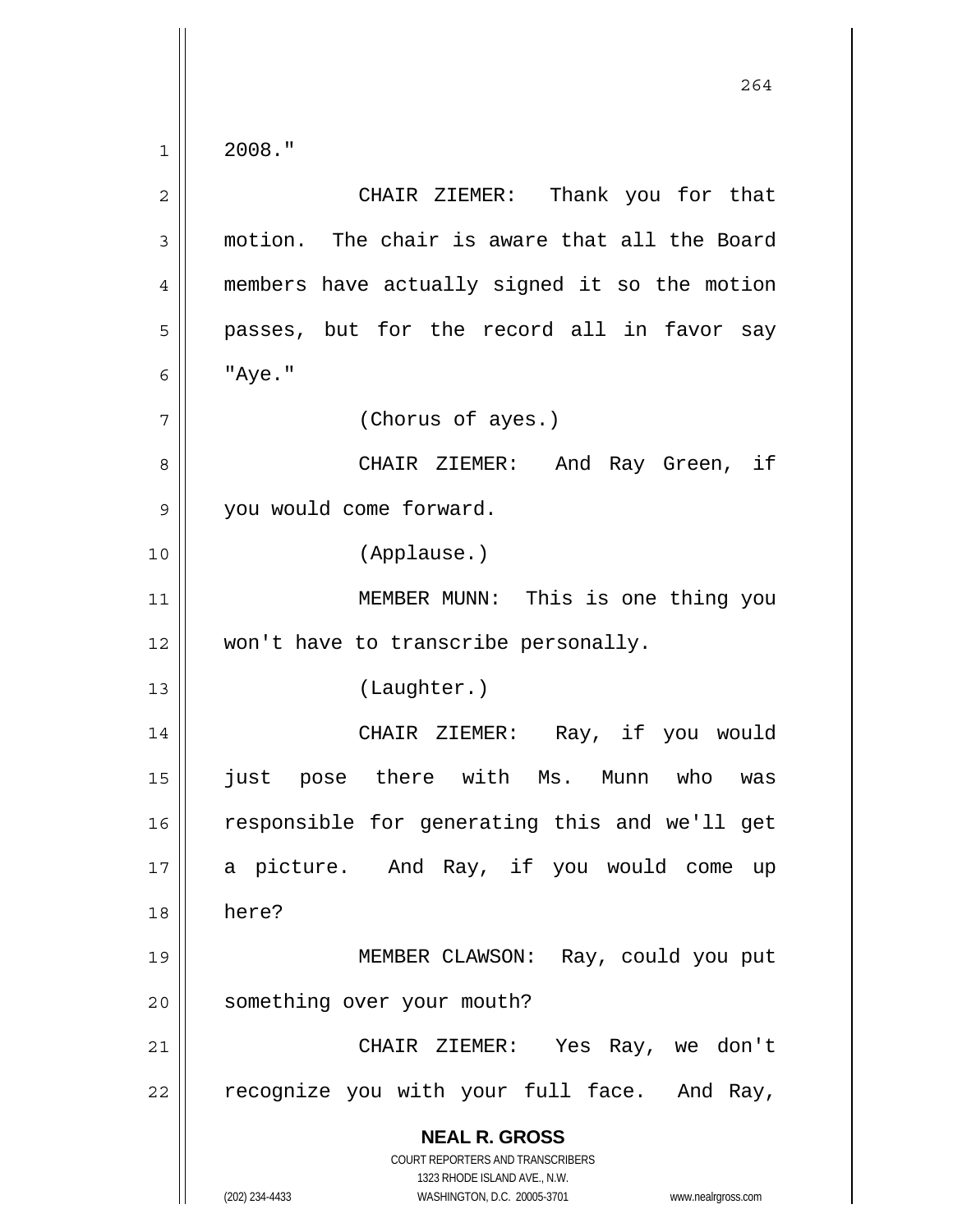1 2 3 4 5 6 7 8 9 10 11 12 13 14 15 16 17 you're not restricted like board members to receiving gifts, so on behalf of the Board let me also present you with this, a token of our appreciation, and maybe I should read for you what is on it as well, or you can read it. Let me read the inscription for you. This is heavy. It looks like it's filled with marbles but we want to make sure you do have all your marbles. "In appreciation to Steven Ray Green for seven years of outstanding service to the Advisory Board on Radiation Worker Health , August 2008," and below that is a symbol of an atom, a very accurate symbol for you here to study as you leave us. Congratulations. (Applause.)

<u>265</u>

18 19 20 21 22 CHAIR ZIEMER: And board members one thing further. For Ray we know he wants to remember all your mugs very well, so if you're agreeable after the public comment session we'll get together as a group with Ray

> **NEAL R. GROSS** COURT REPORTERS AND TRANSCRIBERS 1323 RHODE ISLAND AVE., N.W. (202) 234-4433 WASHINGTON, D.C. 20005-3701 www.nealrgross.com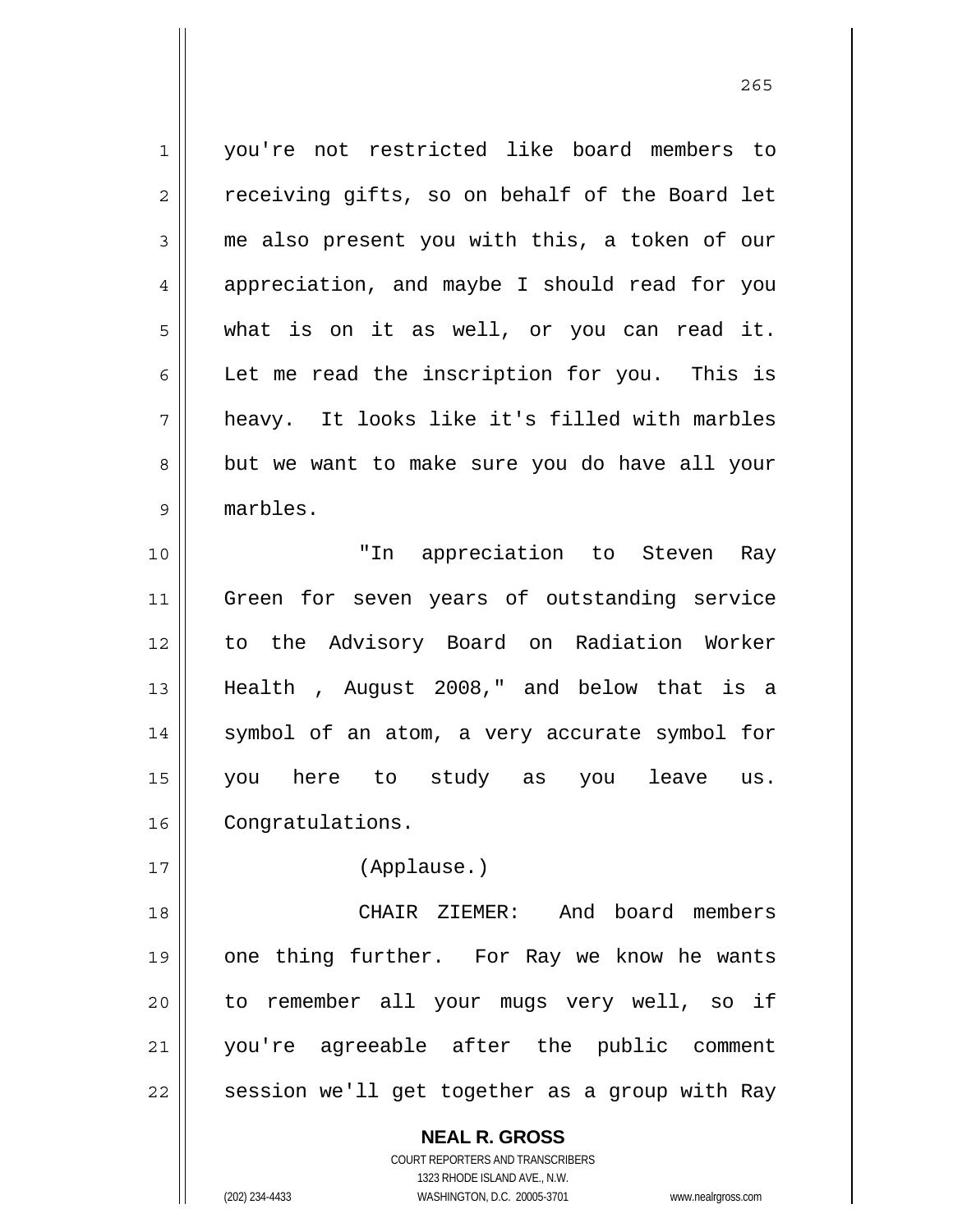| 1           | and give him a lasting remembrance of this     |
|-------------|------------------------------------------------|
| 2           | board with mug shots. Ray, thank you so much.  |
| 3           | MR. GREEN: Do I get to say                     |
| 4           | something?                                     |
| 5           | CHAIR ZIEMER: Well, the 10-minute              |
| 6           | limit is on you.                               |
| 7           | MR. GREEN: I've been waiting seven             |
| 8           | years to talk. I did just want to say that I   |
| $\mathsf 9$ | can sincerely say the seven years with NIOSH   |
| 10          | was the best working experience of my career   |
| 11          | ever, and that may sound like it's convenient  |
| 12          | because I'm standing in front of you all, but  |
| 13          | it's the truth, it truly is. And not only      |
| 14          | have I loved the Board members, but the people |
| 15          | at SC&A, the people at OCAS have been          |
| 16          | absolutely fantastic. Everyone at NIOSH from   |
| 17          | Dr. Howard to Cory, LaShawn and Zaida and      |
| 18          | everyone in between has just been wonderful to |
| 19          | work with, and I tell all my colleagues it's   |
| 20          | so wonderful working with the CDC. I actually  |
| 21          | do have some other entities within the CDC and |
| 22          | they're very nice too, but I've got to say the |

проставляют производите в 266 году в 266 году в 266 году в 266 году в 266 году в 266 году в 266 году в 266 год

**NEAL R. GROSS** COURT REPORTERS AND TRANSCRIBERS

1323 RHODE ISLAND AVE., N.W.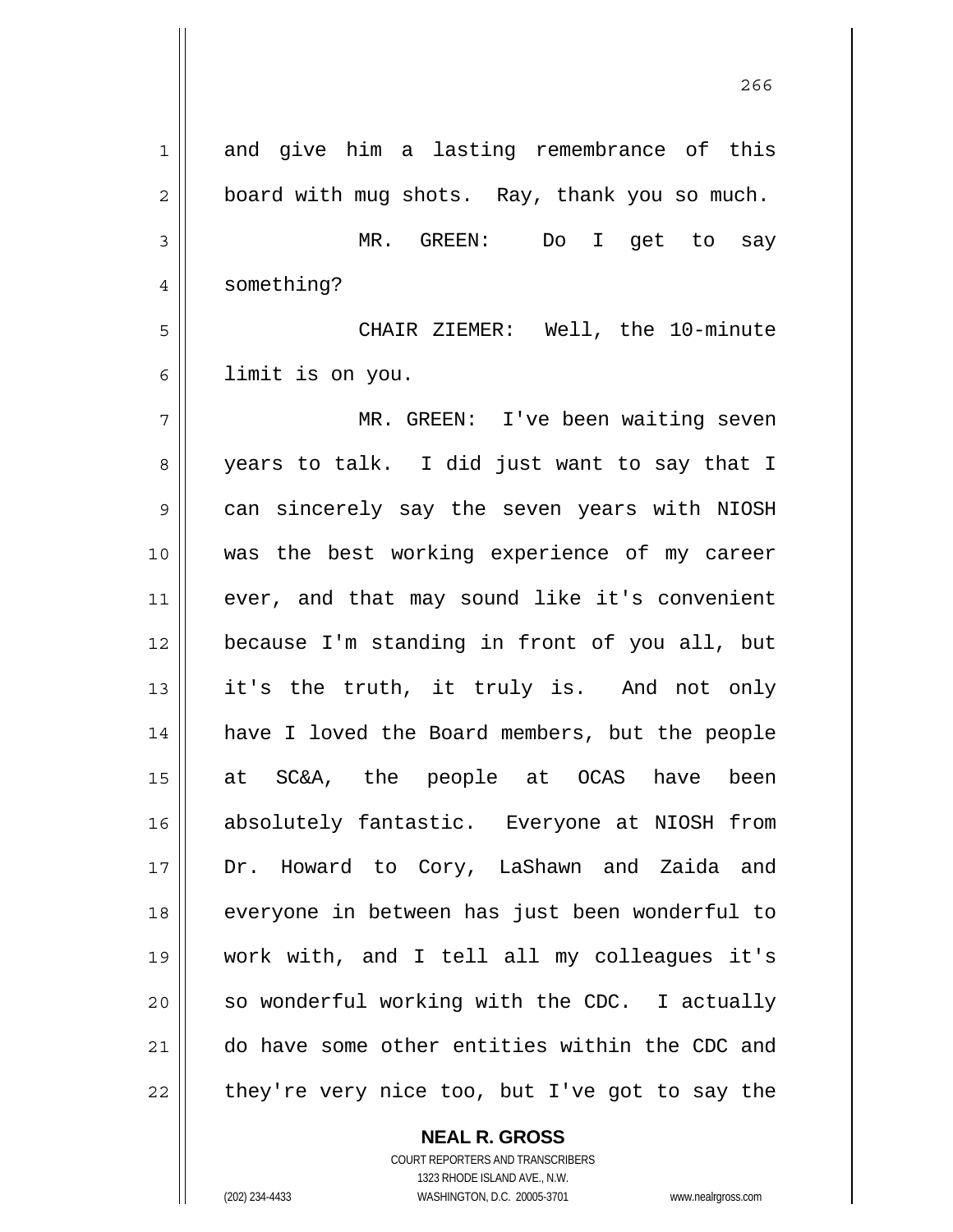| $\mathbf 1$    | best was NIOSH. And then there's the                                |
|----------------|---------------------------------------------------------------------|
| $\mathbf 2$    | peripheral people that I've met through                             |
| 3              | working here like [Identifying Information]                         |
| $\overline{4}$ | and [Identifying Information], and all the                          |
| 5              | wonderful spouses, and it's just been                               |
| 6              | absolutely fantastic. And I won't say goodbye                       |
| 7              | because we all have emails and we can keep in                       |
| 8              | touch, and some of you have been and I really                       |
| $\mathsf 9$    | appreciate that. So I'm still listening to                          |
| 10             | you all every day working on this backlog to                        |
| 11             | get your transcripts caught up so it's not                          |
| 12             | like I've missed you very long yet.                                 |
| 13             | (Laughter.)                                                         |
| 14             | MR. GREEN: But I did love it and                                    |
| 15             | I'm not going to say goodbye. I think there                         |
| 16             | still may be a future for us, so if you're                          |
| 17             | ever in Atlanta give me a call and we'll hook                       |
| 18             | up for a cup of coffee or something. Thanks a                       |
| 19             | lot.                                                                |
| 20             | (Applause.)                                                         |
| 21             | CHAIR ZIEMER: Now we're going to                                    |
| 22             | have about five minutes before we start the                         |
|                | <b>NEAL R. GROSS</b>                                                |
|                | <b>COURT REPORTERS AND TRANSCRIBERS</b>                             |
|                | 1323 RHODE ISLAND AVE., N.W.                                        |
|                | (202) 234-4433<br>WASHINGTON, D.C. 20005-3701<br>www.nealrgross.com |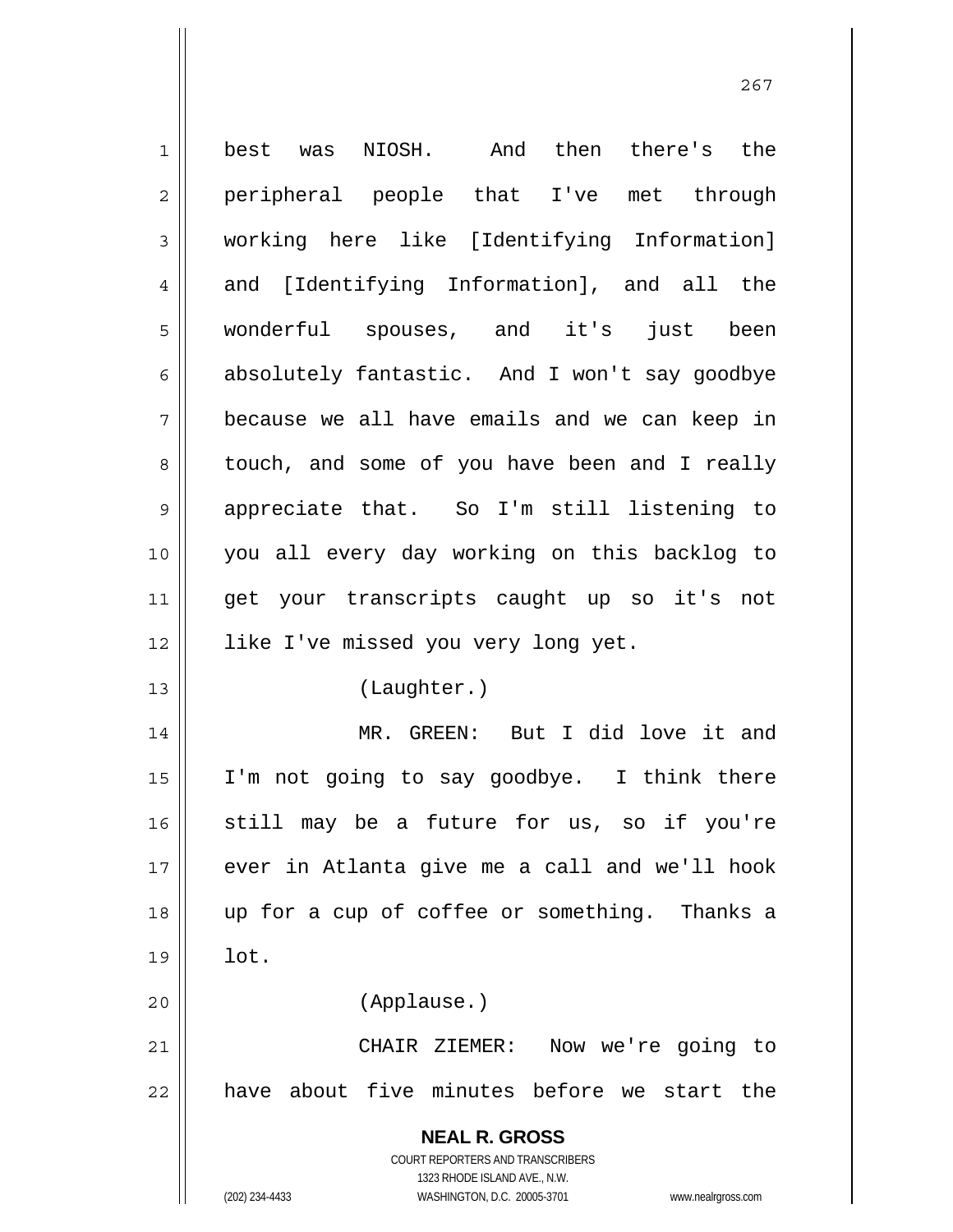1 2 3 4 5 6 7 8 9 10 11 12 13 14 15 16 17 18 19 20 21 22 public comment period, so if any of you need a quick break, a comfort break, why this is the time. And we'll reconvene right at 5 o'clock. (Whereupon, the above-entitled matter went off the record 4:54 p.m. and resumed at 5:05 p.m.) CHAIR ZIEMER: Okay folks, if you'd please take your seats we're going to reconvene for our public comment session. Just a few housekeeping items before we actually begin the comments. We have - the Board has a 10-minute limit on comments, the reason for that being to give everybody an opportunity because - and I always add that that 10 minutes is not necessarily a goal to be achieved. That's an upper limit. If you can keep your remarks briefer that will be fine because if everybody who has signed up takes 10 minutes we have about two hours ahead of us. So I'll just give you that as guidance. And that's fine, we will be here as long as needed to hear the comments, but to be

> **NEAL R. GROSS** COURT REPORTERS AND TRANSCRIBERS

1323 RHODE ISLAND AVE., N.W. (202) 234-4433 WASHINGTON, D.C. 20005-3701 www.nealrgross.com

<u>268</u>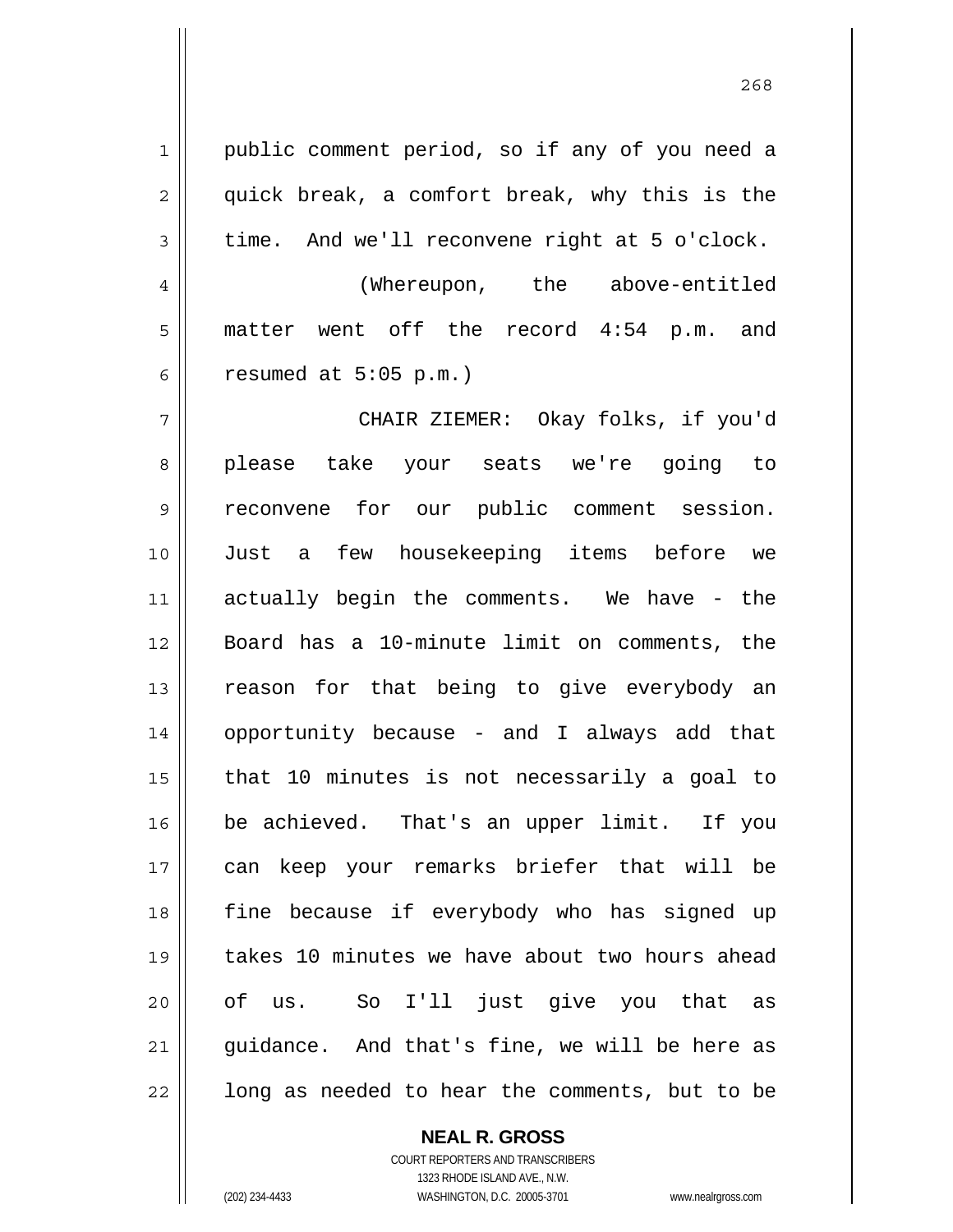1 2 3 4 5 6 7 8 9 10 11 12 fair to those who are at the end, those early on the list need to be cognizant of the time. Also, in general the public comment period is not one where the Board is here to answer questions per se. We're mainly here to hear what you have to say. If there's some particular item like you need to know who to contact about some issue we'll try to help with that, but mainly we just want to hear what you have to say. Now, Mr. Katz is going to repeat the redaction policy. We're required to make sure you're aware of this. This has to do

13 14 15 16 17 18 19 20 21 22 with what will or will not appear in the public record in terms of personal information because often in the public comment periods individuals share details about perhaps their own claim and sometimes about the claims of other individuals, and there are some Privacy Act issues that come into play when this is done. So Mr. Katz will fill us in on the ground rules for that as far as the public

> **NEAL R. GROSS** COURT REPORTERS AND TRANSCRIBERS 1323 RHODE ISLAND AVE., N.W.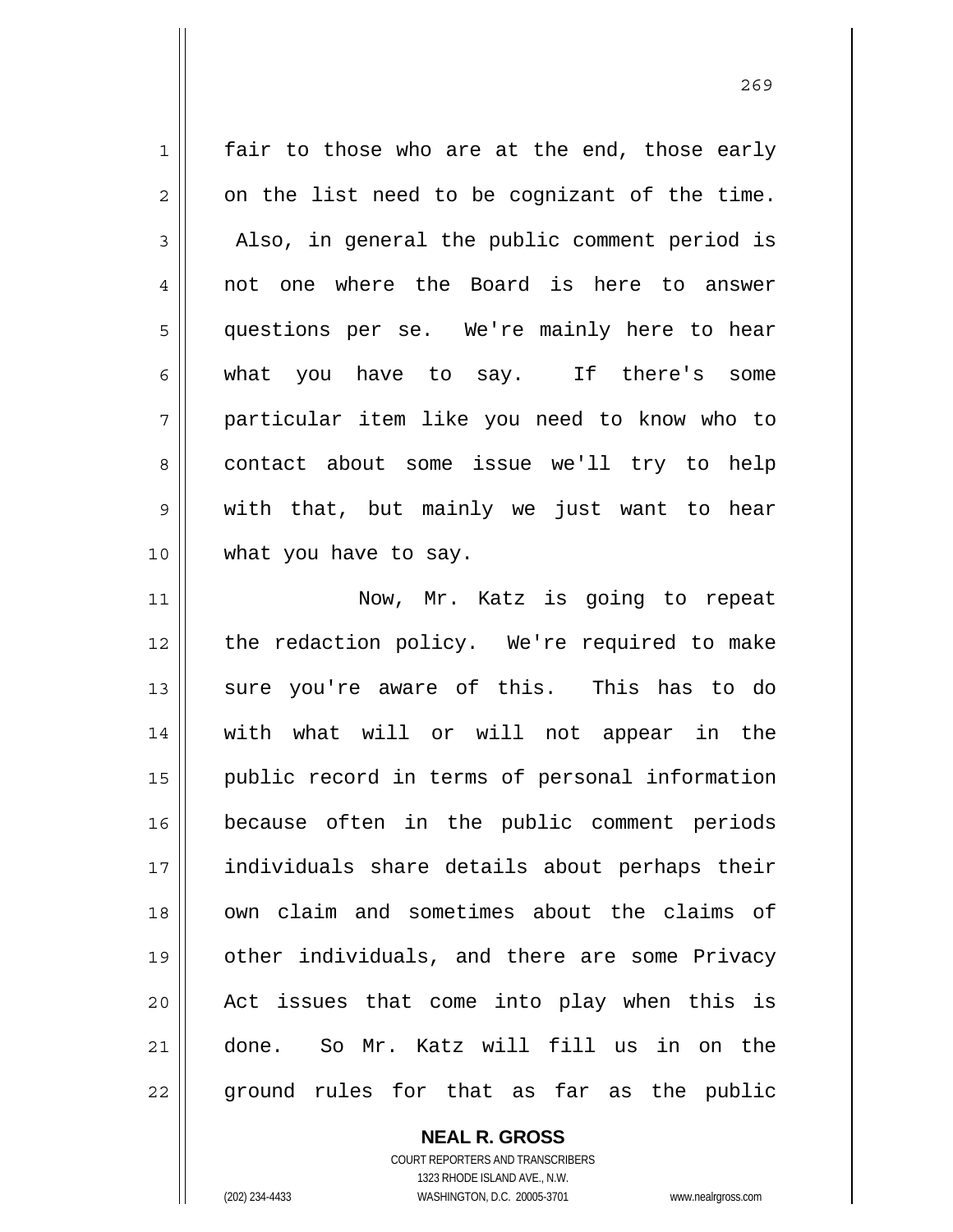1 record is concerned.

| $\overline{2}$ | MR. KATZ: Thank you, Dr. Ziemer.                 |
|----------------|--------------------------------------------------|
| 3              | So the policy is we have a verbatim transcript   |
| 4              | so that your comments will be taken down         |
| 5              | exactly as you say them. You do not have to      |
| 6              | give your name if you do not wish to, you can    |
| 7              | simply give your comments. But if you do give    |
| 8              | your name, your name with your comments will     |
| $\mathsf 9$    | remain in the record, and if you give personal   |
| 10             | information, for example, medical information    |
| 11             | and so on, that may remain in the record too.    |
| 12             | Ordinarily it will. But as Paul implied, if      |
| 13             | you give information about a third party,        |
| 14             | someone else, that information will be           |
| 15             | redacted, their name and their identifying       |
| 16             | information which might be quite a lot of the    |
| 17             | information that you provide about them.<br>That |
| 18             | would be removed from the record. The other      |
| 19             | points I would just make is if you - let's       |
| 20             | see, what else. Well, the only other point I     |
| 21             | need to make is if you wish to address the       |
| 22             | Board but you don't wish to address the Board    |

**NEAL R. GROSS** COURT REPORTERS AND TRANSCRIBERS

1323 RHODE ISLAND AVE., N.W.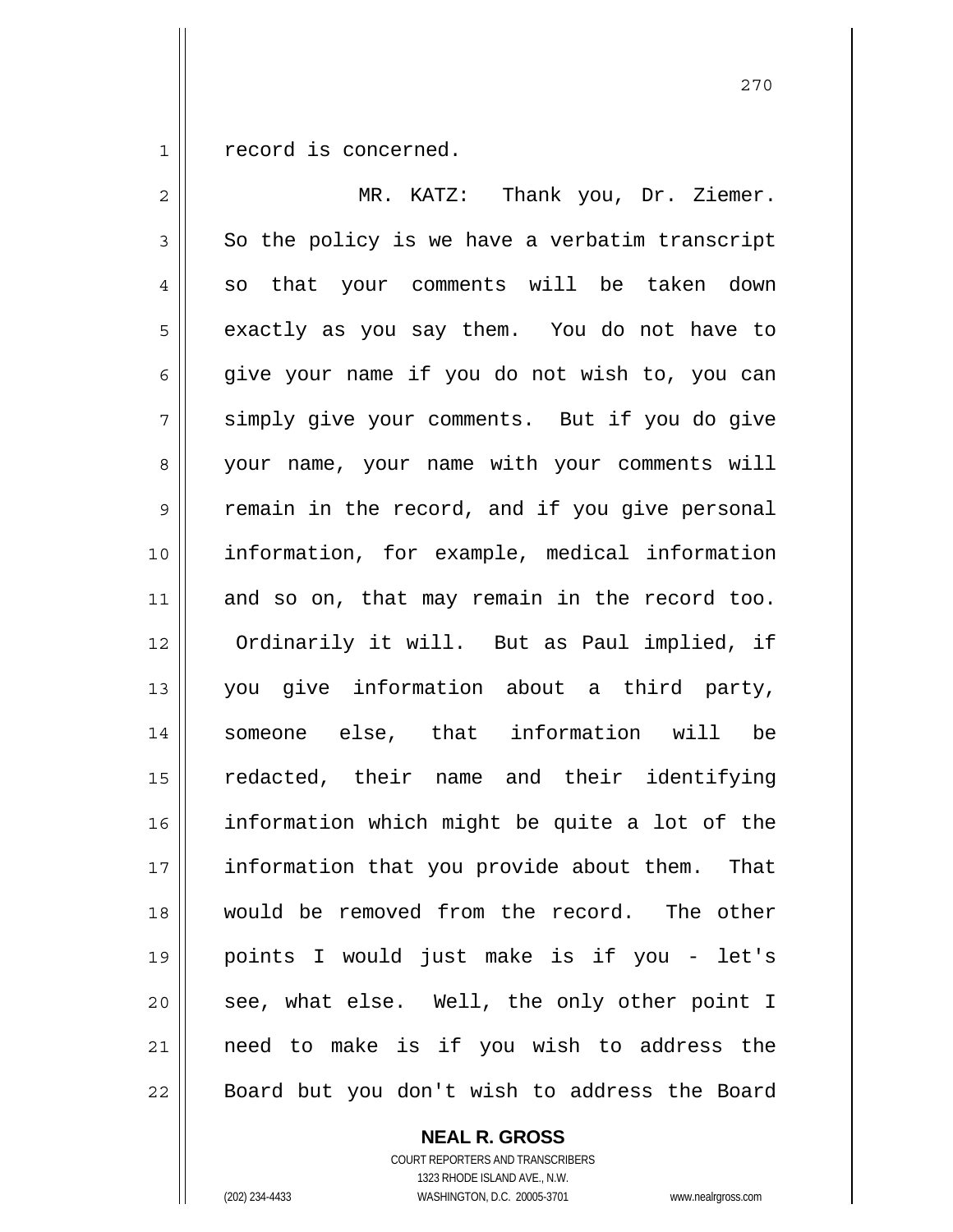in public we can try to make arrangements for that. And the full policy for redactions is available where you signed in and it's also available on the website where the agenda of this meeting can be found.

6 7 8 9 10 11 12 13 14 15 16 CHAIR ZIEMER: Now, as we proceed I actually have to call you by name in order to have you come and give your comment. So if you have signed the roster and do not wish to have your name identified in the record I need to know that right away and you can just come up here before I get started and indicate which one you are, or let me ask it in a different way. Are there any of you who signed for public comment that do not wish to have me call you by name?

(No verbal response.)

18 19 20 21 22 CHAIR ZIEMER: Okay. So I will be calling you to come to the mic by name, so understand that. So your name therefore goes into the public record. You're free to use the mic here. Makes it easier for the Board

> **NEAL R. GROSS** COURT REPORTERS AND TRANSCRIBERS 1323 RHODE ISLAND AVE., N.W.

1

2

3

4

5

17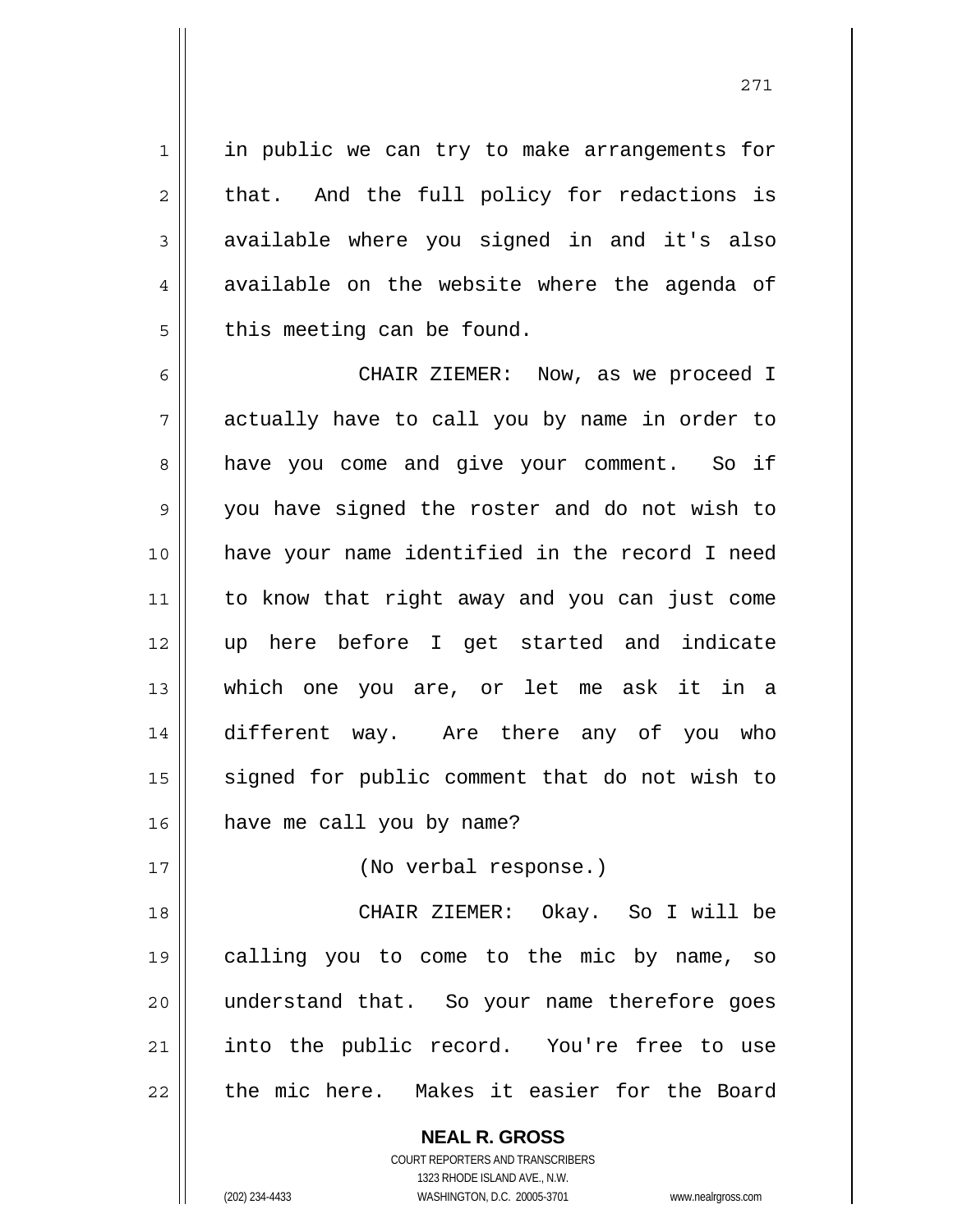1 2 3 4 5 6 7 8 9 10 11 12 13 14 15 16 17 18 19 to see you, but if you prefer to use the podium or have some materials that you need, you know, some support for you can use the podium if you wish. Whatever you're most comfortable in doing. My plan is to go down through the list in the order that you signed up. After we complete the list that I have here for those who are locally present I will also give opportunity for folks who are on the phone lines that may wish to make public comment to do that as well. So those of you who are on the phone, we will get to you after we hear from the local folks here, most of whom are affiliated in some way or another with the Savannah River site, although that's not 100 percent true. But in any event, we'll go down through the list here. First is Donna Hand. MS. HAND: My name is Donna Hand.

20 21 22 I'm with the Pinellas Plant Workers. Mine's going to be very brief because it's going to be followed by a letter to the Board itself.

> **NEAL R. GROSS** COURT REPORTERS AND TRANSCRIBERS 1323 RHODE ISLAND AVE., N.W. (202) 234-4433 WASHINGTON, D.C. 20005-3701 www.nealrgross.com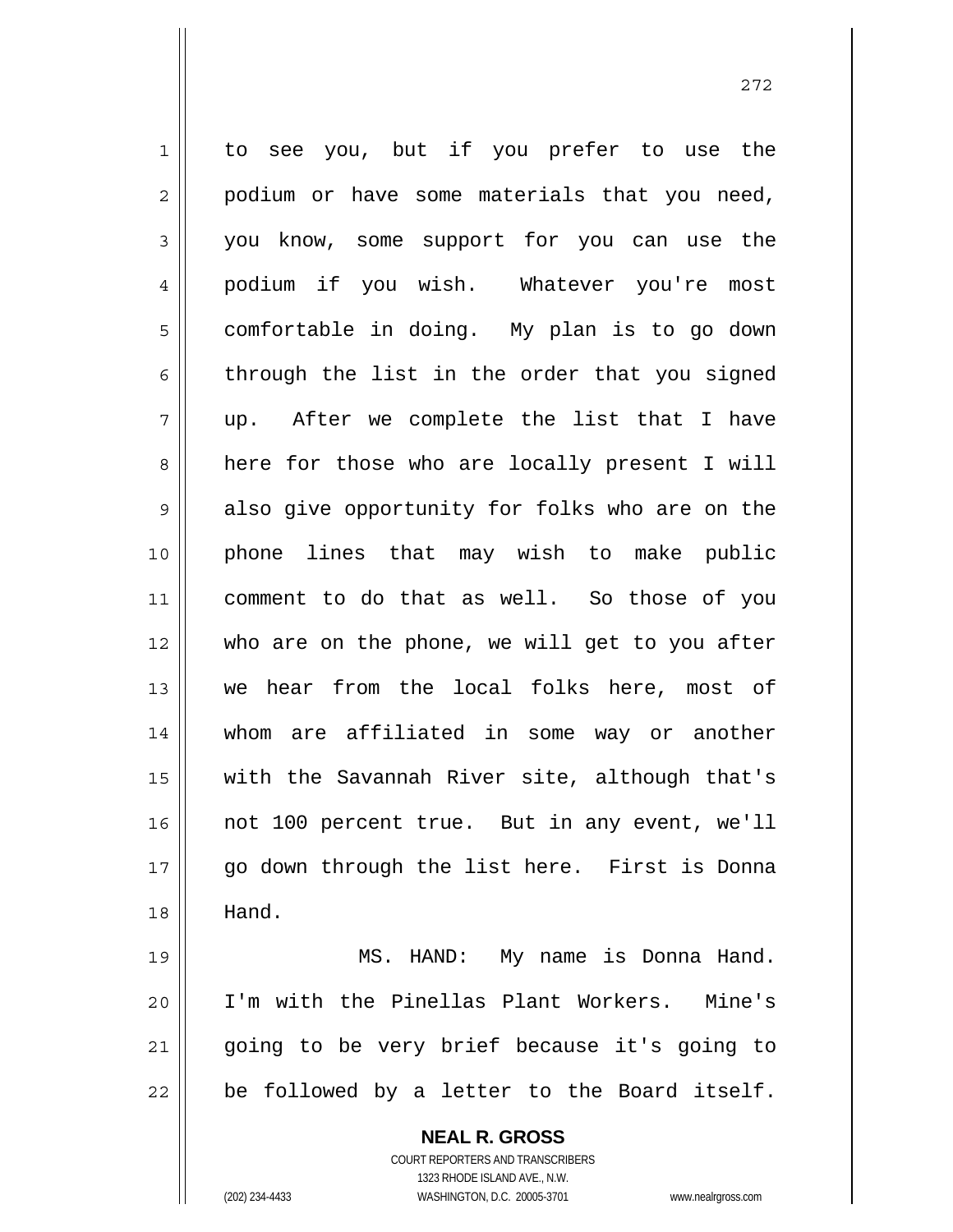1 2 3 4 5 6 7 8 9 10 11 12 13 14 15 16 17 18 19 20 21 22 I want a clarification of the law when it pertains to cancer and the wounds, and how to treat with the wounds. The problem is that you, HHS, has exclusive control of the cancers and decides which are cancers. The only nonradiogenic cancer so far in the law is CLL. However, neoplasms, carcinomas are not used, even though the law says they will be treated as if they're malignant cancers. DOL refuses to send these cancers to NIOSH. NIOSH refuses to do a dose reconstruction unless a cancer is sent to them by DOL. Whenever you send a, for example, squamous cell skin cancer, and it says there is squamous on it, well they say no, that's actinic keratosis so therefore we're not sending it. It says on the pathology report it is squamous. I send it to NIOSH. NIOSH said we can't accept it because DOL did not send it to us. So we have evidence that there was a cancer but DOL refuses to do that. Now this is exclusive control of Health and Human Services to decide

> **NEAL R. GROSS** COURT REPORTERS AND TRANSCRIBERS 1323 RHODE ISLAND AVE., N.W.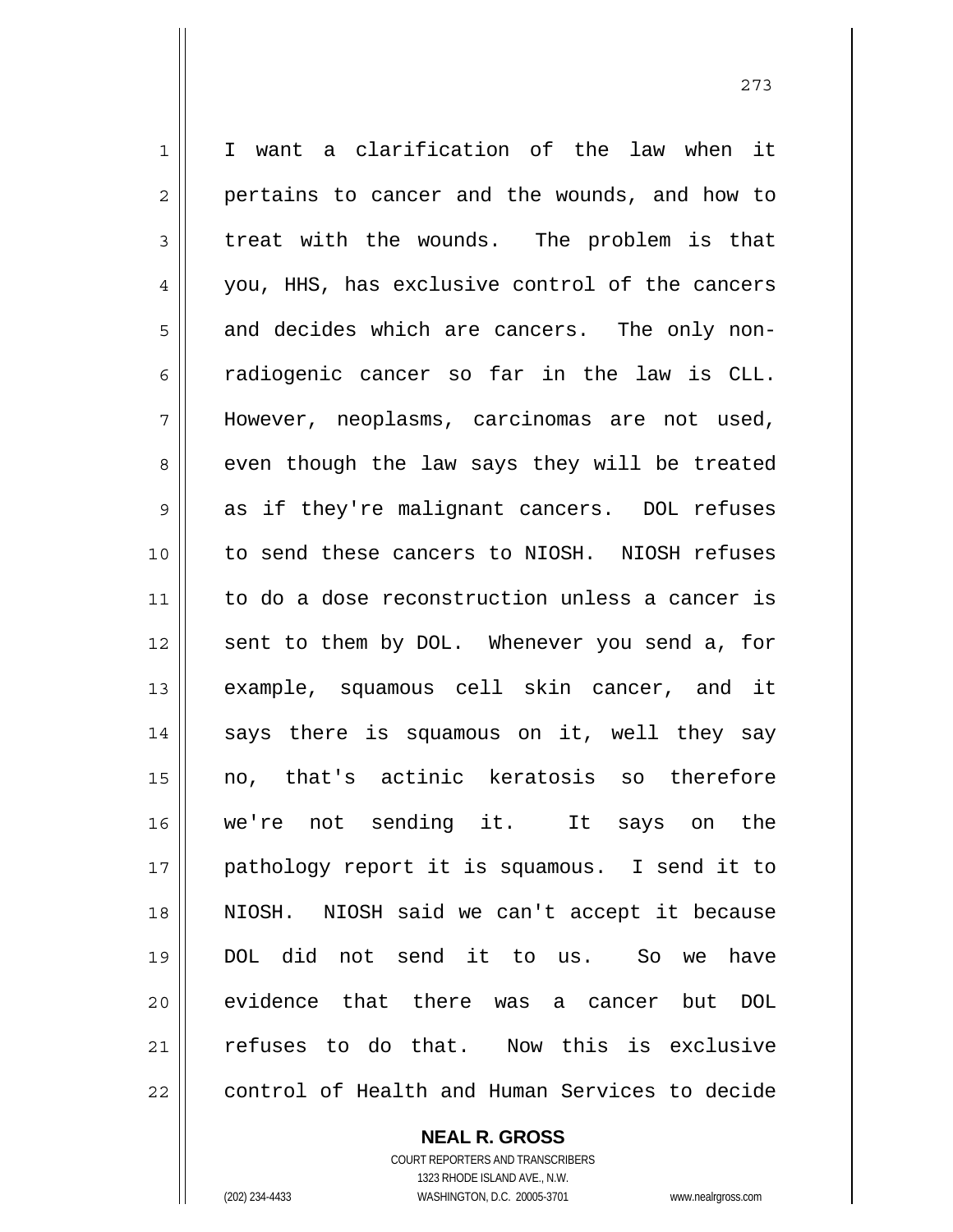274

1 2 3 4 what is a cancer and if that cancer, you know, do the dose reconstruction and then let the Probability of Causation decide if it's a radiogenic cancer or not.

5 6 7 8 9 10 11 12 13 14 15 16 17 18 19 20 21 22 Specifically, you're talking about prostate cancer and adding on other cancers to the list. Mr. Glover in one of your advisory board meetings stated he thought that that list came from the National Cancer Institute. No. That list came from the Radiation Exposure Compensation Act 42.2210 note. In 2004 that was amended to add on renal cancers. Before then the Veterans Radiation Compensation Act had prostate cancer. You know, so you have other compensation programs that has radiation that acknowledges prostate. You have switched a bulletin to do dose reconstruction on prostate to bladder. You no longer use testes, but yet your Probability of Causation still uses male genitalia. So why can't the Probability of Causation do a bladder like you do the dose reconstruction?

> **NEAL R. GROSS** COURT REPORTERS AND TRANSCRIBERS 1323 RHODE ISLAND AVE., N.W.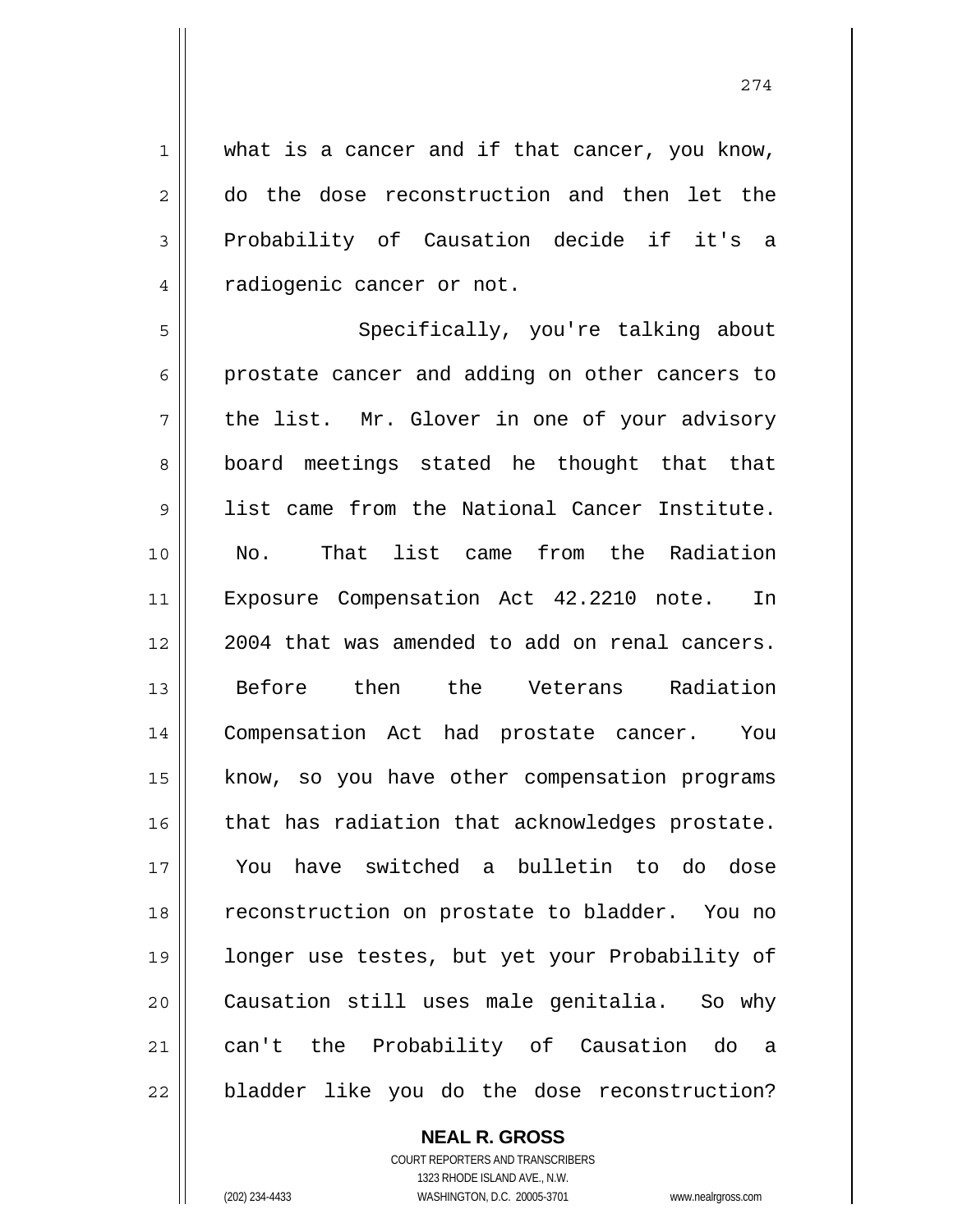You issued a technical bulletin for that, and I guess it was pre-approved and reviewed because you're using it. So why isn't the Probability of Causation model then the bladder, since you found out, excuse me, that the target organ is the bladder to use for dose reconstruction.

8 9 10 11 12 13 14 15 16 17 18 19 20 21 22 The other issue is wounds. I have a gentleman that I'm the authorized representative of, he was cut three times with classified waste. They said because he was not monitored which he should have been monitored we're not going to use it in dose reconstruction. We do not use it in his internal and we don't use it as a separate incident. The law says the internal is injection, injection or cuts and wounds. You have a specific bulletin out for wounds. It addresses plutonium, but at the very end it says this is for all radionuclides. They're not using it. I'll give my other time to Savannah River since they're here. Thank you.

**NEAL R. GROSS**

1

2

3

4

5

6

7

COURT REPORTERS AND TRANSCRIBERS 1323 RHODE ISLAND AVE., N.W. (202) 234-4433 WASHINGTON, D.C. 20005-3701 www.nealrgross.com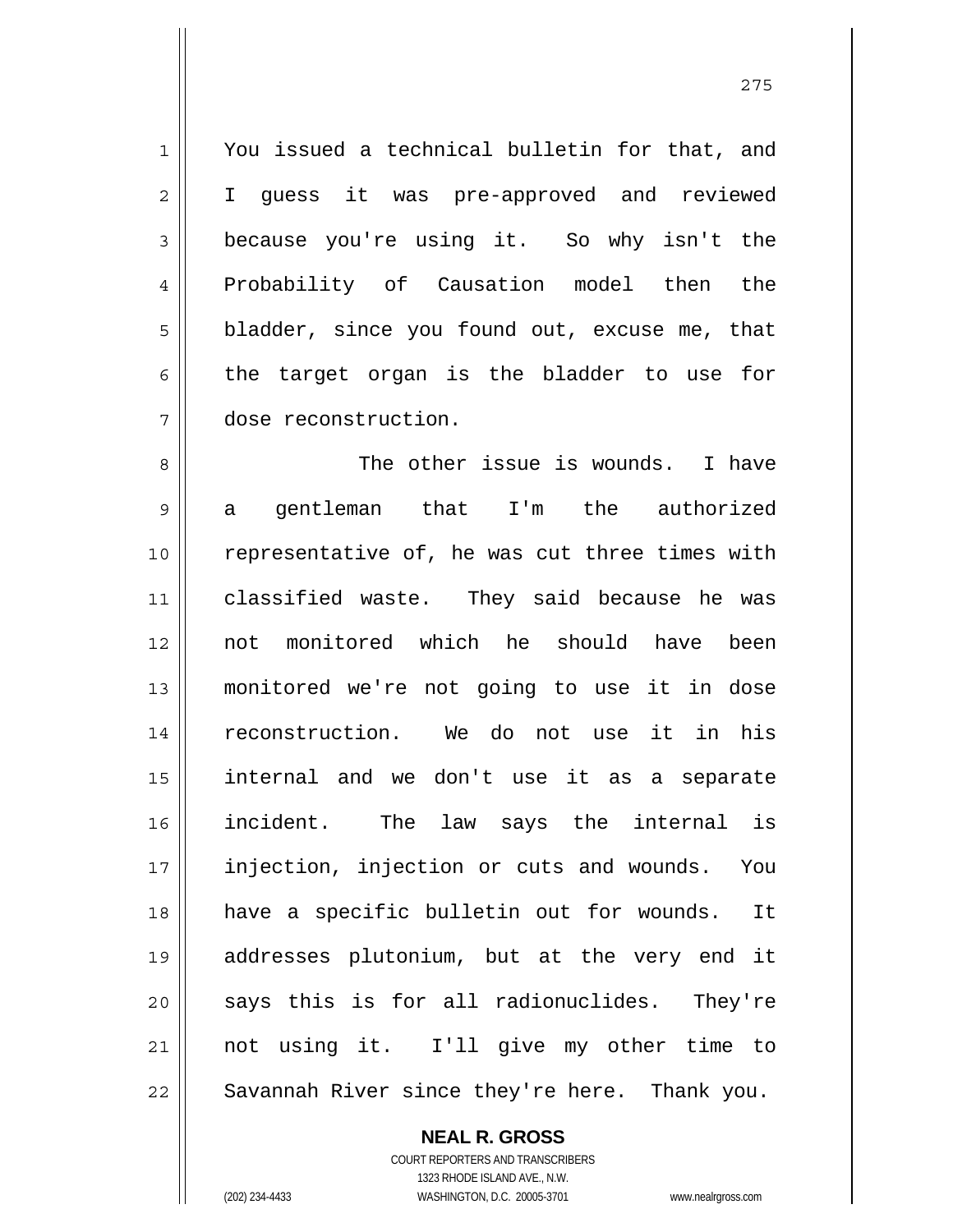| 1              | CHAIR ZIEMER: Okay, thank you very             |
|----------------|------------------------------------------------|
| $\overline{2}$ | And you are planning to send this<br>much.     |
| 3              | information to us as I understand it? Thank    |
| 4              | you. Next we'll hear from William Hooker. Is   |
| 5              | William here? I know that sometimes people     |
| 6              | inadvertently register their attendance in the |
| 7              | wrong book and so he may have thought he was   |
| 8              | registering and actually signed the public     |
| 9              | comment list. William Hooker. Okay, then how   |
| 10             | about Harry Carver. Thank you, Harry.          |
| 11             | MR. CARVER: My name is Harry                   |
| 12             | Carver and I work at Savannah River site as an |
| 13             | iron worker. And I had cancer in 2000 and I    |
| 14             | went through this program and it took them six |
| 15             | years to finally give me a negative answer. I  |
| 16             | think that was way too long to have to sit     |
| 17             | around and wait, but this dose reconstruction  |
| 18             | stuff that they're going through. They talk    |
| 19             | about a log book. I guess those log books was  |
|                |                                                |
| 20             | hand-entered by somebody from that site, from  |
| 21             | RadCon personnel or whatever. I know for a     |

**NEAL R. GROSS**

COURT REPORTERS AND TRANSCRIBERS 1323 RHODE ISLAND AVE., N.W. (202) 234-4433 WASHINGTON, D.C. 20005-3701 www.nealrgross.com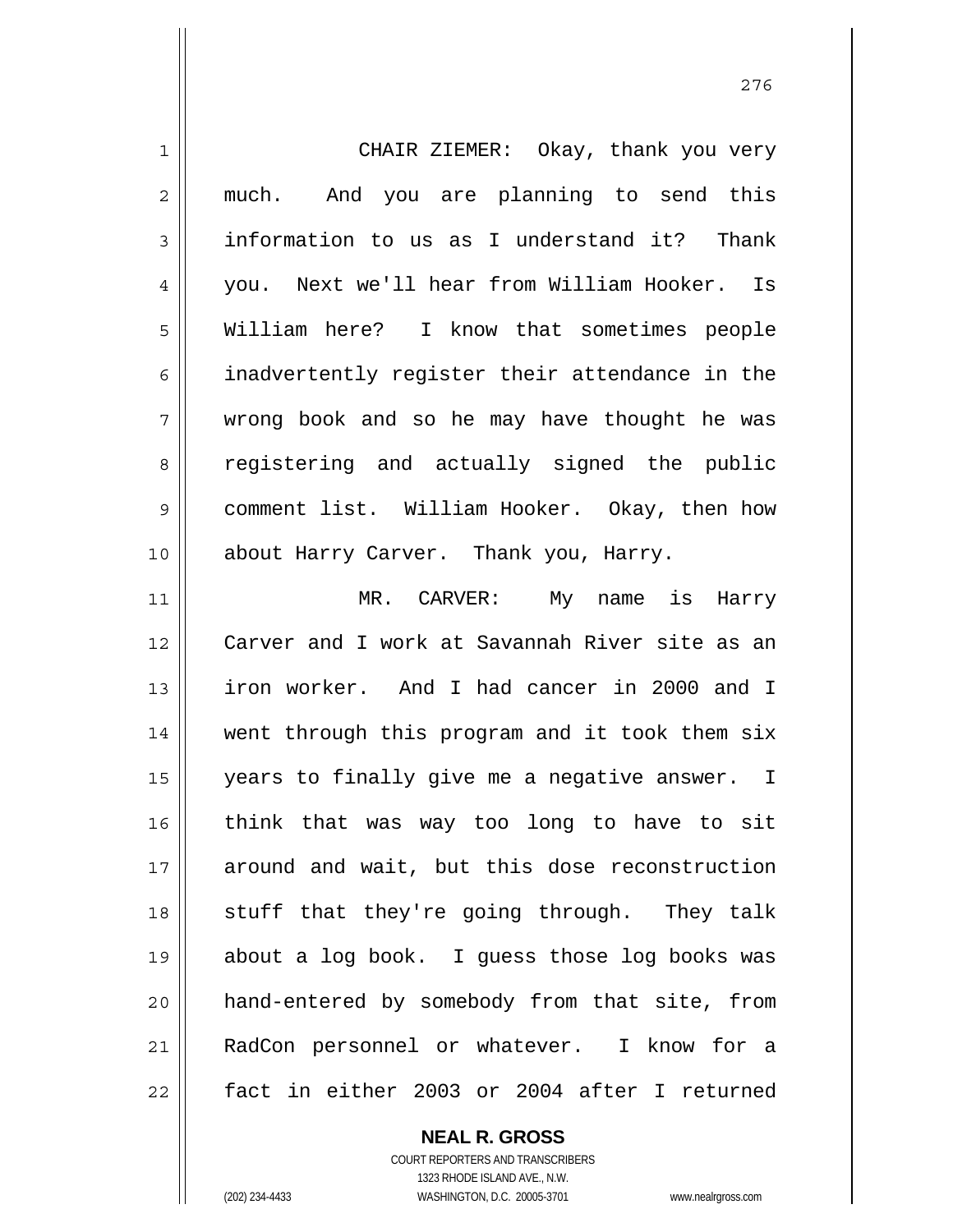1 2 3 4 5 6 7 8 9 10 11 12 to work after having cancer there was a RadCon supervisor that was terminated for having his technicians falsely write dosimetry reports on those reports. And he was terminated for that, and the people that did it were also disciplined. The one fellow that refused to falsify, to write the right number down, he was not disciplined. The other ones were, and that is wrote down in the log books out there. And if one does it, how do you come up with a dose reconstruction with people falsifying records?

13 14 15 16 17 18 19 20 21 22 And there was three of us that worked together in the early `90s out there, three iron workers. We all worked the same crew. We all worked the same area, F-B line, and all three of us in our early to midforties has had cancer. One of them is dead now, real good friend. Another one is here and he'll speak also. It's just highly unlikely that three of us in our early forties, you know, worked the same areas, the

> **NEAL R. GROSS** COURT REPORTERS AND TRANSCRIBERS 1323 RHODE ISLAND AVE., N.W. (202) 234-4433 WASHINGTON, D.C. 20005-3701 www.nealrgross.com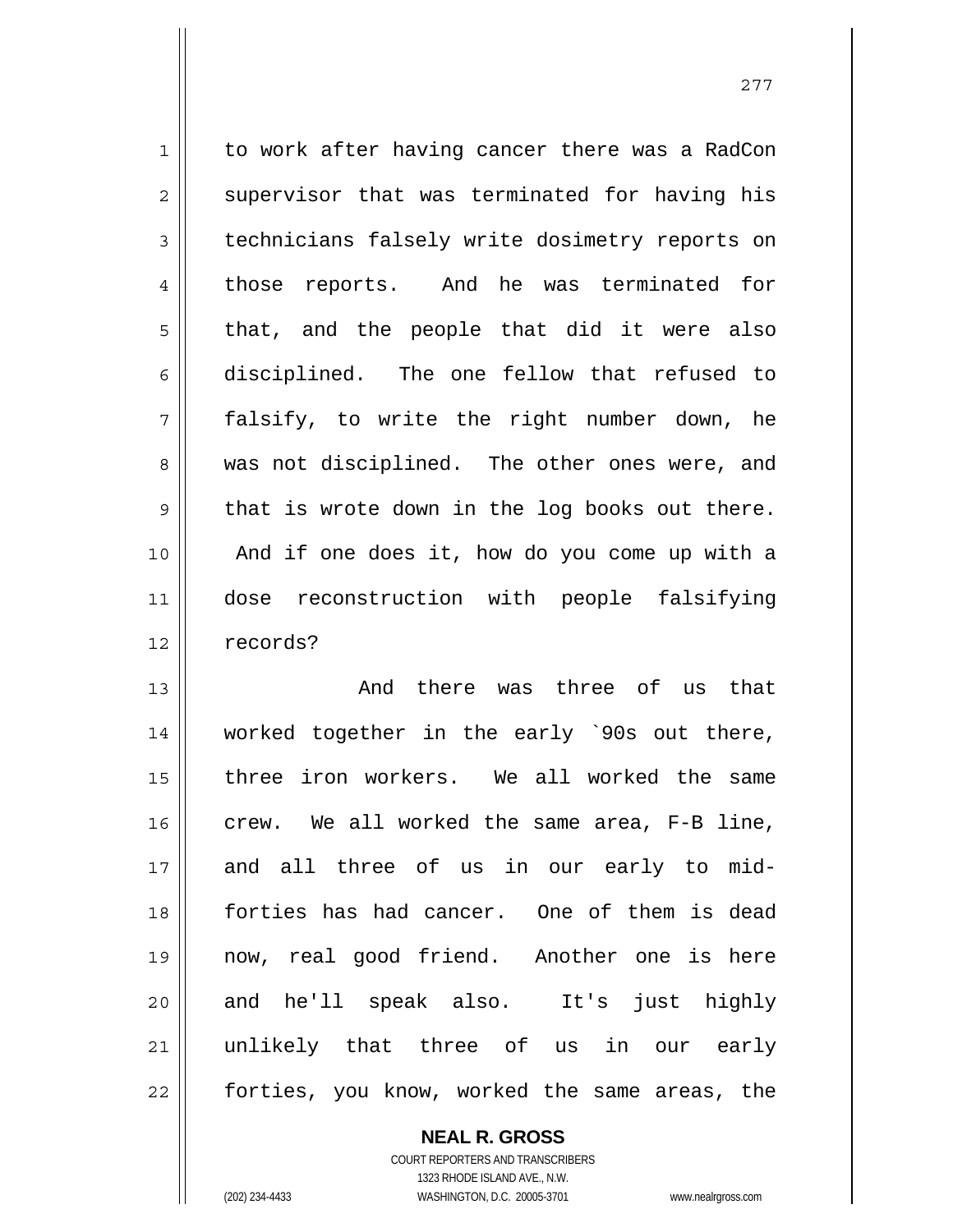**NEAL R. GROSS** COURT REPORTERS AND TRANSCRIBERS 1323 RHODE ISLAND AVE., N.W. (202) 234-4433 WASHINGTON, D.C. 20005-3701 www.nealrgross.com 1 2 3 4 5 6 7 8 9 10 11 12 13 14 15 16 17 18 19 20 21 22 same group, and all of us end up with the same - not the same type of cancer, but we all end up with cancers. And my other question is when I found out about all this and the dose reconstruction, I asked my oncologist how much radiation does it take to give you cancer? How much does it - what are you all's limits saying here under this dose reconstruction? How - what is the minimum amount of radiation exposure it takes to activate cancer? Well, I would like to know that. CHAIR ZIEMER: You won't get a specific answer because it's going to be different for every individual in terms of the various cancers all have various - MR. CARVER: I have testicular cancer. CHAIR ZIEMER: But I will point out - MR. CARVER: - I mean, he couldn't tell me. He said there's no, you know, you could get an X-ray, you can get cancer from an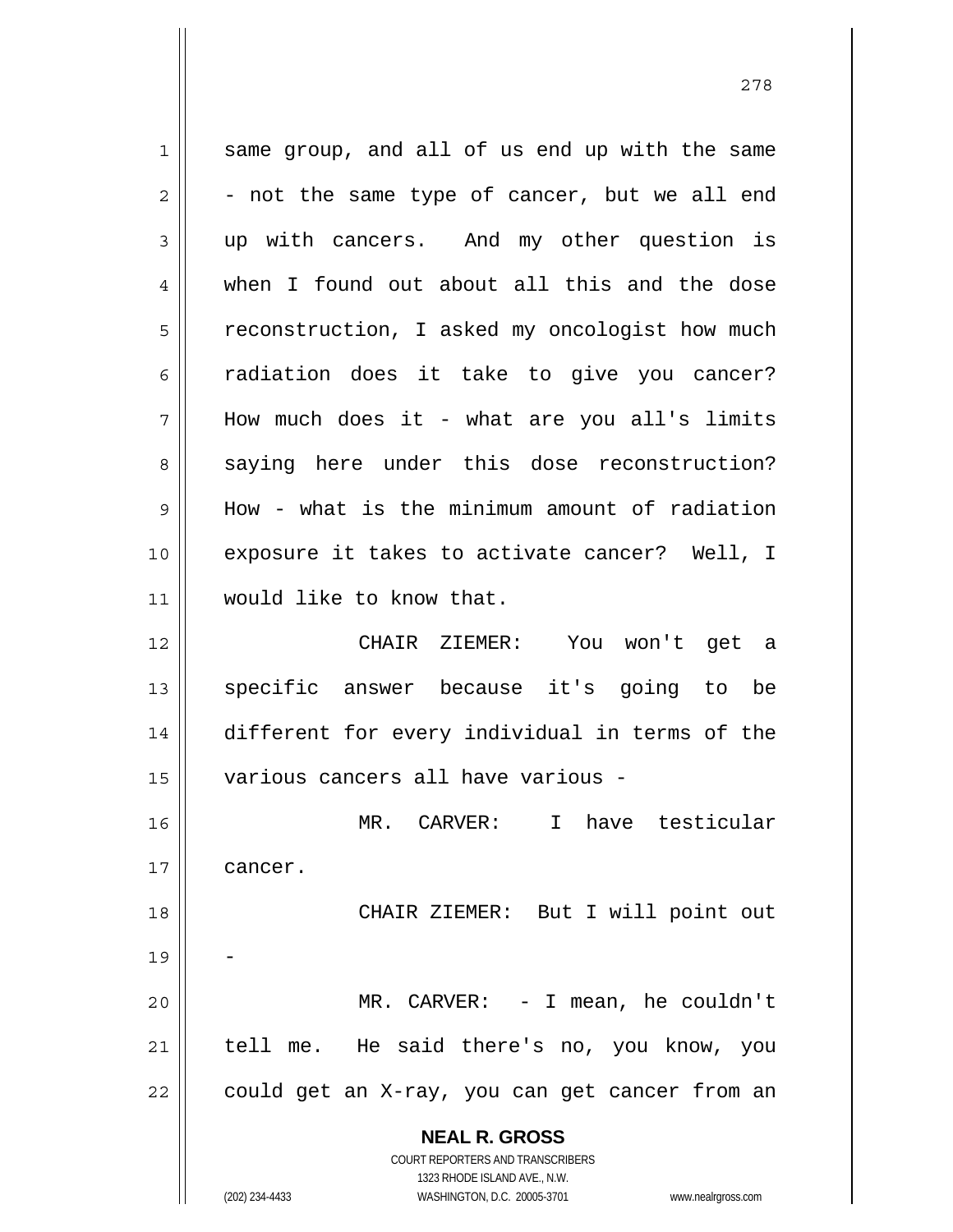X-ray, a single X-ray could activate it. Everybody has the potential to have a cancer, you know. So how do you all - I don't understand how you determine what small amount activates any individual's cancer.

6 7 8 9 10 11 12 13 14 15 16 17 18 19 20 21 CHAIR ZIEMER: I'll give you a very general answer, not a detailed one, but this program uses the data from the National Cancer Institute which is the so-called risk data which they have developed which talks about the - it leads to the probability of cancer in various organs from various doses. It's based largely on the Japanese data, but we can talk, you know, we can talk in detail about that. But the group does try to use what we would describe as the best scientific data, and you'll understand that there's uncertainty in that as well. Yes, right. Thank you for your comment. Mitch Still. Mitch? MR. STILL: Thank you for your time, I'll try not to take up too much. I may

sound like I'm bragging a little bit, but I'm

**NEAL R. GROSS** COURT REPORTERS AND TRANSCRIBERS 1323 RHODE ISLAND AVE., N.W. (202) 234-4433 WASHINGTON, D.C. 20005-3701 www.nealrgross.com

22

1

2

3

4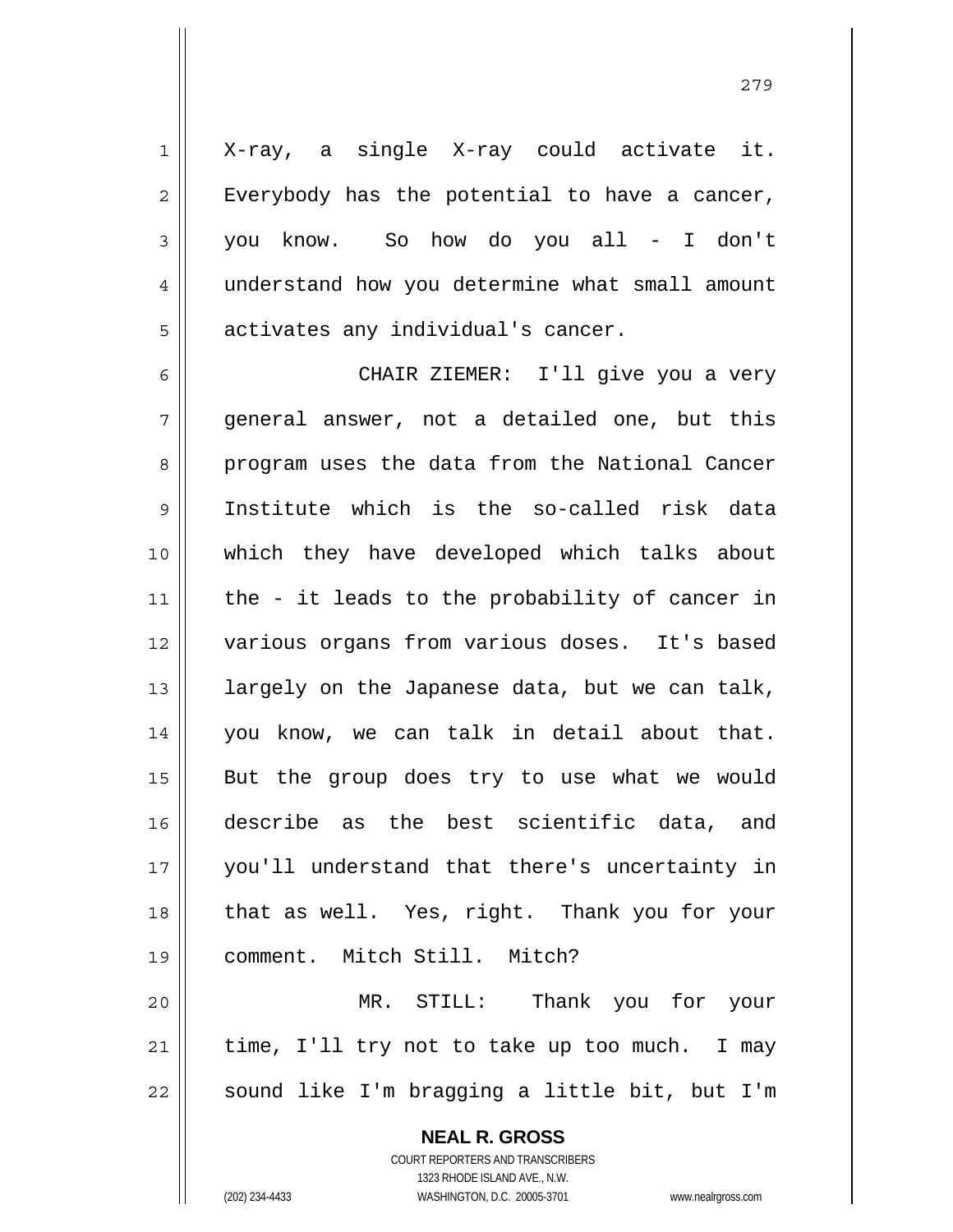1 2 3 4 5 6 7 8 9 10 11 12 13 14 15 16 17 18 19 20 21 22 not. I'm just going to state facts. I worked at the plant for 11 years and I believe in nuclear energy, I believe in nuclear power and all that. When I started working I was basically a high school graduate, got lucky and got a job. Worked my way up. When I left I started my own business. I'd worked there 11 years. I'd got as high as I could go without a college education and I basically got bored at that time. Westinghouse had taken over. DuPont had left when Price-Anderson came in. And up to that time we worked - as a matter of fact in `83 and `84 I think the most plutonium ever run through any reactor in the DOE complex we run it through F area canyons. And there were a handful of guys and women who made that happen. One year I think I worked 87 shifts of overtime. Of 87 shifts of overtime, they didn't offer overtime to sit around in a control room. It was highradiation work and I think anybody with any reasonable sense could figure out you can't

**NEAL R. GROSS**

COURT REPORTERS AND TRANSCRIBERS 1323 RHODE ISLAND AVE., N.W. (202) 234-4433 WASHINGTON, D.C. 20005-3701 www.nealrgross.com

<u>280</u>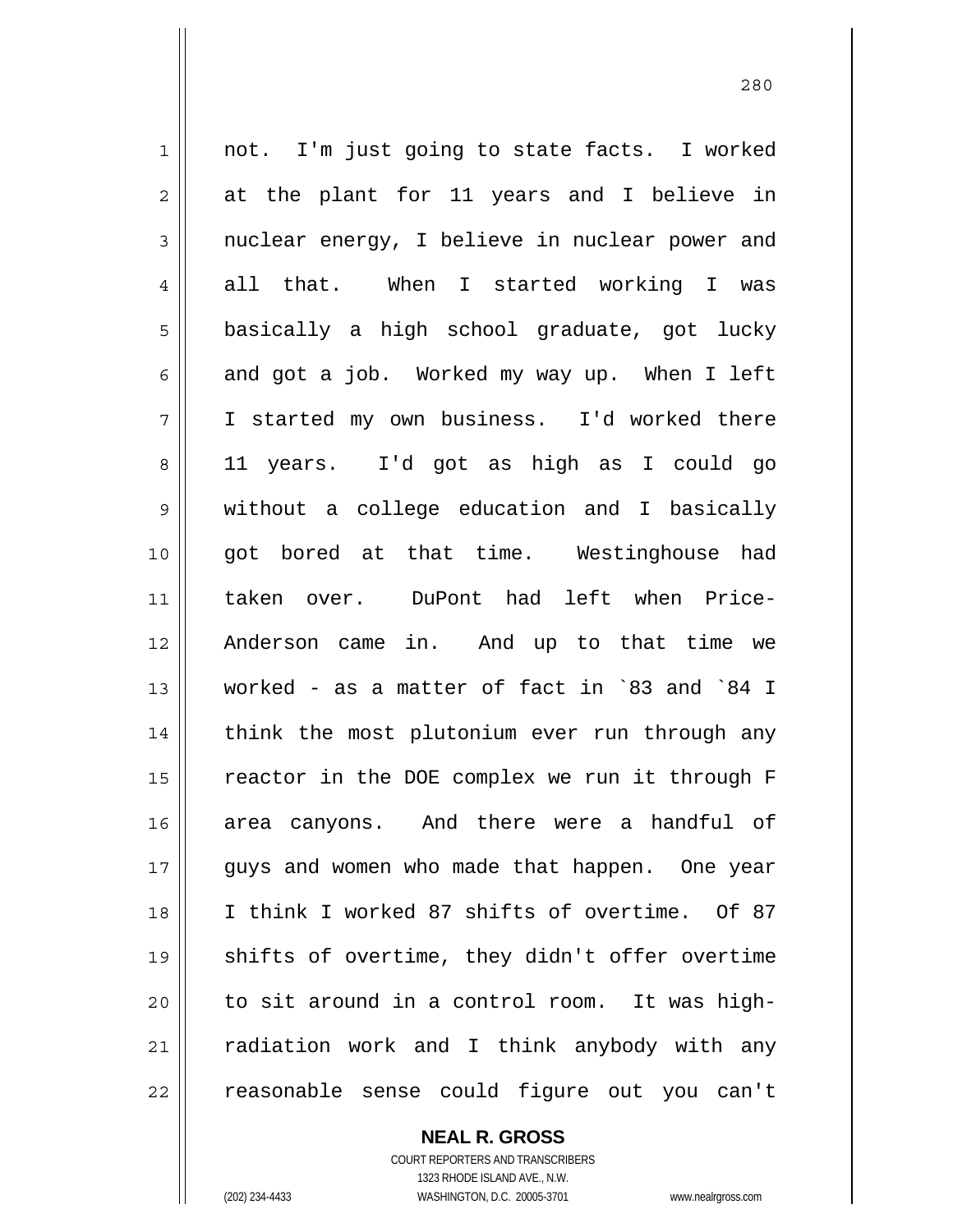work an additional 696 hours a year and not have more radiation than the worker next to you.

4 5 6 7 8 9 10 11 12 13 14 15 16 17 18 19 20 21 22 And where I'm going, the culture we had back then, HP and production were two different things. Production was what it said, production. We got the job done. If there were three cars of uranium waiting to come in the canyon, they were going to get in and they were going to get in that evaporator, get melted down and get sent to B line. HP, their initiatives weren't the same as ours so most of the time we spent our time dodging HP. Most of the high-radiation work was done on shifts, done on the weekends. I tried to access a log book from the plant because I told them if you take, from any given time period take a one-month log book from the canyon, take the canyon HP supervisor log book, take the lab book where the samples were delivered, also take the DOE morning report, look at the four of them and they won't work

## **NEAL R. GROSS** COURT REPORTERS AND TRANSCRIBERS

1

2

3

1323 RHODE ISLAND AVE., N.W. (202) 234-4433 WASHINGTON, D.C. 20005-3701 www.nealrgross.com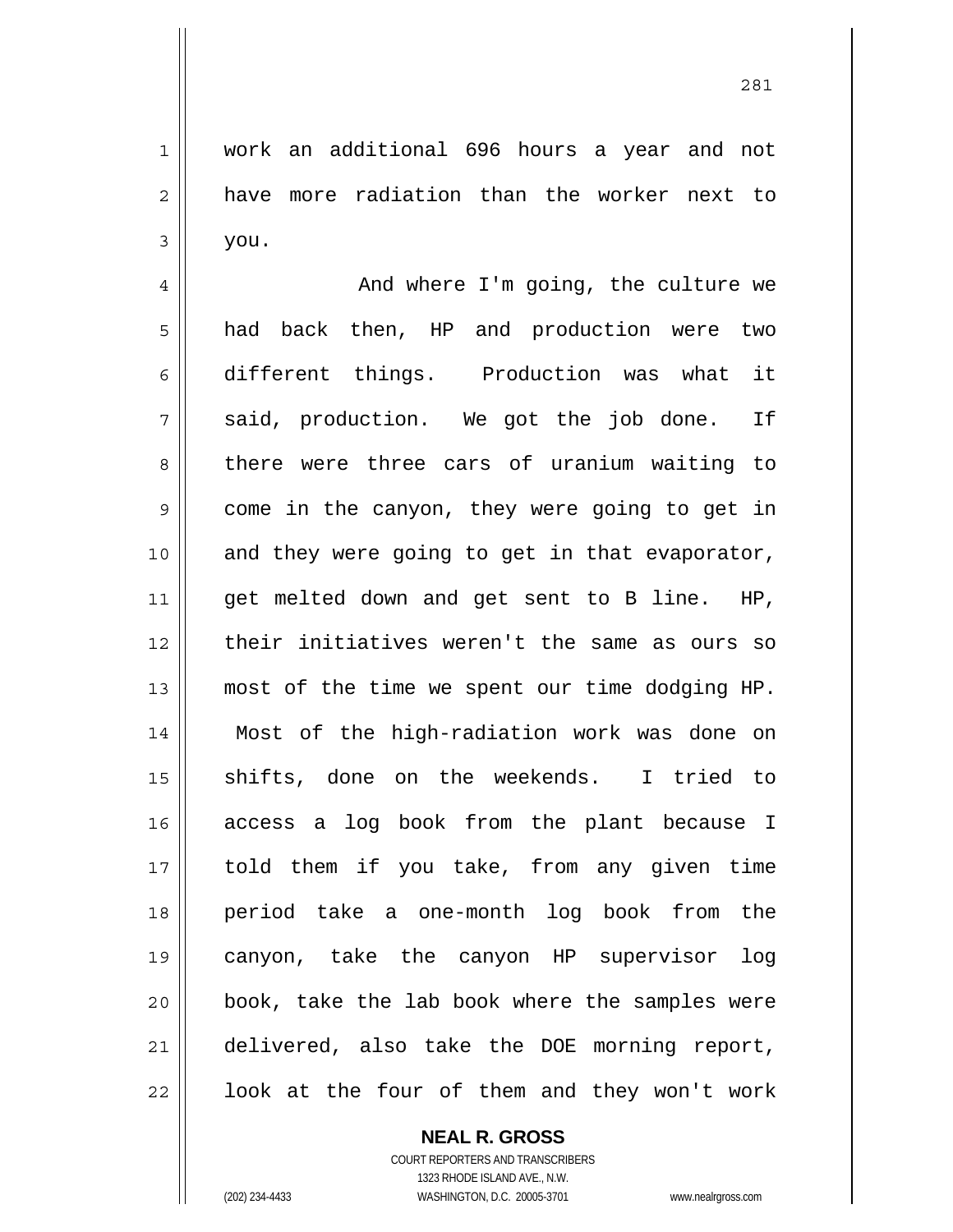1 2 3 4 5 6 7 8 9 10 11 12 13 14 15 16 17 18 19 20 21 22 out because in production we did things to get the job done, okay? The guy earlier was talking about the trees that had contamination in them. I can tell you how they got there. I can tell you all kind of stories and incidents that don't need to be reported. We did what we did to get the job done. The only incidents that NIOSH or anybody will retrieve through records are incidents that were too big to cover up when we were working. When I say "cover up" I mean clean up. If we made a mess, we cleaned it up. I deconned myself. We went to the hot sample aisle to pull samples, you milked samples. Nobody ever wanted to bring up what milking a sample was. Milking a sample is you take a sample from the hottest radiation material on the plant out of these tanks that are 20 feet below you, you pull a vacuum on them and pull them out. 29.9 inches of mercury is a perfect vacuum. It still won't pull this kind of material up when levels get above 1.5. So there were

<u>282</u>

**NEAL R. GROSS** COURT REPORTERS AND TRANSCRIBERS

1323 RHODE ISLAND AVE., N.W. (202) 234-4433 WASHINGTON, D.C. 20005-3701 www.nealrgross.com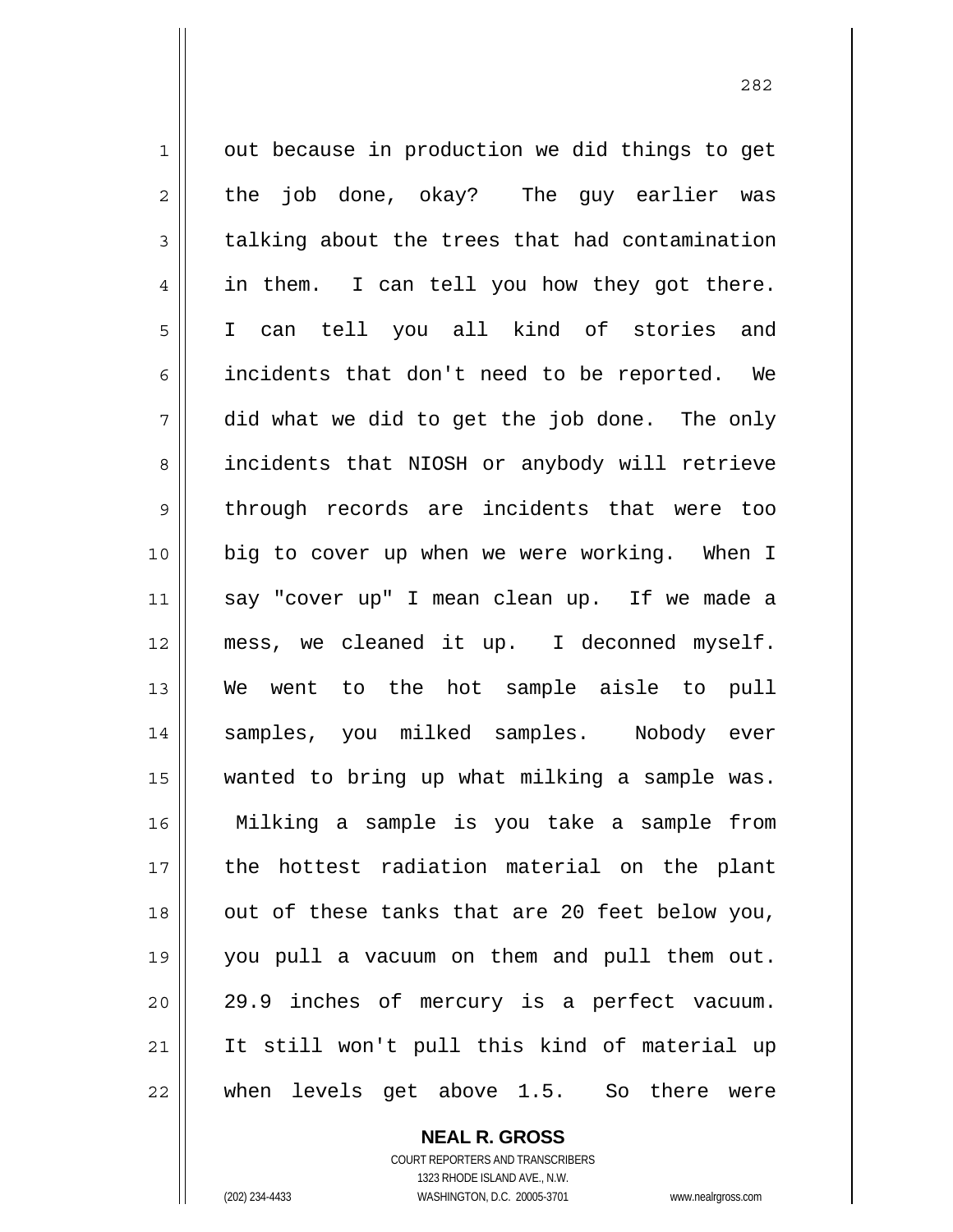1 2 3 4 5 6 7 8 9 10 11 12 13 14 15 16 17 18 19 20 21 22 tricks operators would do to get these to pull. It involved not using the door cast, 120- and 140-pound door cast for shielding. You actually had to hold what is called a peanut in your hand, work it, watch the vacuum needles and get the material flowing through it to get a sample, okay? A lot of upper management knew these machines didn't work the way they should, but yet they knew that on all shifts certain guys would get these jobs done, okay? When I was hired in we was told that radiation wouldn't hurt you any more than wearing a tritium dial watch. I don't - I'm not putting down people. We were just doing a job that we were paid to do. And it goes on and on. I mean, waste tank samples, we held them in our hands, did the same things. When you went to get a sample that couldn't be pulled legally, you went on the off shift and when you went to the sample box you took a swab and swiped the area. We hadn't been trained in self-monitoring. You swiped the

> COURT REPORTERS AND TRANSCRIBERS 1323 RHODE ISLAND AVE., N.W. (202) 234-4433 WASHINGTON, D.C. 20005-3701 www.nealrgross.com

**NEAL R. GROSS**

<u>283</u>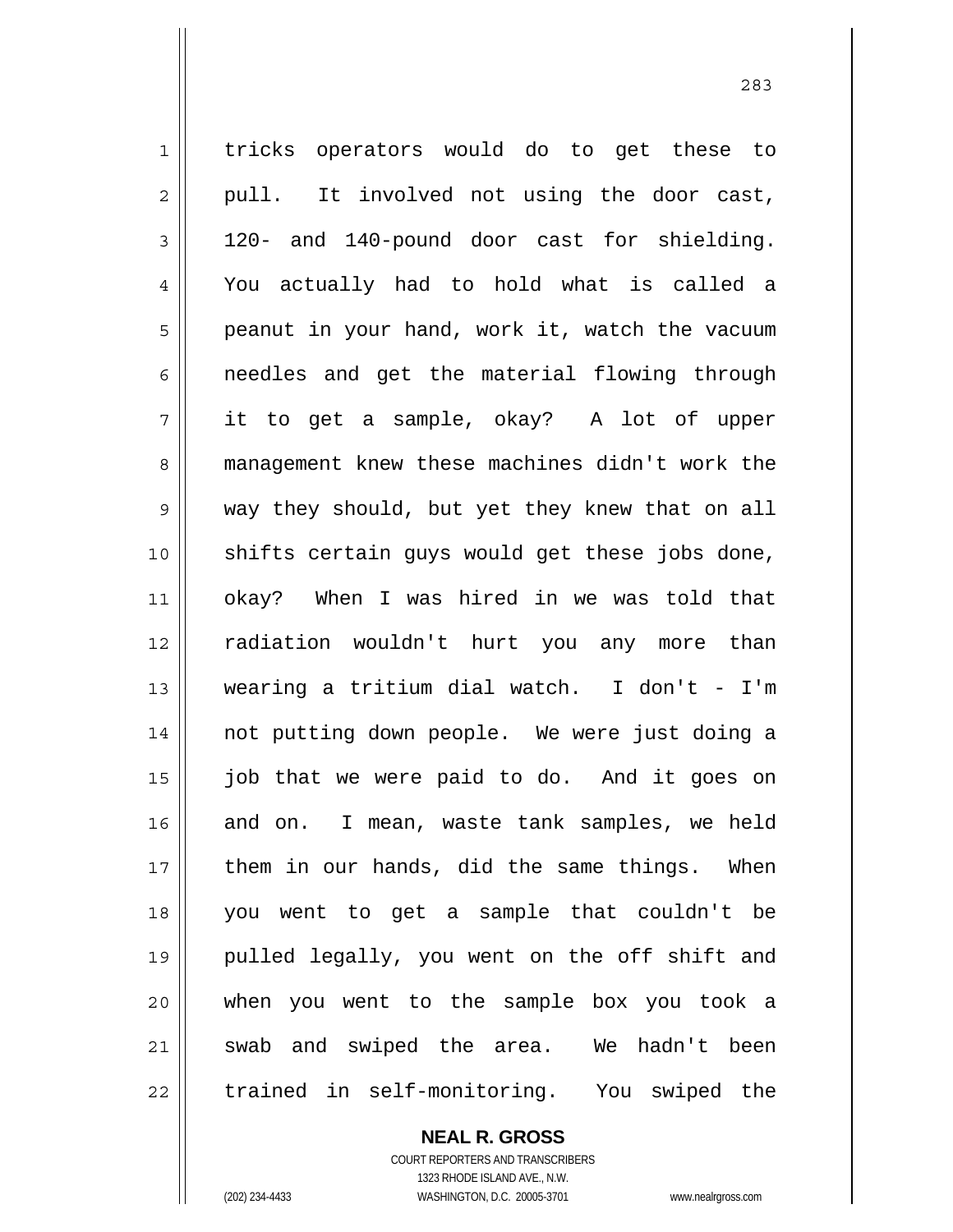1 2 3 4 5 6 7 8 9 10 11 12 13 14 15 16 17 18 19 20 21 22 area, you check it with the - I believe it was R-02, I can't remember the exact name. One has the shield to shield out beta and gamma, the other one checks for alpha beta contamination. We didn't even care about the radiation beta gamma. All we cared about was decontamination. Swipe the floor and whatever it was, hopefully it was lower than background in the building. If it was lower than background in the building, pull your sample. As soon as you get through with it, check it. As long as it was lower than background go back to work. Nobody would know you'd pulled a sample illegally, okay? But if log books are reviewed, and I tried through the plant to get them. They won't give them to me. And they're in records retention because all those log books, we had to save them. They're all clearly dated. There's no reason they can't be retrieved, okay? Now I know that DOE has an order up before Congress where they wanted to destroy all records and I think Congress

> COURT REPORTERS AND TRANSCRIBERS 1323 RHODE ISLAND AVE., N.W. (202) 234-4433 WASHINGTON, D.C. 20005-3701 www.nealrgross.com

**NEAL R. GROSS**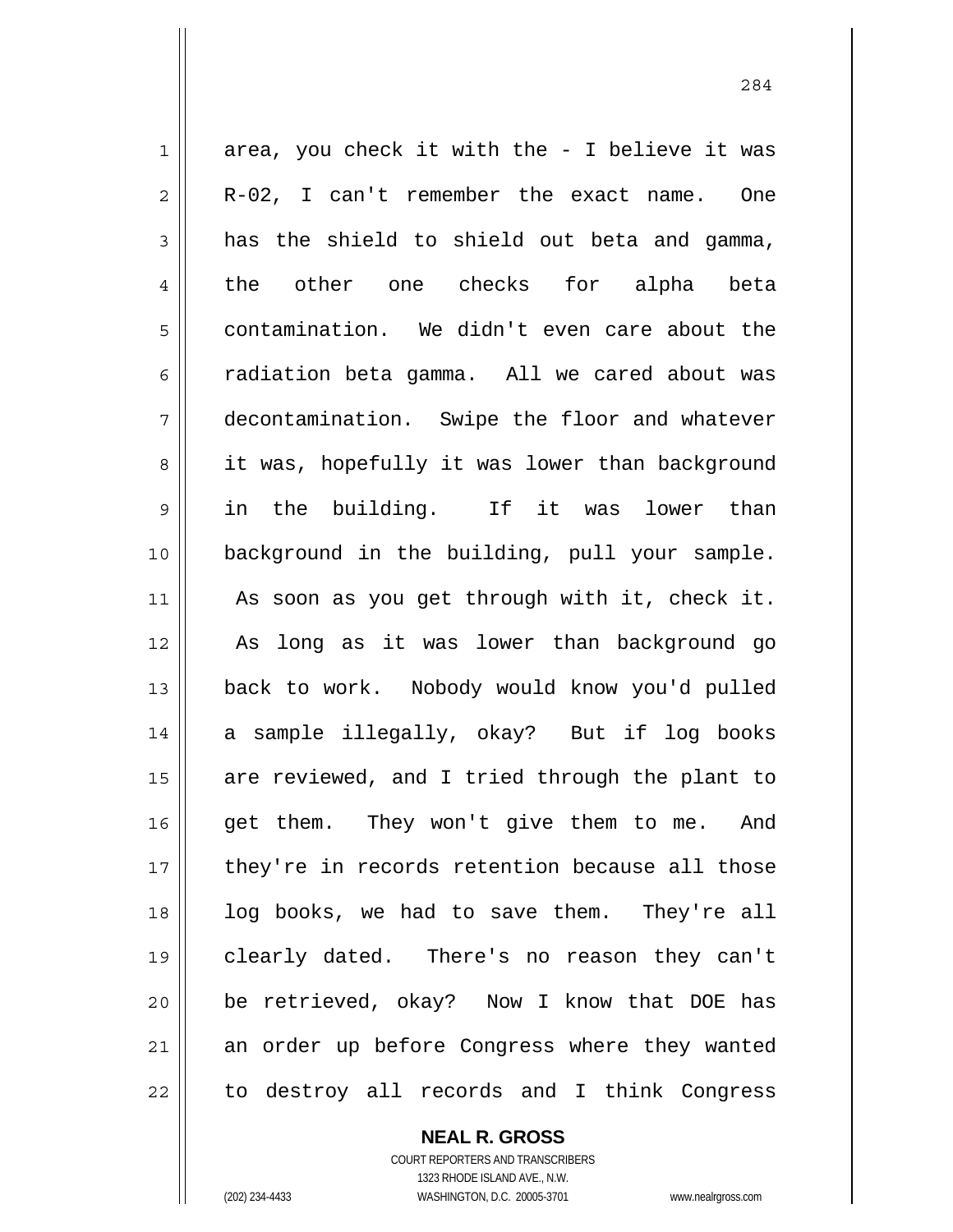1 2 needs to make sure that doesn't happen. Do I have more time?

<u>285</u>

3 4 CHAIR ZIEMER: You've got two minutes.

5 6 7 8 9 10 11 12 13 14 15 16 17 18 19 20 21 22 MR. STILL: Missed dose. Missed dose, I understand that's a good thing, but when you're working 87 shifts of overtime a year and you work in the sample aisle changing out hooks, crane hooks and all, badges weren't worn. If HP was on the job, for some reason they were covering a job, a high-profile that some upper management wanted to see, you wear other people's badges. If you was in a high beta radiation zone you knew if you switched your badge around in the TLD an open window would be closed, you wouldn't get the beta. Some of these beta fields would be like a 40-1 ratio. Dosimeters, they talk about them going off scale. You come out of a hot job and if the radiation was extremely hot you tell the HP inspector I dropped it in there so you didn't get that high reading. You were

> **NEAL R. GROSS** COURT REPORTERS AND TRANSCRIBERS

1323 RHODE ISLAND AVE., N.W. (202) 234-4433 WASHINGTON, D.C. 20005-3701 www.nealrgross.com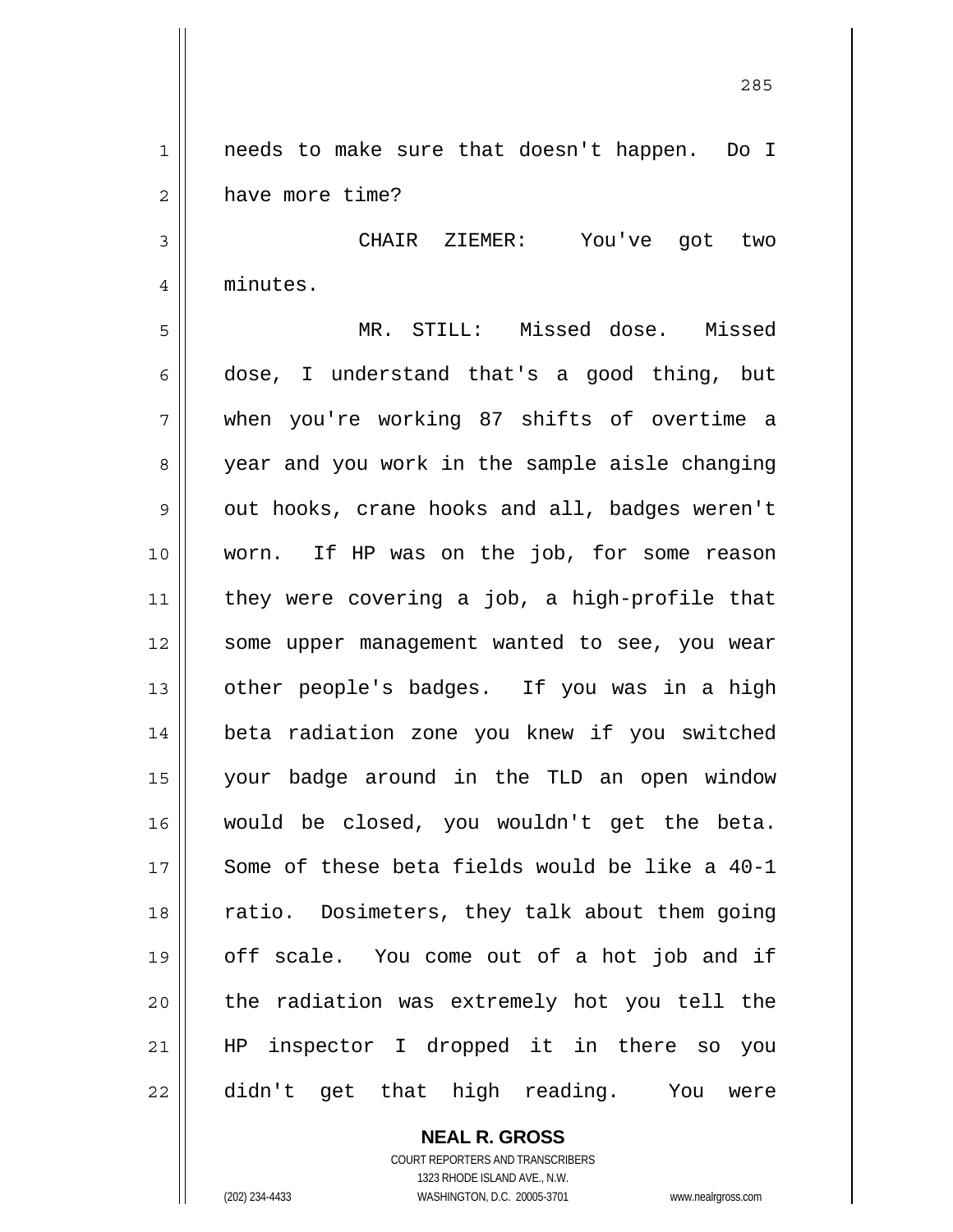<u>286</u>

1 2 3 4 refused overtime if you had high radiation and you would not get promoted if you had high radiation. It was almost a condition of employment.

5 6 7 8 9 10 11 12 13 14 15 Chemical, trichloroethylene, asbestos. We swept mercury out of the sumps in the H area. F area didn't have as much in their process. We swept it up with brooms, okay, and put it in bottles and sent it to the lab where they recycled it. So the toxic exposure never gets brought up, but we was exposed to a lot of that. We even deconned ourselves with trichloroethylene. We always didn't get decon with HP either, only when used on a job that HP was covering.

16 17 18 19 20 21 22 Now, one other thing that really concerns me is DOE, the Department of Labor and the contractors. I noticed that you have an SEC going for construction workers and that's fine. They've got somebody to take up for them. There shouldn't be a first-line foreman having to come in here and take up for

> **NEAL R. GROSS** COURT REPORTERS AND TRANSCRIBERS

> > 1323 RHODE ISLAND AVE., N.W.

(202) 234-4433 WASHINGTON, D.C. 20005-3701 www.nealrgross.com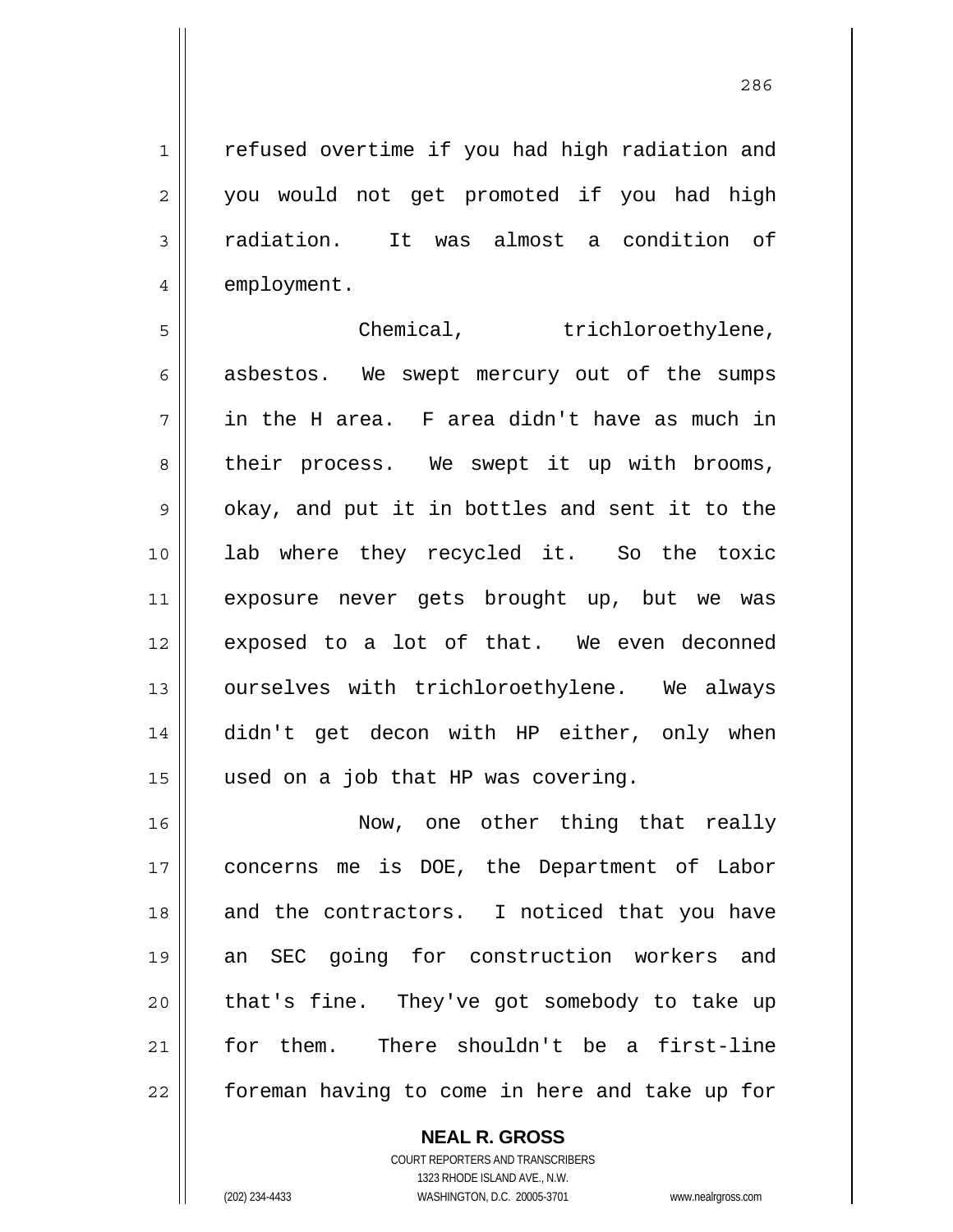1 2 3 4 5 6 7 8 9 10 11 12 13 14 15 16 17 18 19 20 21 22 operators at the plant, including myself, because there's no company to take care of us because DOE is just bidding out to lowest bidders. And the people at the plant now don't even know it's going to affect them in the future. DuPont left, good riddance. There's nobody to represent employees. That's the reason all these lawyers and litigation has to get involved. The people need to be represented correctly and we picked up radiation, we called it the trenches. We did the work. We picked up radiation. I've held every product on the plant in my hand. And when you go home at night a lot of times you're wondering, I hope I got everything off. I don't want to get it in my house. And I'm not complaining. I got cancer at 47 years old, colon cancer. My first foreman that I worked for, he died at 60 with colon cancer, and my second foreman that I worked for, he died last year of colon cancer. You know, Dr. Sanjay Gupta this morning on CNN said that 1

**NEAL R. GROSS**

COURT REPORTERS AND TRANSCRIBERS 1323 RHODE ISLAND AVE., N.W. (202) 234-4433 WASHINGTON, D.C. 20005-3701 www.nealrgross.com

<u>287</u>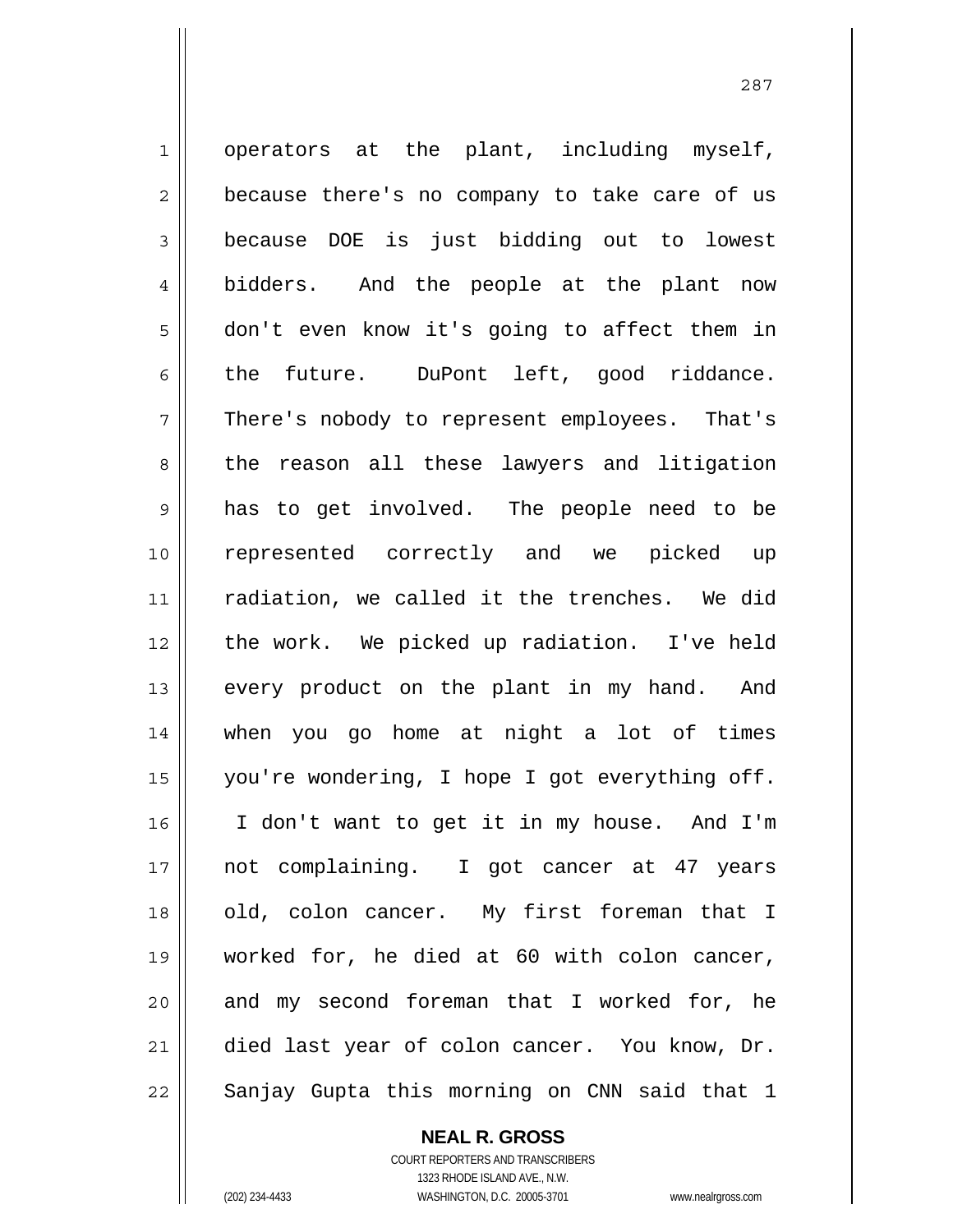| $\mathbf 1$    | out of 100,000 get colon cancer and that's a   |
|----------------|------------------------------------------------|
| $\overline{2}$ | big coincidence. He said the average age is    |
| $\mathfrak{Z}$ | 73 and there's three of us got it before 60.   |
| $\overline{4}$ | So, and I'm not complaining. I'm lucky. I      |
| 5              | caught mine early, I can deal with what I've   |
| 6              | got, but I just wish the workers - every       |
| 7              | worker's work history should be looked at.     |
| 8              | The biggest jobs done on the plant,            |
| 9              | changing out the 2F evaporator involved about  |
| 10             | a hundred people on an outside radioactive     |
| 11             | job.<br>It wasn't in a canyon. I was the       |
| 12             | foreman over that. I understand radiation and  |
| 13             | I know how the plant works with radiation, and |
| 14             | I'd be curious if you're even milking samples  |
| 15             | today. If the radiation boxes aren't changed,  |
| 16             | they will. And when operators milk the sample  |
| 17             | or pull any sample they know ALARA, "as low as |
| 18             | reasonably achievable" is what we were taught. |
| 19             | What that meant, and the older gentlemen       |
| 20             | would teach you this, keeps your radiation     |
| 21             | down. How do you do it? When you go into a     |
| 22             | box that's got a high radiation, if you're     |

**NEAL R. GROSS** COURT REPORTERS AND TRANSCRIBERS

1323 RHODE ISLAND AVE., N.W.

 $\prod$ 

(202) 234-4433 WASHINGTON, D.C. 20005-3701 www.nealrgross.com

<u>288</u>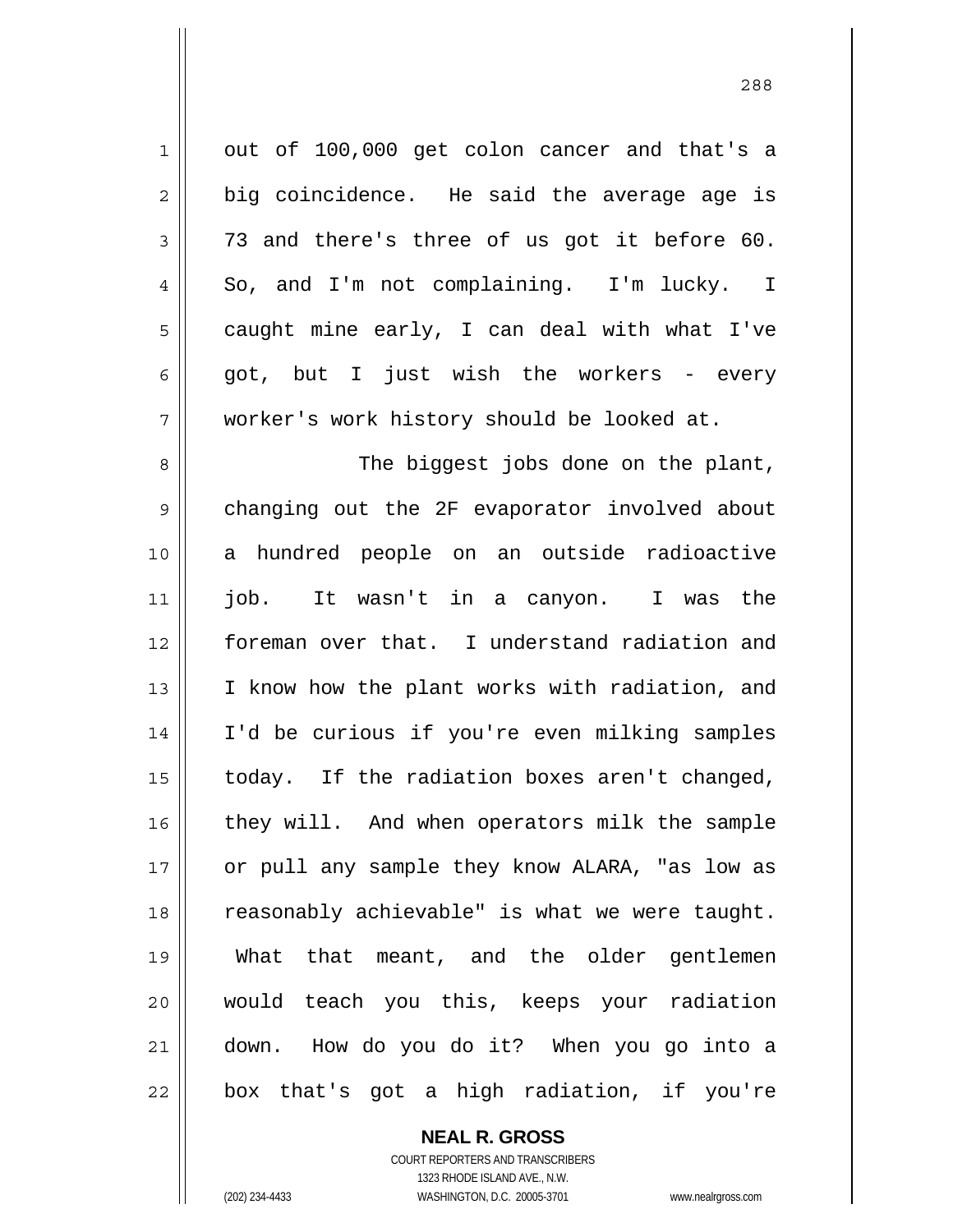**NEAL R. GROSS** 1 2 3 4 5 6 7 8 9 10 11 12 13 14 15 16 17 18 19 20 21 22 right-handed, keep your badge on the left side of the chest. If it shines it's going to get your right side, it's not going to get the left. So dose reconstruction on a lot of production workers, you would have to figure their missed dose for every day because it was nothing to get your limit the first day when a TLD come out. And if you knew you was getting high, was going to get a write-up for it, you pick up a TLD badge at the guard shack that wasn't yours. It wasn't named, don't even sign it out. Just pick it up, nobody would ever notice you were wearing it during the day. Okay? I'm not complaining, I'm just stating facts. All these technical documents are full, and I wish the Board had a worker on the Board, and I wish in the future you all would get one. Get one from Hanford, wherever. CHAIR ZIEMER: We have several workers on the Board. MR. STILL: I mean, workers who did

> COURT REPORTERS AND TRANSCRIBERS 1323 RHODE ISLAND AVE., N.W.

(202) 234-4433 WASHINGTON, D.C. 20005-3701 www.nealrgross.com

<u>289 and 289 and 289 and 289 and 289 and 289 and 289 and 289 and 289 and 289 and 289 and 289 and 289 and 289 and 289 and 289 and 289 and 289 and 289 and 289 and 289 and 289 and 289 and 289 and 289 and 289 and 289 and 289 a</u>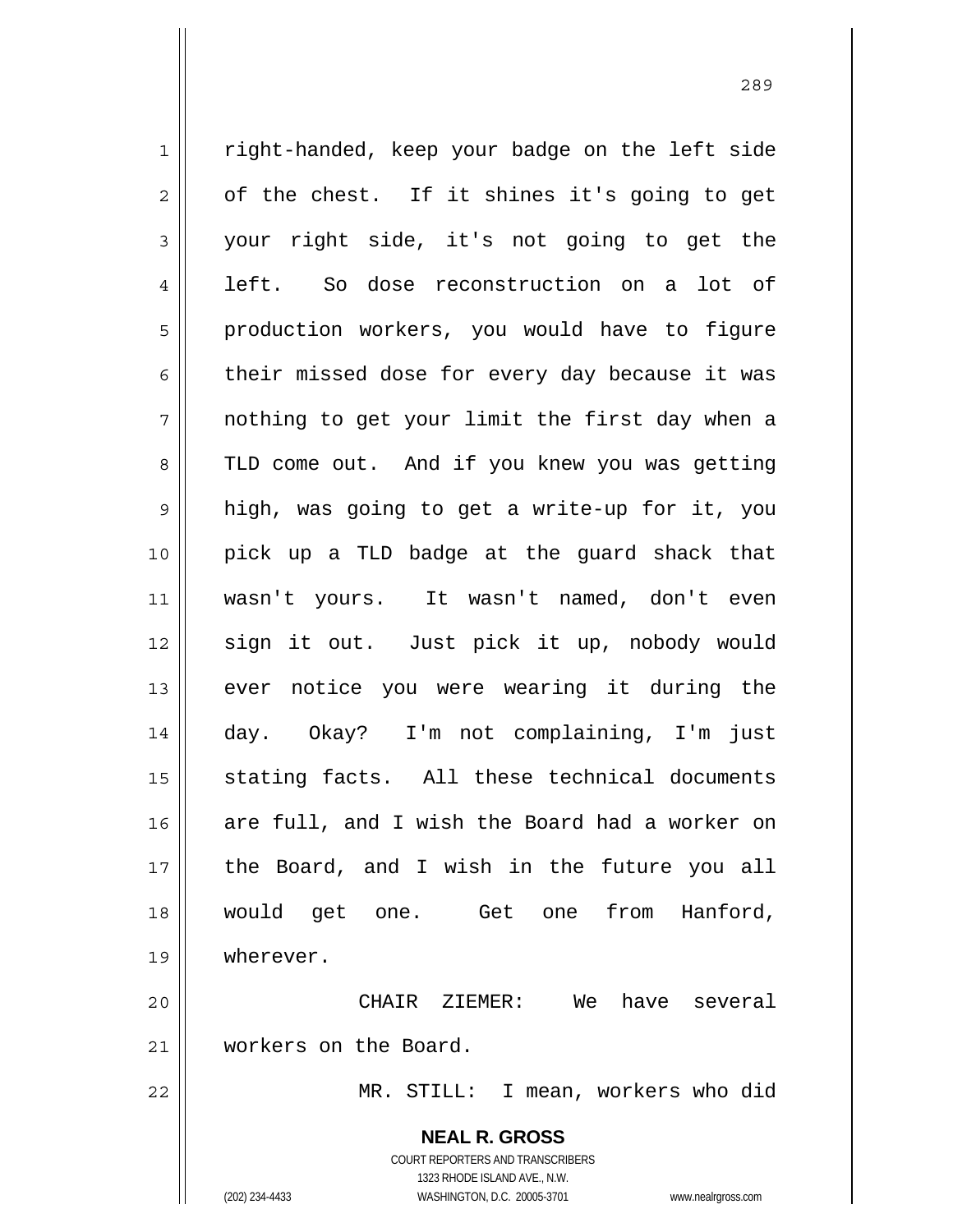1 the things that I've done.

| $\overline{c}$ | CHAIR ZIEMER: I think we have                  |
|----------------|------------------------------------------------|
| $\mathfrak{Z}$ | several now. Yes, we do have workers onboard,  |
| $\overline{4}$ | but thank you for that input.                  |
| 5              | MR. STILL: Thank you.                          |
| 6              | CHAIR ZIEMER: Yes, appreciate                  |
| 7              | that. Okay. Looks like maybe two people        |
| 8              | here. Jim and Roxanne Bush?                    |
| $\mathsf 9$    | MR. BUSH: Good evening. I'm Jim                |
| 10             | Bush. I didn't work at SRP, but I'm on behalf  |
| 11             | of my [Identifying Information]. He worked     |
| 12             | out there over 20-some years. Back when he     |
| 13             | started, back during `51, on up until he       |
| 14             | retired, but now he come down - he didn't come |
| 15             | down with cancer. He come down with this       |
| 16             | [Identifying Information], a rare form of a    |
| 17             | [Identifying Information] in the head. And     |
| 18             | [Identifying Information] did not have that    |
| 19             | when he started out there, but during his      |
| 20             | period of time of working, eventually<br>he    |
| 21             | contracted that [Identifying Information] in   |
| 22             | his head. And I've seen it where it was<br>SO  |

**NEAL R. GROSS**

COURT REPORTERS AND TRANSCRIBERS 1323 RHODE ISLAND AVE., N.W. (202) 234-4433 WASHINGTON, D.C. 20005-3701 www.nealrgross.com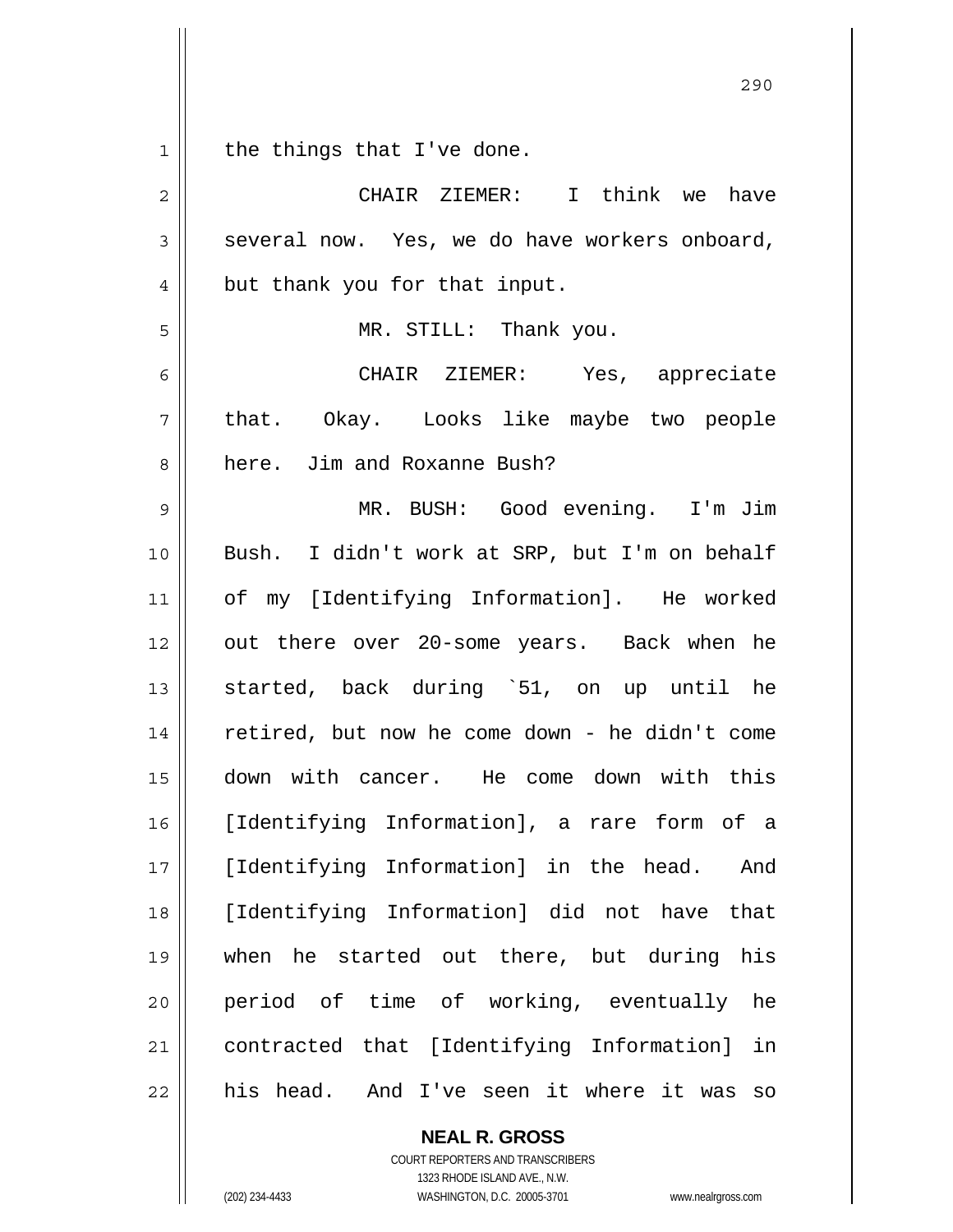1 2 3 4 5 6 7 8 9 10 11 12 13 14 15 16 17 18 19 20 21 22 bad where he couldn't stand for the wind, or the four seasons. Winter gave him problems, summer, spring, fall. He had to cover his face up with an old skull cap to go out into the weather. And later on in the years past, he had an operation which was a 50/50, either live or die. So he had come to the conclusion that the pain was so severe, that the doctor told us that the pain was so severe of a man or anyone having that [Identifying Information] was more than a woman having a baby. He said he wouldn't wish that on his worst enemy. So [Identifying Information] gave up and said, "well, just go ahead and give me the operation." Well, the operation did come out successful, but then they had to take and operate on him without an anesthesia because he could not stand for the doctor to inject him with the needle. So he had to go up into his head, over into his skull, into that nerve and clip it. And so that was the only thing that helped him.

> **NEAL R. GROSS** COURT REPORTERS AND TRANSCRIBERS 1323 RHODE ISLAND AVE., N.W. (202) 234-4433 WASHINGTON, D.C. 20005-3701 www.nealrgross.com

<u>291</u>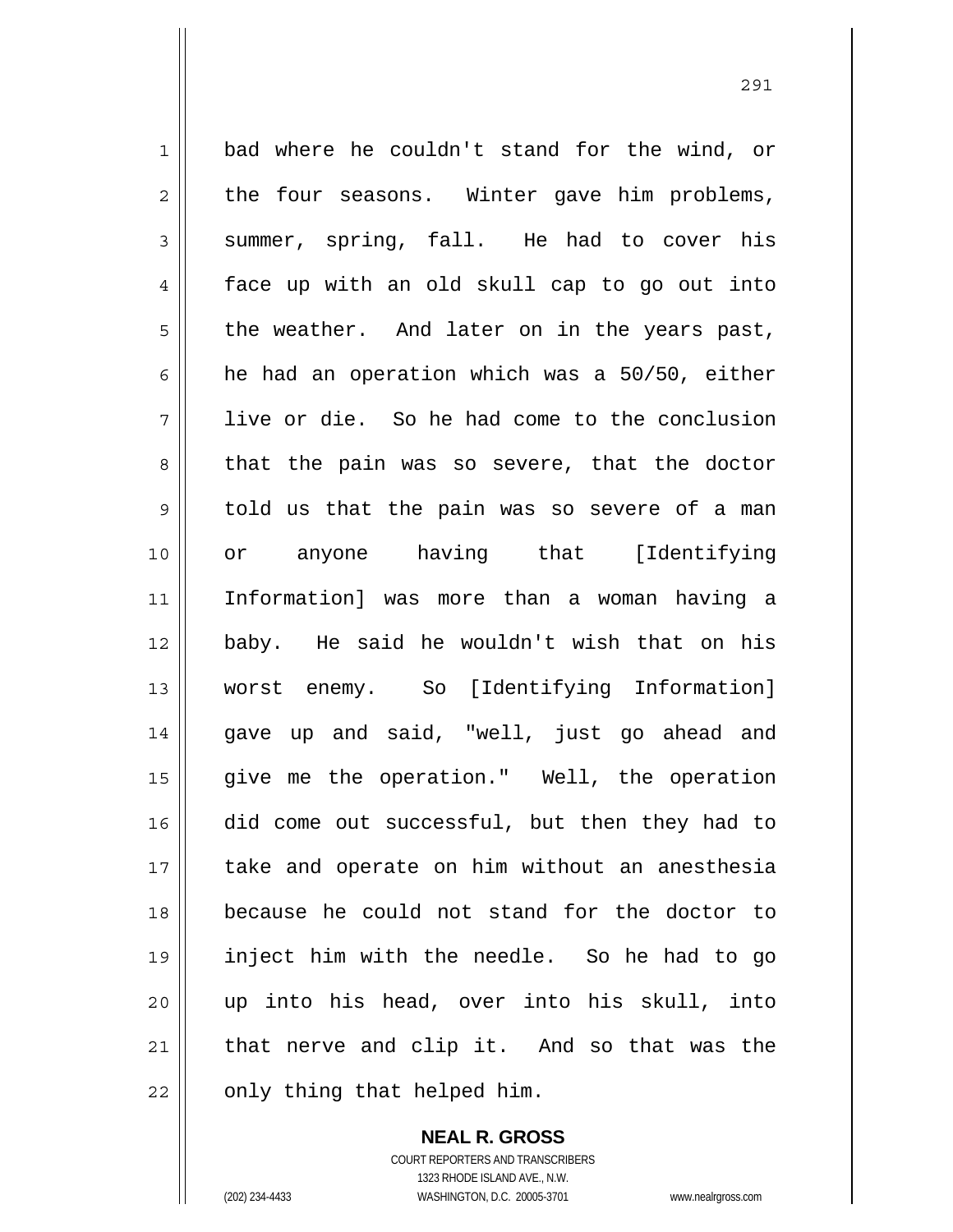| $\mathbf 1$    | But now [Identifying Information]              |
|----------------|------------------------------------------------|
| $\overline{2}$ | did come a lot of days that he was             |
| $\mathfrak{Z}$ | contaminated, but when I went and got all my   |
| $\overline{4}$ | paperwork and everything, it was sent off to   |
| 5              | Washington and Jacksonville and everywhere     |
| 6              | else that it, you know, should go. But each    |
| 7              | time it comes to a deadlock that they want to  |
| 8              | say [Identifying Information] was not caused   |
| 9              | in any way through working at SRP. And so I    |
| 10             | did all I could do, you know, and I got all    |
| 11             | paperwork, whatever was on his behalf, of      |
| 12             | records-- but now to me I feel like it did,    |
| 13             | SRP created and caused his problem, because he |
| 14             | wasn't having that problem until he started    |
| 15             | working out there. And he was, and I feel      |
| 16             | like if you being contaminated at certain      |
| 17             | points in your life, then there you are going  |
| 18             | to have problems from contamination.<br>And    |
| 19             | that's the way I feel about it, but now the    |
| 20             | only thing I could do is do whatever I can,    |
| 21             | and I felt like I've done my share, you know,  |
| 22             | of getting all records, and I've turned them   |

**NEAL R. GROSS** COURT REPORTERS AND TRANSCRIBERS

1323 RHODE ISLAND AVE., N.W.

(202) 234-4433 WASHINGTON, D.C. 20005-3701 www.nealrgross.com

 $\mathsf{II}$ 

<u>292</u>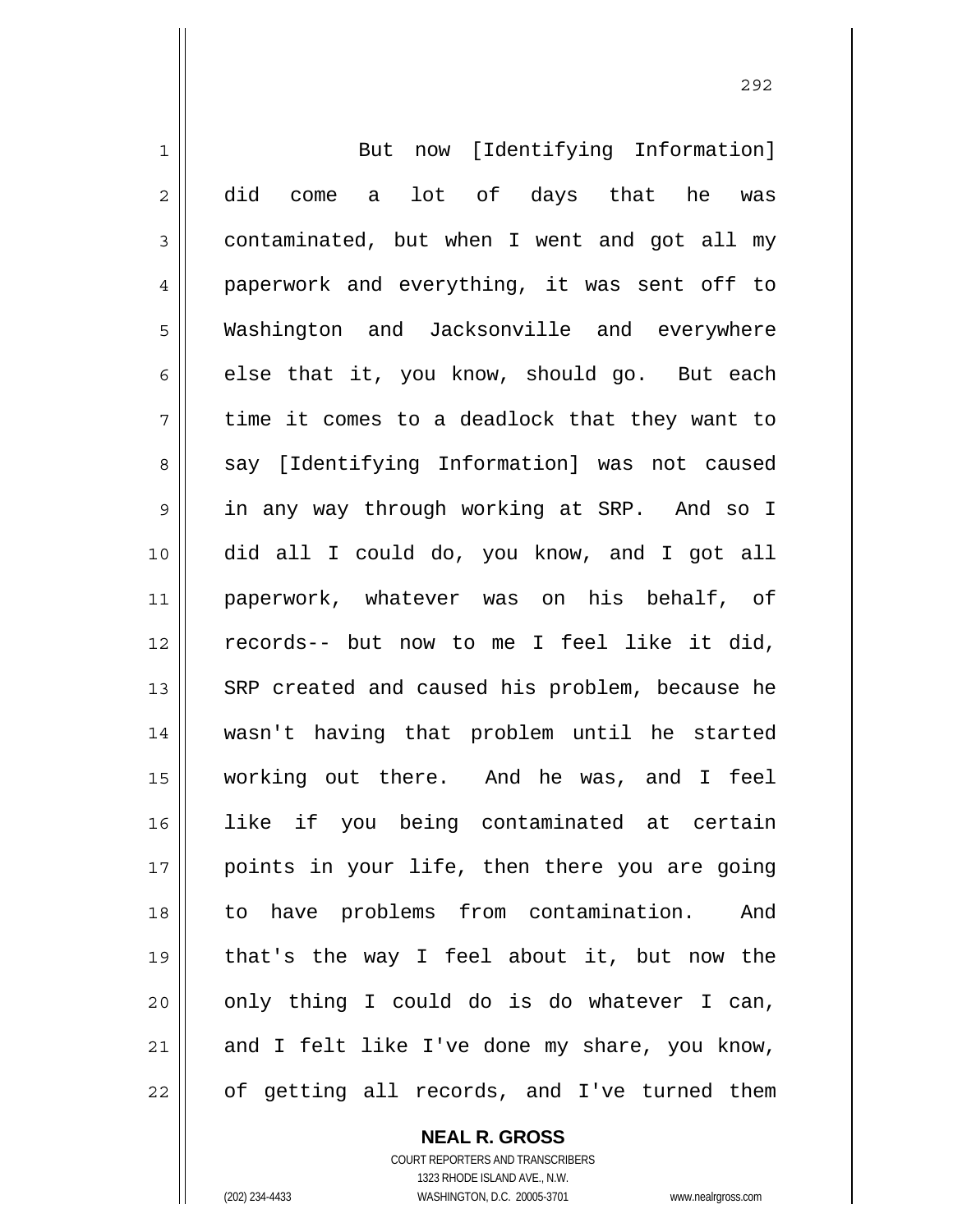in. And I've been to most all of the meetings that would occur, you know, of having something to do with the litigation problem at the SRP. And so that's why I come out tonight, to state my opinion as well. And I thank you all.

 CHAIR ZIEMER: Thank you very much. And Alice Frame. Alice.

9 10 11 12 13 14 15 16 17 18 19 20 21 22 MS. FRAME: I'm from Charleston, West Virginia. I've driven about every time down here to the meetings. I thank you. My [Identifying Information] was an electrician. He worked out there in `86 and `87. He was diagnosed with [Identifying Information] 1992. We had taken radiation and chemotherapy. NIOSH tried to say that the [Identifying Information] came from 25 radiation treatments. Well, I've fought against you long enough that you've came back and said it was not medical induced. So November 4 of 1999 we started to Washington, D.C. Cancer Center. [Identifying Information] was our

> **NEAL R. GROSS** COURT REPORTERS AND TRANSCRIBERS

> > 1323 RHODE ISLAND AVE., N.W.

(202) 234-4433 WASHINGTON, D.C. 20005-3701 www.nealrgross.com

1

2

3

4

5

6

7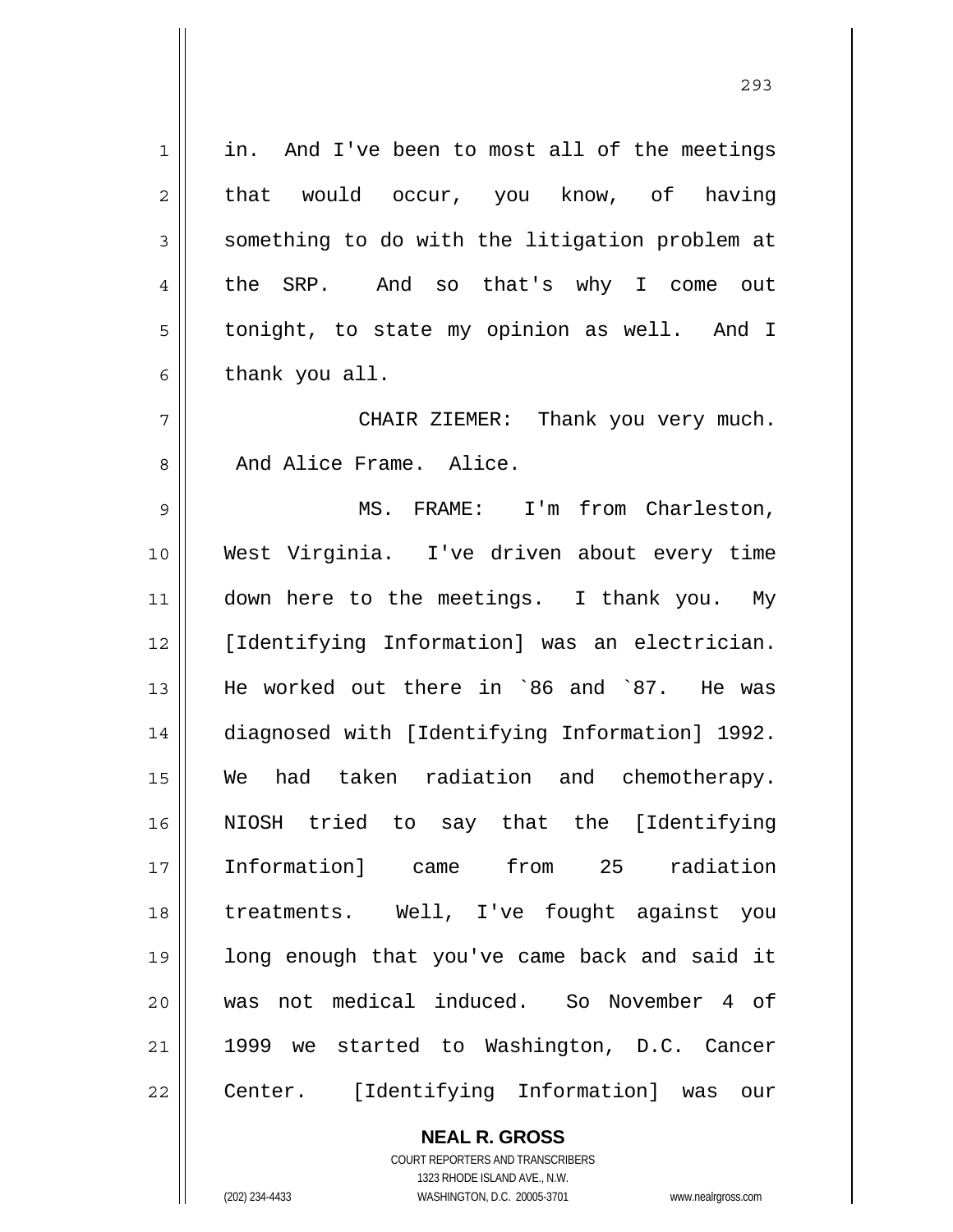1 2 3 4 5 6 7 8 9 10 11 12 13 14 15 16 17 18 oncologist, and he's a specialist in sarcoma. And he's the tenth rated doctor in the nation. He's written 56 books, and it's transcribed in seven languages. So we started chemo November 17. His leg broke and he was put in a full body cast. To make a long story short, January 28 they [Identifying Information] up to his waist. You know, there's not nuclear waste in West Virginia. And I've wrote to my congressmen and my senators. If I was a coal miner, I would have gotten multitudes of money. Our hospital bill in D.C. from November till April was \$333,000. I went to Department of Labor in D.C. April 7 for my hearing. Everybody is kind of bashing NIOSH, but I have found out when my papers come from Department of Energy to NIOSH, doesn't it, my

294

**NEAL R. GROSS** COURT REPORTERS AND TRANSCRIBERS Labor, that's how you get them? Okay, I got my papers from Savannah River site. It said "work history, inaccurate." Now, if there's a

19

20

21

22

1323 RHODE ISLAND AVE., N.W. (202) 234-4433 WASHINGTON, D.C. 20005-3701 www.nealrgross.com

records? Isn't that right, Department of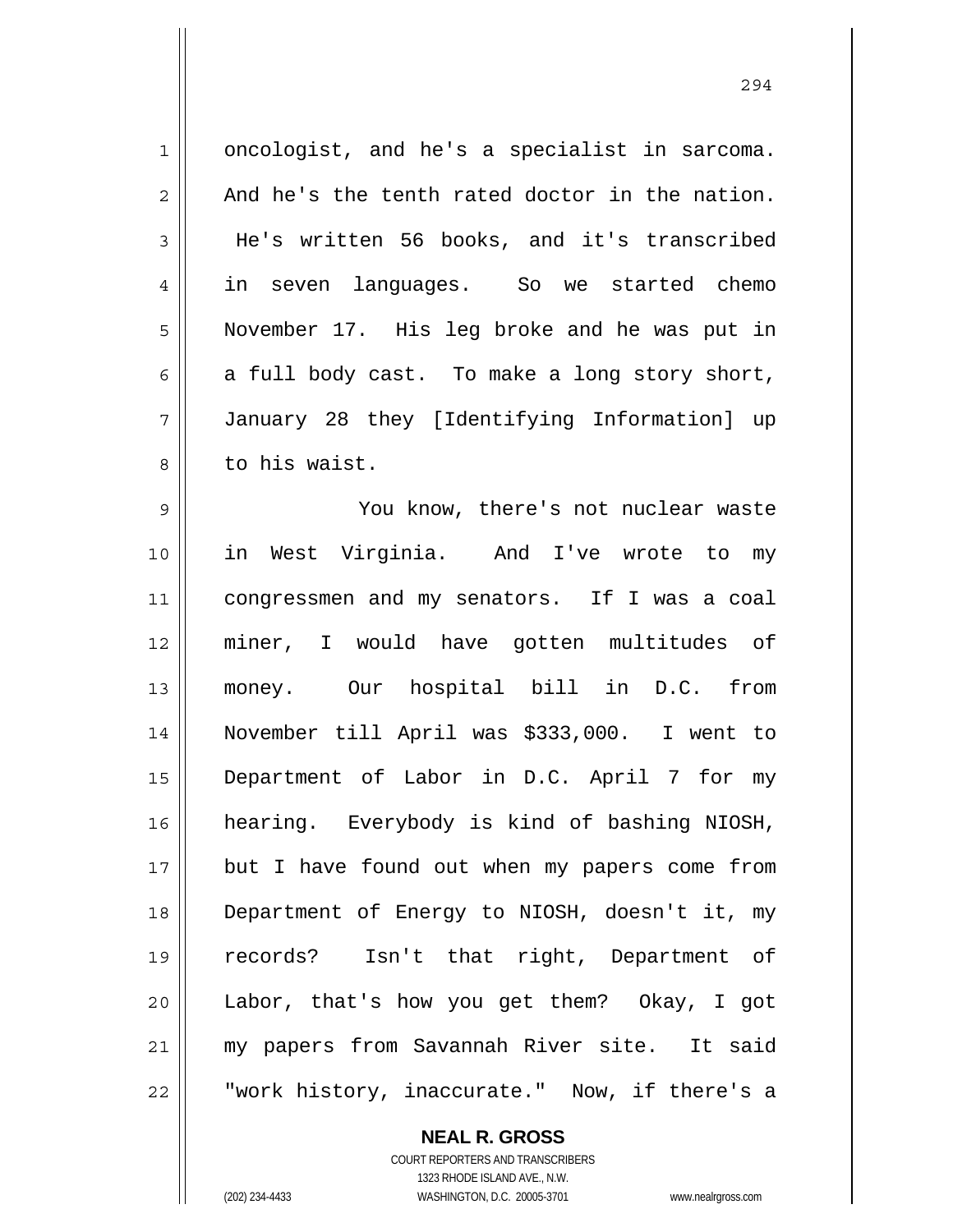| $\mathbf 1$    | record inaccurate, then how did you get it?    |
|----------------|------------------------------------------------|
| $\overline{a}$ | See what I'm saying? Then I got into when I    |
| 3              | went to my hearing the little girl was very,   |
| $\overline{4}$ | very uneducated. I asked her my first name,    |
| 5              | "Do you have a dosimetry badge?" "Oh, it'll    |
| 6              | take a few minutes." I said, "I have all       |
| 7              | day." "It'll take a few minutes." "I have      |
| 8              | all day." I said, "You don't have it and I     |
| $\mathsf 9$    | know you don't have it." I asked for a badge   |
| 10             | number and a badge. I have not yet to get it.  |
| 11             | So then I have got into dealing                |
| 12             | with Jacksonville, and I got it from one of    |
| 13             | their papers. It come back, "We do not know    |
| 14             | how to make this decision on PoC." I'm going   |
| 15             | to give it the shotgun effect for my decision. |
| 16             | It'll only change the cause so much            |
| 17             | percentage. This is my [Identifying            |
| 18             | Information] life that they're going to        |
| 19             | shotgun effect with? So it's not all just      |
| 20             | NIOSH. These people need to know. Then the     |
| 21             | woman that made my decision, I called          |
| 22             | Jacksonville and I said, "I know what an MD    |

**NEAL R. GROSS** COURT REPORTERS AND TRANSCRIBERS

1323 RHODE ISLAND AVE., N.W. (202) 234-4433 WASHINGTON, D.C. 20005-3701 www.nealrgross.com

<u>295</u>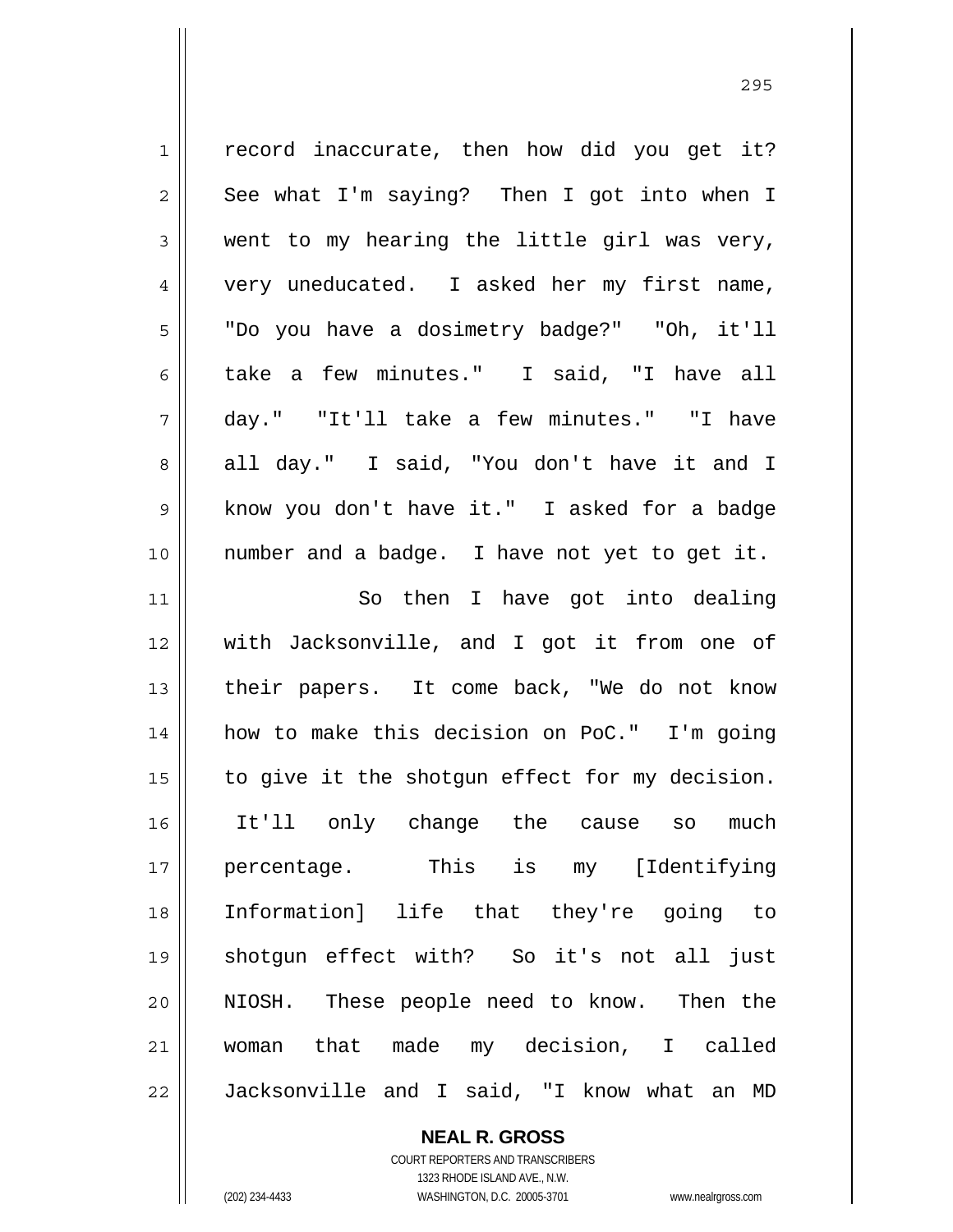1 2 3 4 5 6 7 8 9 10 11 12 13 14 15 16 17 18 19 20 21 22 is, what's an MPH?" They hung up on me. I called back and I said, "Just tell me, you know, what is it?" Well, they hung up and I called back. "It's occupational medicine." I said, "Well, I'm from West Virginia, but I don't think it starts with an M and an O." So what I have found out, the doctor took her decision from medical history, not medical record. Why didn't she have the medical record and not medical history? Then I came back and asked. They paid her \$830 for 2.5 units to do this twice? Is this why I don't have money to be compensated for? See, it's not all about NIOSH. You do your job, let the rest of them come up and do their job. So when I went to my hearing in D.C. I asked them, "I want somebody with the same credentials that his doctor had in D.C. to make my decision. And I don't feel like I'm asking a lot." But a lot of these people don't know, I went to my Congress and I now have an

> **NEAL R. GROSS** COURT REPORTERS AND TRANSCRIBERS 1323 RHODE ISLAND AVE., N.W. (202) 234-4433 WASHINGTON, D.C. 20005-3701 www.nealrgross.com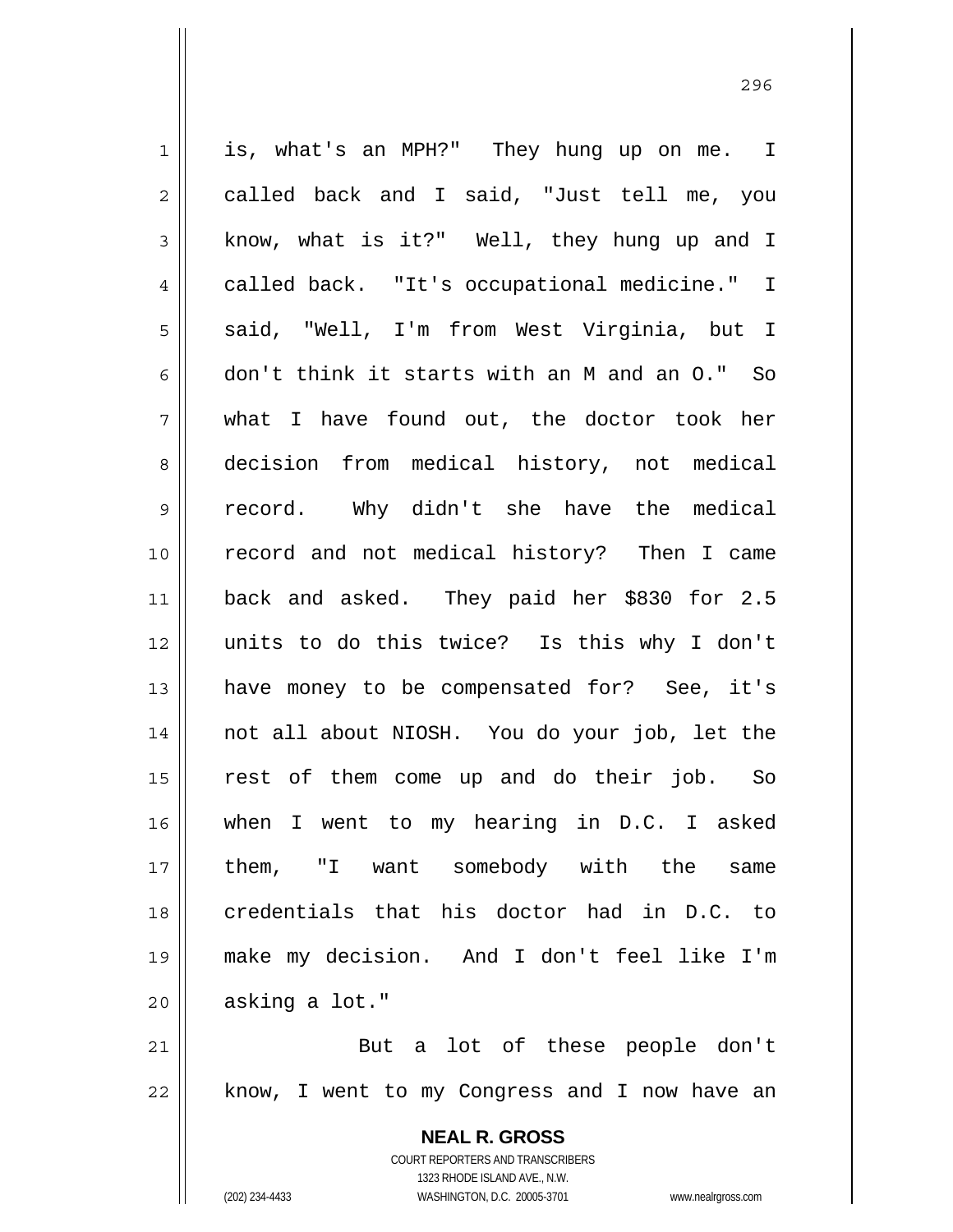1 2 3 4 5 6 7 8 9 10 11 12 13 14 15 16 17 18 19 20 21 22 attorney. The Congress passed a law October of 2000. It states-- do you know what it states? It says if you get an attorney before you're denied, your attorney is fined \$5,000. And this attorney can only take from what, 2 to 10 percent? There's not a lawyer in the world that's going to take. But I have a couple of good people that has agreed to take mine. Then my paper came back, and I can't understand. It says-- the NIOSH dose reconstruction says he got the majority of it working here, but he didn't get enough of it. What is enough of it to [Identifying Information] at 49 years old? Like I said, he didn't work anywhere else. And when he worked at Savannah River site, he was an electrician. He got a letter from DuPont where he run cable tray, and he had done that good a job. I tried to find it, but I couldn't find it at the time. My understanding is they use a drill, you know, screwdrivers. They were contaminated. They put them in plastic bags.

**NEAL R. GROSS**

COURT REPORTERS AND TRANSCRIBERS 1323 RHODE ISLAND AVE., N.W. (202) 234-4433 WASHINGTON, D.C. 20005-3701 www.nealrgross.com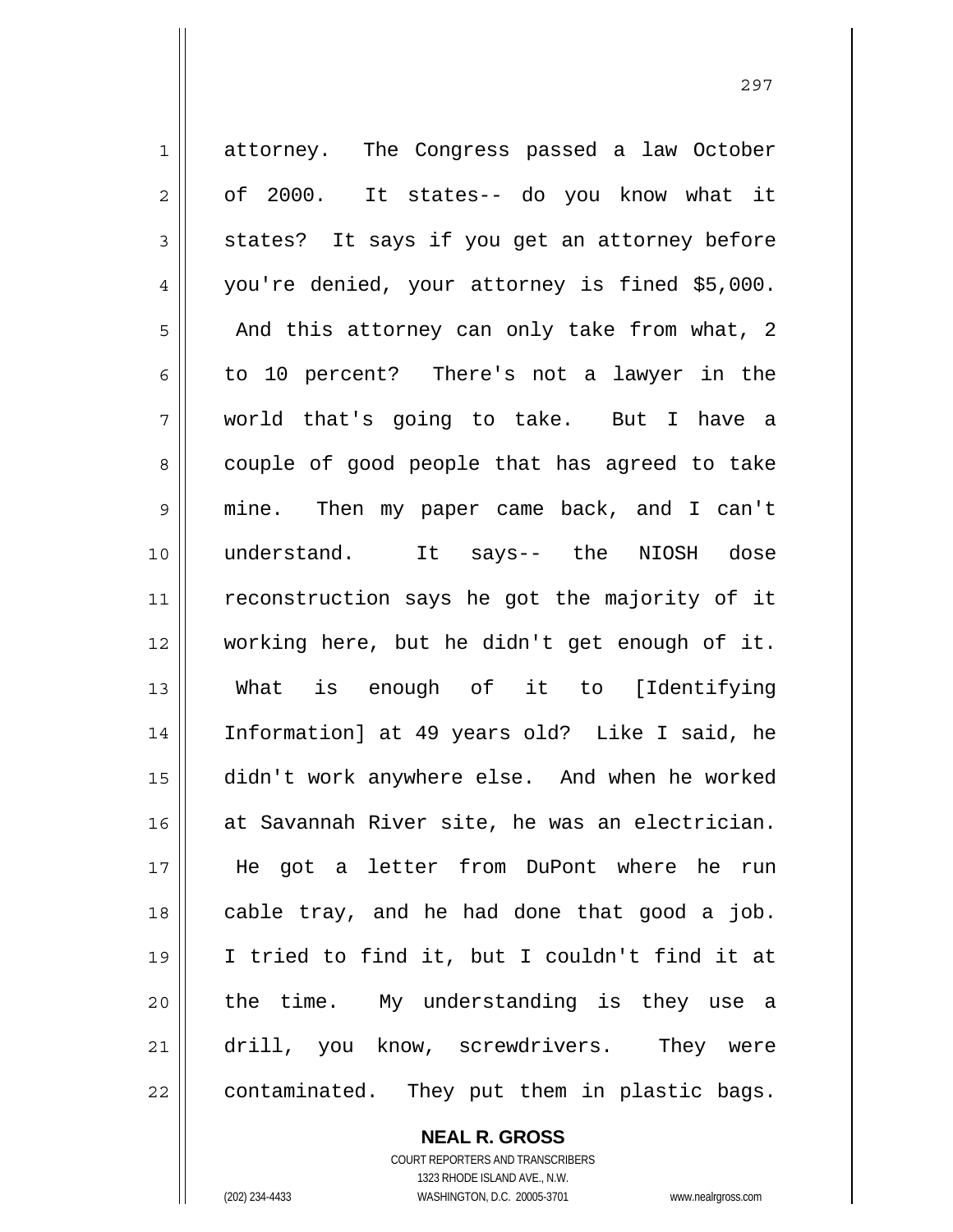They put them in the bin that day and they were disposed. If that tool is disposed, what causes that body can't be disposed? And I have a paper I'd like to pass out to you. Could I, please? Thank you.

6 7 8 CHAIR ZIEMER: Alice, do you have additional comments? Do you have additional comments?

9 10 MS. FRAME: No, I'm through. I thank you.

11 12 13 CHAIR ZIEMER: Okay, thank you for sharing that with us. Robert Young? Robert Young? Wayne Knox? Mr. Knox.

14 15 16 17 18 19 20 21 22 MR. KNOX: My name is Wayne Knox. I've been around this industry for many, many years. I started in the Air Force as a captain there as a radiation physicist, and I also worked up the street here in Nuclear Medicine Science at Eisenhower Hospital. I also spent some time supporting the Nuclear Regulatory Commission. I have a contract with them for over 15 years, where I provided

> **NEAL R. GROSS** COURT REPORTERS AND TRANSCRIBERS

> > 1323 RHODE ISLAND AVE., N.W.

1

2

3

4

5

(202) 234-4433 WASHINGTON, D.C. 20005-3701 www.nealrgross.com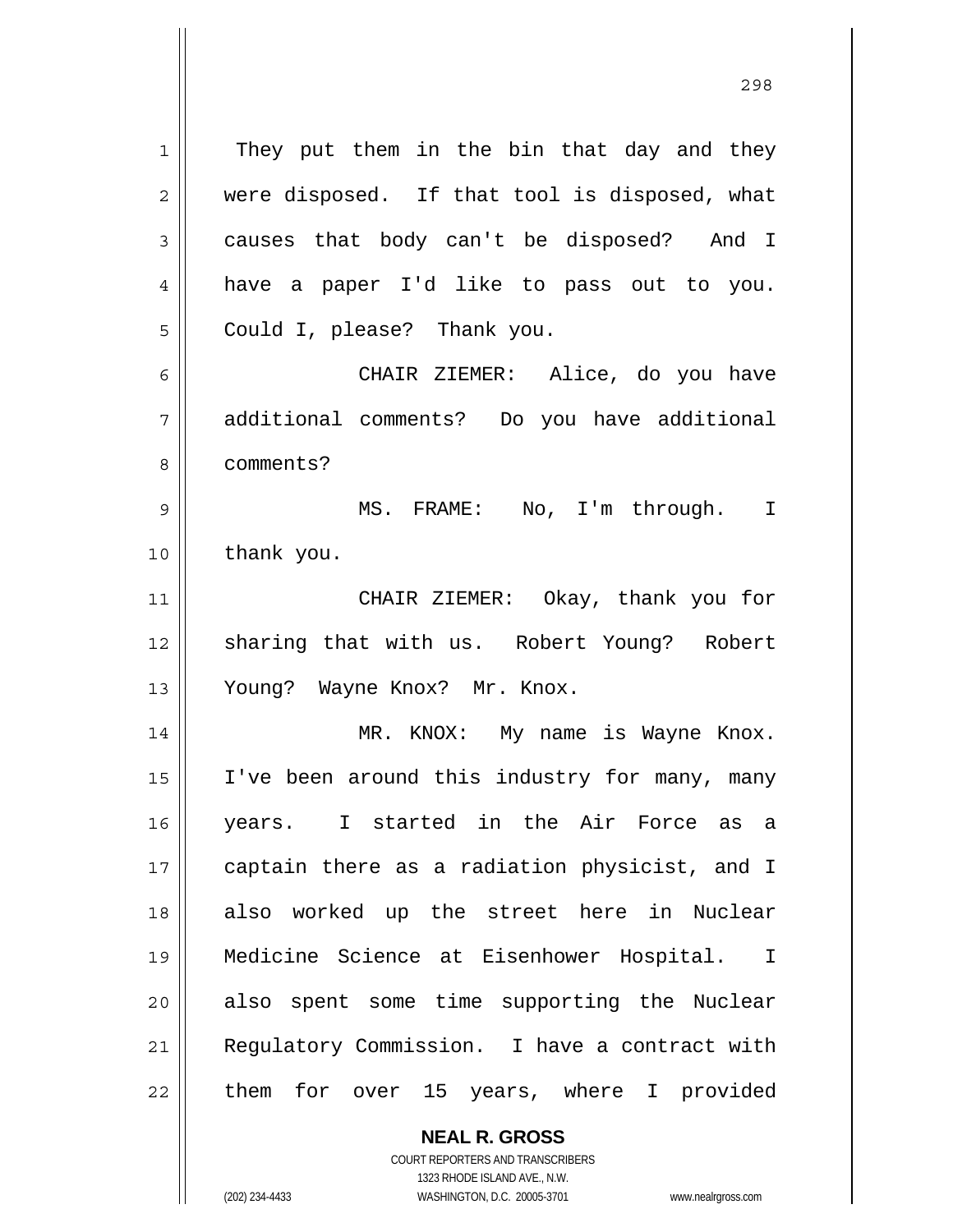1 2 3 4 5 6 7 8 9 10 11 12 13 14 15 16 17 18 19 20 21 support to them in regulatory development and compliance, and as a result of that I've audited over 75 percent of U.S. reactors. I've had contracts with the Department of Energy, and I have worked on the DOE Tiger Team. Not only have I done more of the highlevel work, but I have actually worked as an operational health physicist, and I'd like to make a distinction here. There is a big difference between an operational health physicist than an academic or a researcher. We're the guys that get the job done in spite of all of the elegant models, all of the nicely worded procedure. We have to get it done, and a number of other people have reported that our job was to get it done at all costs. It was not whether we were going to wait and get the job done when we could conveniently do it. It was it had to be done and we got it done, minimizing exposure as best we could.

<u>299 - Andre Sterne Barbara, amerikan pendadaran pendada personal dan personal dan personal dan personal dan p</u>

22

In 1997 a colleague of mine, a PhD

**NEAL R. GROSS** COURT REPORTERS AND TRANSCRIBERS 1323 RHODE ISLAND AVE., N.W. (202) 234-4433 WASHINGTON, D.C. 20005-3701 www.nealrgross.com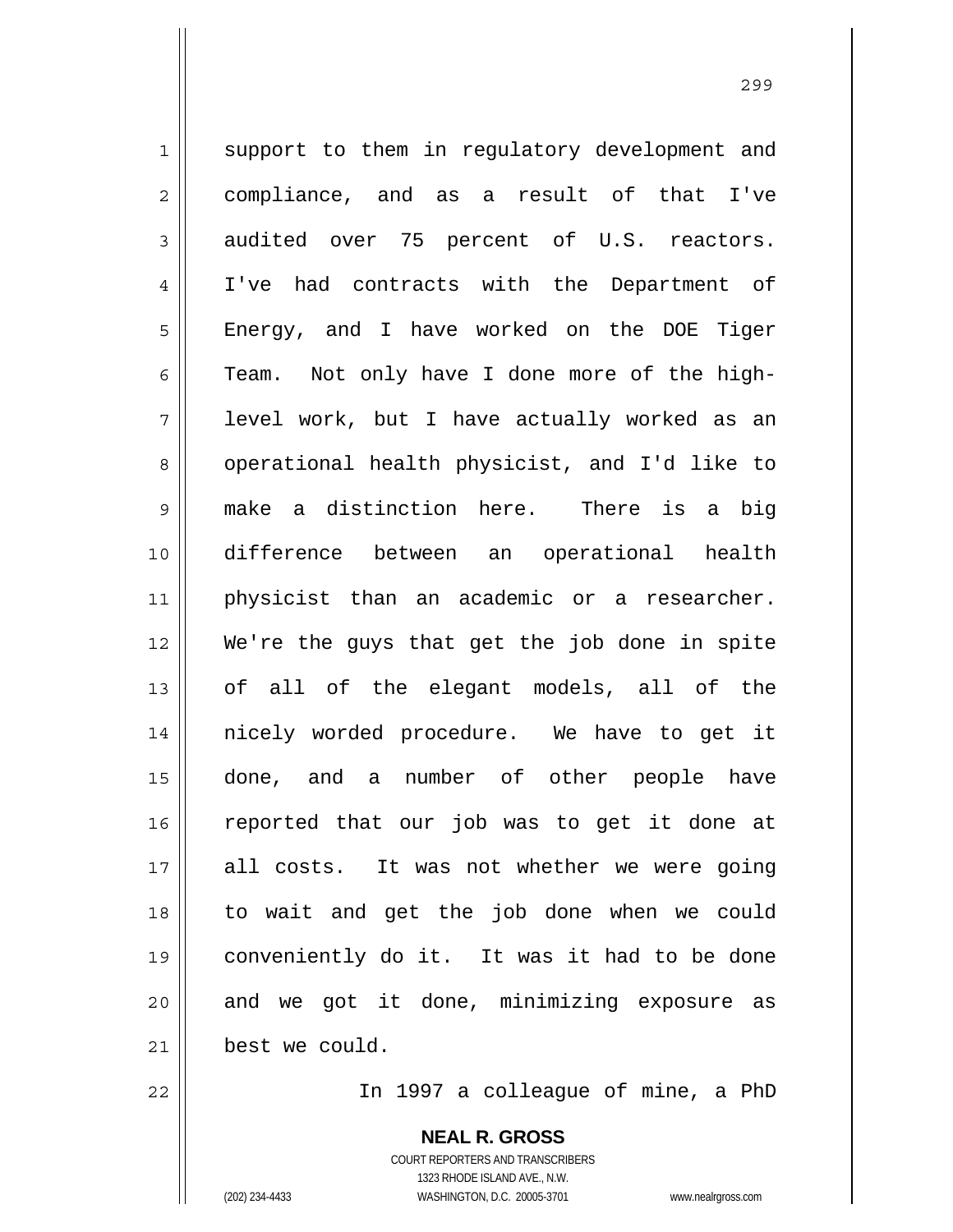1 2 3 4 5 6 7 8 9 10 11 12 13 14 15 16 17 18 19 20 21 22 type, made the claim that you could accurately, accurately calculate and reconstruct this dose. And I said, "Well hold it man, what are you talking about? Do you understand" - and he came from my same school too, a little school on Tenth Avenue. He said that he could do it, and I said, "Do you understand what `accuracy' means? Accuracy is how close you come to the true or actual value. And hey man, you don't know the true or actual value, so we can't calculate accuracy." In the real world you also can't even calculate precision, because we don't- this is no research project. We do not make repeated measurements. Any measurement of precision requires repeated repetitive measurements. Any measurement of competence level requires repeated measurements. We didn't do that, and one of the fundamental reasons we didn't make all of these measurements-- the more measurements you take, the more exposures you've got. And we were

**NEAL R. GROSS**

COURT REPORTERS AND TRANSCRIBERS 1323 RHODE ISLAND AVE., N.W. (202) 234-4433 WASHINGTON, D.C. 20005-3701 www.nealrgross.com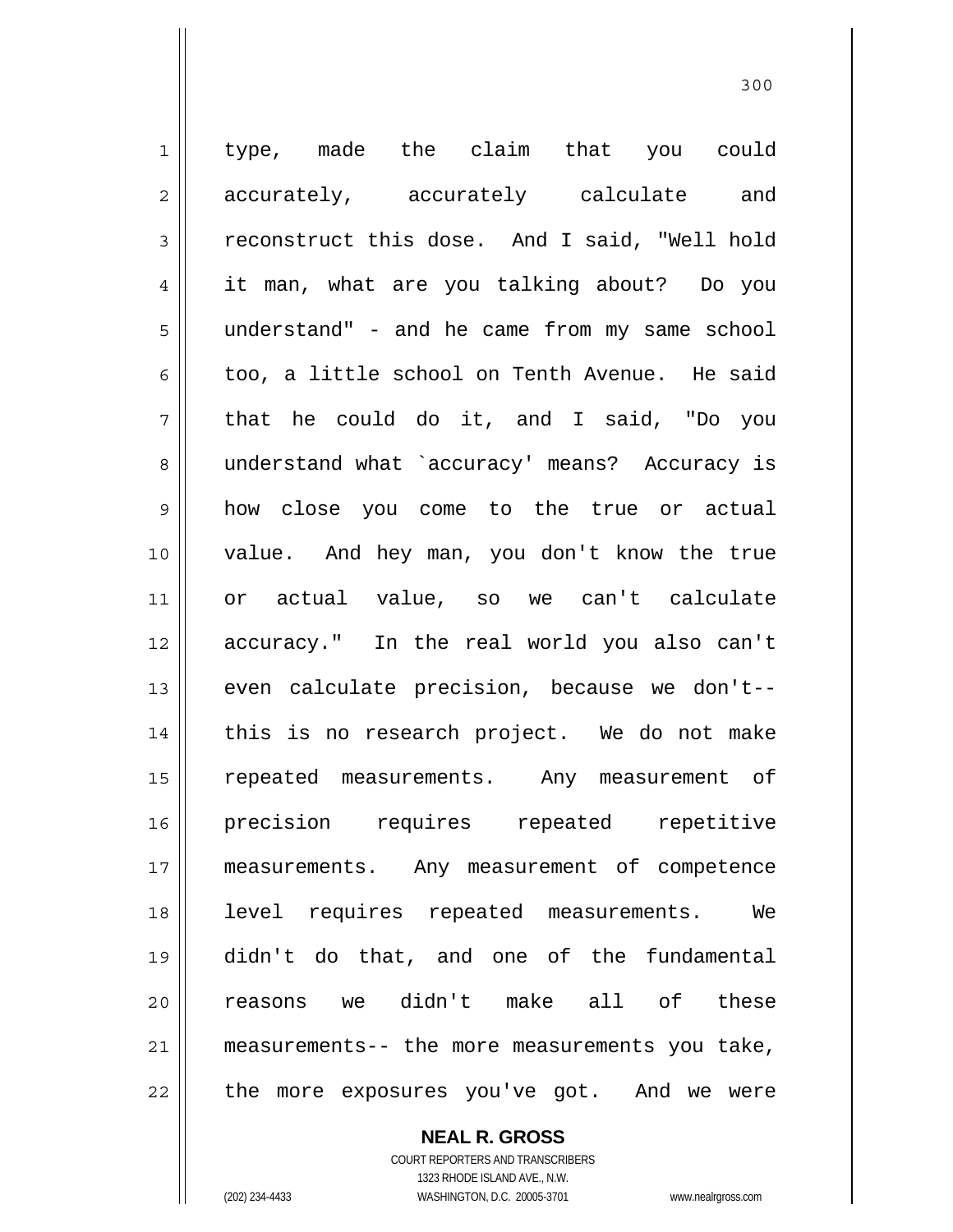| $\mathbf 1$    | trying to minimize exposure. So we didn't      |
|----------------|------------------------------------------------|
| $\overline{2}$ | make all of those measurements you guys think  |
| 3              | we did. So the bottom line is, if we look at   |
| 4              | the definition, any system of measurement, any |
| 5              | system of measurement that does not have       |
| 6              | accuracy, does not have precision, is defined  |
| 7              | as invalid. So everything we did was invalid.  |
| 8              | I will make that statement. I walked away      |
| 9              | from that meeting after giving CDC a lot of    |
| 10             | examples of why we couldn't do this thing that |
| 11             | they said. But yet and still, they proceeded   |
| 12             | to do it.                                      |
| 13             | It disturbs me quite a bit when I              |
| 14             | see that people have gone on and attempted to  |
| 15             | spend all of this time and money constructing  |
| 16             | IREP and all of these elegant models in order  |
| 17             | to determine something which we did routinely. |
| 18             | We calculated risk. All of the risk data is    |
| 19             | there, internationally accepted.<br>I have     |
| 20             | manually gone through and made several         |
| 21             | calculations using several different methods,  |
| 22             | standard methods, things that we use every     |

**NEAL R. GROSS** COURT REPORTERS AND TRANSCRIBERS

1323 RHODE ISLAND AVE., N.W.

(202) 234-4433 WASHINGTON, D.C. 20005-3701 www.nealrgross.com

 $\prod$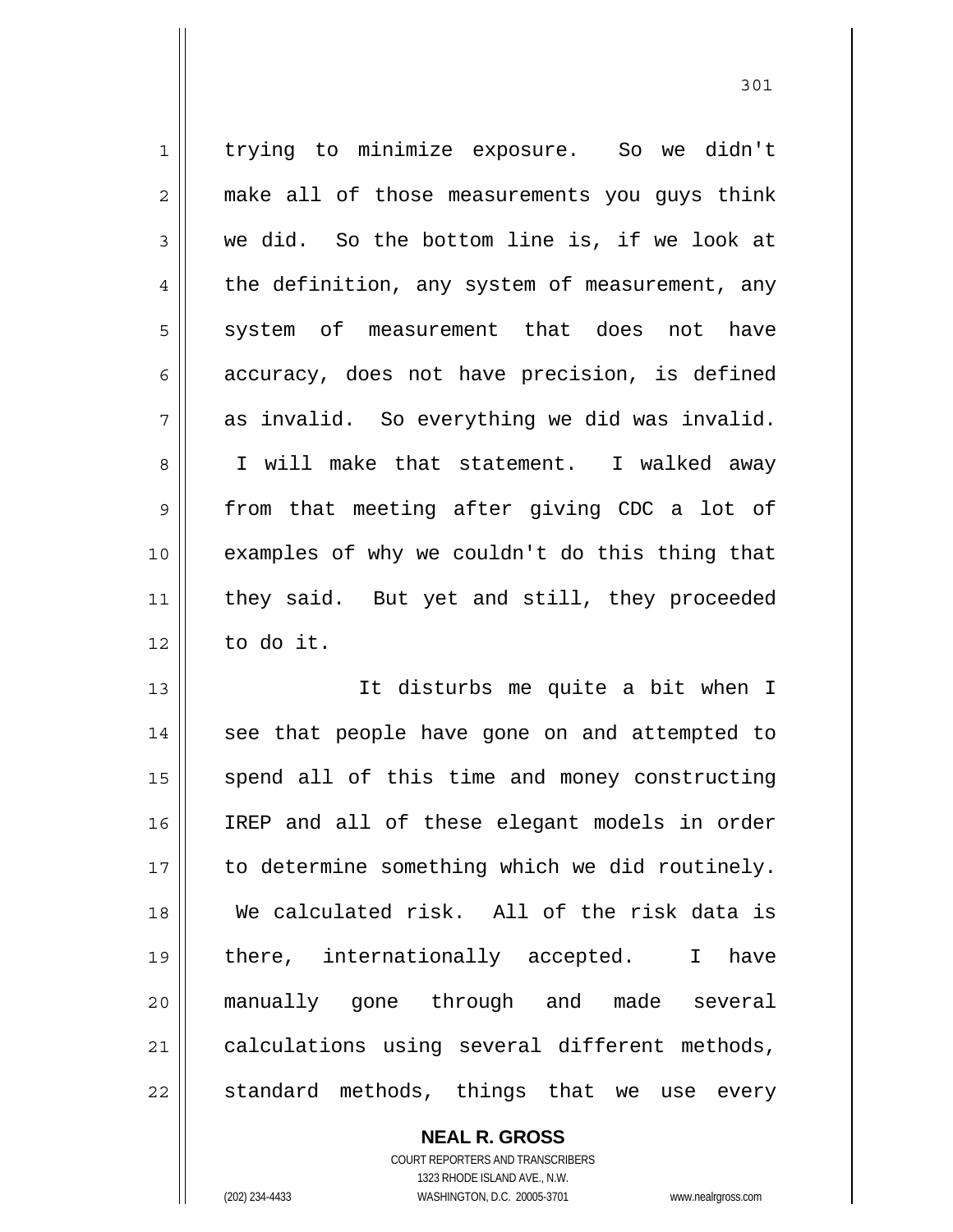1 2 3 4 5 6 7 8 9 10 11 12 13 14 15 16 17 18 19 20 21 22 day. And based upon my independent calculation with a pencil, I come up with probabilities of causation greater than what was specified by IREP. And it turns out, and I've been talking to people about IREP. I pinged it. I put in data to see, how does it respond when you give it a certain set of data? And I haven't figured it out. I called and said, "How does this thing work? Have you guys ever conducted a validation and verification of this thing?" And the answer is no. This is standard. I find it very difficult to believe that in this day and age no one has conducted an independent validation and verification of that thing called IREP. What further disturbs me is that we have a regulation that defines the Probability of Causation. It's done in terms of base risk and rad risk. I can get the cancer statistics, which I did, to pull up my base risk. I can drill all the way down to the county level and determine a person's base

> COURT REPORTERS AND TRANSCRIBERS 1323 RHODE ISLAND AVE., N.W. (202) 234-4433 WASHINGTON, D.C. 20005-3701 www.nealrgross.com

**NEAL R. GROSS**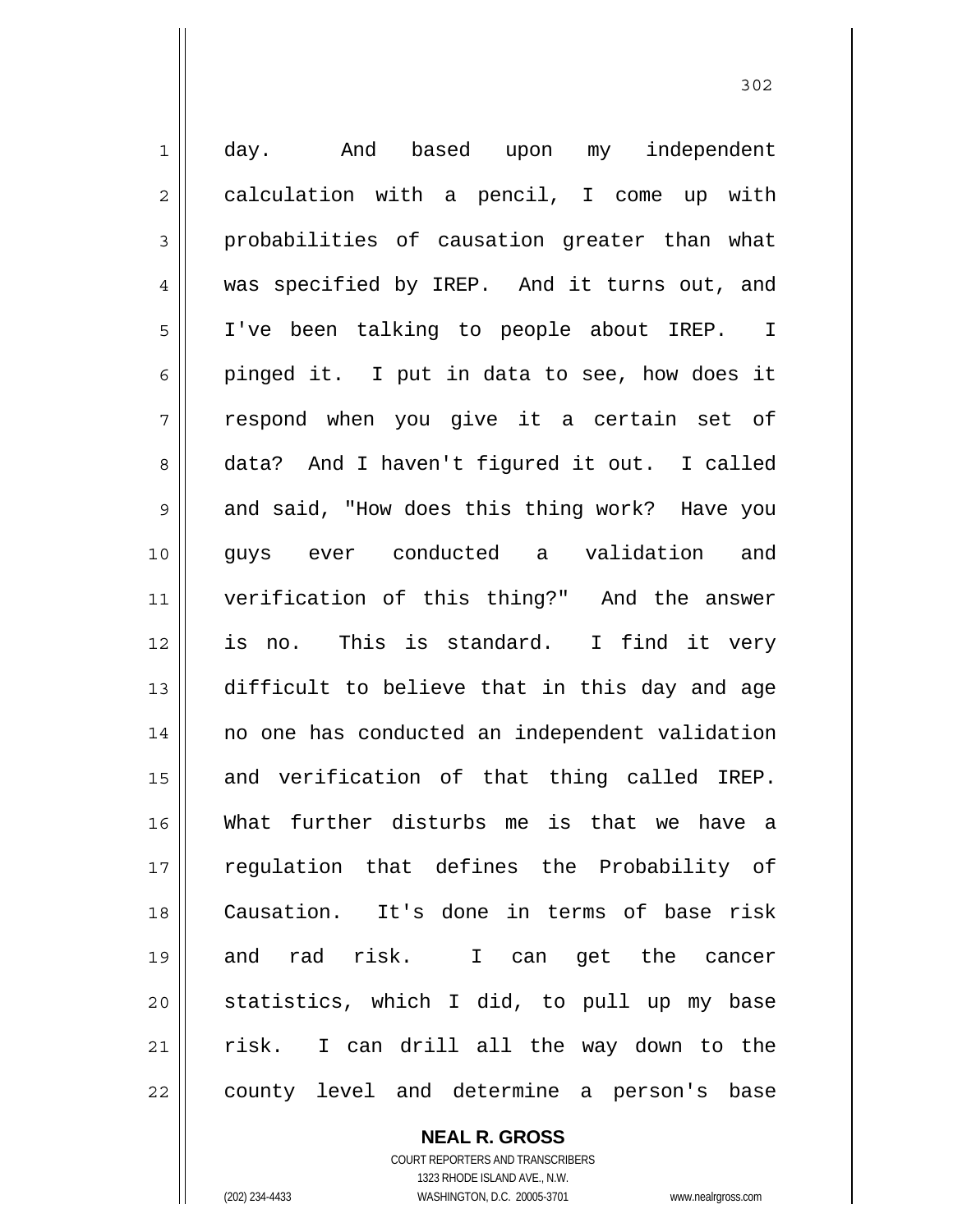1 2 3 4 5 6 7 8 9 10 11 12 13 14 15 16 17 18 19 20 21 22 risk. I can determine a person's rad risk based upon already accepted methods of doing it and risk of dose conversion coefficients. But we have this method which I was told, and I said, "Wait, wait, are you really telling me that?" They said, "Well, we used assigned share, and assigned share is the same as - is the same as the Probability of Causation." And I said, "Well, if you already have a term defined, why do you define another term and say it's the same?" It is not the same. And it bothers me when I look at a report. This is a report on the Probability of Causation of an individual by name. It has the name, a human name. But then I look into IREP. IREP does not. It does not calculate the individual's assigned share. It does not calculate the Probability of Causation, and that is what the regulation requires. And in fact, this is what you say in here. In the report, you do not say "This is the assigned share." You say it is the Probability of

> **NEAL R. GROSS** COURT REPORTERS AND TRANSCRIBERS 1323 RHODE ISLAND AVE., N.W.

(202) 234-4433 WASHINGTON, D.C. 20005-3701 www.nealrgross.com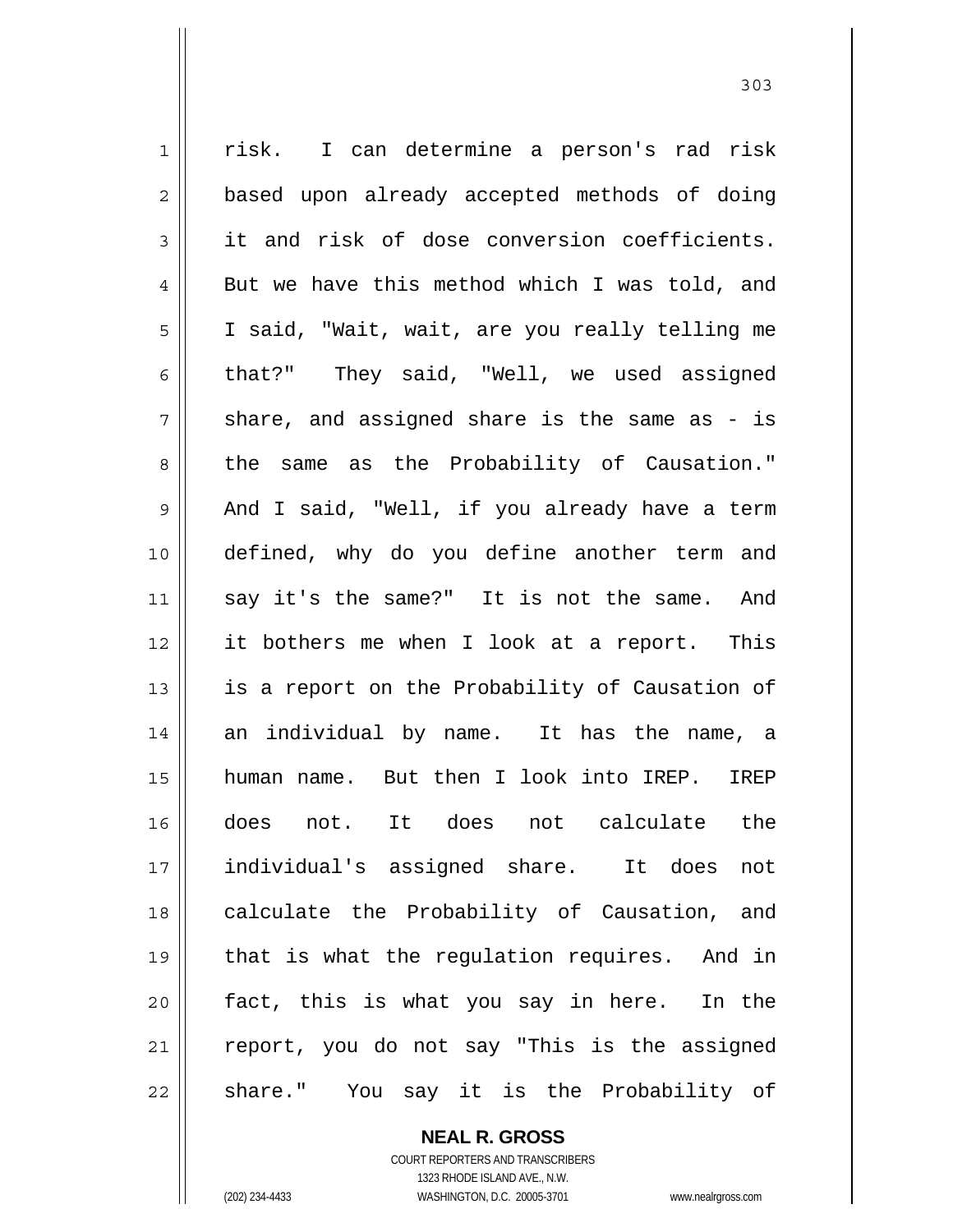| $\mathbf 1$    | Causation, and it's not. Is that true?                   |
|----------------|----------------------------------------------------------|
| $\overline{c}$ | CHAIR ZIEMER: The way it's defined                       |
| 3              | in the regulation it is the Probability of               |
| 4              | Causation.                                               |
| 5              | MR. KNOX: Sir, are you saying the                        |
| 6              | Probability of Causation is the same as the              |
| 7              | assigned share?                                          |
| 8              | CHAIR ZIEMER: I believe, if I                            |
| 9              | recall-- and this is in the NIOSH document, we           |
| 10             | could look at it. NIOSH pointed out the                  |
| 11             | technical difference in the terms, but we'd              |
| 12             | probably have to have Jim Neton answer that              |
| 13             | directly. But we can talk, we can discuss                |
| 14             | that with you. I don't think we should have a            |
| 15             | discussion here, but I understand what you're            |
| 16             | saying.                                                  |
| 17             | MR. KNOX: And all due respect,                           |
| 18             | sir, we're playing with words. We're saying              |
| 19             | - if they're saying that they are<br>that                |
| 20             | technical differences, come on. It's not the             |
| 21             | same. The regulation requires the calculation            |
| 22             | of the Probability of Causation. You report              |
|                | <b>NEAL R. GROSS</b><br>COURT REPORTERS AND TRANSCRIBERS |

1323 RHODE ISLAND AVE., N.W.

 $\prod$ 

(202) 234-4433 WASHINGTON, D.C. 20005-3701 www.nealrgross.com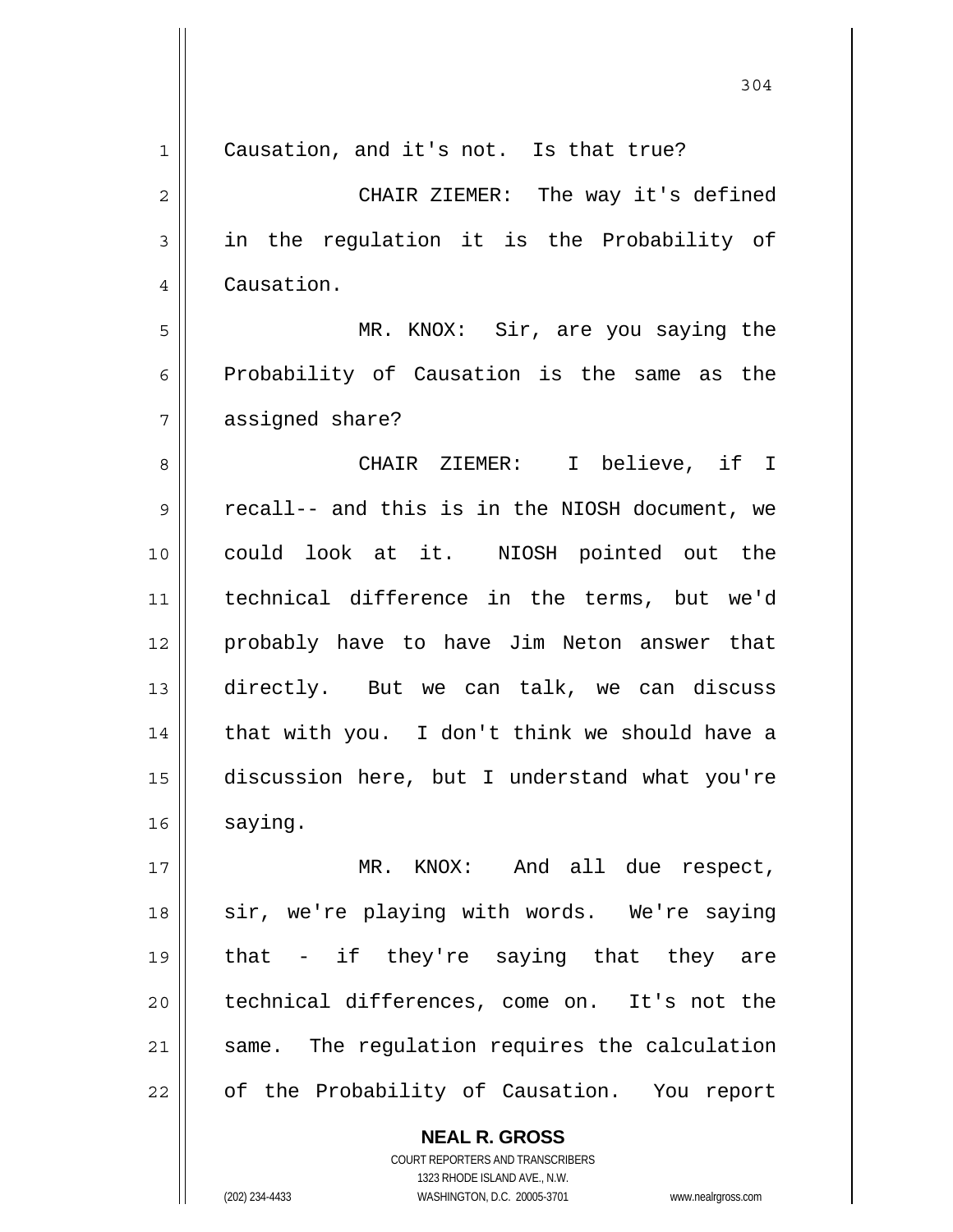Probability of Causation. You report, this is the individual's Probability of Causation by name, and it's clearly not.

4 5 6 7 8 9 10 11 12 13 14 15 16 17 18 19 20 21 22 A number of people - we're getting on another subject - a number of people talked about what really goes on in the real world. And trust me, I have been there, I have lived it, I understand what they were talking about with the badges and falsification of documentation. I have been since 1998 attempting to process the situation. I will try to be very brief with you. I was doing a job at Savannah River. I've worked at Savannah River, I've worked at Hanford, so I understand what goes on in the dirty-hands world. If you looked at the data, you have tritium in the liquid phase of a large underground storage tank, but no tritium in the sludge phase. And I said, "Whoa. I'm a technician now. Us technicians, we sense things. We may not know how to calculate it, but we can say that doesn't look right, that

**NEAL R. GROSS**

COURT REPORTERS AND TRANSCRIBERS 1323 RHODE ISLAND AVE., N.W. (202) 234-4433 WASHINGTON, D.C. 20005-3701 www.nealrgross.com

1

2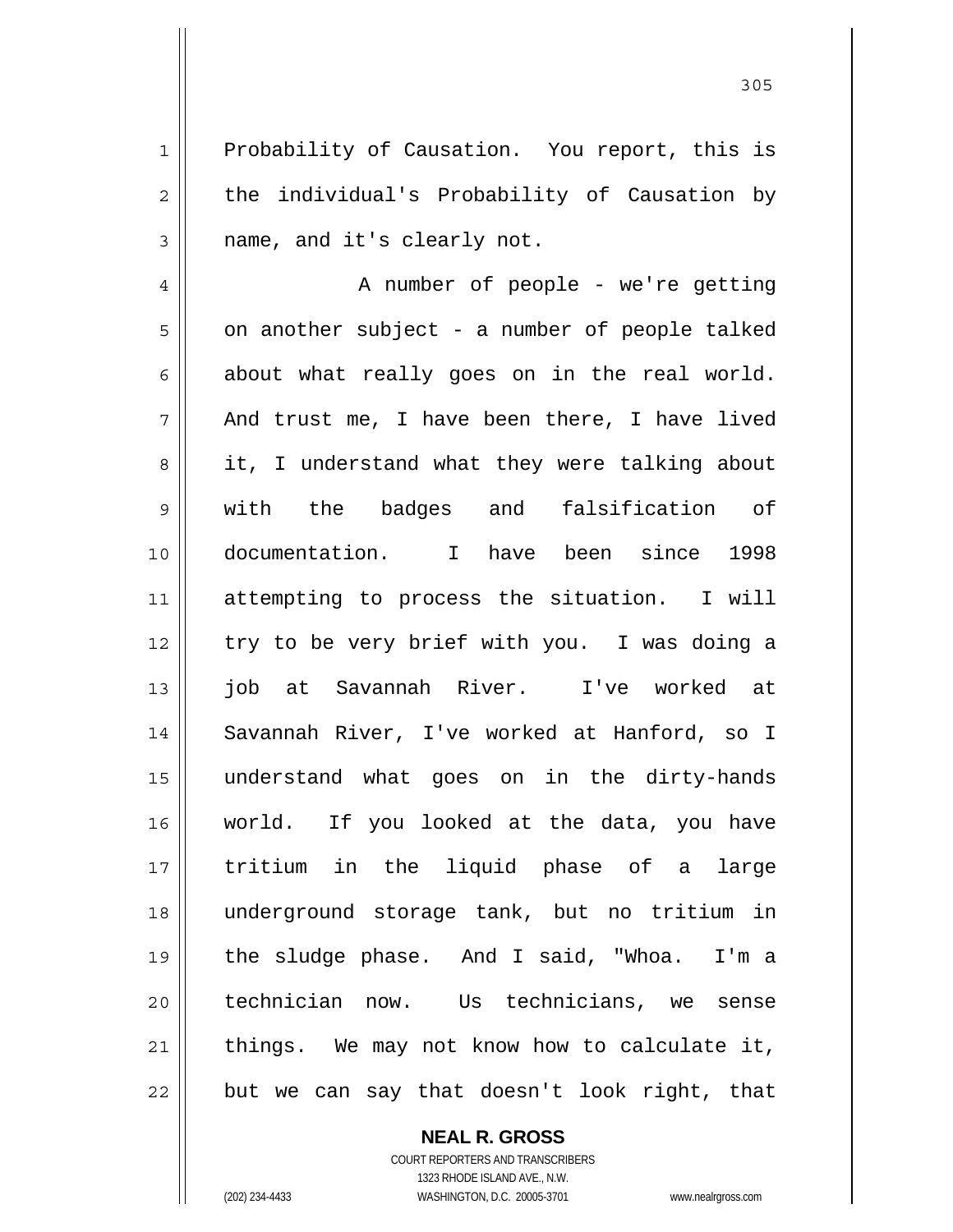1 2 3 4 5 6 7 8 9 10 11 12 13 14 15 16 17 18 19 20 21 22 doesn't smell right." I challenged them on it. Look, why isn't there tritium in the sludge, and by the way, the sludge is what we had to mix up and come in contact with it. They said, "It's not there. You prove it's there, because we have an 800-page report from SAIC that said no tritium in the sludge, a validation and verification report." And I said, "Okay. Well, what about these plutonium numbers? It looks like we have more plutonium in the liquid phase than in the solid phase." Again, a technician looks at this and he says, "Well, you know, most of the time you have more plutonium in the dirt than in the- it's just normal. That's the way it is." But it turns out if you were to switch the numbers, then you could burn the sludge up at Oak Ridge. We burned them in the incinerator up at Oak Ridge. I went on and performed the job under protest. None of our people had any protection from tritium. No monitoring of tritium. They would not provide it, even

> **NEAL R. GROSS** COURT REPORTERS AND TRANSCRIBERS 1323 RHODE ISLAND AVE., N.W. (202) 234-4433 WASHINGTON, D.C. 20005-3701 www.nealrgross.com

<u>306</u>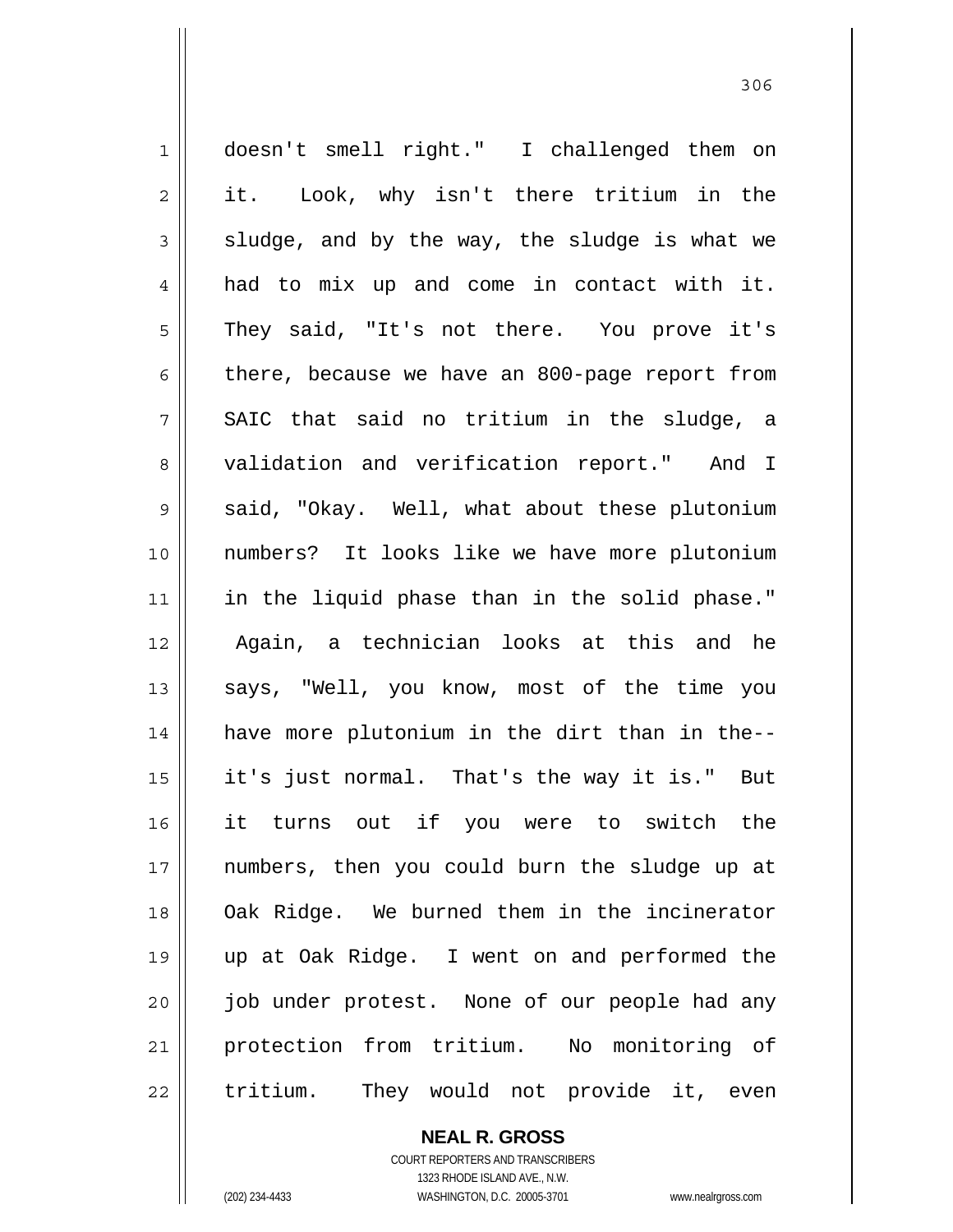1 2 3 4 5 6 7 8 9 10 11 12 13 14 15 16 17 18 19 20 21 22 though a health physicist said we needed to use it. I clearly said it, I documented it, we needed to do it. They refused because I had no proof of it. After I finished the job, I said, "That's okay." I took my samples and I split it, one going to Westinghouse and one going to a laboratory. When I did that, they said, "Your job is through." They would not allow me to have access to the sludge. They would not allow me to have access to the final report. I had to go through the Freedom of Information Act in order to get this information. After I got the information it did turn out that that was tritium in the sludge. I think everybody knew that. I'm sure most of you know that rule. That was tritium in the sludge. I got the data, and I found out that the split sample I gave to Westinghouse was a couple of orders of magnitude below that which was performed in the laboratory. And I dug around and found out why. And guess what happened? A

> **NEAL R. GROSS** COURT REPORTERS AND TRANSCRIBERS 1323 RHODE ISLAND AVE., N.W. (202) 234-4433 WASHINGTON, D.C. 20005-3701 www.nealrgross.com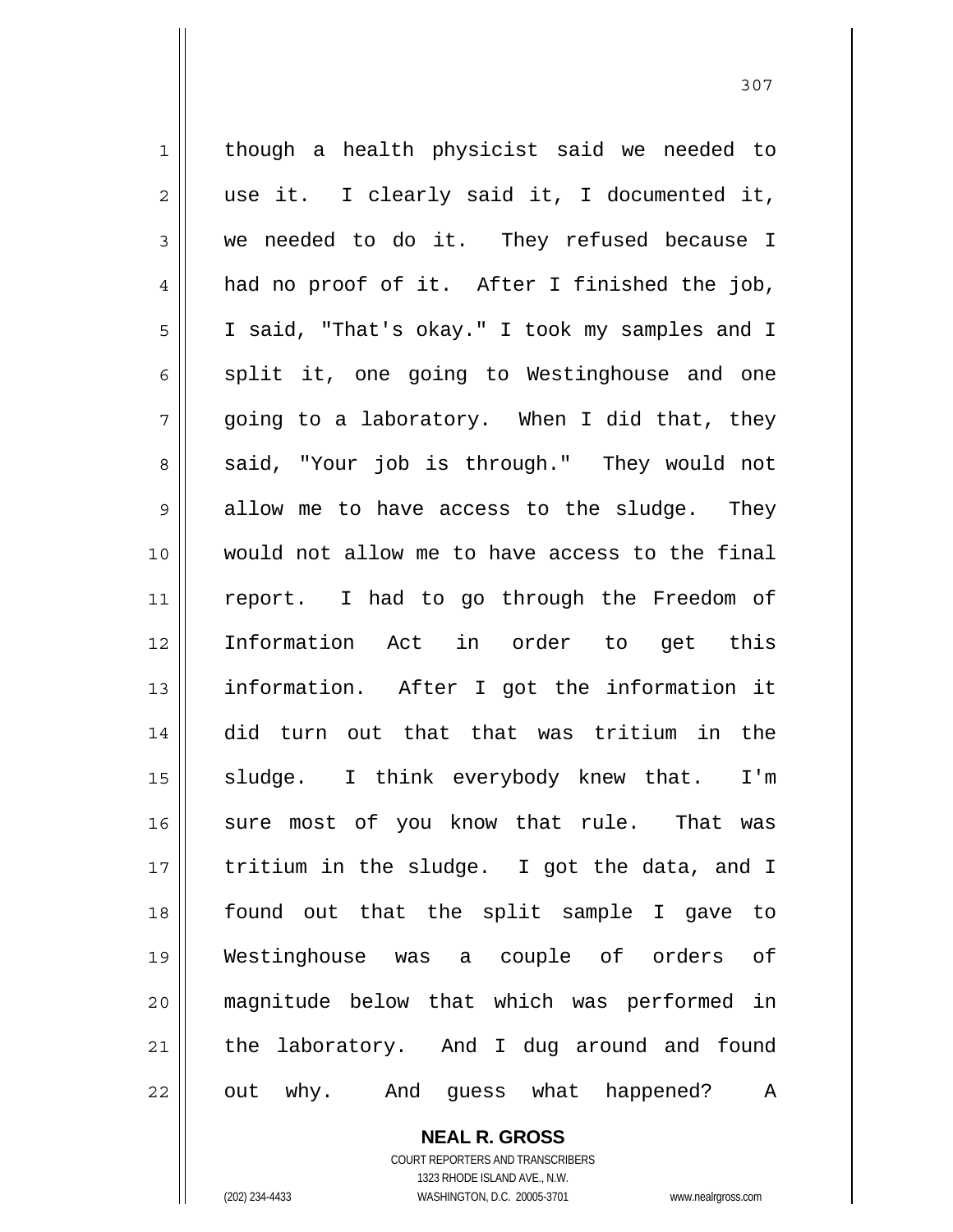1 2 3 4 5 6 7 8 9 10 11 12 13 14 15 gentleman talked about liquid scintillation counting. It's sounds nice and elegant, but most people use simply the analysis results and the errors associated with the analysis. They do not consider the errors associated with the preparation of the sample or the sampling. I have seen people that will perform criticality analysis without, without considering the sampling error. And the sampling error is the largest possible error you're going to find. And most of the time it's just one or two samples. So you can't determine precision, and you can't develop these nice little confidence intervals. Anyway, getting back to the

16 17 18 19 20 21 22 tritium, what Westinghouse does here-- and I have the data. It took me a year and even going through - having to appeal it under the Freedom of Information Act, but I have the data, and I will share it with this committee and anyone else where it is a tritium preparation method that Westinghouse used here

> **NEAL R. GROSS** COURT REPORTERS AND TRANSCRIBERS 1323 RHODE ISLAND AVE., N.W. (202) 234-4433 WASHINGTON, D.C. 20005-3701 www.nealrgross.com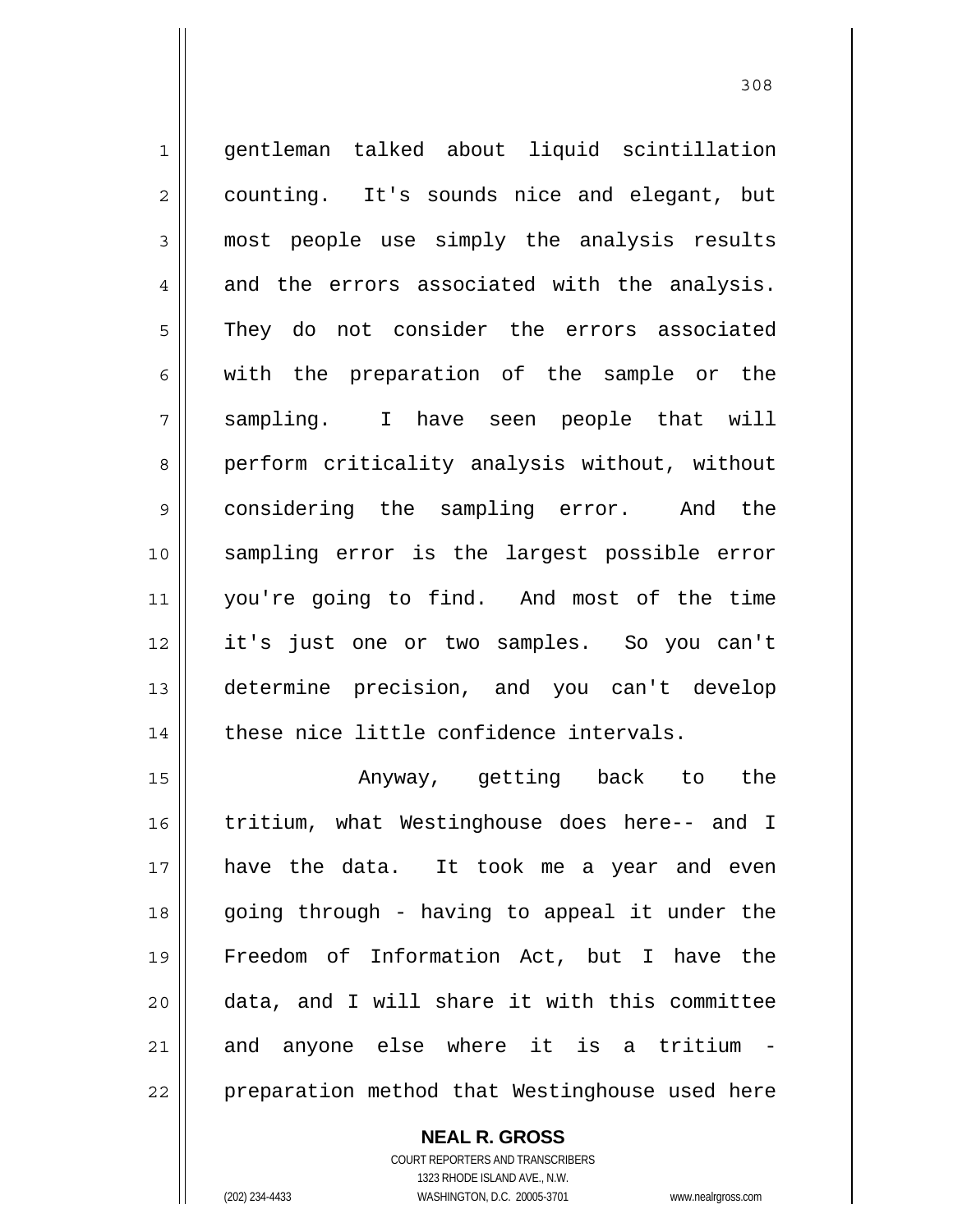1 2 3 4 5 6 7 8 9 10 11 12 13 14 15 16 17 18 19 20 21 22 to boil off the tritium. So, yes, you could use the liquid scintillation, but you boil it off first. So afterward, it ain't there. And it happened in - I did a little more research. I did a little more research. 1996 they sent a shipment up to Oak Ridge. CHAIR ZIEMER: Please go back to the mic. You need to wind it up, also. MR. KNOX: Okay. Anyway, the bottom line is that there are methods that are used that underestimate the amount of radioactive and hazardous waste at Savannah River. I have the data. I can show you. It's not only that, but it's also hazardous waste. If you look at how they do PCB, you have five species of PCBs roughly, and what they will do is sample for one of them. And I had to tell them, "You have to sample each one of these guys and then you add them up. That's your total PCBs. It's not, `I'll choose the one that's the lowest level.'" Again, there are a lot of other problems at

> COURT REPORTERS AND TRANSCRIBERS 1323 RHODE ISLAND AVE., N.W. (202) 234-4433 WASHINGTON, D.C. 20005-3701 www.nealrgross.com

**NEAL R. GROSS**

<u>309</u>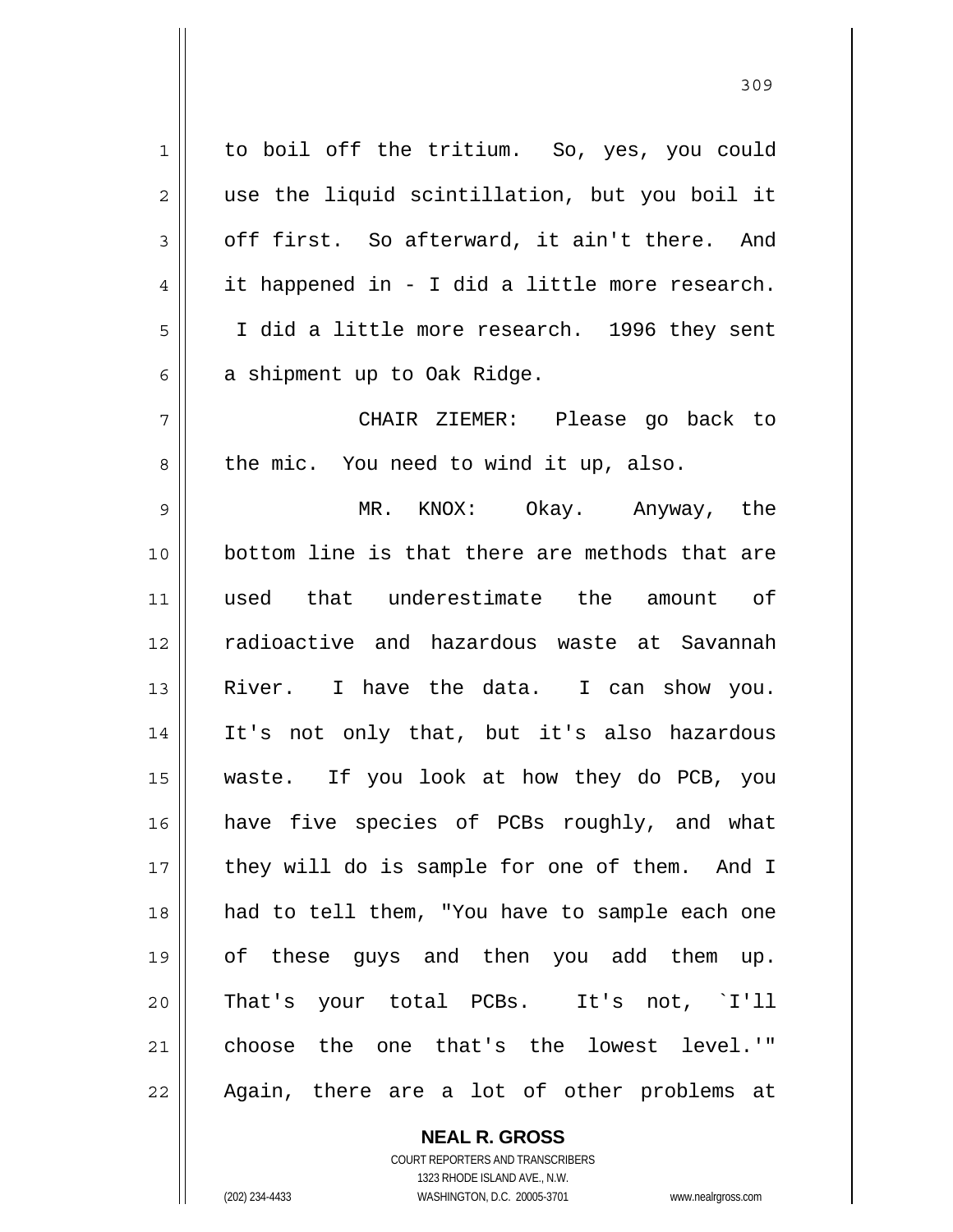**NEAL R. GROSS** COURT REPORTERS AND TRANSCRIBERS 1323 RHODE ISLAND AVE., N.W. 1 2 3 4 5 6 7 8 9 10 11 12 13 14 15 16 17 18 19 20 21 22 Savannah River. I have all of the documentation. I have reported this to the Department of Energy IG and guess what? They take your data and they gave it to Westinghouse and said, "Well, why don't you conduct a self-investigation of this and write the report in the name of the Department of Energy IG?" And that's what they did. They wrote a confidential non-releasable report in the name of the Department of Energy IG, and in violation of Part 1013 which requires which requires a GS-15 or above to conduct the investigation. So in summary, the things you heard that many people talked about are true. I will certify that. CHAIR ZIEMER: Thank you. MR. KNOX: And one other parting shot. There are no experts on dose reconstruction. There are only varying degrees of ignorance. CHAIR ZIEMER: Thank you. (Applause.)

310

(202) 234-4433 WASHINGTON, D.C. 20005-3701 www.nealrgross.com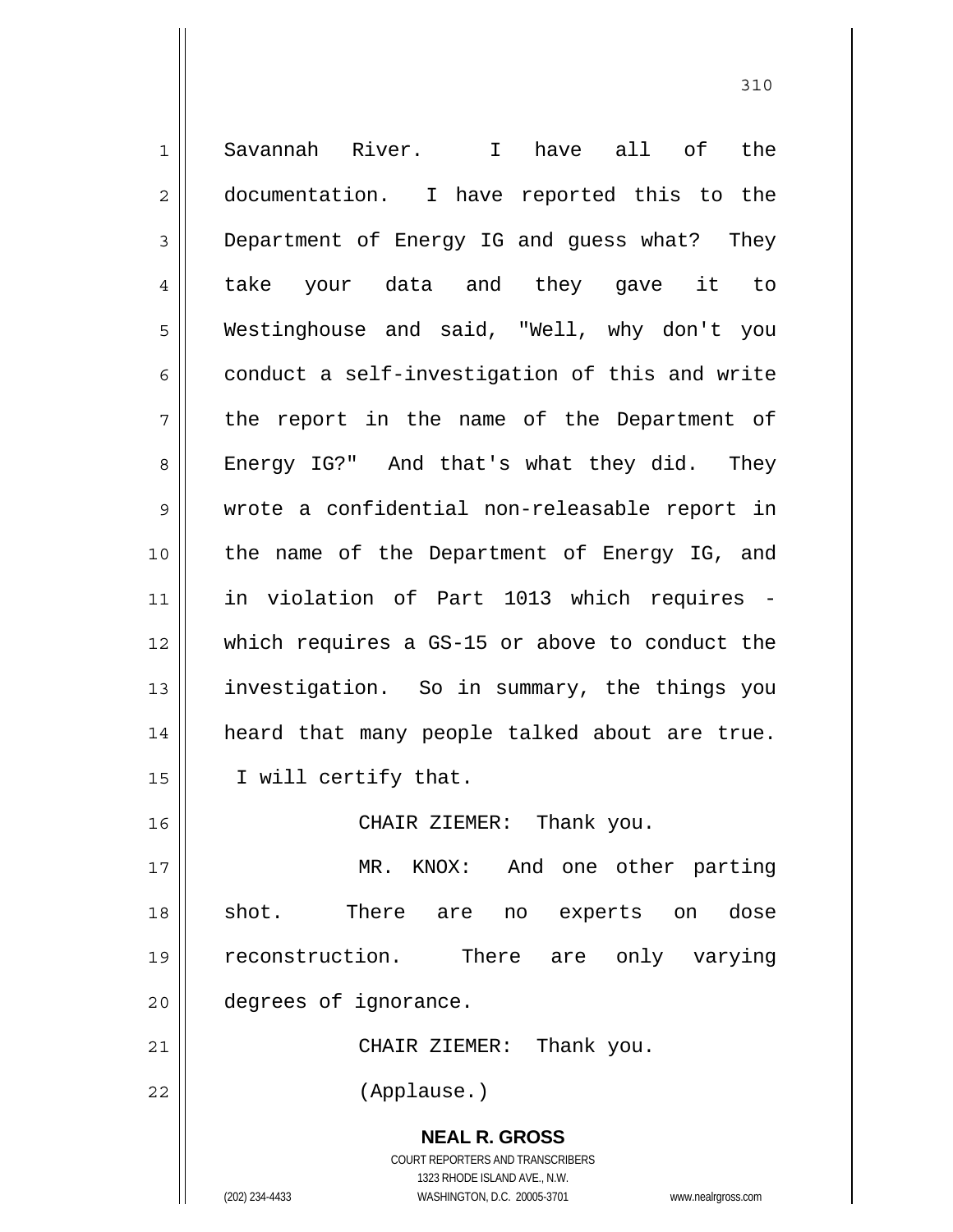1 2 CHAIR ZIEMER: Next, John Hall. Is John here? Thank you.

3 4 5 6 7 8 9 10 11 12 13 14 15 16 17 18 19 20 21 22 MR. HALL: How are you doing? I'm John Hall. I'm an iron worker. I'm one of the ones Harry Carver told you about. Three months ago I had a full head of hair, healthy as a horse. Never thought I'd have cancer. Never had cancer in my family. I worked at SRS for 14 years. Even worked a year at the Nevada test site. A lot of things that you hear these people telling you are true. I've worked in areas, were exposed to things, and never were told what it was. I was exposed to a release from H area. I was working in S area. I got real sick afterward. They never did tell me what was wrong, what I was exposed to. Again in F area, at lab when the stack spewed, worked right there around the clock. They never did tell us what we were exposed to. Worked in the burial ground. There was nothing but a chain link fence between me and high-level radiation storage. Worked there

**NEAL R. GROSS**

COURT REPORTERS AND TRANSCRIBERS 1323 RHODE ISLAND AVE., N.W. (202) 234-4433 WASHINGTON, D.C. 20005-3701 www.nealrgross.com

 <sup>311</sup>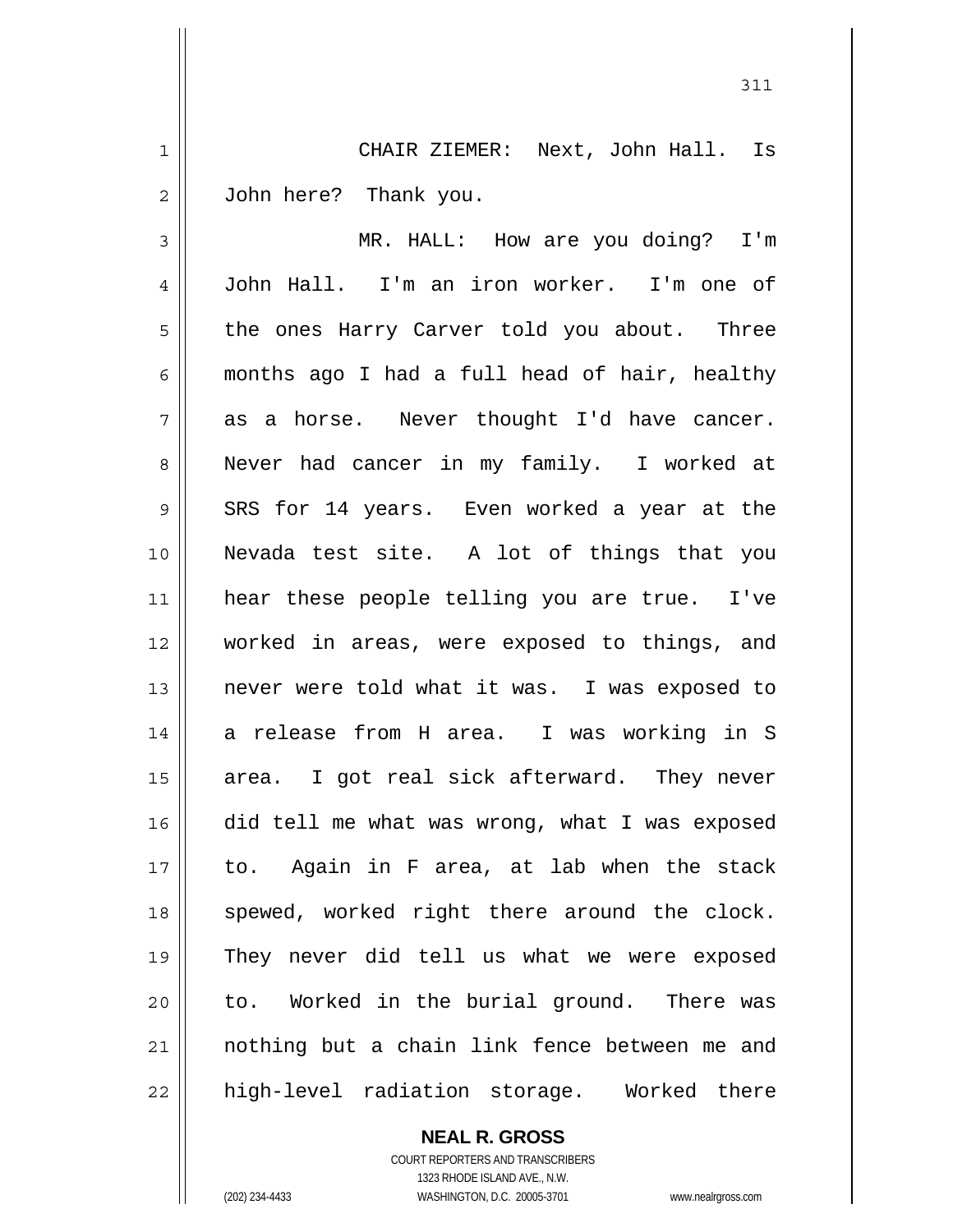1 2 3 4 5 6 7 8 9 10 11 12 13 14 15 16 17 18 19 20 21 for two months. Questioned the people at the burial ground about a TLD. "You don't need it. You don't need it." Finally a DOE man came over. I asked him. It was about a week later, me and my crew all had TLD badges. Explain to me why they determined we didn't need it, but then when DOE got involved in it, we needed them. There's a lot of stuff that went on out there that you could find out more information about it by talking to the workers out there than you can talking to the supervisors, because they're going to tell you what you want to hear, or what they want you to know, not what actually happens. If you went out there and interviewed the workers you'd find out more information than you will by talking to them. And hiring another contractor, that's just another waste of money for them to go out there and talk to the same people that you have already talked to.

Now, myself-- you just don't know

**NEAL R. GROSS** COURT REPORTERS AND TRANSCRIBERS 1323 RHODE ISLAND AVE., N.W. (202) 234-4433 WASHINGTON, D.C. 20005-3701 www.nealrgross.com

22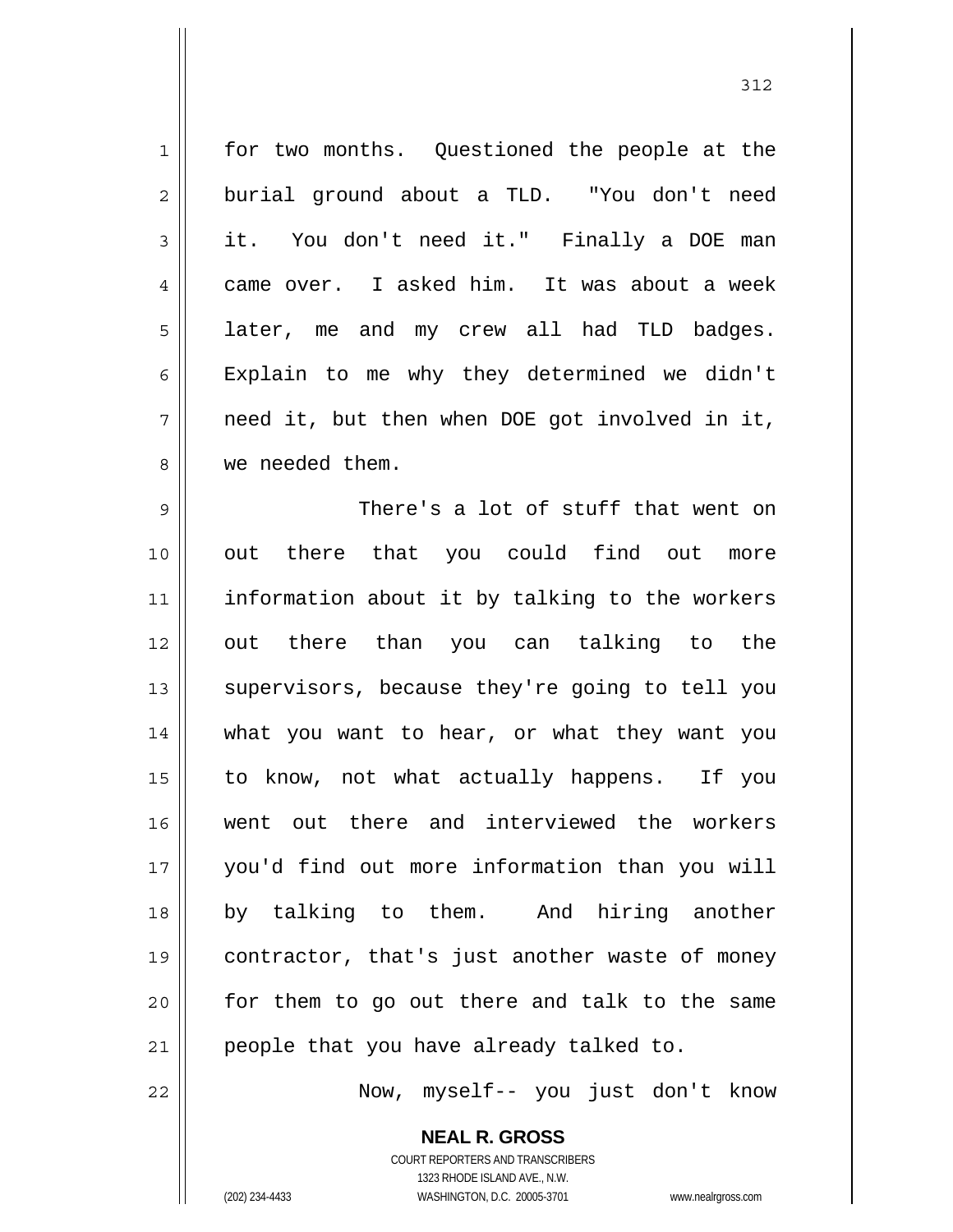**NEAL R. GROSS** COURT REPORTERS AND TRANSCRIBERS 1323 RHODE ISLAND AVE., N.W. (202) 234-4433 WASHINGTON, D.C. 20005-3701 www.nealrgross.com 1 2 3 4 5 6 7 8 9 10 11 12 13 14 15 16 17 18 19 20 21 22 how it is to get cancer. I never thought that I would have cancer and you don't know how devastating it is. And I hope it doesn't happen to nobody else. But it just - there's a lot of things that you people need to listen to than to just the higher-ups out there that try to cover up. Okay? CHAIR ZIEMER: Thank you. MR. HALL: Thank you. CHAIR ZIEMER: Wayne -- is it Boyce? Wayne Boyce? MR. KNOX: Let me ask another quick question. Who could I get to to show the real data? This is live data. On the tritium, the plutonium, the PCBs. I have the data. I would like to know who I can show it to. CHAIR ZIEMER: Well, Larry, maybe you can direct him. Larry Elliott will give you someone. Is it Wayne Boyce? B-O-Y-C-E? Thank you, Wayne. MR. BOYCE: My name's Wayne Boyce. I'm an electrician. I have just two things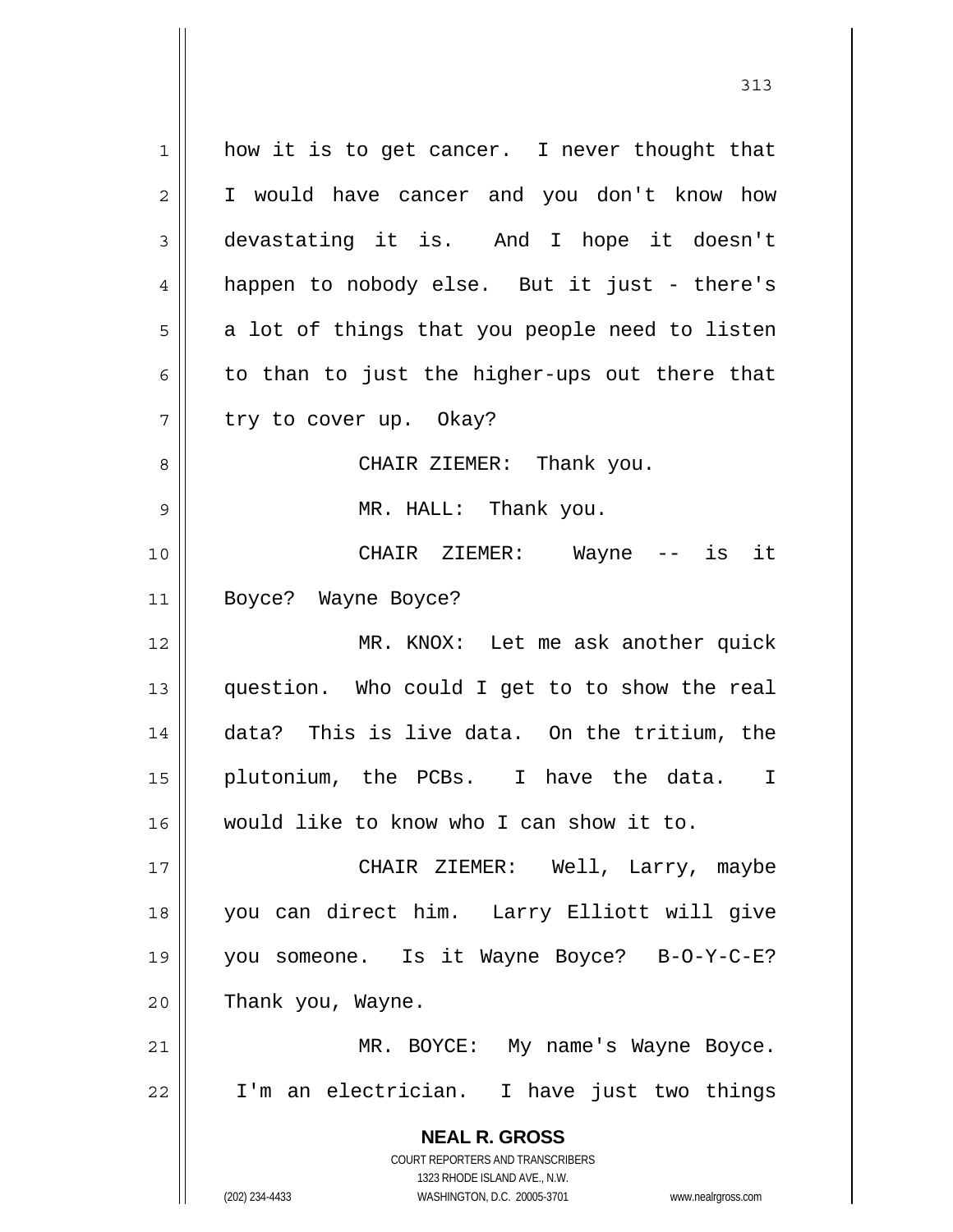1 2 3 4 5 6 7 8 9 10 11 12 13 14 15 16 17 18 19 20 21 22 to make comments on. In the late `70s I was working in 221 H, was caught in an air reversal while operations was packaging plutonium. They evacuated the building, brought construction workers back in later for nasal smears and I had plutonium in one of my nostrils. There were two HP inspectors involved and an HP supervisor. They did the nasal smears, put them in the count rate meter and say well you got it in one nostril. They smeared some more, well we got it out, and that was the end of it. You know, naive, you don't think much about it at all. The HP inspector that was his area where the incident happened, he starts entering it into his log book, daily log book that they kept. Supervisor got real irate and started raising pure - just showing out. He didn't want that looking bad on his shift, looking bad on him. They had a pretty heated argument. Anyway, it got entered into the log book. Several months later the HP inspector that logged it

**NEAL R. GROSS**

COURT REPORTERS AND TRANSCRIBERS 1323 RHODE ISLAND AVE., N.W. (202) 234-4433 WASHINGTON, D.C. 20005-3701 www.nealrgross.com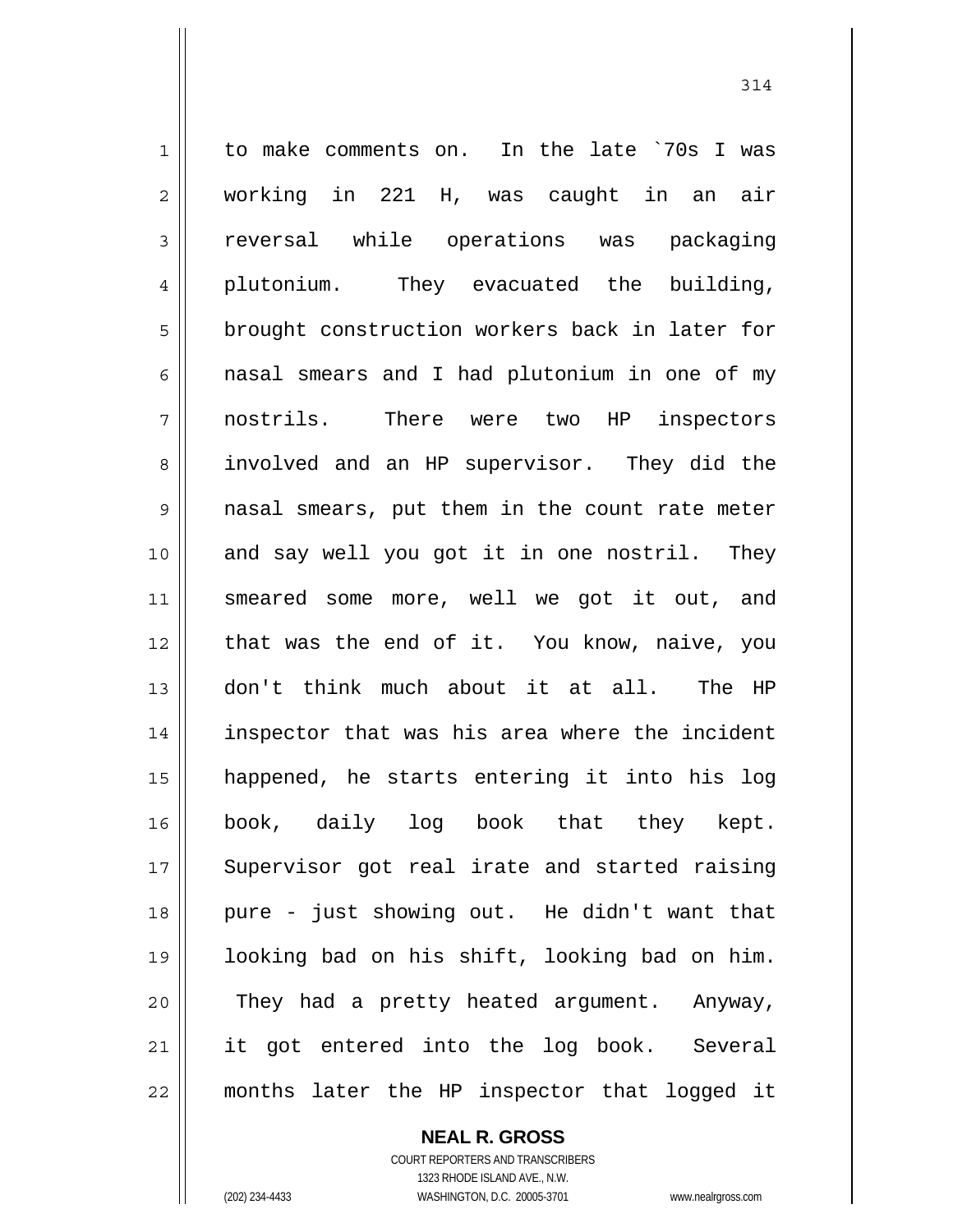1 2 3 4 5 6 7 8 in, he had been to summer camp. He was in the Guard or the Reserve or whatever. He came to our shack first - before starting to work on Monday morning and told me he needed to see me. Took me up to his desk. You could see where a crow bar, they'd broke in and stolen the log book. That was under old DuPont culture.

9 10 11 12 13 14 15 16 17 18 19 20 21 22 Years later when the health screening started I went through the screening and came back a beryllium sensitized which in part of the Cleveland Clinic obstructed lung due to welding fumes. And they had a doctor in Augusta I was sent to. He was following it. It progressed far enough for the establishment of the percentage of disability or impairment. Can't get a doctor to touch it. So now I've expired. I went past my limit. Now I got a letter just a few weeks ago I think, in two years you can apply again, but I'm starting to hear now, I don't - there are very few people out there anymore that's

> **NEAL R. GROSS** COURT REPORTERS AND TRANSCRIBERS 1323 RHODE ISLAND AVE., N.W. (202) 234-4433 WASHINGTON, D.C. 20005-3701 www.nealrgross.com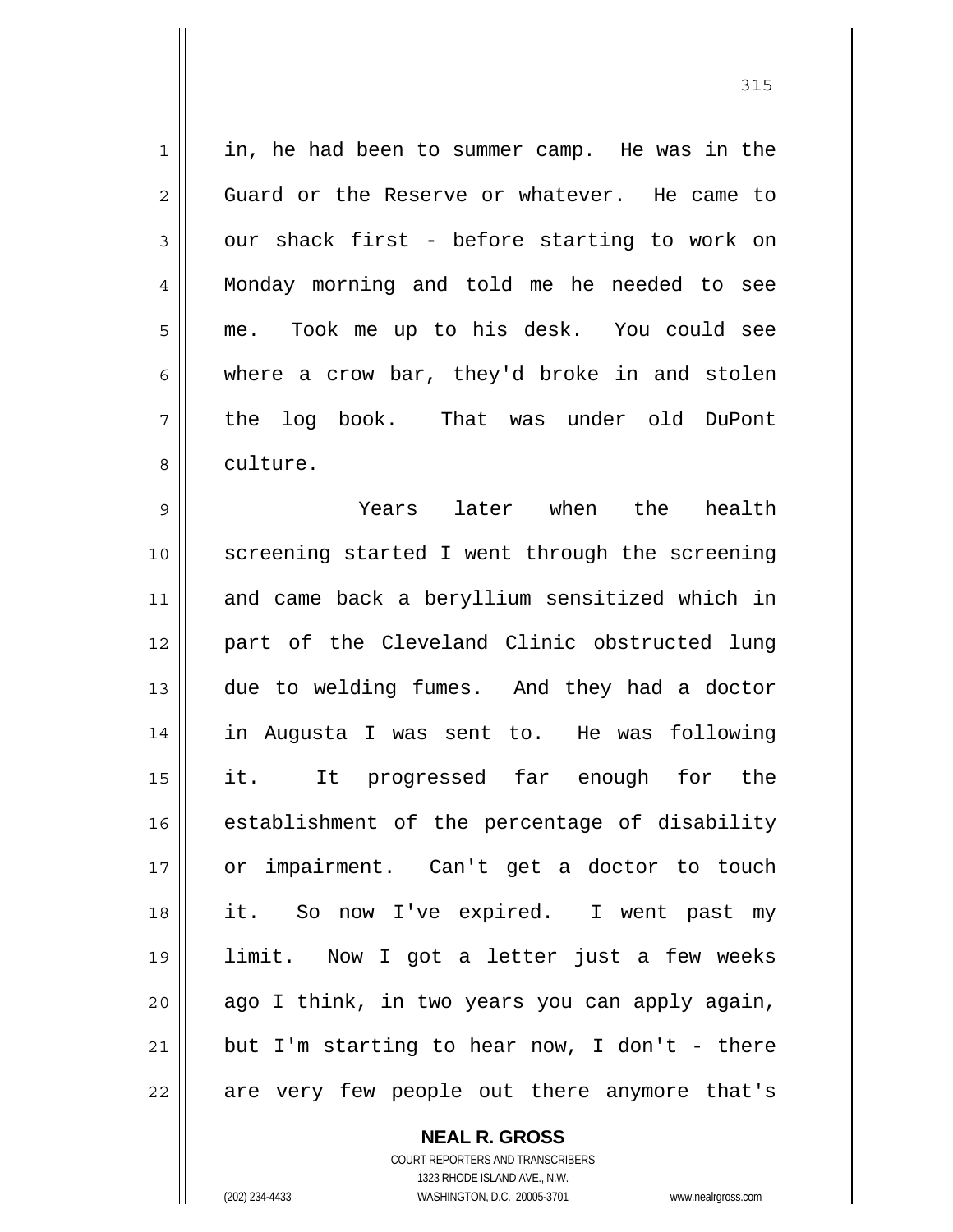1 2 3 4 5 6 7 8 9 10 11 12 13 14 15 16 17 18 19 20 21 22 been involved in this, but I've heard twice tonight in the lobby that this is the standard pattern, that when it comes time to establish your degree of impairment. In fact, the doctor, the office manager of the one I was dealing with were rude and obnoxious to me. They told me they weren't going to be involved in that. So I think that's something that might need to be looked into. I can't keep up - I keep all the letters, and the best I can make out that last letter it'll be two years before you can reapply. And that's about all, that's all I've got. Thank you. CHAIR ZIEMER: Thank you very much. Sidney Jones? MR. JONES: Thank you for giving me the time. My name is Sidney Jones. I'm a local attorney. I'm licensed in South Carolina and Georgia. And I got involved in this situation sort of when a family member developed cancer, and they understood the compensation under Program B, and later E that

**NEAL R. GROSS**

COURT REPORTERS AND TRANSCRIBERS 1323 RHODE ISLAND AVE., N.W. (202) 234-4433 WASHINGTON, D.C. 20005-3701 www.nealrgross.com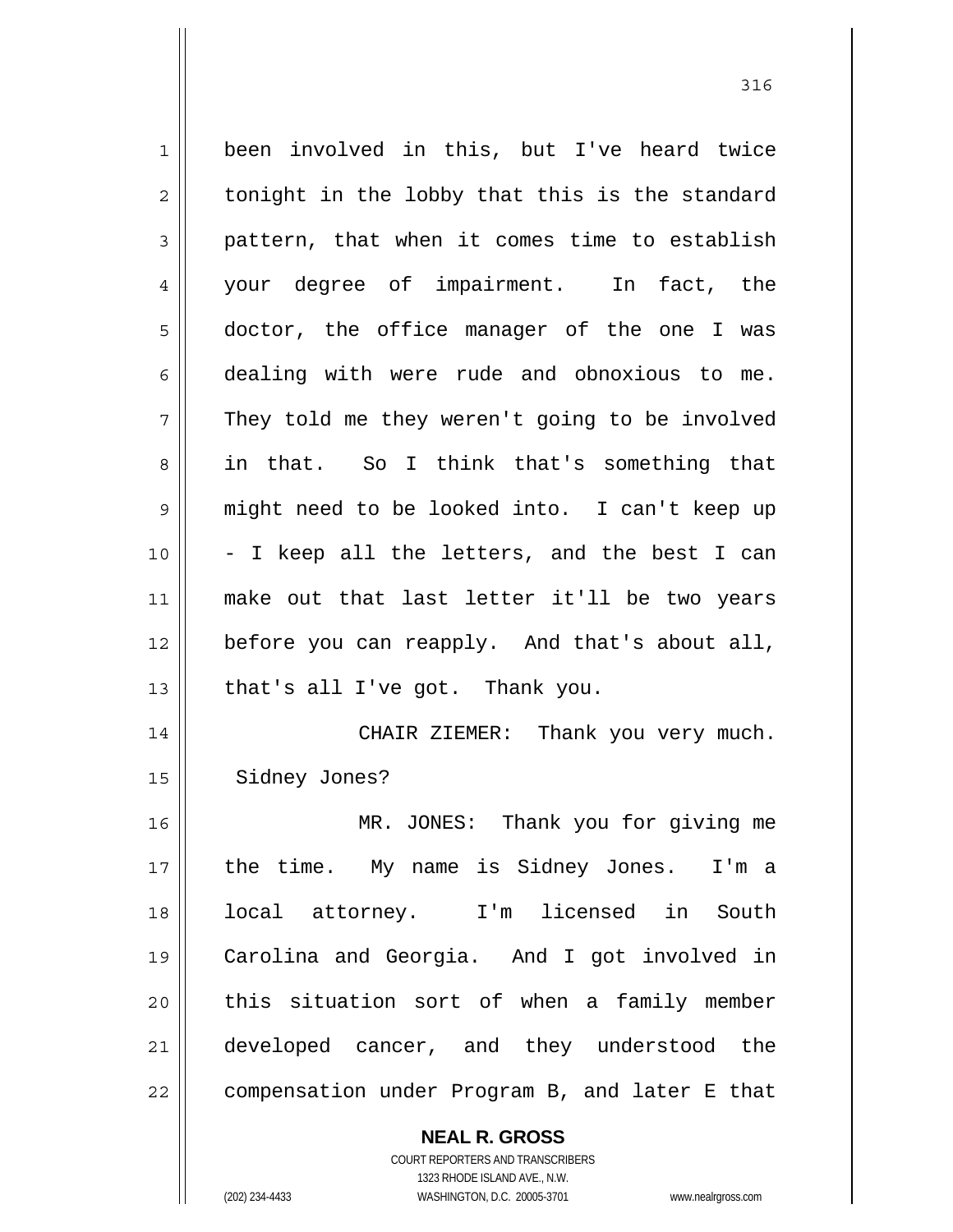1 2 3 4 5 6 7 8 9 10 11 12 13 14 15 16 17 18 19 20 21 22 used to be D, and it sort of got convoluted at times. So I got involved with it because the first one - I've got numerous clients now that are trying to get their compensation under this program, and it seemed like it's a standard operating procedure to deny everybody. The ones I've gotten, I'm going to share three cases with you which I'll try to be brief and real paraphrase it, but the information I'm gathering is, like you alluded Mr. Ziemer to the radiation exposure from the Japanese, you know, being 60 or 70 years ago, we're still under the same conclusion that we don't know how much radiation it takes to cause cancer. People can say there's a probability or propensity or anything we want to, but the scientists will admit we don't know. It could be a very small dose for one person, a large dose for another. We have Japanese that were close to ground zero that never developed cancer. We had some miles away that did. So they don't know. But the

317

**NEAL R. GROSS** COURT REPORTERS AND TRANSCRIBERS 1323 RHODE ISLAND AVE., N.W.

(202) 234-4433 WASHINGTON, D.C. 20005-3701 www.nealrgross.com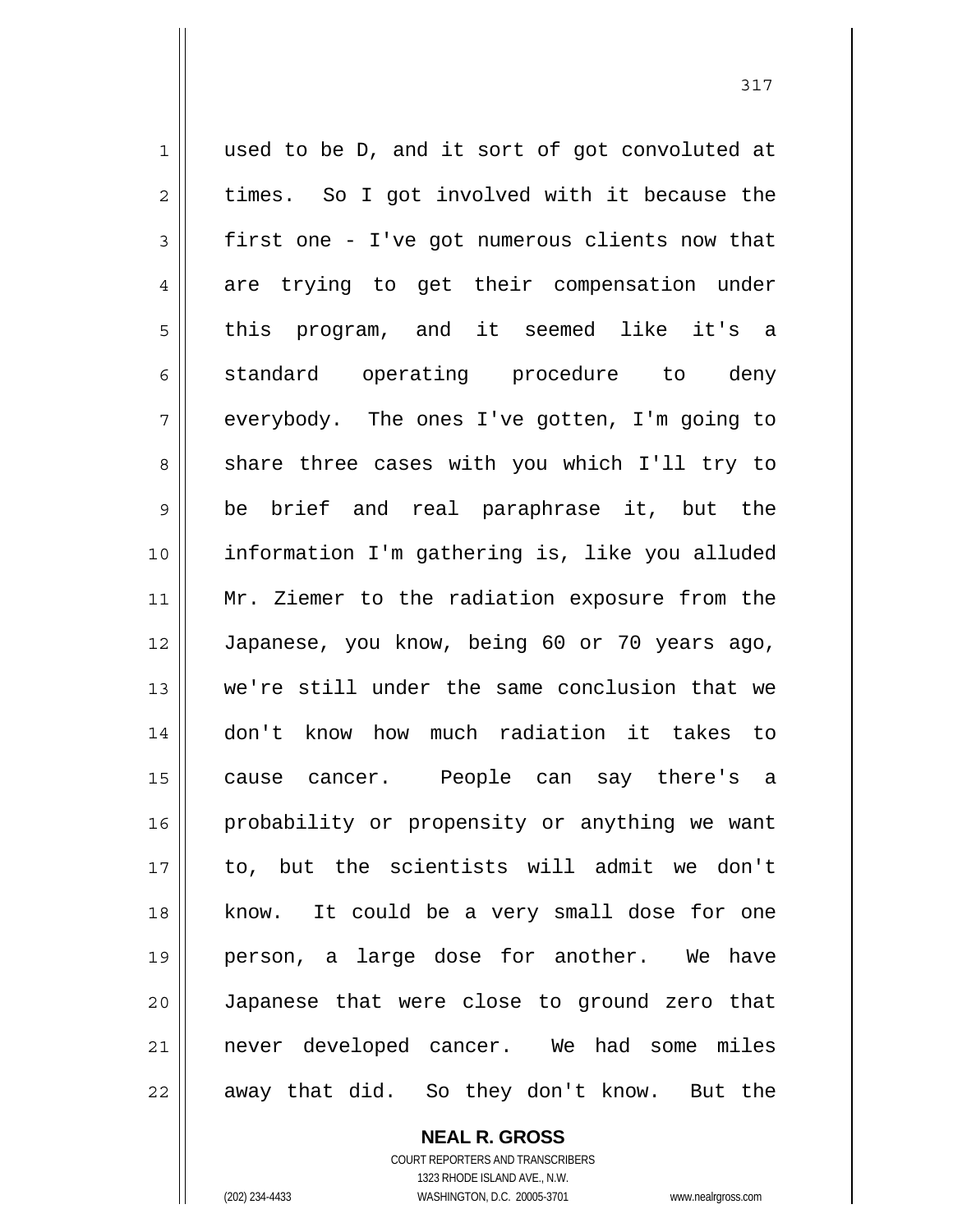1 2 3 4 5 6 7 8 9 10 11 12 13 14 15 16 17 clients I've got are very unique in that I look at some of them and the first one I'll share with you, a lady has had eight operations for skin cancer, very deep lesions and all of them were below her knees. Nowhere else on her body. Developing her scope of work, the only radiation exposure she had was below her feet. She was on assembly/disassembly. All the radiation, the corona of radiation source much like a space heater. The closer you get to it, the more you get. So as Mr. Spock said on Star Trek, it's just not logical that we've got a lady with eight surgeries below her knees, the radiation source was below her feet, but NIOSH says that a 7 percent probability that it caused.

18 19 20 21 22 I've got another lady with colon cancer. The propensity for a statistical inference drawn on that per capita is less than 1 percent for her age to have colon cancer. In her group of 60, there are 12

> **NEAL R. GROSS** COURT REPORTERS AND TRANSCRIBERS 1323 RHODE ISLAND AVE., N.W. (202) 234-4433 WASHINGTON, D.C. 20005-3701 www.nealrgross.com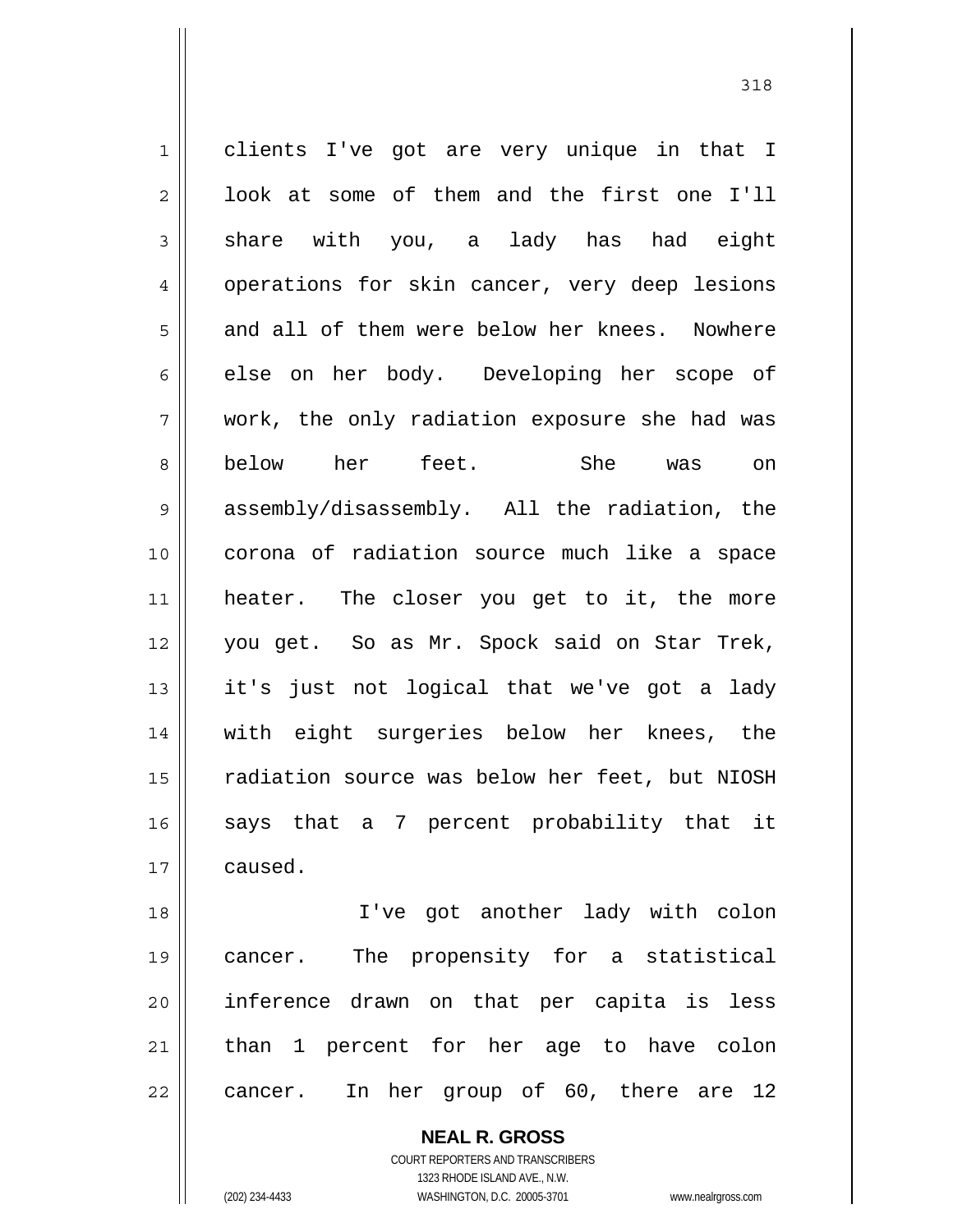1 2 3 4 5 6 7 8 9 10 11 12 people with cancer. The numbers are off the chart when it relates to the per capita people that should get cancer. I've got another one with thyroid cancer. The ORA Medical Board said the probabilities are that radiation caused your cancer. They gave her a 42 percent probability so she didn't get compensation. We are appealing it and they say we've got all the data, but I presented them two of her dosimeters that I've got in my office that they never had to analyze to review, so there's no way.

13 14 15 16 17 18 19 20 21 22 So I started doing my research again and found out that when NIOSH first started this reconstruction there were over 9,000 boxes of old exposure data that was to be reviewed and entered in to draw these conclusions as to what the statistics would be. They had a computer-generated program that selected less than 200 of these 9,000 boxes that they used to construct the data. If you're doing an analogy on apples from

**NEAL R. GROSS**

COURT REPORTERS AND TRANSCRIBERS 1323 RHODE ISLAND AVE., N.W. (202) 234-4433 WASHINGTON, D.C. 20005-3701 www.nealrgross.com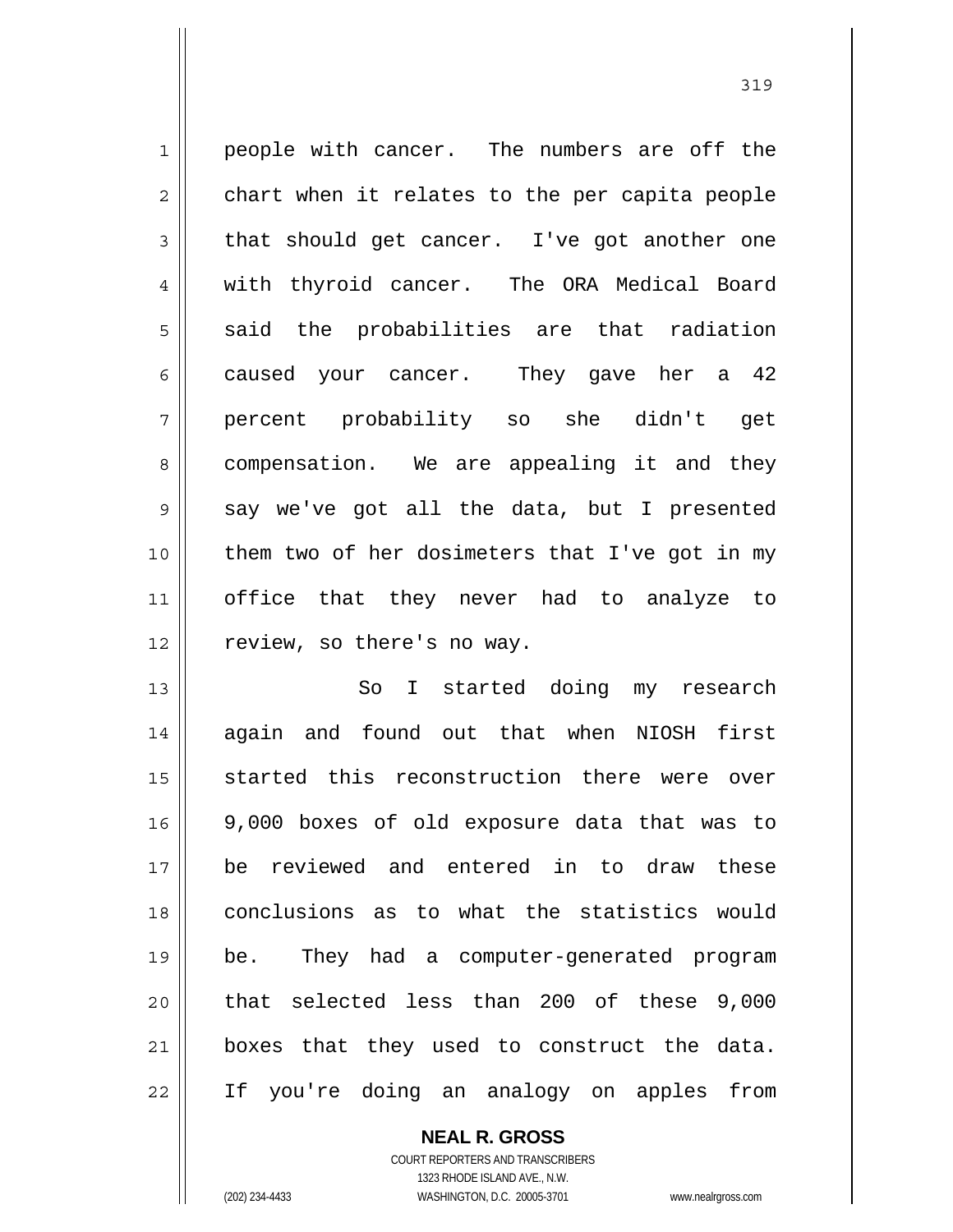1 2 3 4 5 6 7 8 9 10 11 12 13 14 15 16 17 18 19 20 21 22 Washington and you take a sample, you can sort of determine what the average size is, but to draw a statistical inference there's go to be some sort of relationship to what goes on. Well, radiation exposure, there is none. Every one of them is unique. I've sent in numerous affidavits from people where the self-reading dosimeters that these people carried with them - they called them "pencils" - that the HP people would show them how to reset them to zero so that they would not have to record the data. I've had affidavits where they say if you drop one of them it'll automatically set to zero. The NIOSH way of doing things based on the dose reconstruction is just, it's just so full of fallacies it can't be anything of substance that can deny these people the compensation they need. Here's my rule. If they can show that they were exposed to radiation they deserve compensation. They've got cancer, they were exposed because no one knows how much it takes

> **NEAL R. GROSS** COURT REPORTERS AND TRANSCRIBERS 1323 RHODE ISLAND AVE., N.W.

(202) 234-4433 WASHINGTON, D.C. 20005-3701 www.nealrgross.com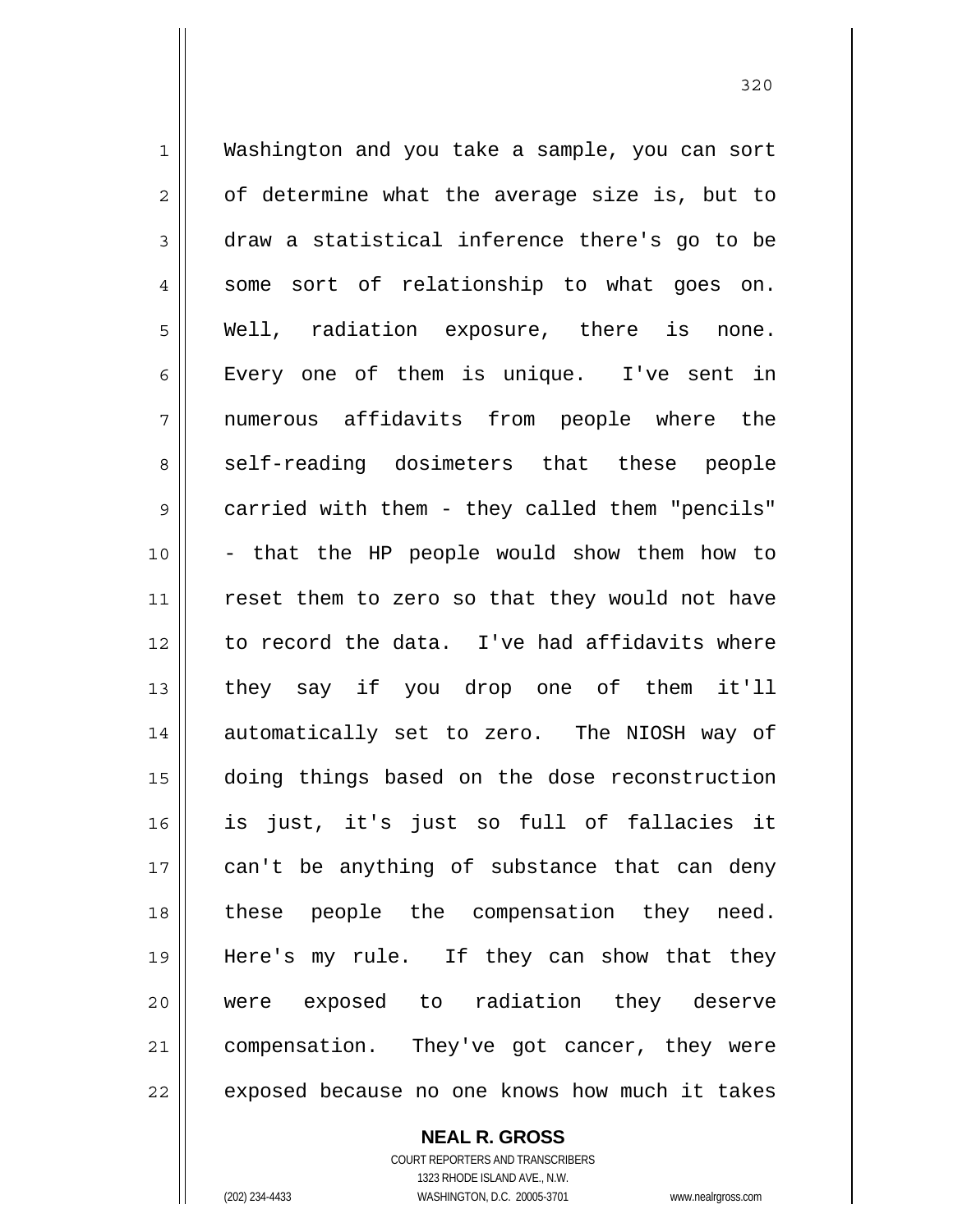| $\mathbf 1$ | and no one knows what cancer is like except                         |
|-------------|---------------------------------------------------------------------|
| 2           | those people that got it. I don't have it.                          |
| 3           | I'm representing people that do. We haven't                         |
| 4           | got into court yet. I'm hoping that we never                        |
| 5           | have to. Pay them. You can pay Wall Street                          |
| 6           | \$700 billion but you can't pay these people                        |
| 7           | that's got cancer the benefits that they                            |
| 8           | deserve? Something's wrong with the system                          |
| 9           | and it's up to you to decide to change it.                          |
| 10          | And anything I can do to help, let me know.                         |
| 11          | Thank you.                                                          |
| 12          | (Applause.)                                                         |
| 13          | CHAIR ZIEMER: I don't think we're                                   |
| 14          | going to take on Wall Street, but we'll leave                       |
| 15          | that up to the attorneys here I think. Thank                        |
| 16          | you Sidney for that. Now I'm going to go to                         |
| 17          | the phone lines. Is there anyone on the phone                       |
| 18          | line that wishes to address - representing,                         |
| 19          | from the local site here at Savannah River                          |
| 20          | that wishes to speak? Hello?                                        |
| 21          | MR. FUNK: Dr. Ziemer?                                               |
| 22          | CHAIR ZIEMER: Yes.                                                  |
|             | <b>NEAL R. GROSS</b>                                                |
|             | <b>COURT REPORTERS AND TRANSCRIBERS</b>                             |
|             | 1323 RHODE ISLAND AVE., N.W.                                        |
|             | (202) 234-4433<br>WASHINGTON, D.C. 20005-3701<br>www.nealrgross.com |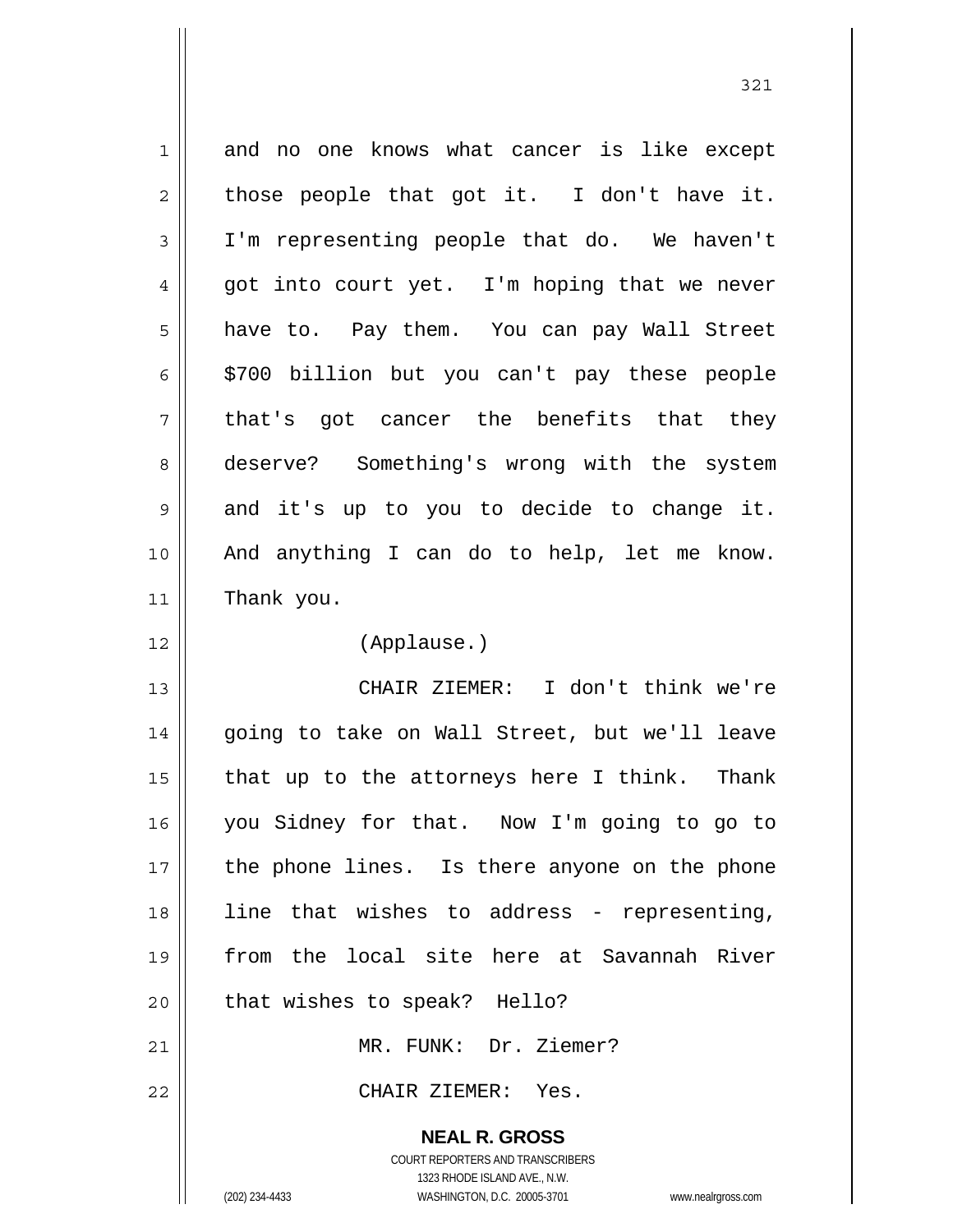|             | 322                                                                 |
|-------------|---------------------------------------------------------------------|
| $\mathbf 1$ | MR. FUNK: This is John Funk. Is                                     |
| 2           | any time left?                                                      |
| 3           | CHAIR ZIEMER: Yes. I want to see,                                   |
| 4           | John, if we first have any comments<br>from                         |
| 5           | others representing the local site here. Hang                       |
| 6           | on just a moment, would you please?                                 |
| 7           | MR. FUNK: Okay.                                                     |
| 8           | CHAIR ZIEMER: Anyone on the line                                    |
| 9           | that wishes to speak for Savannah River - from                      |
| 10          | Savannah River? Okay. And I have another                            |
| 11          | individual in the room here that has a comment                      |
| 12          | perhaps. Yes, we have one more person here I                        |
| 13          | think. Please come to the mic and you can                           |
| 14          | identify yourself or not as you wish.                               |
| 15          | MR. DAVIS: Good evening. My name                                    |
| 16          | is Dan Lee Davis.                                                   |
| 17          | CHAIR ZIEMER: Haynes?                                               |
| 18          | MR. DAVIS:<br>My name is Dan<br>Lee                                 |
| 19          | Davis.                                                              |
| 20          | CHAIR ZIEMER: Dan Lee Davis.                                        |
| 21          | MR. DAVIS: Right.                                                   |
| 22          | CHAIR ZIEMER: Thank you.                                            |
|             | <b>NEAL R. GROSS</b>                                                |
|             | COURT REPORTERS AND TRANSCRIBERS<br>1323 RHODE ISLAND AVE., N.W.    |
|             | (202) 234-4433<br>WASHINGTON, D.C. 20005-3701<br>www.nealrgross.com |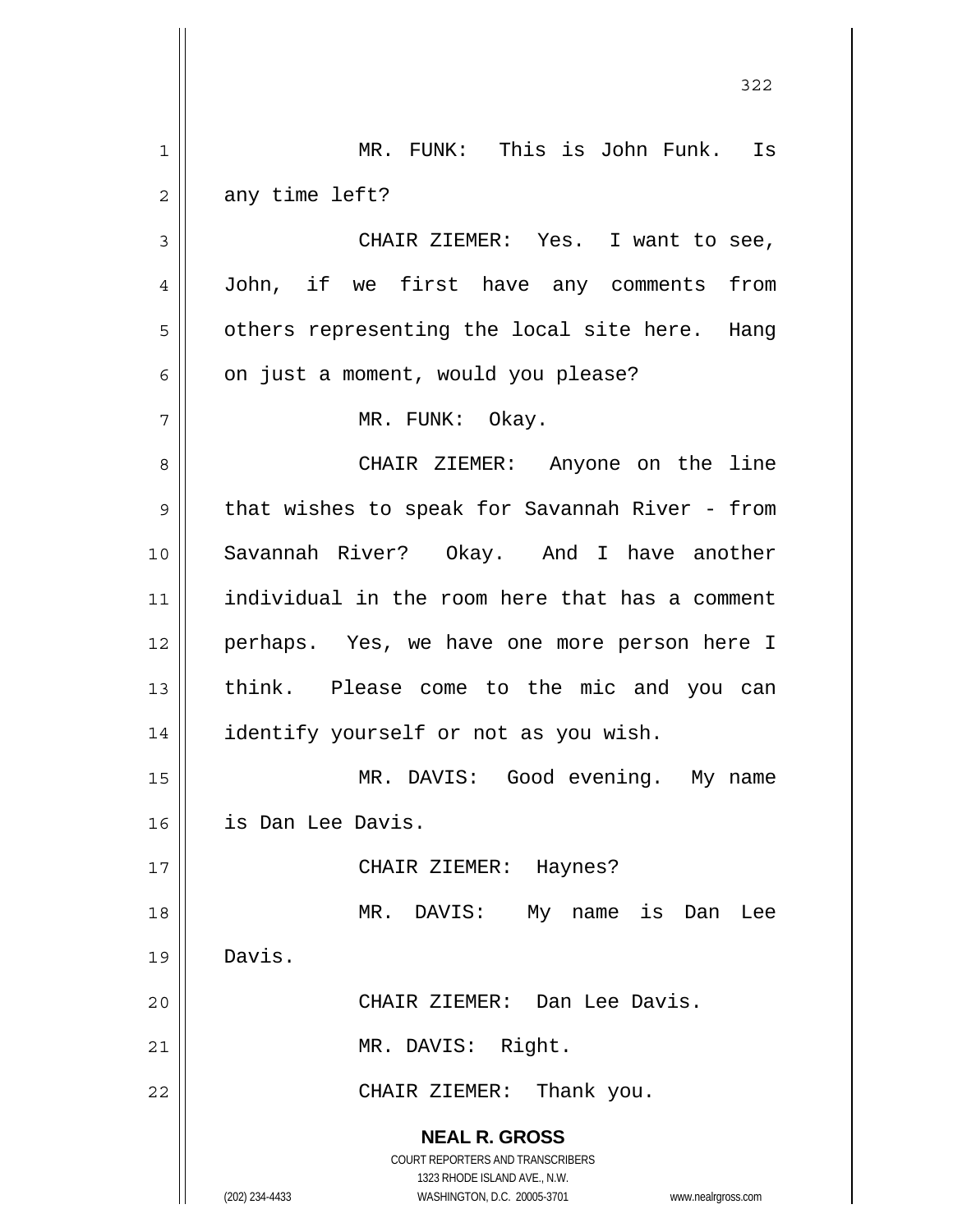1 2 3 4 5 6 7 8 9 10 11 12 13 14 15 16 17 18 19 20 21 22 MR. DAVIS: I worked at Savannah River site 43 and a half years and I went there in `51 when they first started breaking soil. I was there and I stayed there 43 and a half years. And you can name it, the place, I've been there. So I can tell you all I've been to the mountain. I was a worker, was a common laborer. I did all the dirty stuff, name it. I went in some places, I put on two pair of coveralls and a lead suit. Have you ever known what a lead suit is? Had a lead suit on and there's no fresh air passed through over that. I mean, I was doing my job, see what I mean? And back in those days and times we weren't allowed to ask no questions. If there's a question you get writ up or out the game. You do it how you're told to do it and they have a sign on the wall there say keep your mouth zipped up. You leaving, you leave it here. Well, most of them I went with they're gone, they're dead. The Lord just let me live a little bit more

> **NEAL R. GROSS** COURT REPORTERS AND TRANSCRIBERS

1323 RHODE ISLAND AVE., N.W. (202) 234-4433 WASHINGTON, D.C. 20005-3701 www.nealrgross.com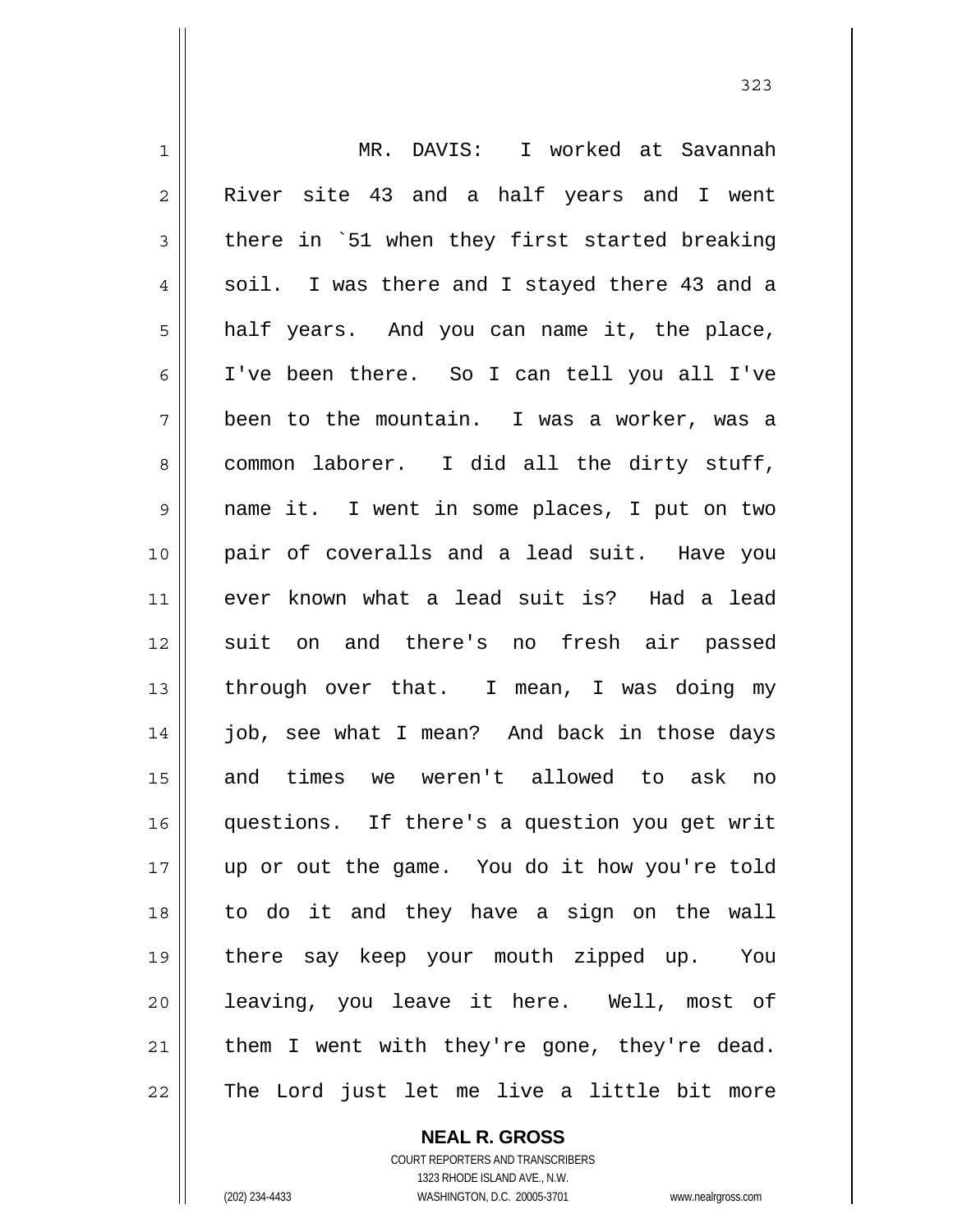1 2 3 4 5 6 7 8 9 10 11 12 13 14 15 16 17 18 19 20 21 22 longer, probably he got something else for this old boy to do, so I'm trying to do it. I'm letting you all know where we came from. We went through the mill out there, everybody. Everybody had to keep their mouth closed. We couldn't first call home sometime. I couldn't tell my wife or, you know. I tell her I work at the site and that's all. So I don't know if any of you brothers in here are with me or what. Those of you all were not there, so I from my stance. Yes, I had cancer too, prostate cancer, and right now I'm on four doctors trying to stay alive, trying to do the best I can. And like I said now, about the tritium and stuff, anything that you can't smell it, taste it, feel it, you don't know what you get. I have plenty of time. I went to Savannah twice. They even let me strip, put on a little suit, you know, like a doctor. I got up under these big lights. I went up there twice in less than two months time. In the end they told me nothing. Said well,

> **NEAL R. GROSS** COURT REPORTERS AND TRANSCRIBERS 1323 RHODE ISLAND AVE., N.W.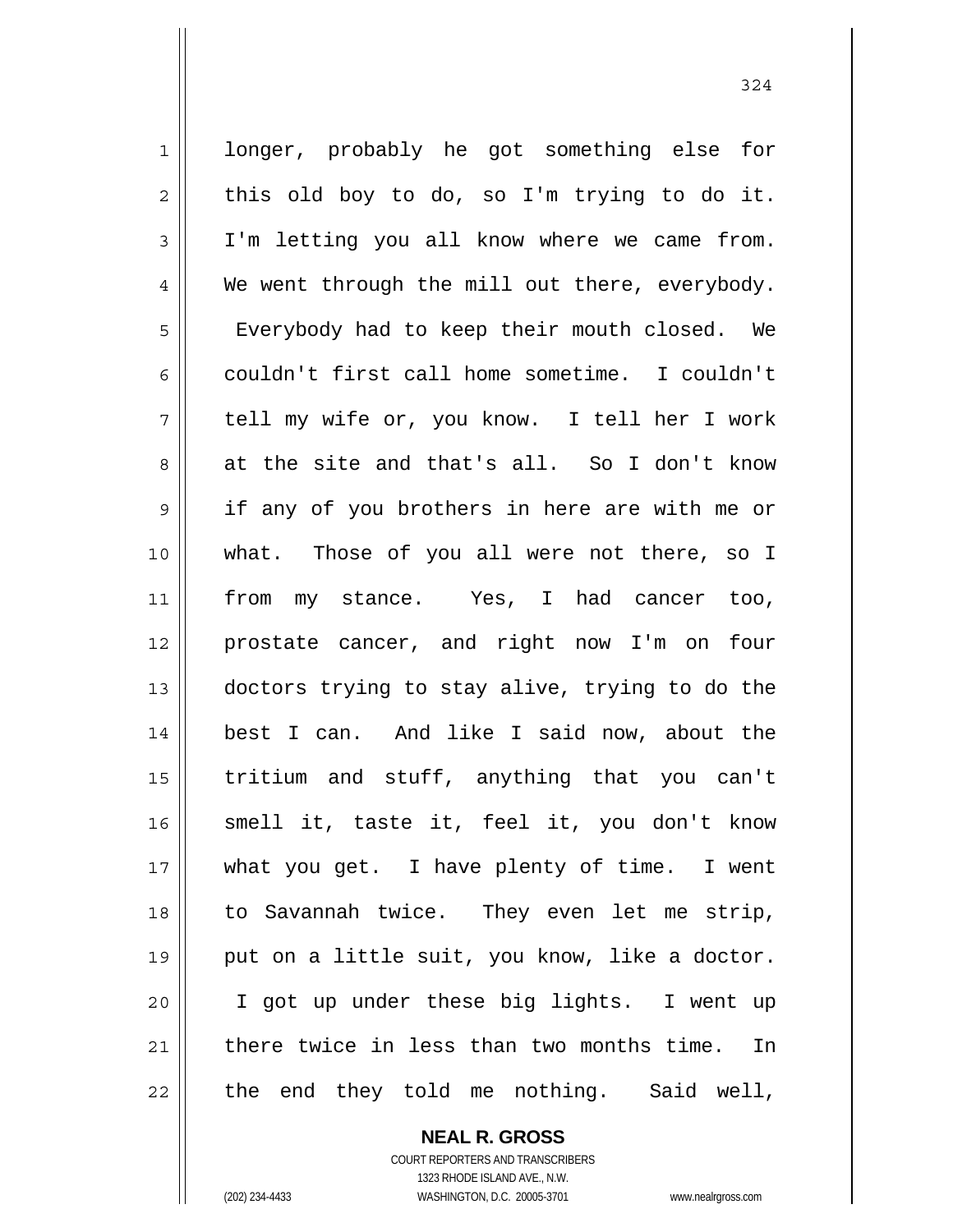1 2 3 4 5 6 7 8 9 10 11 12 13 14 15 16 17 18 19 20 21 that's something you got way back. Why they send me up there twice, up under them big old lights, turn me all over and what? Back in those days I wasn't allowed to tell anything. We weren't allowed to tell nothing. So right now some of you all that's - the table done set for you all. You all can sit and pick and eat what they want to eat. When I was coming up the table wasn't set. We had to set it down there at SRS. And as I said, thank God just to let me live a few more days where I can tell you all, probably some of you all never went down there, just heard about it. It was a big place, big place in America because I was born and raised down there. That was my home and I still have nightmares. I don't know. Like the cancer, I don't know where it goes, but right now the way I feel, I feel like I'm walking on the clock. I feel like, hey, that's where I've been. So brother and sister, I'm sorry to

22

**NEAL R. GROSS** COURT REPORTERS AND TRANSCRIBERS

tell you all we is blessed in some ways now

1323 RHODE ISLAND AVE., N.W.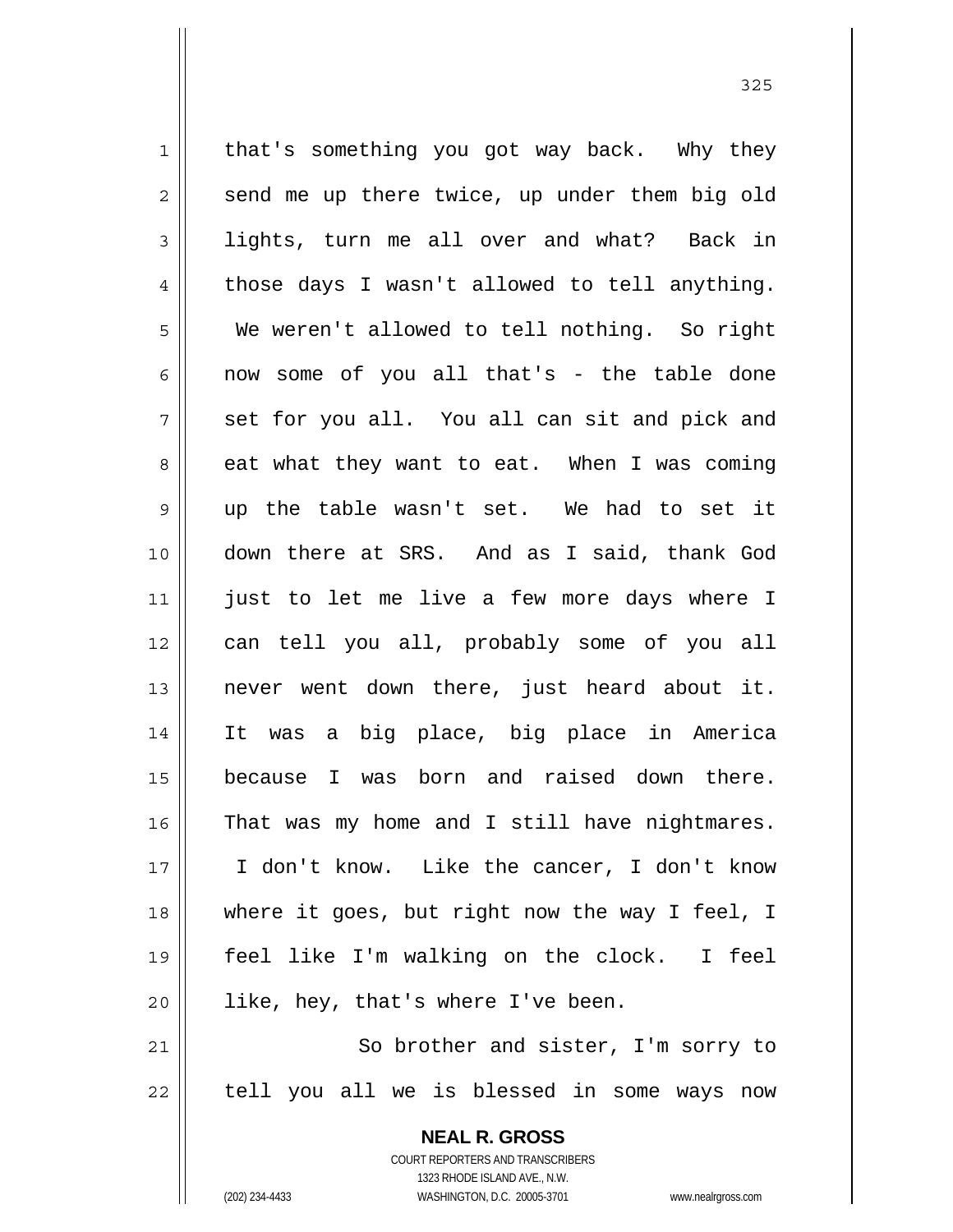1 2 3 4 5 6 7 8 9 10 11 12 13 14 15 16 17 18 19 20 21 22 because back in the old days and time we were fighting war and what his name, Khrushchev, he came over here. You all remember when he put his Sputnik in the air and scared the heck out of America. I don't know whether you all know it or not. The first Sputnik was in the air was done by Russia. It flew overhead and it scared us. And hey, like I said, we were for the first time checking out the country. We didn't had no war here. Rest of the place didn't have a war, war in this country. Bobby, we took a lot of stuff on ourselves, went down to SRS. Like the man said, dropped the pencil and all that stuff. That's true. Because I was there. It wasn't a place I went in down there. Expecting to get hot. See, I was construction and anytime we wanted to repair something, construction had to go in there and repair it. Because they'd say you want to repair this building here. We'd do it. That's how we had to do. We had to go in there and clean it up, wash it up and put on

> **NEAL R. GROSS** COURT REPORTERS AND TRANSCRIBERS

> > 1323 RHODE ISLAND AVE., N.W.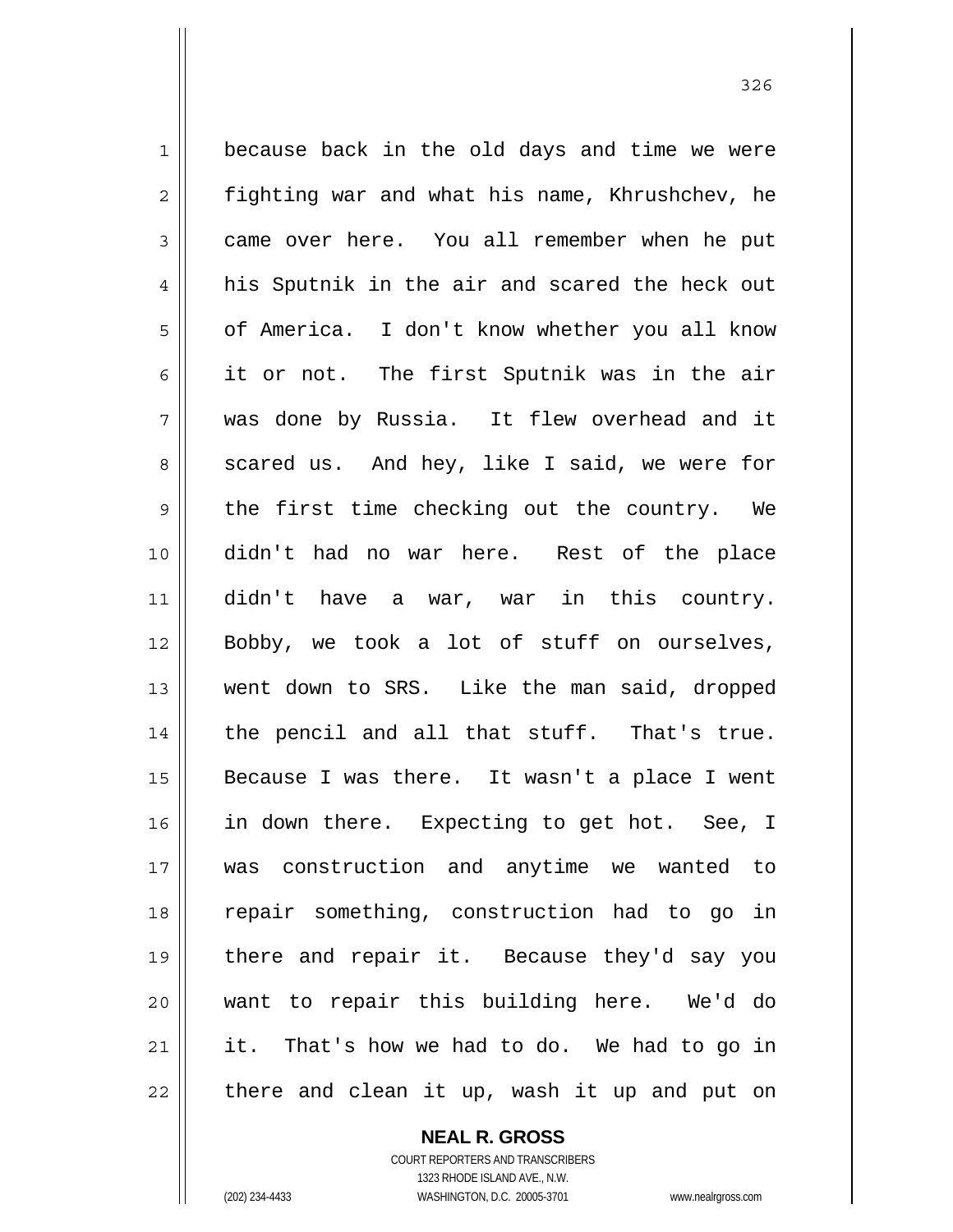1 2 3 4 5 6 7 8 9 10 11 12 13 14 15 16 17 just what they said to put on. We didn't know what we were in. And asbestos. I used to play with asbestos like I played with a marble. We didn't know what was going on back in those days and time. What I found out was wrong when the cancer - Big Horse - you know, when Big Horse died with cancer, with asbestos, that's when SRS opened my eyes up. All the rest of them days, we didn't pay no attention to no asbestos. That's just like I'm putting on a jacket. Like lead. I used to just play with it. Never thought it would hurt us. So I'm just giving you all some of the - where I come from. I come from, I'm blessed to be living because all my coworkers, they're gone. Thank you. CHAIR ZIEMER: Thank you very much.

18 19 20 21 22 Anyone else here in the assembly that has a comment? Yes, sir. John Funk on the line. We may need to pick you up tomorrow. I think you're going to be back with us, right? We have a couple more here locally that wish to

> COURT REPORTERS AND TRANSCRIBERS 1323 RHODE ISLAND AVE., N.W. (202) 234-4433 WASHINGTON, D.C. 20005-3701 www.nealrgross.com

**NEAL R. GROSS**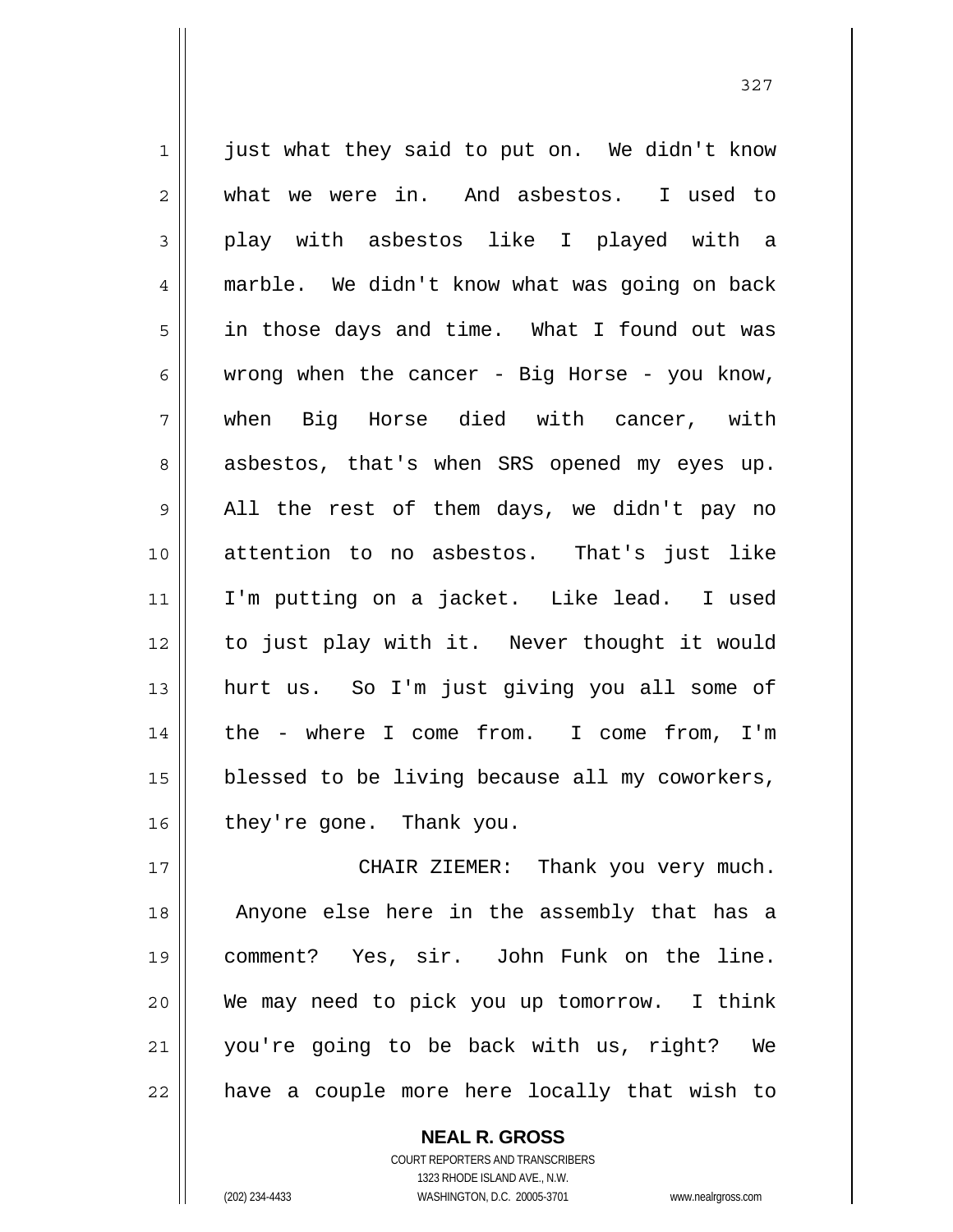1 speak. Go ahead, sir.

| $\overline{2}$ | MR. YOUNG: How are you? My name                |
|----------------|------------------------------------------------|
| $\mathfrak{Z}$ | is Robert Young and I worked for Wackenhut     |
| 4              | Security at SRS. I worked out there for 24     |
| 5              | years. I can validate a lot of these stories.  |
| 6              | I've had a lot of them myself. When I first    |
| 7              | started out there we played in our reactor     |
| 8              | hide and go seek many a nights while we were   |
| 9              | out there. I've been in all the areas because  |
| 10             | I had to have knowledge of all the areas, all  |
| 11             | the time, and I filed - I had lung cancer. I   |
| 12             | have only one lung and I no longer can keep up |
| 13             | my standards to carry a weapon so I had to     |
| 14             | retire this year. But, I've been out there     |
| 15             | long enough and the TLD badges and all that,   |
| 16             | there's no way that they can reconstruct where |
| 17             | all I've been and say no. Because my TLD came  |
| 18             | back every month no matter where I was or what |
| 19             | I was doing, 0.001. And I could talk to 30     |
| 20             | other Wackenhutters, same thing, 0.001, for 24 |
| 21             | years.                                         |

So I've filed already and I've had

**NEAL R. GROSS** COURT REPORTERS AND TRANSCRIBERS 1323 RHODE ISLAND AVE., N.W. (202) 234-4433 WASHINGTON, D.C. 20005-3701 www.nealrgross.com

22

<u>328</u>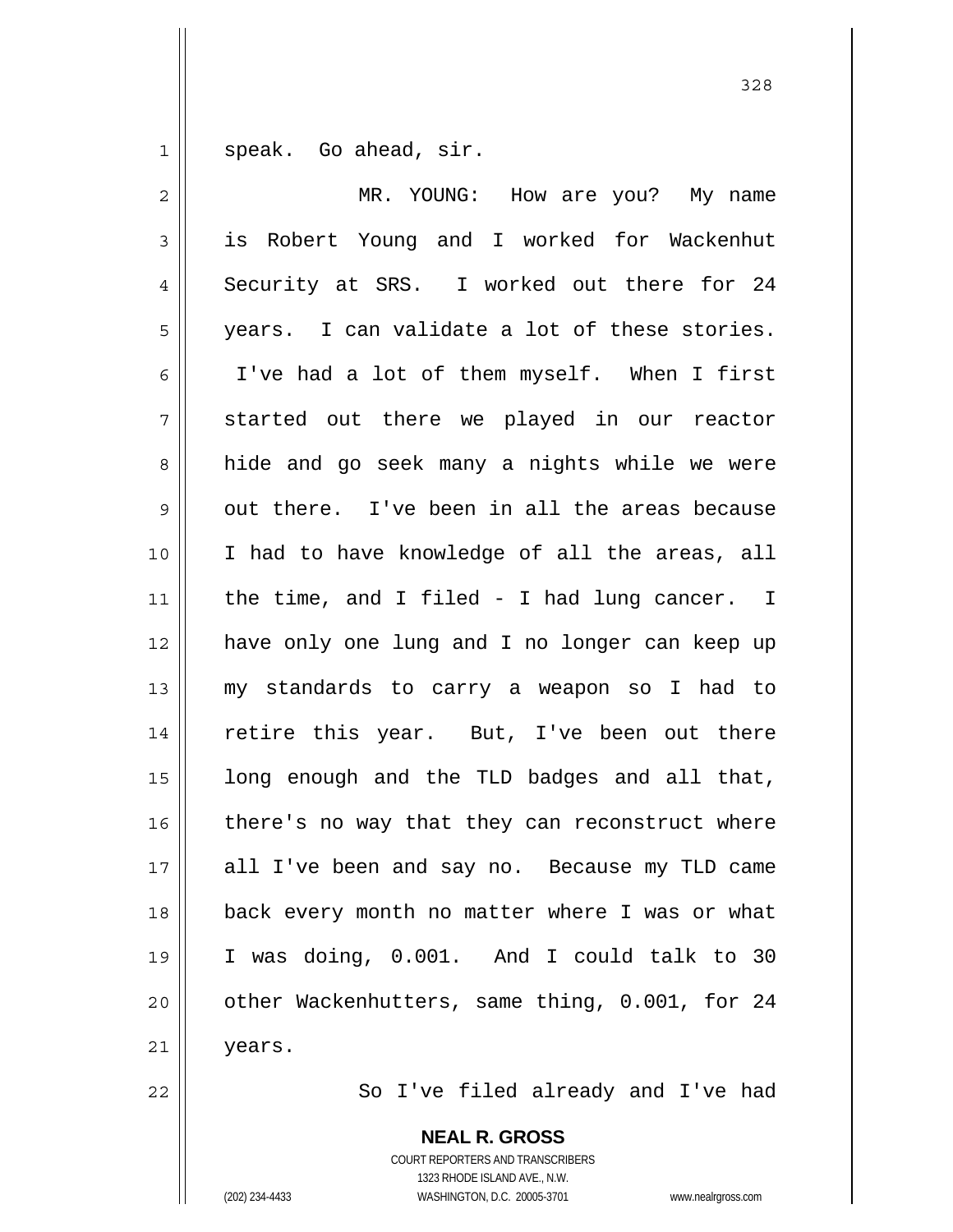**NEAL R. GROSS** COURT REPORTERS AND TRANSCRIBERS 1323 RHODE ISLAND AVE., N.W. (202) 234-4433 WASHINGTON, D.C. 20005-3701 www.nealrgross.com 1 2 3 4 5 6 7 8 9 10 11 12 13 14 15 16 17 18 19 20 21 22 an interview and I'm only up to 13 percent saying that it was probable cause that it was out there. But nobody else in my family has ever had cancer. I'm the first one and it was small cell cancer, squamous cell. I don't know if that's one of them out there or not. But that's my two cents. CHAIR ZIEMER: Okay, thank you sir. MR. YOUNG: Thank you. CHAIR ZIEMER: And there was one other person? Yes, sir. Please, approach the mic. MR. OVERCASH: I hadn't planned to say anything tonight. I was just going to listen. CHAIR ZIEMER: Give us your name and then  $we'$ ll  $-$  MR. OVERCASH: Oh, Karl Overcash. CHAIR ZIEMER: O-V-E-R? MR. OVERCASH: C-A-S-H. CHAIR ZIEMER: Overcash, thank you. MR. OVERCASH: That was before I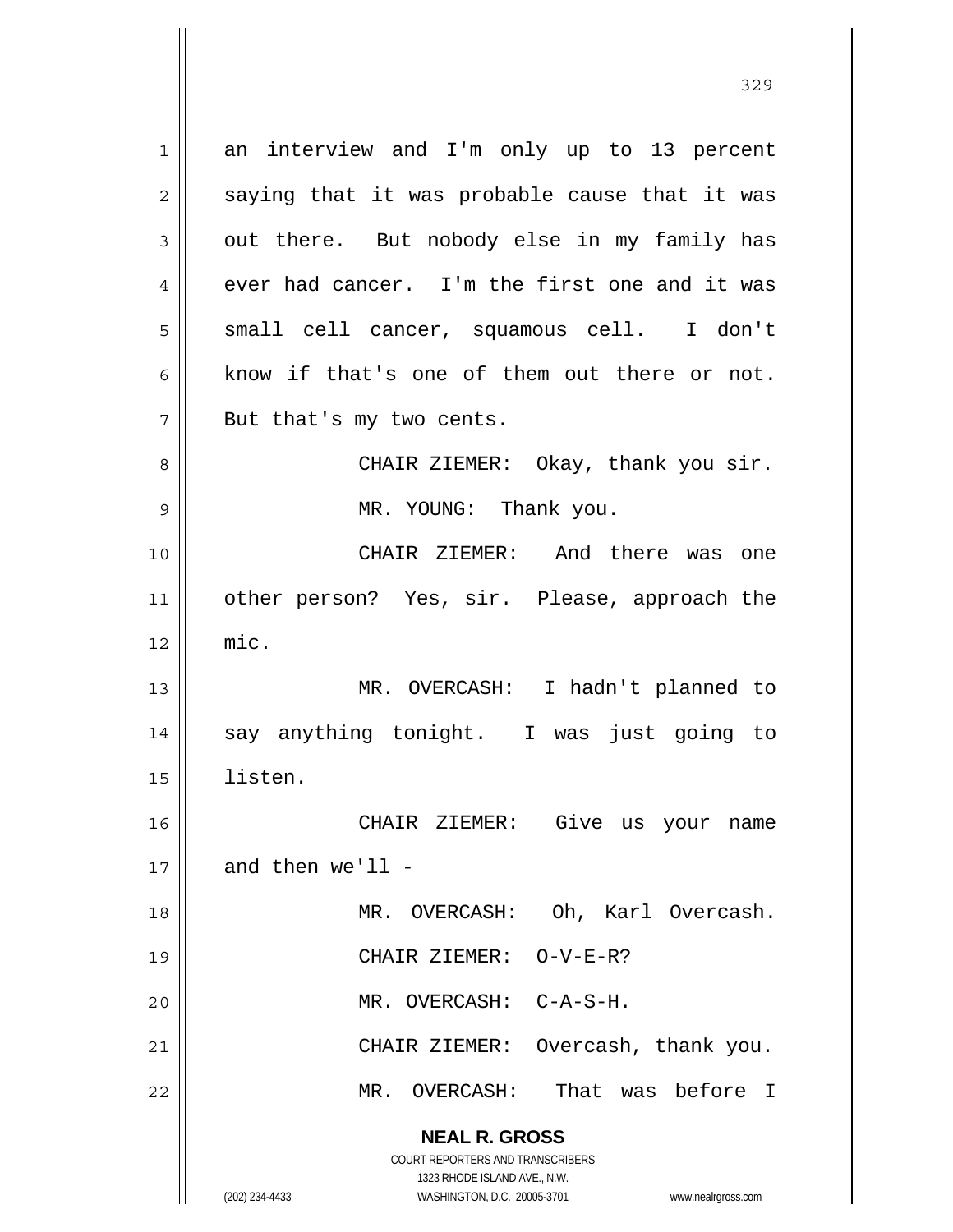330 1 2 3 4 5 6 7 8 9 10 11 12 13 14 15 16 17 18 19 20 21 22 developed cancer. Now it's Undercash. CHAIR ZIEMER: Yes, Undercash. Karl with a C or a K? MR. OVERCASH: With a K. CHAIR ZIEMER: With a K. MR. OVERCASH: Okay. CHAIR ZIEMER: For our court reporter. MR. OVERCASH: Okay. I spent 40 years with DuPont, four and a half years with the Westinghouse, then I spent another two years with Ebasco engineers consultant working at the Savannah River plant. Ninety percent of my time was spent in SRL. I worked in the tritium facility for a year. I worked when I first went there for a year till I could get my clearance because after 23 years - 23 months in the military and being discharged, they could not get me clearance because I was dead. So it took a little while to clear that up, but once I got it then I was transferred to Savannah River to the laboratory and I

> **NEAL R. GROSS** COURT REPORTERS AND TRANSCRIBERS 1323 RHODE ISLAND AVE., N.W.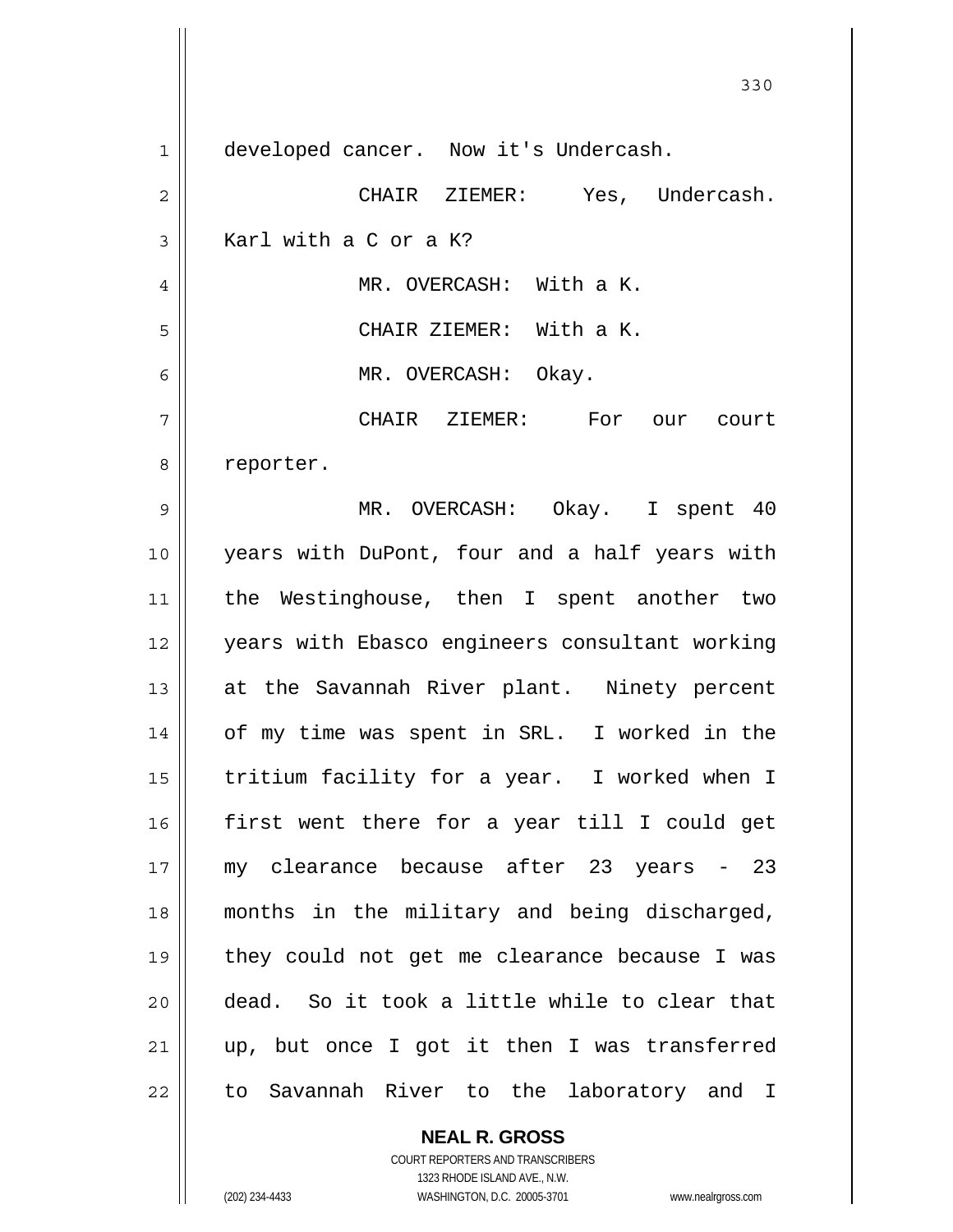1

worked in research for the next 15 years.

2 3 4 5 6 7 8 9 10 11 12 13 14 15 16 17 18 19 20 In this period I not only did I do process development work, but I actually did a lot of cutting edge development work. I had a wing, a whole wing that I was over, and I had 27 men that worked for me. We performed every kind of hazardous job that you can think of. This was not a facility that was built for this type of work, but it was protected individually in cells and glove boxes. Now, one of the things like the lady with the feet with problems, there's nothing to tell you how much you're getting to your feet when you're working at a glove box. How much shine is there back to you? It's not a direct thing. I also worked with the development of the californium for cancer research. My facility provided over 60 percent of the radiation for the whole SRL and they did not like me. So they finally decided they were

21 22 going to get rid of it and they went it to Oak Ridge because they didn't want to have the

> **NEAL R. GROSS** COURT REPORTERS AND TRANSCRIBERS 1323 RHODE ISLAND AVE., N.W.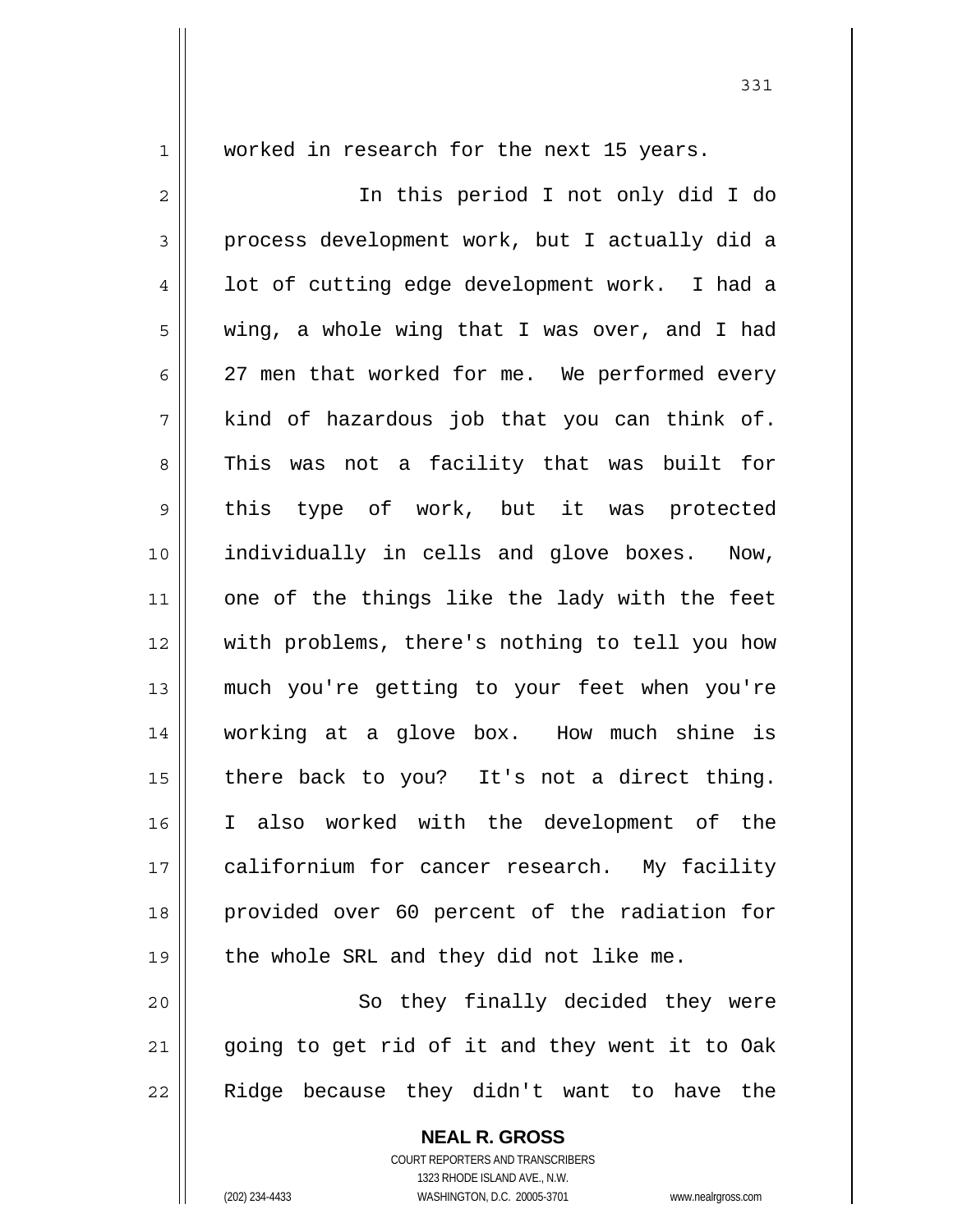1 stigma of the radiation. There's no way you can protect yourself 100 percent because there's a little here, a little there, a little here, a little there.

5 6 7 8 9 10 11 12 13 14 15 16 17 18 19 20 21 22 You can't go in and clean it up. It's just too hard. You have to wait on a two and a half year half life. And everyone no matter who they are, they come in, the radiation isn't that great from the neutrons, but if you're there over a period of time you're going to pick up the radiation. Now, we had very little problem with maintaining our radiation, but we had to swap people around constantly and to be perfectly honest I was the  $28^{th}$  member of the Work Group. It had to be because of the number of people required to do these jobs. So I was just, I was just like the people that worked for me, really. I was a technician just like they were because I did all the things that they did. Not quite as much as they did, but these are the things that you do to get the job done. We weren't

## **NEAL R. GROSS** COURT REPORTERS AND TRANSCRIBERS

2

3

4

1323 RHODE ISLAND AVE., N.W. (202) 234-4433 WASHINGTON, D.C. 20005-3701 www.nealrgross.com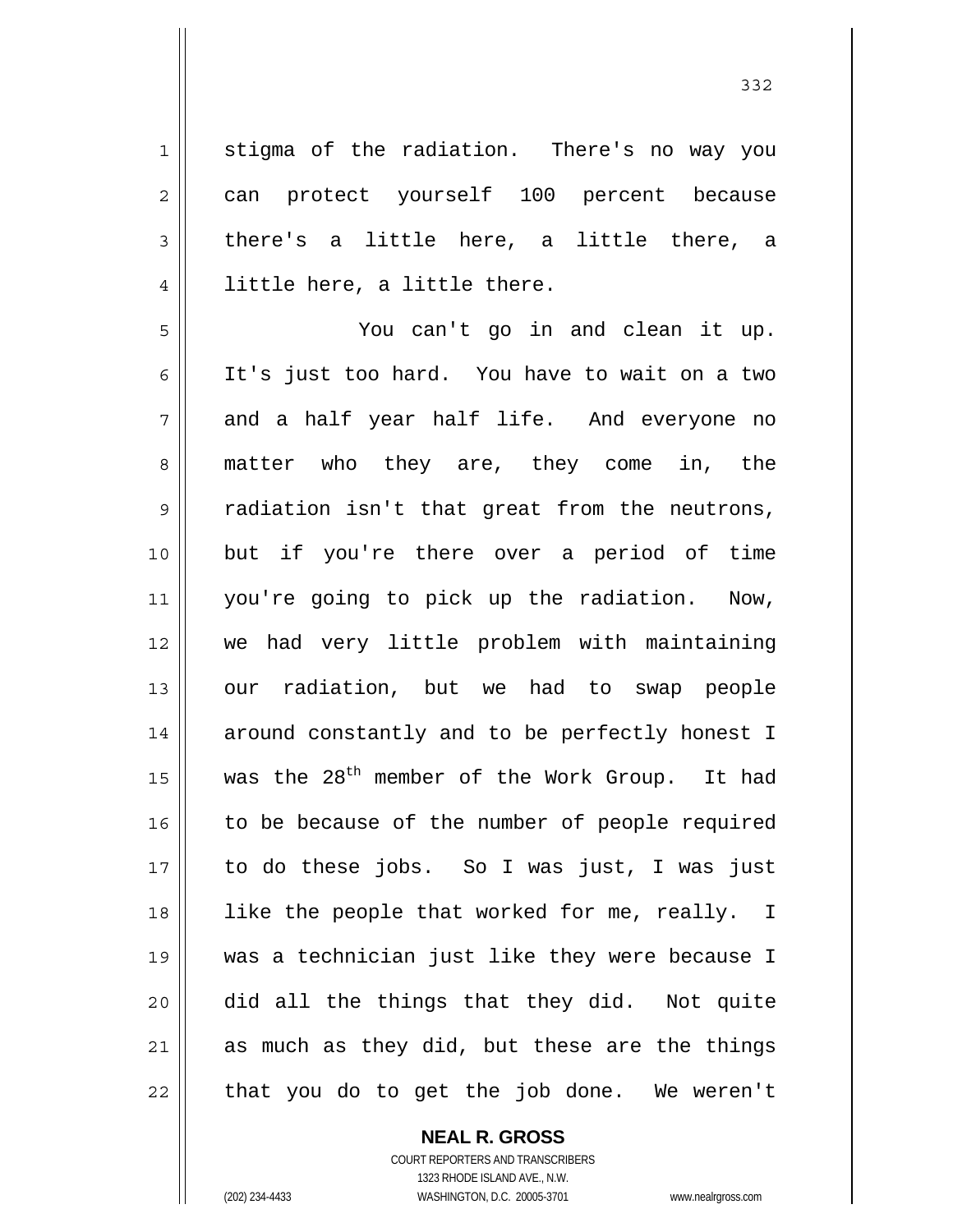asked could we. It's just like Smith Kettering. They would call me and say I need new californium sources. When do you want them? They would tell me. I had to produce those to get them to them on time.

6 7 8 9 10 11 12 13 14 15 16 17 18 19 20 21 22 Now, sometimes I caught my boys doing little things that were not kosher. I did not appreciate it and I didn't like it. I told them, I said look, we can always spread it out. It would take twice as much radiation. I understood that, but still they should not have done these things and picked up an unusual amount, like you say, moving their badge. Now, this is one of the things you had to watch for and we watched for it and we tried our best. We had good health coverage. Our construction people, I had a wonderful relationship with those people. They came up and did jobs for me and they were always included. They were given the same training. They had to have the same training that we would have. We had to make sure that

> COURT REPORTERS AND TRANSCRIBERS 1323 RHODE ISLAND AVE., N.W. (202) 234-4433 WASHINGTON, D.C. 20005-3701 www.nealrgross.com

**NEAL R. GROSS**

1

2

3

4

 <sup>333</sup>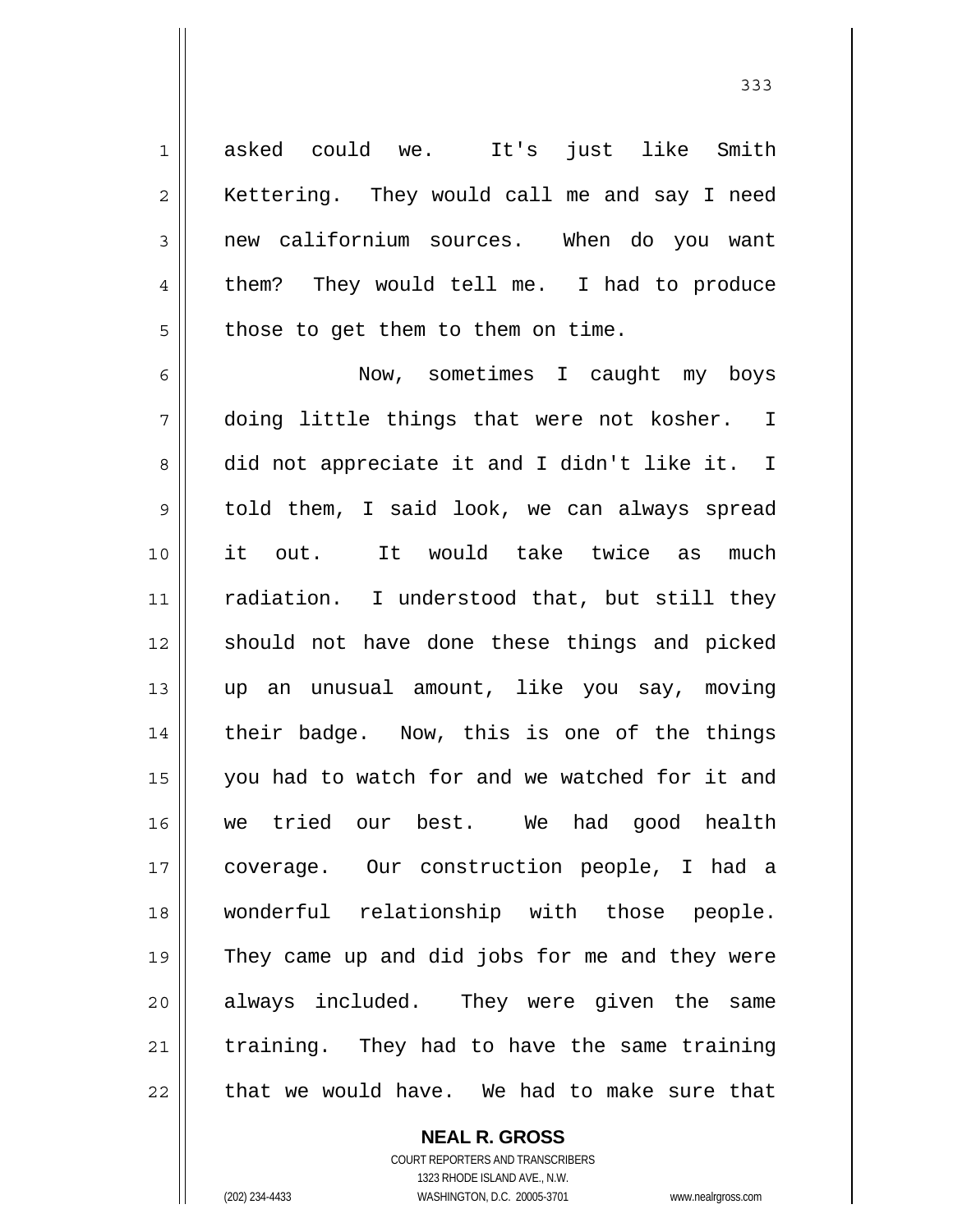1 2 3 4 5 6 7 8 9 10 11 12 13 14 15 16 17 18 19 20 21 22 they fully understood and actually I usurped their supervision quite often, and I had to explain this beforehand. Your supervision does not understand the problems that we have. I will supervise your employees. He can sit out front. There's no problem there. I did what I could. And I'm not just the only one in SRL that did this. A lot of the other supervision there did the very same thing, to try to get the job done but get it as safely as possible. I processed a unit there. The first thing I did was I made slugs for the reactor area that went to Hanford - I mean to, I think it went to Hanford. I can't remember. My mind went when I lost my hair. Anyway, to another facility and they worked on them, and then they sent them back. Then I processed them again, then I gave them to the reactor area. They put them in. When they finished, they sent them to Oak Ridge.

> **NEAL R. GROSS** COURT REPORTERS AND TRANSCRIBERS 1323 RHODE ISLAND AVE., N.W. (202) 234-4433 WASHINGTON, D.C. 20005-3701 www.nealrgross.com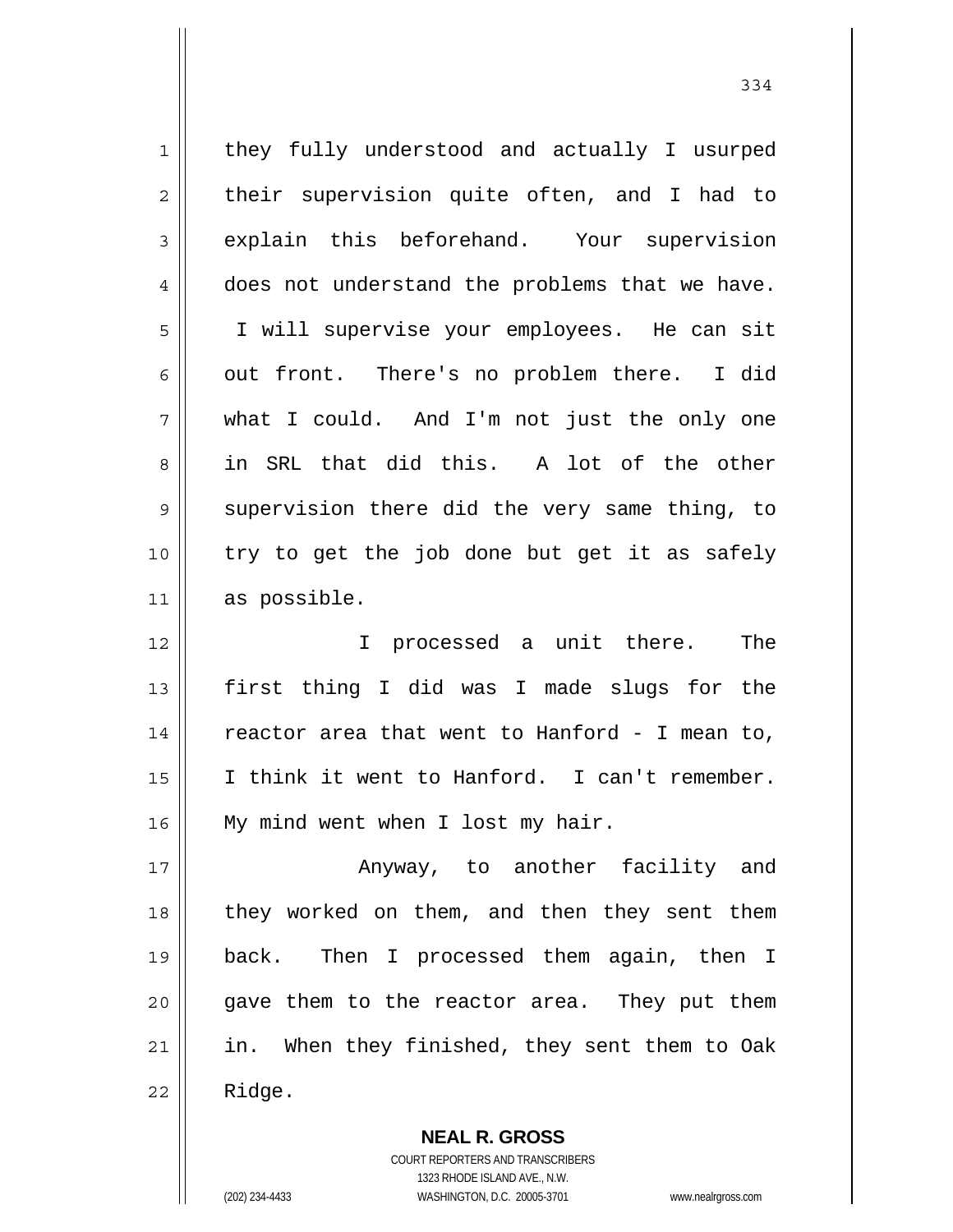1 2 3 4 5 6 7 8 9 10 11 12 13 14 15 16 17 18 19 20 21 22 They processed them and sent me the californium-252 to make into an oxide to begin with. Then we developed a wire which was much simpler because manufacturing had problems with having wet cells. Very expensive. So we came up with a method of making wires. This meant they could have a dry cell. They didn't have to fool with liquid which just tickled them to death. Now, we made these wires. They were a little eighth of an inch, maybe 40 mil diameter, 30 mil, whatever they asked for. We gave them exactly what they want with the length and the concentration. I also did the old snap program, the first plutonium-238. I did that in a globe box upstairs and shipped out the first four snaps. And Snap 1 was rated for 10 years and the latest gentleman is still going. All of these things that we do we did because we were asked to do it. We did it to the best of our ability and I'm sure that we made mistakes. I feel so sorry for the

> **NEAL R. GROSS** COURT REPORTERS AND TRANSCRIBERS

> > 1323 RHODE ISLAND AVE., N.W.

(202) 234-4433 WASHINGTON, D.C. 20005-3701 www.nealrgross.com

<u>335</u>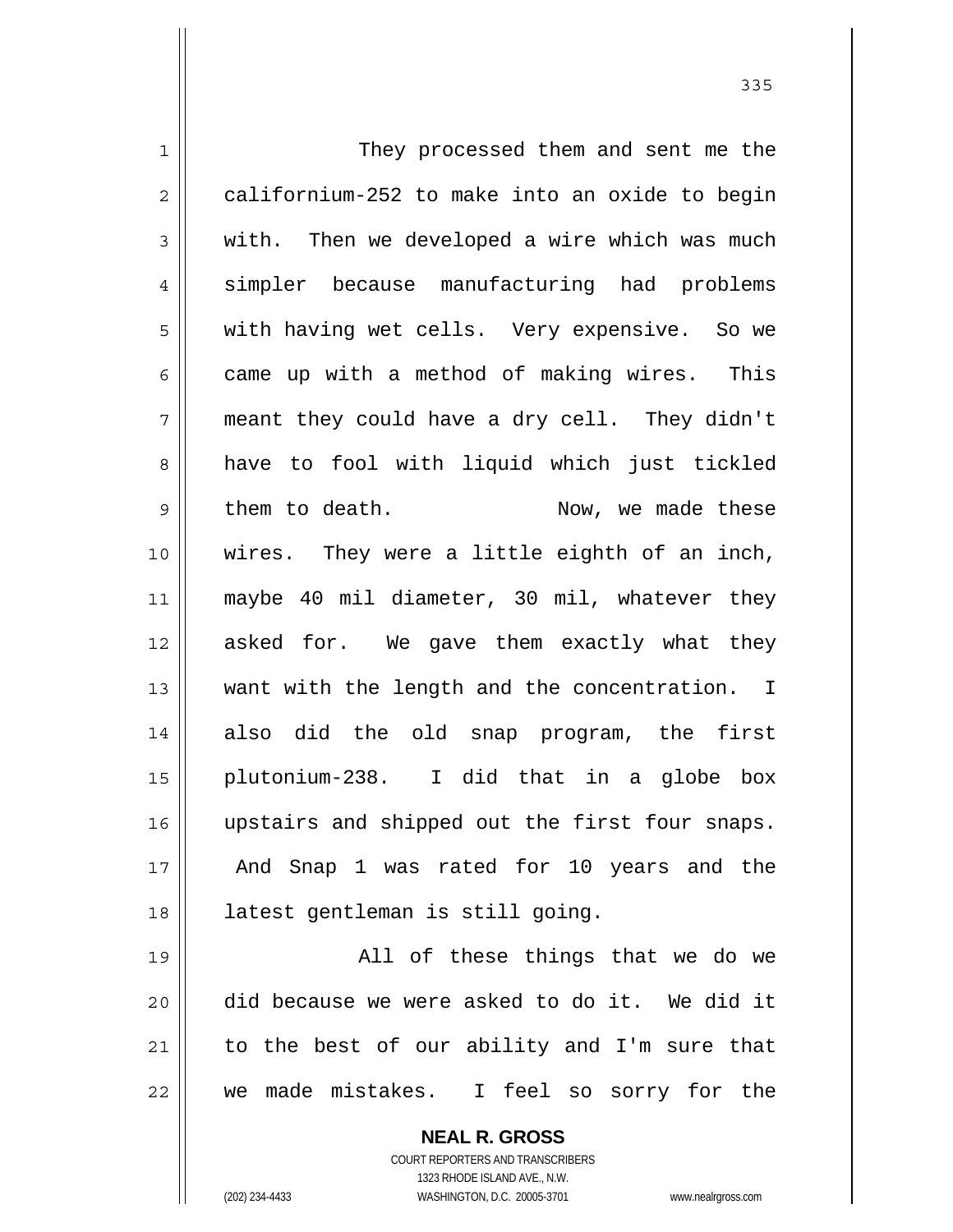1 2 3 4 5 6 7 8 9 10 11 12 13 14 15 16 17 18 19 20 21 22 young people that have cancer and problems. I have been fortunate. I had to wait until I started my second puberty. I was 81 when I received cancer. I went through the early stages when I first started talking about it. I went over to the doctor that they sent me to and he examined me. I walked out and when I went over to this specialist four or five months ago and walked in and handed my Medicare card, it took about three minutes. You're good, bye bye. The fellow that examined me to evaluate me the first time years before did it faster. He looked at my eyes, he looked in my mouth and he felt my throat, and that was all there was to it. I did not get the type of evaluation I thought I should have gotten. I've never applied for anything. I have always felt that if I needed it I could go get it, but I don't believe today these people are getting their fair share. And I think this is something that we should look into and you people have an

<u>336</u>

**NEAL R. GROSS** COURT REPORTERS AND TRANSCRIBERS 1323 RHODE ISLAND AVE., N.W. (202) 234-4433 WASHINGTON, D.C. 20005-3701 www.nealrgross.com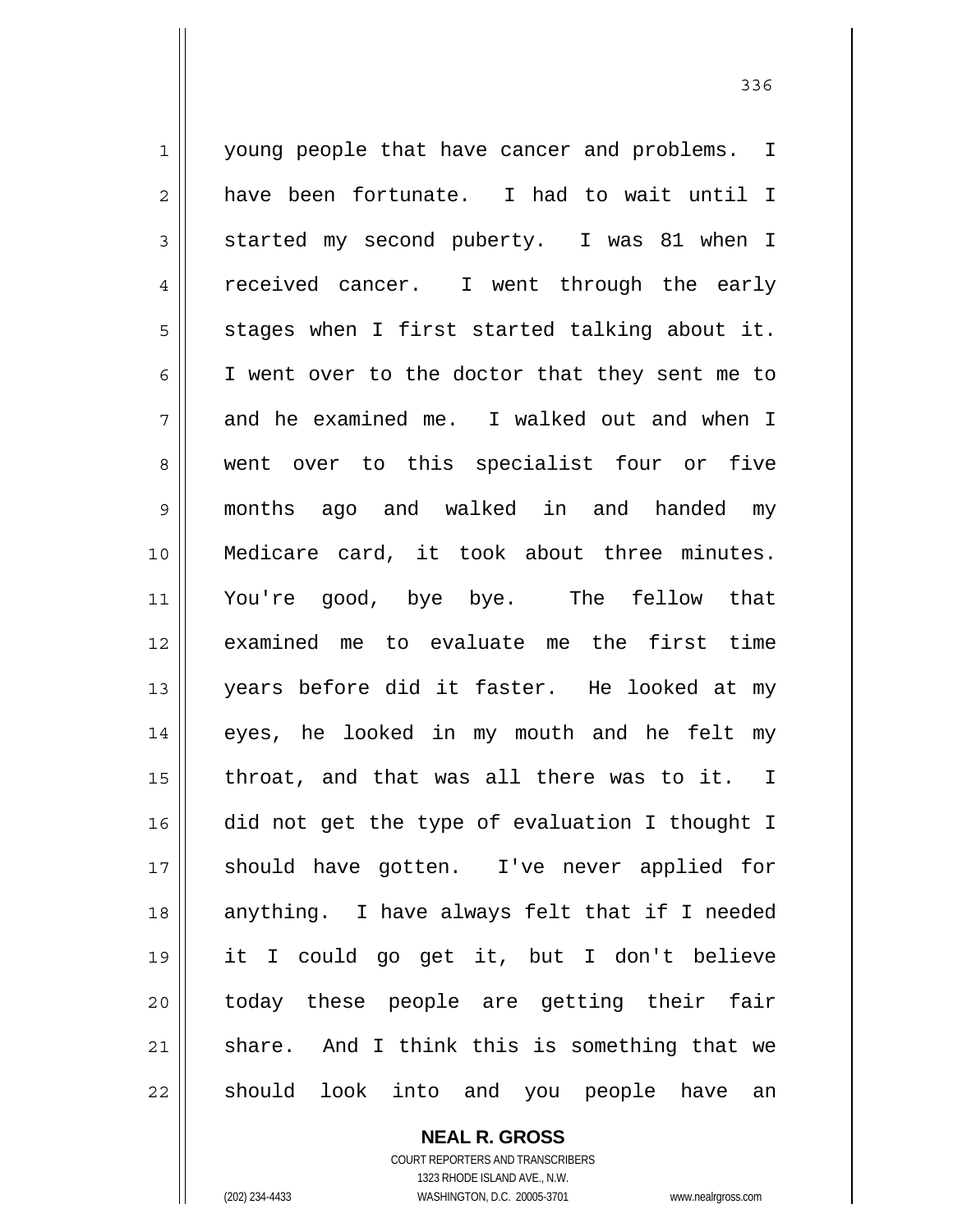**NEAL R. GROSS** COURT REPORTERS AND TRANSCRIBERS 1323 RHODE ISLAND AVE., N.W. (202) 234-4433 WASHINGTON, D.C. 20005-3701 www.nealrgross.com 1 2 3 4 5 6 7 8 9 10 11 12 13 14 15 16 17 18 19 20 21 22 opportunity to eradicate the road blocks that are put before them. And I thank you. CHAIR ZIEMER: Thank you. (Applause.) CHAIR ZIEMER: I did promise one individual on the phone line that we would give her an opportunity to speak today. It's Terri Barrie. And Terri, are you on the line still? (No verbal response.) CHAIR ZIEMER: Terri Barrie, are you on the line? (No verbal response.) CHAIR ZIEMER: John Funk? MR. FUNK: Yes, I'm here Dr. Ziemer. CHAIR ZIEMER: John, are you going to be able to be with us during the public comment session tomorrow? MR. FUNK: Yes, I can. I know you guys had a hard day today. CHAIR ZIEMER: Well, we're past our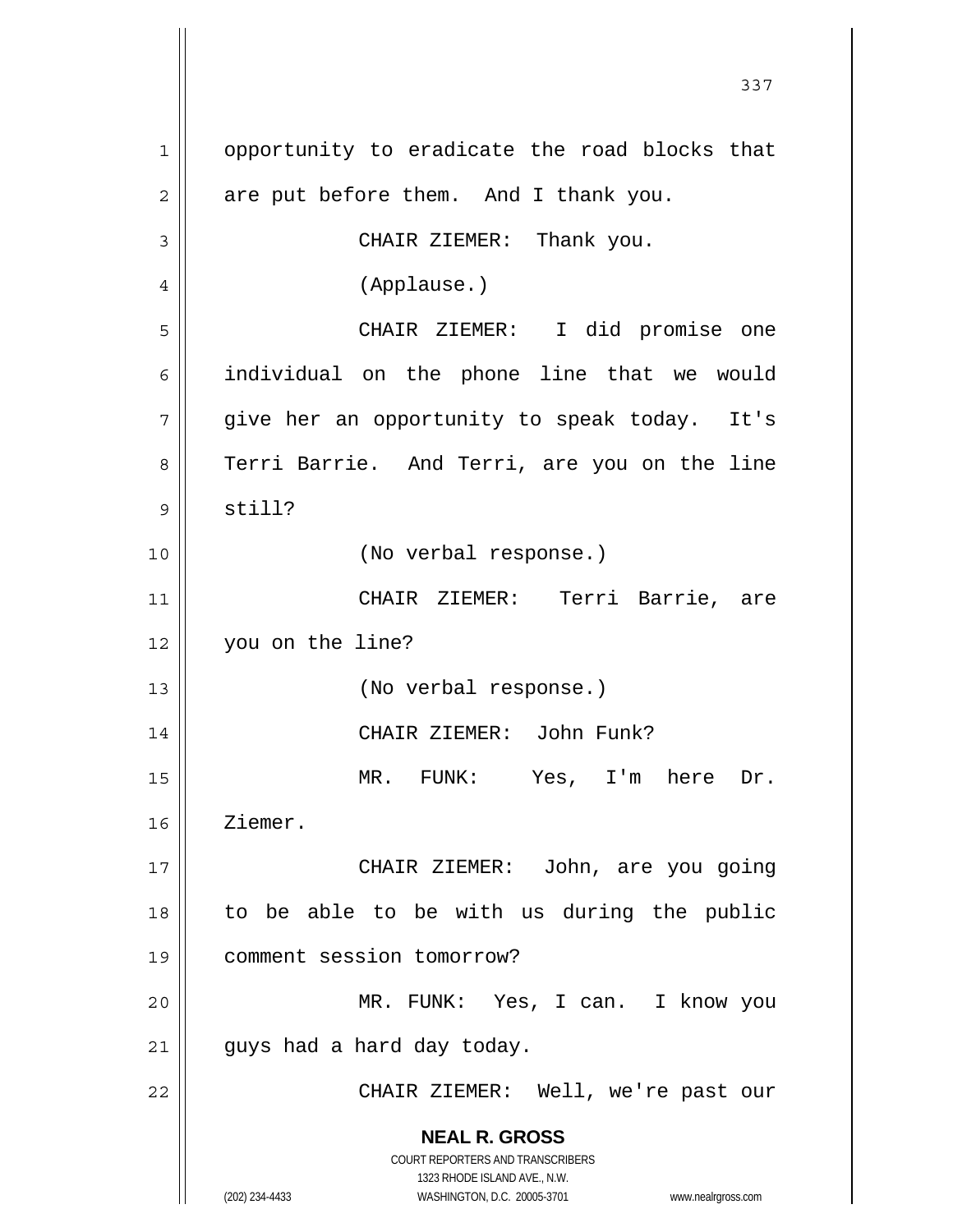**NEAL R. GROSS** COURT REPORTERS AND TRANSCRIBERS 1323 RHODE ISLAND AVE., N.W. <u>338</u> 1 2 3 4 5 6 7 8 9 10 11 12 13 14 15 16 17 18 19 20 21 22 time here. If you're agreeable we'll put you on tomorrow's schedule. MR. FUNK: That's fine. CHAIR ZIEMER: Okay. Thank you, John. MR. FUNK: Thank you, sir. CHAIR ZIEMER: Let me again check with Terri Barrie to see if she's on the line. Okay. Hopefully we'll check for Terri again tomorrow. Was there one other person? Okay. And Denise, we'll put you on tomorrow then if that's agreeable? MS. DEGARMO: That's perfectly fine. CHAIR ZIEMER: Are you good with that? MS. DEGARMO: Yes. CHAIR ZIEMER: Okay. And let me remind all of you there is another public comment session tomorrow so if any of you felt like you wanted to speak but maybe weren't quite ready or didn't quite have the courage